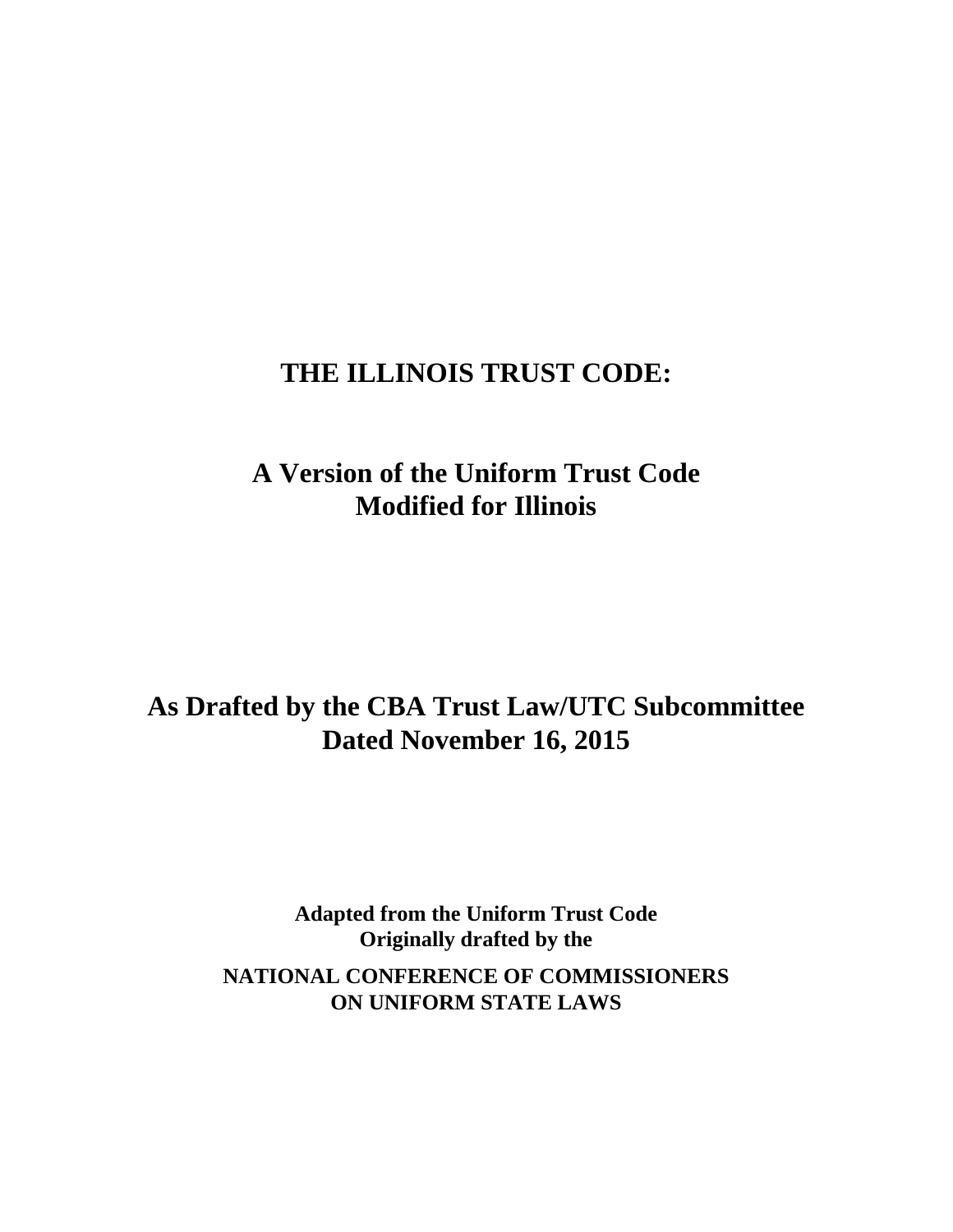## **THE ILLINOIS TRUST CODE**

# **TABLE OF CONTENTS**

# **ARTICLE 1 GENERAL PROVISIONS AND DEFINITIONS**

**SECTION 101. SHORT TITLE** 

**SECTION 102. SCOPE** 

**SECTION 103. DEFINITIONS** 

**SECTION 104. KNOWLEDGE** 

**SECTION 105. DEFAULT AND MANDATORY RULES.** 

**SECTION 106. COMMON LAW OF TRUSTS; PRINCIPLES OF EQUITY** 

**SECTION 107. GOVERNING LAW** 

**SECTION 108. PRINCIPAL PLACE OF ADMINISTRATION.** 

**SECTION 109. METHODS AND WAIVER OF NOTICE** 

**SECTION 110. OTHERS TREATED AS QUALIFIED BENEFICIARIES** 

**SECTION 111. NONJUDICIAL SETTLEMENT AGREEMENTS** 

**SECTION 112. RULES OF CONSTRUCTION** 

**SECTION 113. INSURABLE INTEREST OF TRUSTEE** 

**SECTION 114. GIFT TO A DECEASED BENEFICIARY UNDER AN INTER VIVOS TRUST** 

# **ARTICLE 2 JUDICIAL PROCEEDINGS**

**SECTION 201. ROLE OF COURT IN ADMINISTRATION OF TRUSTS SECTION 202. JURISDICTION OVER TRUSTEE AND BENEFICIARY SECTION 203. [RESERVED] SECTION 204. VENUE** 

# **ARTICLE 3 REPRESENTATION**

**SECTION 301. REPRESENTATION: BASIC EFFECT SECTION 302. REPRESENTATION BY HOLDERS OF CERTAIN POWERS**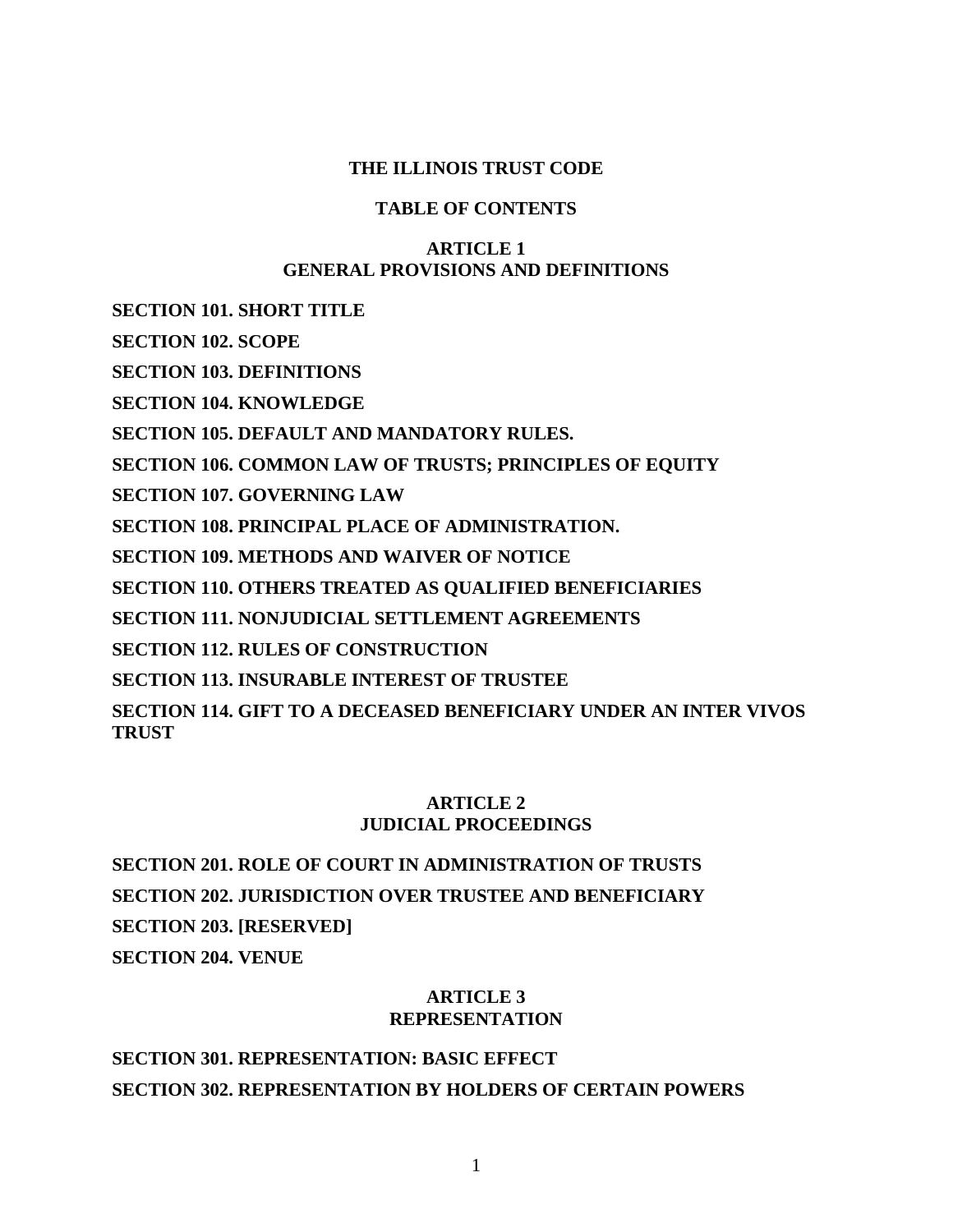**SECTION 303. REPRESENTATION BY OTHERS** 

**SECTION 304. [RESERVED]** 

**SECTION 305. APPOINTMENT OF REPRESENTATIVE** 

**SECTION 306. REPRESENTATION OF CHARITY** 

**SECTION 307. DESIGNATED REPRESENTATIVE** 

# **ARTICLE 4 CREATION, VALIDITY, MODIFICATION, AND TERMINATION OF TRUST**

**SECTION 401. METHODS OF CREATING TRUST** 

**SECTION 402. REQUIREMENTS FOR CREATION** 

**SECTION 403. TRUSTS CREATED IN OTHER JURISDICTIONS** 

**SECTION 404. TRUST PURPOSES** 

**SECTION 405. CHARITABLE PURPOSES; ENFORCEMENT** 

**SECTION 406. CREATION OF TRUST INDUCED BY FRAUD, DURESS, OR UNDUE INFLUENCE.** 

**SECTION 407. EVIDENCE OF ORAL TRUST** 

**SECTION 408. TRUSTS FOR DOMESTIC OR PET ANIMALS** 

**SECTION 409. NONCHARITABLE TRUST WITHOUT ASCERTAINABLE BENEFICIARY** 

**SECTION 410. MODIFICATION OR TERMINATION OF TRUST; PROCEEDINGS FOR APPROVAL OR DISAPPROVAL** 

**SECTION 411. MODIFICATION OR TERMINATION OF NONCHARITABLE IRREVOCABLE TRUST BY CONSENT** 

**SECTION 412. MODIFICATION OR TERMINATION BECAUSE OF UNANTICIPATED CIRCUMSTANCES OR INABILITY TO ADMINISTER TRUST EFFECTIVELY** 

**SECTION 413. CY PRES** 

**SECTION 414. MODIFICATION OR TERMINATION OF UNECONOMIC TRUST** 

**SECTION 415. REFORMATION TO CORRECT MISTAKES** 

**SECTION 416. MODIFICATION TO ACHIEVE SETTLOR'S TAX OBJECTIVES** 

**SECTION 417. COMBINATION AND DIVISION OF TRUSTS** 

# **ARTICLE 5 CREDITOR'S CLAIMS; SPENDTHRIFT AND DISCRETIONARY TRUSTS**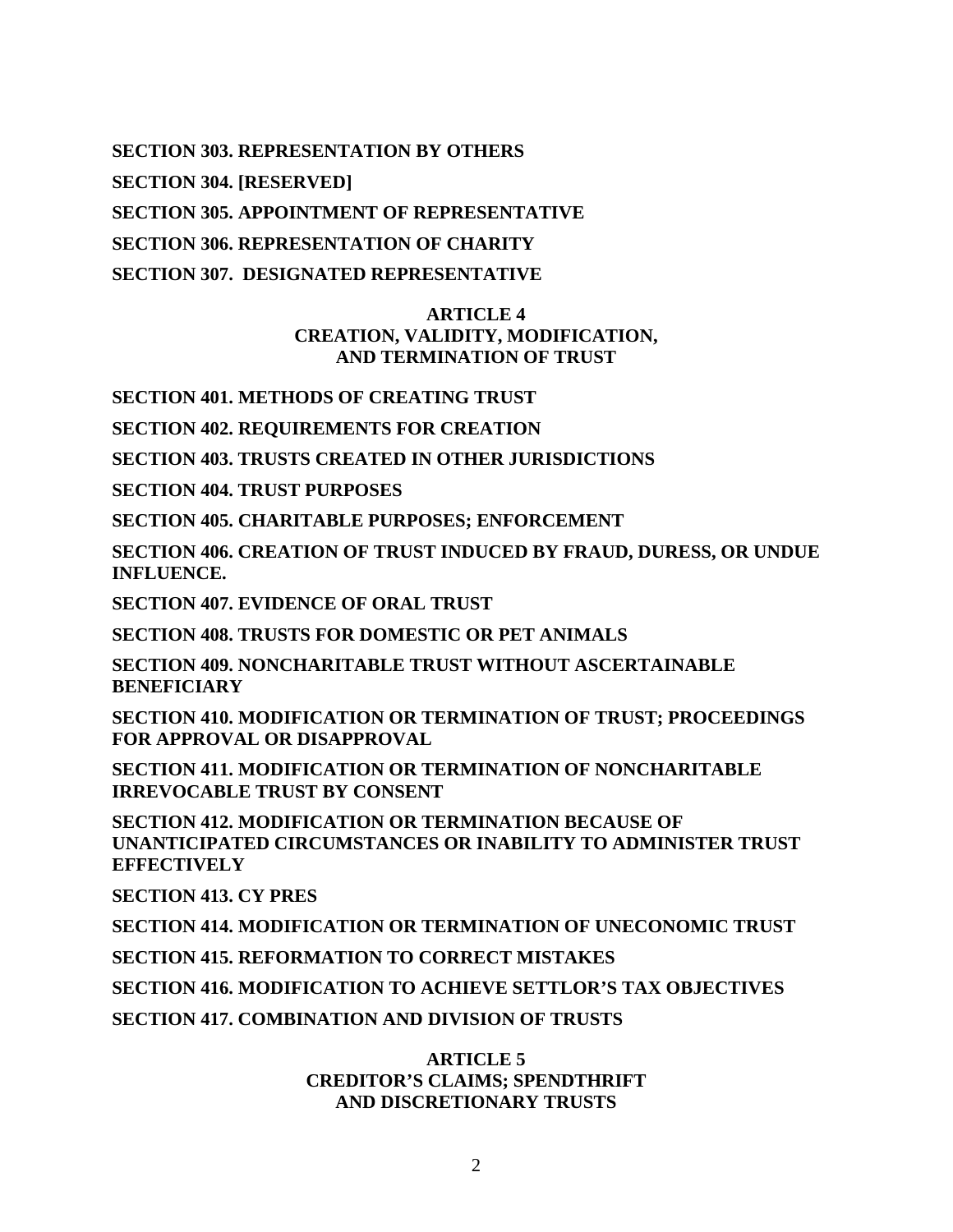**SECTION 501. RIGHTS OF BENEFICIARY'S CREDITOR OR ASSIGNEE SECTION 502. SPENDTHRIFT PROVISION SECTION 503. EXCEPTIONS TO SPENDTHRIFT PROVISION SECTION 504. DISCRETIONARY DISTRIBUTIONS; EFFECT OF STANDARD SECTION 505. CREDITOR'S CLAIM AGAINST SETTLOR SECTION 506. OVERDUE DISTRIBUTION SECTION 507. PERSONAL OBLIGATIONS OF TRUSTEE SECTION 508. LAPSE OF POWER TO WITHDRAW SECTION 509. TRUST FOR DISABLED BENEFICIARY** 

## **ARTICLE 6 REVOCABLE TRUSTS**

**SECTION 601. CAPACITY OF SETTLOR OF REVOCABLE TRUST SECTION 602. REVOCATION OR AMENDMENT OF REVOCABLE TRUST SECTION 603. SETTLOR'S POWERS; POWERS OF WITHDRAWAL SECTION 604. LIMITATION ON ACTION CONTESTING VALIDITY OF REVOCABLE TRUST; DISTRIBUTION OF TRUST PROPERTY SECTION 605. REVOCATION OF PROVISIONS IN REVOCABLE TRUST BY** 

**DIVORCE OR ANNULMENT** 

## **ARTICLE 7 OFFICE OF TRUSTEE**

**SECTION 701. ACCEPTING OR DECLINING TRUSTEESHIP SECTION 702. TRUSTEE'S BOND SECTION 703. COTRUSTEES SECTION 704. VACANCY IN TRUSTEESHIP; APPOINTMENT OF SUCCESSOR SECTION 705. RESIGNATION OF TRUSTEE SECTION 706. REMOVAL OF TRUSTEE SECTION 707. DELIVERY OF PROPERTY BY FORMER TRUSTEE SECTION 708. COMPENSATION OF TRUSTEE SECTION 709. REIMBURSEMENT OF EXPENSES** 

# **ARTICLE 8 DUTIES AND POWERS OF TRUSTEE**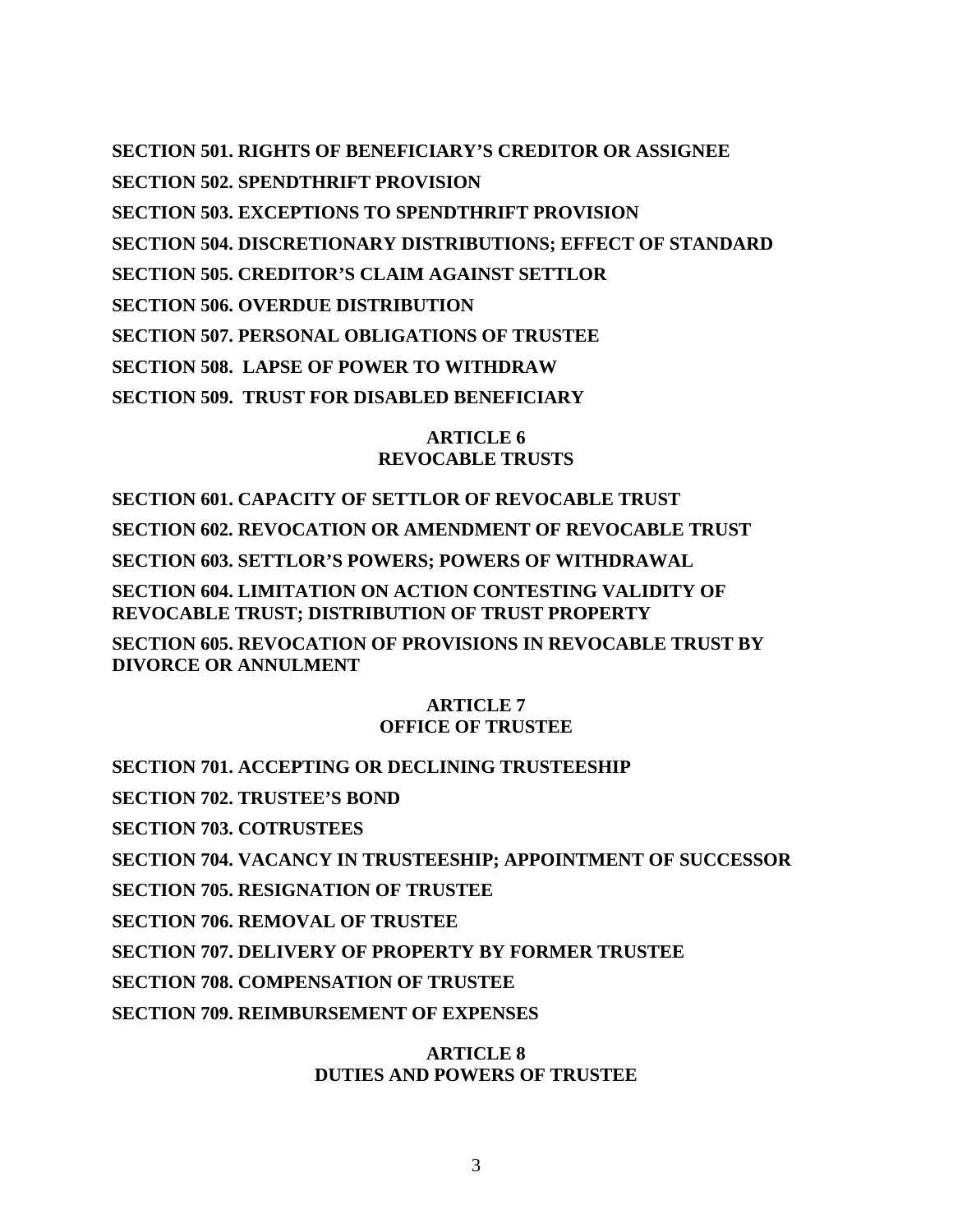**SECTION 801. DUTY TO ADMINISTER TRUST** 

**SECTION 802. DUTY OF LOYALTY** 

**SECTION 803. IMPARTIALITY** 

**SECTION 804. PRUDENT ADMINISTRATION** 

**SECTION 805. COSTS OF ADMINISTRATION** 

**SECTION 806. [RESERVED]** 

**SECTION 807. DELEGATION BY TRUSTEE** 

**SECTION 808. DIRECTED TRUSTS** 

**SECTION 809. CONTROL AND PROTECTION OF TRUST PROPERTY** 

**SECTION 810. RECORDKEEPING AND IDENTIFICATION OF TRUST PROPERTY** 

**SECTION 811. ENFORCEMENT AND DEFENSE OF CLAIMS** 

**SECTION 812. POWERS AND DUTIES OF SUCCESSOR; LIABILITY FOR ACTS OF PREDECESSOR; APPROVAL OF ACCOUNTS** 

**SECTION 813.1 DUTY TO INFORM AND ACCOUNT; TRUSTS IRREVOCABLE AND TRUSTEES ACCEPTING APPOINTMENT AFTER EFFECTIVE DATE OF THIS CODE** 

**SECTION 813.2 DUTY TO INFORM AND ACCOUNT; TRUSTS IRREVOCABLE AND TRUSTEES ACCEPTING APPOINTMENT PRIOR TO THE EFFECTIVE DATE OF THIS CODE** 

**SECTION 814. DISCRETIONARY POWERS; TAX SAVINGS** 

**SECTION 815. GENERAL POWERS OF TRUSTEE** 

**SECTION 816. SPECIFIC POWERS OF TRUSTEE** 

**SECTION 817. DISTRIBUTION UPON TERMINATION** 

**SECTION 818. NOTICE OF PROPOSED ACTION** 

**SECTION 819. NOMINEE REGISTRATION** 

**SECTION 820. PROCEEDS OF EMINENT DOMAIN OR PARTITION** 

**SECTION 821. LANDS OR ESTATES SUBJECT TO FUTURE INTEREST OR POWER OF APPOINTMENT; WASTE; APPOINTMENT OF TRUSTEE** 

**ARTICLE 9** 

**PRUDENT INVESTOR ACT, LIFE INSURANCE AND AFFILIATED INVESTMENTS** 

**SECTION 901. PRUDENT INVESTOR RULE** 

**SECTION 902. STANDARD OF CARE; PORTFOLIO STRATEGY; RISK AND RETURN OBJECTIVES.**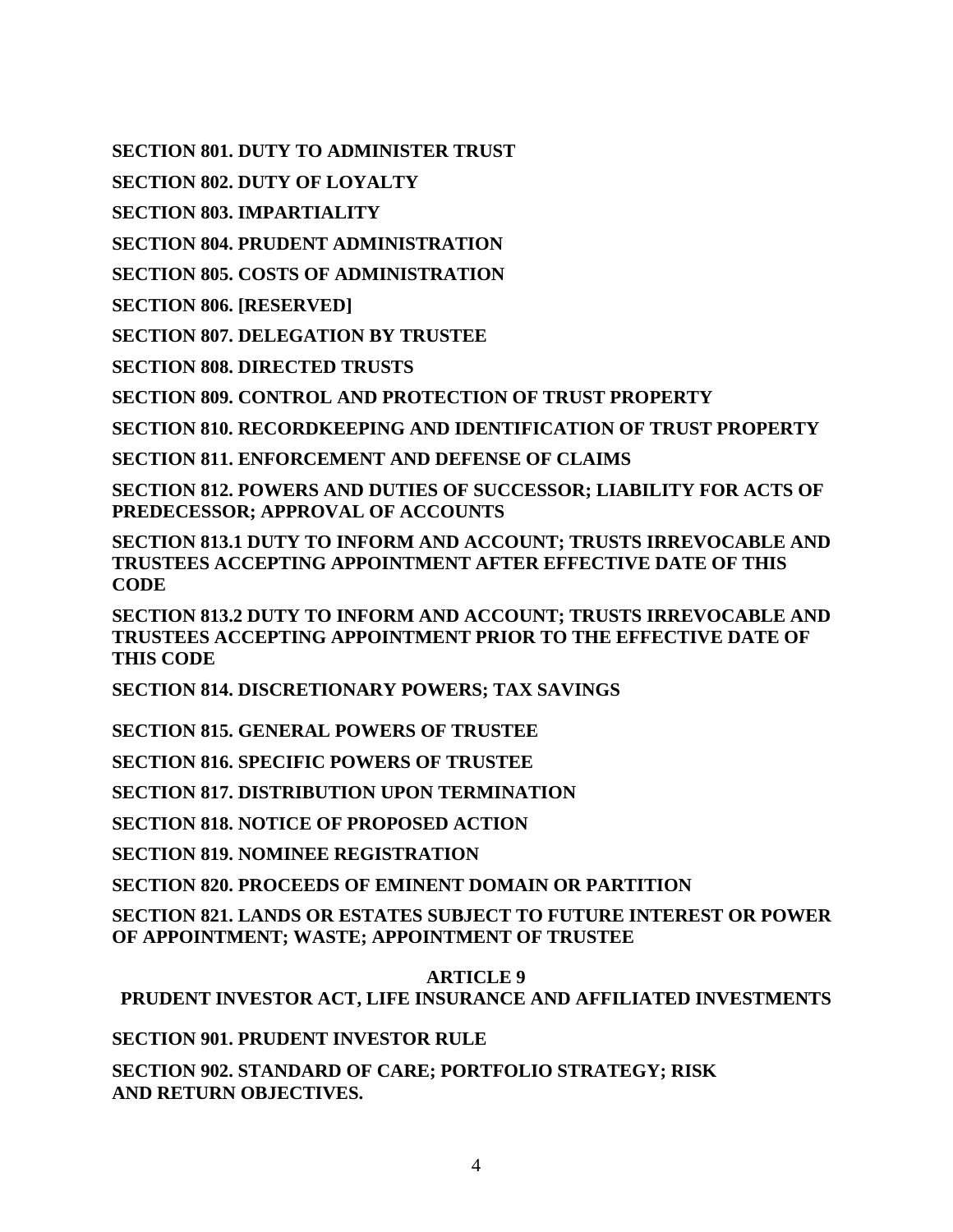**SECTION 903. DIVERSIFICATION** 

**SECTION 904. DUTIES AT INCEPTION OF TRUSTEESHIP** 

**SECTION 905. COURT ACTION** 

**SECTION 906. [RESERVED]** 

**SECTION 907. [RESERVED]** 

**SECTION 908. REVIEWING COMPLIANCE** 

**SECTION 909. DELEGATION OF INVESTMENT AND MANAGEMENT FUNCTIONS** 

**SECTION 910. LANGUAGE INVOKING STANDARD OF ARTICLE** 

**SECTION 911. SHORT TITLE** 

**SECTION 912. EFFECTIVE DATE** 

**SECTION 913. LIFE INSURANCE** 

**SECTION 914. INVESTMENTS IN AFFILIATED INVESTMENTS; TRANSACTIONS WITH AFFILIATES** 

# **ARTICLE 10 LIABILITY OF TRUSTEES AND RIGHTS OF PERSONS DEALING WITH TRUSTEE**

**SECTION 1001. REMEDIES FOR BREACH OF TRUST SECTION 1002. DAMAGES FOR BREACH OF TRUST SECTION 1003. NO DAMAGES IN ABSENCE OF BREACH SECTION 1004. ATTORNEY'S FEES AND COSTS SECTION 1005. LIMITATION ON ACTION AGAINST TRUSTEE SECTION 1006. RELIANCE ON TRUST INSTRUMENT SECTION 1007. EVENT AFFECTING ADMINISTRATION OR DISTRIBUTION SECTION 1008. EXCULPATION OF TRUSTEE. SECTION 1009. BENEFICIARY'S CONSENT, RELEASE, OR RATIFICATION SECTION 1010. LIMITATION ON PERSONAL LIABILITY OF TRUSTEE SECTION 1011. INTEREST AS GENERAL PARTNER SECTION 1012. PROTECTION OF PERSON DEALING WITH TRUSTEE SECTION 1013. CERTIFICATION OF TRUST SECTION 1014. RELIANCE ON COMMISSIONER OF BANKS AND REAL ESTATE ARTICLE 11**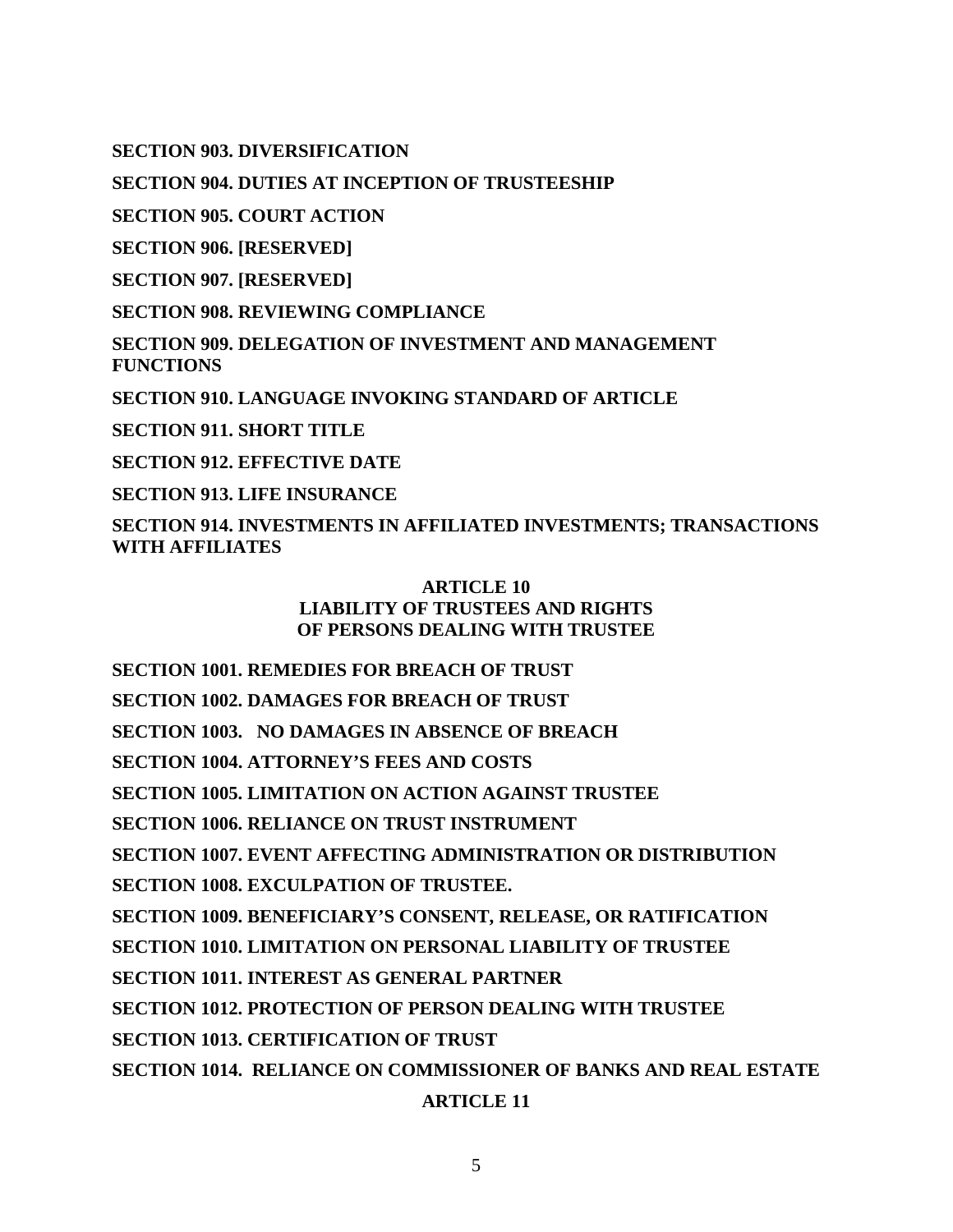**TOTAL RETURN TRUSTS** 

**SECTION 1101. GENERAL** 

**SECTION 1102. CONVERSION BY TRUSTEE** 

**SECTION 1103. CONVERSION BY AGREEMENT** 

**SECTION 1104. CONVERSION OR RECONVERSION BY COURT** 

**SECTION 1105. POST CONVERSION** 

**SECTION 1106. ADMINISTRATION** 

**SECTION 1107. ALLOCATIONS** 

**SECTION 1108. RESTRICTIONS** 

**SECTION 1109. TAX LIMITATIONS** 

**SECTION 1110. RELEASES** 

**SECTION 1111. REMEDIES** 

**SECTION 1112. APPLICATION** 

**SECTION 1113. APPLICATION TO EXPRESS TRUSTS** 

#### **ARTICLE 12 TRUST DECANTING ACT**

**SECTION 1201. SHORT TITLE** 

**SECTION 1202. DEFINITIONS** 

**SECTION 1203. SCOPE** 

**SECTION 1204. FIDUCIARY DUTY** 

**SECTION 1205. APPLICATION; GOVERNING LAW** 

**SECTION 1206. REASONABLE RELIANCE** 

**SECTION 1207. NOTICE** 

**SECTION 1208. [RESERVED]** 

**SECTION 1209. COURT INVOLVEMENT** 

**SECTION 1210. FORMALITIES** 

**SECTION 1211. DECANTING POWER UNDER EXPANDED DISTRIBUTIVE DISCRETION** 

**SECTION 1212. DECANTING POWER UNDER LIMITED DISTRIBUTIVE DISCRETION** 

**SECTION 1213. TRUST FOR BENEFICIARY WITH DISABILITY** 

**SECTION 1214. PROTECTION OF CHARTIABLE INTERESTS** 

**SECTION 1215. TRUST LIMITATION ON DECANTING**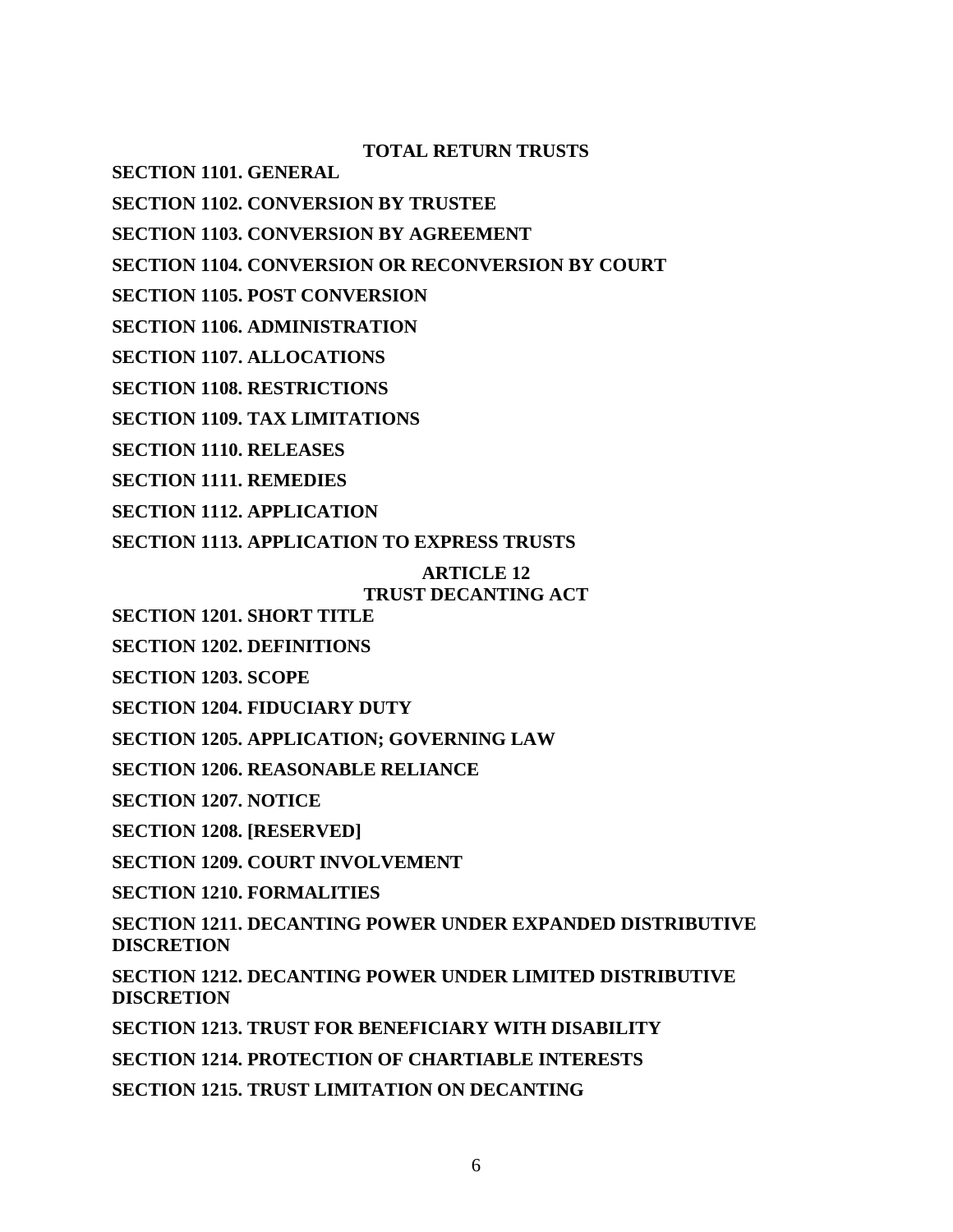**SECTION 1216. CHANGE IN COMPENSATION** 

**SECTION 1217. RELIEF FROM LIABILITY AND INDEMNIFICATION** 

**SECTION 1218. REMOVAL OR REPLACEMENT OF AUTHORIZED FIDUCIARY** 

**SECTION 1219. TAX-RELATED LIMITATIONS** 

**SECTION 1220. DURATION OF SECOND TRUST** 

**SECTION 1221. NEED TO DISTRIBUTE NOT REQUIRED** 

**SECTION 1222. SAVINGS PROVISION** 

**SECTION 1223. TRUST FOR CARE OF ANIMAL** 

**SECTION 1224. [RESERVED]**

**SECTION 1225. SETTLOR** 

**SECTION 1226. LATER-DISCOVERED PROPERTY** 

**SECTION 1227. OBLIGATIONS** 

# **ARTICLE 13**

# **UNIFORM POWERS OF APPOINTMENT**

**SECTION 1301. SHORT TITLE** 

**SECTION 1302. DEFINITIONS** 

**SECTION 1303. GOVERNING LAW** 

**SECTION 1304. COMMON LAW AND PRINCIPLES OF EQUITY** 

**SECTION 1305. CREATION OF POWER OF APPOINTMENT** 

**SECTION 1306. NONTRANSFERABILITY** 

**SECTION 1307. PRESUMPTION OF UNLIMITED AUTHORITY** 

**SECTION 1308. EXCEPTION TO PRESUMPTION OF UNLIMITED AUTHORITY** 

**SECTION 1309. RULES OF CLASSIFICATION** 

**SECTION 1310. POWER TO REVOKE OR AMEND** 

**SECTION 1311. REQUISITES FOR EXERCISE OF POWER OF APPOINTMENT** 

**SECTION 1312. INTENT TO EXERCISE: DETERMINING INTENT FROM RESIDUARY CLAUSE** 

**SECTION 1313. INTENT TO EXERCISE: AFTER-ACQUIRED POWER.** 

**SECTION 1314. SUBSTANTIAL COMPLIANCE WITH DONOR-IMPOSED FORMAL REQUIREMENT** 

**SECTION 1315. PERMISSIBLE APPOINTMENT** 

**SECTION 1316. APPOINTMENT TO DECEASED APPOINTEE** 

**SECTION 1317. IMPERMISSIBLE APPOINTMENT**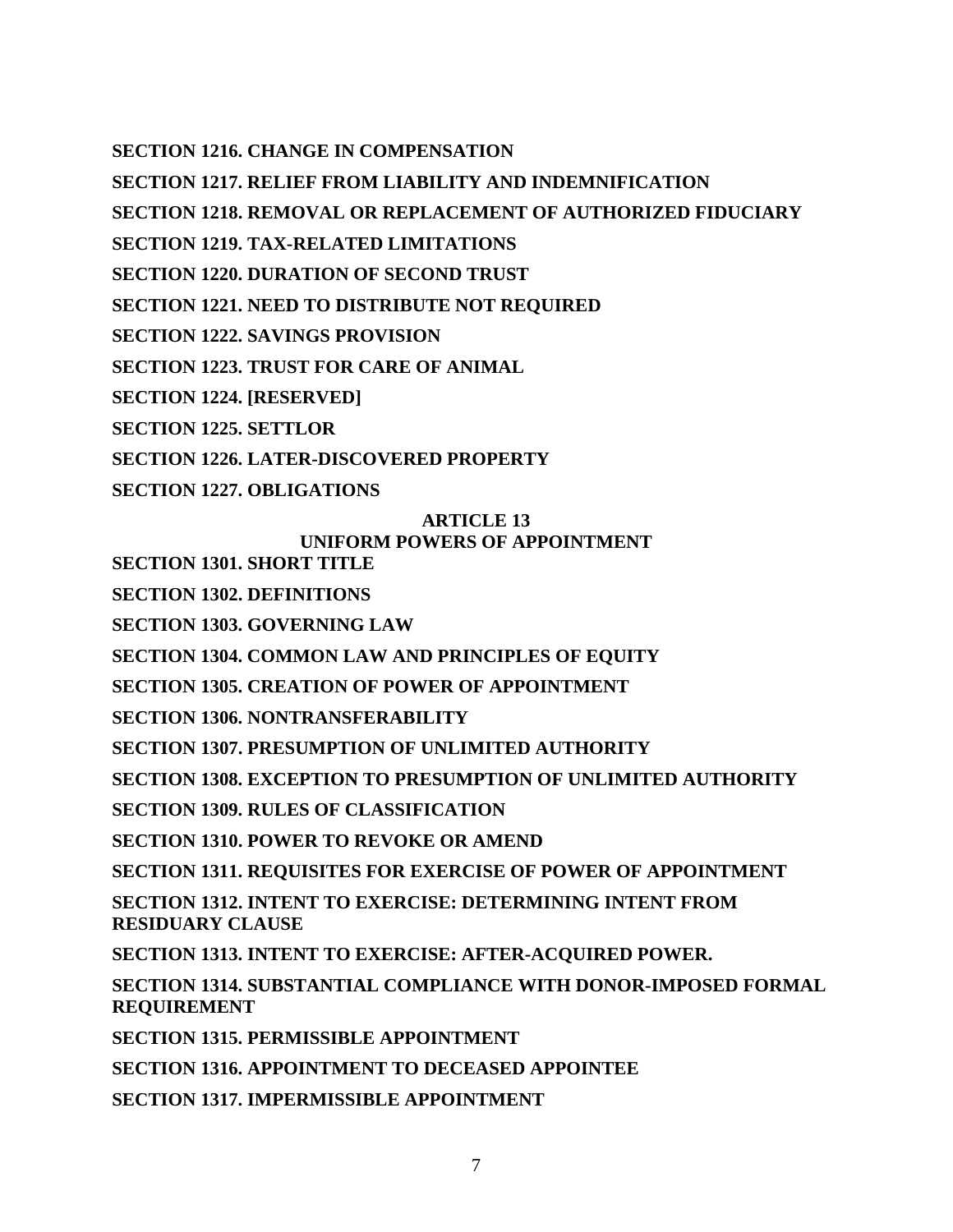**SECTION 1318. SELECTIVE ALLOCATION DOCTRINE** 

**SECTION 1319. CAPTURE DOCTRINE: DISPOSITION OF INEFFECTIVELY APPOINTED PROPERTY UNDER GENERAL POWER** 

**SECTION 1320. DISPOSITION OF UNAPPOINTED PROPERTY UNDER RELEASED OR UNEXERCISED GENERAL POWER** 

**SECTION 1321. DISPOSITION OF UNAPPOINTED PROPERTY UNDER RELEASED OR UNEXERCISED NONGENERAL POWER** 

**SECTION 1322. DISPOSITION OF UNAPPOINTED PROPERTY IF PARTIAL APPOINTMENT TO TAKER IN DEFAULT** 

**SECTION 1323. APPOINTMENT TO TAKER IN DEFAULT** 

**SECTION 1324. POWERHOLDER'S AUTHORITY TO REVOKE OR AMEND EXERCISE**

**SECTION 1325. DISPOSITION OF TRUST PROPERTY SUBJECT TO POWER.** 

**SECTION 1326. DISCLAIMER** 

**SECTION 1327. AUTHORITY TO RELEASE** 

**SECTION 1328. METHOD OF RELEASE** 

**SECTION 1329. REVOCATION OR AMENDMENT OF RELEASE** 

**SECTION 1330. POWER TO CONTRACT: PRESENTLY EXERCISABLE POWER OF APPOINTMENT** 

**SECTION 1331. POWER TO CONTRACT: POWER OF APPOINTMENT NOT PRESENTLY EXERCISABLE** 

**SECTION 1332. REMEDY FOR BREACH OF CONTRACT TO APPOINT OR NOT TO APPOINT** 

**SECTION 1333. CREDITOR CLAIM: GENERAL POWER CREATED BY POWERHOLDER** 

**SECTION 1334. CREDITOR CLAIM: GENERAL POWER NOT CREATED BY POWERHOLDER** 

**SECTION 1335. POWER TO WITHDRAW** 

**SECTION 1336. CREDITOR CLAIM: NONGENERAL POWER** 

**SECTION 1337. UNIFORMITY OF APPLICATION AND CONSTRUCTION** 

**SECTION 1338. APPLICATION TO EXISTING RELATIONSHIPS** 

# **ARTICLE 14 PERPETUTIES PROVISIONS**

**SECTION 1401. SHORT TITLE**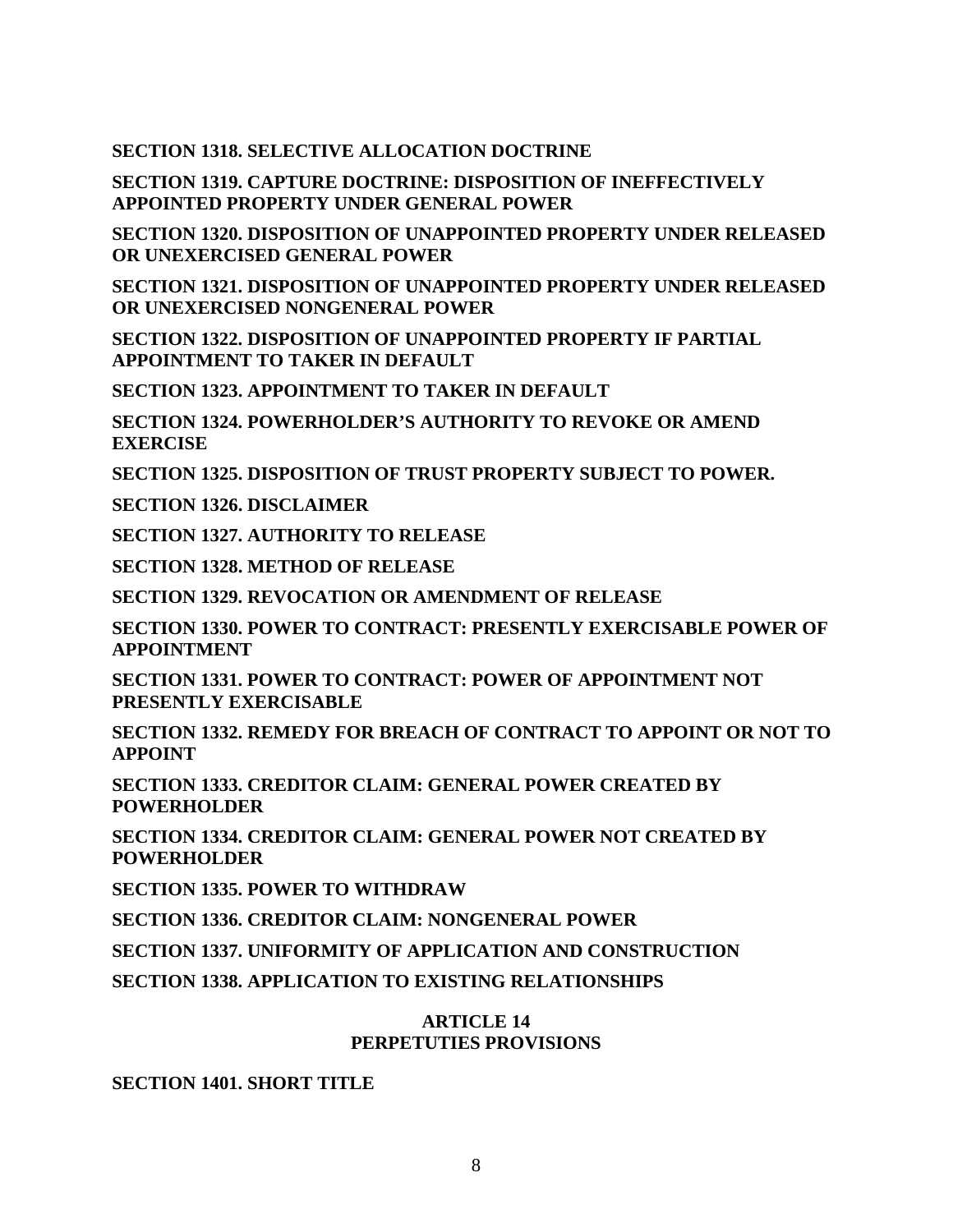**SECTION 1402. PURPOSE SECTION 1403. DEFINITIONS AND TERMS SECTION 1404. APPLICATION OF RULE AGAINST PERPETUITIES SECTION 1405. TRUSTS SECTION 1406. EFFECTIVE DATE SECTION 1407. VESTING OF ANY LIMITATION OF PROPERTY** 

# **ARTICLE 15 MISCELLANEOUS PROVISIONS**

**SECTION 1501. UNIFORMITY OF APPLICATION AND CONSTRUCTION SECTION 1502. [RESERVED] SECTION 1503. EFFECTIVE DATE SECTION 1504. REPEALS SECTION 1505. APPLICATION TO EXISTING RELATIONSHIPS**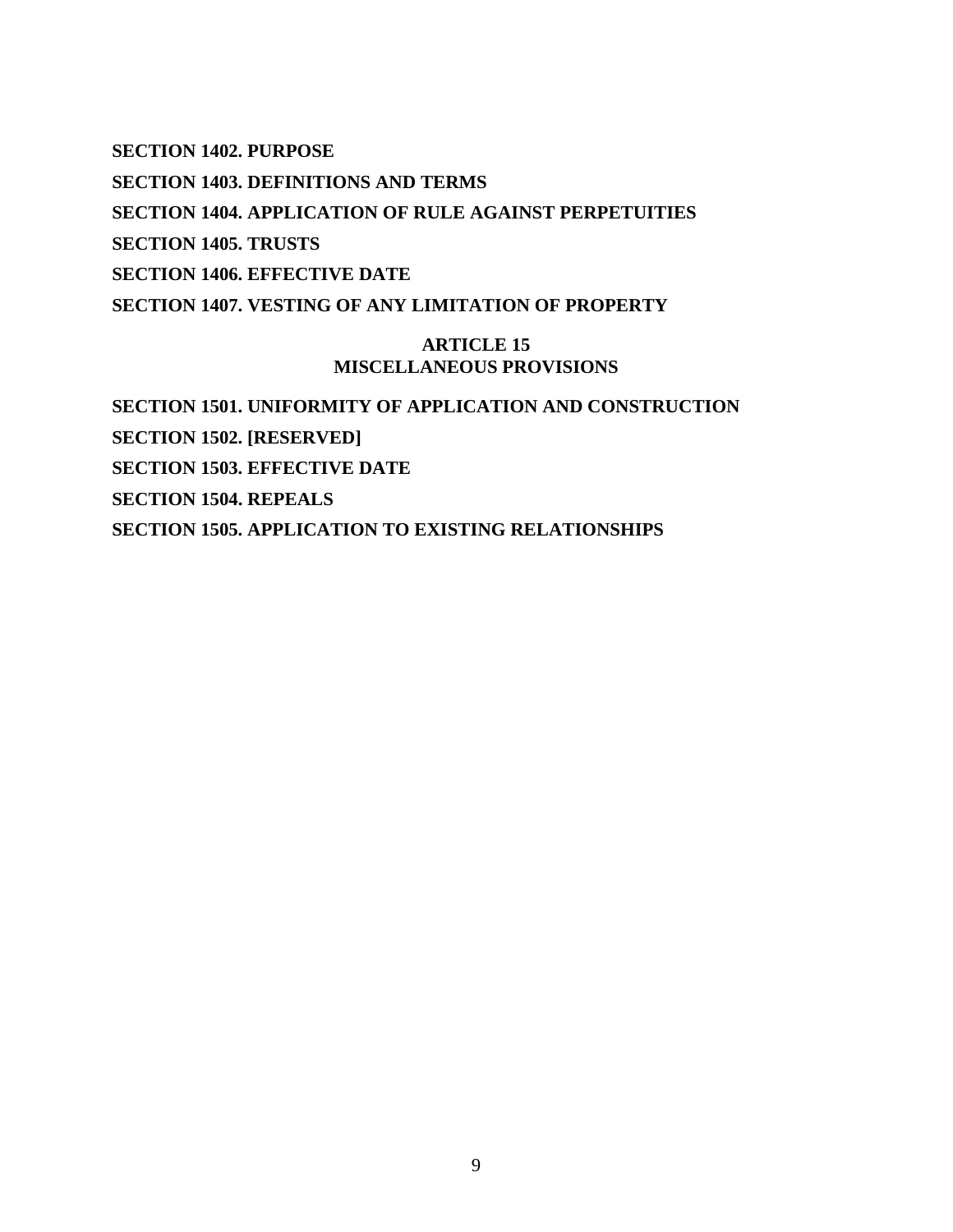### **ILLINOIS TRUST CODE**

# **ARTICLE 1 GENERAL PROVISIONS AND DEFINITIONS**

### **SECTION 101. SHORT TITLE.** This Code may be cited as the Illinois Trust Code.

**SECTION 102. SCOPE.** Except as otherwise provided, this Code applies to express trusts, charitable or noncharitable, and trusts created pursuant to a statute, judgment, or decree that requires the trust to be administered in the manner of an express trust. The provisions of this Code do not apply to any:

- (1) land trust;
- (2) voting trust;
- (3) security instrument such as a trust deed or mortgage;
- (4) liquidation trust;
- (5) escrow;
- (6) instrument under which a nominee, custodian for property, or paying or

receiving agent is appointed;

(7) a trust created by a deposit arrangement in a banking or savings institution, commonly known as a "Totten trust" unless in the trust instrument any of the provisions of this Code are made applicable by specific reference; or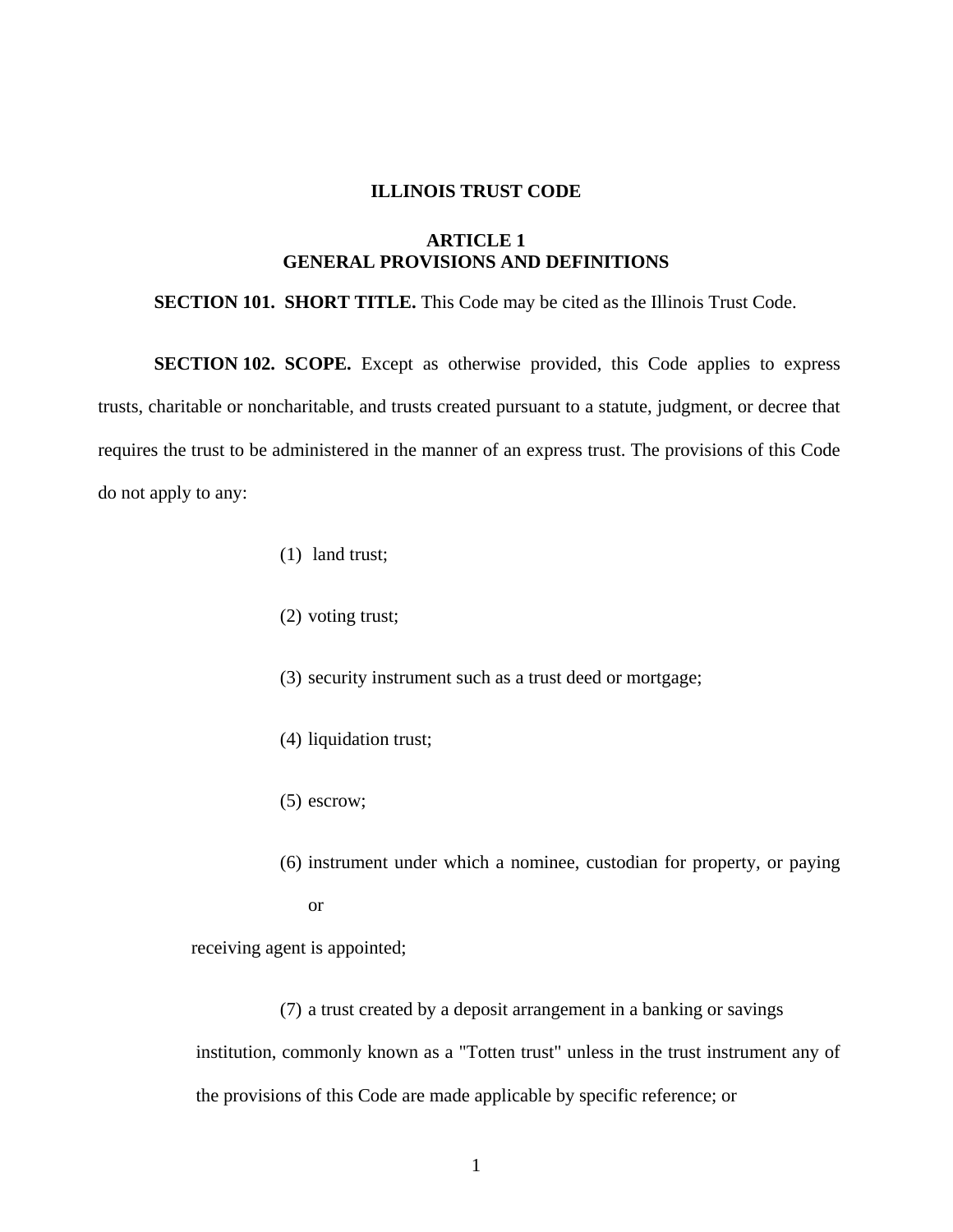(8) a Grain Indemnity Trust Account or any other trust created under the Grain Code.

**SECTION 103. DEFINITIONS.** In this Code:

(1) "Action," with respect to an act of a trustee, includes a failure to act.

(2) "Ascertainable standard" means a standard relating to an individual's health, education, support, or maintenance within the meaning of Section  $2041(b)(1)(A)$ or 2514(c)(1) of the IRC and any applicable regulations.

(3) "Beneficiary" means a person that:

(A) has a present or future beneficial interest in a trust, vested or contingent, assuming nonexercise of powers of appointment;

(B) in a capacity other than that of trustee, holds a power of appointment over trust property; or

(C) is an identified charitable organization that will or may receive distributions under the terms of the trust.

(4) "Charitable interest" means an interest in a trust which:

(A) is held by an identified charitable organization and makes the organization a qualified beneficiary;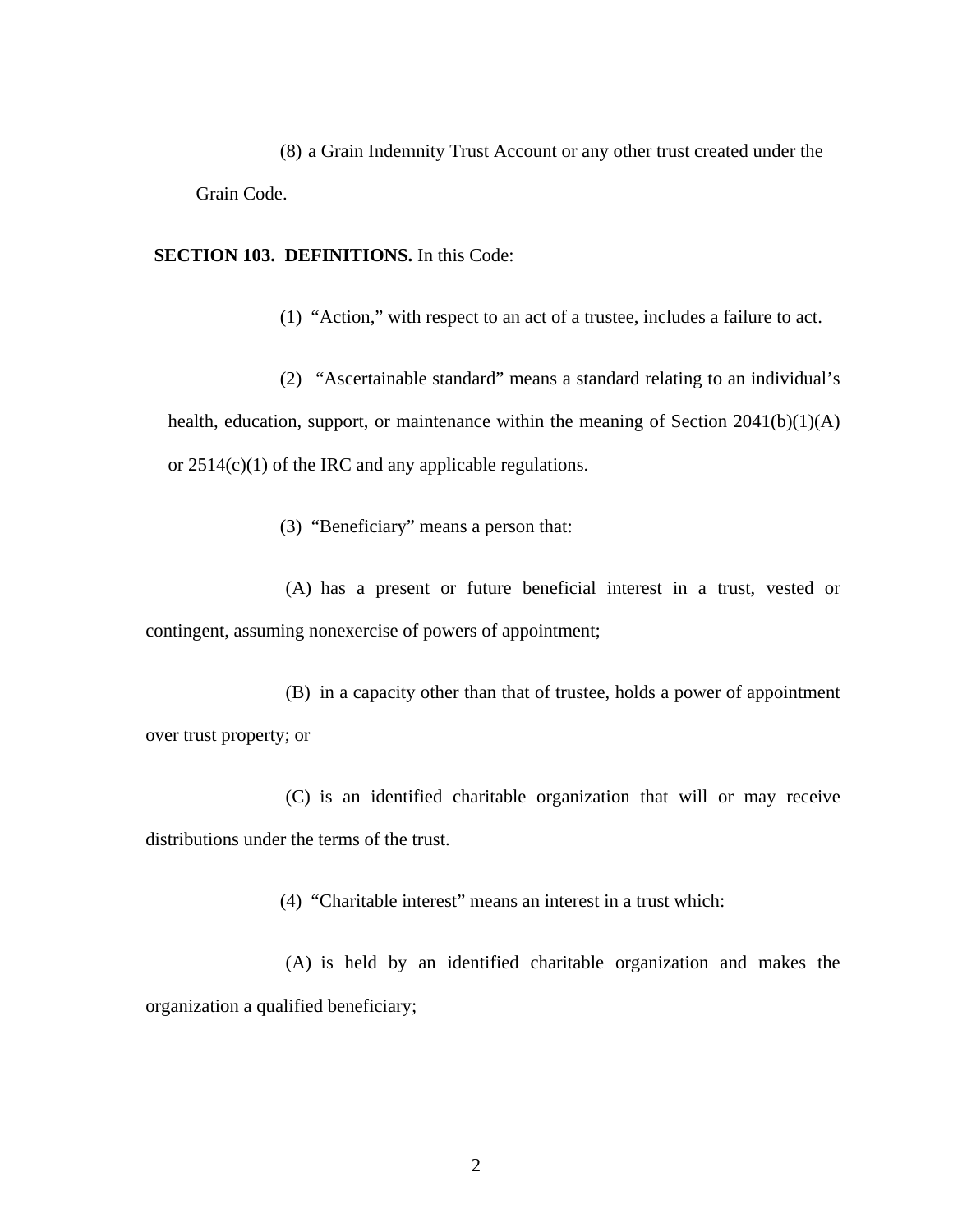(B) benefits only charitable organizations and, if the interest were held by an identified charitable organization, would make the organization a qualified beneficiary; or

(C) is held solely for charitable purposes and, if the interest were held by an identified charitable organization, would make the organization a qualified beneficiary.

(5) "Charitable organization" means:

(A) a person, other than an individual, organized and operated exclusively for charitable purposes; or

(B) a government or governmental subdivision, agency, or instrumentality, to the extent it holds funds exclusively for a charitable purpose.

(6) "Charitable purpose" means the relief of poverty, the advancement of education or religion, the promotion of health, municipal or other governmental purpose, or another purposes the achievement of which is beneficial to the community.

(7) "Charitable trust" means a trust, or portion of a trust, created for a charitable purpose described in Section 405(a).

(8) "Community property" means all personal property, wherever situated, which was acquired as or became, and remained, community property under the laws of another jurisdiction, and all real property situated in another jurisdiction which is community property under the laws of that jurisdiction.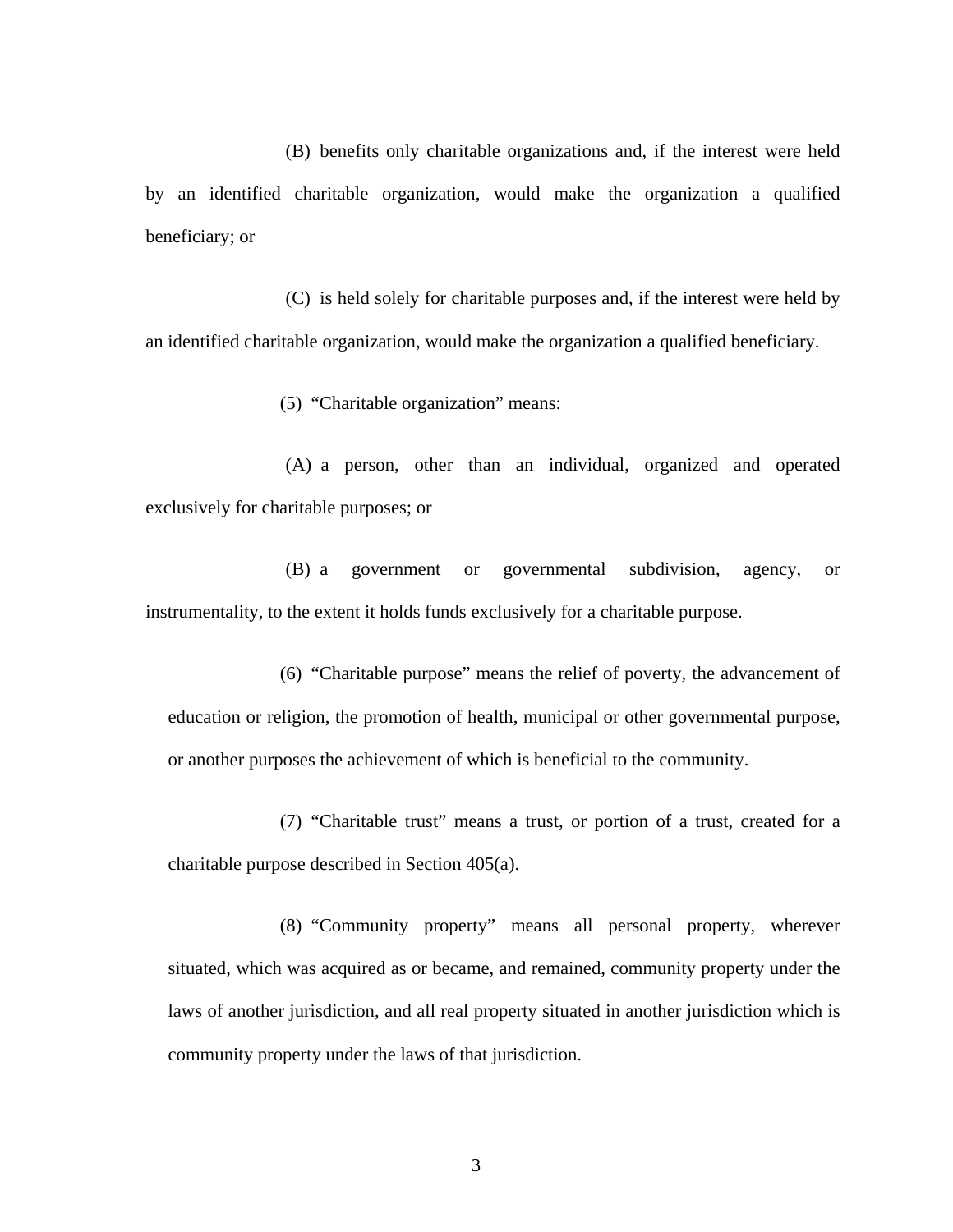(9) "Current beneficiary" means a beneficiary that on the date the beneficiary's qualification is determined is a distributee or permissible distributee of trust income or principal. The term includes the holder of a presently exercisable general power of appointment but does not include a person that is a beneficiary only because the person holds any other power of appointment.

(10) "Directing party" means any investment trust advisor, distribution trust advisor, or trust protector.

(11) "Donor" with reference to a power of appointment means a person that creates a power of appointment.

(12) "Environmental law" means a federal, state, or local law, rule, regulation, or ordinance relating to protection of the environment.

(13) "General power of appointment" means a power of appointment exercisable in favor of a powerholder, the powerholder's estate, a creditor of the powerholder, or a creditor of the powerholder's estate.

(14) "Guardian of the estate" means a person appointed by a court to administer the estate of a minor or adult individual.

(15) "Guardian of the person" means a person appointed by a court to make decisions regarding the support, care, education, health, and welfare of a minor or adult individual.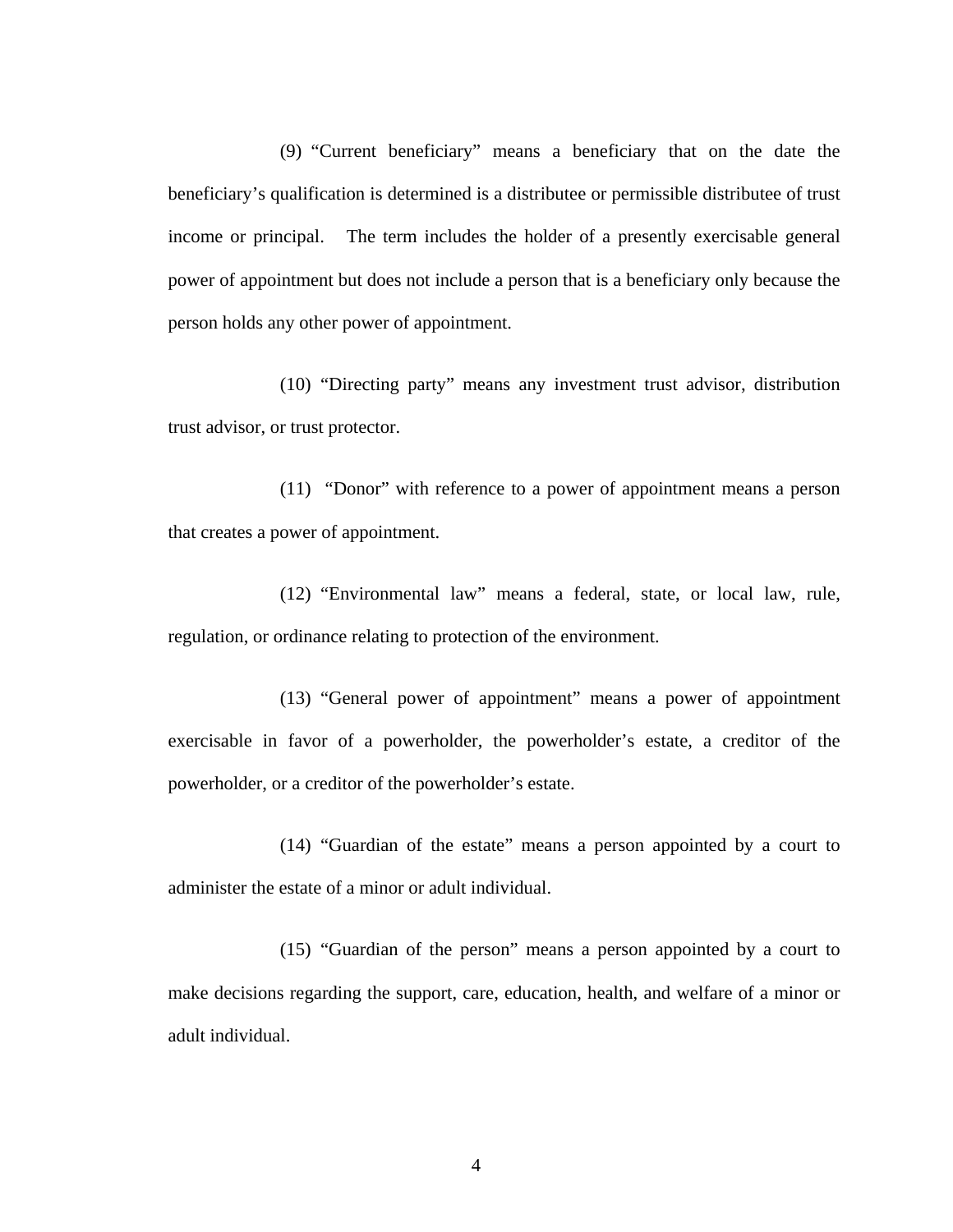(16) "Incapacity" means the inability of an individual to manage property or business affairs because of one of the causes listed in subsection (A).

(A) An individual may be incapacitated because:

(i) the individual is a minor;

(ii) the individual is adjudicated incompetent;

(iii) the individual has an impairment in the ability to receive and evaluate information or make or communicate decisions even with the use of technological assistance; or

(iv) the individual's location is unknown and not reasonably ascertainable.

(B) Without limiting the ways in which it may be established that an individual is incapacitated, an individual is incapacitated if:

(i) a plenary guardian has been appointed for such individual under 755 ILCS 11a-12(c);

(ii) a limited guardian has been appointed for such individual under 755 ILCS 11a-12(b) and the court has found that such individual lacks testamentary capacity; or

(iii) the individual was examined by a licensed physician who determined that the individual was incapacitated and the physician made a signed written record of the physician's determination within 90 days after the examination and no licensed physician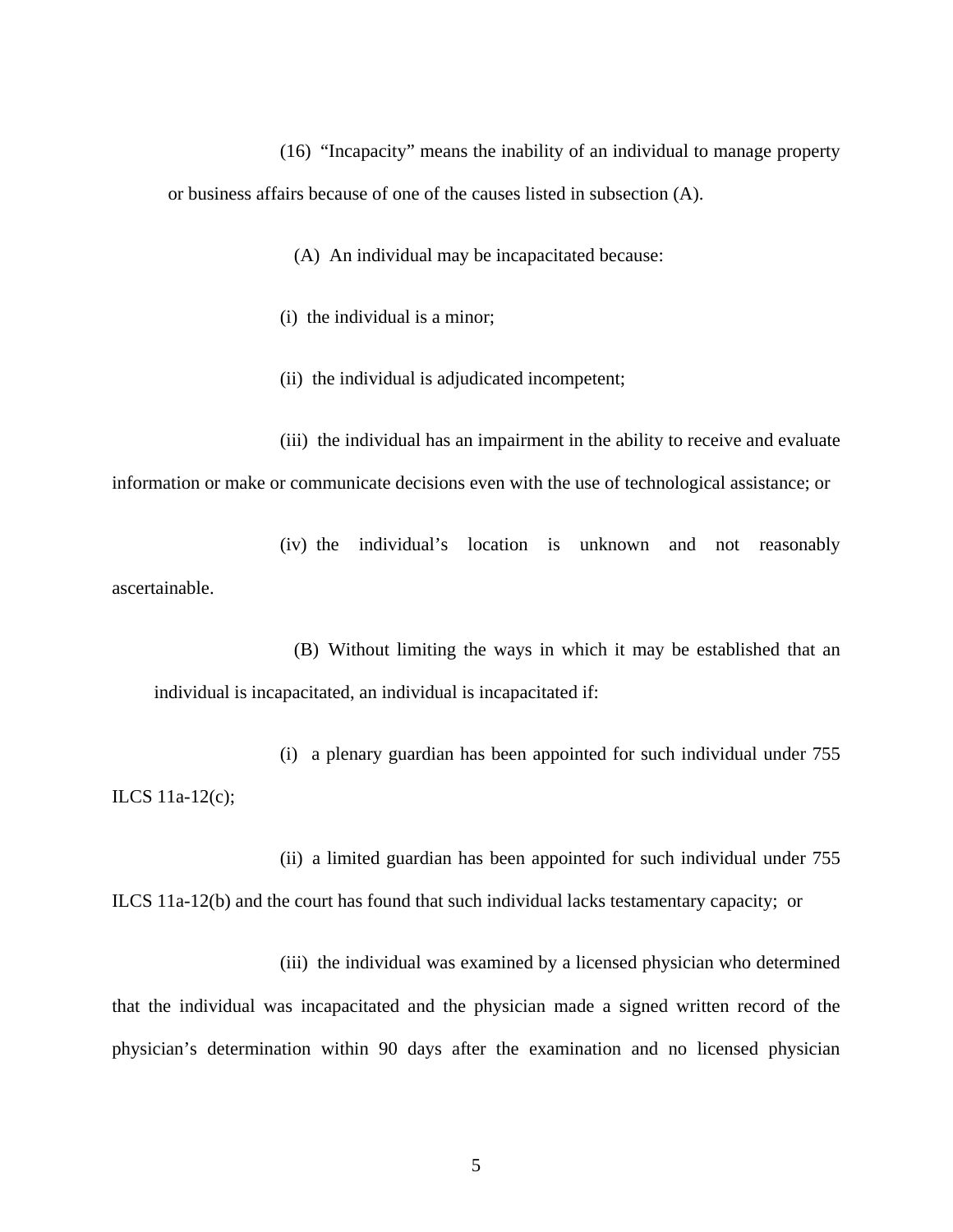subsequently made a signed written record of the physician's determination that the individual was not incapacitated within 90 days after examining the individual.

(17) "IRC" means the Internal Revenue Code of 1986, as amended from time to time and including corresponding provisions of any subsequent federal tax law.

(18) "Interested persons" means (A) the trustee and (B) all beneficiaries, or their respective representatives determined after giving effect to the provisions of Article 3, whose consent or joinder would be required in order to achieve a binding settlement were the settlement to be approved by the court. "Interested persons" also includes a trust advisor, investment advisor, distribution advisor, trust protector or other holder, or committee of holders, of fiduciary or nonfiduciary powers, if such person then holds powers material to a particular question or dispute to be resolved or affected by a nonjudicial settlement in accordance with Section 111 or by a judicial proceeding.

(19) "Interests of the beneficiaries" means the beneficial interests provided in the trust instrument.

(20) "Jurisdiction," with respect to a geographic area, includes a State or country.

(21) "Legal capacity" means that the person is not incapacitated.

(22) "Nongeneral power of appointment" means a power of appointment that is not a general power of appointment.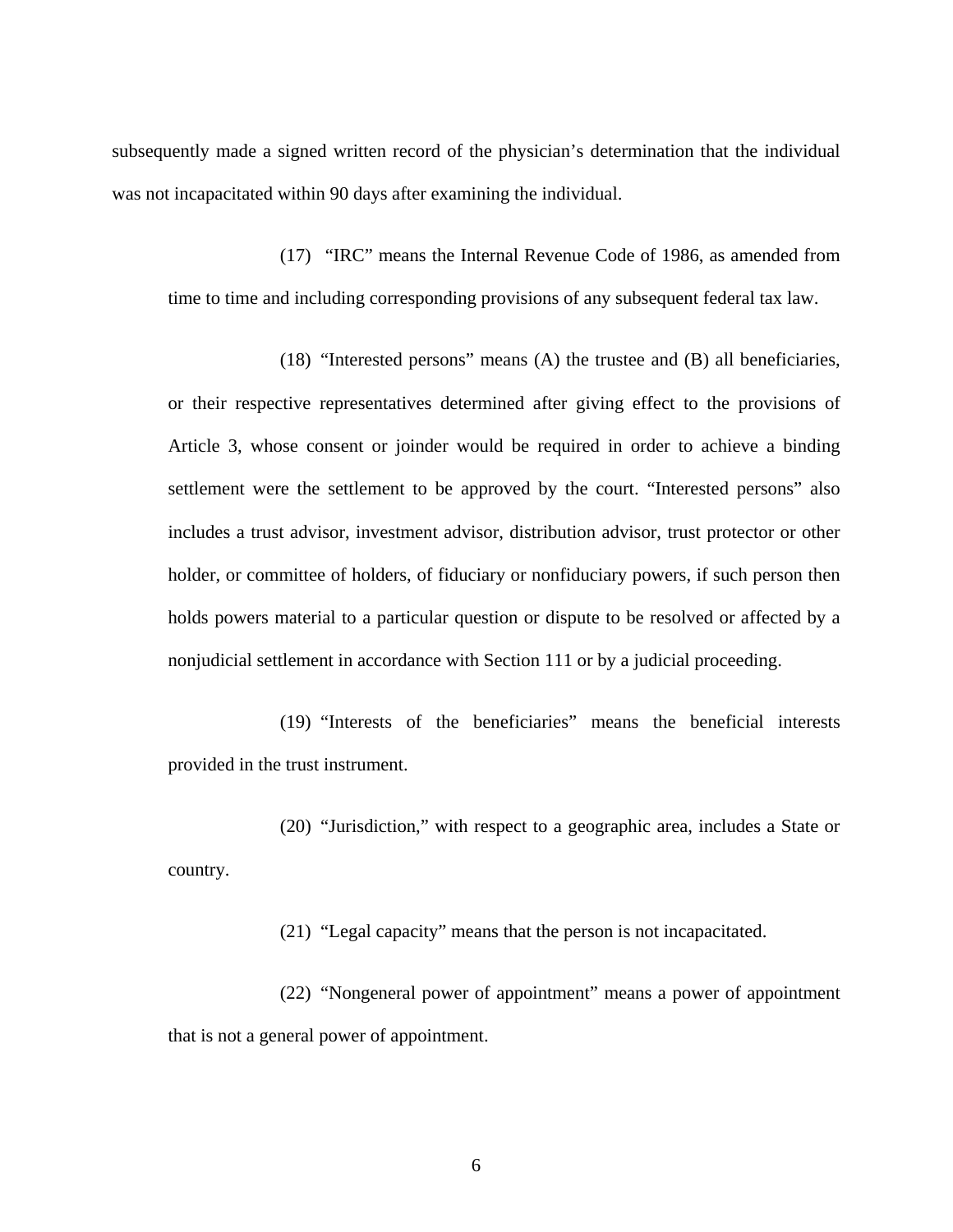(23) "Person" means an individual, estate, business or nonprofit entity, public corporation, government or governmental subdivision, agency, or instrumentality, or other legal entity.

(24) "Power of appointment" means a power that enables a powerholder acting in a nonfiduciary capacity to designate a recipient of an ownership interest in or another power of appointment over the appointive property. The term does not include a power of attorney.

(25) "Power of withdrawal" means a presently exercisable general power of appointment other than a power: (A) exercisable by the powerholder as trustee that is limited by an ascertainable standard; or (B) exercisable by another person only upon consent of the trustee or a person holding an adverse interest.

(26) "Powerholder" means a person in which a donor creates a power of appointment.

(27) "Presently exercisable power of appointment" means a power of appointment exercisable by the powerholder at the relevant time. The term:

(A) Includes a power of appointment exercisable only after the occurrence of a specified event, the satisfaction of an ascertainable standard, or the passage of a specified time only after:

(i) the occurrence of the specified event;

(ii) the satisfaction of the ascertainable standard; or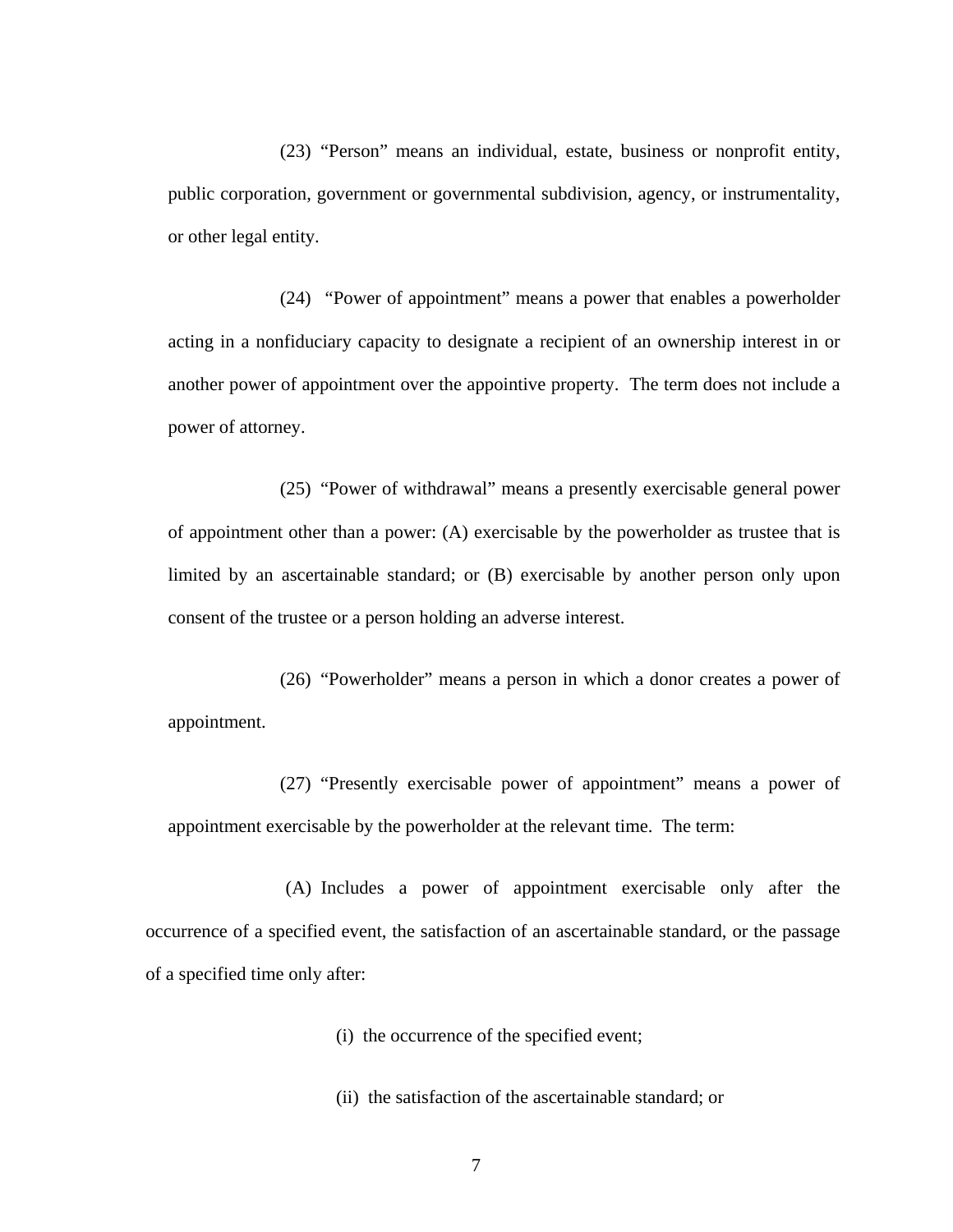(iii) the passage of the specified time; and

(B) does not include a power exercisable only at the powerholder's death.

(28) "Presumptive remainder beneficiary" means a beneficiary of a trust, as of the date of determination and assuming nonexercise of all powers of appointment, who either (A) would be eligible to receive a distribution of income or principal if the trust terminated on that date, or (B) would be eligible to receive a distribution of income or principal if the interests of all beneficiaries currently eligible to receive income or principal from the trust ended on that date without causing the trust to terminate.

(29) "Property" means anything that may be the subject of ownership, whether real or personal, legal or equitable, or any interest therein.

(30) "Qualified beneficiary" means a beneficiary who, on the date the beneficiary's qualification is determined and assuming nonexercise of powers of appointment:

(A) is a distributee or permissible distributee of trust income or principal;

(B) would be a distributee or permissible distributee of trust income or principal if the interests of the distributees described in subsection (A) terminated on that date without causing the trust to terminate; or

(C) would be a distributee or permissible distributee of trust income or principal if the trust terminated on that date.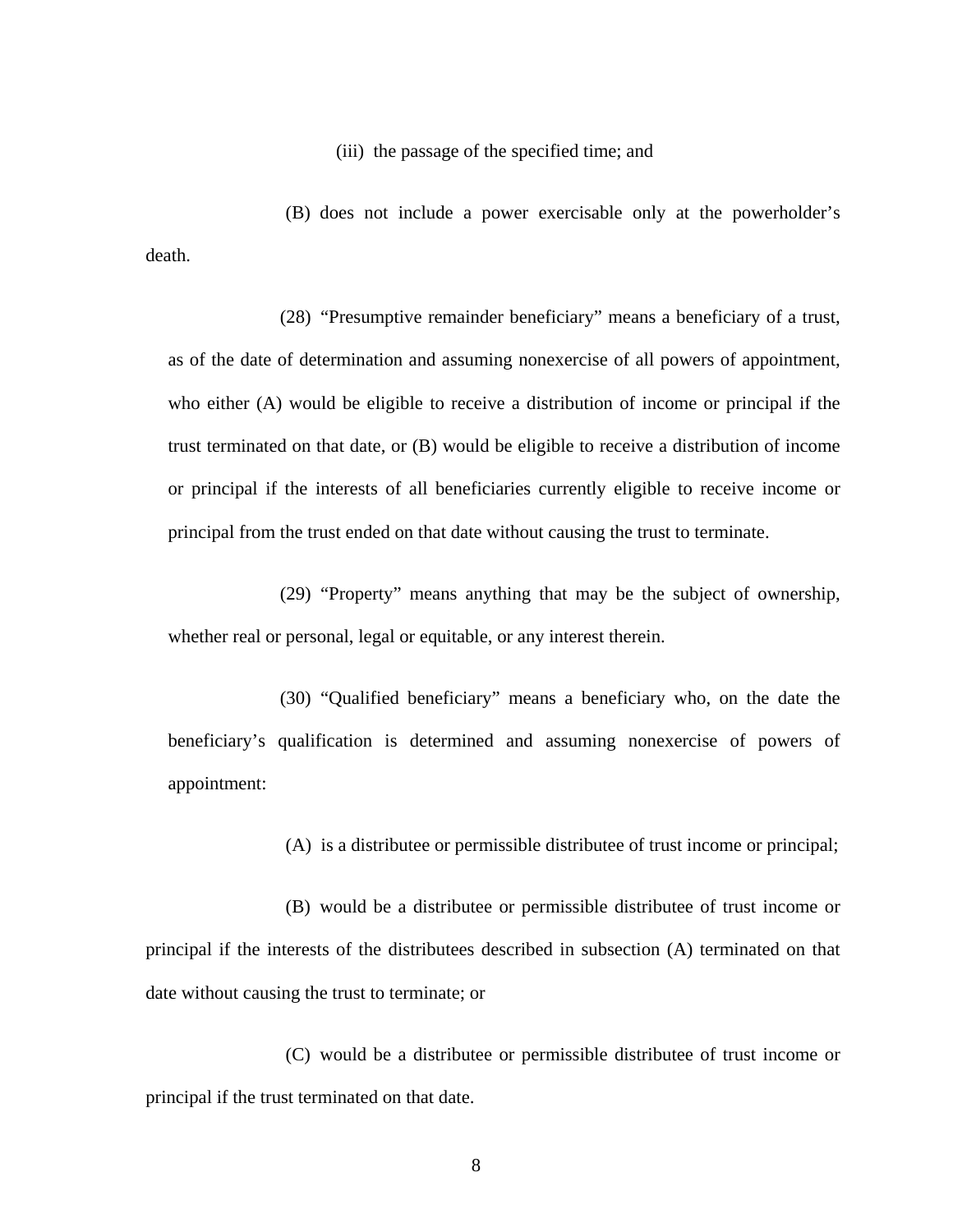(31) "Revocable," as applied to a trust, means revocable by the settlor without the consent of the trustee or a person holding an adverse interest. A revocable trust is deemed revocable during the settlor's lifetime.

(32) "Settlor," except as otherwise provided in Sections 114 and 1225, means a person, including a testator, who creates, or contributes property to, a trust. If more than one person creates or contributes property to a trust, each person is a settlor of the portion of the trust property attributable to that person's contribution except to the extent another person has the power to revoke or withdraw that portion.

(33) "Sign" means, with present intent to authenticate or adopt a record:

(A) to execute or adopt a tangible symbol; or

(B) to attach to or logically associate with the record an electronic symbol, sound, or process.

(34) "Spendthrift provision" means a term of a trust which restrains both voluntary and involuntary transfer of a beneficiary's interest.

(35) "State" means a State of the United States, the District of Columbia, Puerto Rico, the United States Virgin Islands, or any territory or insular possession subject to the jurisdiction of the United States. The term includes an Indian tribe or band recognized by federal law or formally acknowledged by a State.

(36) "Terms of the trust" means the manifestation of the settlor's intent regarding a trust's provisions as expressed in the trust instrument, as may be established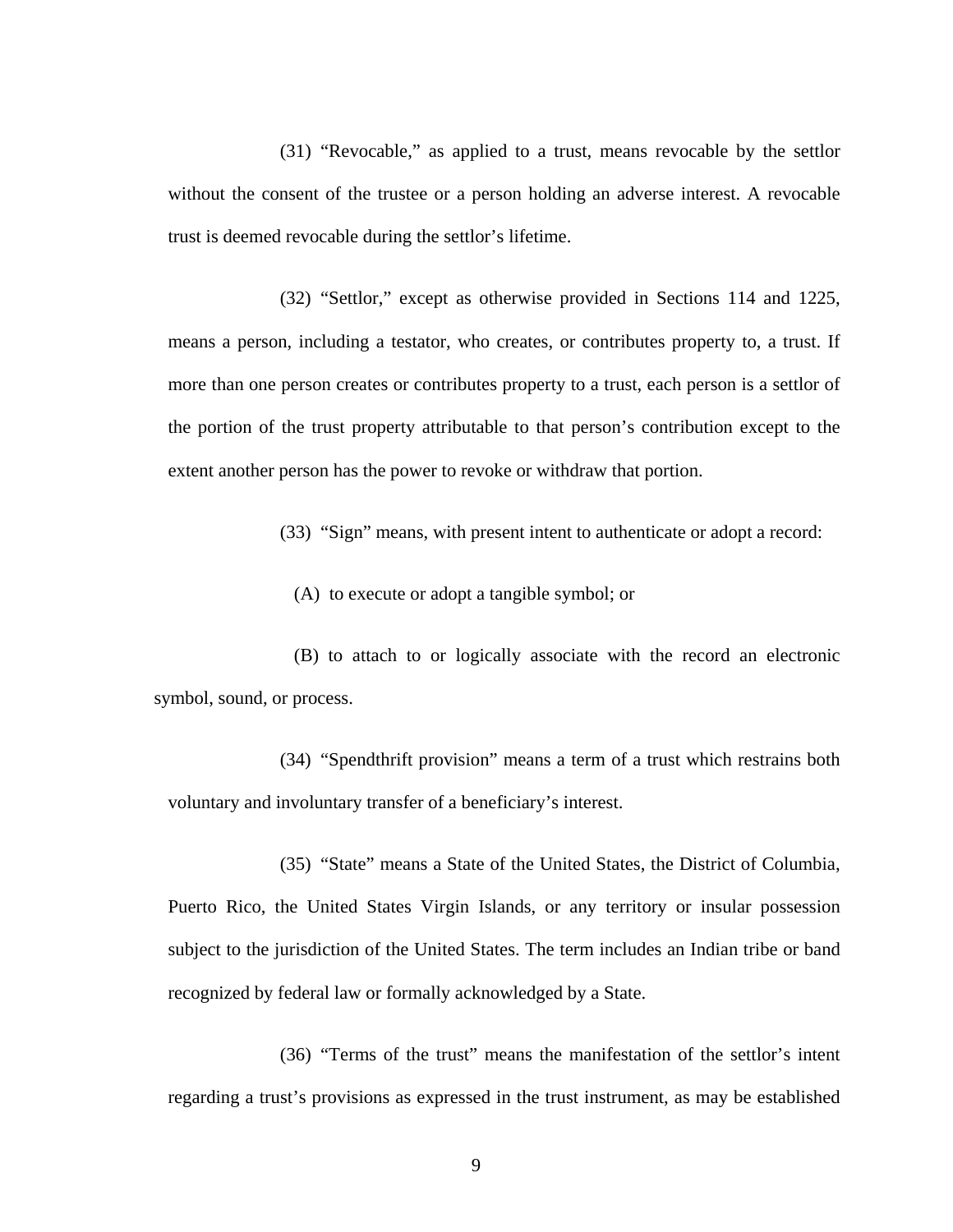by other evidence that would be admissible in a judicial proceeding, or as may be established by court order or nonjudicial settlement agreement.

(37) "Trust" means a trust created by will, deed, agreement, declaration or other written instrument;

(38) "Trust accounting" means one or more written communications from the trustee with respect to the accounting year that describe: (A) the trust property, liabilities, receipts, and disbursements (including the amount of the trustee's compensation), and (B) all other material facts related to the trustee's administration of the trust. The trust accounting shall identify and value trust assets on hand at the close of the accounting period, to the extent feasible. For each asset or class of assets for which there is no readily available market value, the trustee, in the trustee's discretion, may determine whether to estimate the value or use a nominal carrying value for such an asset, how to estimate the value of such an asset, and whether and how often to engage a professional appraiser to value such an asset.

(39) "Trust instrument" means the written instrument stating the terms of a trust, including any amendment, any court order or nonjudicial settlement agreement establishing, construing or modifying the terms of the trust in accordance with Section 111, Sections 410 through 416, or other applicable law, and any additional trust instrument under Article 12.

(40) "Trustee" includes an original, additional, and successor trustee, and a cotrustee.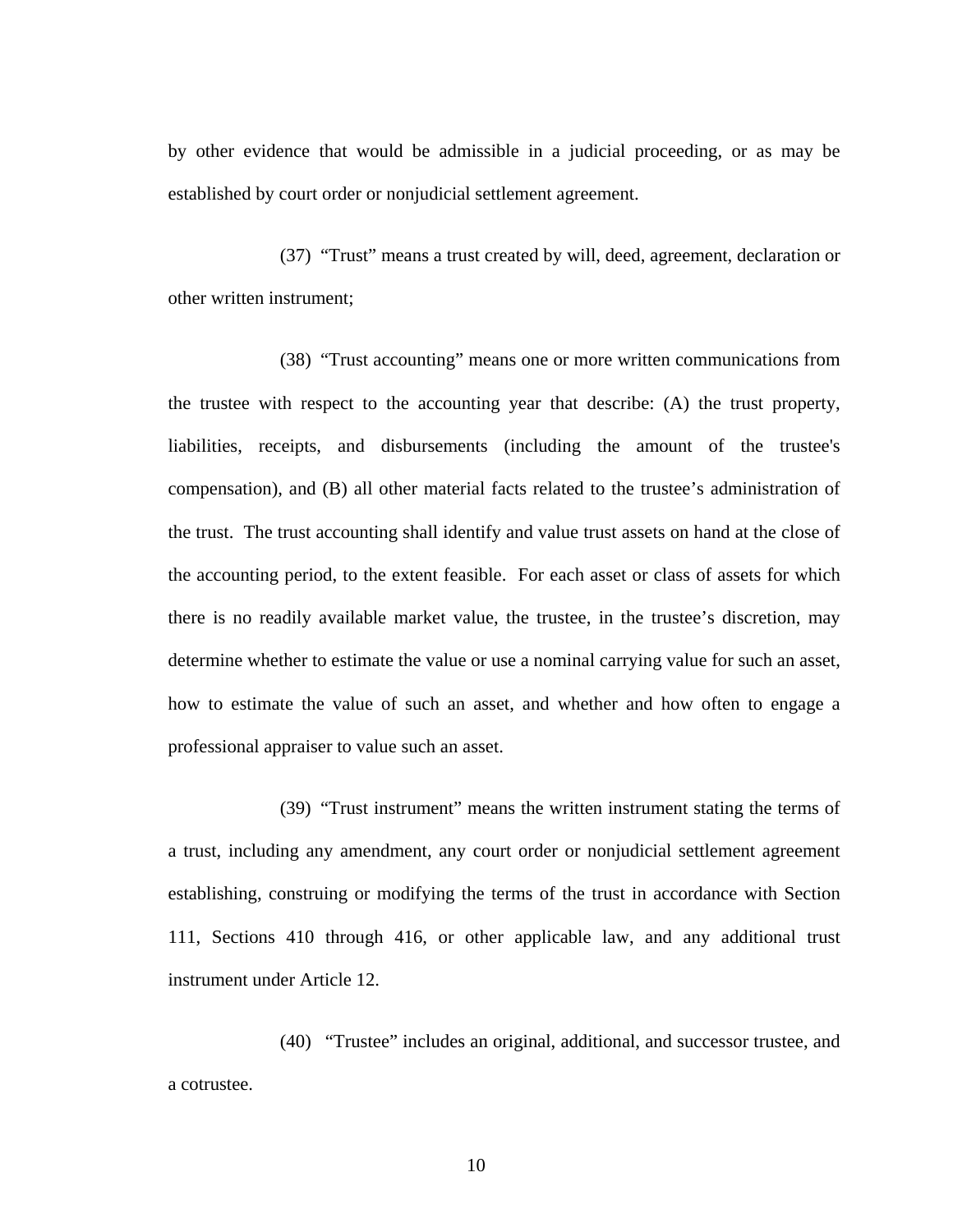(41) "Unascertainable beneficiary" means a beneficiary whose identity is uncertain or not reasonably ascertainable.

#### **SECTION 104. KNOWLEDGE**.

(a) Subject to subsection (b), a person has knowledge of a fact if the person:

(1) has actual knowledge of it;

(2) has received a notice or notification of it; or

(3) from all the facts and circumstances known to the person at the time in question, has reason to know it.

> (b) An organization that conducts activities through employees has notice or knowledge of a fact involving a trust only from the time the information was received by an employee having responsibility to act for the trust, or would have been brought to the employee's attention if the organization had exercised reasonable diligence. An organization exercises reasonable diligence if it maintains reasonable routines for communicating significant information to the employee having responsibility to act for the trust and there is reasonable compliance with the routines. Reasonable diligence does not require an employee of the organization to communicate information unless the communication is part of the individual's regular duties or the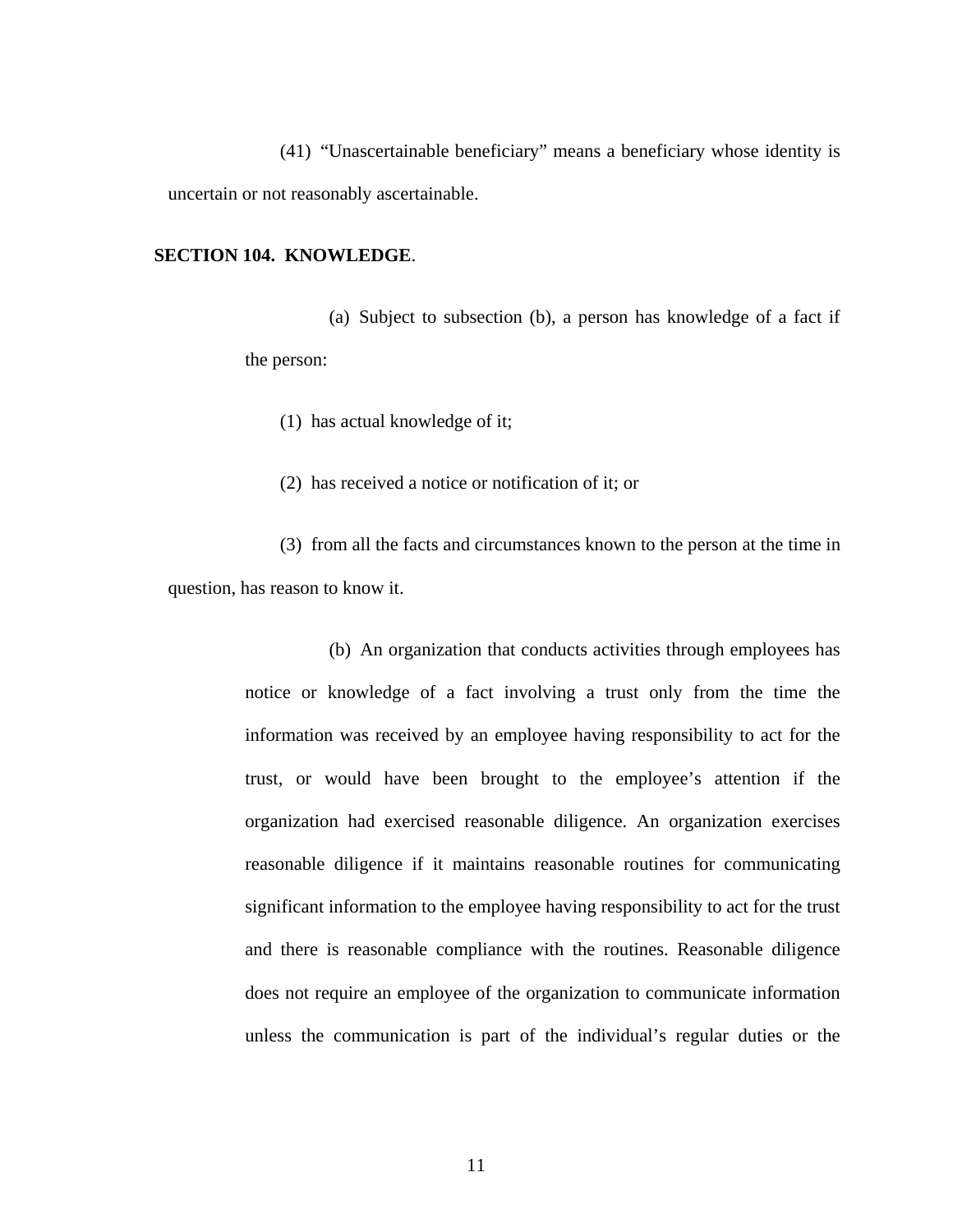individual knows a matter involving the trust would be materially affected by the information.

#### **SECTION 105. DEFAULT AND MANDATORY RULES**.

(a) The trust instrument may specify the rights, powers, duties, limitations and immunities applicable to the trustee, beneficiary and others and those provisions, where not otherwise contrary to law, shall control, except to the extent specifically provided otherwise in this Section. The provisions of this Code apply to the trust to the extent that they are not inconsistent with specific provisions of the trust instrument.

(b) Specific terms of the trust instrument prevail over any provision of this Code except:

(1) the requirements for creating a trust;

(2) the duty of a trustee to act in good faith;

(3) the requirement that a trust have a purpose that is lawful and not contrary to public policy;

(4) the rules governing Designated Representatives as provided in Section 307;

(5) the 21-year limitation contained in Section 409(a);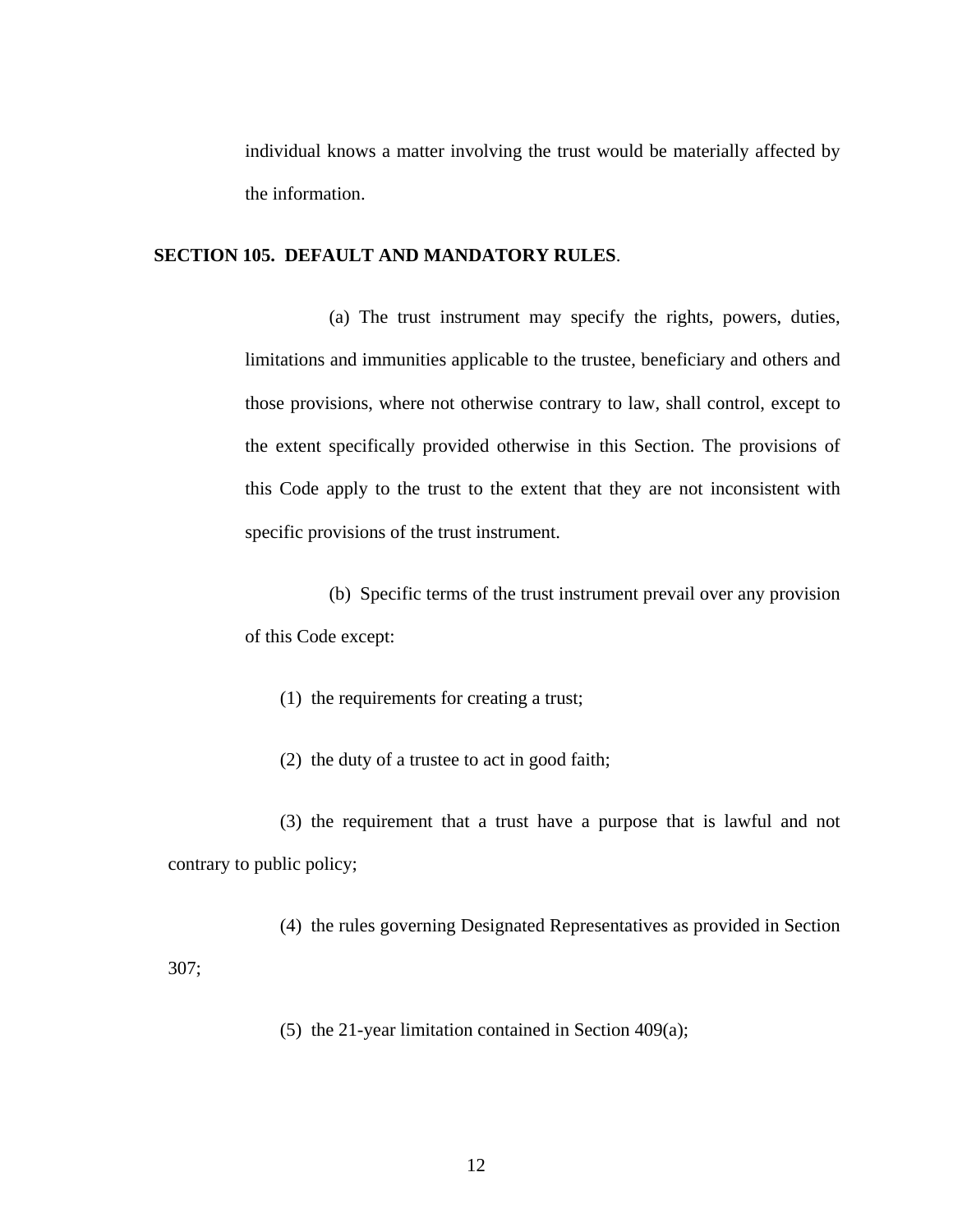(6) the power of the court to modify or terminate a trust under Sections 411 through 417;

(7) the effect of a spendthrift provision and the rights of certain creditors and assignees to reach a trust as provided in Article 5;

(8) the requirement under 602(e) that an agent under a power of attorney must have express authorization in the agency to exercise a settlor's powers with respect to a revocable trust;

(9) the power of the court under Section 708(b) to adjust a trustee's compensation specified in the trust instrument that is unreasonably low or high;

(10) for trusts becoming irrevocable after the Effective Date of this Code, the trustee's duty under Section 813.1(b)(1) to provide information to the qualified beneficiaries;

(11) for trusts becoming irrevocable after the Effective Date of this Code, the trustee's duty under Section 813.1(b)(2) to provide accountings to the current beneficiaries of the trust;

(12) for trusts becoming irrevocable after the Effective Date of this Code, the trustee's duty under Section 813.1(b)(4) to provide accountings to beneficiaries receiving a distribution of the residue of the trust upon a trust's termination;

(13) the effect of an exculpatory term under Section 1008;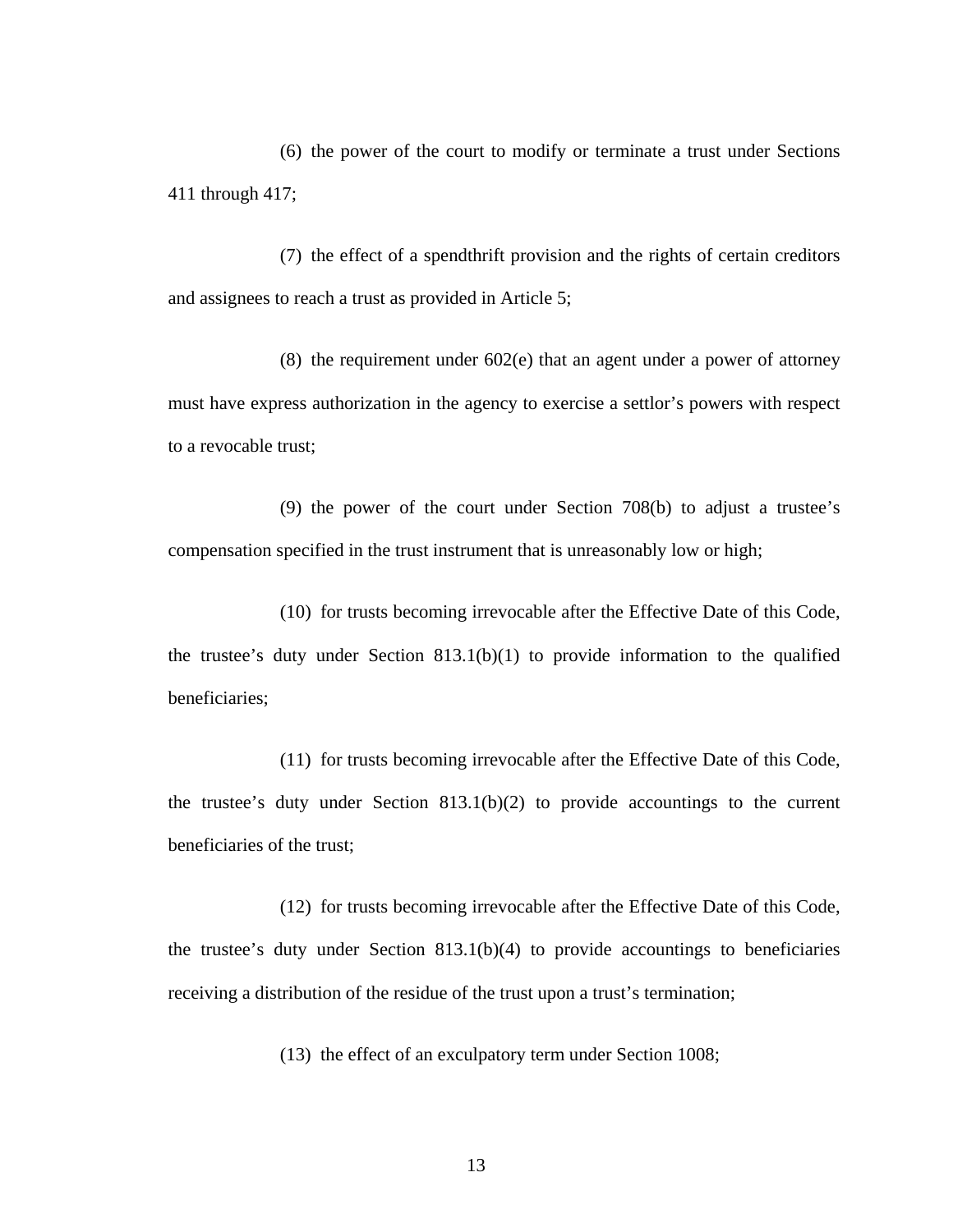(14) the rights under Sections 1010 through 1013 of a person other than a trustee or beneficiary; and

(15) the power of the court to take such action and exercise such jurisdiction as may be necessary in the interests of equity.

# **SECTION 106. COMMON LAW OF TRUSTS; PRINCIPLES OF EQUITY.** The

common law of trusts and principles of equity supplement this Code, except to the extent modified by this Code or another statute of this State.

# **SECTION 107. GOVERNING LAW.**

- (a) The meaning and effect of a trust instrument are determined by:
- (1) the law of the jurisdiction designated in the trust instrument; or

(2) in the absence of a designation in the trust instrument, the law of the jurisdiction having the most significant relationship to the matter at issue.

> (b) Except as otherwise expressly provided by the trust instrument or by court order, the laws of this State shall govern the administration of a trust while the trust is administered in this State.

### **SECTION 108. PRINCIPAL PLACE OF ADMINISTRATION**.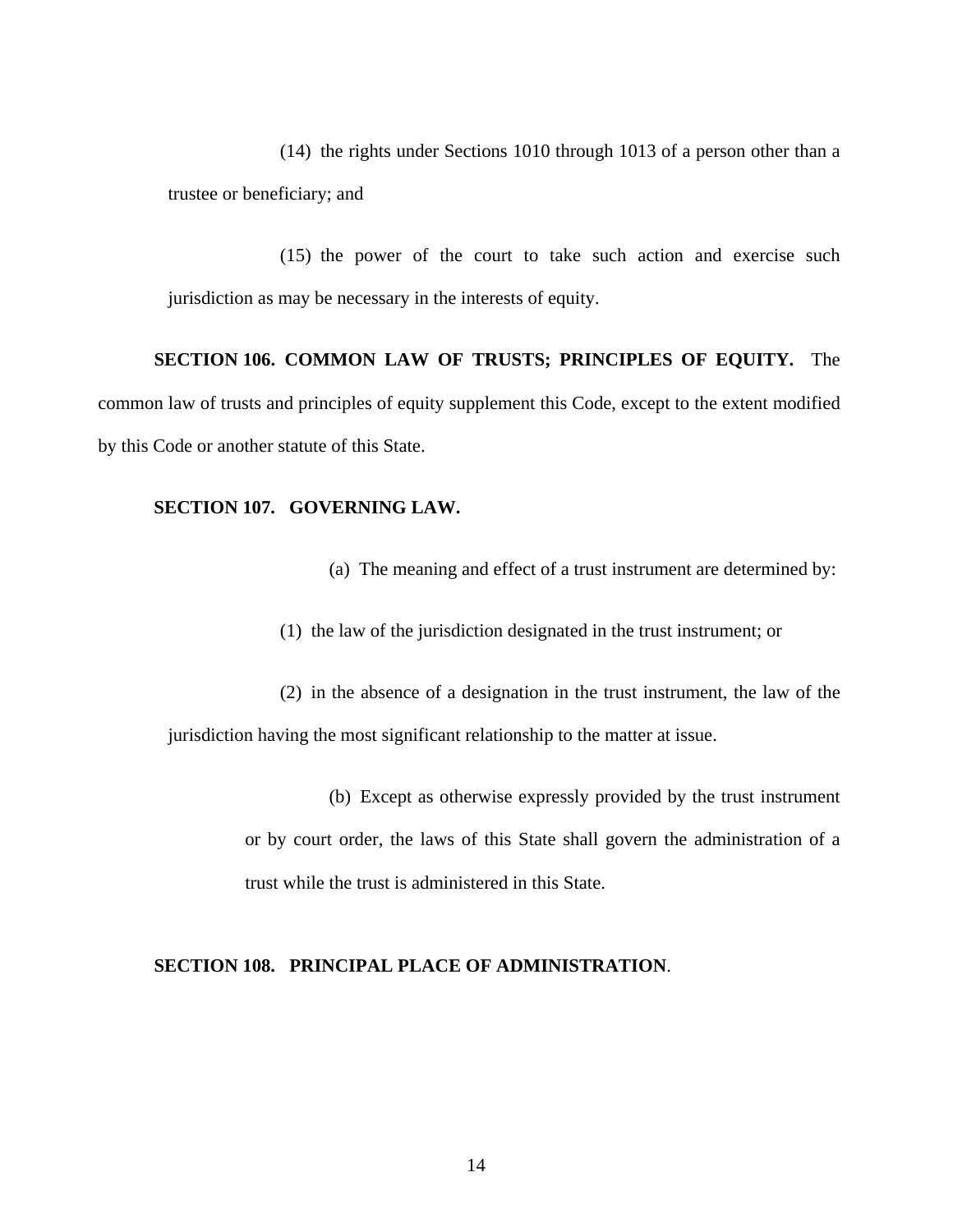(a) Without precluding other means for establishing a sufficient connection with the designated jurisdiction, the trust instrument designating the principal place of administration are valid and controlling if:

(1) a trustee's principal place of business is located in or a trustee is a resident of the designated jurisdiction; or

(2) all or part of the administration occurs in the designated jurisdiction.

(b) The trustee as the trustee reasonably determines appropriate, may transfer the trust's principal place of administration to another State or to a jurisdiction outside of the United States. Language in a trust instrument that the trust shall be governed by the laws of a particular State, shall not be deemed to expressly prohibit a transfer of the principal place of administration.

(c) Notwithstanding any other provision of this Code, the trustee has no duty to inform beneficiaries, or any other interested party, about the availability of this Section and further has no duty to review the trust instrument to determine whether any action should be taken under this Section unless requested to do so in writing by a beneficiary then entitled to receive reports and information related to the administration of the trust.

(d) In connection with a transfer of the trust's principal place of administration, the trustee may transfer some or all of the trust property to a successor trustee designated in the trust instrument or appointed pursuant to Section 704.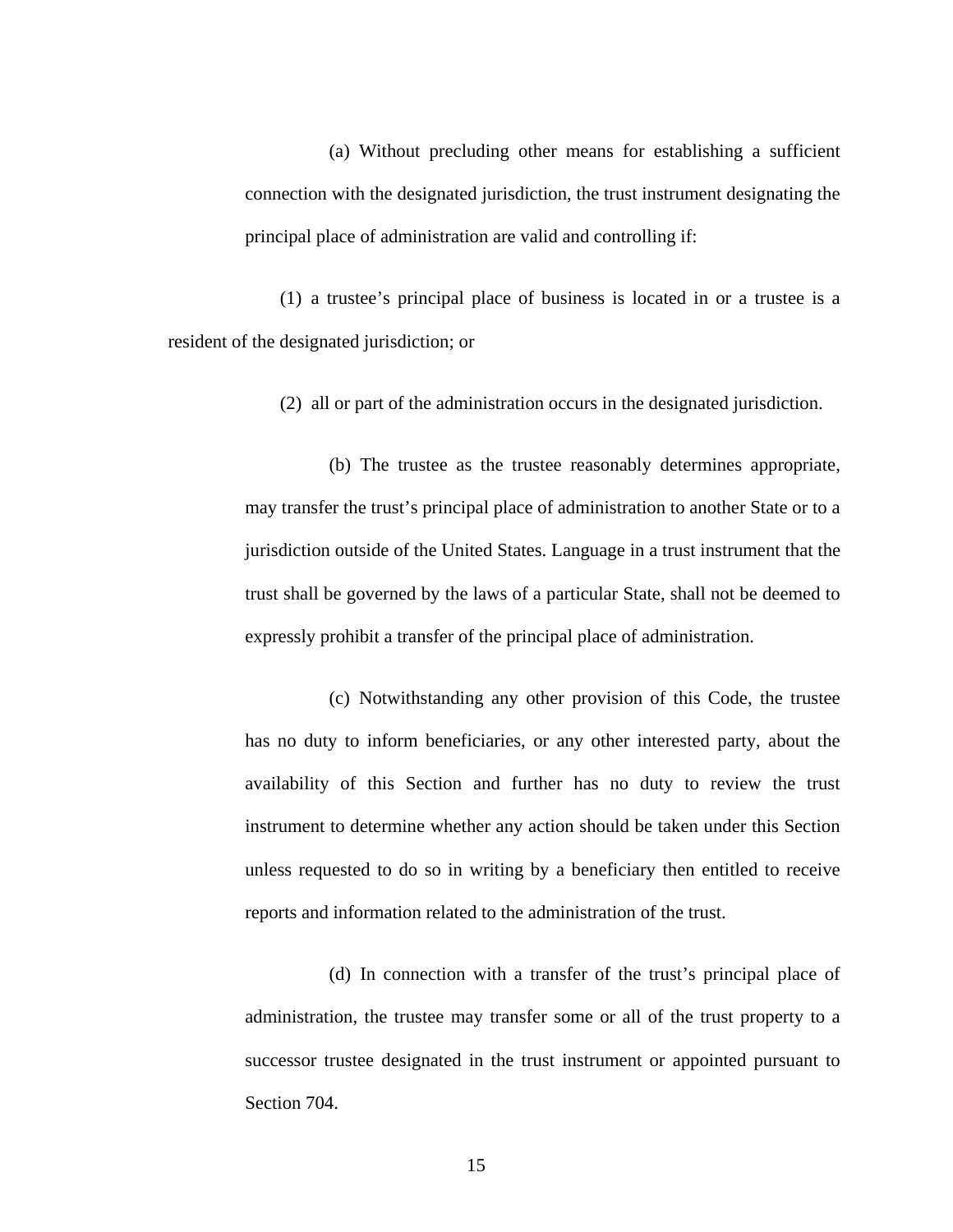#### **SECTION 109. METHODS AND WAIVER OF NOTICE**.

(a) Notice to a person under this Code or the sending of a document to a person under this Code must be accomplished in a manner reasonably suitable under the circumstances and likely to result in receipt of the notice or document. Permissible methods of notice or for sending a document include first-class mail, personal delivery, delivery to the person's last known place of residence or place of business, or a properly directed electronic message.

(b) Notice otherwise required under this Code or a document otherwise required to be sent under this Code need not be provided to a person whose identity or location is unknown to and not reasonably ascertainable by the trustee.

(c) Notice under this Code or the sending of a document under this Code may be waived by the person to be notified or sent the document.

(d) Notice of a judicial proceeding must be given as provided in the applicable rules of civil procedure.

(e) Subject to subsection (d), receipt by a beneficiary or other person of a trustee's notice, account, or other report is presumed if the trustee has reasonable procedures in place requiring the mailing or delivery of the notice, account, or report to the beneficiary or other person. This presumption applies to the mailing or delivery of a notice, account, or other report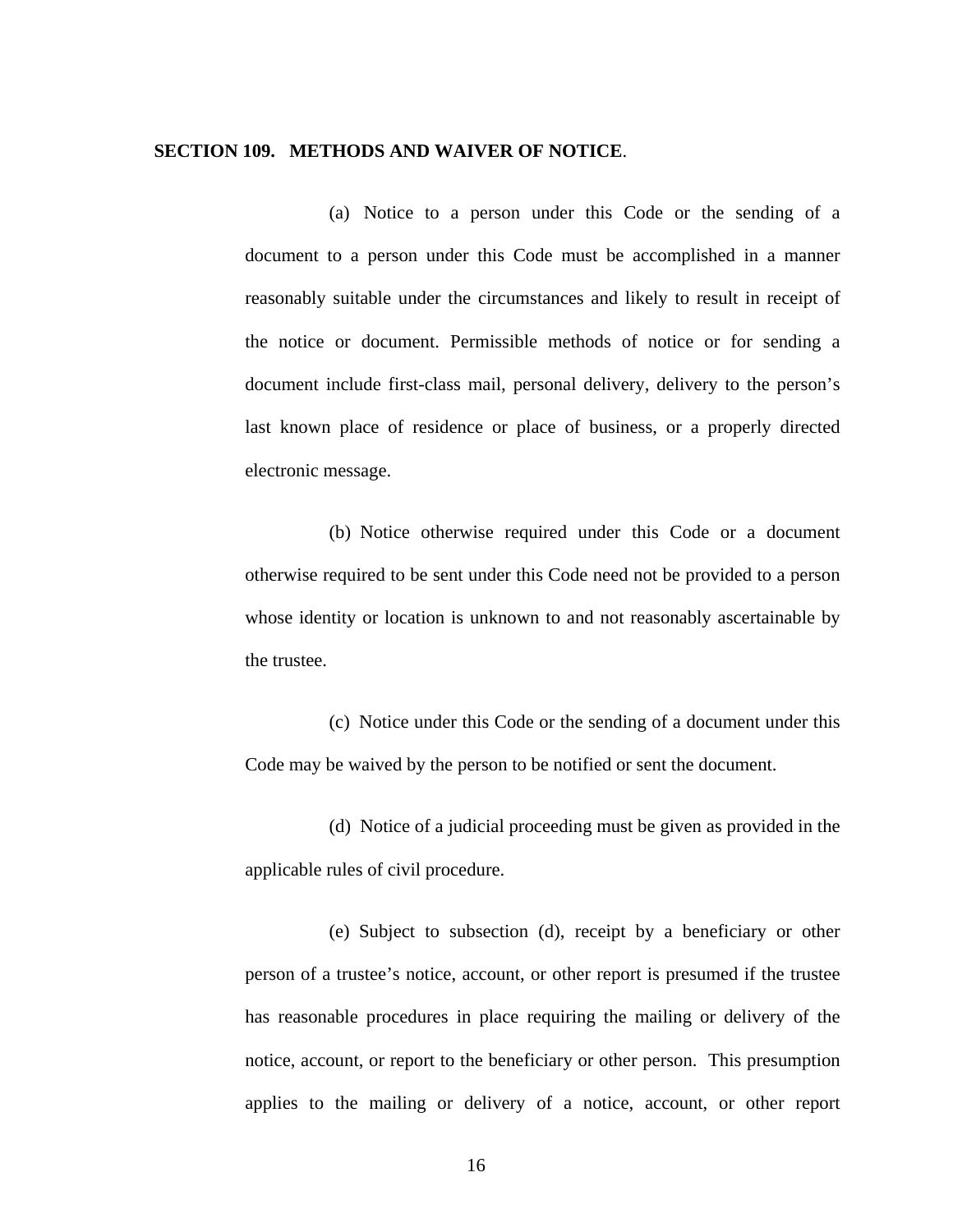(including any communication required in writing) by electronic means or the provision of access to the information by electronic means so long as the beneficiary or other person has agreed to receive the information by such electronic delivery or access.

#### **SECTION 110. OTHERS TREATED AS QUALIFIED BENEFICIARIES.**

(a) A person appointed to enforce a trust created for the care of an animal or another noncharitable purpose as provided in Section 408 or 409 has the rights of a qualified beneficiary under this Code.

(b) The Attorney General's Charitable Trust Bureau has the rights of a qualified beneficiary with respect to a charitable trust having its principal place of administration in this State.

#### **SECTION 111. NONJUDICIAL SETTLEMENT AGREEMENTS**.

(a) Interested persons, or their respective representatives determined after giving effect to the provisions of Article 3, may enter into a binding nonjudicial settlement agreement with respect to any matter involving a trust as provided in this Section.

(b) The following matters may be resolved by a nonjudicial settlement agreement:

(1) Validity, interpretation, or construction of the terms of the trust instrument.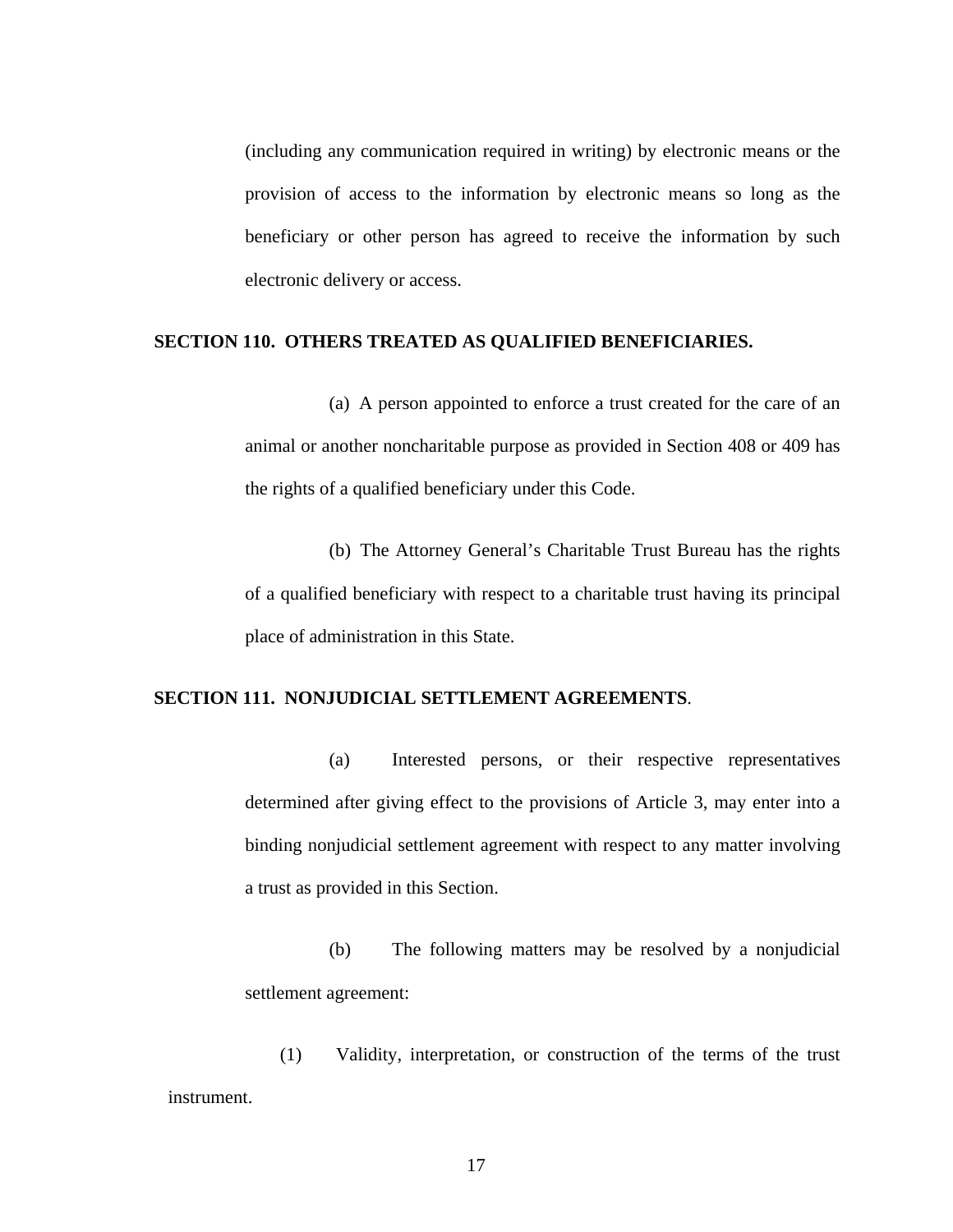(2) Approval of a trustee's report or accounting.

(3) Exercise or nonexercise of any power by a trustee.

(4) The grant to a trustee of any necessary or desirable administrative power, provided the grant does not conflict with a clear material purpose of the trust.

(5) Questions relating to property or an interest in property held by the trust, provided the resolution does not conflict with a clear material purpose of the trust.

(6) Removal, appointment, or removal and appointment of a trustee, trust advisor, investment advisor, distribution advisor, trust protector or other holder, or committee of holders, of fiduciary or nonfiduciary powers, including without limitation designation of a plan of succession or procedure to determine successors to any such office.

(7) Determination of a trustee's or other fiduciary's compensation.

(8) Transfer of a trust's principal place of administration, including without limitation to change the law governing administration of the trust.

(9) Liability or indemnification of a trustee for an action relating to the trust.

(10) Resolution of bona fide disputes related to administration, investment, distribution or other matters.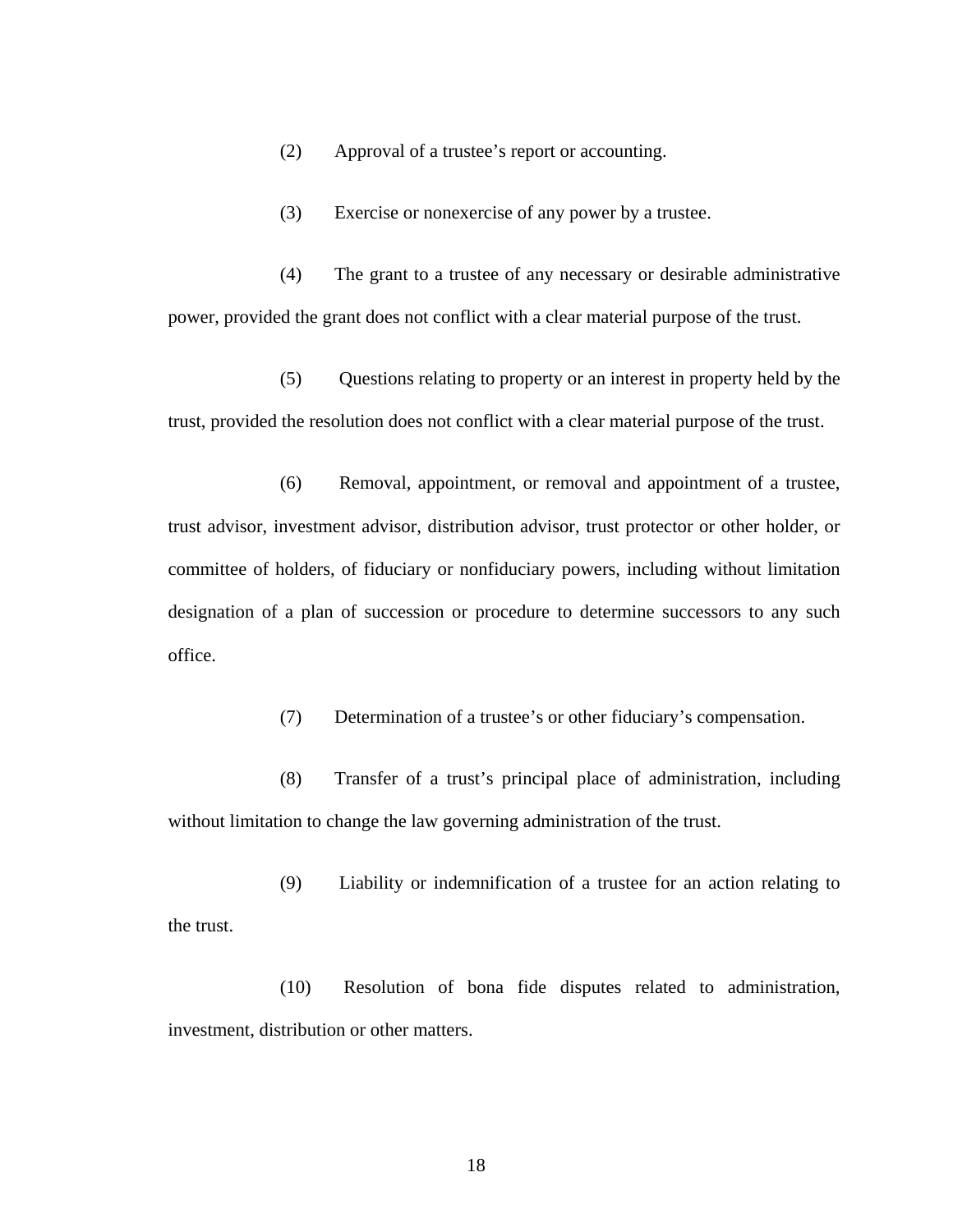(11) Modification of terms of the trust instrument pertaining to administration of the trust.

(12) Determining whether the aggregate interests of each beneficiary in severed trusts are substantially equivalent to the beneficiary's interests in the trusts before severance.

(13) Termination of the trust, provided that court approval of such termination must be obtained in accordance with subsection (d) of this Section, and the court must conclude continuance of the trust is not necessary to achieve any clear material purpose of the trust. The court shall consider spendthrift provisions as a factor in making a decision under this subsection, but a spendthrift provision is not necessarily a material purpose of a trust, and the court is not precluded from modifying or terminating a trust because the trust instrument contains spendthrift provisions. Upon such termination the court shall order the distribution of the trust property as agreed by the parties to the agreement, or if the parties cannot agree, then as the court determines is equitable consistent with the purposes of the trust.

> (c) If a trust contains a charitable interest, the parties to any proposed nonjudicial settlement agreement affecting the trust shall deliver to the Attorney General's Charitable Trust Bureau written notice of the proposed agreement at least 60 days prior to its effective date. The Bureau need take no action, but if it objects in a writing delivered to one or more of the parties prior to the proposed effective date, the agreement shall not take effect unless the parties obtain court approval.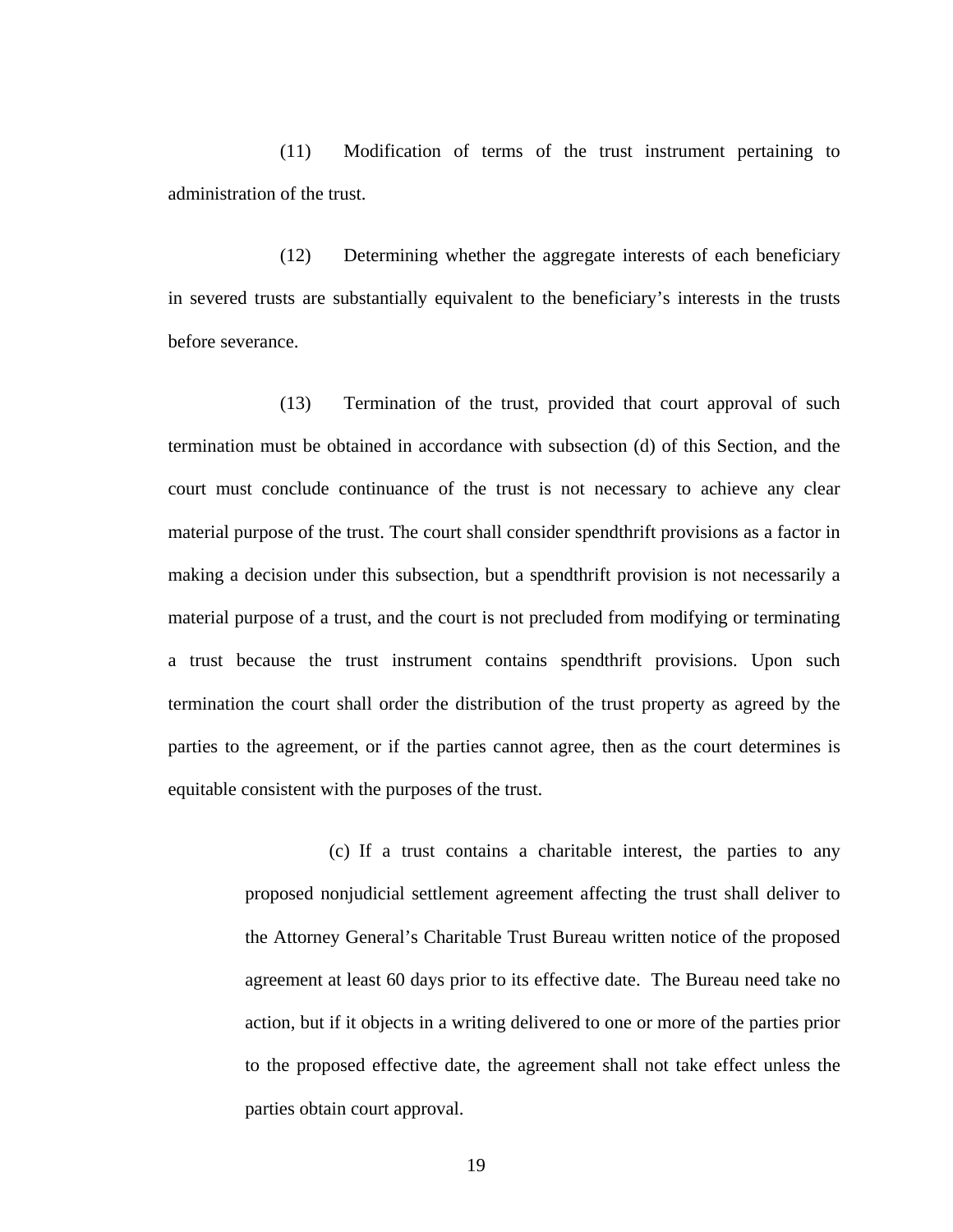(d) Any beneficiary or other interested person may request the court to approve any part or all of a nonjudicial settlement agreement, including without limitation whether any representation is adequate and without material conflict of interest, provided that the petition for such approval must be filed before or within 60 days after the effective date of the agreement.

(e) An agreement entered into in accordance with this Section, or a judicial proceeding pursued in accordance with this Section, shall be final and binding on the trustee, on all beneficiaries of the trust, both current and future, and on all other interested persons as if ordered by a court with competent jurisdiction over the trust, the trust property, and all parties in interest.

(f) In the trustee's sole discretion, the trustee may, but is not required to, obtain and rely upon an opinion of counsel on any matter relevant to this Section, including without limitation:

(1) where required by this Section, that the agreement proposed to be made in accordance with this Section does not conflict with a clear material purpose of the trust;

(2) in the case of a trust termination, that continuance of the trust is not necessary to achieve any clear material purpose of the trust;

(3) that there is no material conflict of interest between a representative and the person represented with respect to the particular question or dispute; or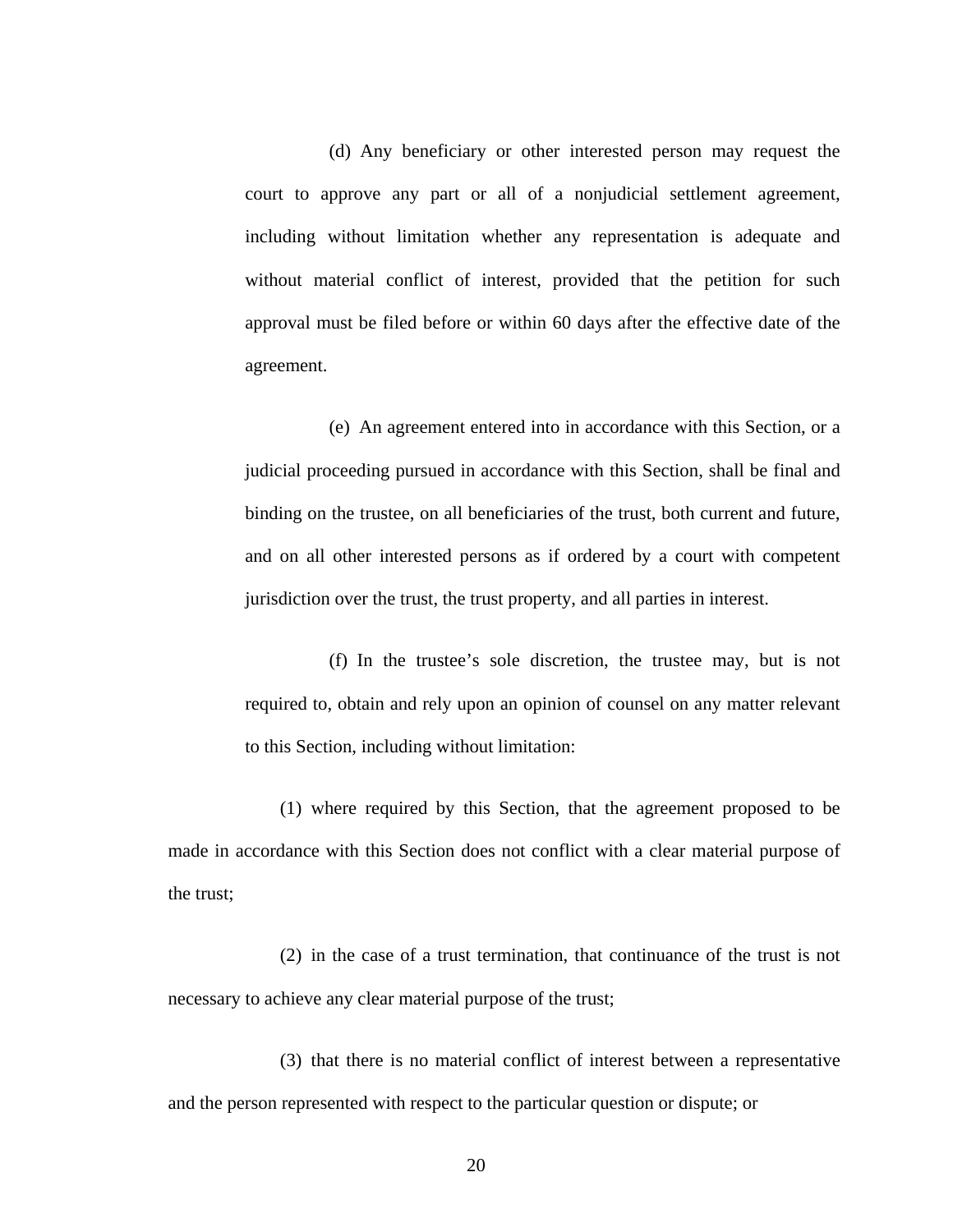(4) that the representative and the person represented have substantially similar interests with respect to the particular question or dispute.

> (g) This Section shall be construed as pertaining to the administration of a trust and shall be available to any trust that is administered in this State or that is governed by Illinois law with respect to the meaning and effect of its terms, except to the extent the trust instrument expressly prohibits the use of this Section by specific reference to this Section or a prior corresponding law. A provision in the trust instrument in the form: "Neither the provisions of Section 111 of the Illinois Trust Code nor any corresponding provision of future law may be used in the administration of this trust," or a similar provision demonstrating that intent, is sufficient to preclude the use of this Section.

**SECTION 112. RULES OF CONSTRUCTION**. The rules of construction that apply in this State to the interpretation of and disposition of property by will also apply as appropriate to the interpretation of the trust instrument and the disposition of the trust property. This Code shall be liberally construed and the rule that statutes in derogation of the common law shall be strictly construed does not apply.

#### **SECTION 113. INSURABLE INTEREST OF TRUSTEE.**

(a) In this Section, "settlor" means a person who creates a trust or on whose behalf a trust is created by an agent, guardian of the estate or other authorized person.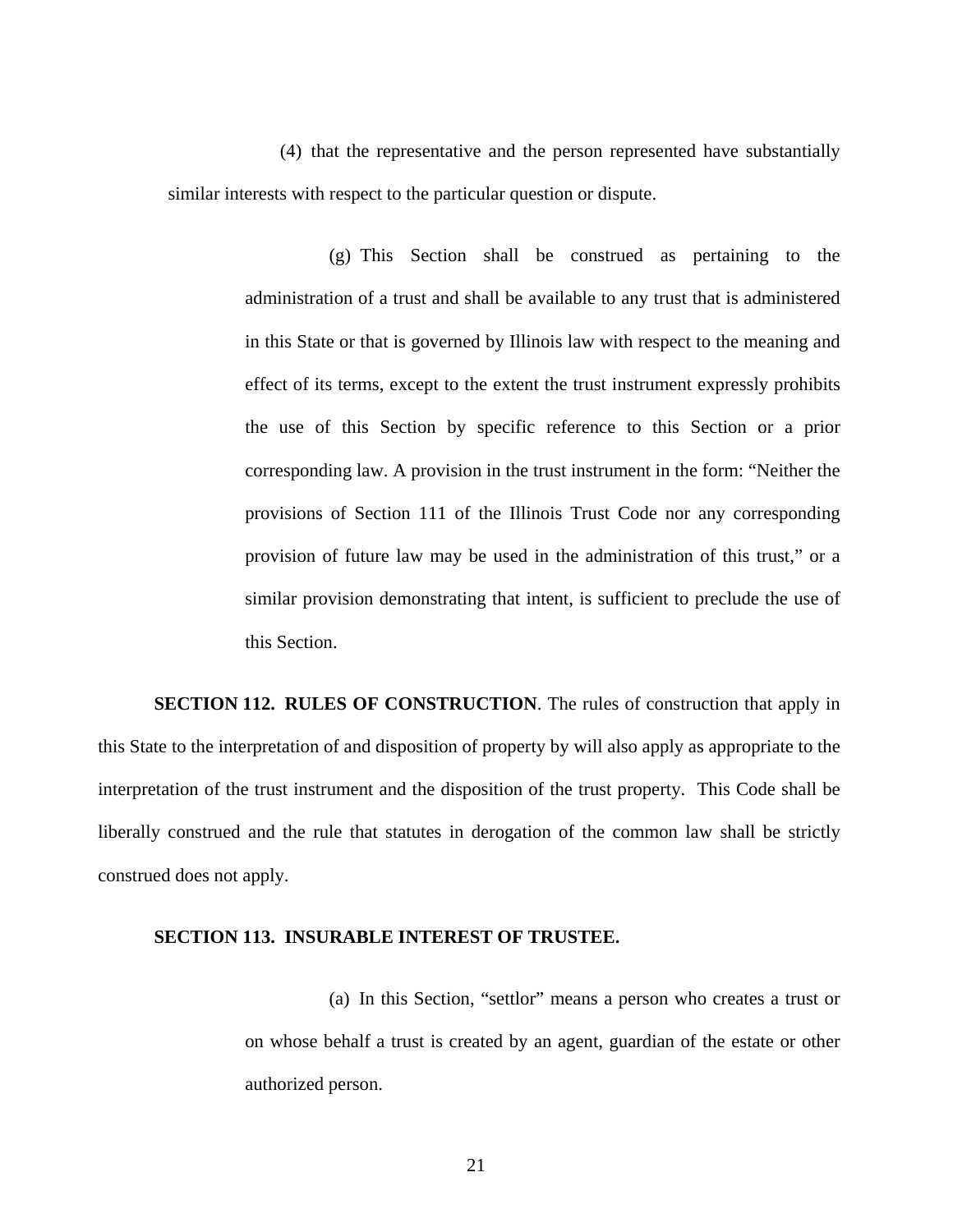(b) A trustee of a trust has an insurable interest in the life of an individual insured under a life insurance policy that is owned by the trustee of the trust acting in a fiduciary capacity or that designates the trust itself as the owner if, on the date the policy is issued:

(1) the insured is:

(A) a settlor or beneficiary of the trust; or

(B) an individual in whom a settlor of the trust has, or would have had if living at the time the policy was issued, an insurable interest; and

(2) the trustee determines the life insurance proceeds:

(A) are for the benefit of one or more trust beneficiaries that have an insurable interest in the life of the insured; or

(B) will carry out a purpose of the trust.

(c) If a trustee of a trust would have an insurable interest in the life of an individual insured as described in this Section, then such insurable interest includes the joint lives of such an individual and his or her spouse.

(d) Nothing in this Section shall limit or affect any provision of the Illinois Viatical Settlements Act or any successor provisions to that Act.

**SECTION 114. GIFT TO A DECEASED BENEFICIARY UNDER AN INTER VIVOS TRUST**.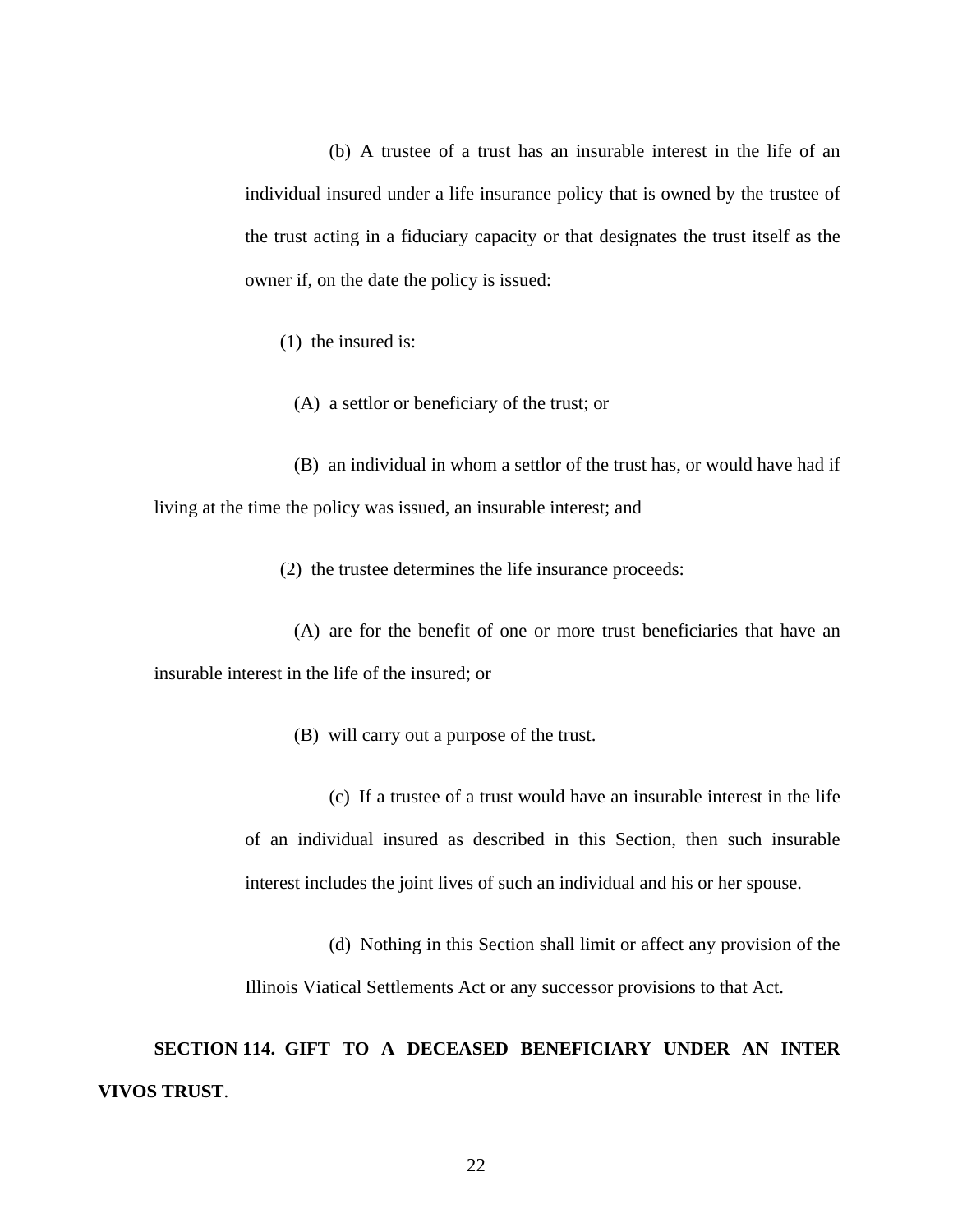(a) If a gift of a present or future interest is to a descendant of the settlor who dies before or after the settlor, the descendants of the deceased beneficiary living when the gift is to take effect in possession or enjoyment take per stirpes the gift so bequeathed.

(b) If a gift of a present or future interest is to a class and any member of the class dies before or after the settlor, the members of the class living when the gift is to take effect in possession or enjoyment take the share or shares that the deceased member would have taken if he or she were then living, except that, if the deceased member of the class is a descendant of the settlor, the descendants of the deceased member then living shall take per stirpes the share or shares that the deceased member would have taken if he or she were then living.

(c) Except as provided above in subsections (a) and (b), if the gift is not to a descendant of the settlor or is not to a class as provided in subsections (a) and (b) and if the beneficiary dies either before or after the settlor and before the gift is to take effect in possession or enjoyment, then the gift shall lapse. If the gift lapses by reason of the death of the beneficiary before the gift is to take possession or enjoyment, then the gift so given shall be included in and pass as part of the residue of the trust under the trust. If the gift is or becomes part of the residue, the gift so bequeathed shall pass to and be taken by the beneficiaries remaining, if any, of the residue in proportions and upon trusts corresponding to their respective interests in the residue of the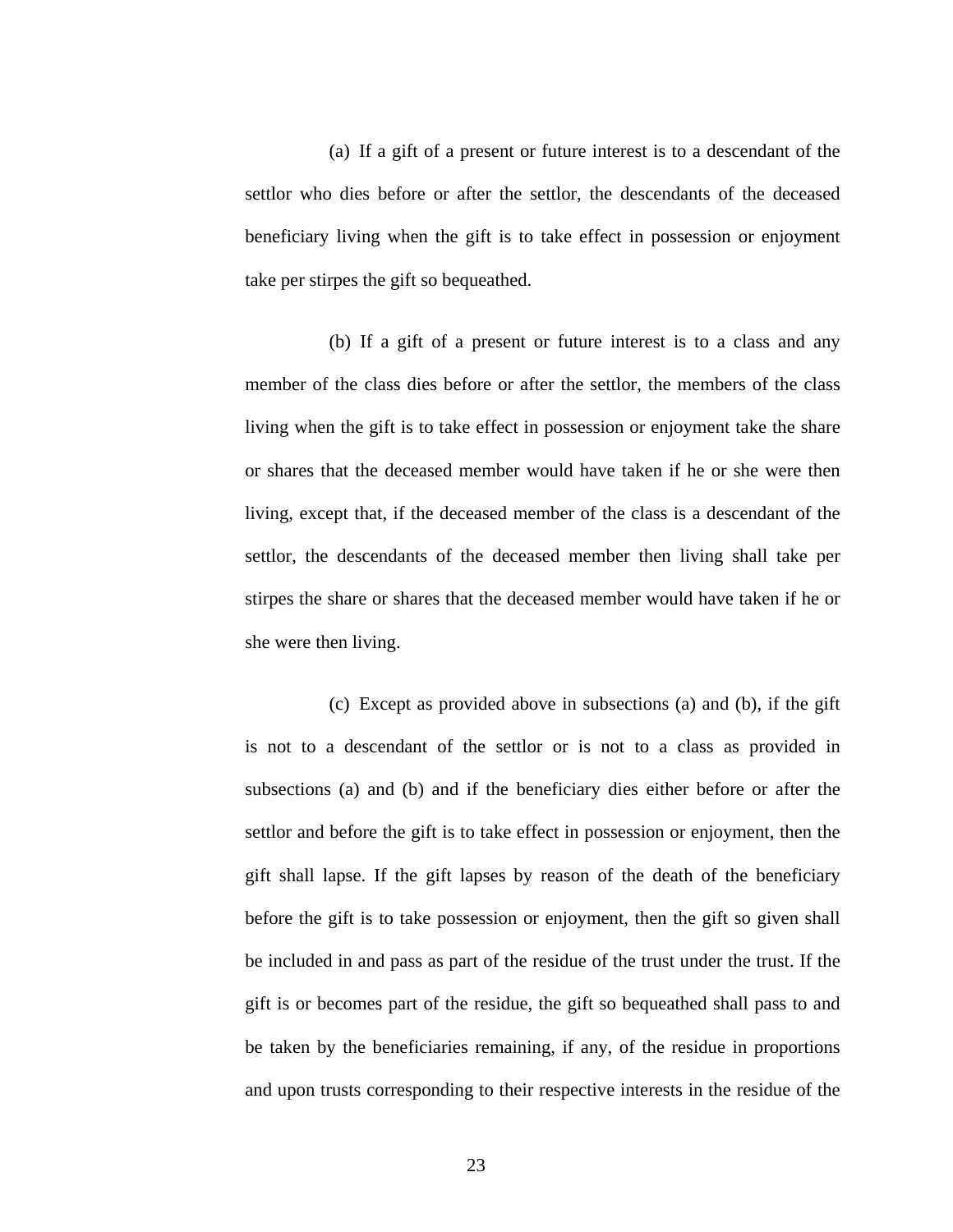trust. The provisions of items (1) and (2) do not apply to a future interest that is or becomes indefeasibly vested at the settlor's death or at any time thereafter before it takes effect in possession or enjoyment. The provisions of this Section apply on and after January 1, 2005 for any gifts to a deceased beneficiary under an inter vivos trust where the deceased beneficiary dies after January 1, 2005 and before the gift is to take effect in possession or enjoyment.

### **ARTICLE 2 JUDICIAL PROCEEDINGS**

#### **SECTION 201. ROLE OF COURT IN ADMINISTRATION OF TRUSTS**.

(a) The court may adjudicate any matter arising in the administration of a trust to the extent its jurisdiction is invoked by an interested person or as provided by law.

(b) A trust is not subject to continuing judicial supervision unless ordered by the court.

(c) A judicial proceeding involving a trust may relate to any matter involving the trust's administration, including a request for instructions.

### **SECTION 202. JURISDICTION OVER TRUSTEE AND BENEFICIARY**.

(a) By accepting the trusteeship of a trust having its principal place of administration in this State or by moving the principal place of administration to this State, the trustee is subject to the jurisdiction of the courts of this State regarding any matter involving the trust.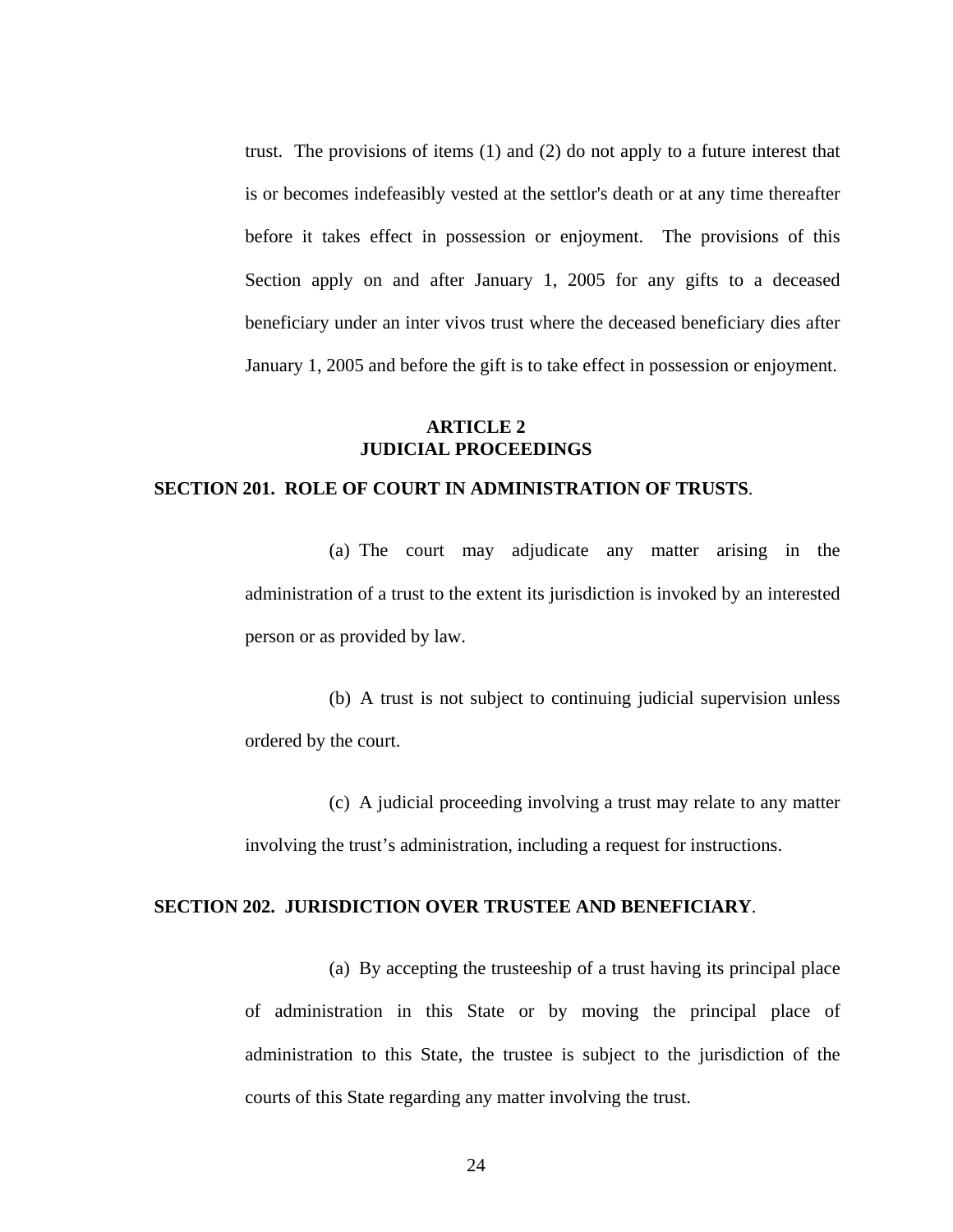(b) With respect to their interests in the trust, the beneficiaries of a trust having its principal place of administration in this State are subject to the jurisdiction of the courts of this State regarding any matter involving the trust. By accepting a distribution from such a trust, the recipient personally submits to the jurisdiction of the courts of this State regarding any matter involving the trust.

(c) Service of process upon any person who is subject to the jurisdiction of the courts of this State, as provided in this Section, may be made by personally serving the summons upon the defendant outside this State, as provided in the Code of Civil Procedure, with the same force and effect as though summons had been personally served within this State.

(d) This Section does not preclude other methods of obtaining jurisdiction over a trustee, beneficiary, or other person receiving property from the trust.

# **SECTION 203. [RESERVED]**

#### **SECTION 204. VENUE**.

(a) Except as otherwise provided in subsection (b), venue for a judicial proceeding involving a trust is in the county of this State in which the trust's principal place of administration is or will be located and, if the trust is created by will and the estate is not yet closed, in the county in which the decedent's estate is being administered.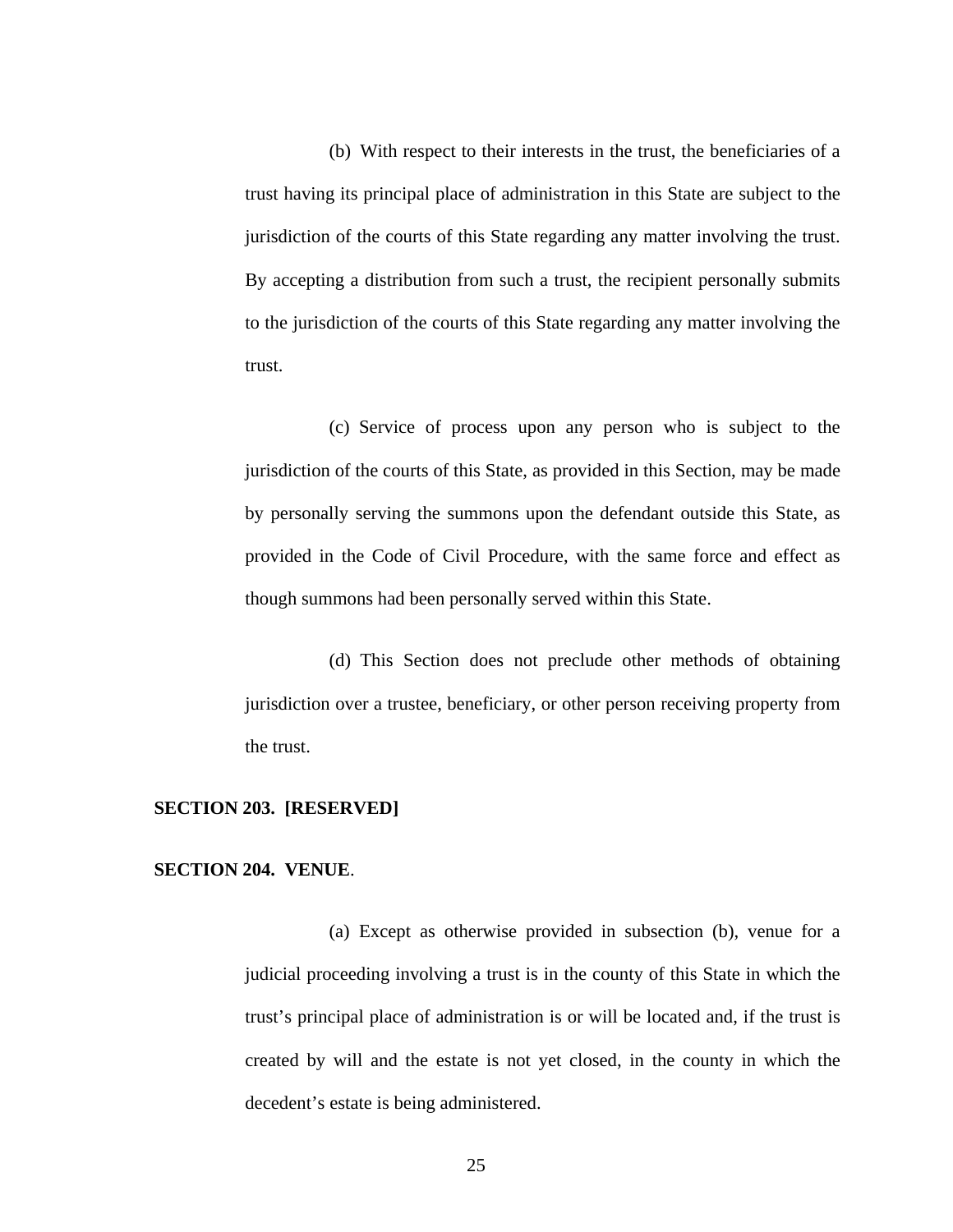(b) If a trust has no trustee, venue for a judicial proceeding for the appointment of a trustee is in a county of this State in which a beneficiary resides, in a county in which any real or tangible trust property is located, and if the trust is created by will, in the county in which the decedent's estate was or is being administered.

#### **ARTICLE 3 REPRESENTATION**

## **SECTION 301. REPRESENTATION: BASIC EFFECT**.

(a) Except as provided in Section 602 and subsection (c):

(1) Notice, information, accountings, or reports given to a person who may represent and bind another person under this Article has the same effect as if given directly to the person represented.

(2) Actions, including but not limited to the execution of an agreement, taken by a person who may represent and bind another person under this Article are binding on the person represented to the same extent as if the actions had been taken by the person represented.

> (b) Except as otherwise provided in Section 602, a person under this Article who represents a settlor who is incapacitated may receive notice, information, accountings, or reports, give a binding consent or enter a binding agreement on the settlor's behalf.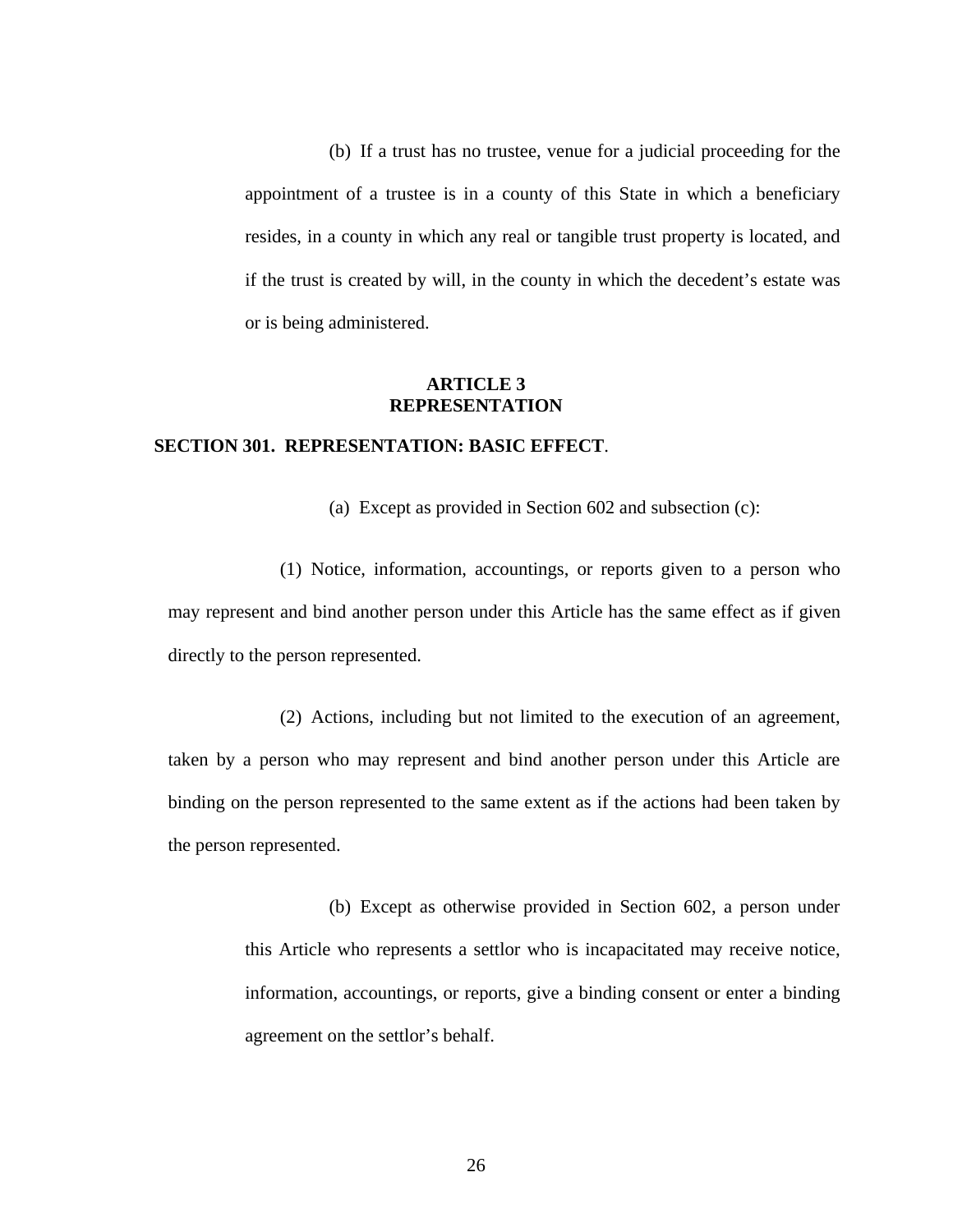(c) A settlor may not represent and bind a beneficiary under this Article with respect to a nonjudicial settlement agreement under Section 111, the termination or modification of a trust under Section  $411(a)$ , or an exercise of the decanting power under Article 12.

(d) If pursuant to this Article a person may be represented by two or more representatives, then the representative who has legal capacity, in the following order of priority, shall represent and bind said person:

(1) a representative or guardian ad litem appointed by a court as described in Section 305;

(2) the holder of a power of appointment as described in Section 302;

(3) a Designated Representative as described in Section 307;

(4) a court appointed guardian of the estate, or, if none, a court appointed guardian of the person as described in Section 303(b);

(5) an agent under a power of attorney for property as described in Section 303(c);

(6) a parent of a person as described in Section 303(d);

(7) another person having a substantially similar interest with respect to the particular question or dispute as described in Section 304(a); and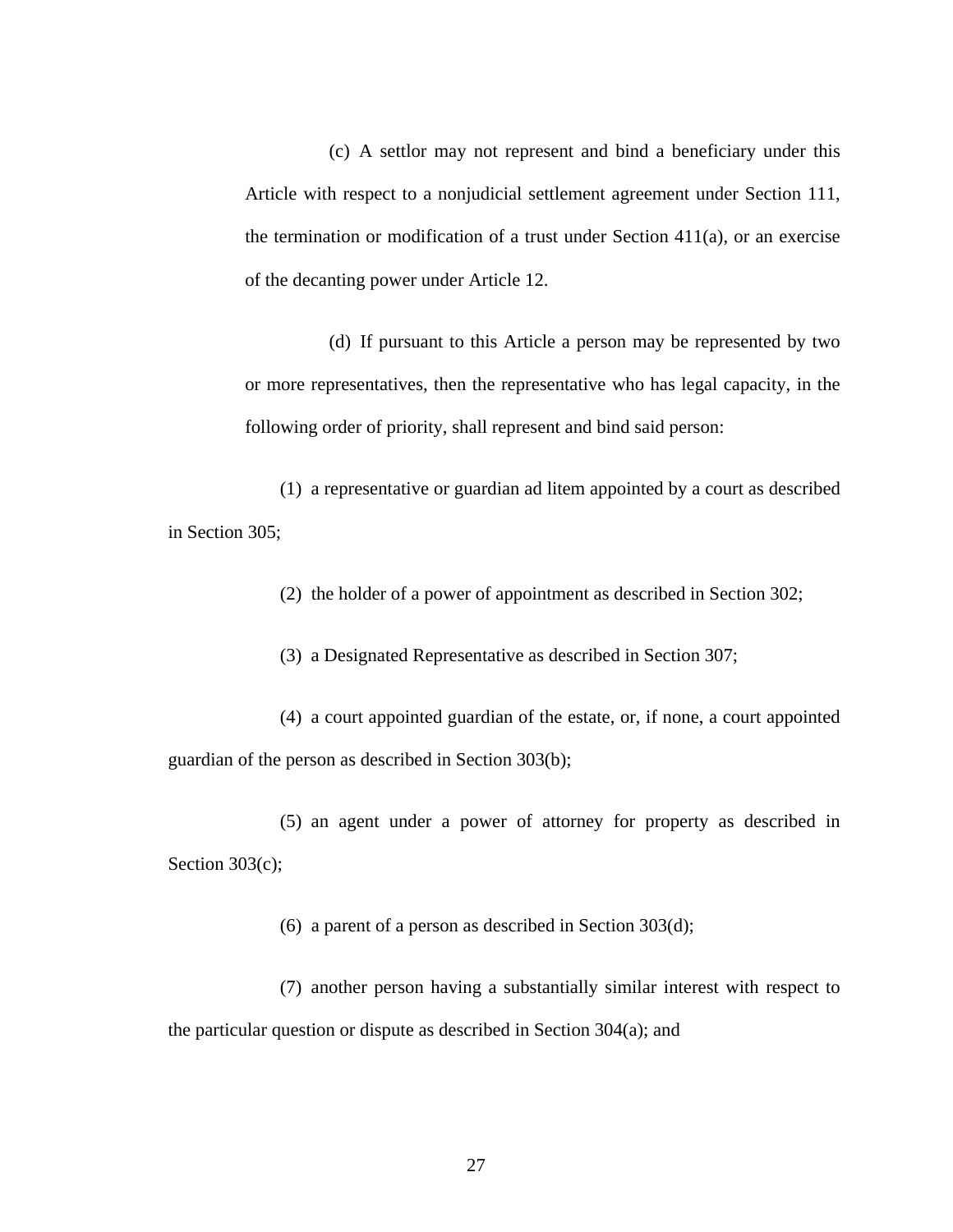(8) a representative under this Article for a person who has a substantially similar interest to a person who has a representative described in Section 304(b).

> (e) A trustee is not liable for giving notice, information, accountings, or reports to a person who is represented by another person under this Article, and nothing in this Article prohibits the trustee from giving notice, information, accountings, or reports to the person represented.

### **SECTION 302. REPRESENTATION BY HOLDERS OF CERTAIN POWERS.**

(a) The holder of a testamentary or a presently exercisable power of appointment that is (1) a general power of appointment or (2) exerciseable in favor of all persons other than the powerholder, the powerholder's estate, a creditor of the powerholder or a creditor of the powerholder's estate, may represent and bind all persons, including permissible appointees and takers in default, whose interests may be eliminated by the exercise or nonexercise of the power.

 (b) To the extent there is no conflict of interest between a holder and the persons represented with respect to the particular question or dispute, the holder of a testamentary or presently exercisable power of appointment, other than a power described in subsection (a), may represent and bind all persons, including permissible appointees, and takers in default, whose interests may be eliminated by the exercise or nonexercise of the power.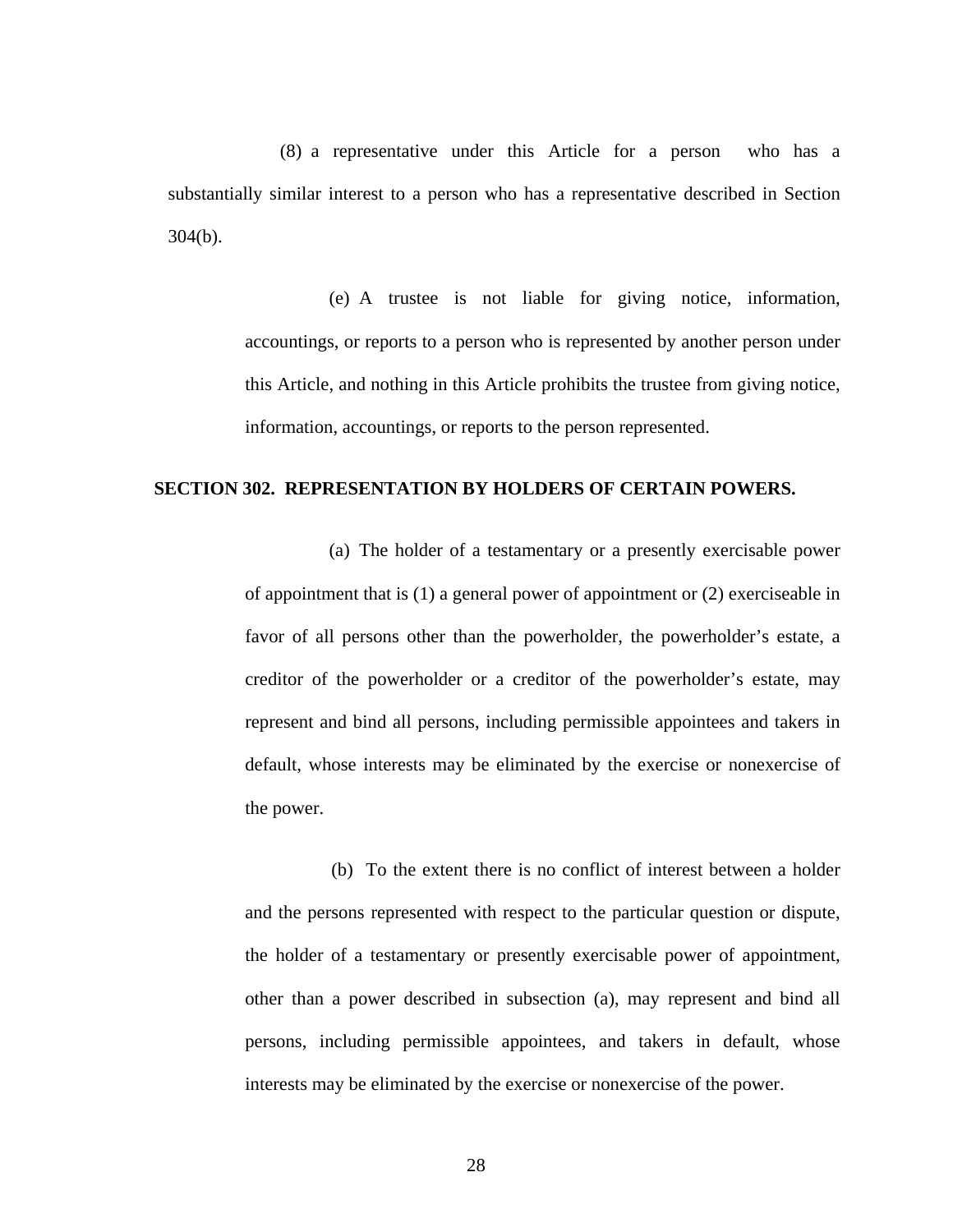### **SECTION 303. REPRESENTATION BY OTHERS**.

(a) If all qualified beneficiaries of a trust either have legal capacity or have representatives under this Article who have legal capacity, an action taken by all qualified beneficiaries, in each case either by the beneficiary or by the beneficiary's representative, shall represent and bind all other beneficiaries who have a successor, contingent, future, or other interest in the trust.

(b) If a person is represented by a court appointed guardian of the estate or, if none, guardian of the person, then such guardian may represent and bind such person.

(c) If an individual is incapacitated, an agent under a power of attorney for property who has authority to act with respect to the particular question or dispute and who does not have a material conflict of interest with respect to the particular question or dispute may represent and bind the principal. An agent is deemed to have such authority if the power of attorney grants the agent the power to settle claims and to exercise powers with respect to trusts and estates, even if such powers do not include powers to make a will, to revoke or amend a trust, or to require the trustee to pay income or principal.

(d) If a person is incapacitated, a parent of such person may represent and bind the person, provided that there is no material conflict of interest between the represented person and either of such person's parents with respect to the particular question or dispute. If a disagreement arises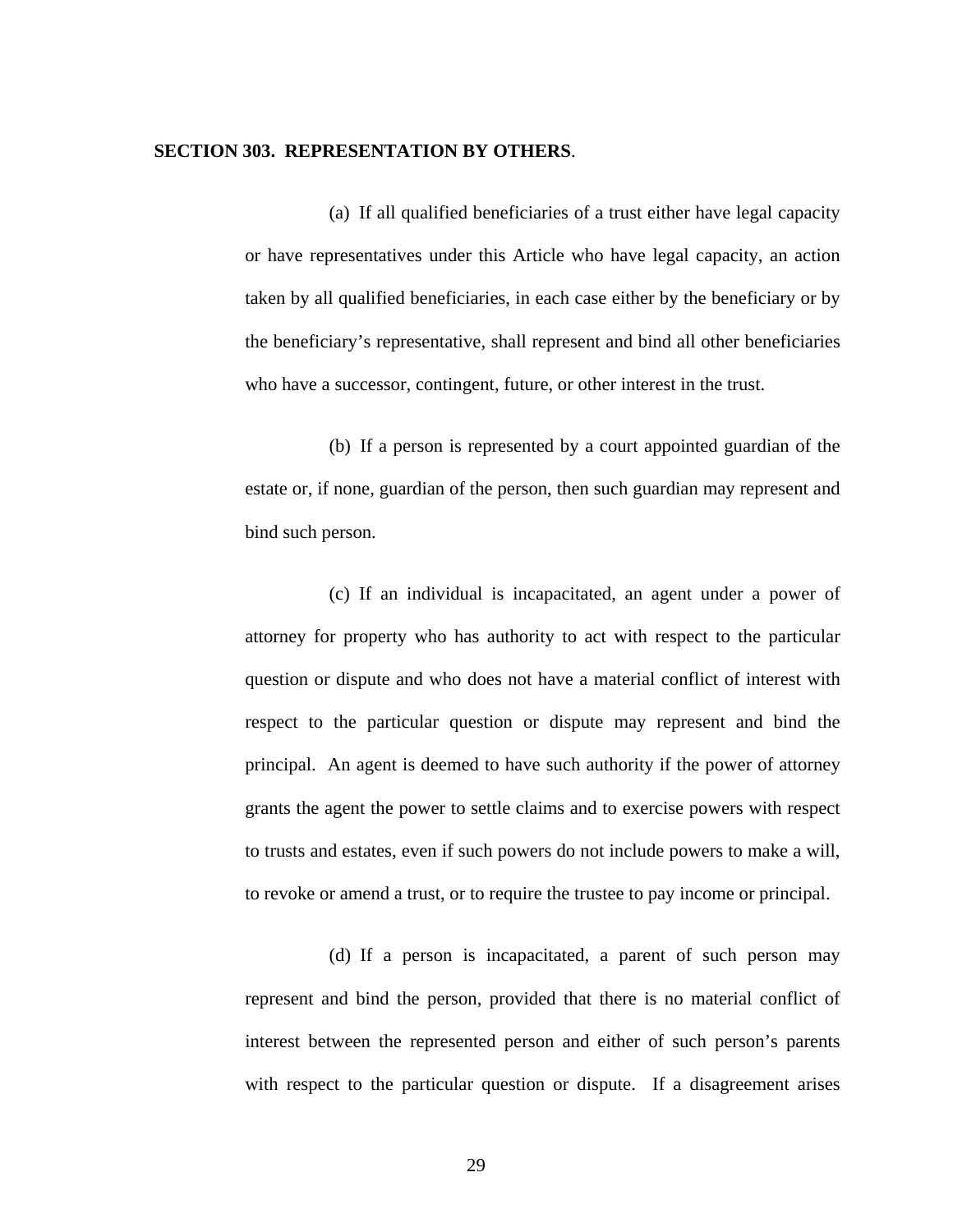between parents who otherwise qualify to represent a child in accordance with this subsection and who are seeking to represent the same child, the parent who is a lineal descendant of the settlor of the trust that is the subject of the representation is entitled to represent the child; or if none, the parent who is a beneficiary of such trust is entitled to represent the child.

## **SECTION 304. REPRESENTATION BY PERSON HAVING SUBSTANTIALLY IDENTICAL INTEREST.**

(a) To the extent there is no material conflict of interest between the representative and the represented beneficiary with respect to the particular question or dispute, a beneficiary who is incapacitated, unborn, or unascertainable, may for all purposes be represented by and bound by another beneficiary having a substantially similar interest with respect to the particular question or dispute.

(b) A guardian, agent or parent who is the representative for a beneficiary under Section 303(b), 303(c) or 303(d) may, for all purposes, represent and bind any other beneficiary who is incapacitated, unborn or unascertainable and who has an interest, with respect to the particular question or dispute, that is substantially similar to the interest of the beneficiary represented by the representative, but only to the extent that there is no material conflict of interest between the beneficiary represented by the representative and the other beneficiary with respect to the particular question or dispute.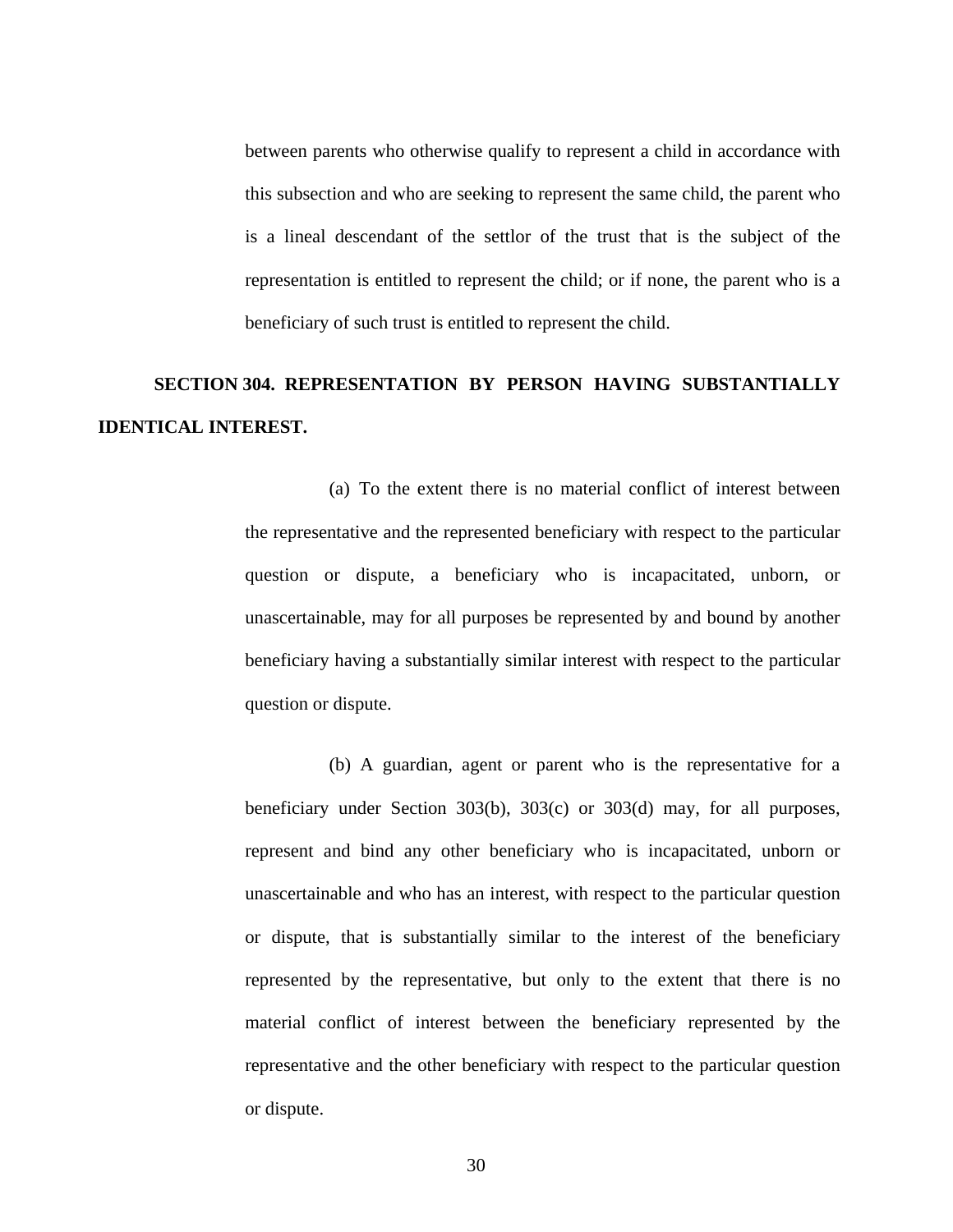### **SECTION 305. APPOINTMENT OF REPRESENTATIVE.**

(a) If the court determines that representation of an incapacitated, unborn or unascertainable beneficiary might otherwise be inadequate, the court may appoint a representative for any nonjudicial matter to receive any notice, information, accounting or report on behalf of the beneficiary and to represent and bind the beneficiary, or may appoint a guardian ad litem in any judicial proceeding to represent the interests of, bind and approve any order or agreement on behalf of the beneficiary.

(b) A representative may act on behalf of the individual represented with respect to any matter arising under this Code, whether or not a judicial proceeding concerning the trust or estate is pending.

(c) If not precluded by conflict of interest with respect to the particular question or dispute, a representative or guardian ad litem may be appointed to represent several persons or interests.

(d) In giving any consent or agreement, a representative or guardian ad litem may consider general family benefit accruing to the living members of the family of the person represented.

**SECTION 306. REPRESENTATION OF CHARITY**. If a trust contains a charitable interest, the Attorney General's Charitable Trust Bureau may, in accordance with this Section, represent, bind, and act on behalf of the charitable interest with respect to any particular question or dispute, including without limitation representing the charitable interest in a nonjudicial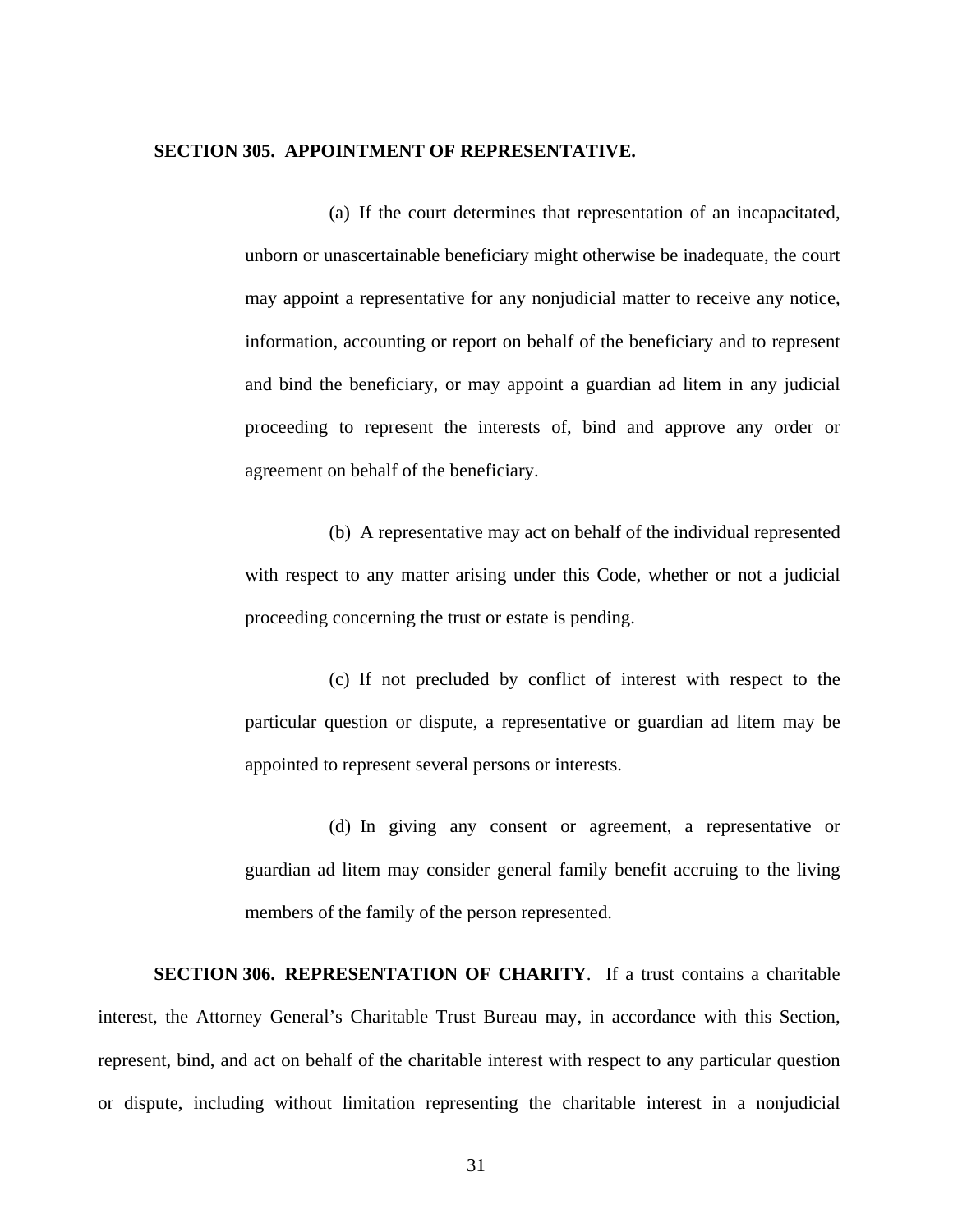settlement agreement under Section 111, in an agreement to convert a trust to a total return trust under Article 11 or a distribution in further trust under Article 12.A charitable organization that is specifically named as beneficiary of a trust or otherwise has a beneficial interest in a trust acts for itself. Notwithstanding any other provision, nothing in this Section shall be construed to limit or affect the Attorney General's Charitable Trust Bureau's authority to file an action or take other steps as he or she deems advisable at any time to enforce or protect the general public interest as to a trust that provides a beneficial interest or expectancy for one or more charitable organizations or charitable purposes whether or not a specific charitable organization is named in the trust. This Section shall be construed as being declarative of existing law and not as a new enactment.

## **SECTION 307. DESIGNATED REPRESENTATIVE.**

(a) If specifically nominated in the trust instrument, one or more individuals with legal capacity may be designated to represent and bind an individual who is a qualified beneficiary. The trust instrument may also authorize any person or persons, other than a trustee of the trust, to designate one or more individuals with legal capacity to represent and bind an individual who is a qualified beneficiary. Any such person so nominated or designated is referred to in this Section as a "Designated Representative."

(b) Notwithstanding subsection (a):

(i) A Designated Representative may not represent and bind a current beneficiary who shall have attained age 30 and is not incapacitated.

(ii) A Designated Representative may not represent and bind a qualified beneficiary while the Designated Representative is serving as a trustee.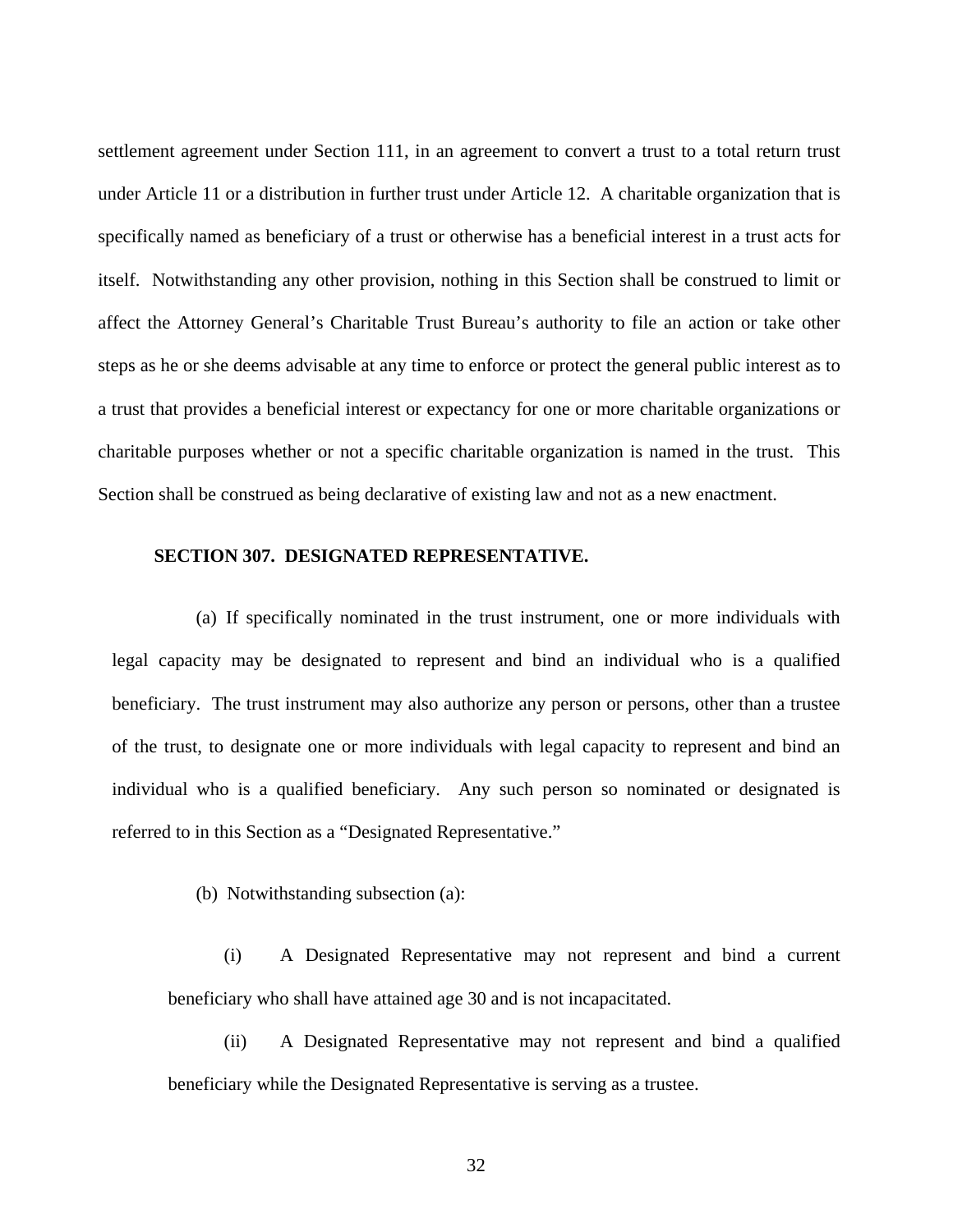(iii) Subject to subsection (b)(i) and (b)(ii), a Designated Representative may not represent and bind a qualified beneficiary if the Designated Representative is also a qualified beneficiary of the trust, unless (A) the Designated Representative was specifically nominated in the trust instrument, or (B) the Designated Representative is the qualified beneficiary's spouse or a grandparent or descendant of a grandparent of the qualified beneficiary or of the qualified beneficiary's spouse.

(c) Each Designated Representative shall be a fiduciary of the trust subject to the standards applicable to a trustee of a trust under applicable law.

(d) In no event may a Designated Representative be relieved or exonerated from the duty to act, or withhold from acting, in good faith and as such Designated Representative reasonably believes is in the best interest of the represented qualified beneficiary.

## **ARTICLE 4 CREATION, VALIDITY, MODIFICATION, AND TERMINATION OF TRUST**

## **SECTION 401. METHODS OF CREATING TRUST.** A trust may be created by:

(a) transfer of property to another person as trustee during the settlor's lifetime or by will or other disposition taking effect upon the settlor's death;

(b) declaration by the owner of property that the owner holds identifiable property as trustee; or

(c) exercise of a power of appointment in favor of a trustee.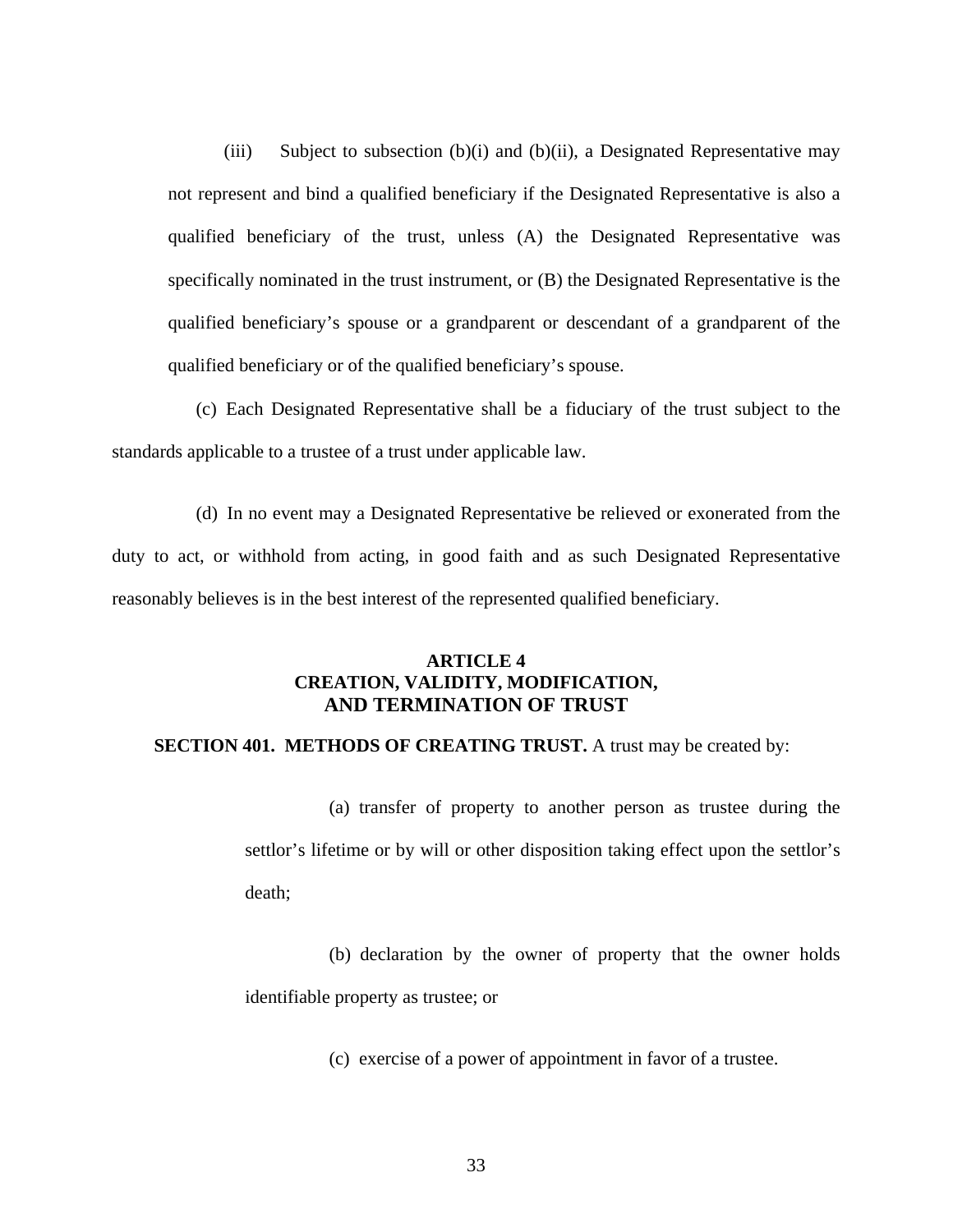## **SECTION 402. REQUIREMENTS FOR CREATION**.

- (a) A trust is created only if:
- (1) the settlor has capacity to create a trust;
- (2) the settlor indicates an intention to create the trust;
- (3) the trust has a definite beneficiary or is:
	- (A) a charitable trust;
	- (B) a trust for the care of an animal, as provided in Section 408; or
	- (C) a trust for a noncharitable purpose, as provided in Section 409;
- (4) the trustee has duties to perform; and
- (5) the same person is not the sole trustee and sole beneficiary.

(b) A beneficiary is definite if the beneficiary can be ascertained now or in the future, subject to any applicable rule against perpetuities.

(c) A power in a trustee to select a beneficiary from an indefinite class is valid. If the power is not exercised within a reasonable time, the power fails and the property subject to the power passes to the persons who would have taken the property had the power not been conferred.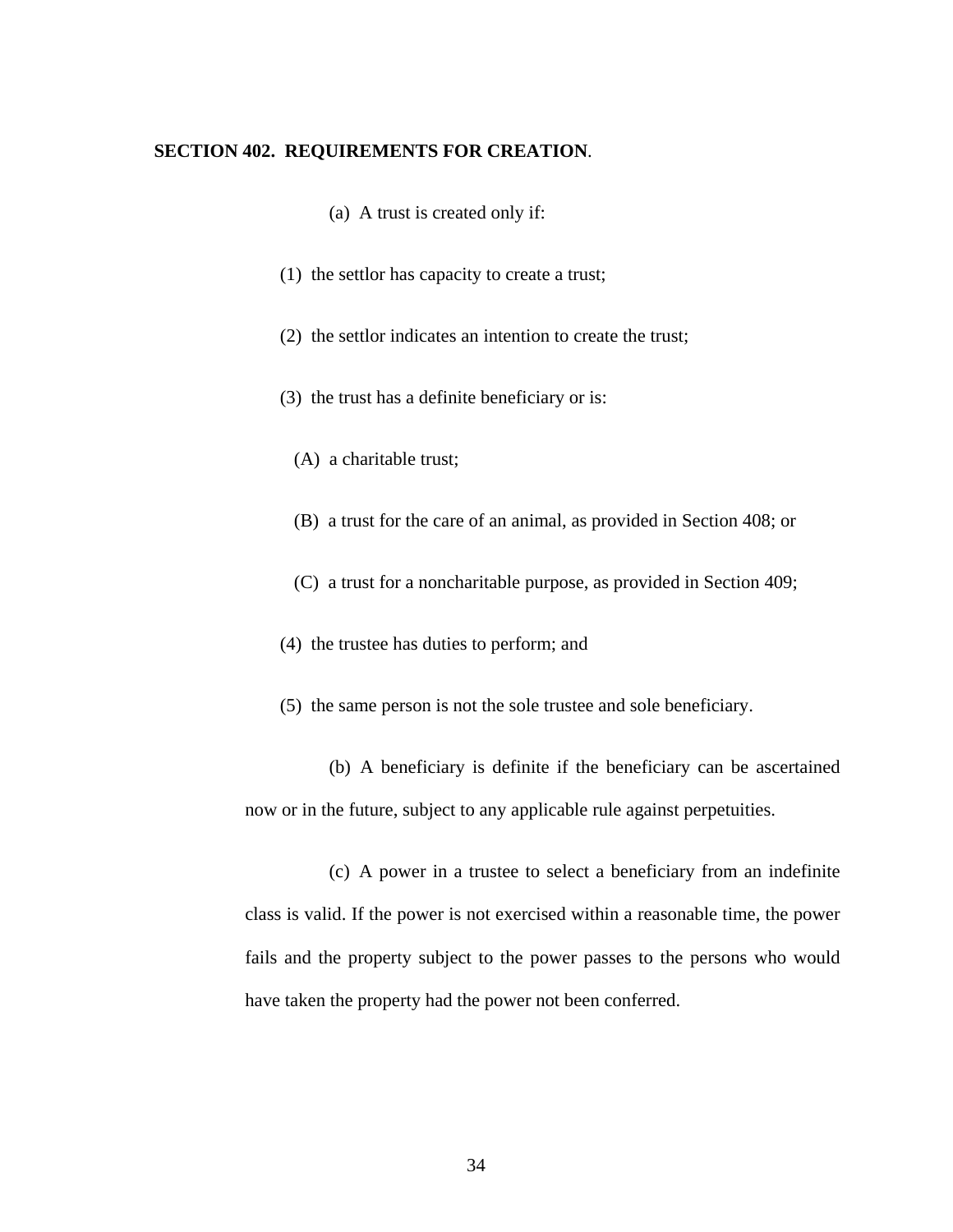#### **SECTION 403. TRUSTS CREATED IN OTHER JURISDICTIONS.** A trust not

created by will is validly created if its creation complies with the law of the jurisdiction in which the trust instrument was executed, or the law of the jurisdiction in which, at the time of creation:

- (1) the settlor was domiciled, had a place of abode, or was a national;
- (2) a trustee was domiciled or had a place of business; or
- (3) any trust property was located.

**SECTION 404. TRUST PURPOSES.** A trust may be created only to the extent its purposes are lawful and not contrary to public policy.

### **SECTION 405. CHARITABLE PURPOSES; ENFORCEMENT**.

(a) A charitable trust may be created for the relief of poverty, the advancement of education or religion, the promotion of health, governmental or municipal purposes, or other purposes the achievement of which is beneficial to the community.

(b) If the terms of a charitable trust do not indicate a particular charitable purpose or beneficiary and does not delegate to the trustee or others willing to exercise the authority to select one or more charitable purposes or beneficiaries, then the court may select one or more charitable purposes or beneficiaries. The selection must be consistent with the settlor's intention to the extent it can be ascertained.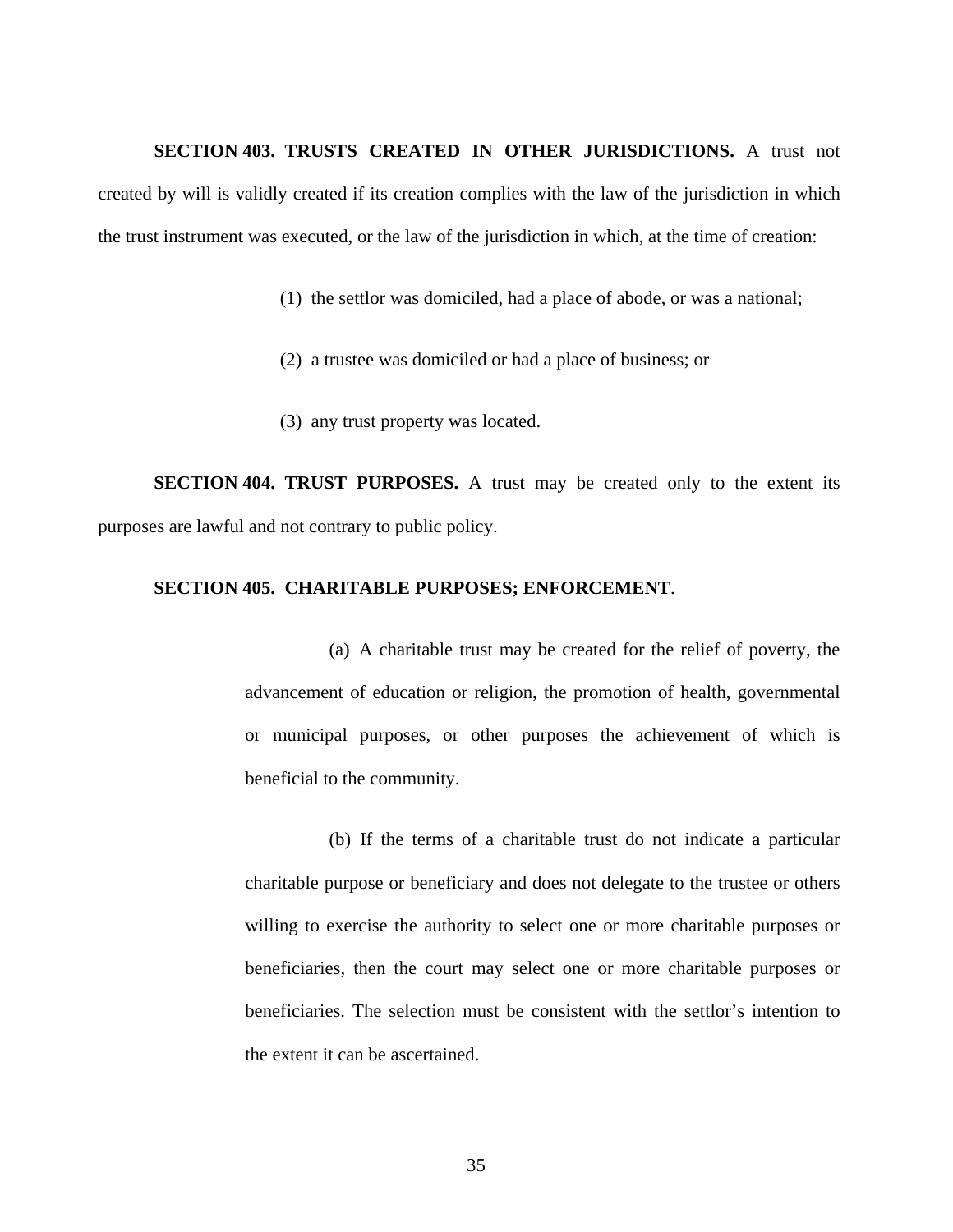(c) The settlor of a charitable trust, among others, may maintain a proceeding to enforce the trust.

**SECTION 406. EFFECT OF FRAUD, DURESS, OR UNDUE INFLUENCE.** If the creation, amendment, or restatement of a trust is procured by fraud, duress, mistake, or undue influence, the trust or any part so procured is void. The remainder of the trust not procured by such means is valid if the remainder is not invalid for other reasons. If the revocation of a trust, or any part of the trust, is procured by fraud, duress, mistake, or undue influence, such revocation is void.

**SECTION 407. EVIDENCE OF ORAL TRUST.** Except as required by a statute other than this Code, a trust need not be evidenced by a trust instrument, but the creation of an oral trust and its terms may be established only by clear and convincing evidence.

## **SECTION 408. TRUSTS FOR DOMESTIC OR PET ANIMALS.**

(a) A trust for the care of one or more designated domestic or pet animals is valid. The trust terminates when no living animal is covered by the trust. A trust instrument shall be liberally construed to bring the transfer within this Section, to presume against a merely precatory or honorary nature of its disposition, and to carry out the general intent of the transferor. Extrinsic evidence is admissible in determining the transferor's intent.

(b) A trust for the care of one or more designated domestic or pet animals is subject to the following provisions: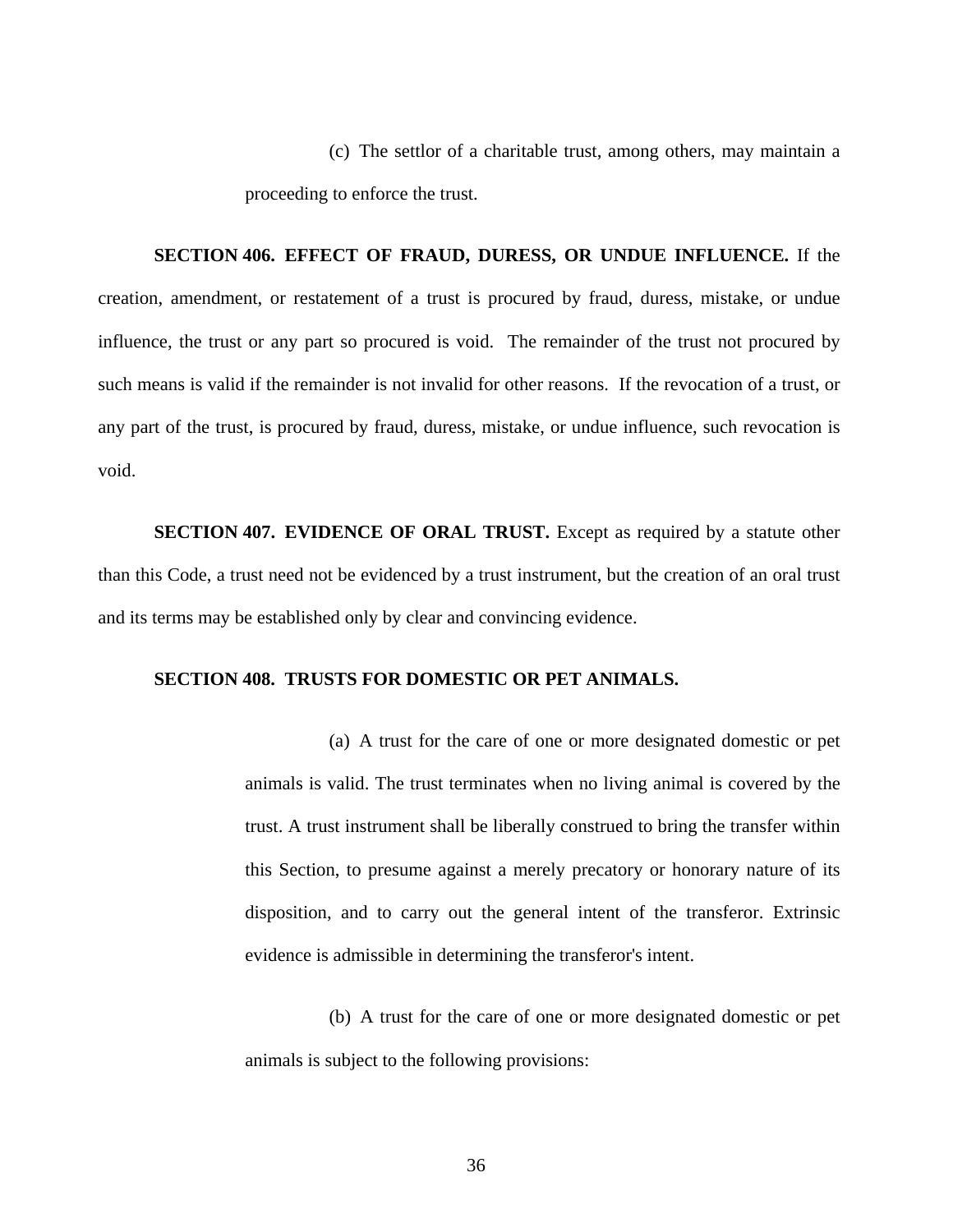(1) Except as expressly provided otherwise in the instrument creating the trust, no portion of the principal or income of the trust may be converted to the use of the trustee or to a use other than for the trust's purposes or for the benefit of a covered animal.

(2) Upon termination, the trustee shall transfer the unexpended trust property in the following order:

(A) as directed in the trust instrument;

(B) to the settlor, if then living;

(C) if there is no such direction in the trust instrument and if the trust was created in a nonresiduary clause in the transferor's will, then under the residuary clause in the transferor's will; or

(D) to the transferor's heirs, determined according to Section 2‑1 of the Probate Act of 1975.

(3) The intended use of the principal or income may be enforced by an individual designated for that purpose in the trust instrument or, if none, by an individual appointed by a court having jurisdiction of the matter and parties, upon petition to it by an individual.

(4) Except as ordered by the court or required by the trust instrument, no filing, report, registration, periodic accounting, separate maintenance of funds,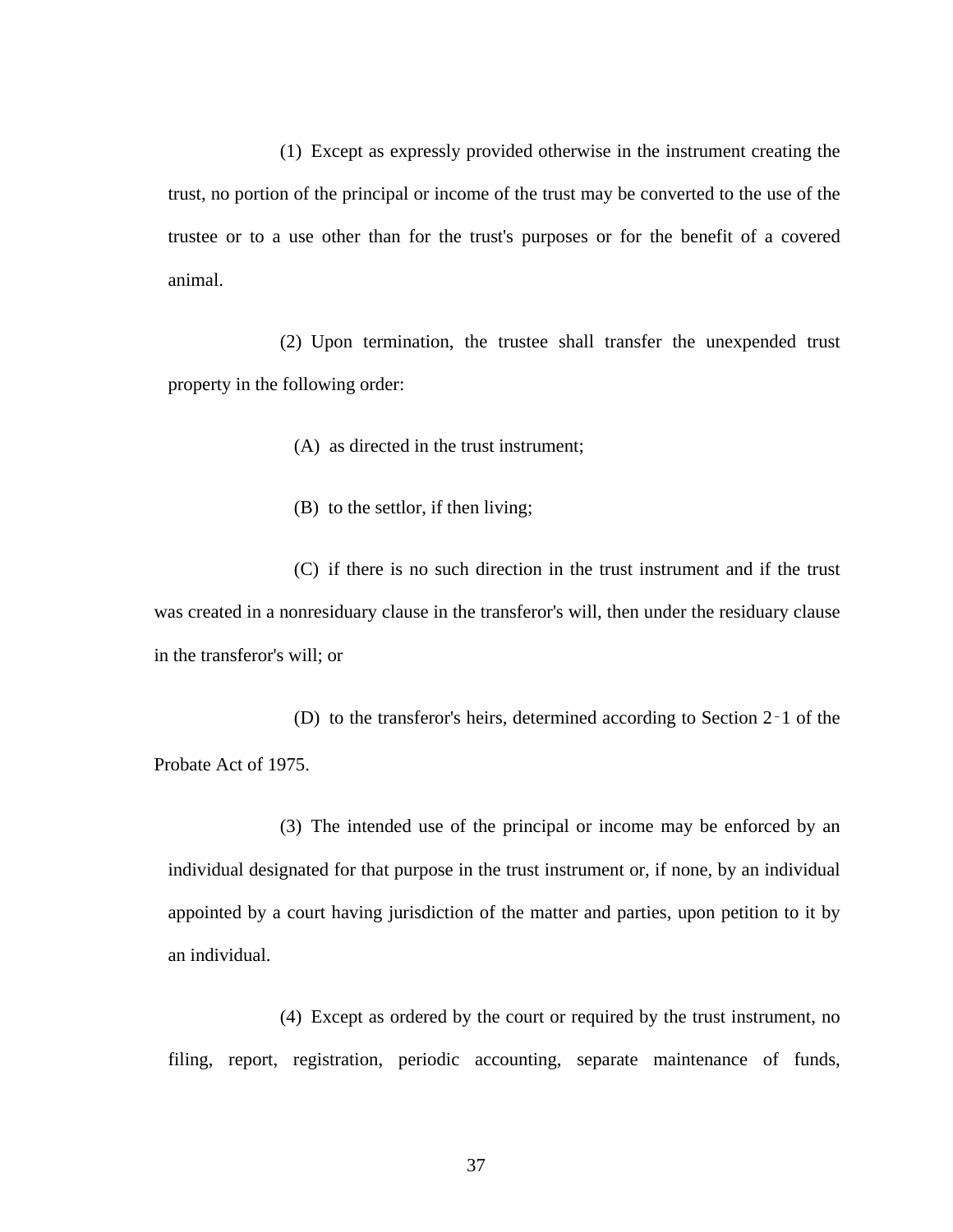appointment, or fee is required by reason of the existence of the fiduciary relationship of the trustee.

(5) The court may reduce the amount of the property transferred if it determines that the amount substantially exceeds the amount required for the intended use. The amount of the reduction, if any, passes as unexpended trust property under subsection  $(2)$ .

(6) If a trustee is not designated or no designated trustee is willing and able to serve, the court shall name a trustee. The court may order the transfer of the property to another trustee if the transfer is necessary to ensure that the intended use is carried out, and if a successor trustee is not designated in the trust instrument or if no designated successor trustee agrees to serve and is able to serve. The court may also make other orders and determinations as are advisable to carry out the intent of the transferor and the purpose of this Section.

(7) The trust is exempt from the operation of the common law rule against perpetuities.

**SECTION 409. NONCHARITABLE TRUST WITHOUT ASCERTAINABLE BENEFICIARY.** Except as otherwise provided in Section 408 or by another statute:

> (a) A trust may be created for a noncharitable purpose without a definite or definitely ascertainable beneficiary or for a noncharitable but otherwise valid purpose to be selected by the trustee.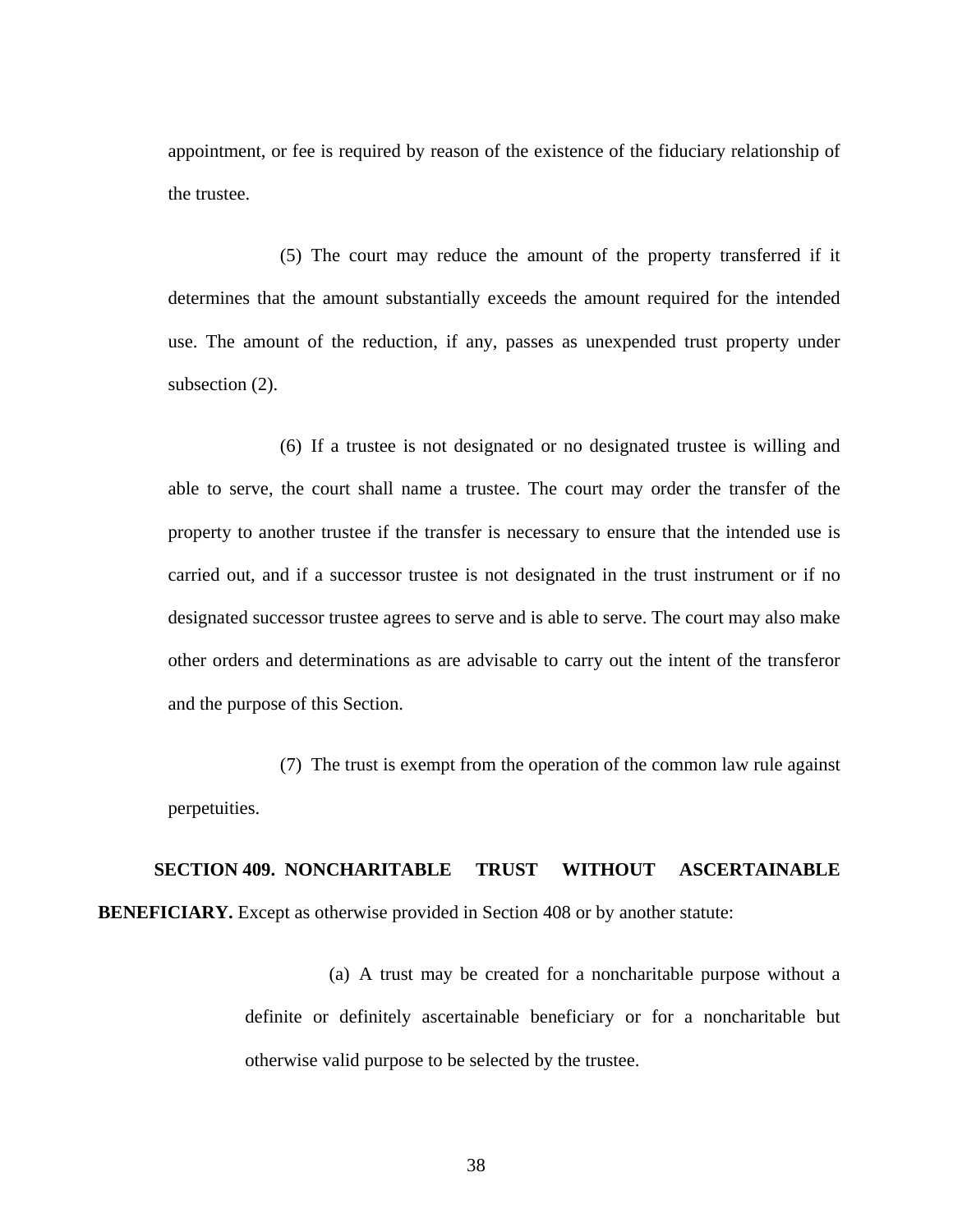(b) The trust may not be enforced for more than 21 years. If the trust is still in existence after 21 years, the trust shall terminate. The unexpended trust property shall be distributed in the following order:

(1) as directed in the trust instrument;

(2) to the settlor, if then living;

(3) if the trust was created in a non-residuary clause in the settlor's will, then pursuant to the residuary clause in the settlor's will; or

(4) to the transferor's heirs, determined according to Section 2‑1 of the Probate Act of 1975.

> (c) A trust authorized by this Section may be enforced by a person appointed in the trust instrument or, if no person is so appointed, by a person appointed by the court.

> (d) Property of a trust authorized by this Section may be applied only to its intended use, except to the extent the court determines that the value of the trust property exceeds the amount required for the intended use. Property not required for the intended use must be distributed as provided in subsection (b) of this Section.

## **SECTION 410. MODIFICATION OR TERMINATION OF TRUST; PROCEEDINGS FOR APPROVAL OR DISAPPROVAL**.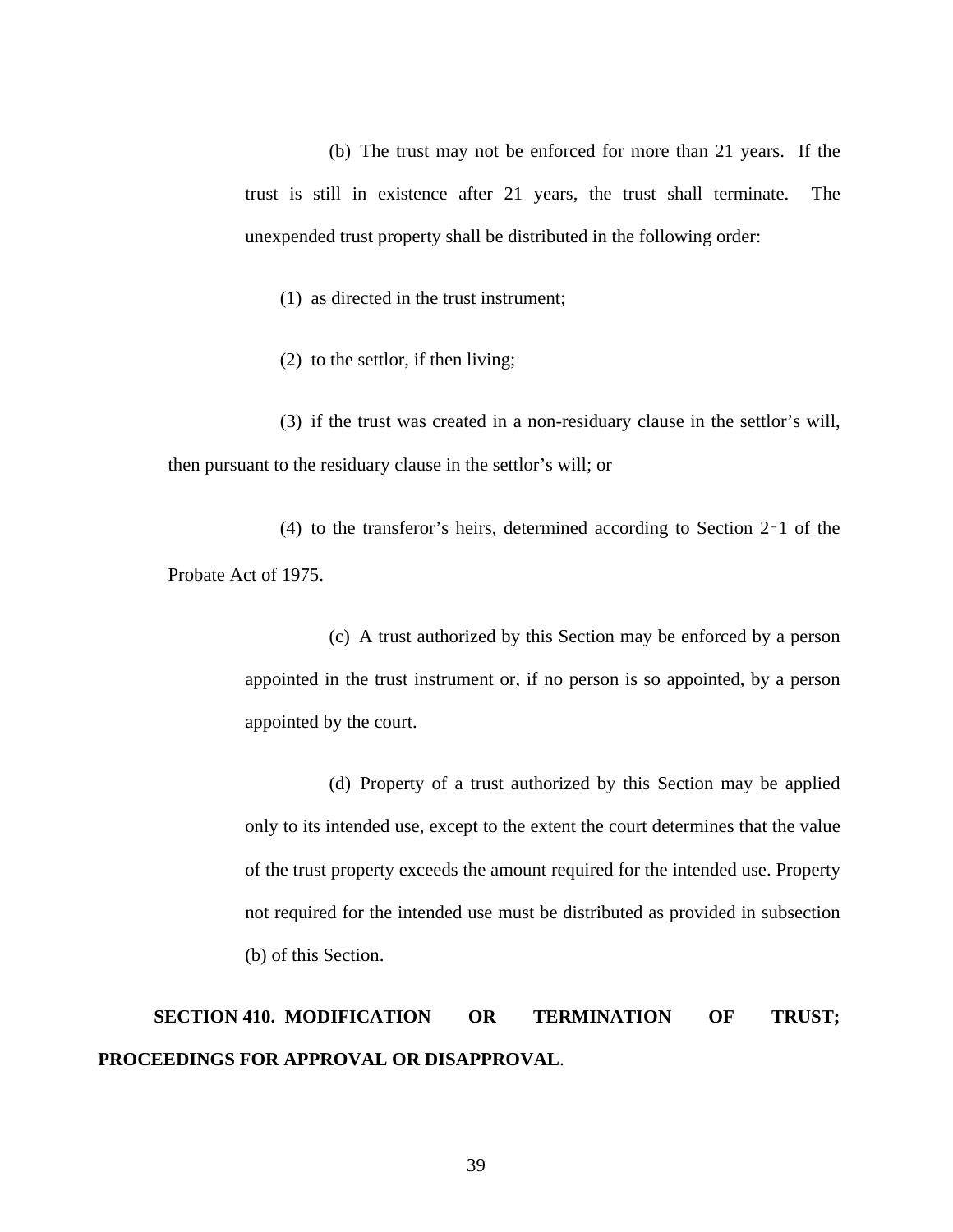(a) In addition to the methods of termination prescribed by Sections 411 through 414, a trust terminates to the extent the trust is revoked or expires pursuant to the trust instrument, no purpose of the trust remains to be achieved, or the purposes of the trust have become unlawful, contrary to public policy, or impossible to achieve.

(b) A proceeding to approve or disapprove a proposed modification or termination under Section 410(a) or Sections 411 through 416, or trust combination or division under Section 417, may be commenced by a trustee or beneficiary. The settlor of a charitable trust may maintain a proceeding to modify the trust under Section 413.

## **SECTION 411. MODIFICATION OR TERMINATION OF NONCHARITABLE IRREVOCABLE TRUST BY CONSENT**.

(a) A noncharitable irrevocable trust may be terminated upon consent of all of the beneficiaries if the court concludes that continuance of the trust is not necessary to achieve any material purpose of the trust.

(b) A noncharitable irrevocable trust may be modified upon consent of all of the beneficiaries if the court concludes that modification is not inconsistent with any material purpose of the trust.

(c) The court shall consider spendthrift provisions as a factor in making a decision under this Section, but the court is not precluded from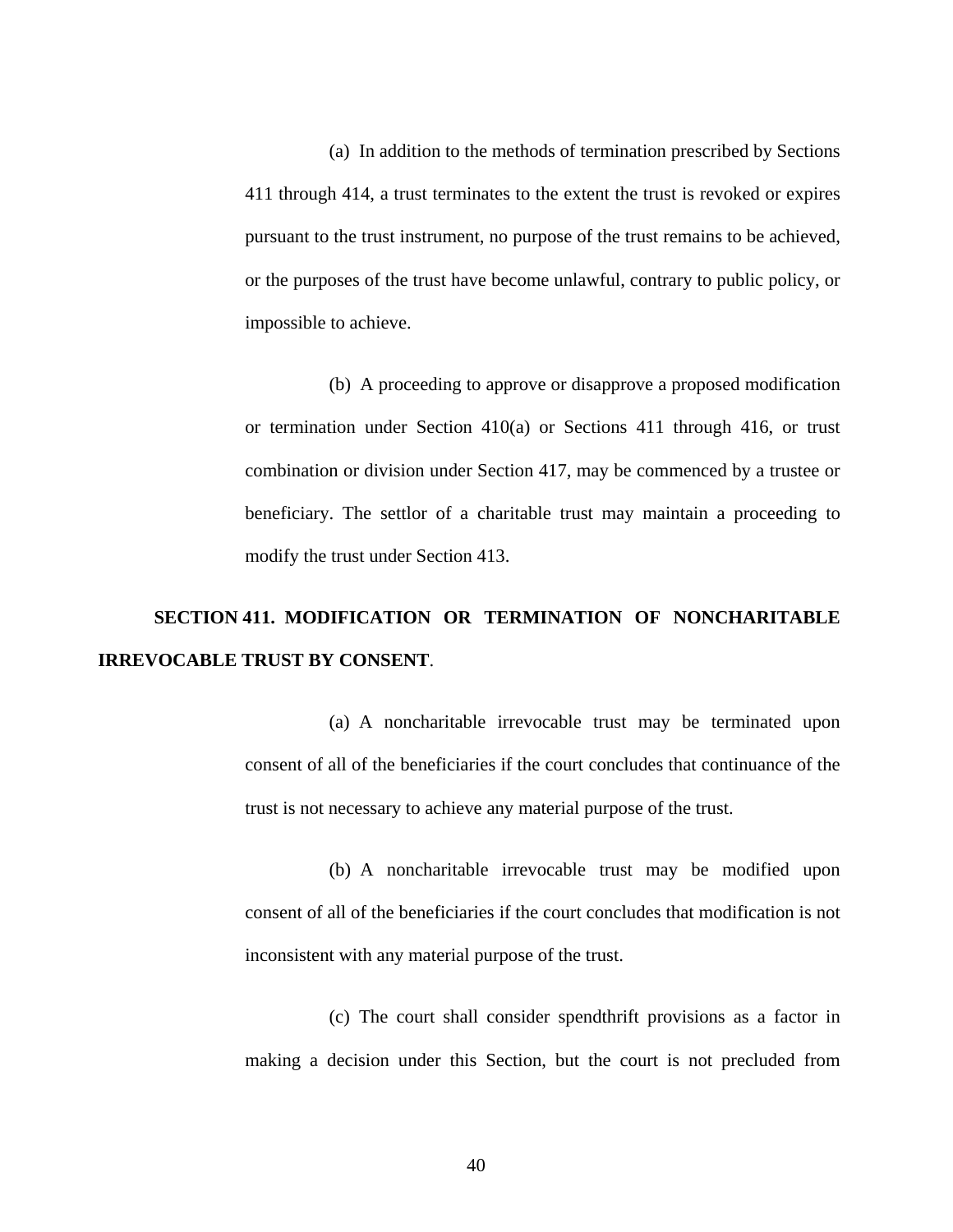modifying or terminating a trust because the trust contains spendthrift provisions.

(d) Upon termination of a trust under subsection (a) the trustee shall distribute the trust property as agreed by the beneficiaries.

(e) If not all of the beneficiaries consent to a proposed modification or termination of the trust under subsection (a) or (b), the modification or termination may be approved by the court if the court is satisfied that:

(1) if all of the beneficiaries had consented, the trust could have been modified or terminated under this Section; and

(2) a beneficiary who does not consent is treated equitably consistent with the purposes of the trust.

**SECTION 412. MODIFICATION OR TERMINATION BECAUSE OF UNANTICIPATED CIRCUMSTANCES OR INABILITY TO ADMINISTER TRUST EFFECTIVELY**.

> (a) The court may modify the administrative or dispositive terms of a trust or terminate the trust if, because of circumstances not anticipated by the settlor, modification or termination will further the purposes of the trust. To the extent practicable, the modification must be made in accordance with the settlor's probable intention.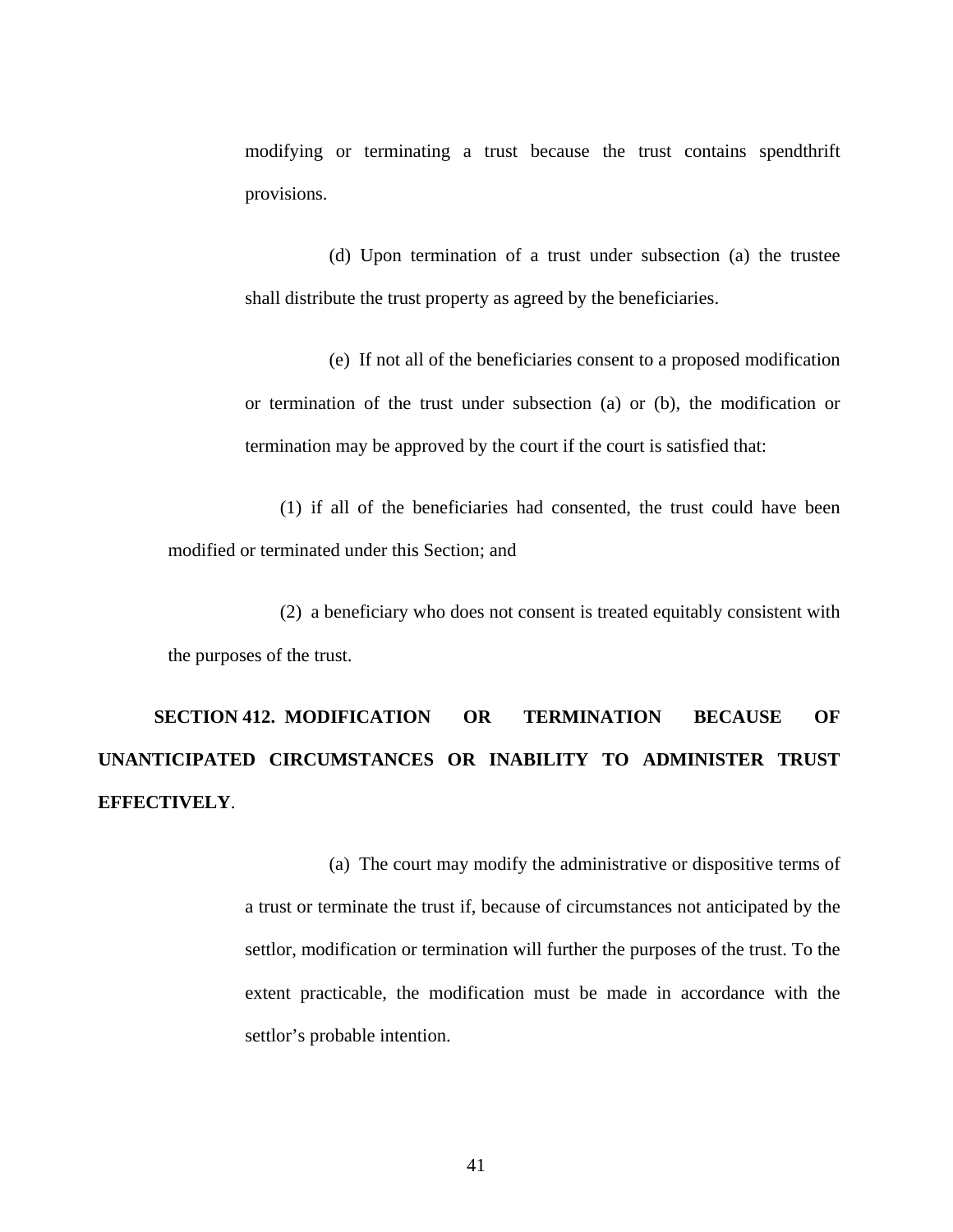(b) The court may modify the administrative terms of a trust if continuation of the trust on its existing terms would be impracticable or wasteful or impair the trust's administration.

(c) Upon termination of a trust under this Section, the court shall order the distribution of the trust property as agreed by the beneficiaries, or if the beneficiaries cannot agree, then as the court determines is equitable consistent with the purposes of the trust.

## **SECTION 413. CY PRES.**

(a) Except as otherwise provided in subsection (b), if a particular charitable purpose becomes unlawful, impracticable, impossible to achieve, or wasteful:

(1) the trust does not fail, in whole or in part;

(2) the trust property does not revert to the settlor or the settlor's successors in interest; and

(3) the court may apply cy pres to modify or terminate the trust by directing that the trust property be applied or distributed, in whole or in part, in a manner consistent with the settlor's charitable purposes.

> (b) A provision in the terms of a charitable trust that would result in distribution of the trust property to a noncharitable beneficiary prevails over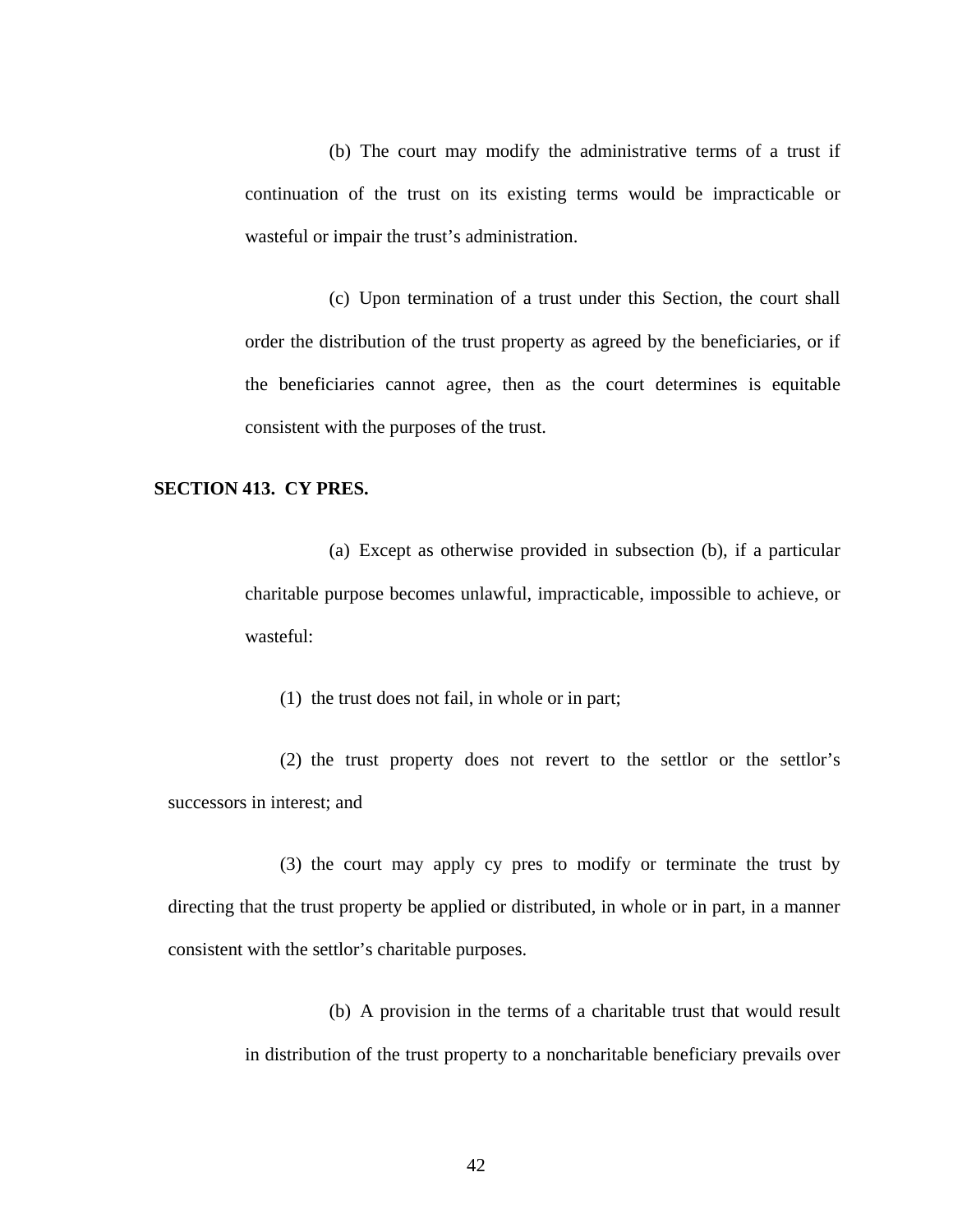the power of the court under subsection (a) to apply cy pres to modify or terminate the trust only if, when the provision takes effect:

(1) the trust property is to revert to the settlor and the settlor is still living;

(2) fewer than 21 years have elapsed since the date of the trust's creation.

# **SECTION 414. MODIFICATION OR TERMINATION OF UNECONOMIC TRUST**.

or

(a) After notice to the qualified beneficiaries, the trustee of a trust consisting of trust property having a total value less than \$100,000 may terminate the trust if the trustee concludes that the costs of continuing the trust will substantially impair accomplishment of the purpose of the trust.

(b) The court may modify or terminate a trust or remove the trustee and appoint a different trustee if it determines that the value of the trust property is insufficient to justify the cost of administration.

(c) Upon termination of a trust under this Section, the trustee shall distribute the trust property to the current beneficiaries in the proportions to which they are entitled to mandatory current distributions, or if their interests are indefinite, to the current beneficiaries per stirpes if they have a common ancestor, or if not, then in equal shares. The trustee shall give notice to such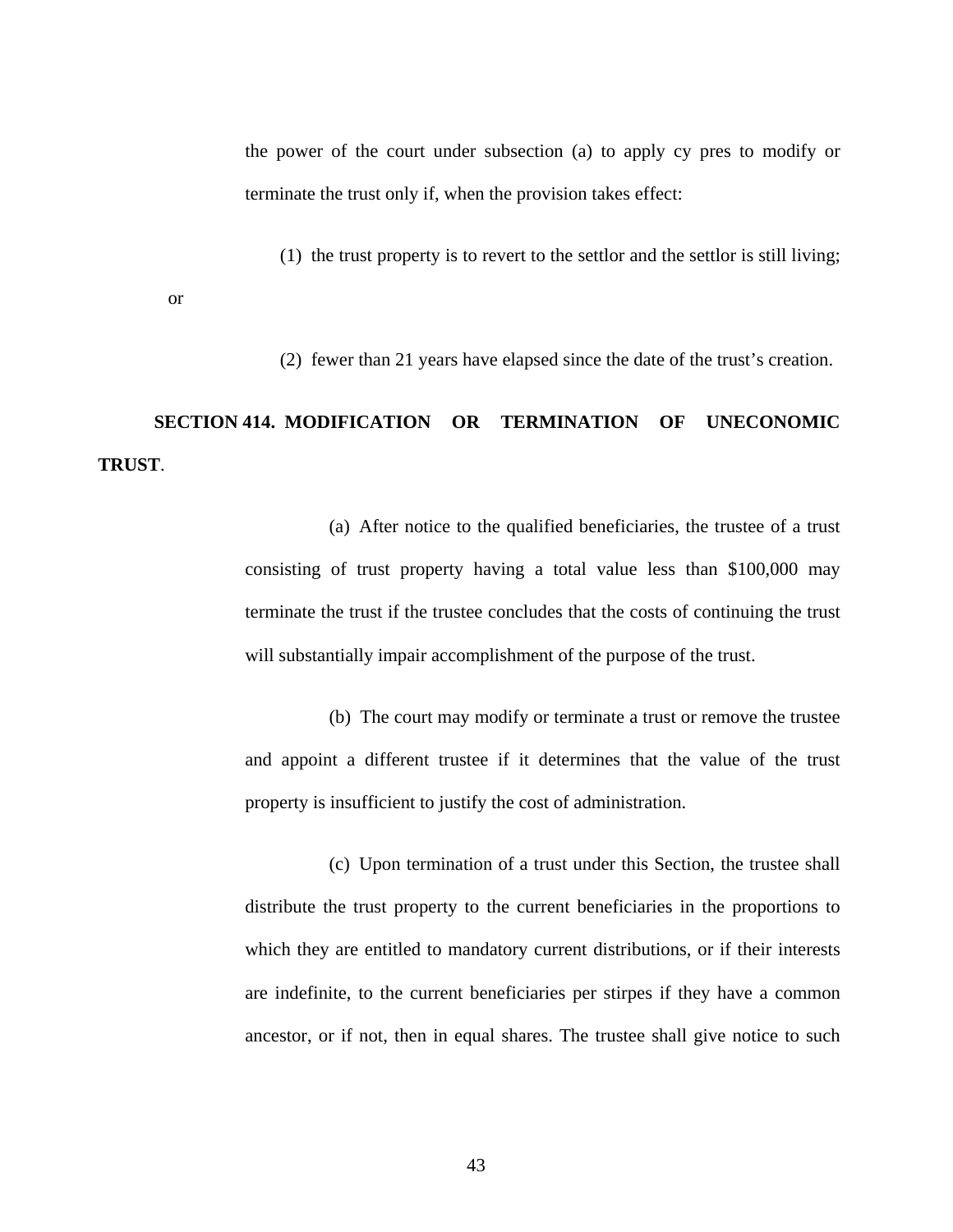current beneficiaries at least 30 days prior to the effective date of the termination.

(d) This Section does not apply to an easement for conservation or preservation.

(e) If a particular trustee is a current beneficiary of the trust or is legally obligated to a current beneficiary, then that particular trustee may not participate as a trustee in the exercise of this termination power; provided, however, that if the trust has one or more co-trustees who are not so disqualified from participating, the co-trustee or co-trustees may exercise this power.

(f) This Section shall not apply to the extent that it would cause a trust otherwise qualifying for a federal or state tax benefit or other benefit not to so qualify, nor shall it apply to trusts for domestic or pet animals.

#### **SECTION 415. REFORMATION TO CORRECT MISTAKES.** The court may reform

the terms of a trust, even if unambiguous, to conform the terms to the settlor's intention if it is proved by clear and convincing evidence what the settlor's intention was and that the terms of the trust instrument were affected by a mistake of fact or law, whether in expression or inducement.

#### **SECTION 416. MODIFICATION TO ACHIEVE SETTLOR'S TAX OBJECTIVES.**

To achieve the settlor's tax objectives, the court may modify the terms of a trust in a manner that is not contrary to the settlor's probable intention. The court may provide that the modification has retroactive effect.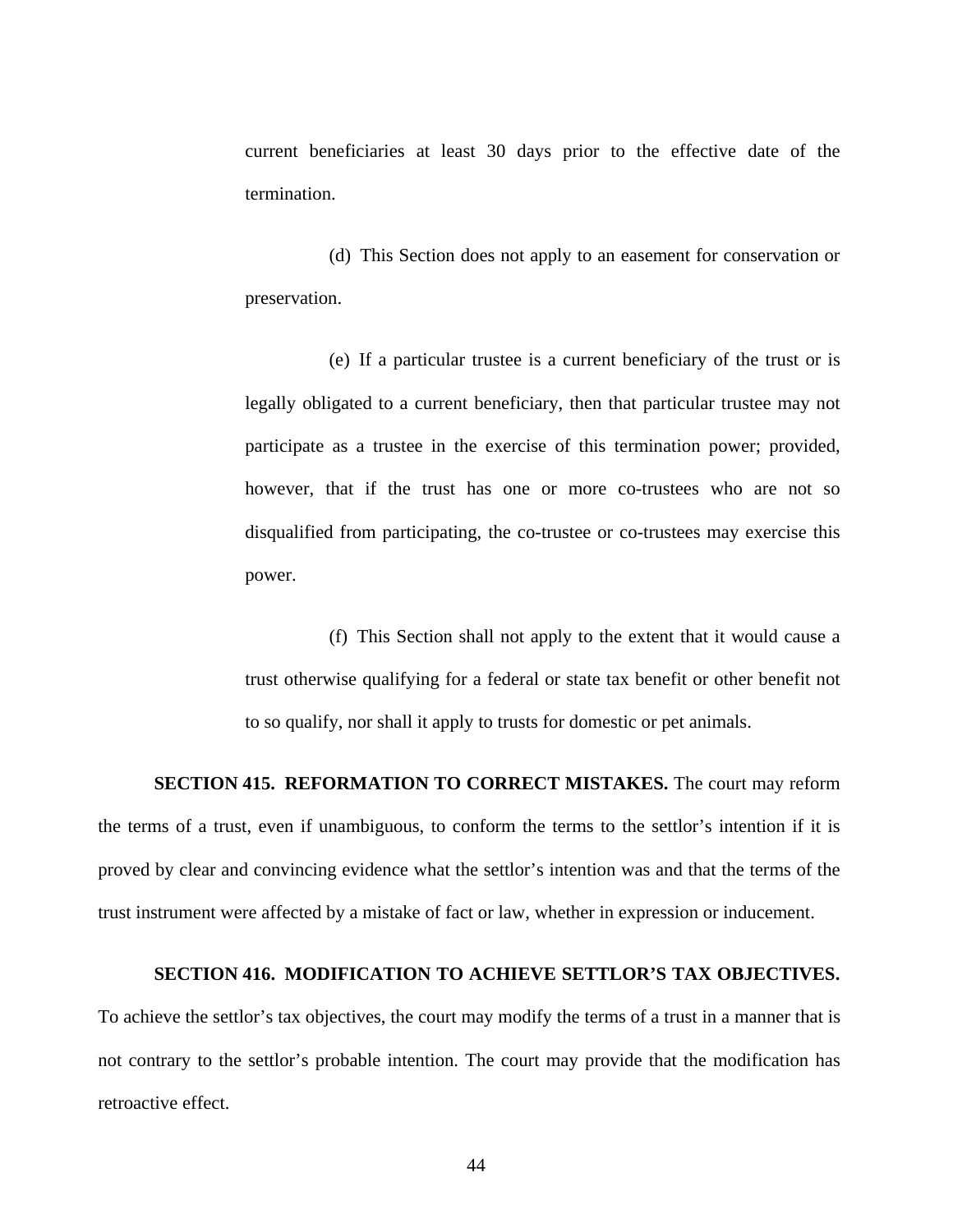#### **SECTION 417. COMBINATION AND DIVISION OF TRUSTS.**

(a) Subject to subsections (b), (c) and (d), after notice to the qualified beneficiaries, a trustee may:

(1) consolidate two or more trusts having substantially similar terms into a single trust;

(2) sever any trust estate on a fractional basis into two or more separate trusts; and

(3) segregate by allocation to a separate account or trust a specific amount or specific property.

> (b) No consolidation, severance or segregation may be made pursuant to this Section if the result impairs the rights of any beneficiary or adversely affects achievement of the material purposes of the subject trust or trusts.

> (c) A severance or consolidation may be made for any reason including to reflect a partial disclaimer, to reflect differences in perpetuities periods, to reflect or result in differences in federal or state tax attributes, to satisfy any federal tax requirement or election, or to reduce potential generation-skipping transfer tax liability, and shall be made in a manner consistent with the rules governing disclaimers, such federal tax attributes,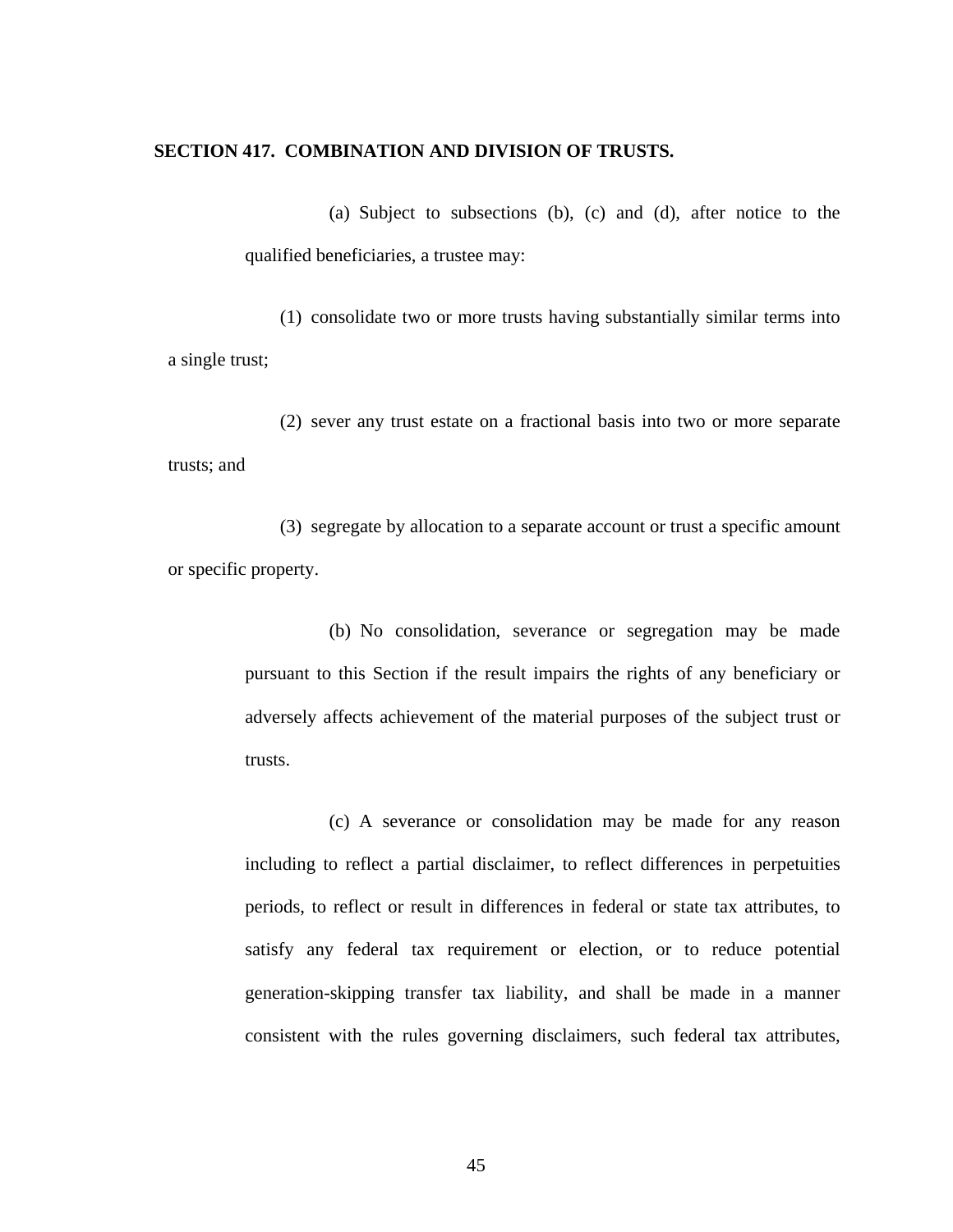such requirements or elections, or any applicable federal or state tax rules or regulations.

(d) A separate account or trust created by severance or segregation:

(1) shall be treated as a separate trust for all purposes from and after the date on which the severance or segregation is effective; and

(2) shall be held on terms and conditions that are substantially equivalent to the terms of the trust from which it was severed or segregated so that the aggregate interests of each beneficiary in the several trusts are substantially equivalent to the beneficiary's interests in the trust before severance, provided, however, that any terms of the trust before severance that would affect the perpetuities period, qualification of the trust for any federal or state tax deduction, exclusion, election, exemption, or other special federal or state tax status must remain identical in each of the separate trusts created.

> (e) Income earned on a severed or segregated amount or property after severance or segregation occurs shall pass to the designated taker of such amount or property.

> (f) In managing, investing, administering, and distributing the trust property of any separate account or trust and in making applicable federal or state tax elections, the trustee may consider the differences in federal or state tax attributes and all other factors the trustee believes pertinent and may make disproportionate distributions from the separate accounts or trusts.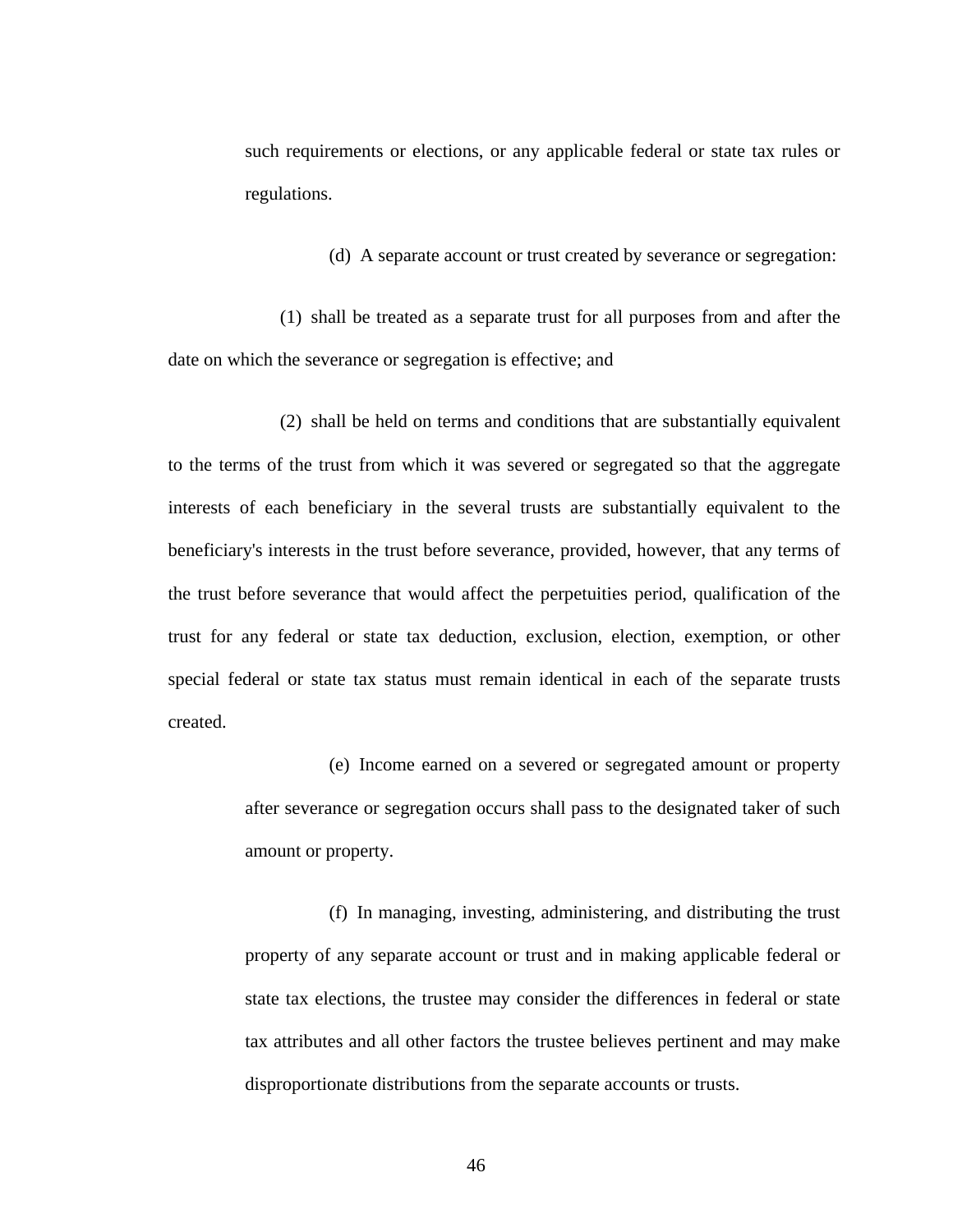## **ARTICLE 5 CREDITOR'S CLAIMS; SPENDTHRIFT AND DISCRETIONARY TRUSTS**

## **SECTION 501. RIGHTS OF BENEFICIARY'S CREDITOR OR ASSIGNEE.** Except

as provided in Section 504, to the extent a beneficiary's interest is not subject to a spendthrift provision, the court may authorize a creditor or assignee of the beneficiary to reach the beneficiary's interest by attachment of present or future distributions to or for the benefit of the beneficiary or other means. The court may limit the award to such relief as is appropriate under the circumstances.

## **SECTION 502. SPENDTHRIFT PROVISION**.

(a) A spendthrift provision is valid only if it prohibits both voluntary and involuntary transfer of a beneficiary's interest.

(b) A term of a trust providing that the interest of a beneficiary is held subject to a "spendthrift trust," or words of similar import, is sufficient to restrain both voluntary and involuntary transfer of the beneficiary's interest.

(c) A beneficiary may not transfer an interest in a trust in violation of a valid spendthrift provision and, except as otherwise provided in this Article, a creditor or assignee of the beneficiary may not reach the interest or a distribution by the trustee before its receipt by the beneficiary.

(d) A valid spendthrift provision does not prevent the appointment of interests through the exercise of a power of appointment.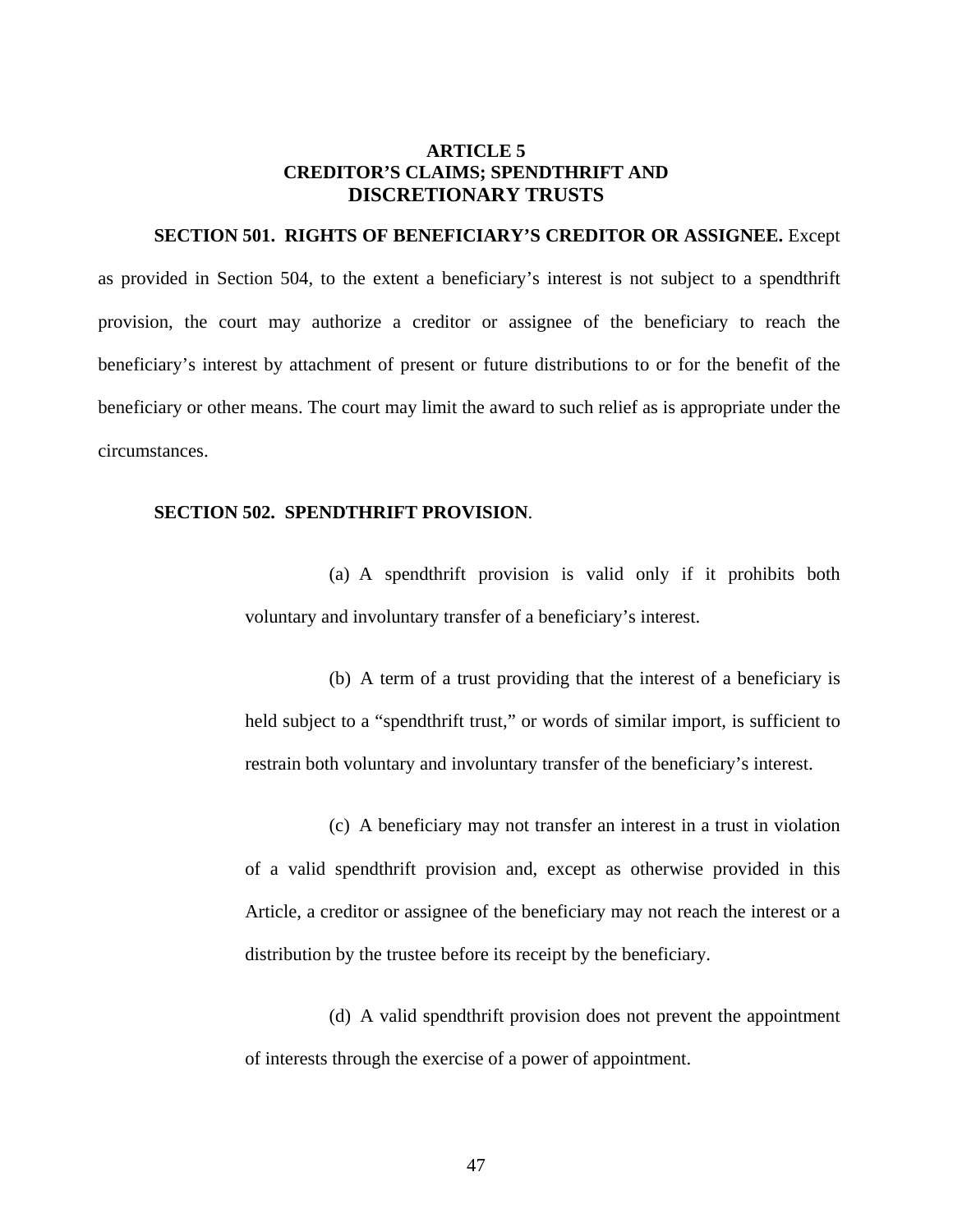### **SECTION 503. EXCEPTIONS TO SPENDTHRIFT PROVISION**.

(a) In this Section, "child" includes any person for whom an order or judgment for child support has been entered in this or another state.

(b) A spendthrift provision is unenforceable against:

(1) a beneficiary's child, spouse, or former spouse who has a judgment or court order against the beneficiary for child support obligations owed by the beneficiary as provided in Section 4.1 of the Non-Support of Spouse and Children Act, Section 22 of the Non-Support Punishment Act, and similar Sections of other Acts which provide for support of a child;

(2) a judgment creditor who has provided services for the protection of a beneficiary's interest in the trust; and

(3) a claim of this State or the United States to the extent a statute of this State or federal law so provides.

> (c) Except as otherwise provided in this subsection and in Section 504, a claimant against which a spendthrift provision cannot be enforced may obtain from a court an order attaching present or future distributions to or for the benefit of the beneficiary. The court may limit the award to such relief as is appropriate under the circumstances. Notwithstanding this subsection the remedies provided in this subsection apply to a claim for unpaid child support obligations by a beneficiary's child, spouse, former spouse, or a judgment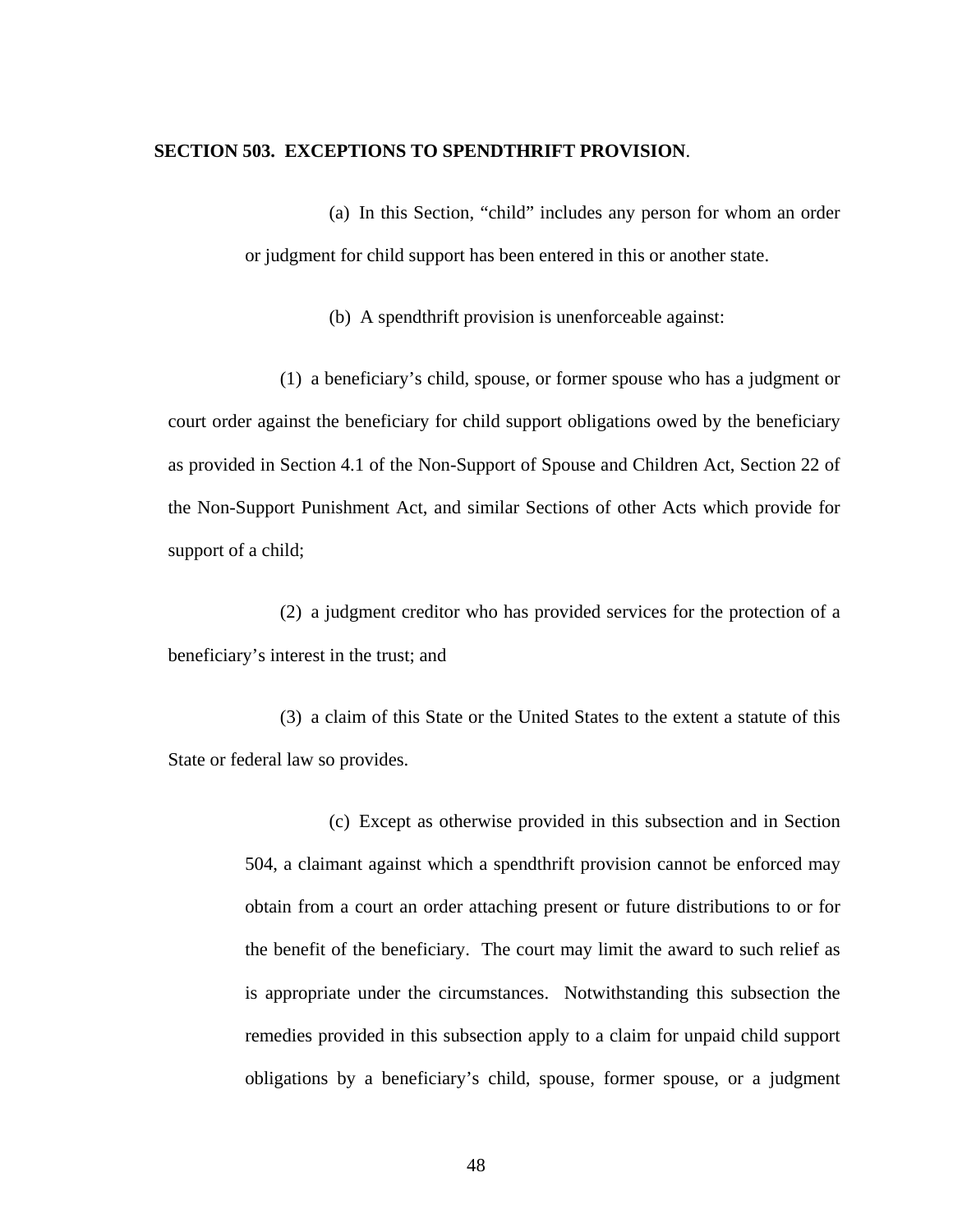creditor described in subsection  $(b)(2)$  or  $(b)(3)$  only as a last resort upon an initial showing that traditional methods of enforcing the claim are insufficient.

## **SECTION 504. DISCRETIONARY DISTRIBUTIONS; EFFECT OF STANDARD**.

(a) As used in this Section, the term "discretionary distribution" means a distribution that is subject to the trustee's discretion whether or not the discretion is expressed in the form of a standard of distribution and whether or not the trustee has abused the discretion.

(b) Whether or not a trust contains a spendthrift provision, and whether or not the beneficiary is acting as trustee, if a trustee may make discretionary distributions to or for the benefit of a beneficiary, a creditor of the beneficiary, including a creditor as described in Section 503(b), may not:

(1) compel a distribution that is subject to the trustee's discretion; or

(2) obtain from a court an order attaching present or future distributions to or for the benefit of the beneficiary, except as provided in Section 2-1403 of the Code of Civil Procedure.

> (c) If the trustee's discretion to make distributions for the trustee's own benefit is limited by an ascertainable standard, a creditor may not reach or compel distribution of the beneficial interest except to the extent the interest would be subject to the creditor's claim were the beneficiary not acting as trustee.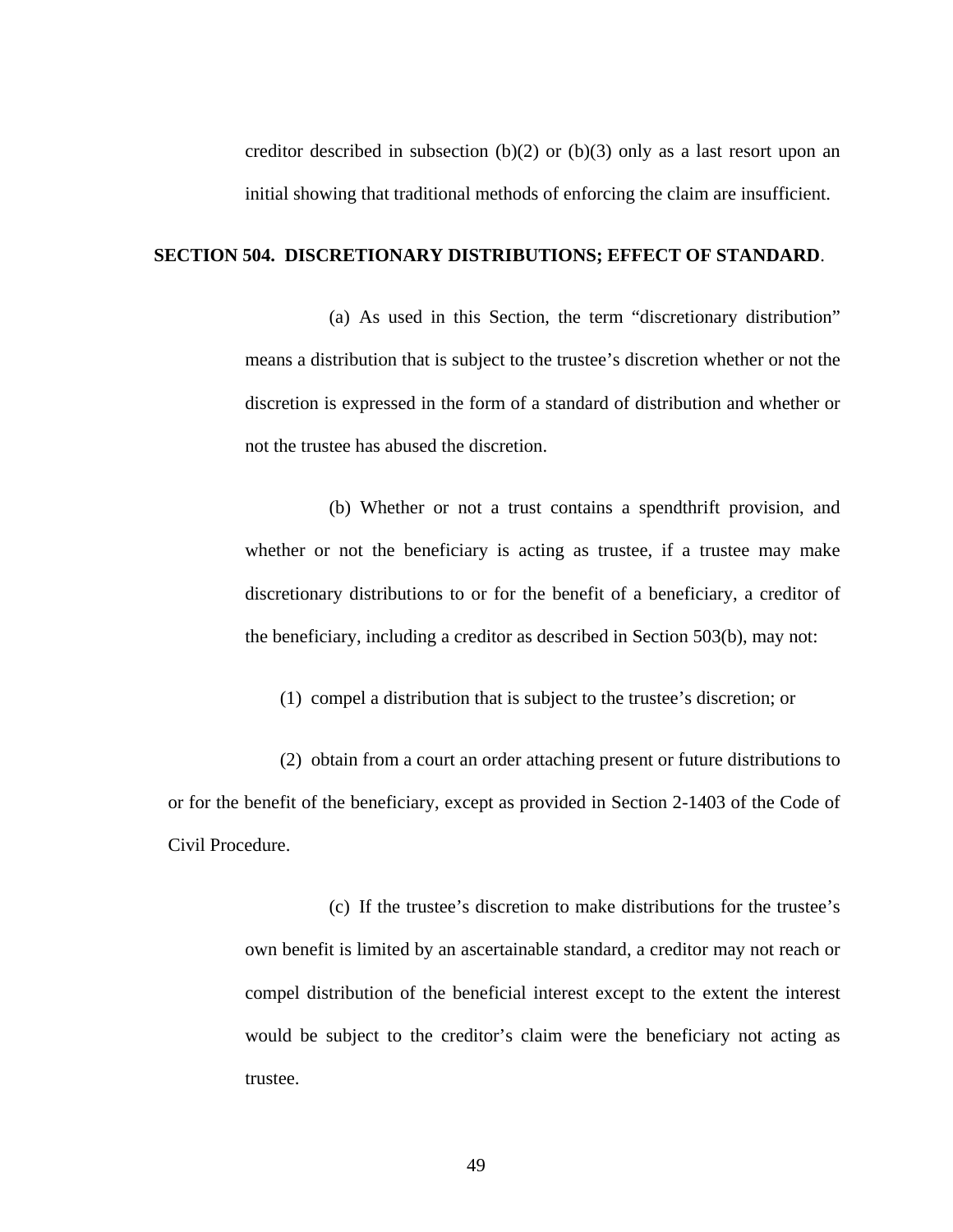(d) This Section does not limit the right of a beneficiary to maintain a judicial proceeding against a trustee for an abuse of discretion or failure to comply with a standard for distribution.

## **SECTION 505. CREDITOR'S CLAIM AGAINST SETTLOR**.

(a) Whether or not the terms of a trust contain a spendthrift provision, the following rules apply:

(1) During the lifetime of the settlor, the property of a revocable trust is subject to claims of the settlor's creditors to the extent the property would not otherwise be exempt by law if owned directly by the settlor.

(2) With respect to an irrevocable trust, a creditor or assignee of the settlor may reach the maximum amount that can be distributed to or for the settlor's benefit. If a trust has more than one settlor, the amount the creditor or assignee of a particular settlor may reach may not exceed the settlor's interest in the portion of the trust attributable to that settlor's contribution.

(3) Notwithstanding the provisions of subsection (a)(2), the assets of an irrevocable trust may not be subject to the claims of an existing or subsequent creditor or assignee of the settlor, in whole or in part, solely because of the existence of a discretionary power granted to the trustee by the terms of the trust instrument, or any other provision of law, to pay directly to the taxing authorities or to reimburse the settlor for any tax on trust income or principal which is payable by the settlor under the law imposing such tax.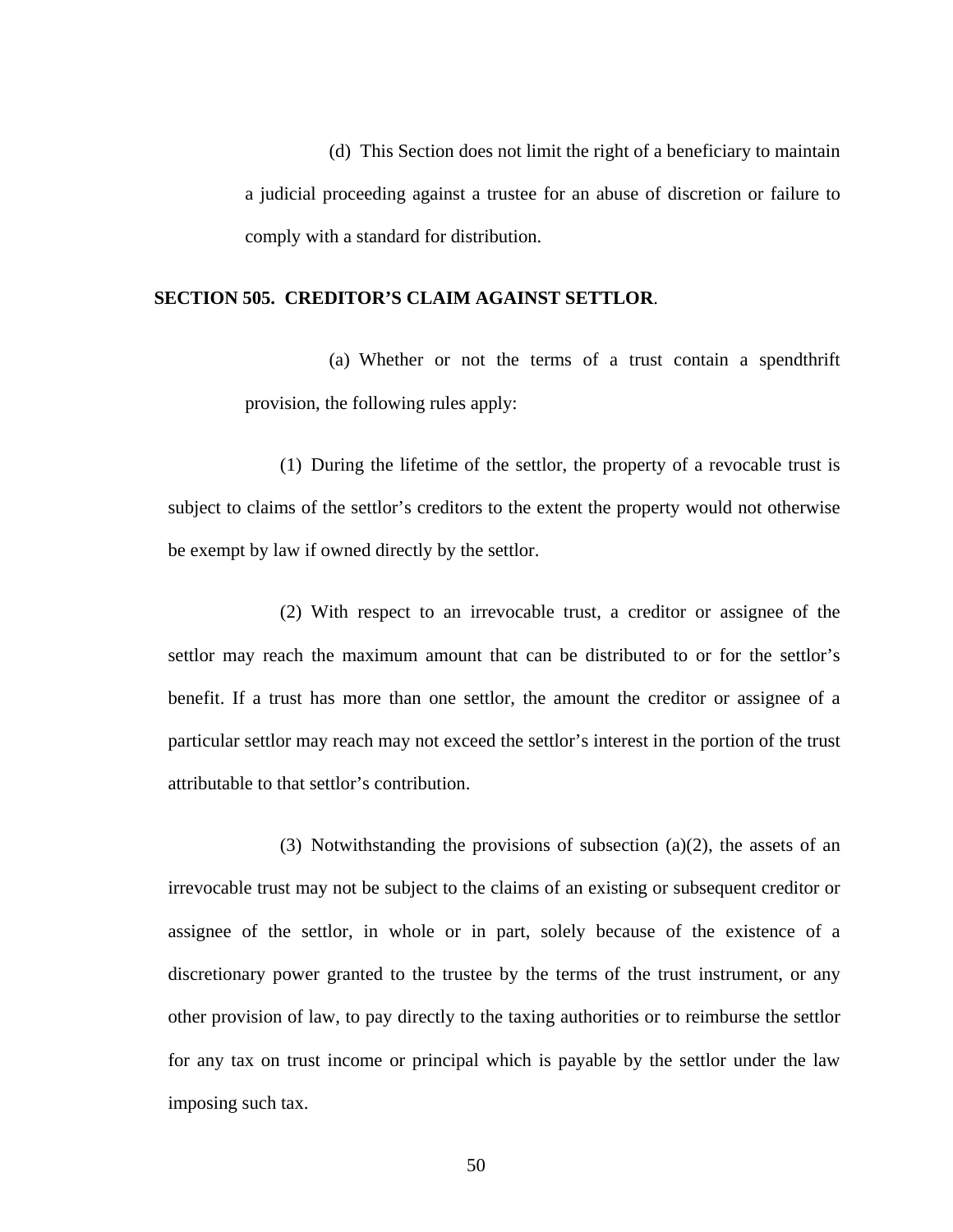(4) After the death of a settlor, and subject to the settlor's right to direct the source from which liabilities will be paid, the property of a trust that was revocable at the settlor's death is subject to claims of the settlor's creditors, costs of administration of the settlor's estate, the expenses of the settlor's funeral and disposal of remains, and statutory allowances to a surviving spouse and children to the extent the settlor's probate estate is inadequate to satisfy those claims, costs, expenses, and allowances; provided, however, that:

(A) sums recovered by the personal representative of the settlor's estate must be administered as part of the decedent's probate estate, and the liability created by this subsection shall not apply to any assets to the extent that such assets are otherwise exempt under the laws of this State or under federal law;

(B) with respect to claims, expenses, and taxes in connection with the settlement of the settlor's estate, any claim of a creditor that would be barred against the personal representative of a settlor's estate or the estate of the settlor, shall be barred against the trust property of a trust that was revocable at the settlor's death, the trustee of the revocable trust, and the beneficiaries of the trust, and distributees of the trust take property distributed after the settlor's death subject to such claims; and

(C) the provisions of the Probate Act of 1975 Sections 5/18-10 and 5/18-13 detailing the classification and priority of payment of claims, expenses, and taxes from the probate estate of a decedent (or comparable provisions of the law of the deceased settlor's domicile at death if such domicile was not Illinois) shall apply to a revocable trust to the extent the assets of the settlor's probate estate are inadequate and the personal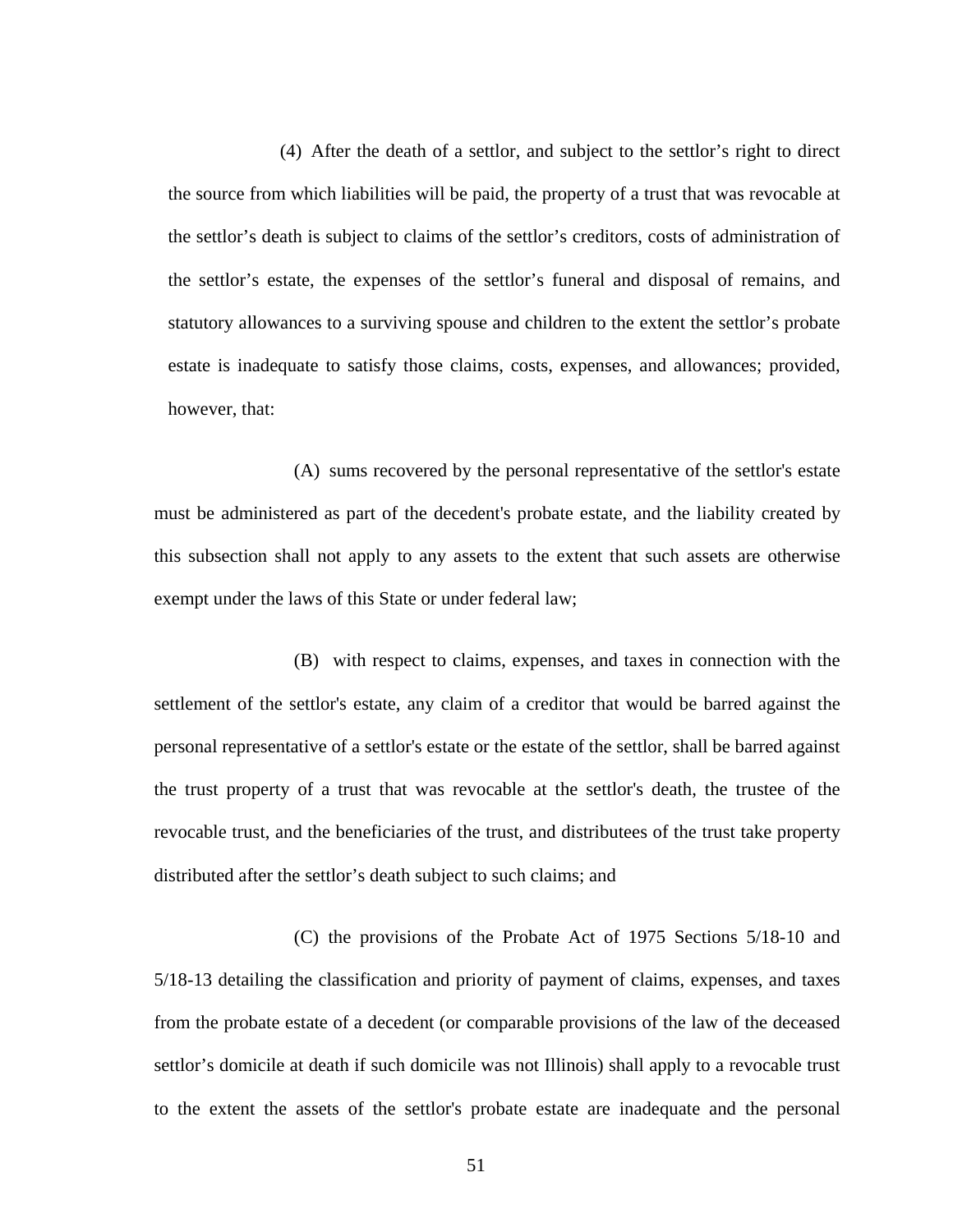representative or creditor or taxing authority of the settlor's estate has perfected its right to collect from the settlor's revocable trust.

(5) After the death of a settlor, a trustee of a trust that was revocable at the settlor's death is released from liability under this Section on any assets distributed to the trust's beneficiaries in accordance with the governing trust instrument if:

(A) the trustee made the distribution nine months or later after the settlor's death; and

(B) the trustee did not receive a written notice from the decedent's personal representative asserting that the decedent's probate estate is or may be insufficient to pay allowed claims or, if the trustee received such notice, the notice was withdrawn by the personal representative or revoked by the court before the distribution.

(b) For purposes of this Section:

(1) during the period the power may be exercised, the holder of a power of withdrawal is treated in the same manner as the settlor of a revocable trust to the extent of the property subject to the power; and

(2) upon the lapse, release, or waiver of the power, the holder is treated as the settlor of the trust only to the extent the value of the property affected by the lapse, release, or waiver exceeds the greater of the amount specified in Section 2041(b)(2) or 2514(e) of the IRC, in each case as in effect on the effective date of this Code.

### **SECTION 506. OVERDUE DISTRIBUTION**.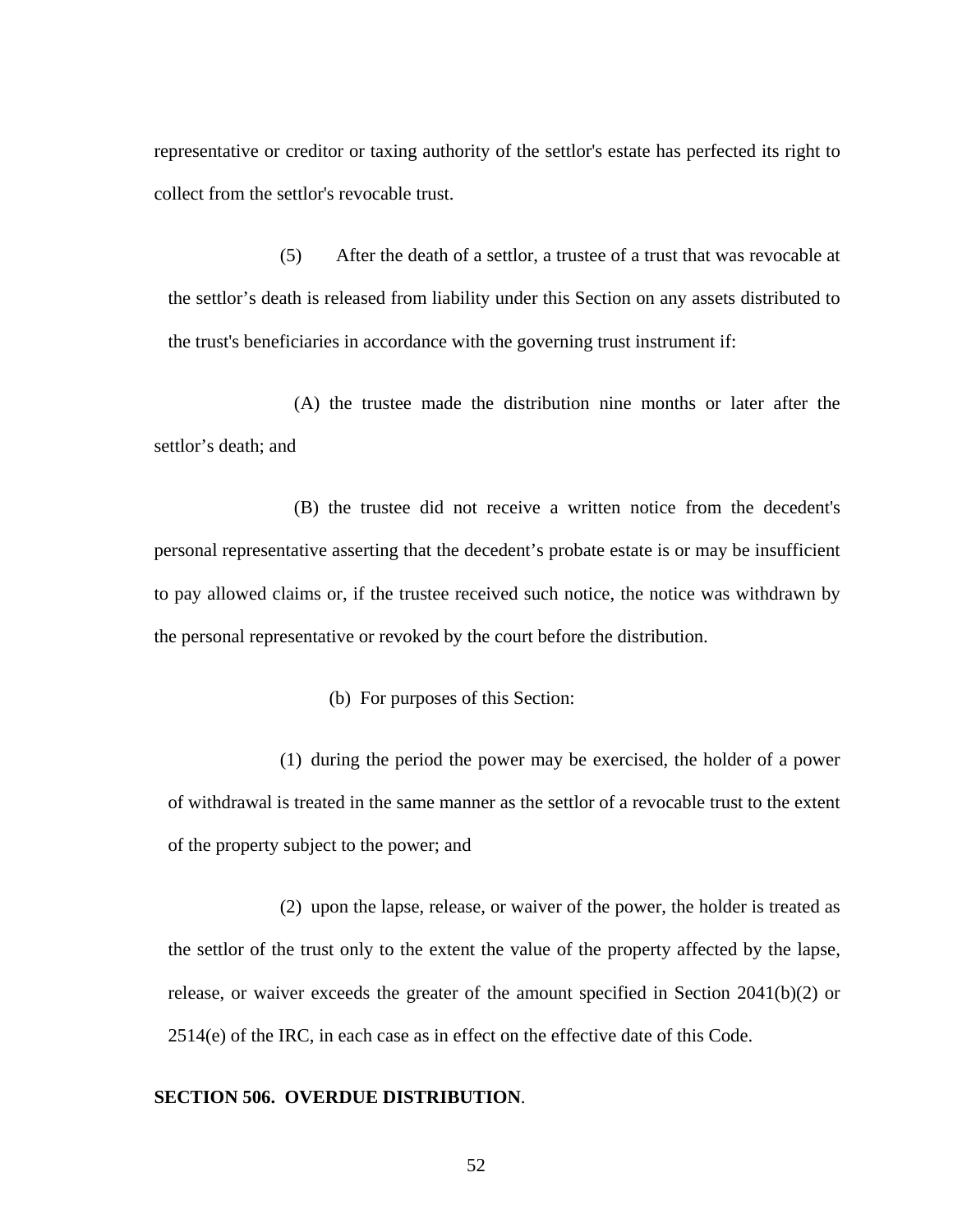(a) In this Section, "mandatory distribution" means a distribution of income or principal which the trustee is required to make to a beneficiary under the trust instrument, including a distribution upon termination of the trust. The term does not include a distribution subject to the exercise of the trustee's discretion even if (1) the discretion is expressed in the form of a standard of distribution, or (2) the terms of the trust instrument authorizing a distribution couple language of discretion with language of direction.

(b) Whether or not a trust contains a spendthrift provision, a creditor or assignee of a beneficiary may reach a mandatory distribution of income or principal, including a distribution upon termination of the trust, if the trustee has not made the distribution to the beneficiary within a reasonable time after the designated distribution date.

**SECTION 507. PERSONAL OBLIGATIONS OF TRUSTEE.** Trust property is not subject to personal obligations of the trustee, even if the trustee becomes insolvent or bankrupt.

**SECTION 508. LAPSE OF POWER TO WITHDRAW.** A beneficiary of a trust may not be considered to be a settlor or to have made a transfer to the trust merely because of a lapse, release, or waiver of his or her power of withdrawal to the extent that the value of the affected property does not exceed the greatest of the amounts specified in Sections 2041(b)(2), 2514(e), and 2503(b) of the IRC.

### **SECTION 509. TRUST FOR DISABLED BENEFICIARY.**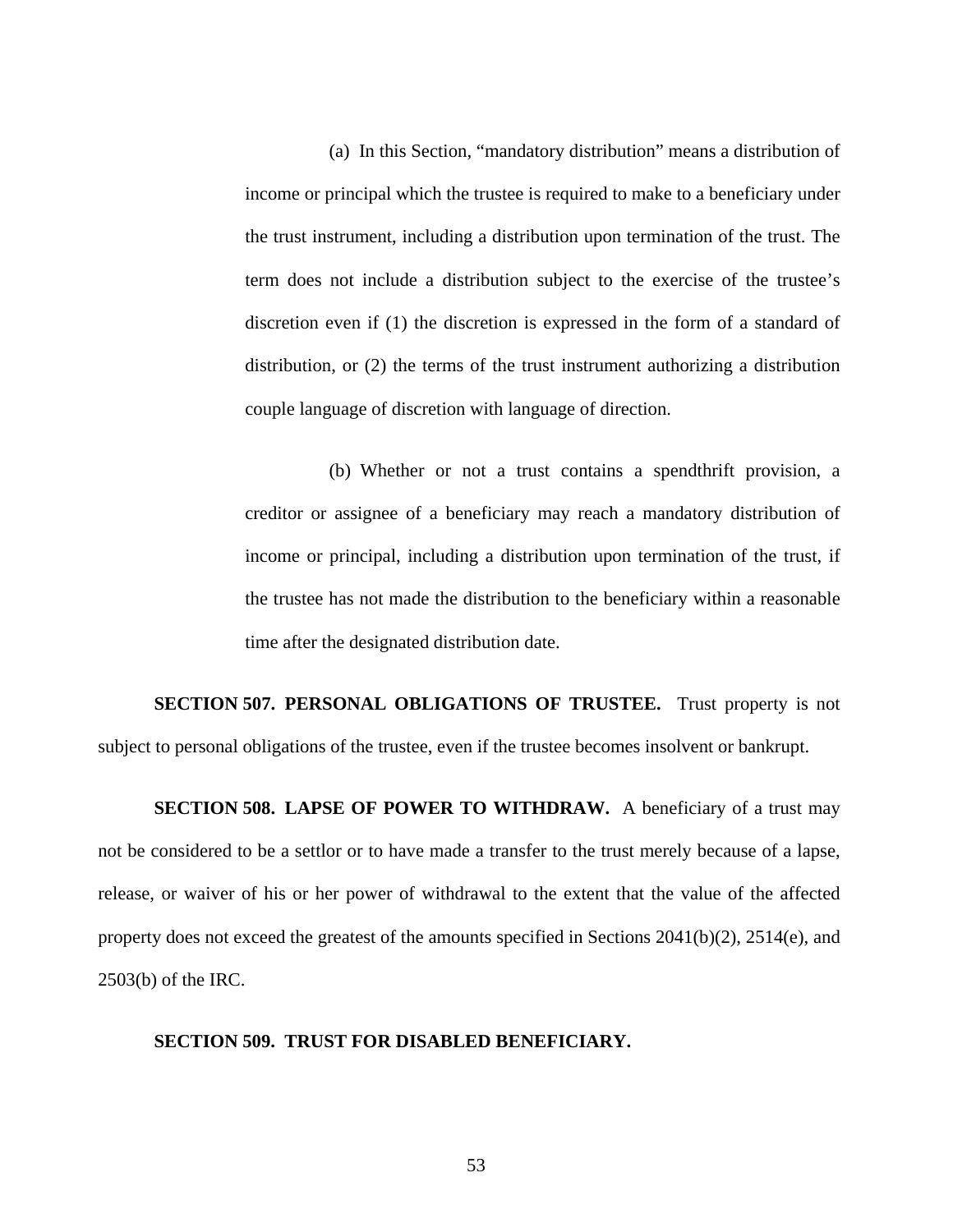(a) In this Section, "discretionary trust" means a trust in which the trustee has discretionary power to determine distributions to be made under the trust.

(b) A discretionary trust for the benefit of an individual who is incapacitated other than by reason of being a minor or an individual whose location is uncertain, or who otherwise has a disability that substantially impairs the individual's ability to provide for his or her own care or custody and constitutes a substantial handicap, shall not be liable to pay or reimburse this State or any public agency for financial aid or services to the individual except to the extent the trust was created by the individual or trust property has been distributed directly to or is otherwise under the control of the individual, provided that such exception shall not apply to a trust created with the disabled individual's own property or property within his or her control if the trust complies with Medicaid reimbursement requirements of federal law. Notwithstanding any other provisions, a trust created with the disabled individual's own property or property within his or her control shall be liable, after reimbursement of Medicaid expenditures, to this State for reimbursement of any other service charges outstanding at the death of the disabled individual. Property, goods and services purchased or owned by a trust for and used or consumed by a disabled beneficiary shall not be considered trust property distributed to or under the control of the beneficiary.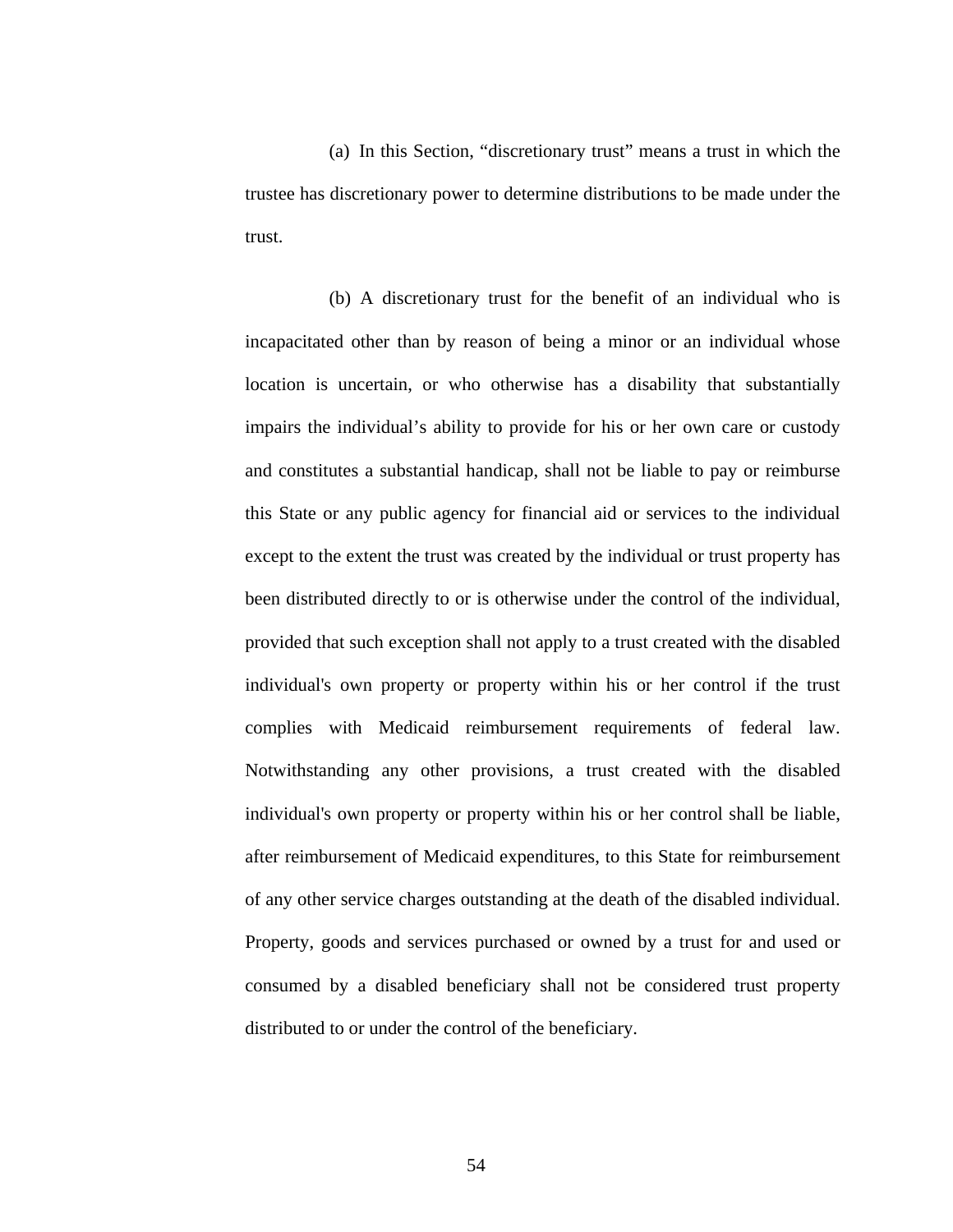## **ARTICLE 6 REVOCABLE TRUSTS**

**SECTION 601. CAPACITY OF SETTLOR OF REVOCABLE TRUST.** The capacity required of the settlor to create, amend, revoke (in whole or in part), or add property to a revocable trust, is the same as that required to make a will.

## **SECTION 602. REVOCATION OR AMENDMENT OF REVOCABLE TRUST**.

(a) The settlor may revoke a trust only if the trust instrument expressly provides that the trust is revocable or that the settlor has an unrestricted power of amendment. The settlor may amend a trust only if the trust expressly provides that the trust is revocable or amendable by the settlor.

(b) If a revocable trust has more than one settlor:

(1) to the extent the trust consists of community property, the trust may be revoked by either spouse acting alone but may be amended only by joint action of both spouses;

(2) to the extent the trust consists of property other than community property, each settlor may revoke or amend the trust only with regard to the portion of the trust property attributable to that settlor's contribution; and

(3) upon the revocation or amendment of the trust by fewer than all of the settlors, the trustee shall promptly notify the other settlors of the revocation or amendment.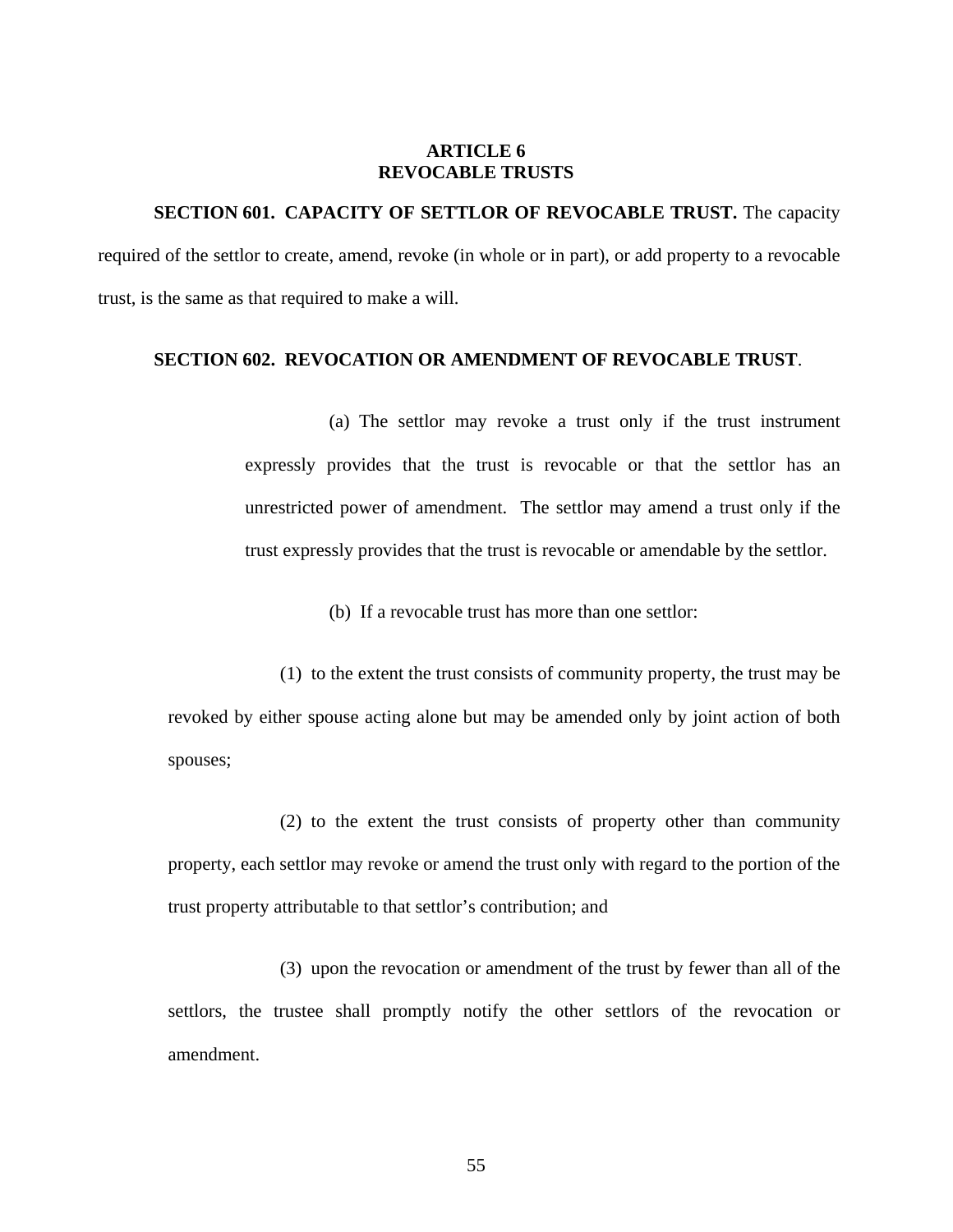(c) The settlor may revoke or amend a revocable trust instrument:

(1) by substantially complying with a method provided in the trust instrument; or

(2) if the trust instrument does not provide a method or the method provided in the terms is not expressly made exclusive, by a later instrument in writing (other than a will) signed by the settlor specifically referring to the trust.

> (d) Upon revocation of a revocable trust, the trustee shall deliver the trust property to the settlor or as the settlor directs.

> (e) A settlor's powers with respect to revocation, amendment, or distribution of trust property may not be exercised by an agent under a power of attorney unless expressly authorized by the power and not prohibited by the trust instrument.

> (f) A guardian of the estate of the settlor, if any, otherwise a guardian of the person of the settlor may not exercise a settlor's powers with respect to revocation, amendment, or distribution of trust property unless ordered by the court supervising the guardianship.

> (g) A trustee who does not know that a trust has been revoked or amended is not liable for distributions made and other actions taken or not taken on the assumption that the trust had not been amended or revoked.

### **SECTION 603. SETTLOR'S POWERS; POWERS OF WITHDRAWAL**.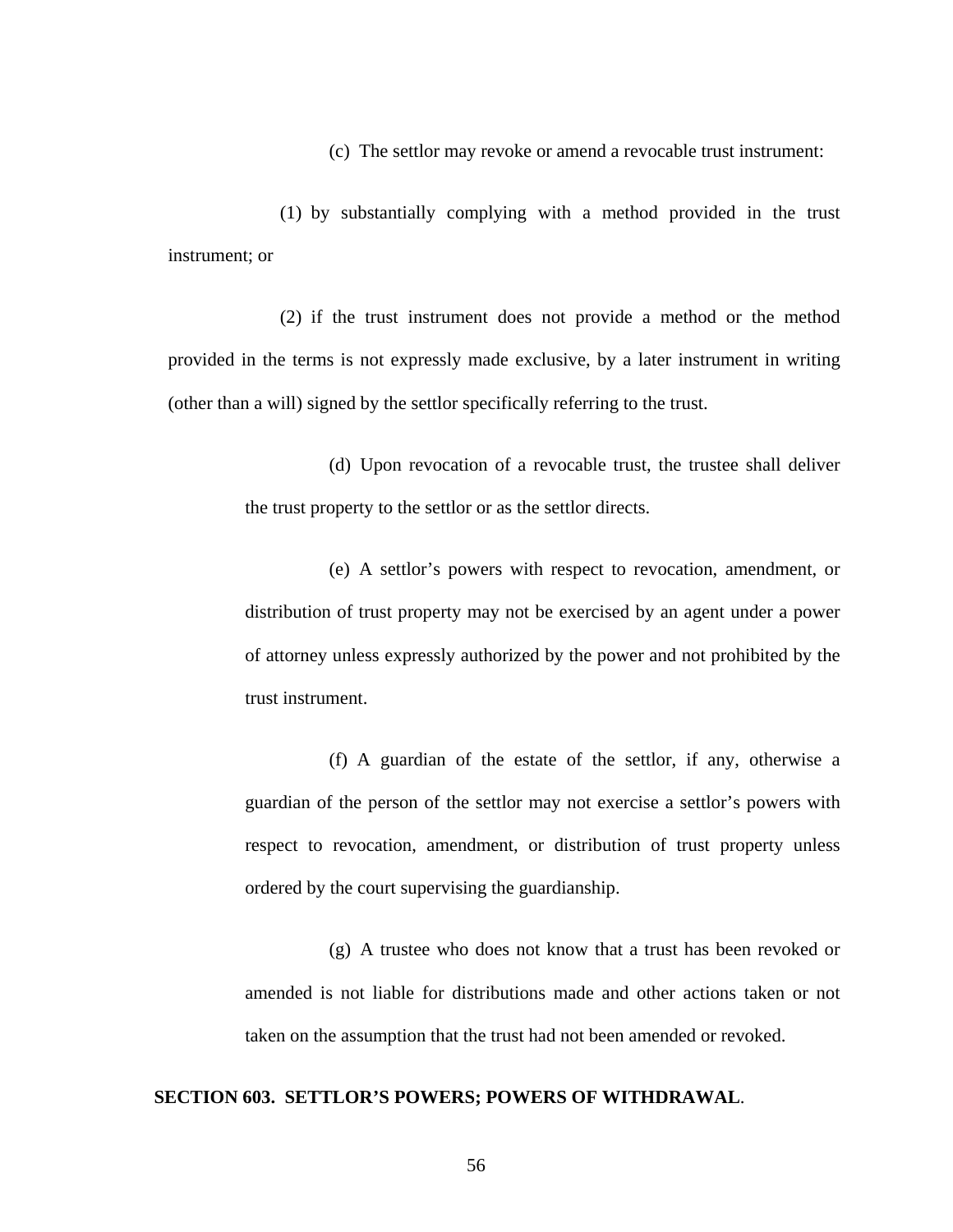(a) While a trust is revocable, and the settlor personally has capacity to revoke the trust, rights of the beneficiaries are subject to the control of, and the duties of the trustee are owed exclusively to, the settlor.

(b) While a trust is revocable but the settlor does not personally have the capacity to revoke the trust, the duties of the trustee are owed only to the settlor and current beneficiaries. If the settlor is a beneficiary, the settlor's interests as a beneficiary shall take priority over the interests of all other beneficiaries.

(c) Except as provided in subsection (d), only the settlor, a representative of the settlor under Article III during the settlor's lifetime if the settlor is incapacitated, and the representative of the settlor's estate after the settlor's death, shall have the right to question the actions of the trustee of a revocable trust taken, or not taken, while the trust is revocable.

(d) An individual who is or was a current beneficiary during the settlor's lifetime, a representative of such individual under Article III or the representative of such individual's estate after the individual's death, shall have the right to question the actions of the trustee of a revocable trust while the trust is revocable but the settlor does not personally have capacity to revoke the trust, but only to the extent such action affects the interest of such individual as a current beneficiary of the trust during the lifetime of the settlor while the settlor does not personally have the capacity to revoke the trust.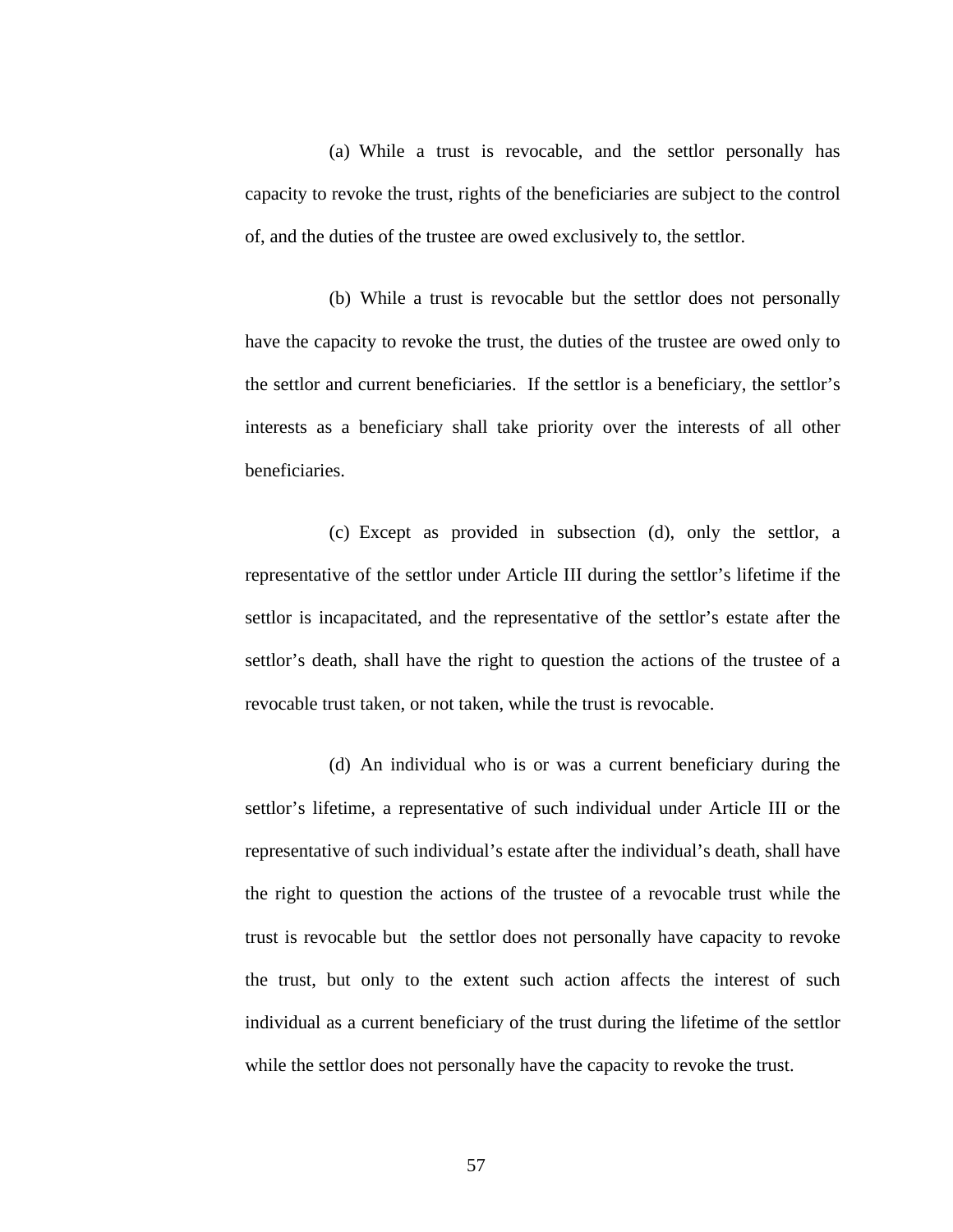(e) The holder of a non-lapsing power of withdrawal, during the period the power may be exercised, has the rights of a settlor of a revocable trust to the extent of the property subject to the power.

## **SECTION 604. LIMITATION ON ACTION CONTESTING VALIDITY OF REVOCABLE TRUST; DISTRIBUTION OF TRUST PROPERTY**.

(a) A person may commence a judicial proceeding to contest the validity of a trust that was revocable at the settlor's death only within the earlier of:

(1) two years after the settlor's death; or

(2) (A) in the case of a trust to which a legacy is provided by the settlor's will which is admitted to probate, the time to contest the validity of the settlor's will as provided in the Probate Act of 1975; or

(B) in the case of a trust other than a trust described in subsection (a)(2)(A), six months after the trustee sent the person a copy of the trust instrument and a notice informing the person of the trust's existence, of the trustee's name and address, and of the six month period allowed for commencing a proceeding.

> (b) Following the nine month anniversary of the death of the settlor of a trust that was revocable at the settlor's death, the trustee may proceed to distribute the trust property in accordance with the trust instrument. The trustee is not subject to liability for doing so unless: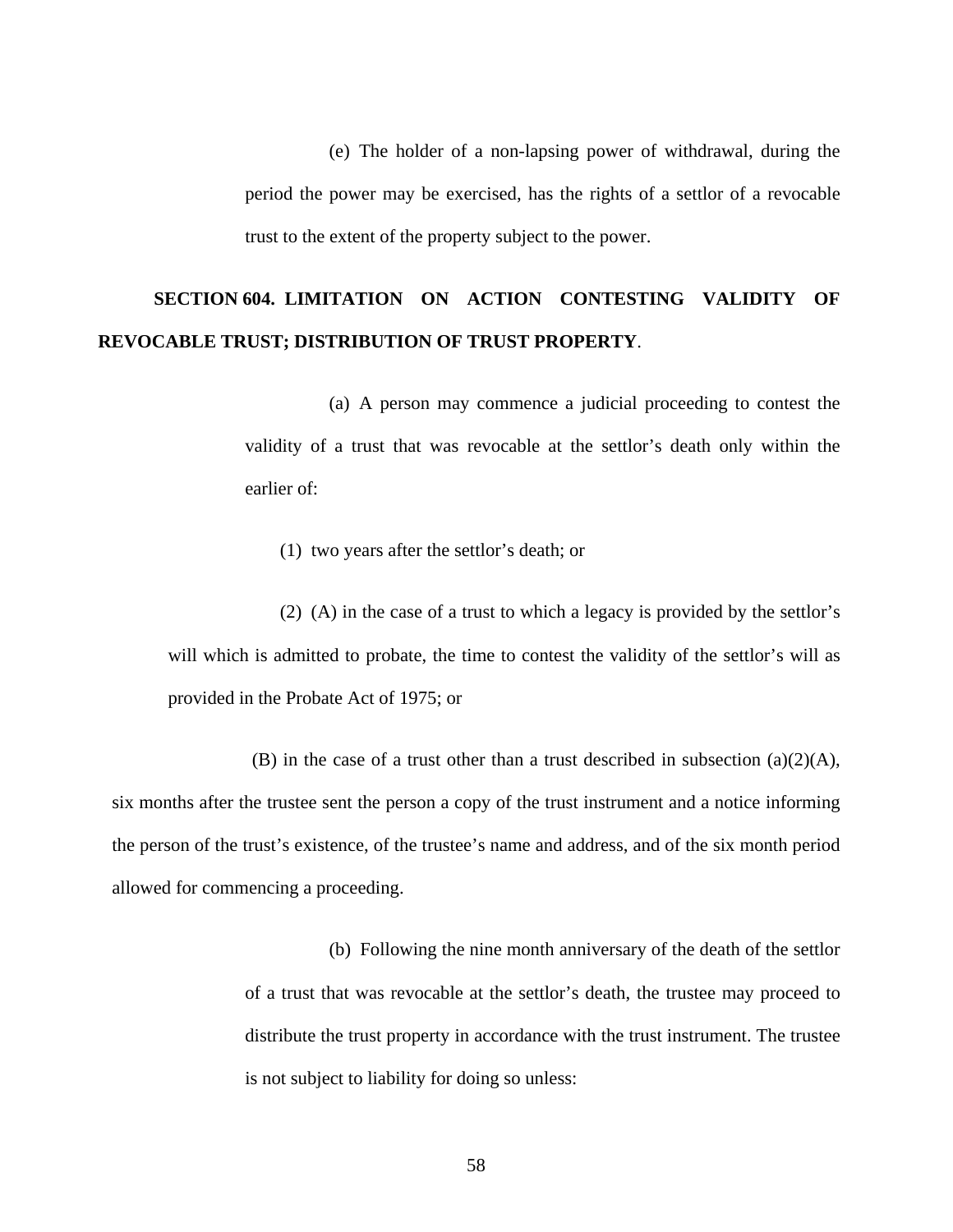(1) the trustee knows of a pending judicial proceeding contesting the validity of the trust; or

(2) a potential contestant has notified the trustee of a possible judicial proceeding to contest the trust and a judicial proceeding is commenced within 60 days after the contestant sent the notification.

> (c) A beneficiary of a trust that was revocable at the settlor's death that is determined to have been invalid is liable to return any distribution received and all income and appreciation associated with the distribution from the date of receipt until the date of return of the distribution.

# **SECTION 605. REVOCATION OF PROVISIONS IN REVOCABLE TRUST BY DIVORCE OR ANNULMENT**.

(a) For purposes of this Section:

(1) "Judicial termination of marriage" includes, but is not limited to, divorce, dissolution, annulment or declaration of invalidity of marriage.

(2) "Provision pertaining to the settlor's former spouse" includes, but is not limited to, every present or future gift or interest or power of appointment given to the settlor's former spouse or right of the settlor's former spouse to serve in a fiduciary capacity.

(3) "Trust" means a trust created by a nontestamentary instrument executed after January 1, 1982.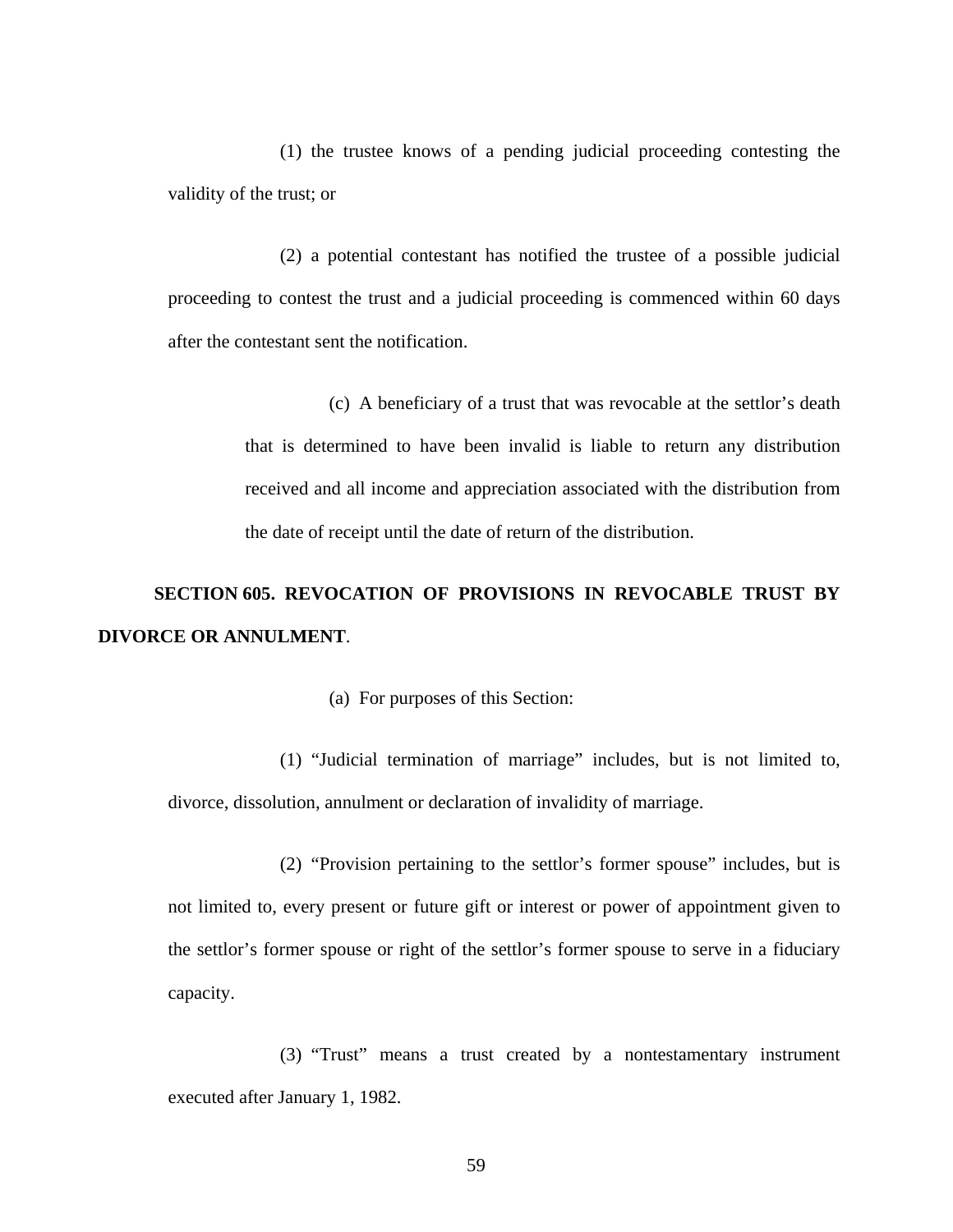(4) Notwithstanding the definition of "revocable" in Section 103, a provision is revocable by the settlor if the settlor has the power at the time of the entry of the judgment or judicial termination of the settlor's marriage to revoke, modify or amend said provision, either alone or in conjunction with any other person or persons.

> (b) Unless the trust instrument or the judgment of judicial termination of marriage expressly provides otherwise, judicial termination of the marriage of the settlor of a trust revokes every provision which is revocable by the settlor pertaining to the settlor's former spouse in a trust instrument or amendment thereto executed by the settlor before the entry of the judgment of judicial termination of the settlor's marriage, and any such trust shall be administered and construed as if the settlor's former spouse had died upon entry of the judgment of judicial termination of the settlor's marriage.

> (c) A trustee who has no actual knowledge of a judgment of judicial termination of the settlor's marriage, shall have no liability for any action taken or omitted in good faith on the assumption that the settlor is married. The preceding sentence is intended to affect only the liability of the trustee and shall not affect the disposition of beneficial interests in any trust.

> (d) Notwithstanding Section 102, the provisions of this Section may be made applicable by specific reference in the trust instrument to this Section in any (1) land trust; (2) voting trust; (3) security instrument such as a trust deed or mortgage; (4) liquidation trust; (5) escrow; (6) instrument under which a nominee, custodian for property or paying or receiving agent is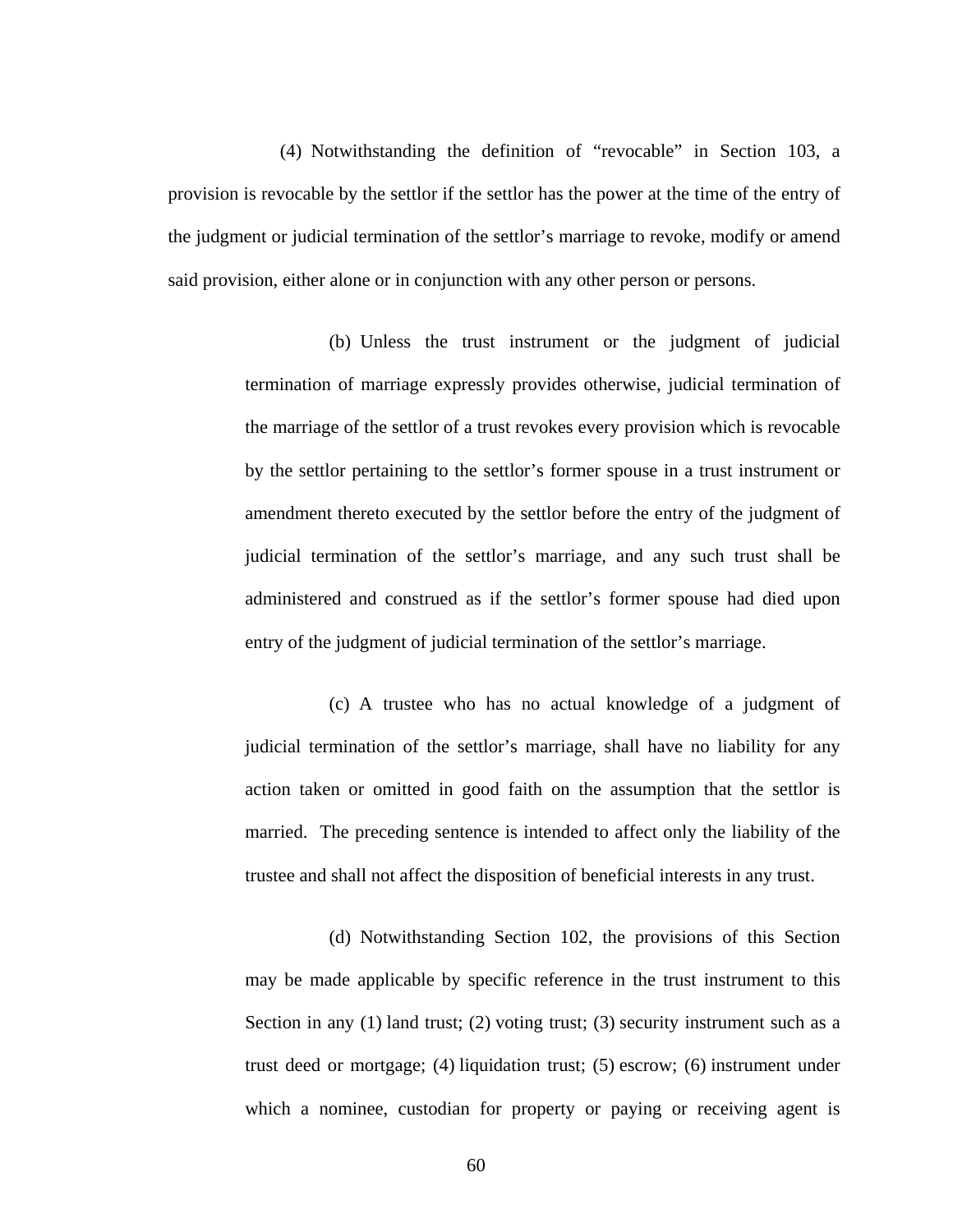appointed; or (7) a trust created by a deposit arrangement in a bank or savings institution, commonly known as "Totten Trust."

(e) If provisions of a trust are revoked solely by this Section, they are revived by the settlor's remarriage to the former spouse.

## **ARTICLE 7 OFFICE OF TRUSTEE**

## **SECTION 701. ACCEPTING OR DECLINING TRUSTEESHIP**.

(a) Except as otherwise provided in subsection (c), a person designated as trustee accepts the trusteeship:

(1) by substantially complying with a method of acceptance provided in the trust instrument; or

(2) if the trust instrument does not provide a method or the method provided in the trust instrument is not expressly made exclusive, by accepting delivery of the trust property, exercising powers or performing duties as trustee, or otherwise indicating acceptance of the trusteeship.

> (b) A person designated as trustee who has not yet accepted the trusteeship may decline the trusteeship. A designated trustee who does not accept the trusteeship within a reasonable time, not to exceed 120 days after receiving notice of the designation, is deemed to have declined the trusteeship.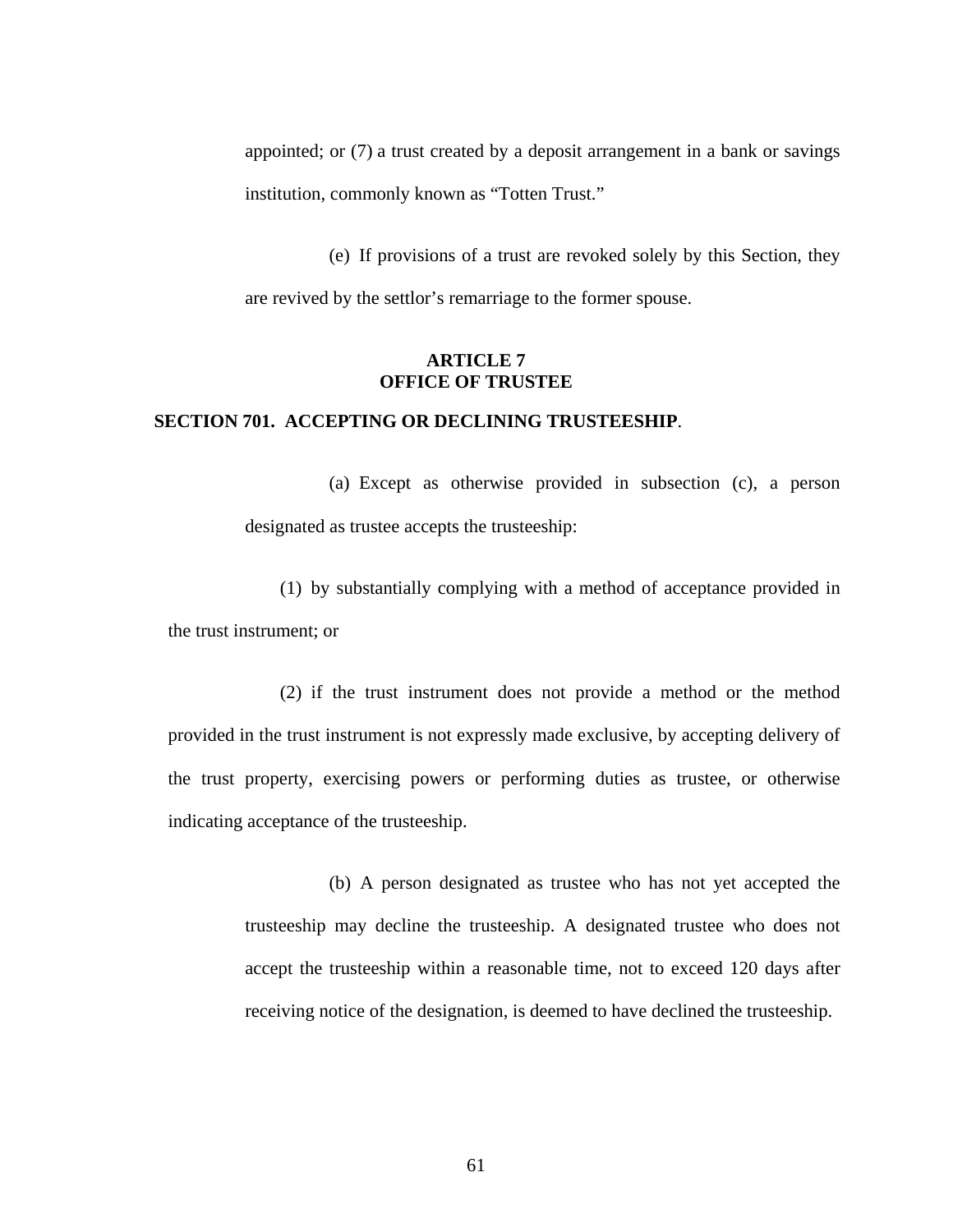(c) A person designated as trustee, without accepting the trusteeship, may, but need not:

(1) act to preserve the trust property if, within a reasonable time, not to exceed 120 days after receiving notice of the designation, the person sends a declination of the trusteeship to the settlor or, if the settlor is deceased or incapacitated, to the qualified beneficiaries; and

(2) inspect or investigate trust property to determine potential liability under environmental or other law or for any other purpose.

> (d) A person acting under subsection (c) will not be liable for actions taken in good faith.

**SECTION 702. TRUSTEE'S BOND.** A trustee is not required to give bond to secure performance of the trustee's duties unless bond is required by the trust instrument and the court has not dispensed with the requirement.

## **SECTION 703. COTRUSTEES**.

(a) Cotrustees who are unable to reach a unanimous decision may act by majority decision after prior written notice to, or written waiver of notice by, each other trustee.

(b) If a vacancy occurs in a cotrusteeship, see Section 704(b).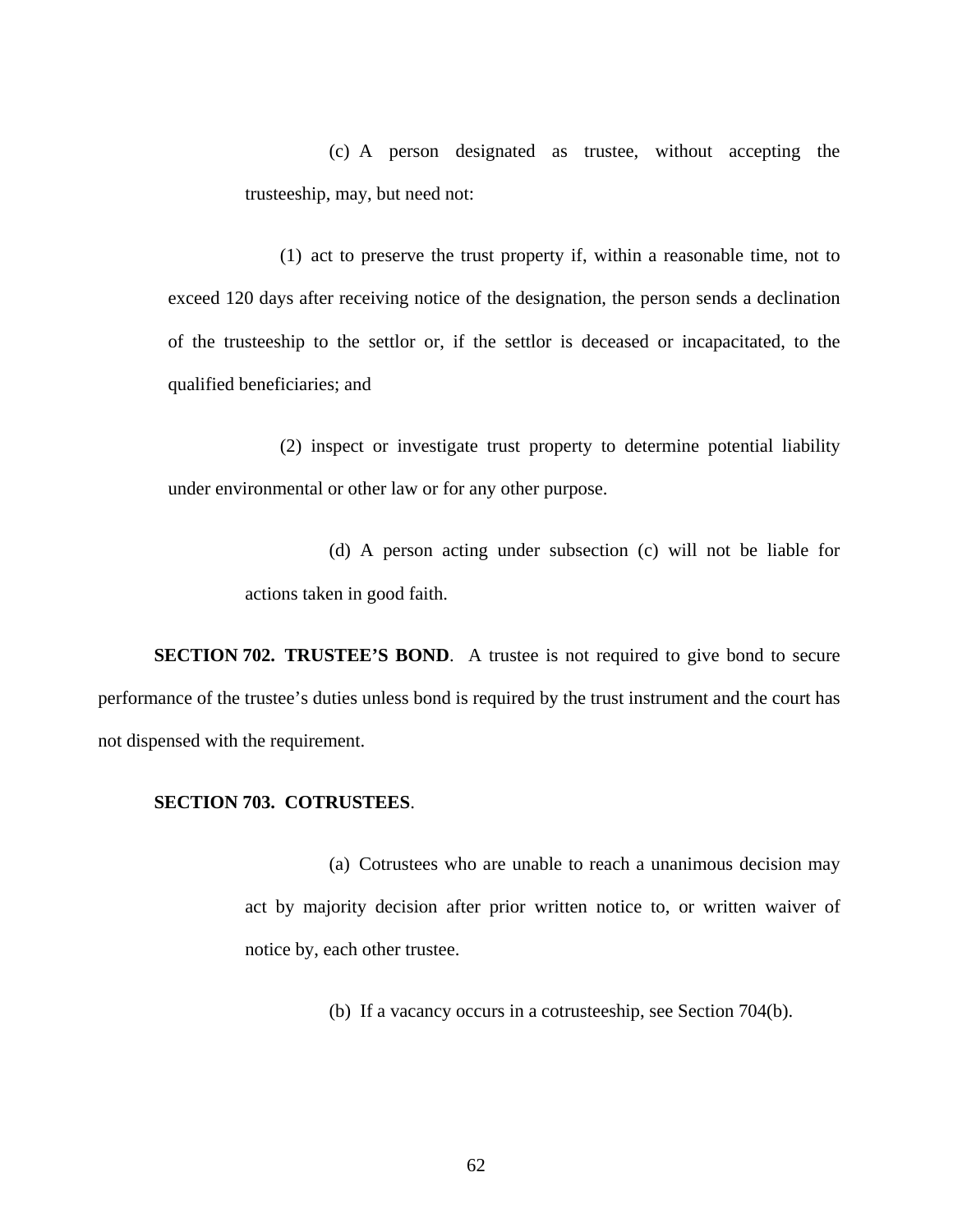(c) A cotrustee must participate in the performance of a trustee's function unless the cotrustee is unavailable to perform the function because of absence, illness, disqualification under other law, or other temporary incapacity or the cotrustee has properly delegated the performance of the function to another trustee.

(d) If a cotrustee is unavailable to perform duties because of absence, illness, disqualification under other law, or other temporary incapacity, and prompt action is necessary to achieve the purposes of the trust or to avoid injury to the trust property, the remaining cotrustee or a majority of the remaining cotrustees may act for the trust.

(e) A trustee may delegate to a cotrustee for any period of time any or all of the trustee's rights, powers and duties. Unless a delegation was irrevocable, a trustee may revoke a delegation previously made.

(f) Except as otherwise provided in subsection (g), a trustee who is not qualified to participate in an action or who does not join in an action of another trustee is not liable for the action.

(g) Each trustee who is not an excluded fiduciary under Section 808 shall exercise reasonable care to:

(1) prevent a cotrustee from committing a serious breach of trust; and

(2) compel a cotrustee to redress a serious breach of trust.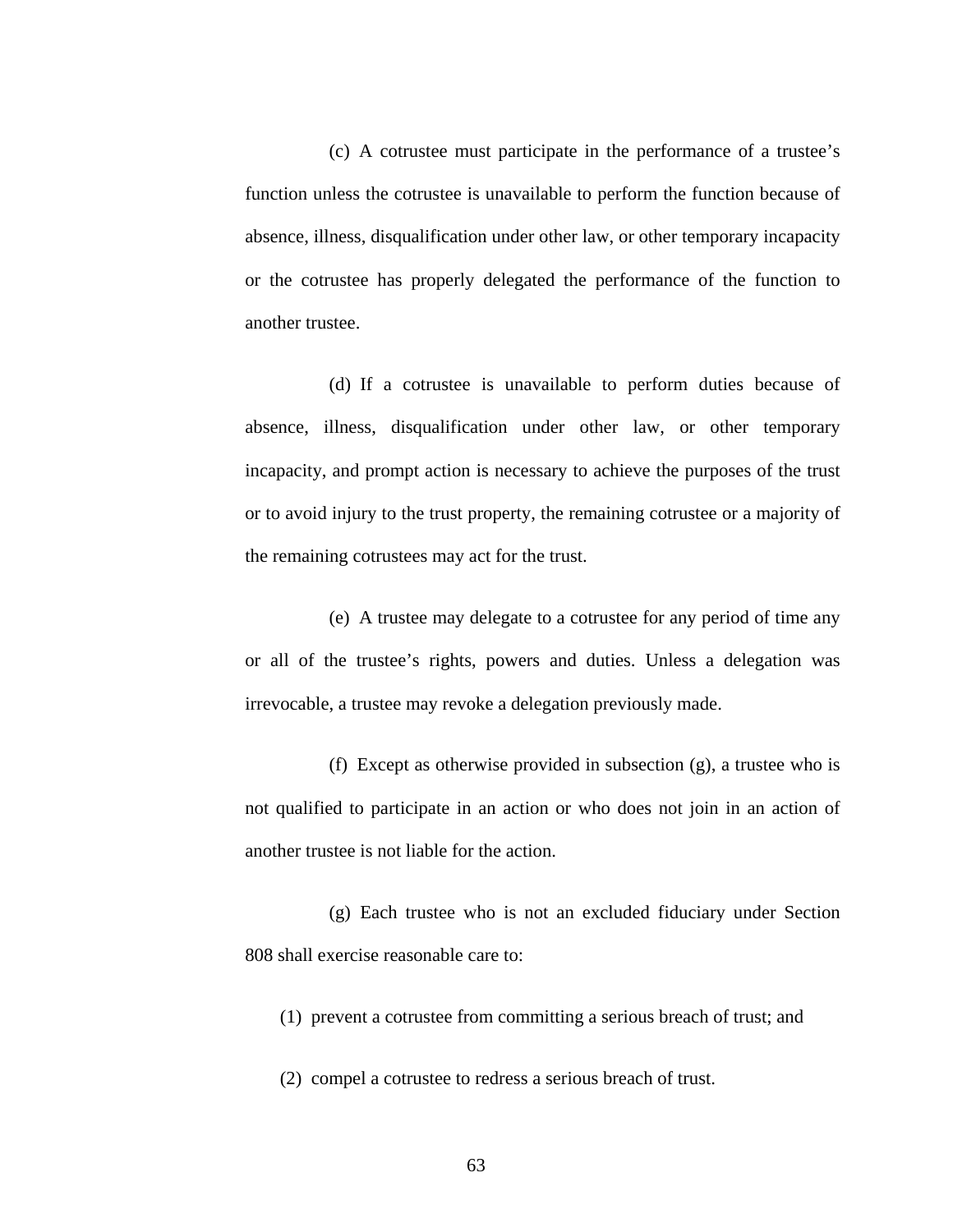(h) A dissenting trustee who joins in an action at the direction of the majority of the trustees and who notified any cotrustee of the dissent at or before the time of the action is not liable for the action unless the action is a serious breach of trust.

## **SECTION 704. VACANCY IN TRUSTEESHIP; APPOINTMENT OF SUCCESSOR**.

- (a) A vacancy in a trusteeship occurs if:
- (1) a person designated as trustee declines the trusteeship;
- (2) a person designated as trustee cannot be identified or does not exist;
- (3) a trustee resigns;
- (4) a trustee is disqualified or removed;
- (5) a trustee dies;
- (6) a guardian is appointed for an individual serving as trustee; or
- (7) an individual serving as trustee becomes incapacitated.

(b) If one or more cotrustees remain in office, a vacancy in a trusteeship need not be filled and the remaining cotrustees or trustee may act for the trust. A vacancy in a trusteeship must be filled if the trust has no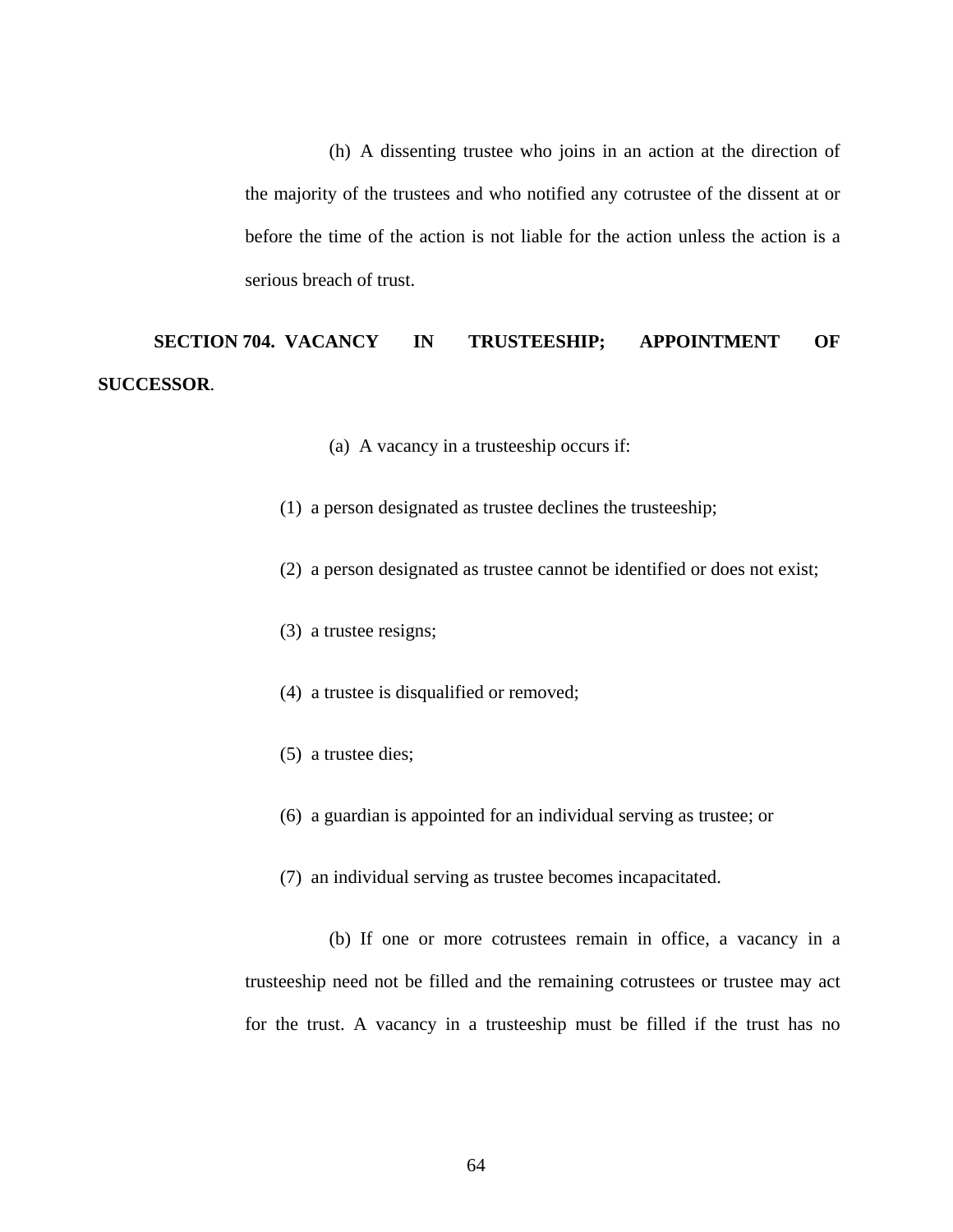remaining trustee, or if the existing vacancy impairs the administration of the trust as determined by the remaining trustees.

(c) A vacancy in a trusteeship of a trust that is required to be filled must be filled in the following order of priority:

(1) by a person designated in accordance with the trust instrument to act as successor trustee;

(2) by a person appointed by a majority in number of the beneficiaries who are distributees or permissible distributees of trust income; or

(3) by a person appointed by the court.

(d) If a trust contains a charitable interest then the appointment of a successor trustee provided under Section 704(c)(2) shall not take effect until 30 days after written notice is delivered to the Attorney General's Charitable Trust Bureau. The Attorney General's Charitable Trust Bureau may waive this notice requirement.

## **SECTION 705. RESIGNATION OF TRUSTEE**.

(a) A trustee may resign:

(1) upon notice to the settlor, if living, to the beneficiaries who are distributees or permissible distributees of trust income and all cotrustees; or

(2) with the approval of the court.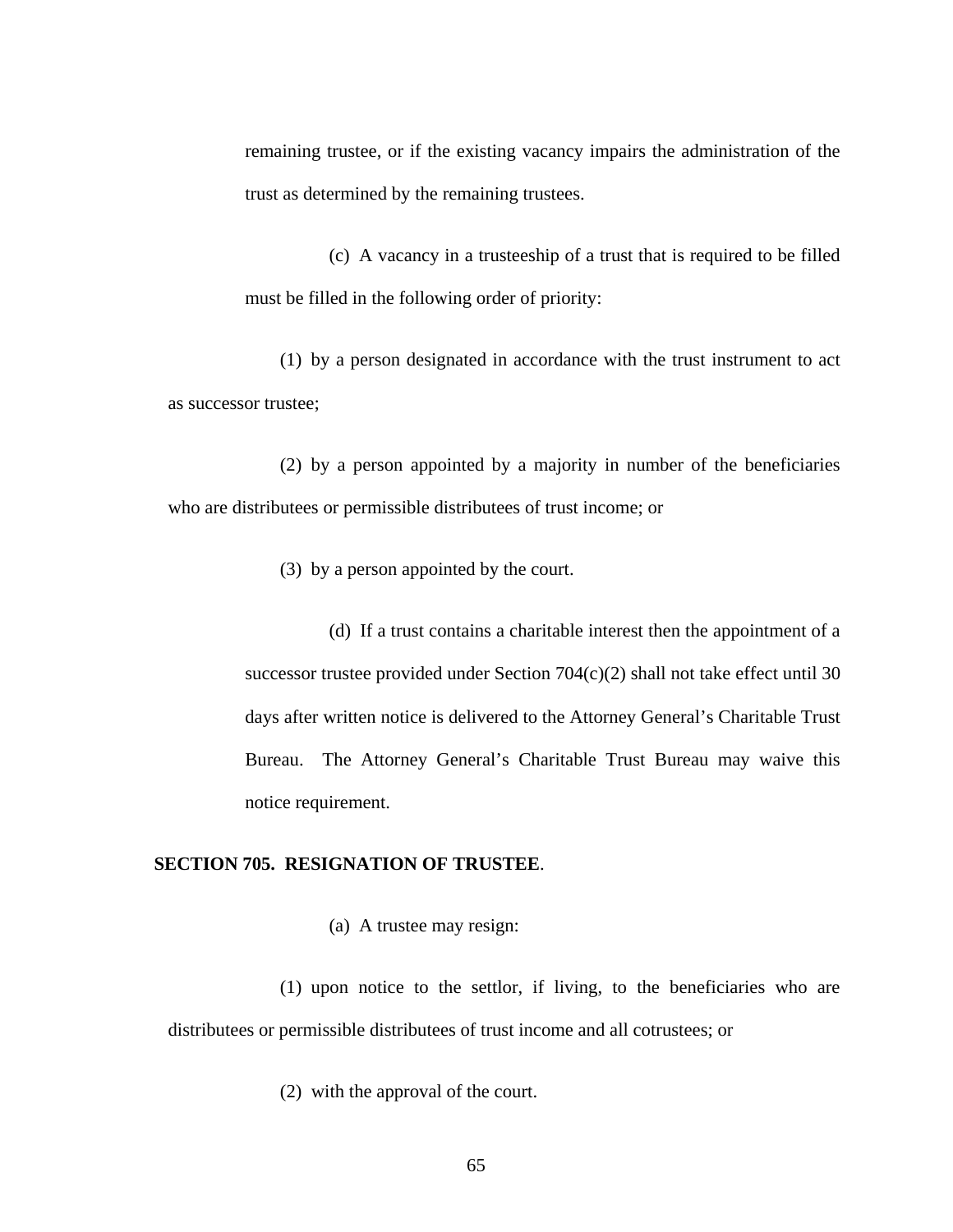(b) In approving a resignation, the court may issue orders and impose conditions reasonably necessary for the protection of the trust property.

(c) Any liability of a resigning trustee or of any sureties on the trustee's bond for acts or omissions of the trustee is not discharged or affected by the trustee's resignation.

## **SECTION 706. REMOVAL OF TRUSTEE**.

(a) A settlor, a cotrustee, or a qualified beneficiary may request the court to remove a trustee, or a trustee may be removed by the court on its own initiative.

(b) The court may remove a trustee if:

(1) the trustee has committed a serious breach of trust;

(2) lack of cooperation among cotrustees substantially impairs the administration of the trust;

(3) because of unfitness, unwillingness, or persistent failure of the trustee to administer the trust effectively, the court determines that removal of the trustee best serves the purposes of the trust and the interests of the beneficiaries; or

(4) there has been a substantial change of circumstances or removal is requested by all of the qualified beneficiaries, the court finds that removal of the trustee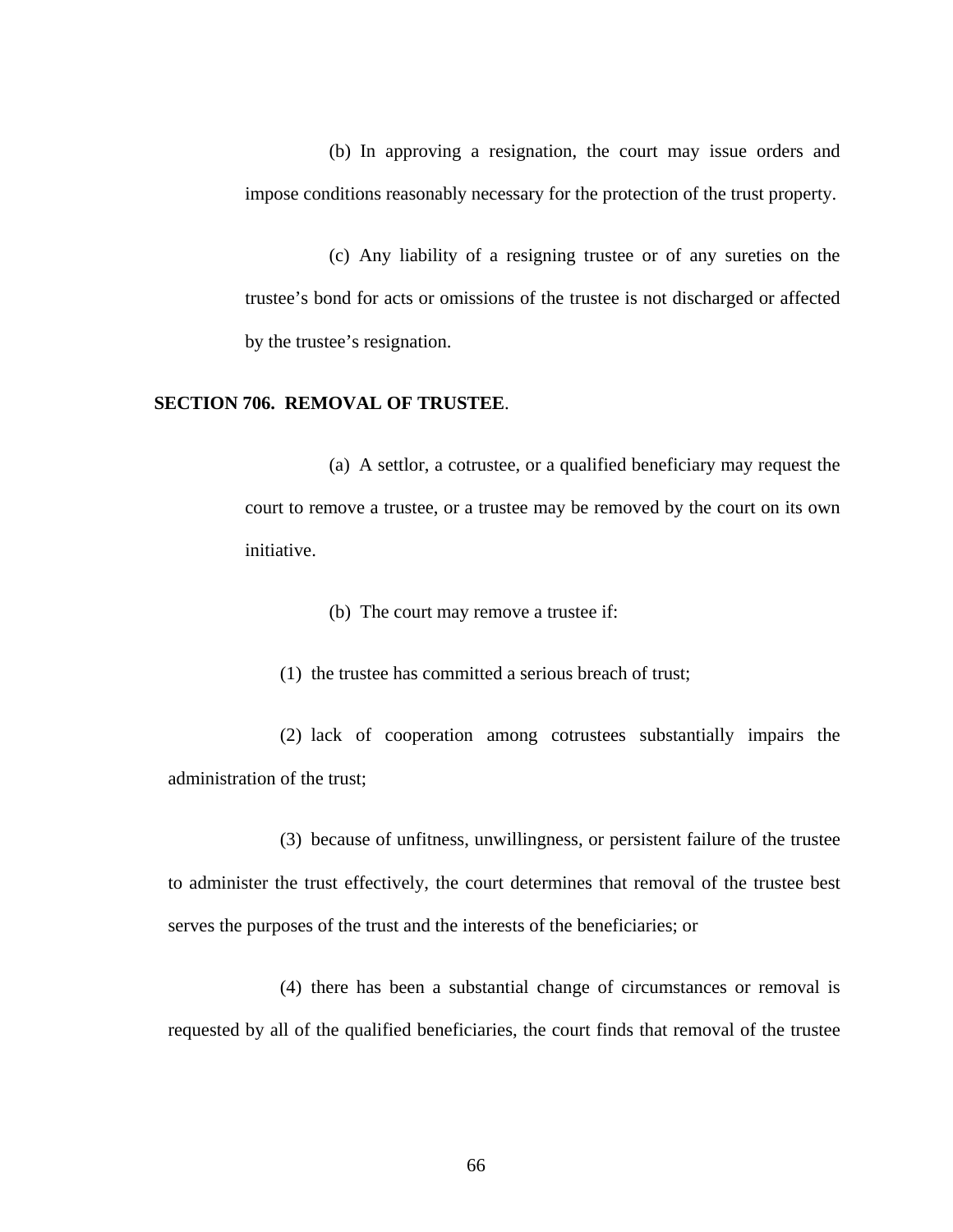best serves the interests of all of the beneficiaries and is not inconsistent with any material purpose of the trust, and a suitable cotrustee or successor trustee is available.

> (c) Pending a final decision on a request to remove a trustee, or in lieu of or in addition to removing a trustee, the court may order such appropriate relief under Section 1001(b) as may be necessary to protect the trust property or the interests of the beneficiaries.

## **SECTION 707. DELIVERY OF PROPERTY BY FORMER TRUSTEE**.

(a) Unless a cotrustee remains in office or the court otherwise orders, and until the trust property is delivered to a successor trustee or other person entitled to it, a trustee who has resigned or been removed has the duties of a trustee and the powers necessary to protect the trust property.

(b) A trustee who has resigned or been removed shall proceed expeditiously to deliver the trust property within the trustee's possession to the cotrustee, successor trustee, or other person entitled to it.

## **SECTION 708. COMPENSATION OF TRUSTEE**.

(a) If the trust instrument does not specify the trustee's compensation, a trustee is entitled to compensation that is reasonable under the circumstances.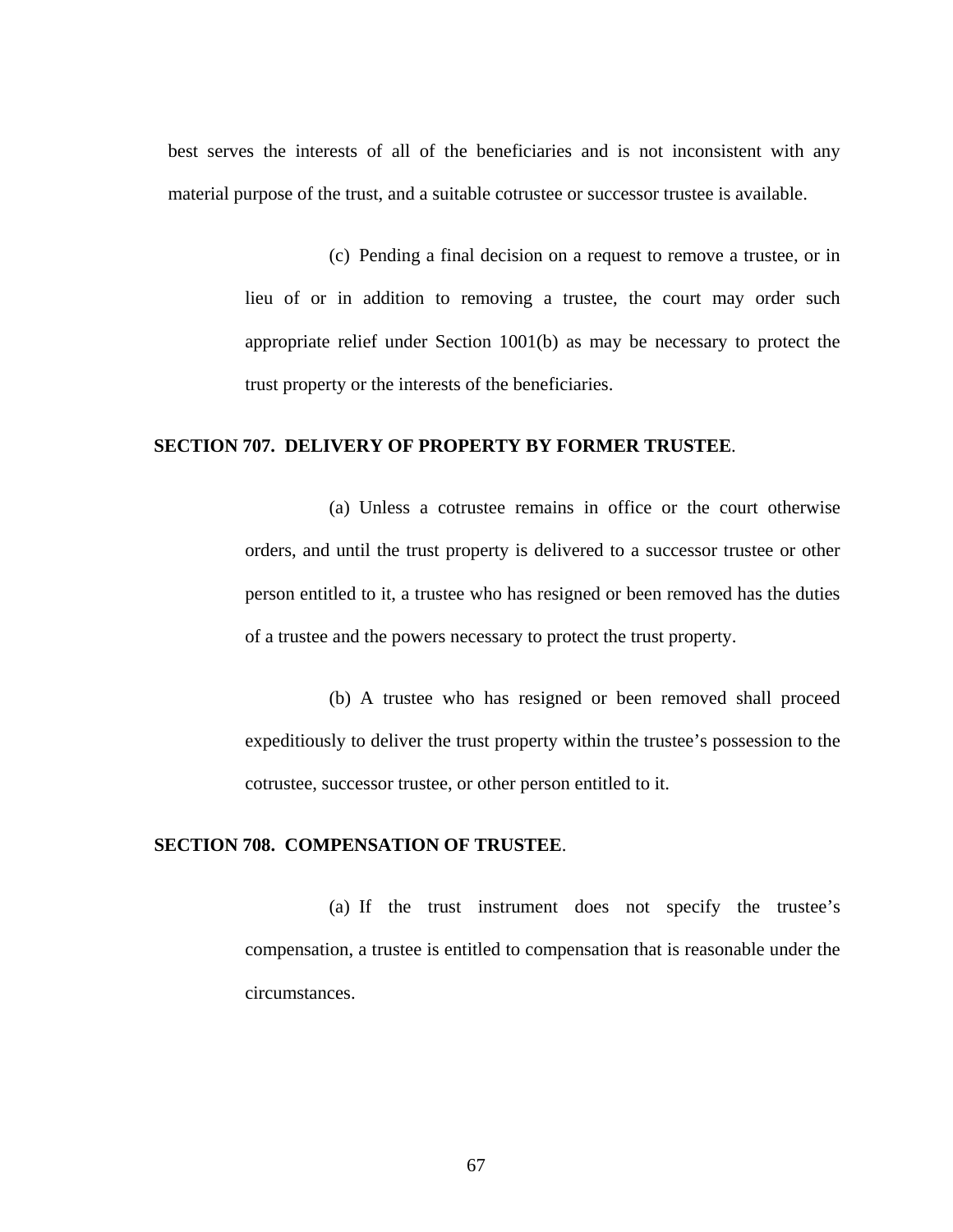(b) If the trust instrument specifies the trustee's compensation, the trustee is entitled to be compensated as specified, but the court may allow more or less compensation if:

(1) the duties of the trustee are substantially different from those contemplated when the trust was created; or

(2) the compensation specified by the trust instrument would be unreasonably low or high.

## **SECTION 709. REIMBURSEMENT OF EXPENSES**.

(a) A trustee is entitled to be reimbursed out of the trust property, with interest as appropriate, for:

(1) expenses that were properly incurred in the administration and protection of the trust; and

(2) to the extent necessary to prevent unjust enrichment of the trust, expenses that were not properly incurred in the administration of the trust.

> (b) An advance by the trustee of money for the protection of the trust gives rise to a right to reimbursement with reasonable interest.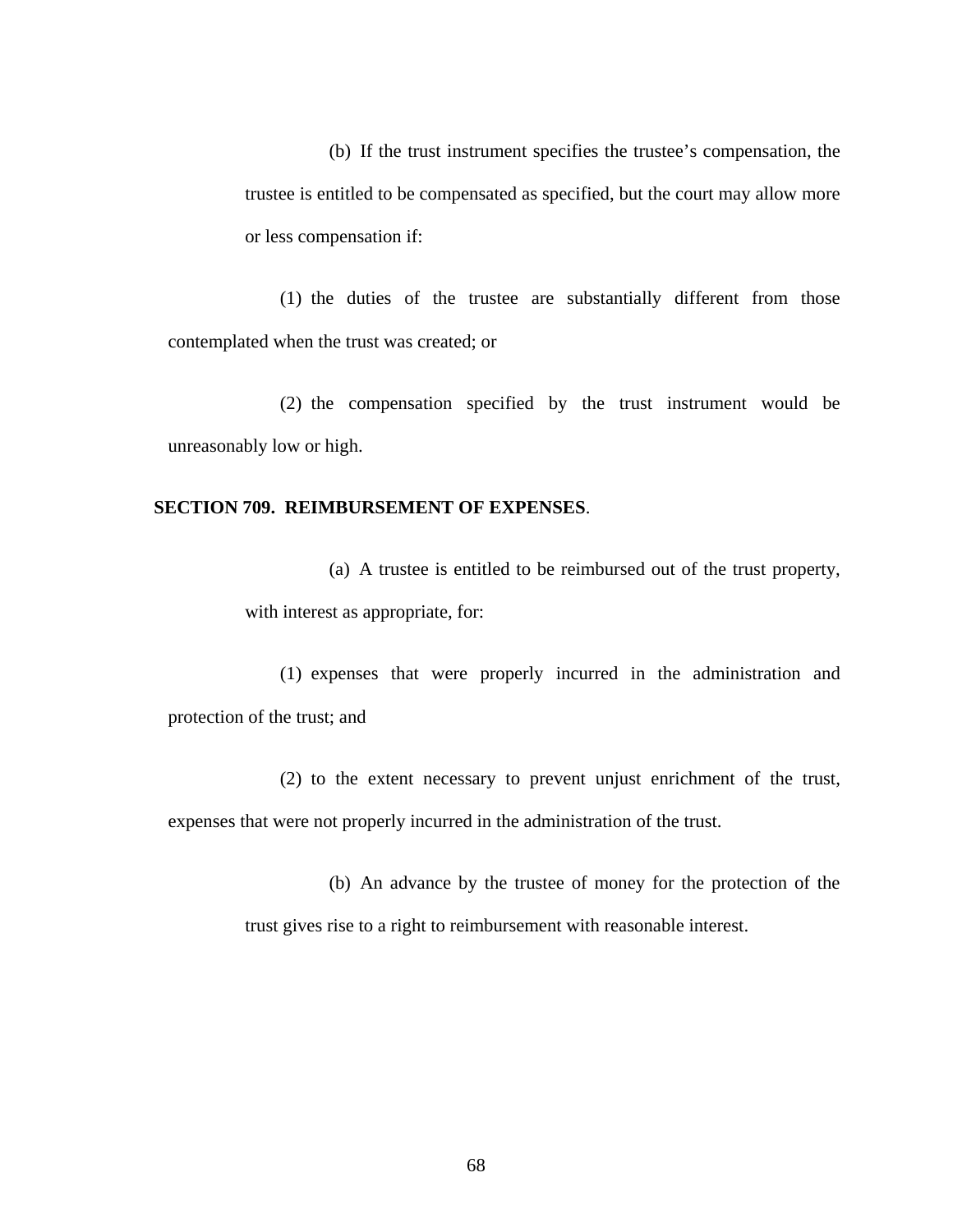#### **ARTICLE 8 DUTIES AND POWERS OF TRUSTEE**

**SECTION 801. DUTY TO ADMINISTER TRUST.** Upon acceptance of a trusteeship, the trustee shall administer the trust in good faith, in accordance with its purposes and the terms of the trust instrument, and in accordance with this Code.

## **SECTION 802. DUTY OF LOYALTY**.

(a) Subject to Section 905 and to the rights of persons dealing with or assisting the trustee, a sale, encumbrance, or other transaction involving the investment or management of trust property entered into by the trustee for the trustee's own personal account or which is otherwise affected by a conflict between the trustee's fiduciary and personal interests is voidable by a beneficiary affected by the transaction unless:

(1) the transaction was authorized by the trust instrument or applicable law;

(2) the transaction was approved by the court or by nonjudicial settlement agreement in accordance with Section 111;

(3) the beneficiary did not commence a judicial proceeding within the time allowed by Section 1005;

(4) the beneficiary consented to the trustee's conduct, ratified the transaction, or released the trustee in compliance with Section 1009; or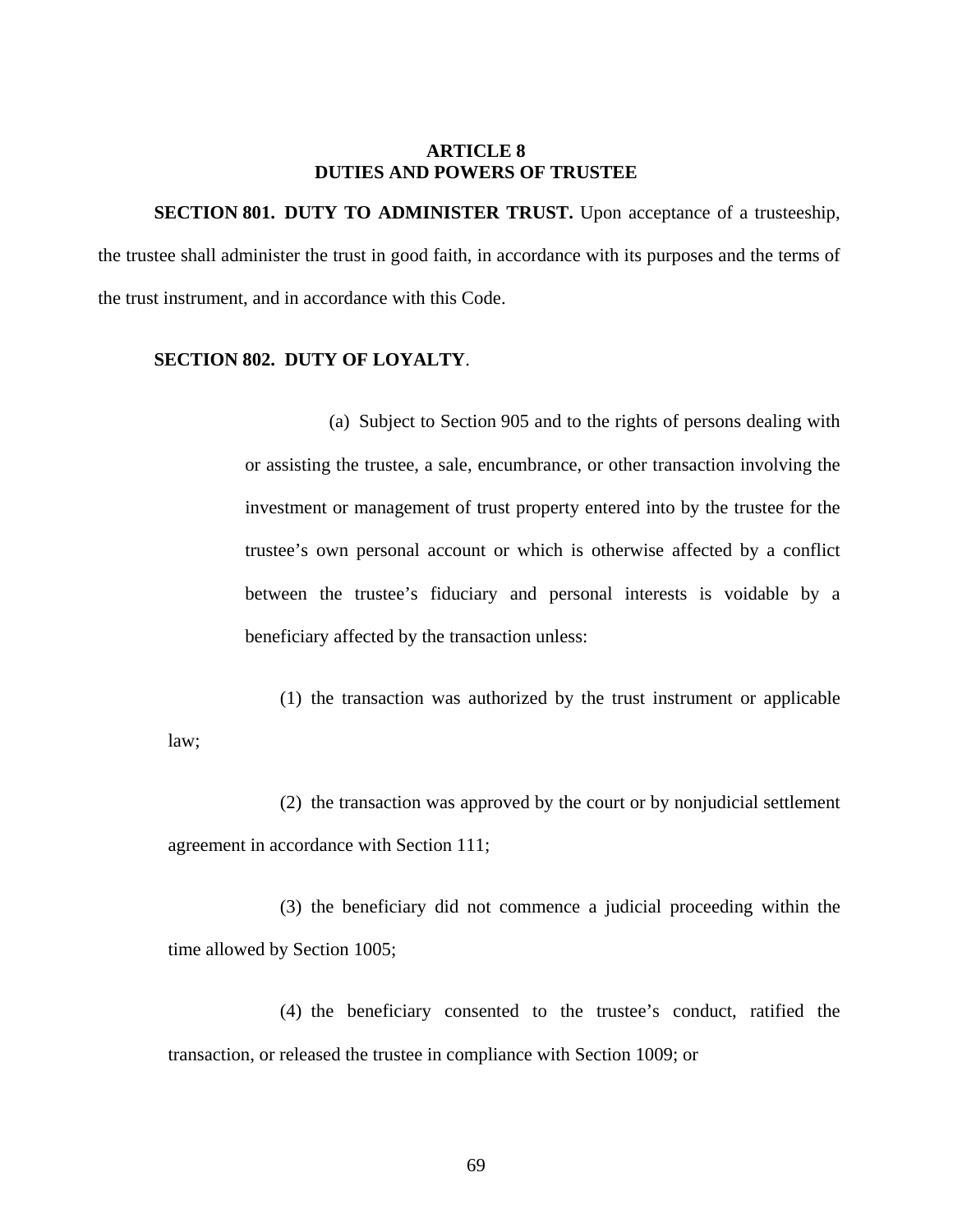(5) the transaction involves a contract entered into or claim acquired by the trustee before the person became or contemplated becoming trustee.

> (b) A sale, encumbrance, or other transaction involving the investment or management of trust property is presumed to be affected by a conflict between personal and fiduciary interests if it is entered into by the trustee with:

(1) the trustee's spouse;

(2) the trustee's descendants, siblings, parents, or their spouses; or

(3) a corporation or other person or enterprise in which the trustee, or a person that owns a significant interest in the trustee, has an interest that might affect the trustee's best judgment, except as otherwise authorized by law.

> (c) A transaction between a trustee and a beneficiary that does not concern trust property, that occurs during the existence of the trust and from which the trustee obtains an advantage, is voidable by the beneficiary unless the trustee establishes that the transaction was fair to the beneficiary.

> (d) A transaction not concerning trust property in which the trustee engages in the trustee's individual capacity involves a conflict between personal and fiduciary interests if the transaction concerns an opportunity properly belonging to the trust.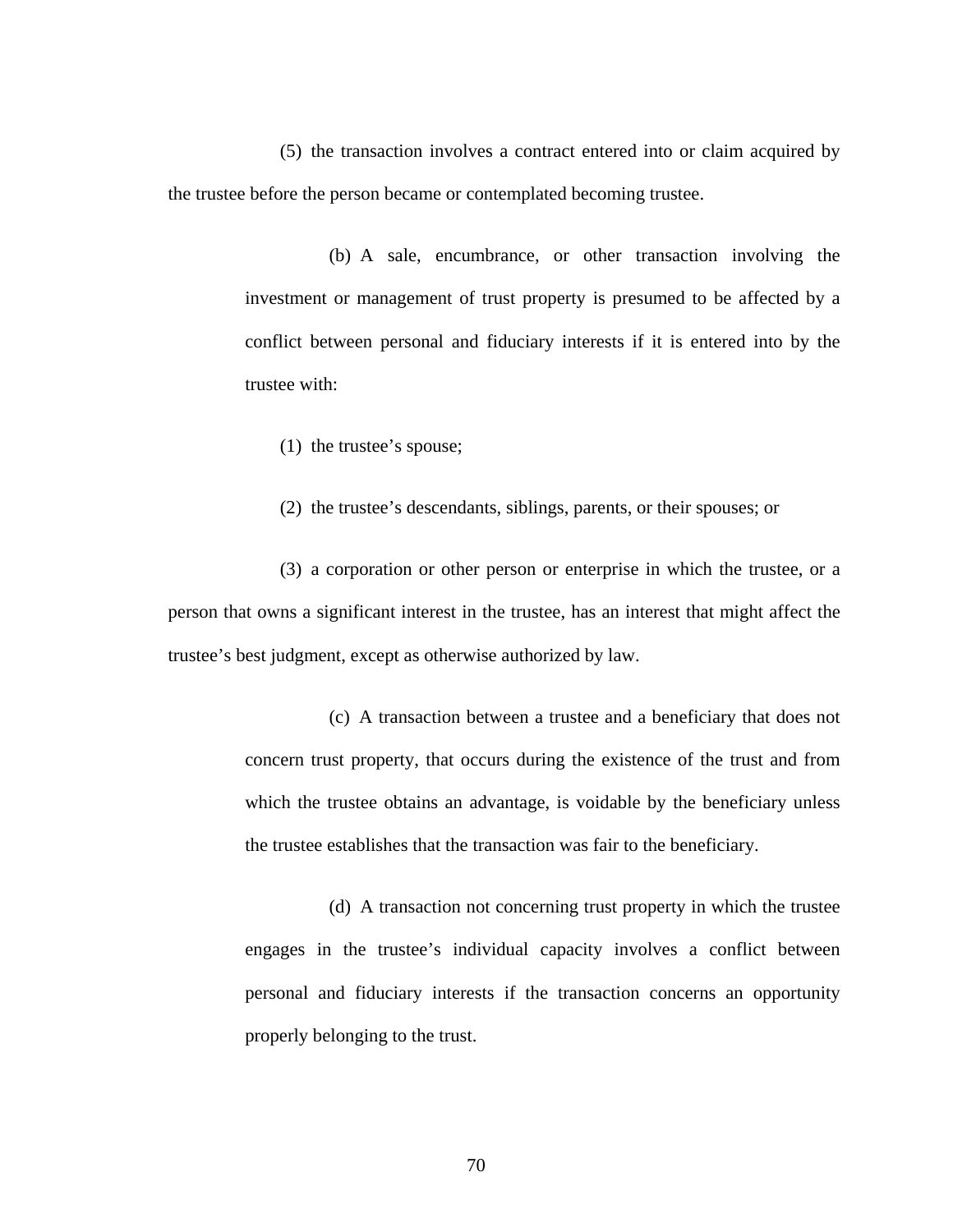(e) An investment by a trustee in securities of an investment company or investment trust to which the trustee, or its affiliate, provides services in a capacity other than as trustee is not presumed to be affected by a conflict between personal and fiduciary interests if the investment otherwise complies with the prudent investor rule. In addition to its compensation for acting as trustee, the trustee may be compensated by the investment company or investment trust for providing those services out of fees charged to the trust so long as the total compensation paid by the trust as trustee's fees and mutual fund or other investment fees is reasonable.

(f) In voting shares of stock or in exercising powers of control over similar interests in other forms of enterprise, the trustee shall act in the best interests of the beneficiaries.

(g) This Section does not preclude the following transactions, if fair to the beneficiaries:

(1) an agreement between a trustee and a beneficiary relating to the appointment or compensation of the trustee;

(2) payment of reasonable compensation to the trustee;

(3) a transaction between a trust and another trust, decedent's estate, or guardianship of which the trustee is a fiduciary or in which a beneficiary has an interest;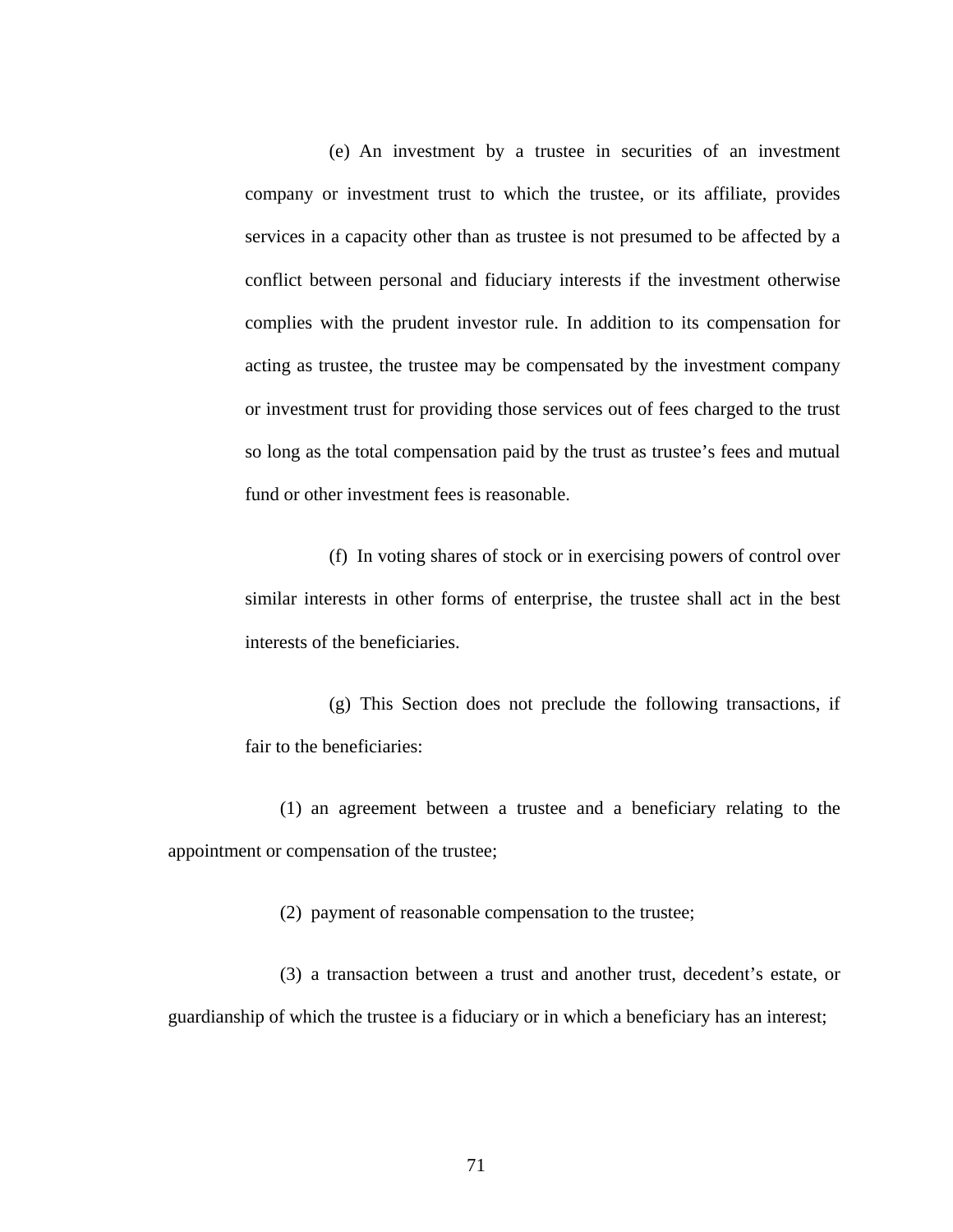(4) the entry of agreements for bank or other deposit accounts, safe deposit boxes, custodian, agency or depository arrangements for all or any part of the trust property, including agreements for such services provided by a bank operated by or affiliated with the trustee, and to pay reasonable compensation for those services, including compensation to the bank operated by or affiliated with the trustee, except that nothing in this subsection shall be construed as removing any depository arrangements from the requirements of the prudent investor rule; or

(5) an advance by the trustee of money for the protection of the trust.

(h) The court may appoint a special fiduciary to make a decision with respect to any proposed transaction that might violate this Section if entered into by the trustee.

### **SECTION 803. IMPARTIALITY.**

(a) If a trust has two or more beneficiaries, the trustee shall act impartially in investing, managing, and distributing the trust property giving due regard to the beneficiaries respective interests. The trustee must treat the beneficiaries equitably in light of the purposes and terms of the trust, including any manifestation of an intention tofavor one or more beneficiaries.

(b) In a judicial proceeding a trustee may, but need not, present the trustee's opinions and reasons: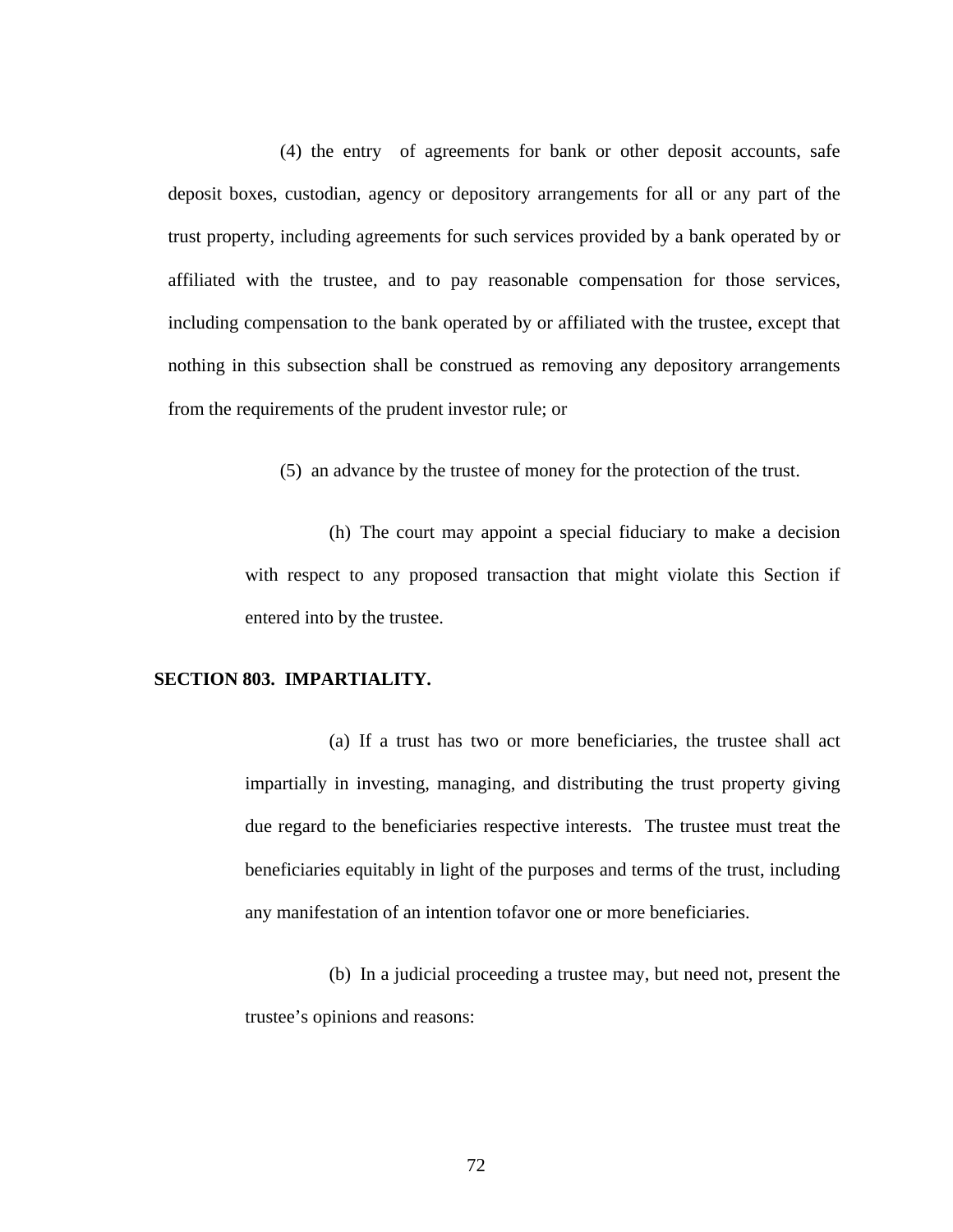(1) for supporting or opposing any part or all of the court findings, orders, or instructions sought by any party to the proceeding, including without limitation whether any proposed action or inaction would enable the trustee to better carry out the purposes of the trust; and

(2) about any other matters relevant to the proceeding.

(c) A trustee's actions in accordance with subsection (b) shall not be deemed improper or inconsistent with the trustee's duty of impartiality unless the court finds from all the evidence that the trustee acted in bad faith.

**SECTION 804. PRUDENT ADMINISTRATION.** A trustee shall administer the trust as a prudent person would, by considering the purposes, terms, distribution requirements, and other circumstances of the trust. In satisfying this standard, the trustee shall exercise reasonable care, skill, and caution.

**SECTION 805.** C**OSTS OF ADMINISTRATION.** In administering a trust, the trustee may incur only costs that are reasonable in relation to the trust property and the purposes of the trust.

#### **SECTION 806. [RESERVED]**

#### **SECTION 807. DELEGATION BY TRUSTEE**.

(a) Except as provided in subsection (b), the trustee has a duty not to delegate to others the performance of any acts involving the exercise of judgment and discretion.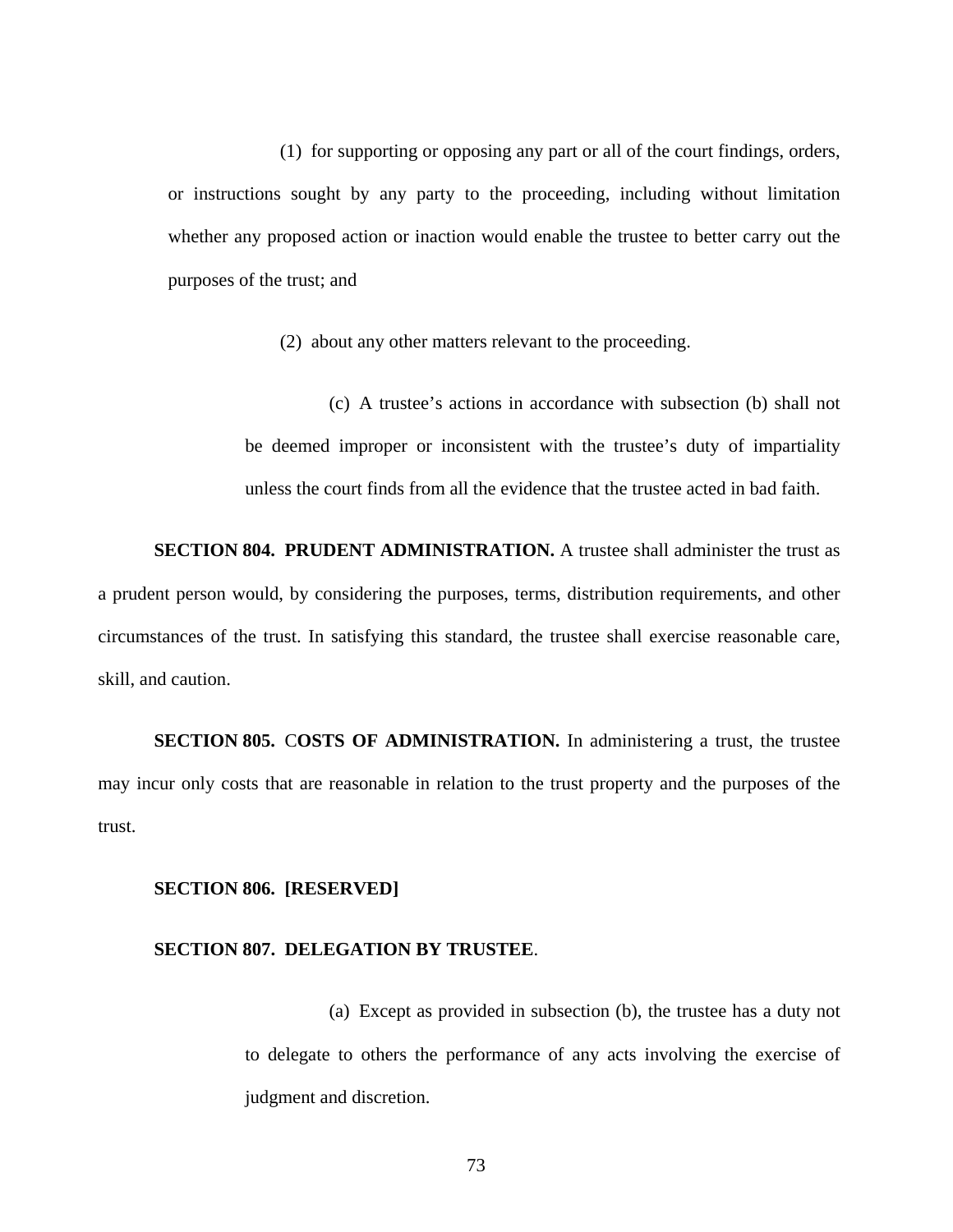(b) A trustee may delegate duties and powers that a prudent trustee of comparable skills could properly delegate under the circumstances. The trustee shall exercise reasonable care, skill, and caution in:

(1) selecting an agent;

(2) establishing the scope and terms of the delegation, consistent with the purposes of the trust and the trust instrument; and

(3) periodically reviewing the agent's actions in order to monitor the agent's performance and compliance with the terms of the delegation.

> (c) In performing a delegated function, an agent owes a duty to the trust to exercise reasonable care to comply with the terms of the delegation.

> (d) A trustee who complies with subsection (b) is not liable to the beneficiaries or to the trust for an action of the agent to whom the function was delegated.

> (e) By accepting a delegation of powers or duties from the trustee of a trust that is subject to the law of this State, an agent submits to the jurisdiction of the courts of this State.

### **SECTION 808. DIRECTED TRUSTS**.

(a) In this Section: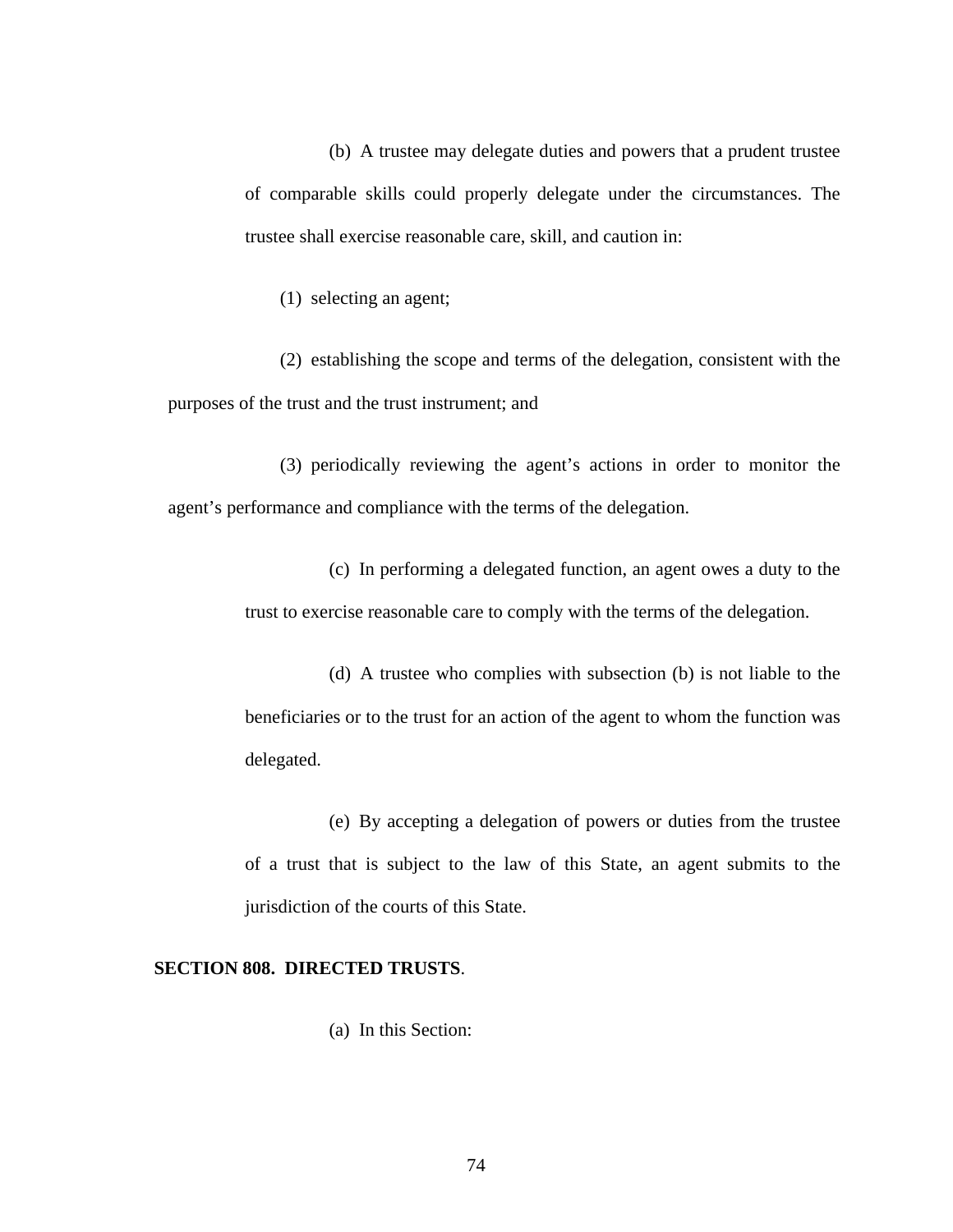(1) "Distribution trust advisor" means any one or more persons given authority by the trust instrument to direct, consent to, veto, or otherwise exercise all or any portion of the distribution powers and discretions of the trust, including but not limited to authority to make discretionary distribution of income or principal.

(2) "Excluded fiduciary" means any fiduciary that by the trust instrument is directed to act in accordance with the exercise of specified powers by a directing party, in which case such specified powers shall be deemed granted not to the fiduciary but to the directing party and such fiduciary shall be deemed excluded from exercising such specified powers. If a trust instrument provides that a fiduciary as to one or more specified matters is to act, omit action, or make decisions only with the consent of a directing party, then such fiduciary is an excluded fiduciary with respect to such matters. Notwithstanding any provision of this Section, a person does not fail to qualify as an excluded fiduciary solely by reason of having effectuated, participated in, or consented to a transaction, including but not limited to any transaction described in Section 111, 411 or Article 12 of this Code, invoking the provisions of this Section with respect to any new or existing trust.

(3) "Fiduciary" means any person expressly given one or more fiduciary duties by the trust instrument, including but not limited to a trustee.

(4) "Investment trust advisor" means any one or more persons given authority by the trust instrument to direct, consent to, veto, or otherwise exercise all or any portion of the investment powers of the trust.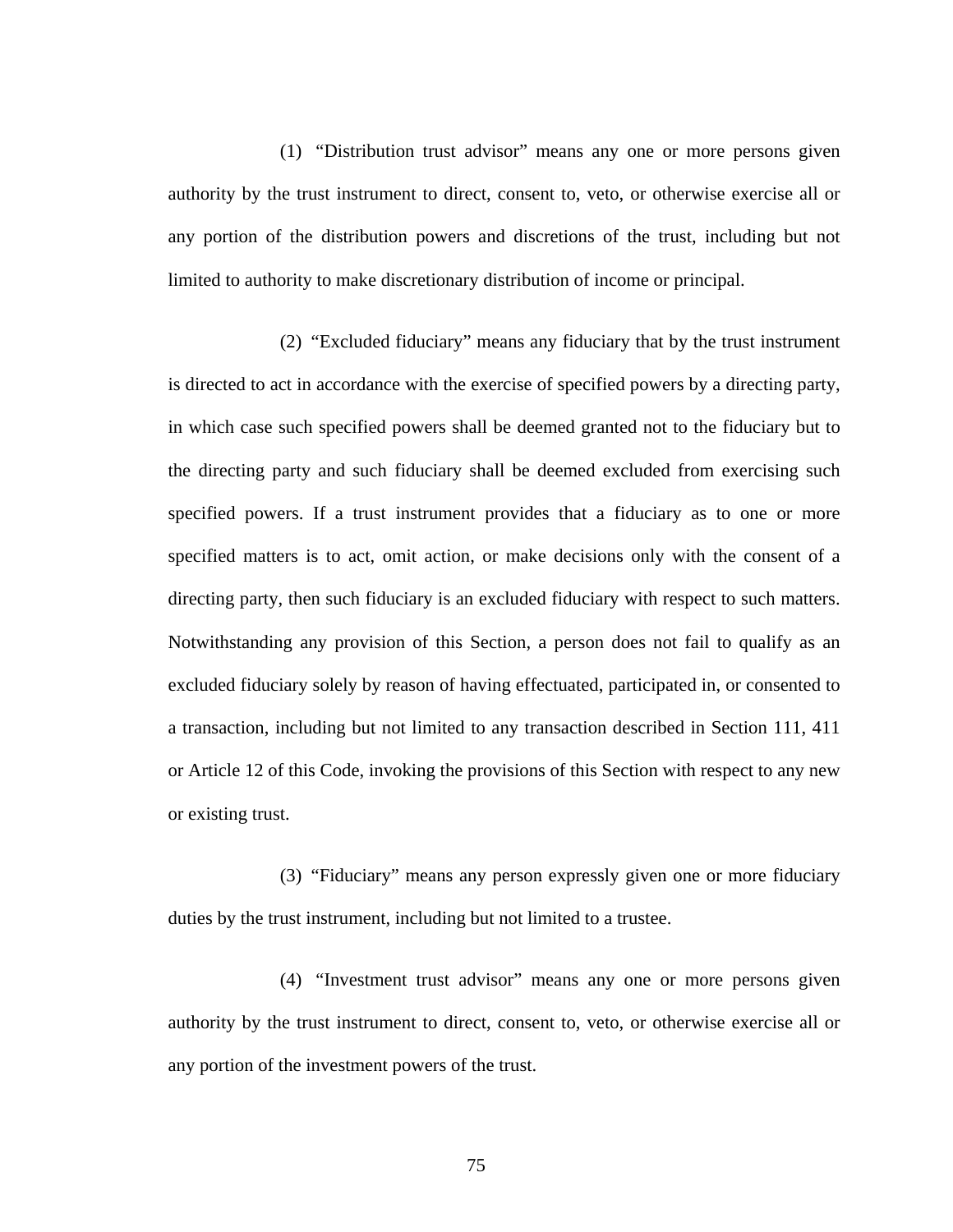(5) "Power" means authority to take or withhold an action or decision, including but not limited to an expressly specified power, the implied power necessary to exercise a specified power, and authority inherent in a general grant of discretion.

(6) "Trust protector" means any one or more persons given any one or more of the powers specified in subsection (d), whether or not designated with the title of trust protector by the trust instrument.

> (b) An investment trust advisor may be designated in the trust instrument of a trust. The powers of an investment trust advisor may be exercised or not exercised in the sole and absolute discretion of the investment trust advisor, and are binding on all other persons, including but not limited to each beneficiary, fiduciary, excluded fiduciary, and any other party having an interest in the trust. The trust instrument may use the title "investment trust advisor" or any similar name or description demonstrating the intent to provide for the office and function of an investment trust advisor. Unless the terms of the trust instrument provide otherwise, the investment trust advisor has the authority to:

(1) direct the trustee with respect to the retention, purchase, transfer, assignment, sale, or encumbrance of trust property and the investment and reinvestment of principal and income of the trust;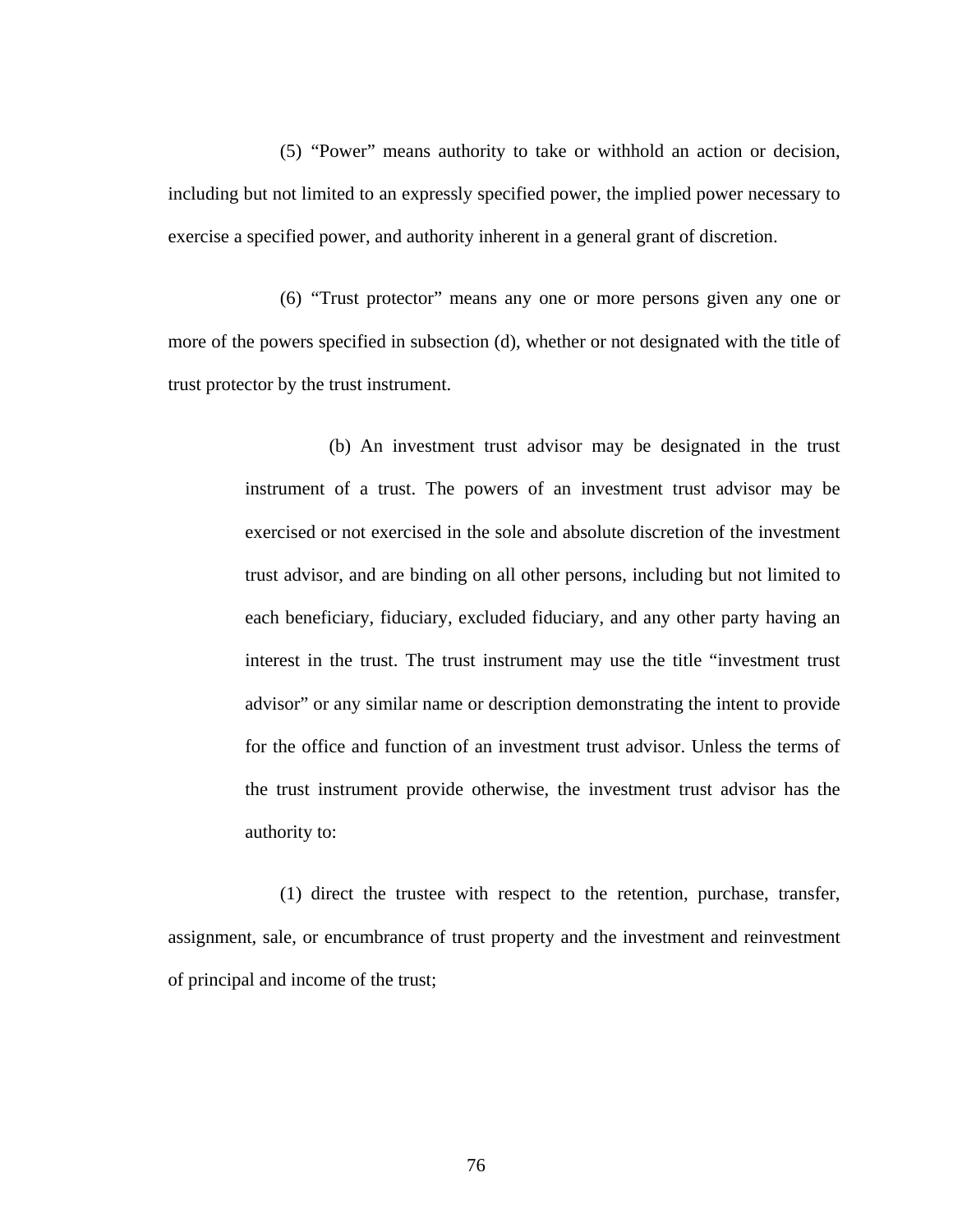(2) direct the trustee with respect to all management, control, and voting powers related directly or indirectly to trust assets, including but not limited to voting proxies for securities held in trust;

(3) select and determine reasonable compensation of one or more advisors, managers, consultants, or counselors, including the trustee, and to delegate to them any of the powers of the investment trust advisor in accordance with Section 807; and

(4) determine the frequency and methodology for valuing any asset for which there is no readily available market value.

> (c) A distribution trust advisor may be designated in the trust instrument of a trust. The powers of a distribution trust advisor may be exercised or not exercised in the sole and absolute discretion of the distribution trust advisor, and are binding on all other persons, including but not limited to each beneficiary, fiduciary, excluded fiduciary, and any other party having an interest in the trust. The trust instrument may use the title "distribution trust advisor" or any similar name or description demonstrating the intent to provide for the office and function of a distribution trust advisor. Unless the terms of the trust instrument provide otherwise, the distribution trust advisor has authority to direct the trustee with regard to all decisions relating directly or indirectly to discretionary distributions to or for one or more beneficiaries.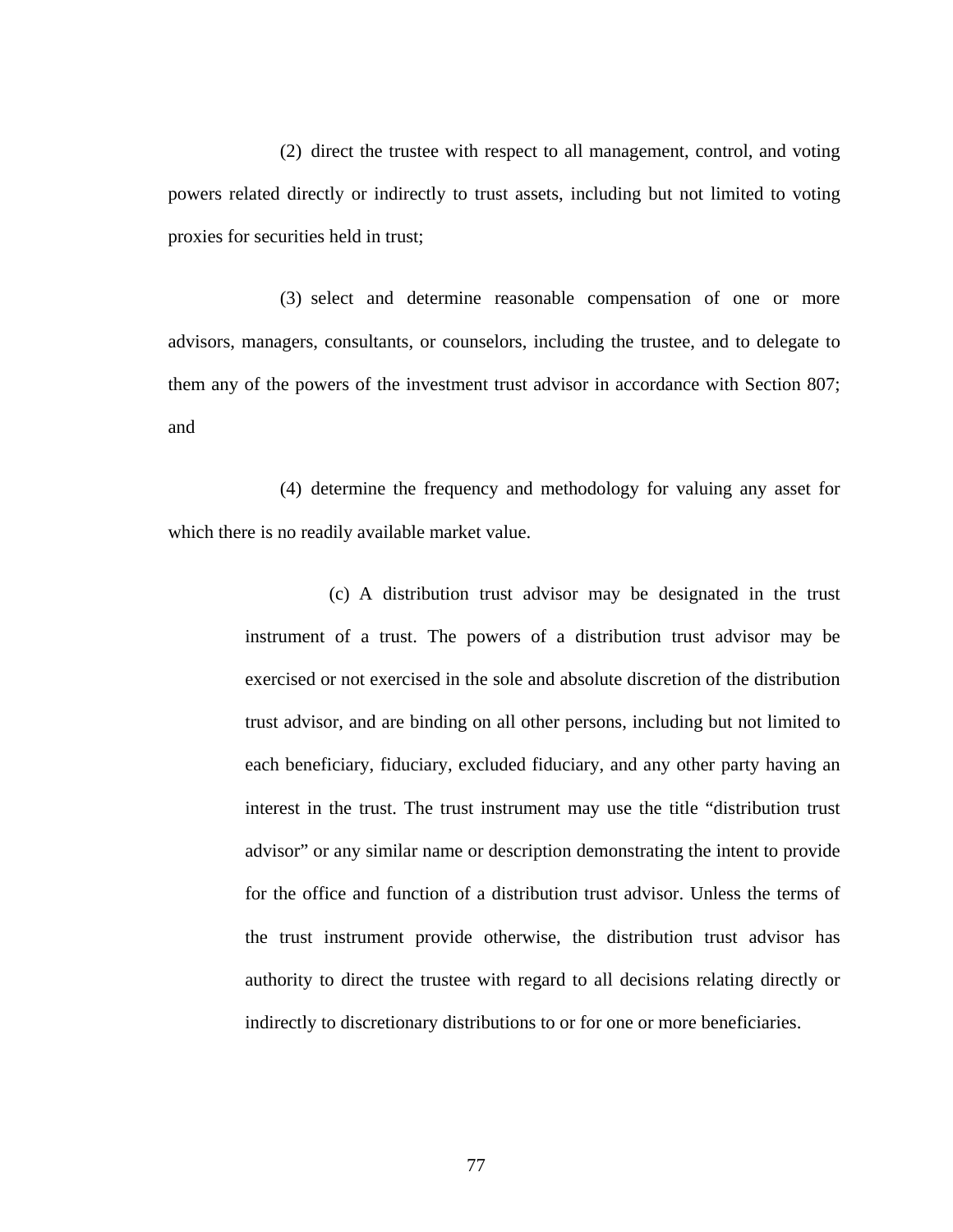(d) A trust protector may be designated in the trust instrument of a trust. The powers of a trust protector may be exercised or not exercised in the sole and absolute discretion of the trust protector, and are binding on all other persons, including but not limited to each beneficiary, investment trust advisor, distribution trust advisor, fiduciary, excluded fiduciary, and any other party having an interest in the trust. The trust instrument may use the title "trust protector" or any similar name or description demonstrating the intent to provide for the office and function of a trust protector. The powers granted to a trust protector by the trust instrument may include but are not limited to authority to do any one or more of the following:

(1) modify or amend the trust instrument to achieve favorable tax status or respond to changes in the IRC, federal laws, state law, or the rulings and regulations under such laws;

(2) increase, decrease, or modify the interests of any beneficiary or beneficiaries of the trust;

(3) modify the terms of any power of appointment granted by the trust; provided, however, such modification or amendment may not grant a beneficial interest to any individual, class of individuals, or other parties not specifically provided for under the trust instrument;

(4) remove, appoint, or remove and appoint, a trustee, investment trust advisor, distribution trust advisor, another directing party, investment committee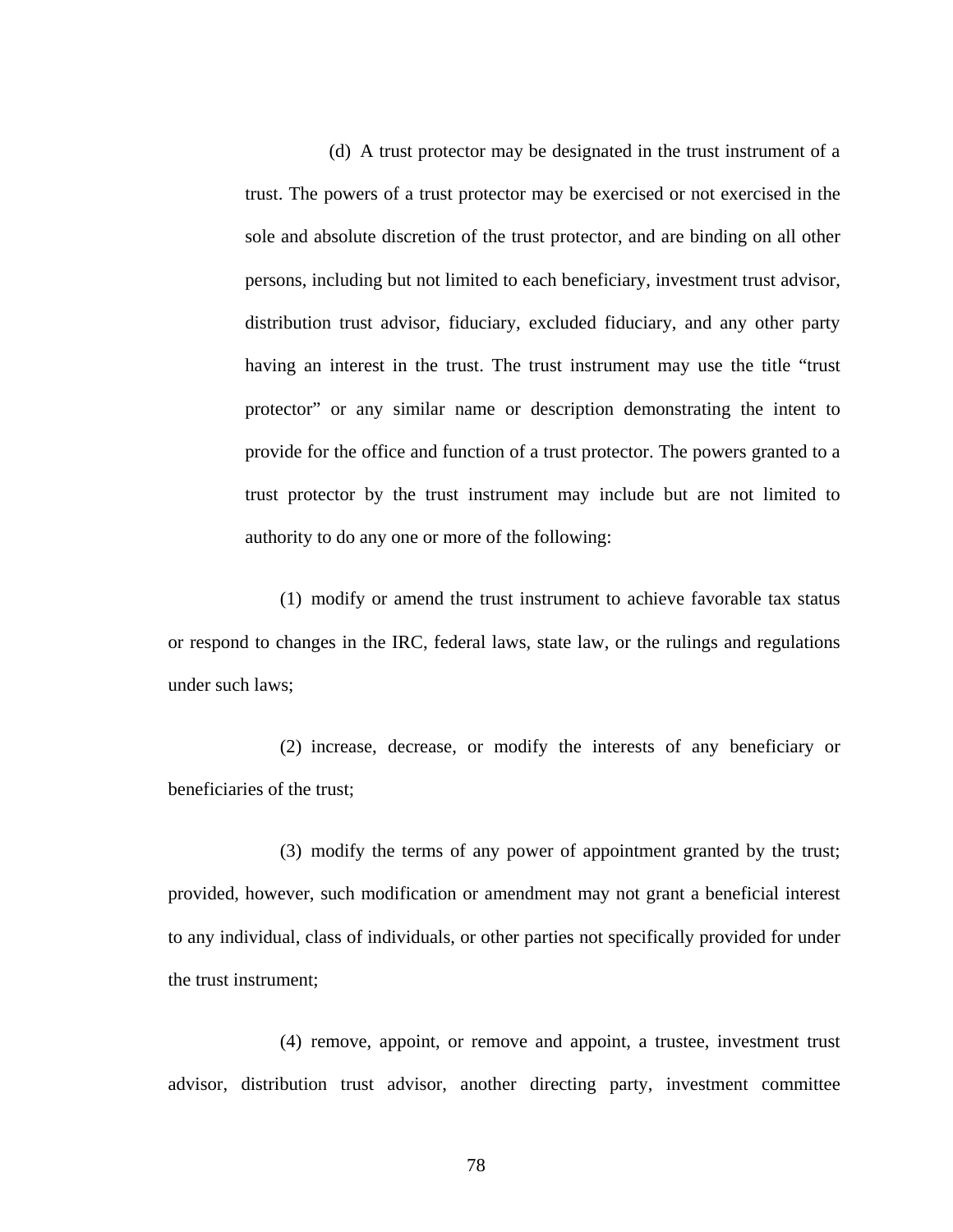member, or distribution committee member, including designation of a plan of succession for future holders of any such office;

(5) terminate the trust, including determination of how the trustee shall distribute the trust property to be consistent with the purposes of the trust;

(6) change the situs of the trust, the governing law of the trust, or both;

(7) appoint one or more successor trust protectors, including designation of a plan of succession for future trust protectors;

(8) interpret terms of the trust instrument at the request of the trustee;

(9) advise the trustee on matters concerning a beneficiary; or

(10) amend or modify the trust instrument to take advantage of laws governing restraints on alienation, distribution of trust property, or to improve the administration of the trust.

If a trust contains a charitable interest a trust protector must give notice to the Attorney General's Charitable Trust Bureau at least 60 days before taking any of the actions authorized under subsections (2), (3), (4), (5), or (6) of this subsection. The Attorney General's Charitable Trust Bureau may waive this notice requirement.

> (e) A directing party is a fiduciary of the trust subject to the same duties and standards applicable to a trustee of a trust as provided by applicable law unless the trust instrument provides otherwise, but the trust instrument may not, however, relieve or exonerate a directing party from the duty to act or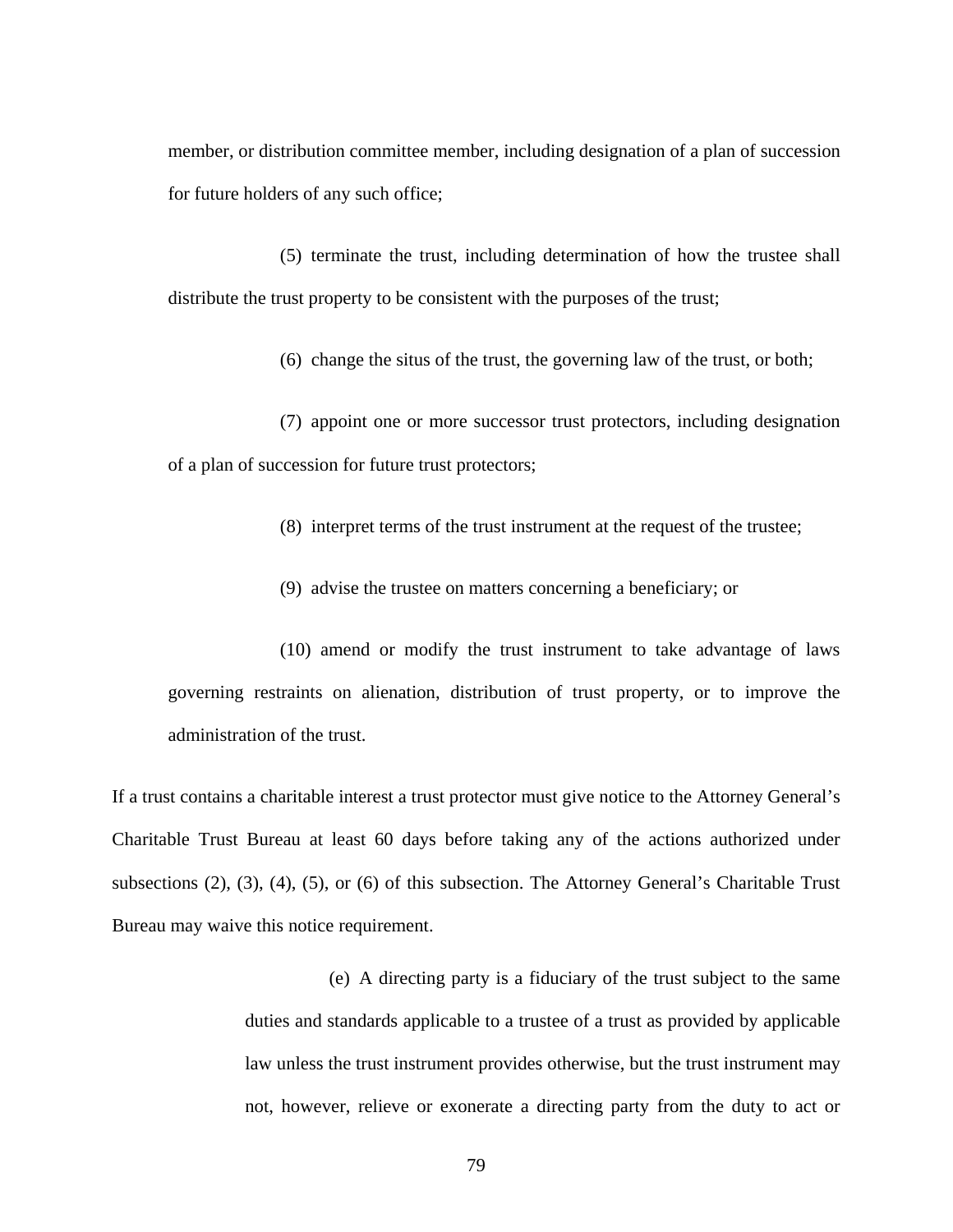withhold acting as the directing party in good faith reasonably believes is in the best interests of the trust.

(f) The excluded fiduciary shall act in accordance with the trust instrument and comply with the directing party's exercise of the powers granted to the directing party by the trust instrument. Unless otherwise provided in the trust instrument, an excluded fiduciary has no duty to monitor, review, inquire, investigate, recommend, evaluate, or warn with respect to a directing party's exercise or failure to exercise any power granted to the directing party by the trust instrument, including but not limited to any power related to the acquisition, disposition, retention, management, or valuation of any asset or investment. Except as otherwise provided in this Section or the trust instrument, an excluded fiduciary is not liable, either individually or as a fiduciary, for any action, inaction, consent, or failure to consent by a directing party, including but not limited to any of the following:

(1) if a trust instrument provides that an excluded fiduciary is to follow the direction of a directing party, and such excluded fiduciary acts in accordance with such a direction, then except in cases of willful misconduct on the part of the excluded fiduciary in complying with the direction of the directing party, the excluded fiduciary is not liable for any loss resulting directly or indirectly from following any such direction, including but not limited to compliance regarding the valuation of assets for which there is no readily available market value;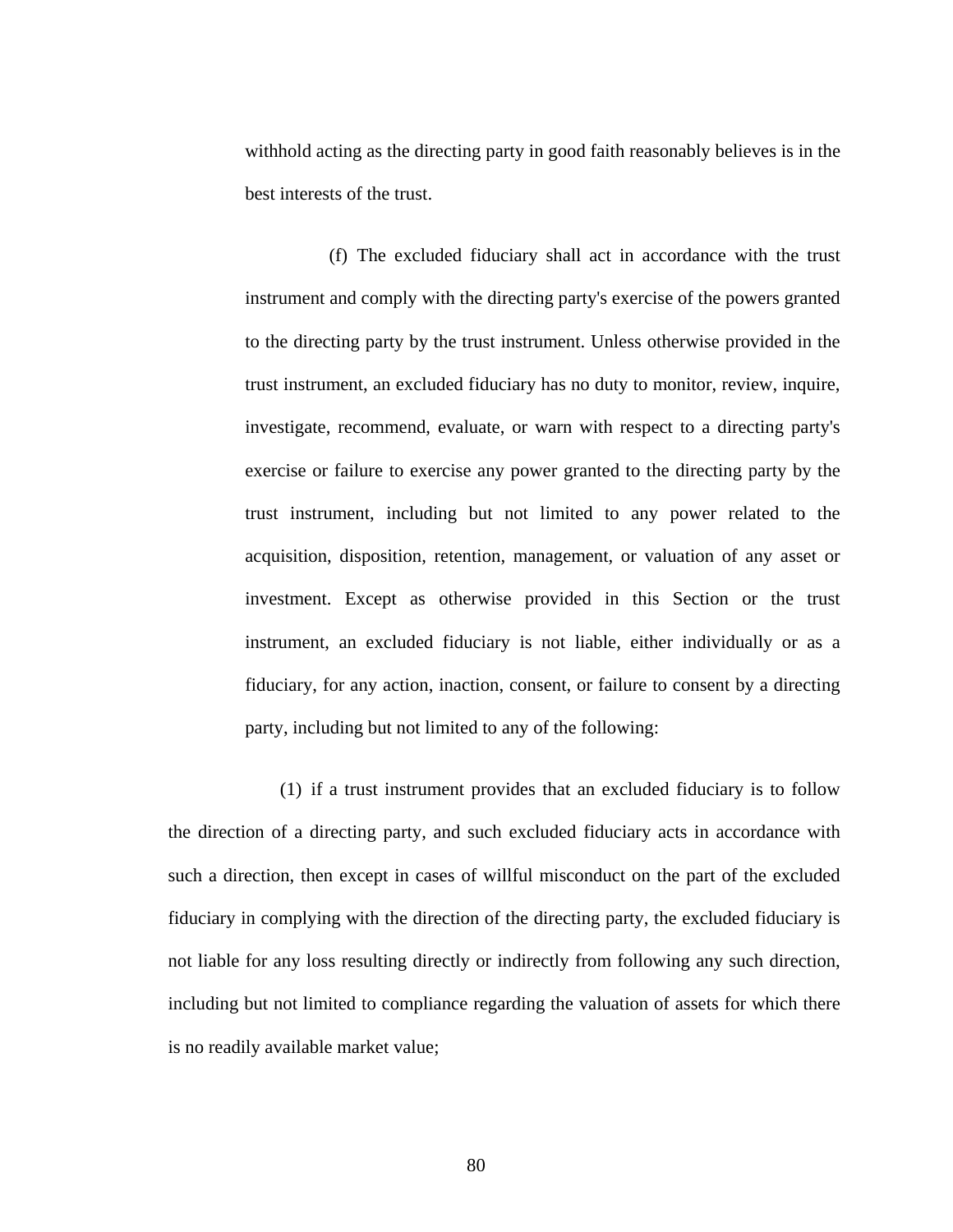(2) if a trust instrument provides that an excluded fiduciary is to act or omit to act only with the consent of a directing party, then except in cases of willful misconduct on the part of the excluded fiduciary, the excluded fiduciary is not liable for any loss resulting directly or indirectly from any act taken or omitted as a result of such directing party's failure to provide such consent after having been asked to do so by the excluded fiduciary; or

(3) if a trust instrument provides that, or for any other reason, an excluded fiduciary is required to assume the role or responsibilities of a directing party, or if the excluded fiduciary appoints a directing party or successor to a directing party other than in a nonjudicial settlement agreement under Section 111 or in a second trust under Article 12, then the excluded fiduciary shall also assume the same fiduciary and other duties and standards that applied to such directing party.

> (g) By accepting an appointment to serve as a directing party of a trust that is subject to the laws of this State, the directing party submits to the jurisdiction of the courts of this State even if investment advisory agreements or other related agreements provide otherwise, and the directing party may be made a party to any action or proceeding if issues relate to a decision or action of the directing party.

> (h) Each directing party shall keep the excluded fiduciary and any other directing party reasonably informed regarding the administration of the trust with respect to any specific duty or function being performed by the directing party to the extent that the duty or function would normally be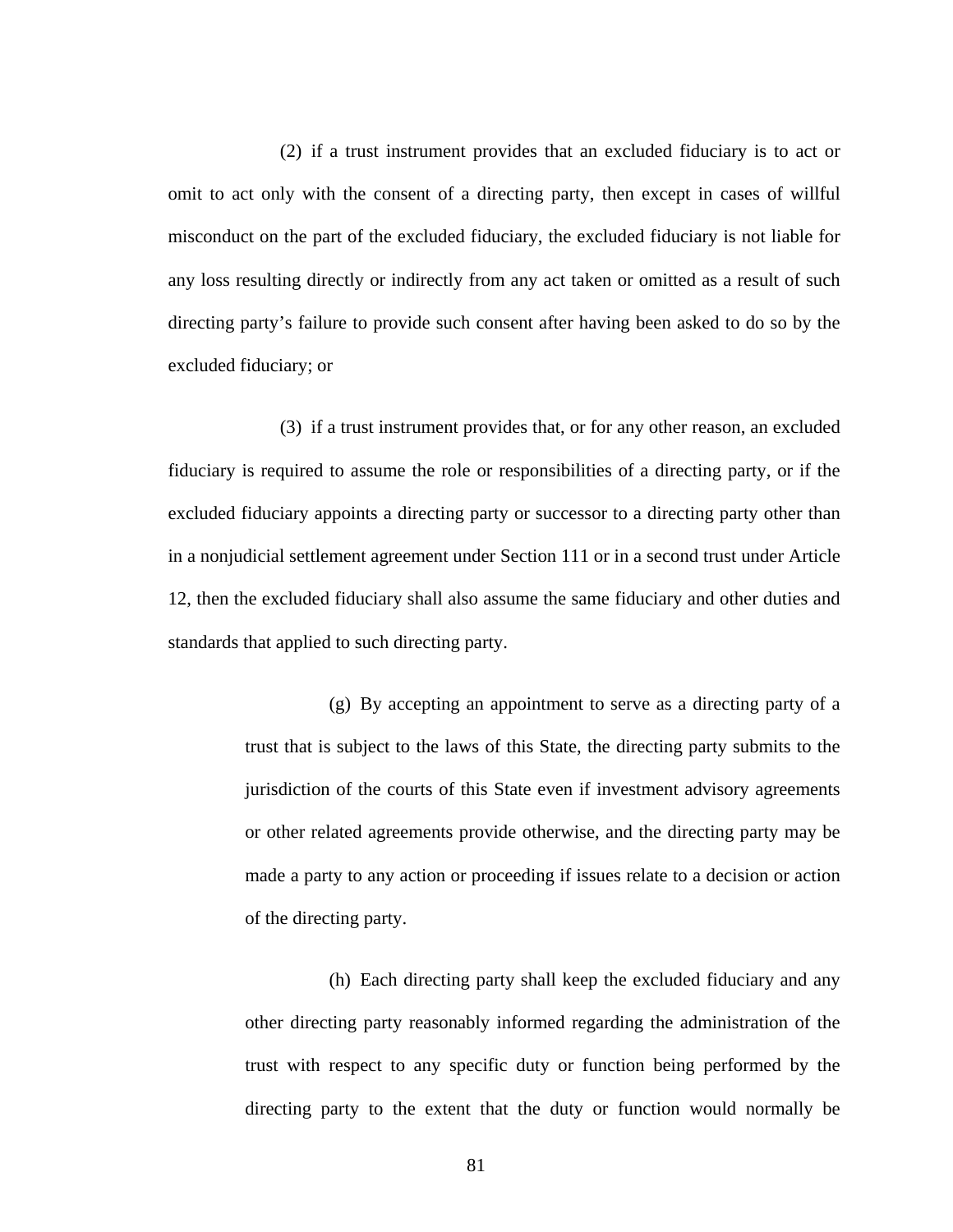performed by the excluded fiduciary or to the extent that providing such information to the excluded fiduciary or other directing party is reasonably necessary for the excluded fiduciary or other directing party to perform its duties, and the directing party shall provide such information as reasonably requested by the excluded fiduciary or other directing party. Neither the performance nor the failure to perform of a directing party's duty to inform as provided in this subsection affects whatsoever the limitation on the liability of the excluded fiduciary as provided in this Section.

- (i) Other Required Notices.
- (1) A directing party:

(A) within 90 days after becoming a directing party, shall notify each qualified beneficiary of the acceptance and of the directing party's name, address, and telephone number; provided, however, that the notice requirement of this subsection does not apply with respect to a succession of a business entity by merger or consolidation with another business entity or by transfer between holding company affiliates if there is no change in the contact information for the directing party, in which case the successor entity has discretion to determine what timing and manner of notice is appropriate;

(B) shall notify each qualified beneficiary in advance of any change in the rate of or the method of determining the directing party's compensation; and

(C) shall notify each qualified beneficiary of the directing party's resignation.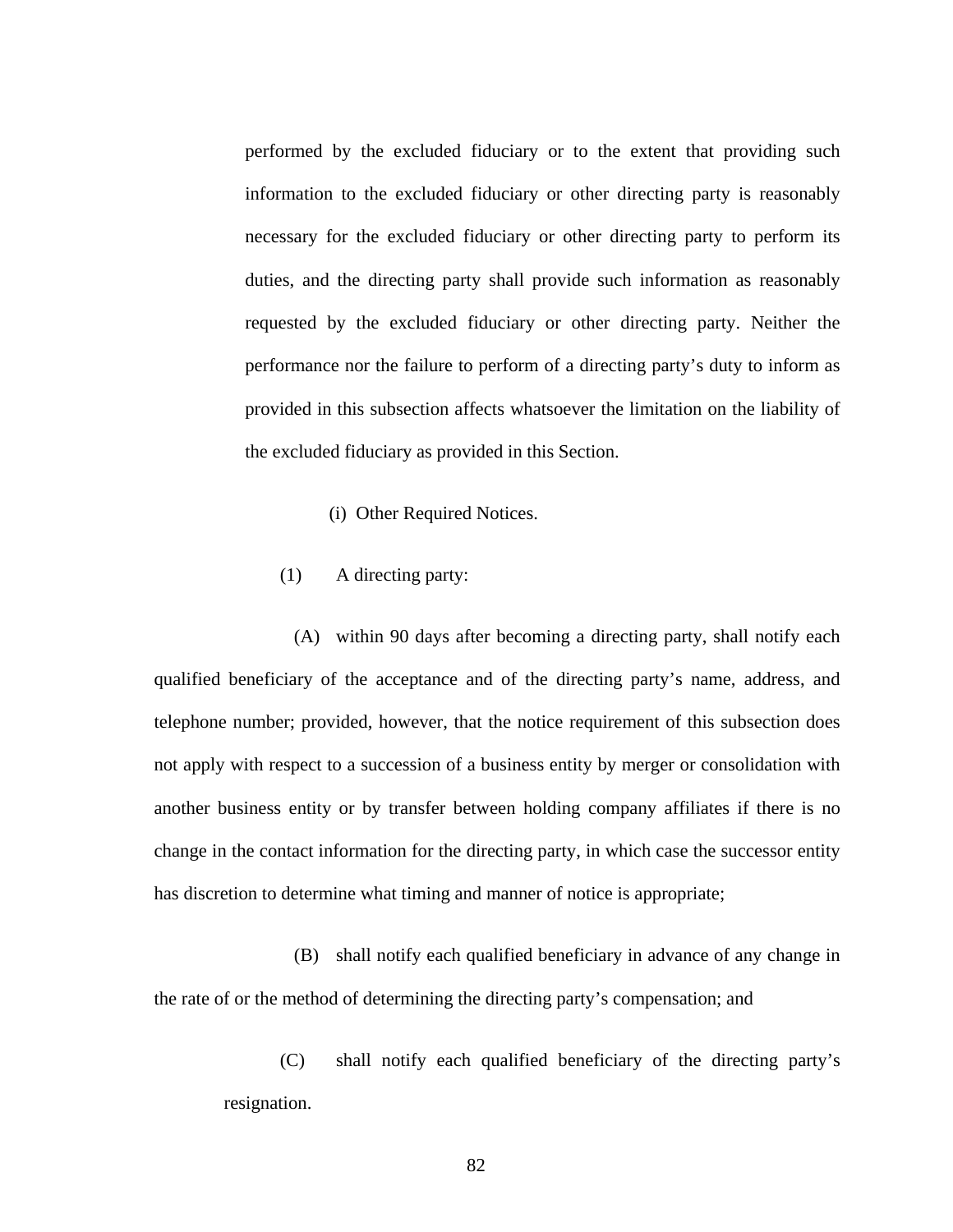(2) In the event of the incapacity, death, disqualification, or removal of any directing party, a directing party who continues acting as directing party following such event shall notify each qualified beneficiary of the incapacity, death, disqualification, or removal of any other directing party within 90 days after such event.

(j) An excluded fiduciary may, but is not required to, obtain and rely upon an opinion of counsel on any matter relevant to this Section.

(k) On and after January 1, 2013 this Section applies to:

(1) all existing and future trusts that appoint or provide for a directing party, including but not limited to a party granted power or authority effectively comparable in substance to that of a directing party as provided in this Section; or

(2) any existing or future trust that:

(A) is modified in accordance with applicable law or the terms of the trust instrument to appoint or provide for a directing party; or

(B) is modified to appoint or provide for a directing party, including but not limited to a party granted power or authority effectively comparable in substance to that of a directing party, in accordance with (i) a court order, (ii) a nonjudicial settlement agreement made in accordance with Section 111, or (iii) an exercise of decanting power under Article 12, whether or not such order, agreement or second trust instrument specifies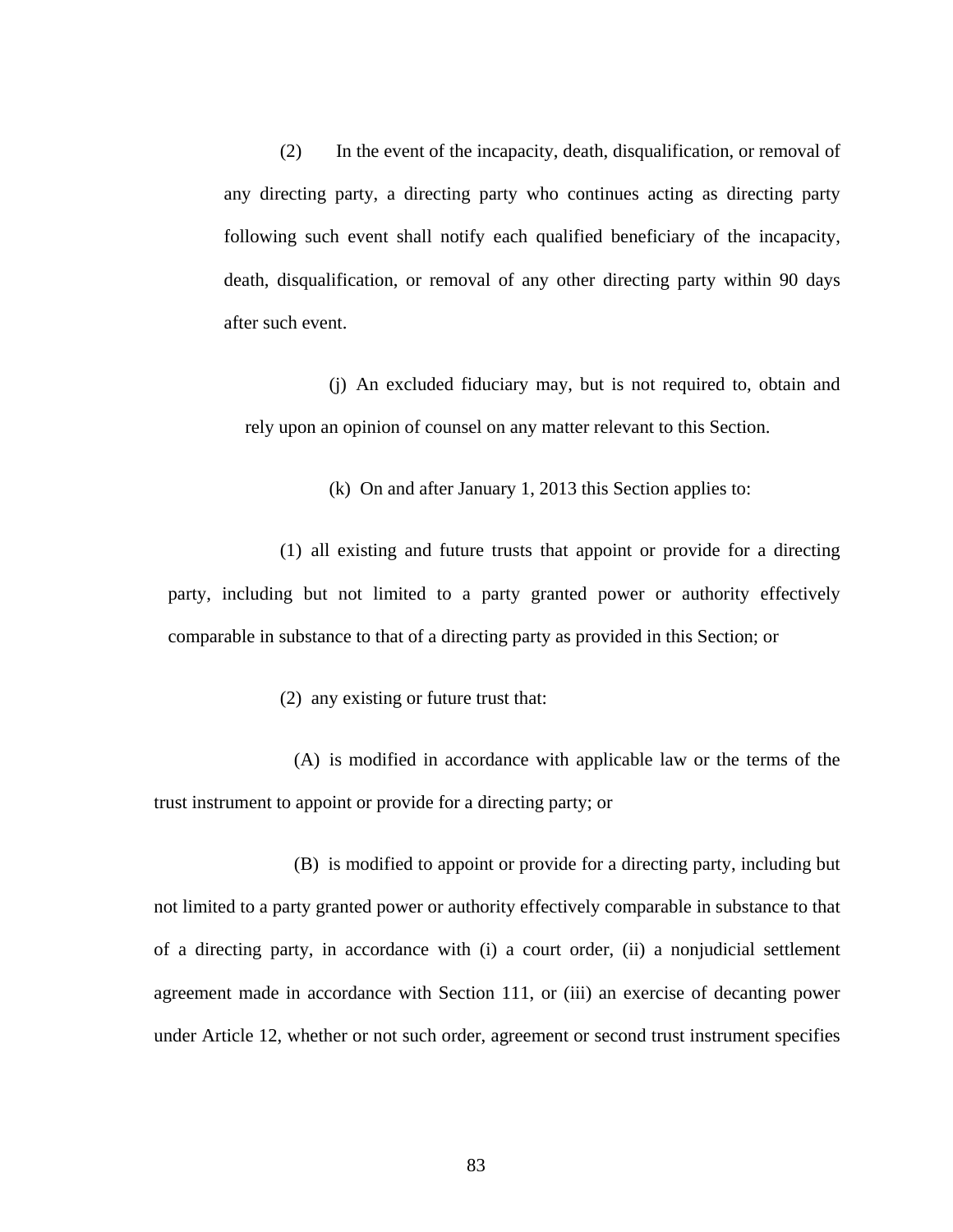that this Section governs the responsibilities, actions, and liabilities of persons designated as a directing party or excluded fiduciary.

**SECTION 809. CONTROL AND PROTECTION OF TRUST PROPERTY.** A trustee shall take reasonable steps to take control of and protect the trust property. If a corporation is acting as co-trustee with one or more individuals, the corporate trustee shall have custody of the trust estate, unless all the trustees otherwise agree.

## **SECTION 810. RECORDKEEPING AND IDENTIFICATION OF TRUST PROPERTY**.

(a) A trustee shall keep adequate records of the administration of the trust.

(b) A trustee shall keep trust property separate from the trustee's own property.

(c) Except as otherwise provided in subsection (d), a trustee not subject to federal or state banking regulation, shall cause the trust property to be designated so that the interest of the trust, to the extent feasible, appears in records maintained by a party other than a trustee or beneficiary to whom the trustee has delivered the property.

(d) If the trustee maintains records clearly indicating the respective interests, a trustee may invest as a whole the property of two or more separate trusts.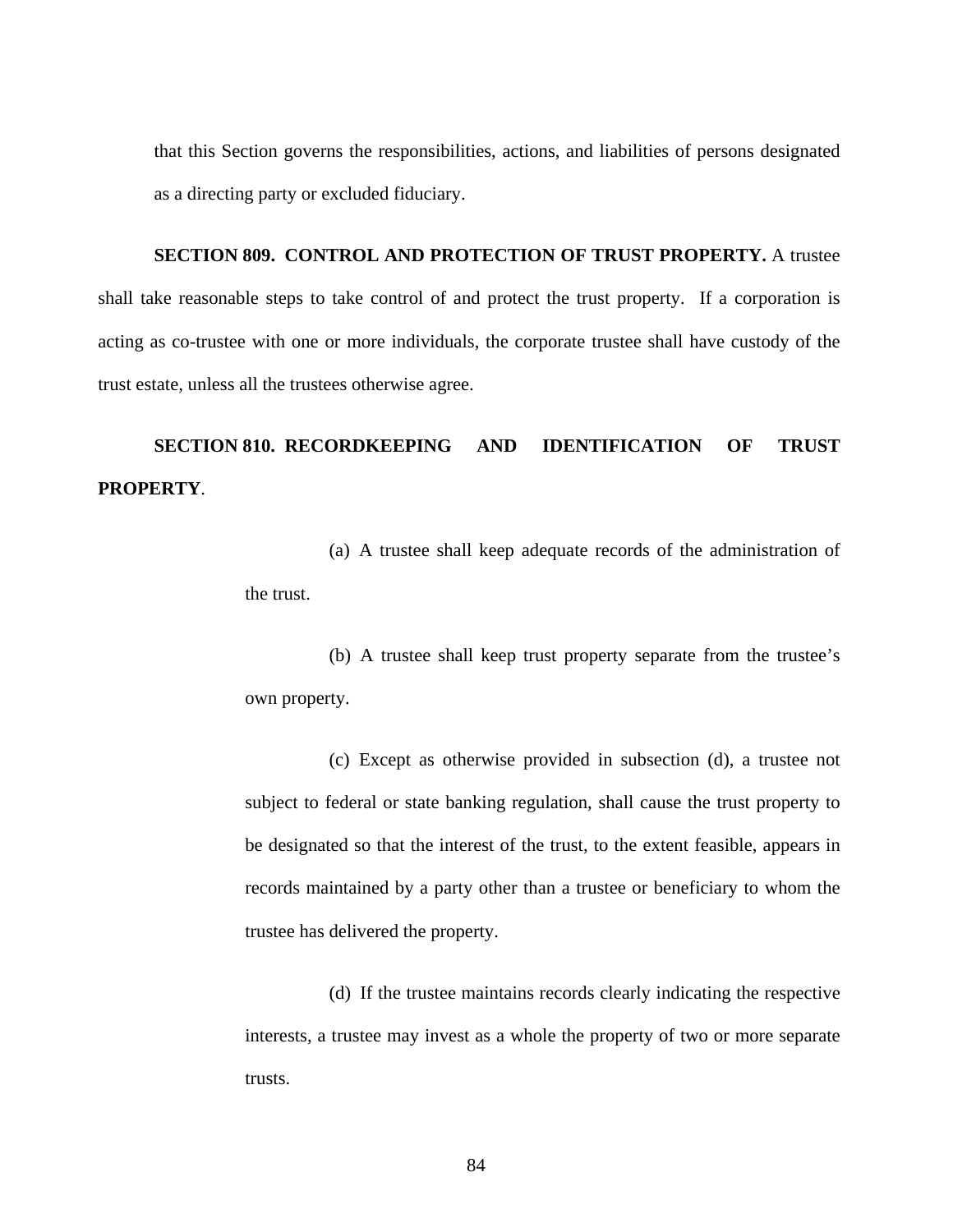**SECTION 811. ENFORCEMENT AND DEFENSE OF CLAIMS.** A trustee shall take reasonable steps to enforce claims of the trust and to defend claims against the trust. It may be reasonable for a trustee not to enforce a claim, not to defend an action, to settle an action, or to suffer a default, depending upon the likelihood of recovery and the cost of suit and enforcement.

## **SECTION 812. POWERS AND DUTIES OF SUCCESSOR; LIABILITY FOR ACTS OF PREDECESSOR; APPROVAL OF ACCOUNTS**.

(a) A successor trustee shall have all the rights, powers and duties that are granted to or imposed on the predecessor trustee.

(b) A successor trustee shall be under no duty to inquire into the acts or doings of a predecessor trustee, and is not liable for any act or failure to act of a predecessor trustee.

(c) With the approval of a majority in interest of the beneficiaries then entitled to receive or eligible to have the benefit of the income from the trust, a successor trustee may accept the account rendered by, and the property received from, the predecessor trustee as a full and complete discharge of the predecessor trustee without incurring any liability for so doing.

#### **SECTION 813. 1. DUTY TO INFORM AND ACCOUNT**

(a) The provisions of Section 813.1 are prospective only and do not apply to any trust that was irrevocable prior to the effective date of this Code, or to a trustee who accepts a trusteeship before the effective date of this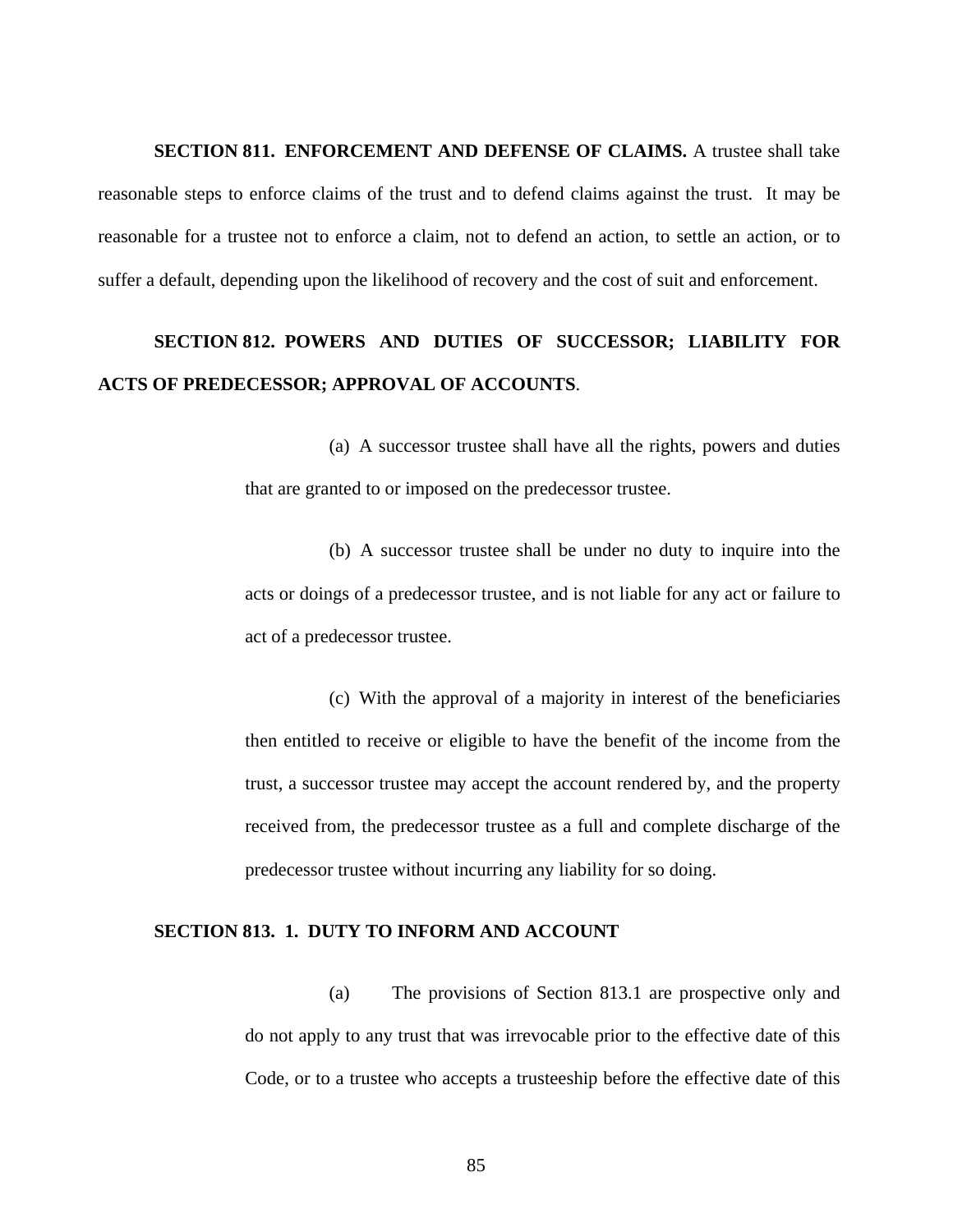Code. Subject to Section 105, this Section 813.1 supplants any common law duty of a trustee to inform and account to trust beneficiaries. For trusts that became irrevocable prior to the effective date of this Code, see Section 813.2.

#### (b) General Principles.

 (1) The trustee, shall notify each qualified beneficiary: (A) of the trust's existence, (B) of the beneficiary's right to request a complete copy of the trust instrument, and (C) whether or not such beneficiary has a right to receive or request accountings. The notice required by this subsection must be given: (i) within 90 days of the trust becoming irrevocable or if no trustee is then acting, within 90 days of the trustee's acceptance of the trust; (ii) within 90 days of the trustee acquiring knowledge that a qualified beneficiary has a representative under Article 3 who did not previously receive such notice; (iii) within 90 days of the trustee acquiring knowledge that a qualified beneficiary who previously had a representative under Article 3 no longer has a representative under Article 3; and (iv) within 90 days of the trustee acquiring knowledge that there is a new qualified beneficiary.

(2) A trustee shall send, at least annually, a trust accounting to all current beneficiaries.

(3) A trustee shall send, at least annually, a trust accounting to all presumptive remainder beneficiaries.

(4) Upon termination of a trust, a trustee shall send a trust accounting to the beneficiaries entitled to receive a distribution of the residue of the trust.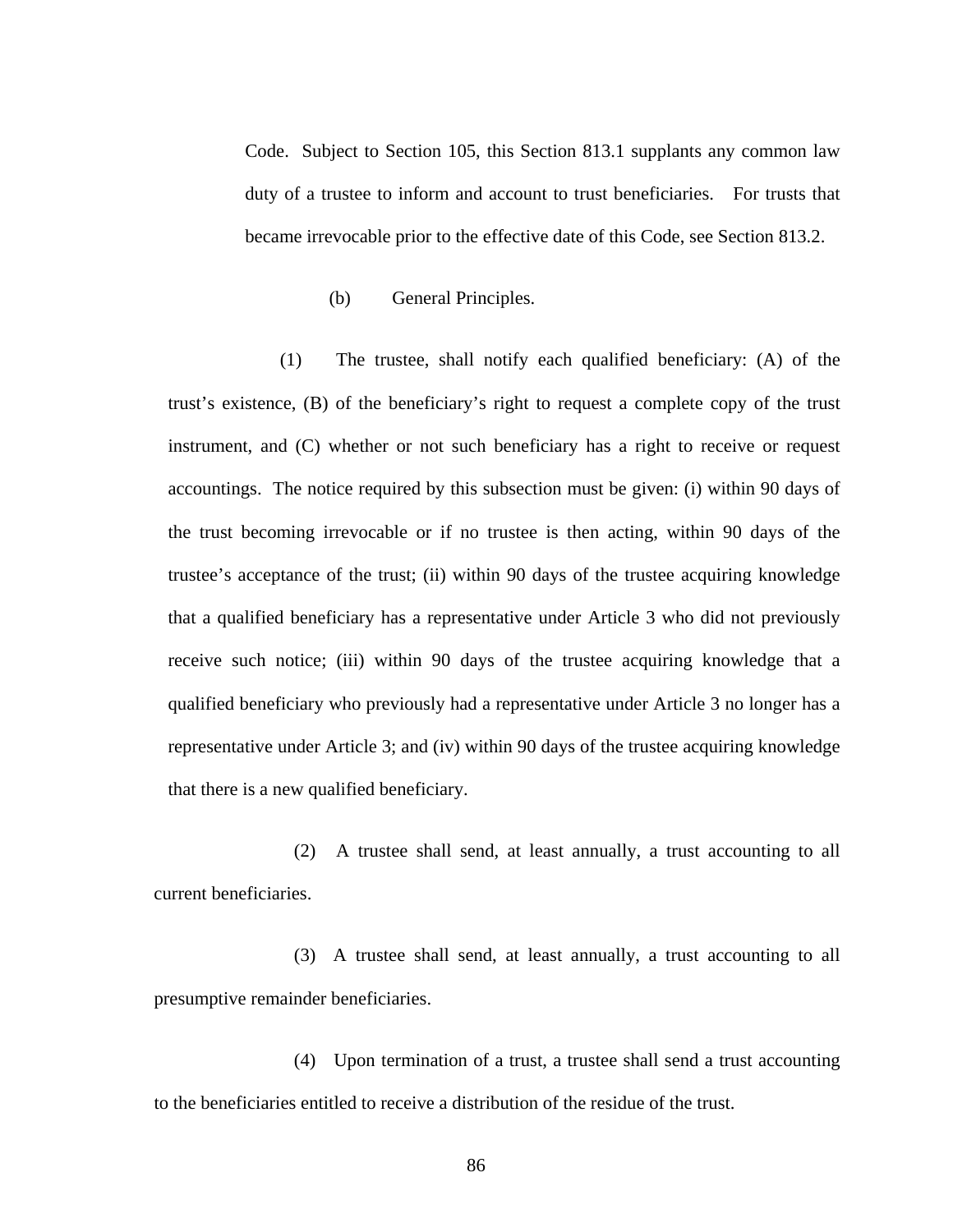(5) Notwithstanding any other provision, a trustee in its discretion may provide notice, information, trust accountings or reports to any beneficiary of the trust whether or not such communication is otherwise required to be so provided.

(6) Upon the reasonable request of a qualified beneficiary, the trustee shall promptly furnish to such qualified beneficiary a complete copy of the trust instrument.

(7) Notwithstanding any other provision, a trustee shall be deemed to have fully and completely discharged the trustee's duties to inform and account to all beneficiaries whether under this Section, at common law, or otherwise, by providing at least annually, and on termination of the trust, a trust accounting meeting the requirements of subsections  $(b)(2),(b)(3)$  and  $(b)(4)$  to each beneficiary entitled to such a trust accounting.

> (c) Upon a vacancy in a trusteeship, unless a co-trustee remains in office, the trust accounting required by subsection (b) of this Section must be sent to the beneficiaries entitled to such accounting by the former trustee. A personal representative, guardian of the estate, or guardian of the person may send the trust accounting to the beneficiaries entitled to such accounting on behalf of a deceased or incapacitated trustee.

- (d) Other Required Notices.
- (1) A trustee: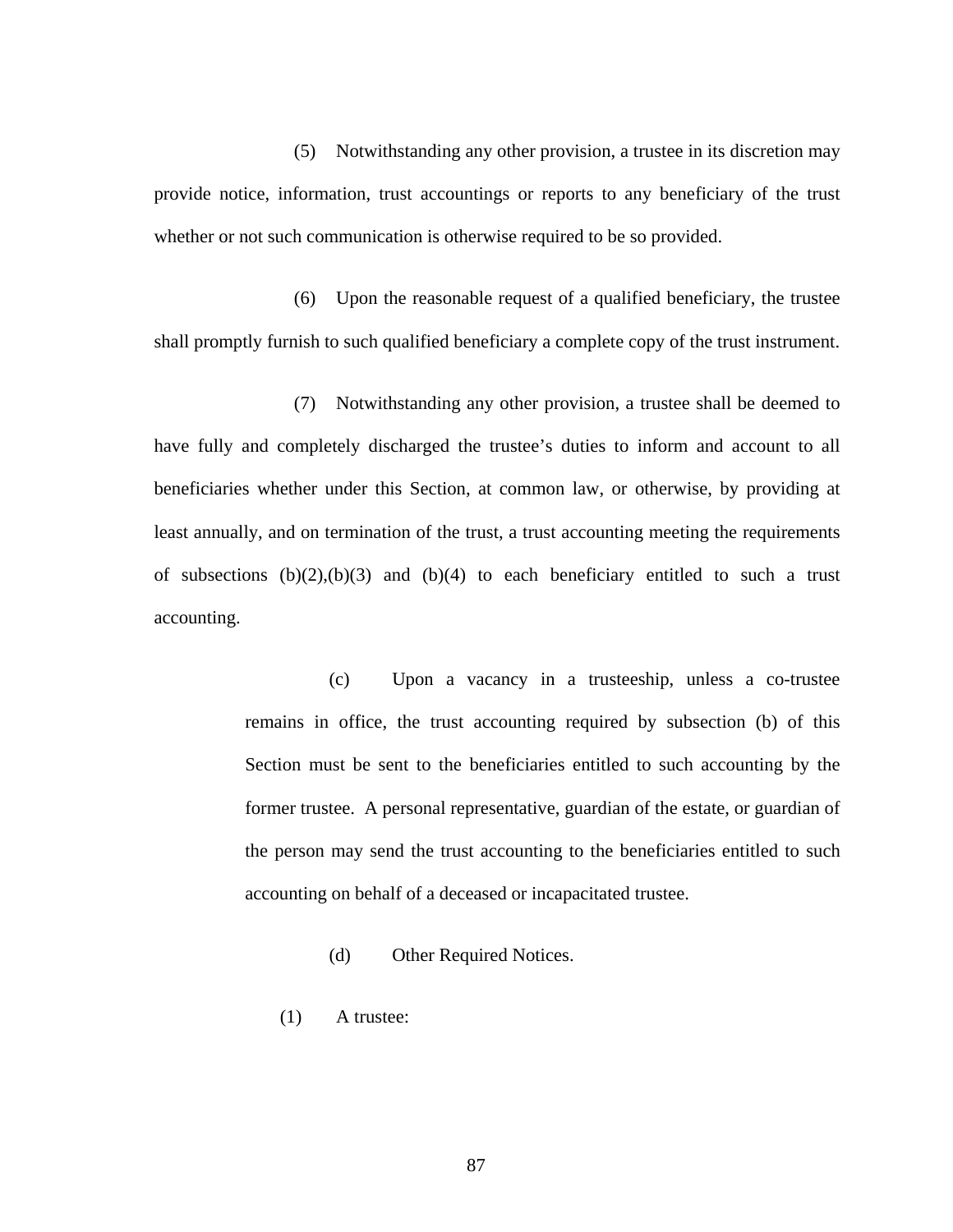(A) within 90 days after accepting a trusteeship, shall notify each qualified beneficiary of the acceptance and of the trustee's name, address, and telephone number; provided, however, that the notice requirement of this subsection does not apply with respect to a succession of a corporate trustee by merger or consolidation with another corporate fiduciary or by transfer between holding company affiliates if there is no change in the contact information for the trustee, in which case the successor trustee has discretion to determine what timing and manner of notice is appropriate;

(B) shall notify each qualified beneficiary in advance of any change in the rate of or the method of determining the trustee's compensation; and

(C) shall notify each qualified beneficiary of the trustee's resignation.

(2) In the event of the incapacity, death, disqualification, or removal of any trustee, a trustee who continues acting as trustee following such event shall notify each qualified beneficiary of the incapacity, death, disqualification, or removal of any other trustee within 90 days after such event.

(3) A trustee shall notify each qualified beneficiary of any change in the address, telephone number or other contact information for the trustee no later than the ninetieth day after the change goes into effect.

(e) Each request for information under this Section 813.1 must be with respect to a single trust that is sufficiently identified to enable the trustee to locate the trust's records. A trustee may charge a reasonable fee for providing information under this Section 813.1 to: (1) a nonqualified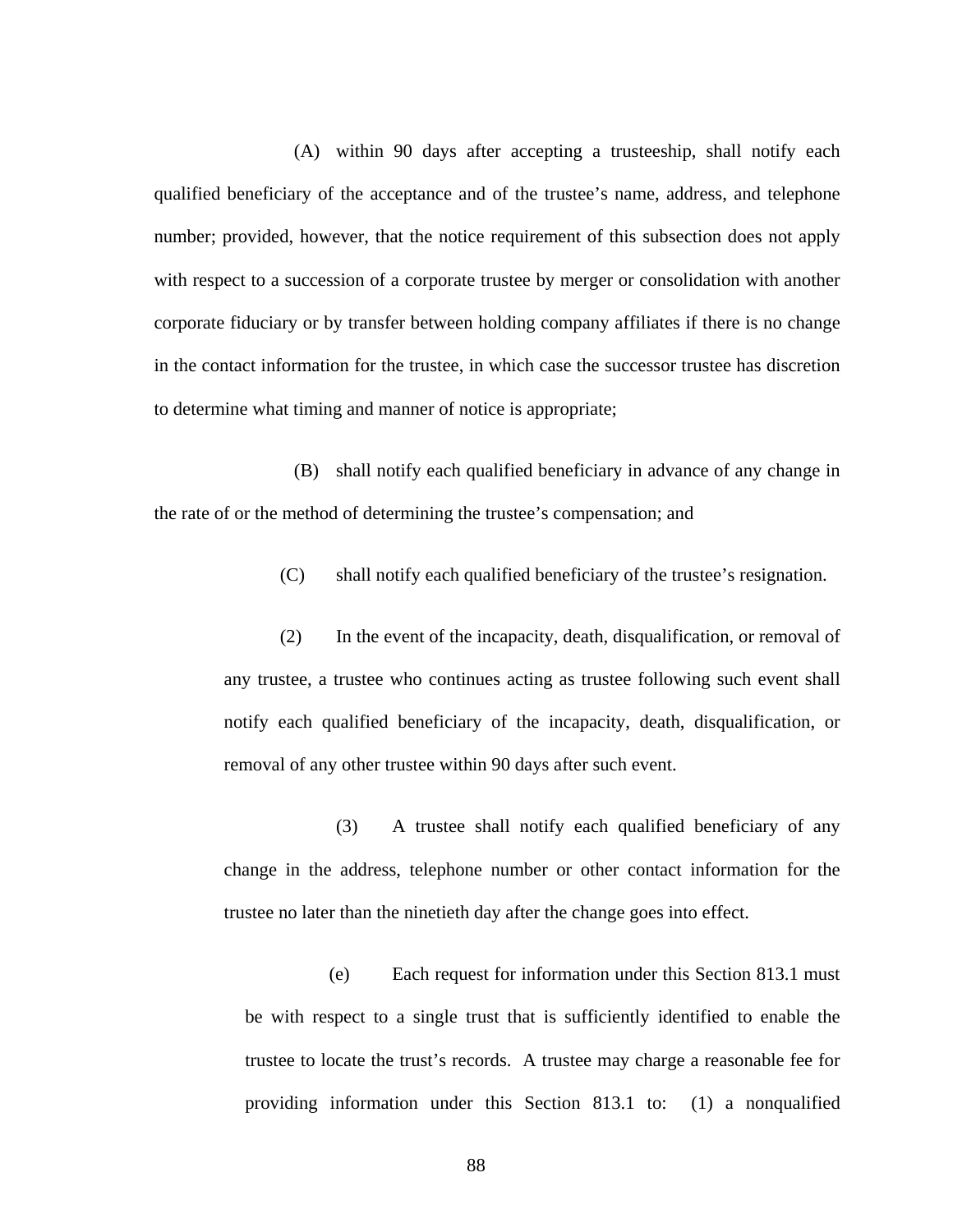beneficiary, (2) a qualified beneficiary for providing information that was previously provided to the qualified beneficiary or a representative under Article 3 for the qualified beneficiary, or (3) a representative under Article 3 for a qualified beneficiary for information that was previously provided to the qualified beneficiary or a representative under Article 3 for the qualified beneficiary.

(f) If a trustee is bound by any confidentiality restrictions regarding a trust asset, then, prior to receiving such information, a beneficiary eligible under this Section to receive any information about that asset must agree to be bound by the same confidentiality restrictions; provided, however, that the trustee has no duty or obligation to disclose to any beneficiary any information that is otherwise prohibited to be disclosed by applicable law.

(g) A qualified beneficiary may waive the right to receive information otherwise required to be furnished under this Section, such as a trust accounting, by an instrument in writing delivered to the trustee. A qualified beneficiary, with respect to future trust accountings, may at any time withdraw a waiver previously given by an instrument in writing delivered to the trustee.

(h) Receipt of information, notices or a trust accounting by a beneficiary is presumed if the trustee has procedures in place requiring the mailing or delivery of such item to such beneficiary. This presumption shall apply to the mailing or delivery of information, notices or a trust accounting by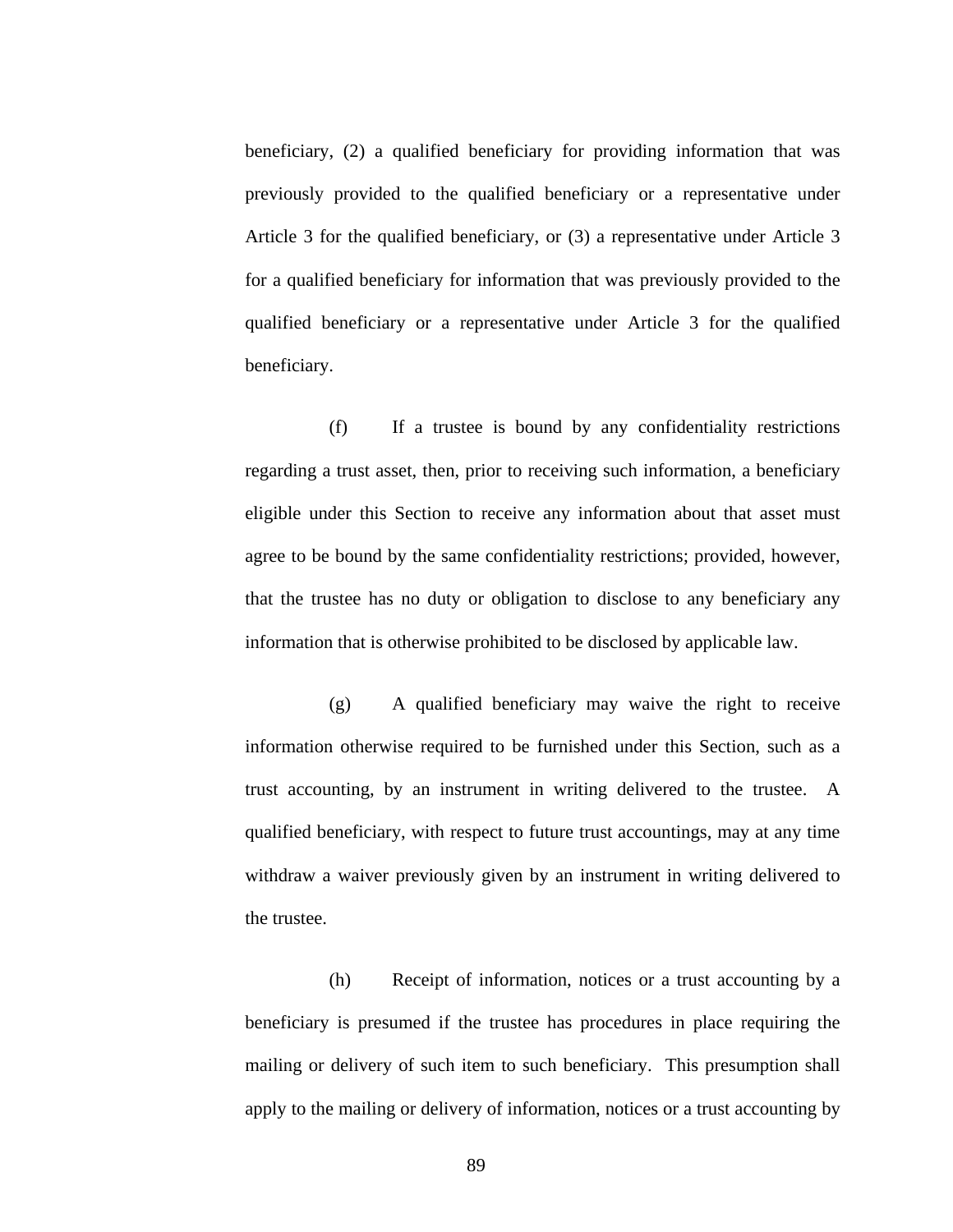electronic means or the provision of access to an account by electronic means so long as the beneficiary has agreed to receive such electronic delivery or access.

(i) A trustee may request approval of the trustee's current or final trust accounting by judicial proceeding at the trustee's election, with all reasonable and necessary costs of such proceeding payable by the trust and allocated between income and principal in accordance with the Principal and Income Act.

(j) Notwithstanding any other provision, the provisions of this Section are not intended to, and do not, impose on any trustee a duty to inform any beneficiary in advance of transactions relating to the trust property.

# **SECTION 813.2 DUTY TO INFORM AND ACCOUNT; TRUSTS IRREVOCABLE AND TRUSTEES ACCEPTING APPOINTMENT PRIOR TO THE EFFECTIVE DATE OF THIS CODE.**

(a) This Section applies to all trusts which were irrevocable prior to the effective date of this Code and to a trustee who accepts a trusteeship before the effective date of this Code.

(b) Every trustee at least annually shall furnish to the beneficiaries then entitled to receive or receiving the income from the trust estate, or if none, then those beneficiaries eligible to have the benefit of the income from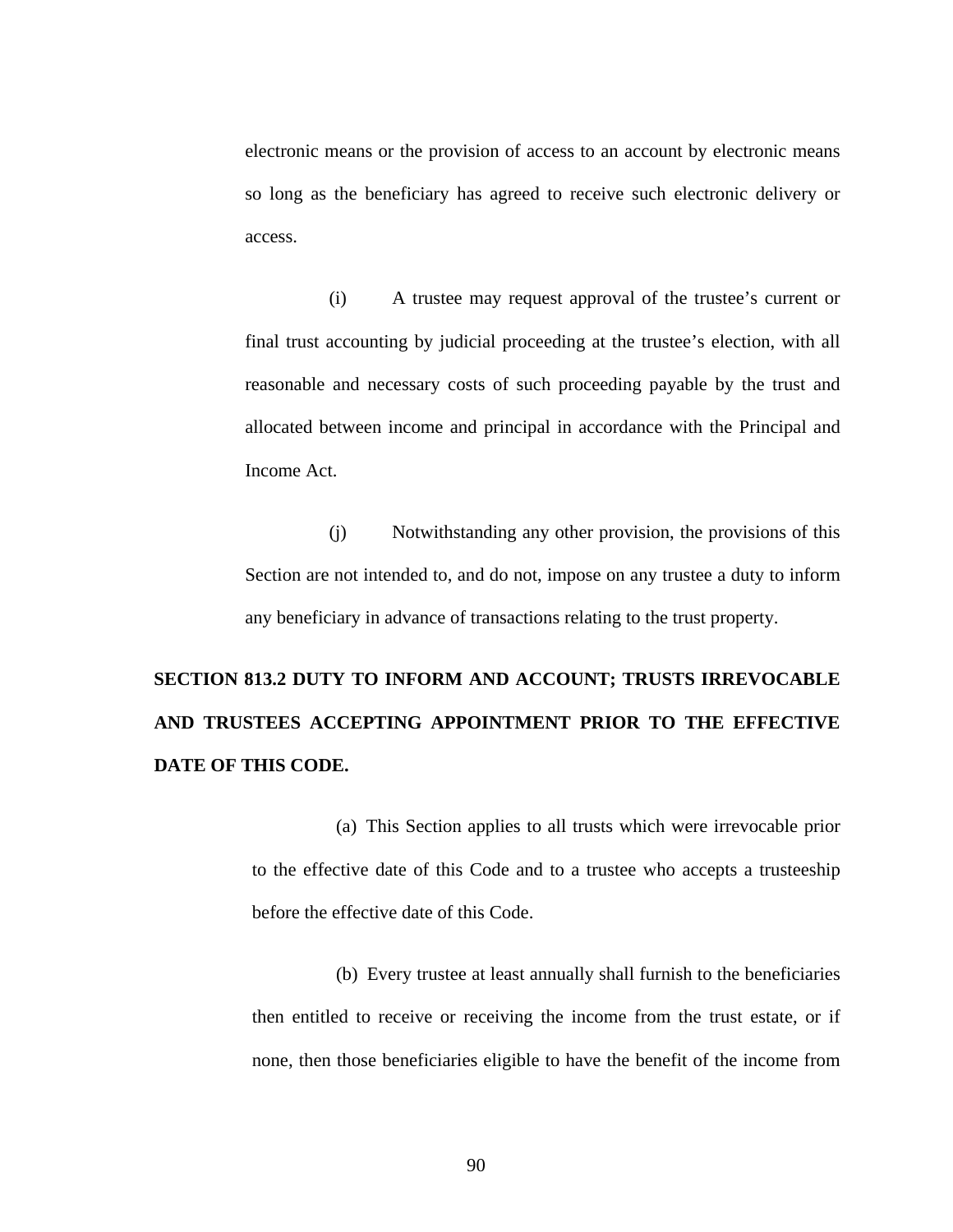the trust estate a current account showing the receipts, disbursements and inventory of the trust estate**.** 

(c) Every trustee shall on termination of the trust furnish to the beneficiaries then entitled to distribution of the trust estate a final account for the period from the date of the last current account to the date of distribution showing the inventory of the trust estate, the receipts, disbursements and distributions and shall make available to such beneficiaries copies of prior accounts not theretofore furnished.

(d) If a beneficiary is incapacitated, the account shall be provided to the representative of the estate of the beneficiary**.** If no representative for the estate of a beneficiary under legal disability has been appointed, the account shall be provided to a spouse, parent, adult child, or guardian of the person of the beneficiary.

#### **SECTION 814. DISCRETIONARY POWERS; TAX SAVINGS**.

(a) Notwithstanding the breadth of discretion granted to a trustee or other fiduciary in the trust instrument, including the use of such terms as "absolute", "sole", or "uncontrolled," such fiduciary shall exercise a discretionary power in good faith and in accordance with the terms and purposes of the trust instrument.

(b) Subject to subsection (e), and unless the trust instrument expressly indicates that a rule in this subsection does not apply: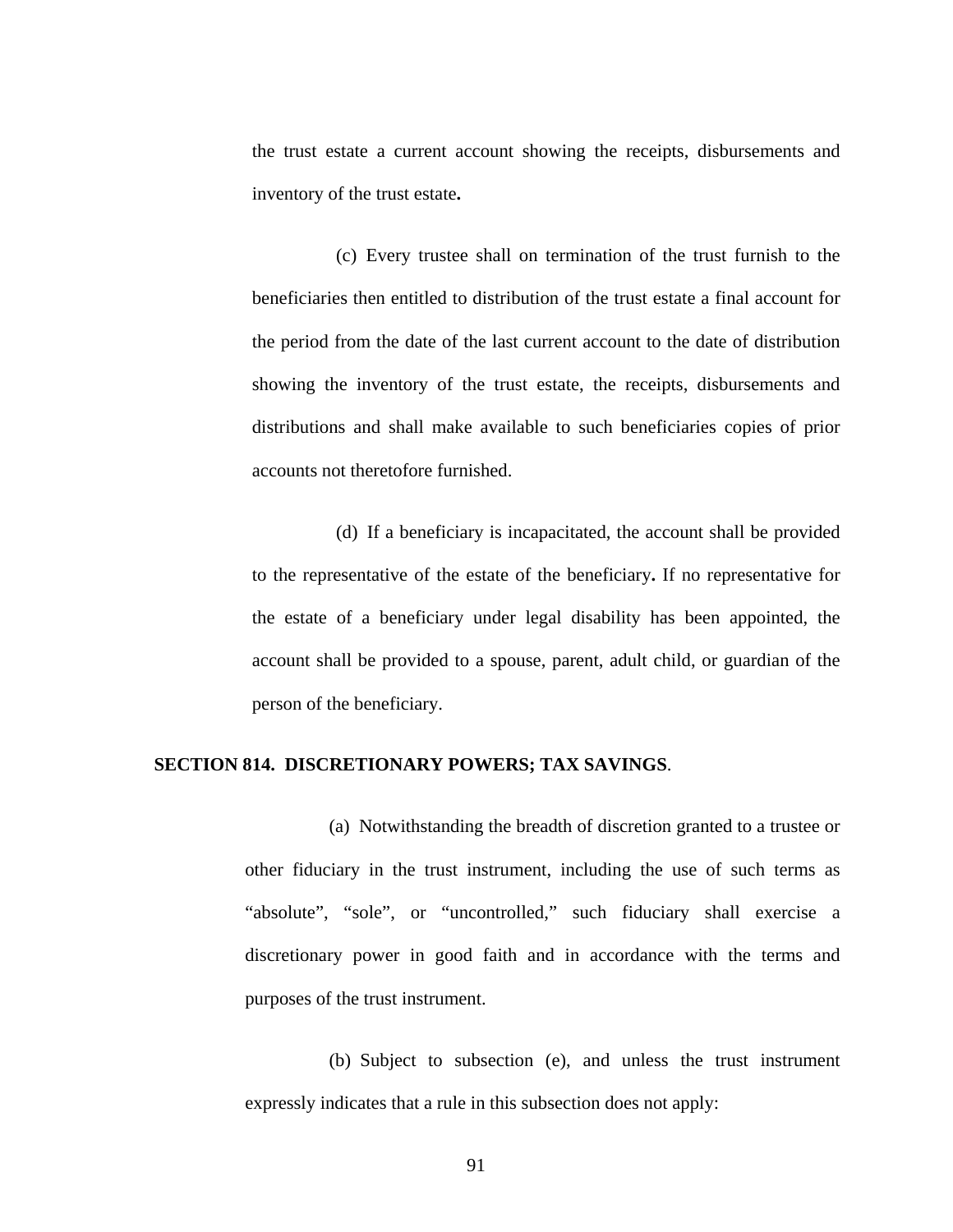(1) a person other than a settlor who is a beneficiary and a trustee or other fiduciary of a trust that confers on that fiduciary a power to make discretionary distributions to or for that fiduciary's personal benefit may exercise the power only in accordance with an ascertainable standard; and

(2) a trustee or other fiduciary may not exercise a power to make discretionary distributions to satisfy a legal obligation of support that such fiduciary personally owes another person.

(c) Subject to subsections (d) and (e), if a beneficiary of a trust, in an individual, trustee or other capacity, removes a fiduciary and appoints a successor fiduciary who would be related or subordinate to that beneficiary within the meaning of Section 672(c) of the IRC if the beneficiary were the grantor, that successor fiduciary's discretionary powers shall be limited as follows:

(1) the fiduciary's discretionary power to make distributions to or for the benefit of that beneficiary shall be limited to an ascertainable standard;

(2) the fiduciary's discretionary power may not be exercised to satisfy any of that beneficiary's legal obligations for support or other purposes; and

(3) the fiduciary's discretionary power may not be exercised to grant to that beneficiary a general power of appointment.

(d) Subsection (c) shall not apply if: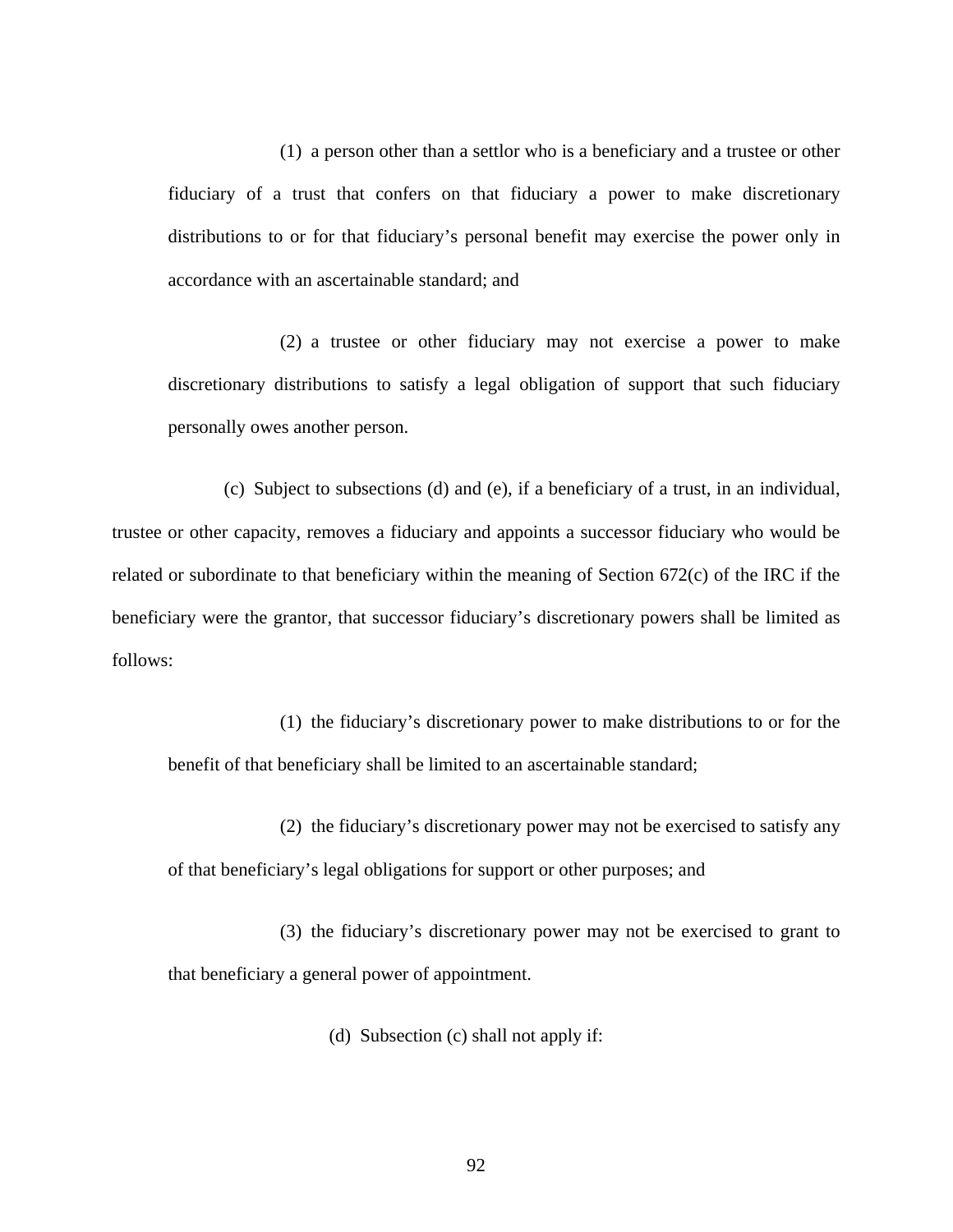(1) the appointment of the trustee or other fiduciary by the beneficiary may be made only in conjunction with another person having a substantial interest in the property of the trust subject to the power which is adverse to the interest of the beneficiary within the meaning of Section  $2041(b)(1)(C)(ii)$  of the IRC; or

(2) the appointment is in conformity with a procedure governing appointments approved by the court before the effective date of this Code.

(e) Subsections (b) and (c) do not apply to:

(1) A person other than a settlor who is a beneficiary and trustee or other fiduciary of a trust that confers on such fiduciary a power exercisable only in conjunction with another person having a substantial interest in the property subject to the power which is adverse to the interest of that fiduciary within the meaning of Section  $2041(b)(1)(C)(ii)$  of the IRC;

(2) a power held by the settlor's spouse who is the trustee or other fiduciary of a trust for which a marital deduction, as defined in Section 2056(b)(5) or 2523(e) of the IRC, was previously allowed;

(3) any trust during any period that the trust may be revoked or amended by its settlor;

(4) a trust if contributions to the trust qualify for the annual exclusion under Section 2503(c) of the IRC; or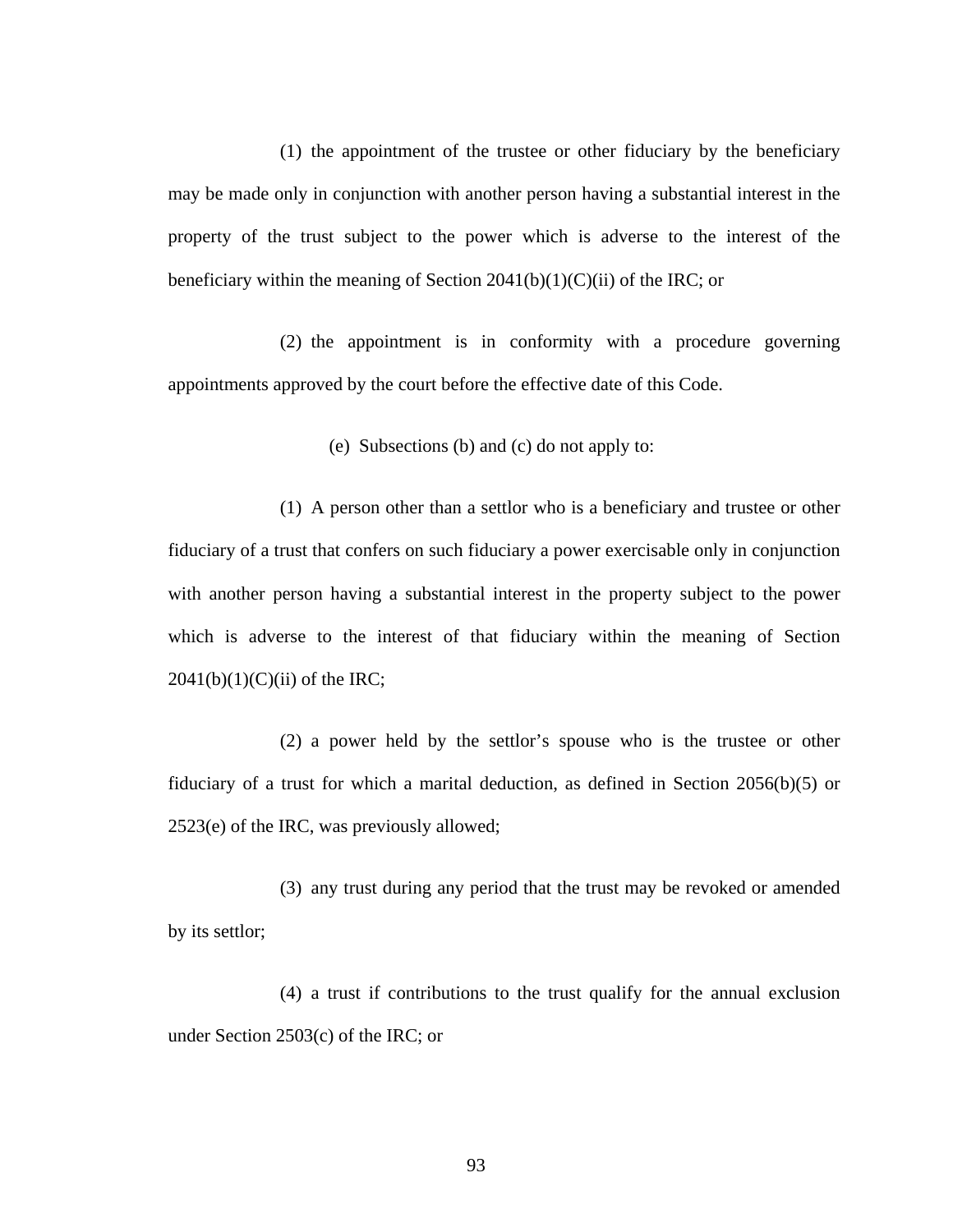(5) any portion of a trust over which the trustee or other fiduciary is expressly granted in the trust instrument a presently exercisable or testamentary general power of appointment.

> (f) A power whose exercise is limited or prohibited by subsections (b) and (c) may be exercised by a majority of the remaining trustees or other fiduciaries whose exercise of the power is not so limited or prohibited. If the power of all trustees or other fiduciaries is so limited or prohibited, the court may appoint a special fiduciary with authority to exercise the power.

## **SECTION 815. GENERAL POWERS OF TRUSTEE**.

- (a) A trustee, without authorization by the court, may exercise:
- (1) powers conferred by the trust instrument; or
- (2) except as limited by the trust instrument:

(A) all powers over the trust property which an unmarried owner with legal capacity has over individually owned property;

(B) any other powers appropriate to achieve the proper investment, management, and distribution of the trust property; and

(C) any other powers conferred by this Code.

(b) The exercise of a power is subject to the fiduciary duties prescribed by this Code.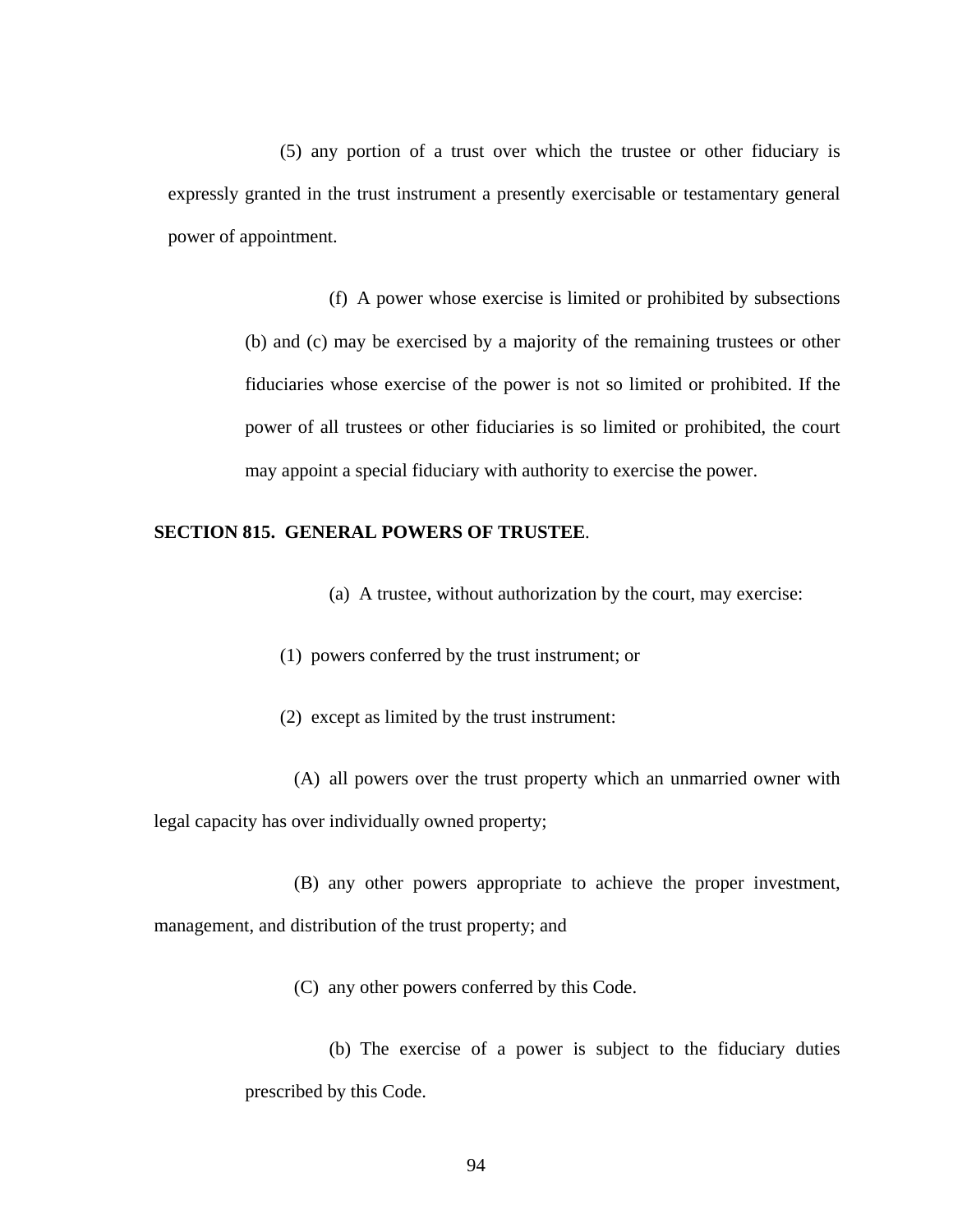**SECTION 816. SPECIFIC POWERS OF TRUSTEE.** Without limiting the authority conferred by Section 815, a trustee may:

(1) collect trust property and accept or reject additions to the trust property from a settlor or any other person;

(2) acquire or sell property, for cash or on credit, at public or private sale;

(3) exchange, partition, or otherwise change the character of trust property;

(4) deposit trust money in an account in a regulated financial-service institution;

(5) borrow money, with or without security, and mortgage or pledge or otherwise encumber trust property for a period within or extending beyond the duration of the trust;

(6) with respect to an interest in a proprietorship, partnership, limited liability company, business trust, corporation, or other form of business or enterprise, continue the business or other enterprise and take any action that may be taken by shareholders, members, or property owners, including merging, dissolving, pledging other trust assets or guaranteeing a debt obligation of the business or enterprise, or otherwise changing the form of business organization or contributing additional capital;

(7) with respect to stocks or other securities, exercise the rights of an absolute owner, including the right to: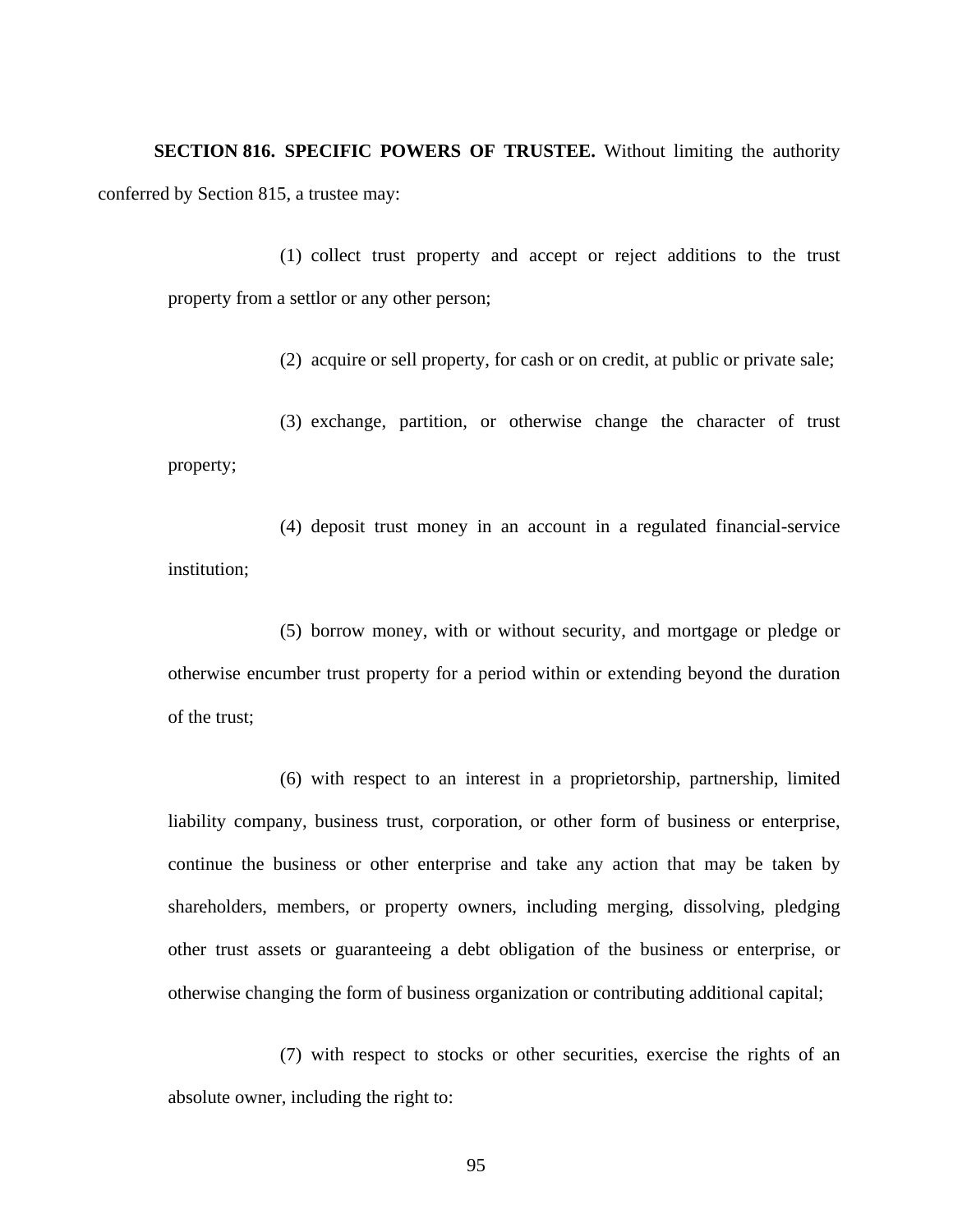(A) vote, or give proxies to vote, with or without power of substitution, or enter into or continue a voting trust agreement;

(B) hold a security in the name of a nominee or in other form without disclosure of the trust so that title may pass by delivery;

(C) pay calls, assessments, and other sums chargeable or accruing against the securities, and sell or exercise stock subscription or conversion rights;

(D) deposit the securities with a depositary or other regulated financialservice institution; and

(E) participate in mergers, consolidations, foreclosures, reorganizations or liquidations.

(8) with respect to an interest in real property, construct, or make ordinary or extraordinary repairs to, alterations to, or improvements in, buildings or other structures, demolish improvements, raze existing or erect new party walls or buildings, subdivide or develop land, dedicate any interest in real estate, dedicate land to public use or grant public or private easements, enter into contracts relating to real estate, and make or vacate plats and adjust boundaries;

(9) enter into a lease for any purpose as lessor or lessee, including a lease or other arrangement for exploration and removal of natural resources, with or without the option to purchase or renew, for a period within or extending beyond the duration of the trust;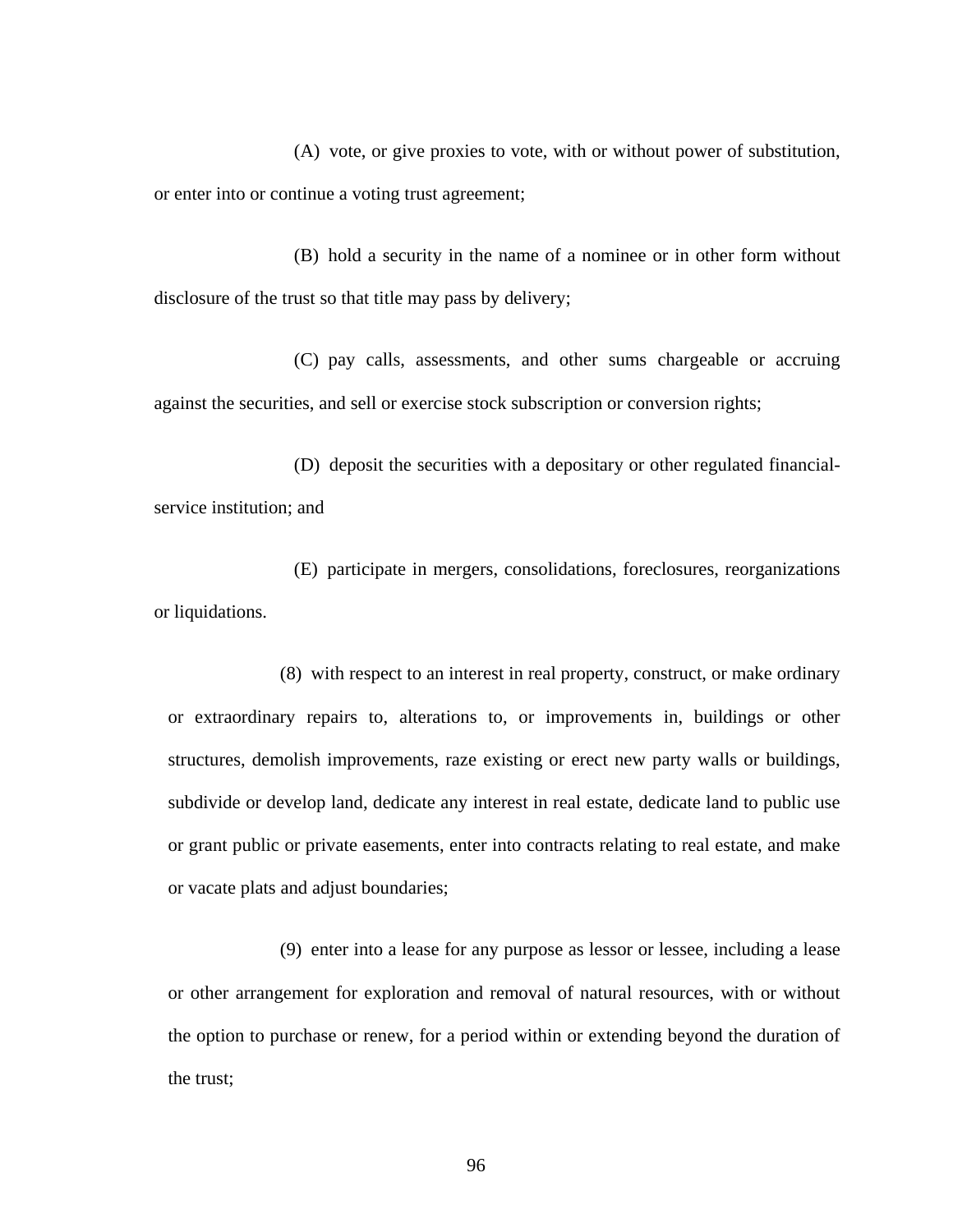(10) grant an option involving a sale, lease, or other disposition of trust property or acquire an option for the acquisition of property, including an option exercisable beyond the duration of the trust, and exercise an option so acquired;

(11) insure the property of the trust against damage or loss and insure the trustee, the trustee's agents, and beneficiaries against liability arising from the administration of the trust;

(12) abandon or decline to administer property of no value or of insufficient value to justify its collection or continued administration;

(13) with respect to possible liability for violation of environmental law:

(A) inspect or investigate property the trustee holds or has been asked to hold, or property owned or operated by an organization in which the trustee holds or has been asked to hold an interest, for the purpose of determining the application of environmental law with respect to the property;

(B) take action to prevent, abate, or otherwise remedy any actual or potential violation of any environmental law affecting property held directly or indirectly by the trustee, whether taken before or after the assertion of a claim or the initiation of governmental enforcement;

(C) decline to accept property into trust or disclaim any power with respect to property that is or may be burdened with liability for violation of environmental law;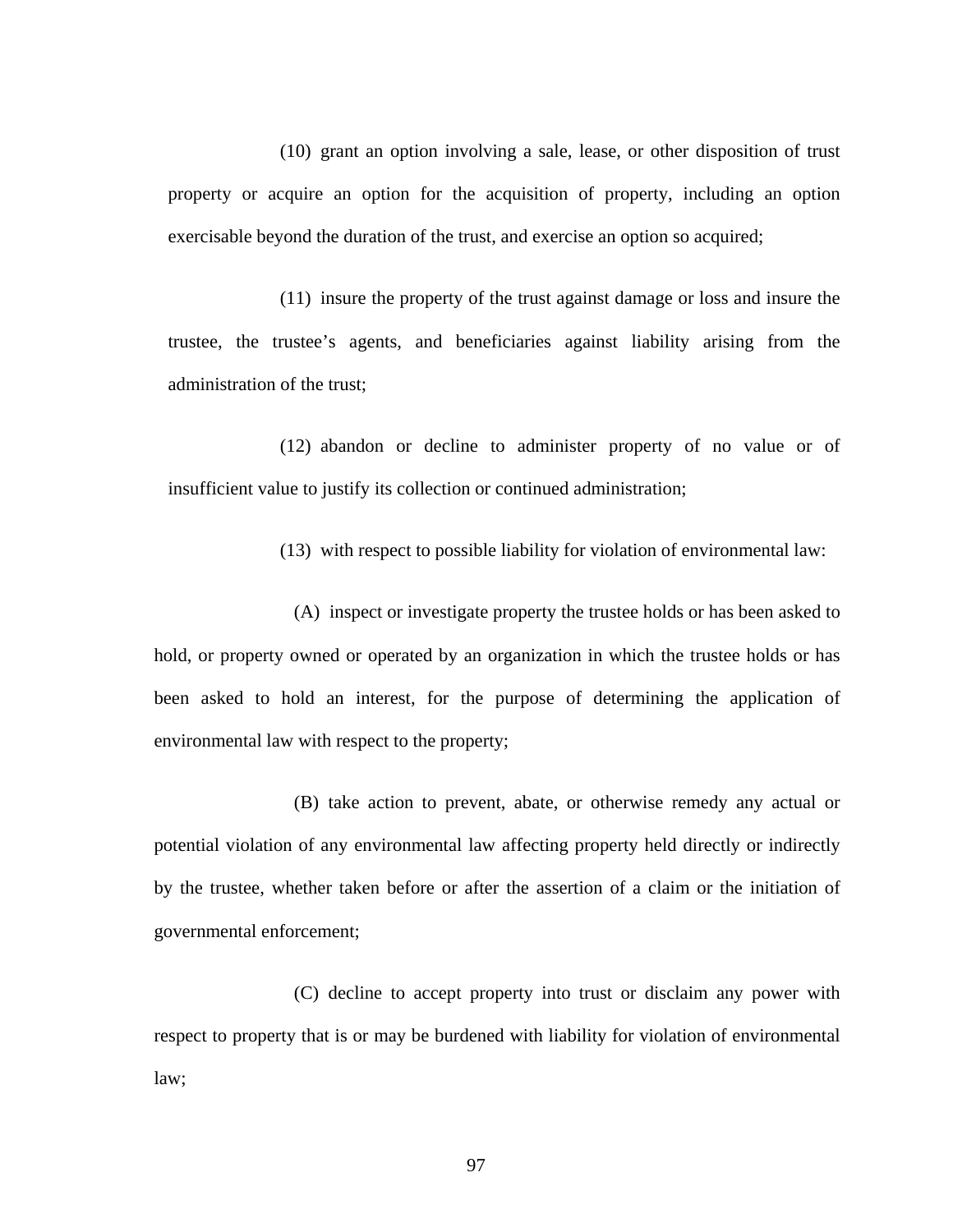(D) compromise claims against the trust which may be asserted for an alleged violation of environmental law; and

(E) pay the expense of any inspection, review, abatement, or remedial action to comply with environmental law;

(14) pay, contest, prosecute or abandon any claim, settle a claim or charges in favor of or against the trust, and release, in whole or in part, a claim belonging to the trust;

(15) pay taxes, assessments, compensation of the trustee and of employees and agents of the trust, and other expenses incurred in the administration of the trust;

(16) exercise elections with respect to federal, state, and local taxes;

(17) select a mode of payment under any employee benefit or retirement plan, annuity, or life insurance payable to the trustee, exercise rights related to such asset, including exercise of the right to indemnification for expenses and against liabilities, and take appropriate action to collect the proceeds;

(18) make loans out of trust property, including loans to a beneficiary on terms and conditions the trustee considers to be fair and reasonable under the circumstances, and the trustee has a lien on future distributions for repayment of those loans;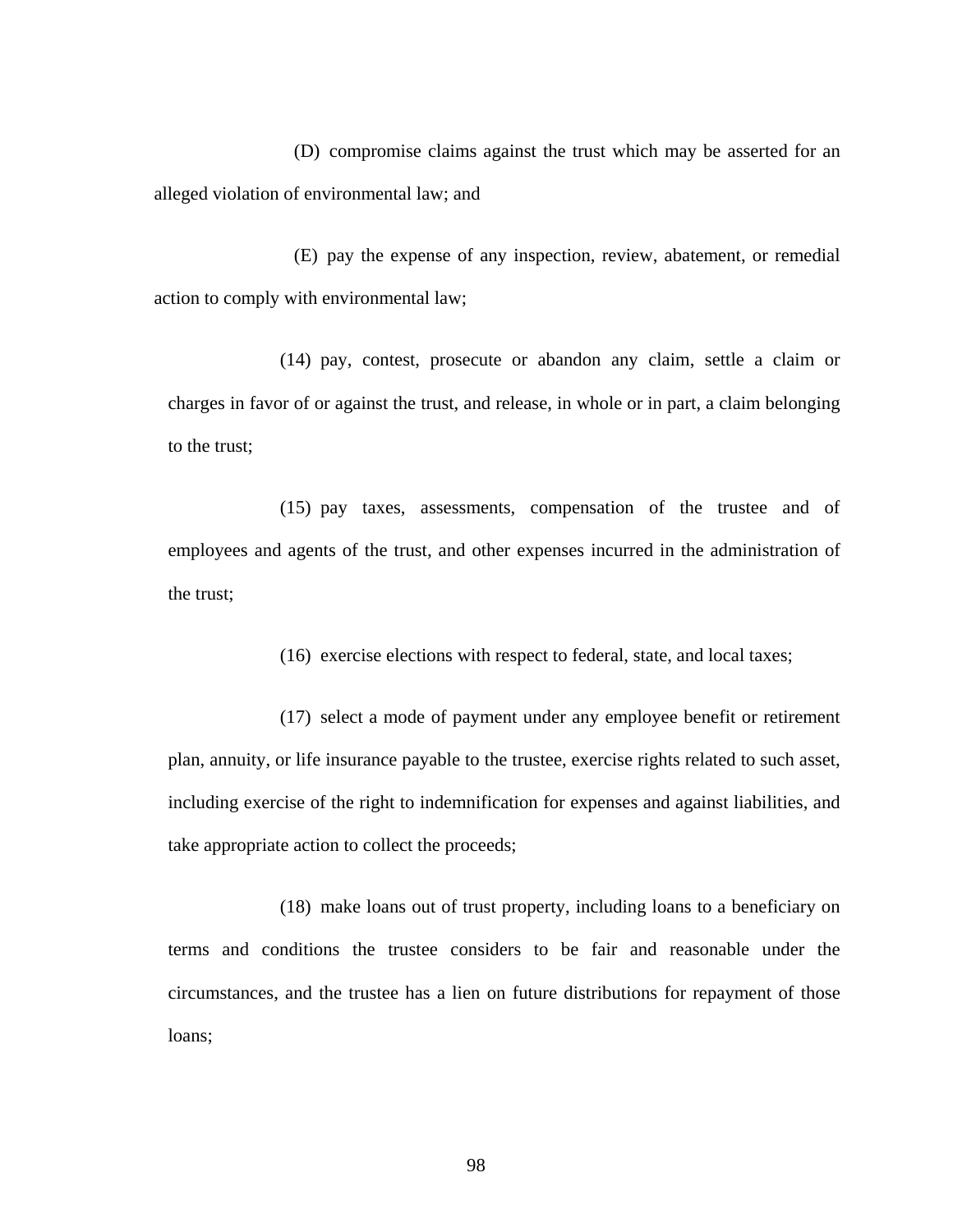(19) pledge trust property to guarantee loans made by others to the beneficiary;

(20) appoint a trustee to act in another jurisdiction to act as sole or cotrustee with respect to any part or all of trust property located in the other jurisdiction, confer upon the appointed trustee any or all of the rights, powers and duties of the appointing trustee, require that the appointed trustee furnish security, and remove any trustee so appointed;

(21) distribute income and principal in such one or more of the following ways, without being required to see to the application of any distribution so made, as the trustee believes to be for the best interests of any beneficiary who at the time of distribution is incapacitated or in the opinion of the trustee is unable to manage property or business affairs because of incapacity.

(A) directly to the beneficiary;

(B) to the guardian of the estate, or if none, the guardian of the person of the beneficiary;

(C) to a custodian for the beneficiary under the Uniform Transfers to Minors Act, Uniform Gifts to Minors Act or Uniform Custodial Trust Act, and, for that purpose, to create a custodianship or custodial trust;

(D) to an adult relative of the beneficiary to be expended on the beneficiary's behalf;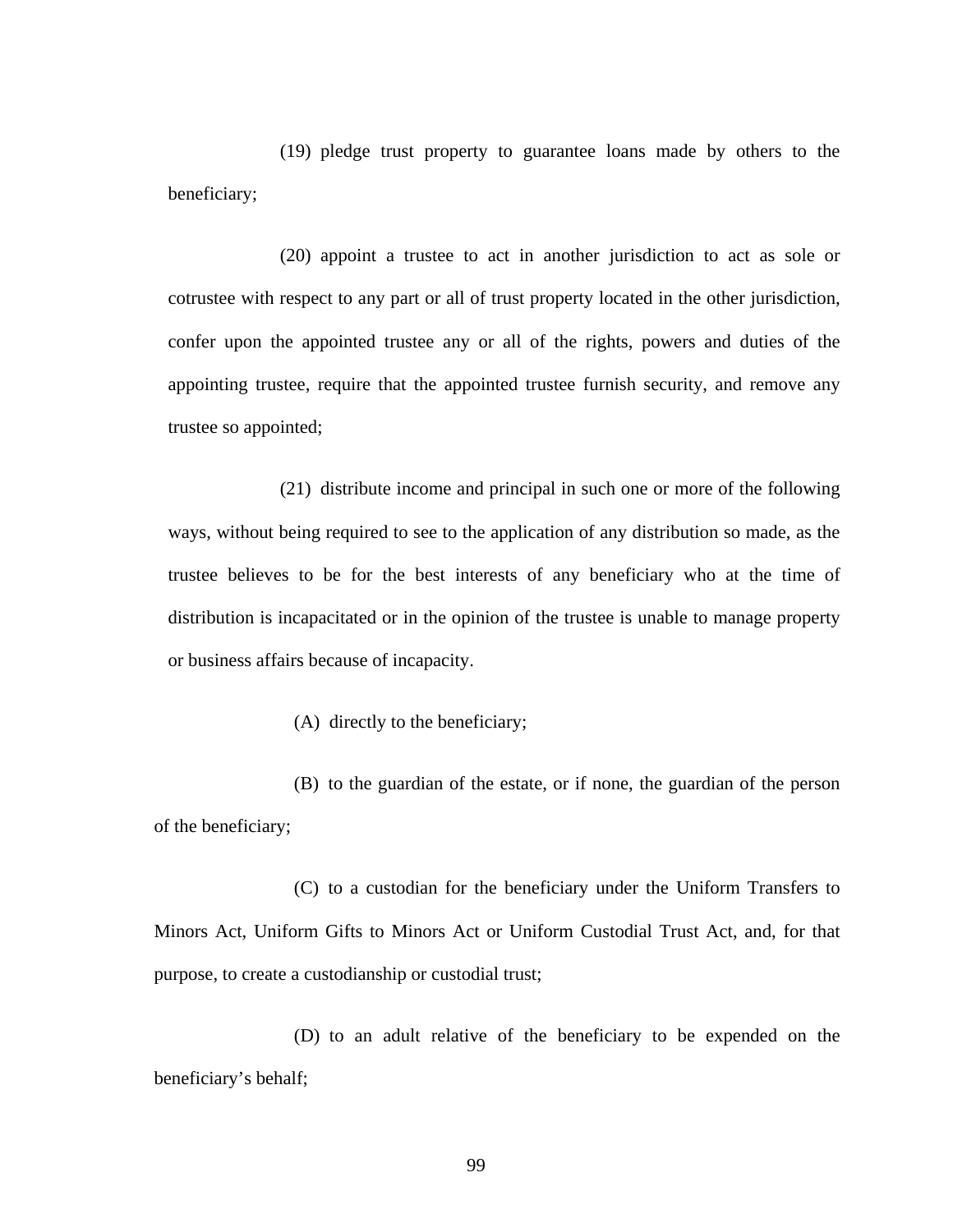(E) by expending the money or using the property directly for the benefit of the beneficiary;

(F) to a trust, created prior to the time the distribution becomes payable, for the sole benefit of the beneficiary and those dependent upon the beneficiary during his or her lifetime, to be administered as a part of such trust, except that any amount distributed to the trust pursuant to this subsection (F) shall be separately accounted for by the trustee of the trust and shall be indefeasibly vested in the beneficiary so that if the beneficiary dies prior to complete distribution of such amounts, the amounts and the accretions, earnings, and income thereon, if any, shall be paid to the beneficiary's estate; provided, however, that this subsection (F) shall not apply to the extent that it would cause a trust otherwise qualifying for the federal estate tax marital deduction not to qualify; and

(G) by managing it as a separate fund on the beneficiary's behalf, subject to the beneficiary's continuing right to withdraw the distribution.

(22) on distribution of trust property or the division or termination of a trust, make distributions in divided or undivided interests, allocate particular assets in proportionate or disproportionate shares, value the trust property for those purposes, and adjust for resulting differences in valuation;

(23) resolve a dispute concerning the interpretation of the trust or its administration by judicial proceeding, nonjudicial settlement agreement under Section 111, mediation, arbitration, or other procedure for alternative dispute resolution;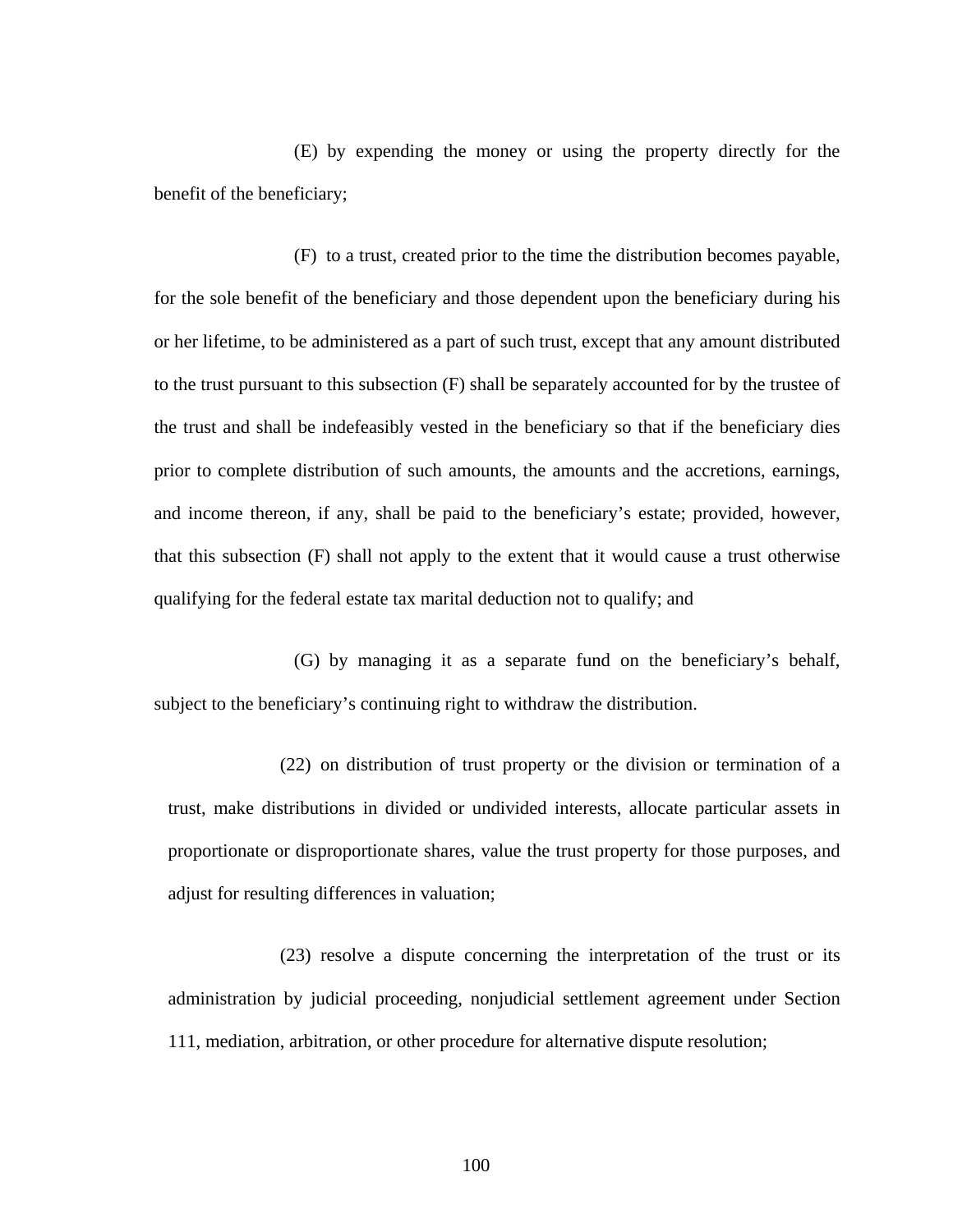(24) prosecute or defend an action, claim, or judicial proceeding in any jurisdiction to protect trust property and the trustee in the performance of the trustee's duties;

(25) execute contracts, notes, conveyances and other instruments that are useful to achieve or facilitate the exercise of the trustee's powers, whether or not containing covenants and warranties binding upon and creating a charge against the trust estate or excluding personal liability;

(26) on termination of the trust, exercise the powers appropriate to wind up the administration of the trust and distribute the trust property to the persons entitled to it;

(27) enter into agreements for bank or other deposit accounts, safe deposit boxes, custodian, agency or depositary arrangements for all or any part of the trust estate, including, to the extent fair to the beneficiaries, agreements for such services provided by a bank operated by or affiliated with the trustee, and to pay reasonable compensation for those services, including, to the extent fair to the beneficiaries, compensation to the bank operated by or affiliated with the trustee, except that nothing in this Section shall be construed as removing any depositary arrangements from the requirements of the prudent investor rule;

(28) engage attorneys, auditors, financial advisers and other agents and pay reasonable compensation to such persons;

(29) invest in or hold undivided interests in property;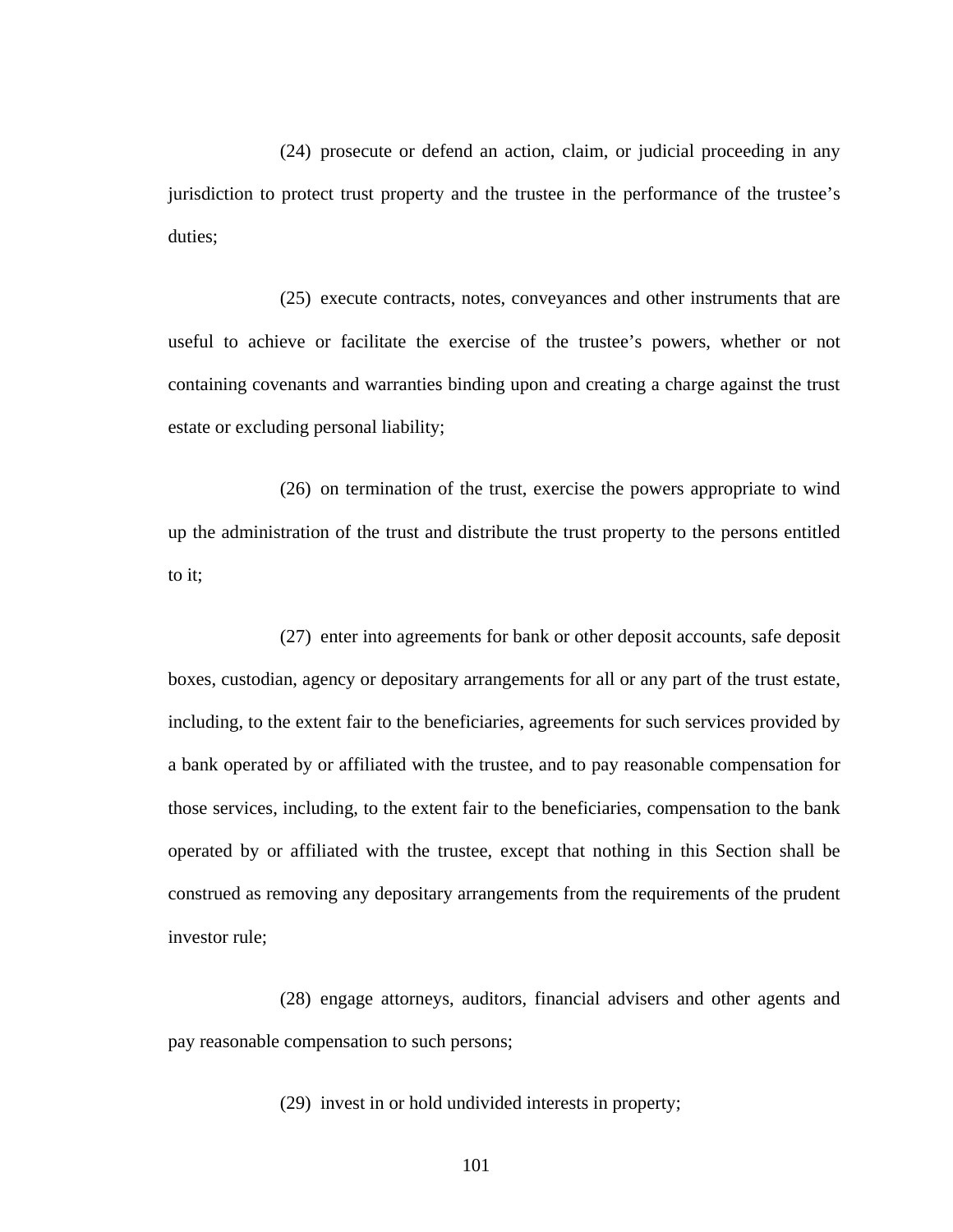(30) if fair to the beneficiaries, deal with the executor, trustee or other representative of any other trust or estate in which a beneficiary of the trust has an interest, notwithstanding the fact that the trustee is an executor, trustee or other representative of the other trust or estate;

(31) make equitable division or distribution in cash or in kind, or both, and for that purpose to value any property divided or distributed in kind;

(32) rely upon an affidavit, certificate, letter or other evidence reasonably believed to be genuine and on the basis of any such evidence to make any payment or distribution in good faith without liability;

(33) have all of the rights, powers and duties given to or imposed upon the trustee by law and the provisions of the trust instrument during the period between the termination of the trust and the distribution thereof and during any period in which any litigation is pending which may void or invalidate the trust in whole or in part or affect the rights, powers, duties or discretions of the trustee except as otherwise directed by the court;

(34) plant and harvest crops; breed, raise, purchase and sell livestock; lease land, equipment or livestock for cash or on shares, purchase and sell, exchange or otherwise acquire or dispose of farm equipment and farm produce of all kinds; make improvements, construct, repair, or demolish and remove any buildings, structures or fences, engage agents, managers and employees and delegate powers to them; engage in drainage and conservation programs; terrace, clear, ditch and drain lands and install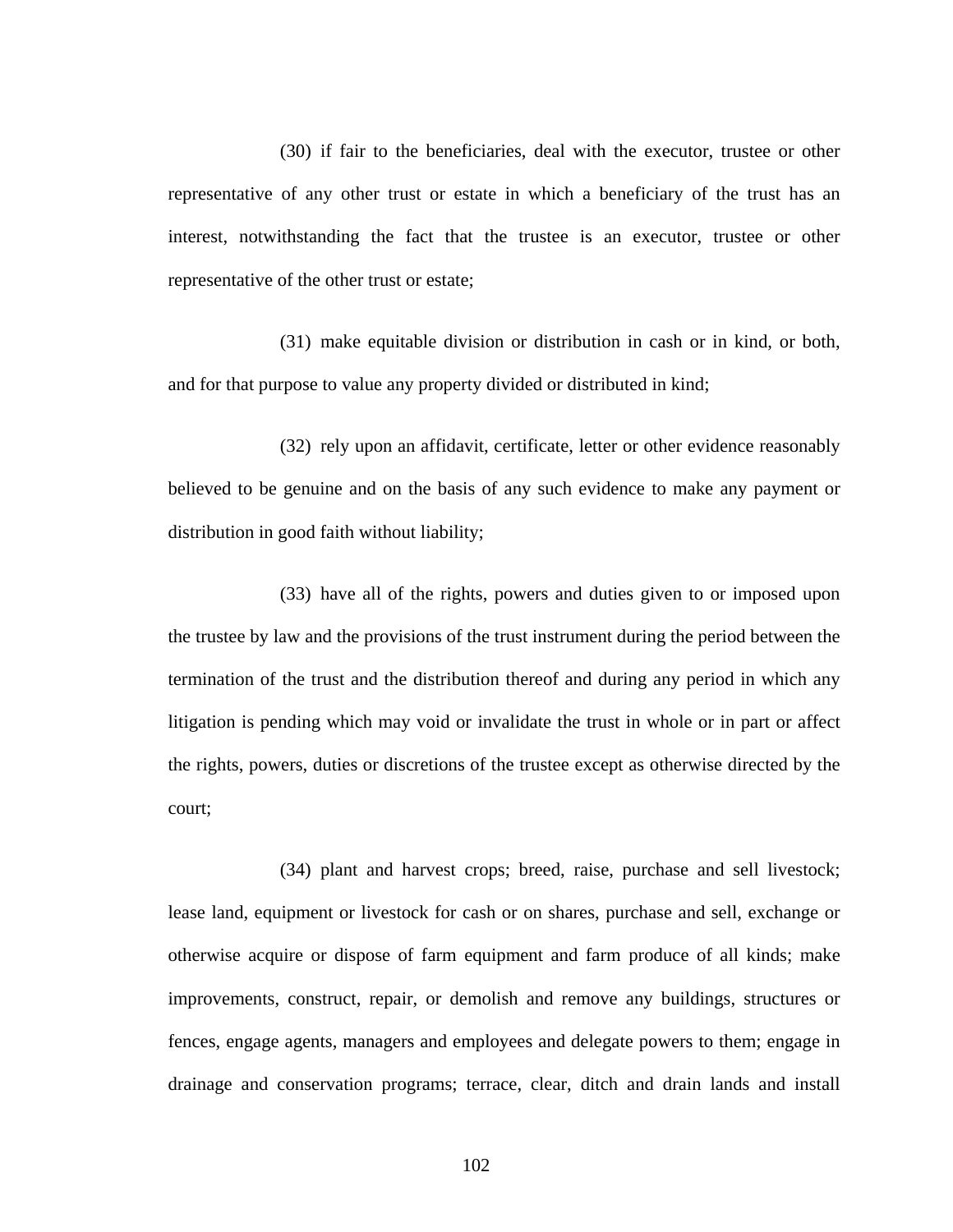irrigation systems; replace improvements and equipment; fertilize and improve the soil; engage in the growing, improvement, and sale of trees and other forest crops; participate or decline to participate in governmental agricultural or land programs; and perform such acts as the trustee deems appropriate, using such methods as are commonly employed by other farm owners in the community in which the farm property is located;

(35) drill, mine and otherwise operate for the development of oil, gas and other minerals; enter into contracts relating to the installation and operation of absorption and repressuring plants; enter into unitization or pooling agreements for any purpose including primary, secondary or tertiary recovery; place and maintain pipe lines; execute oil, gas and mineral leases, division and transfer orders, grants, deeds, releases and assignments and other instruments; participate in a cooperative coal marketing association or similar entity; and perform such other acts as the trustee deems appropriate, using such methods as are commonly employed by owners of such interests in the community in which the interests are located;

(36) continue an unincorporated business and participate in its management by having the trustee or one or more agents of the trustee act as a manager with appropriate compensation from the business and incorporate the business;

(37) continue a business in the partnership form and participate in its management by having the trustee or one or more agents of the trustee act as a partner, limited partner or employee with appropriate compensation from the business; enter into new partnership agreements, and incorporate the business; and with respect to the foregoing activities, the trustee or the agent or agents of the trustee shall not be personally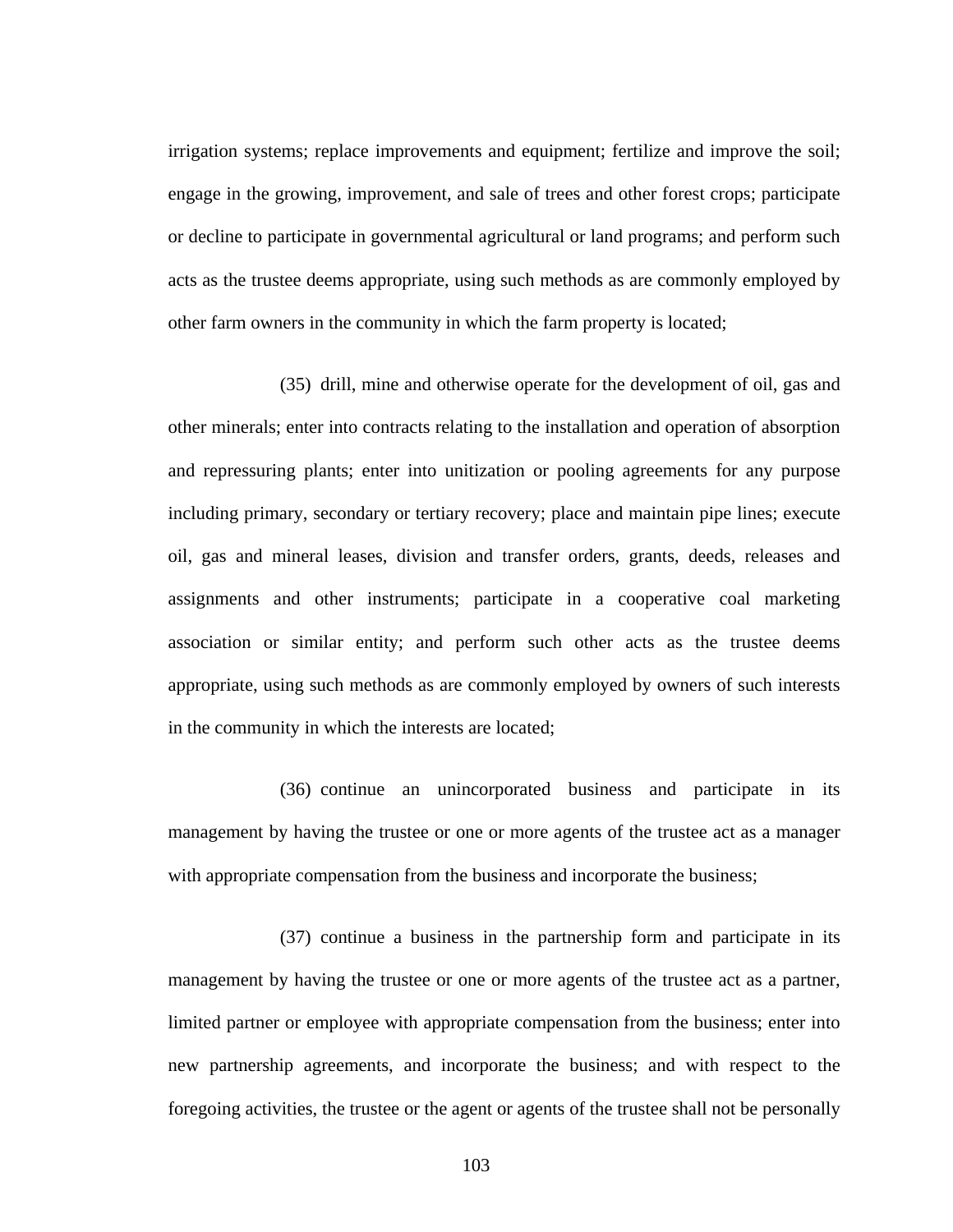liable to third persons with respect to actions, not sounding in tort, unless the trustee or agent fails to identify the trust estate and disclose that the trustee or agent is acting in a representative capacity; provided, however, that nothing in this subsection shall impair in any way the liability of the trust estate with respect to the foregoing activities to the extent of the assets of the trust estate.

#### **SECTION 817. DISTRIBUTION UPON TERMINATION.**

Before distributing property to a beneficiary upon the termination of a trust in whole or in part (including the exercise by a beneficiary of a right to withdraw trust principal), the trustee shall have the right to require a written approval of the trustee's accountings provided to the beneficiary and, at the trustee's election, a refunding agreement from the beneficiary for liabilities that would otherwise be payable from trust property to the extent of the beneficiary's share of such distribution. An accounting approved under this Section shall be binding on the beneficiary providing the approval and on such beneficiary's successors, heirs, representatives and assigns. A trustee can elect to withhold a distribution or require a reasonable reserve for the payment of debts, expenses and taxes payable from the trust pending receipt of a written approval of the trustee's accountings provided to the beneficiary and refunding agreement from a beneficiary or a judicial settlement of accounts.

#### **SECTION 818. NOTICE OF PROPOSED ACTION.**

(a) A trustee or directing party may give a notice of proposed action under this Section regarding any matter governed by this Code over which such trustee or directing party is granted power or discretion under the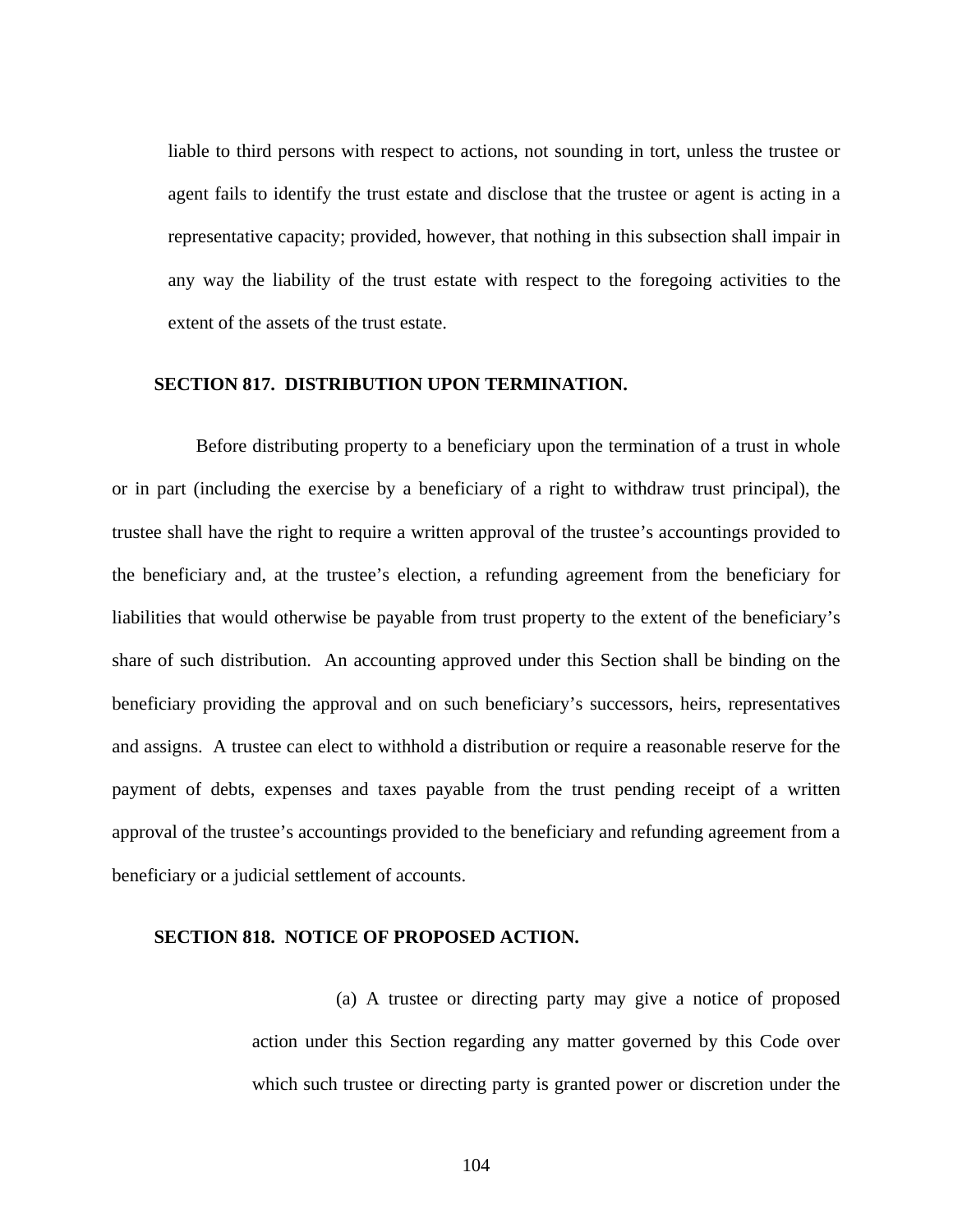trust instrument or any provision of this Code, provided that there is no other notice or consent procedure prescribed for such matter in another Section of this Code.

(b) Any notice of proposed action issued by a trustee or directing party shall be provided to all qualified beneficiaries of a trust; provided, however, that a trustee or directing party is not required to give a notice of proposed action to any person who consents, at any time before or after the proposed action is taken, in writing to the proposed action.

(c) A notice of proposed action shall state that the notice is given as set forth in this Section and shall state all of the following:

(1) The name and mailing address of the trustee or directing party.

(2) The name and telephone number of a person who may be contacted for additional information.

(3) A description of the proposed action and an explanation of the reasons for the action.

(4) The time within which objections to the proposed action may be made, which shall be at least 60 days after the trustee or directing party provides notice of proposed action and that if no objection is received by such date, that the trustee or directing party is not liable to any current or future beneficiary with respect to the proposed action.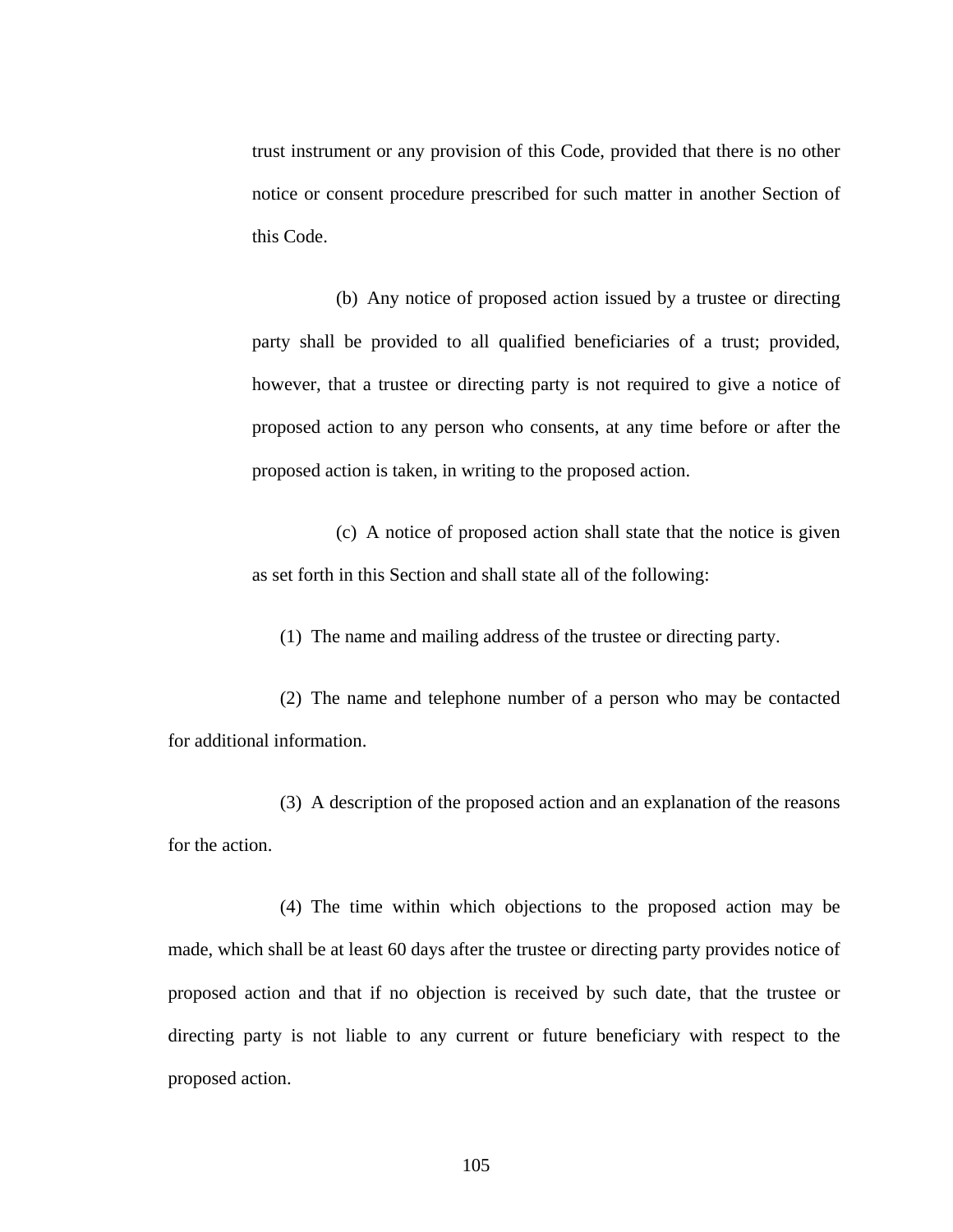(5) The date on or after which the proposed action may be taken or is effective.

(6) If the notice is sent to a representative of a beneficiary under Article 3, the beneficiary or beneficiaries represented by such representative.

> (d) A qualified beneficiary may object to a proposed action by delivering a written objection to the trustee or directing party at the address stated in the notice of proposed action within the period specified in the notice of proposed action.

> (e) A trustee or directing party is not liable to any beneficiary for an action regarding a matter governed by this Section if:

(1) the action to which the notice of proposed action pertained does not constitute a per se breach of trust;

(2) the trustee or directing party does not receive a written objection to the proposed action from such beneficiary within the applicable period; and

(3) the other requirements of this Section are satisfied.

(f) If the trustee or directing party receives a written objection within the applicable period, either the trustee or directing party or a beneficiary may petition the court to have the proposed action taken as proposed, taken with modifications, or denied. In the proceeding, a beneficiary objecting to the proposed action has the burden of proving that the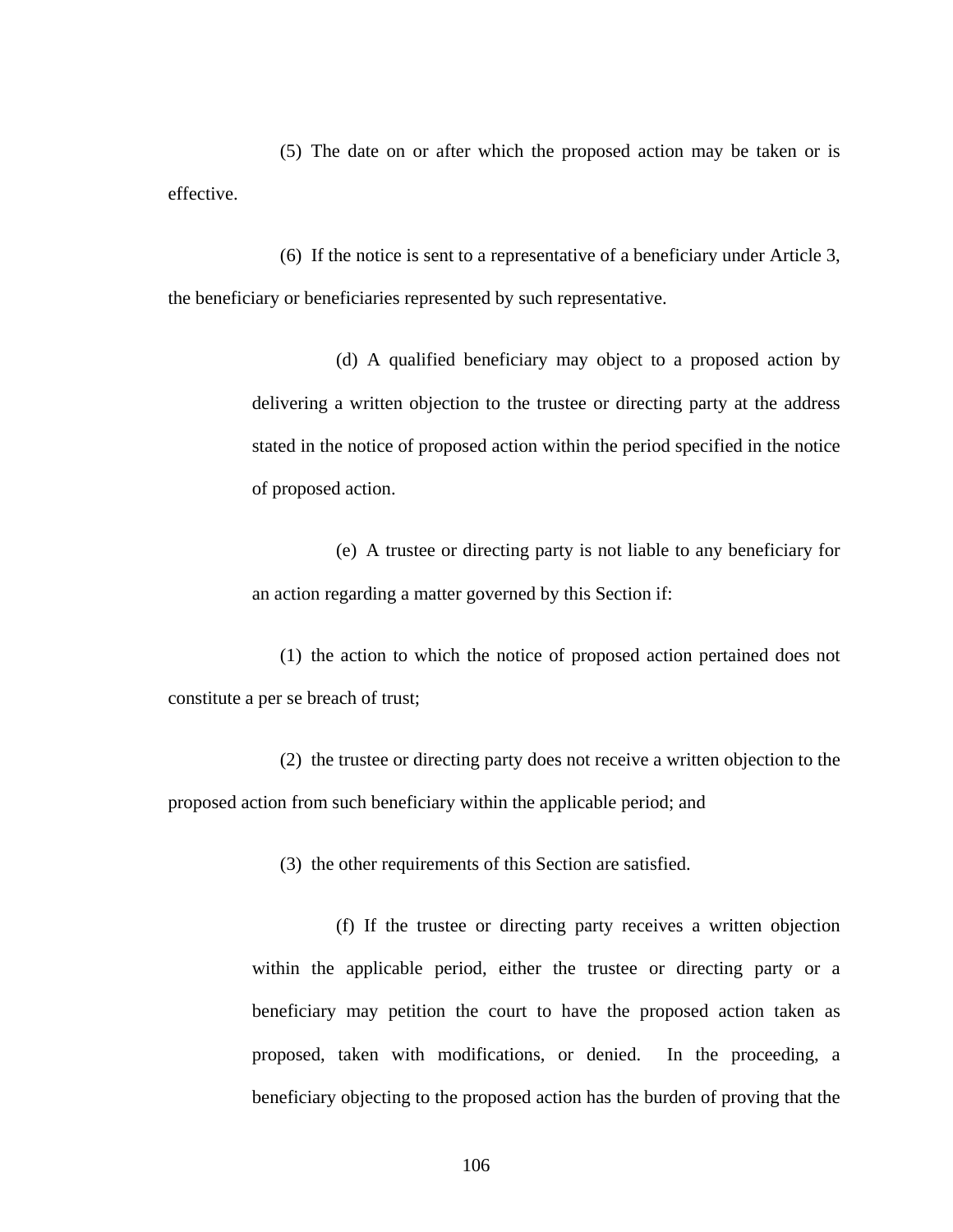trustee's proposed action should not be taken. A beneficiary who has not objected is not estopped from opposing the proposed action in the proceeding. If the trustee or directing party decides not to implement the proposed action, the trustee or directing party shall provide written notice to each qualified beneficiary of the decision not to take the action. The trustee's or directing party's decision not to implement the proposed action does not itself give rise to liability to any beneficiary. Within 60 days after receiving notice from the trustee or directing party that it will not to implement the proposed action, a beneficiary may petition the court to have the action taken and has the burden of proving that it should be taken.

(g) Notwithstanding any other provision of this Section, the trustee or directing party may not use a notice of proposed action to address any of the following actions:

(1) Allowance of the trustee's or directing party's compensation.

(2) Allowance of compensation of the attorney for the trustee or directing party.

(3) Settlement of a trustee's or directing party's accounts.

(4) Preliminary and final distributions from a trust and discharge of any trustee or directing party.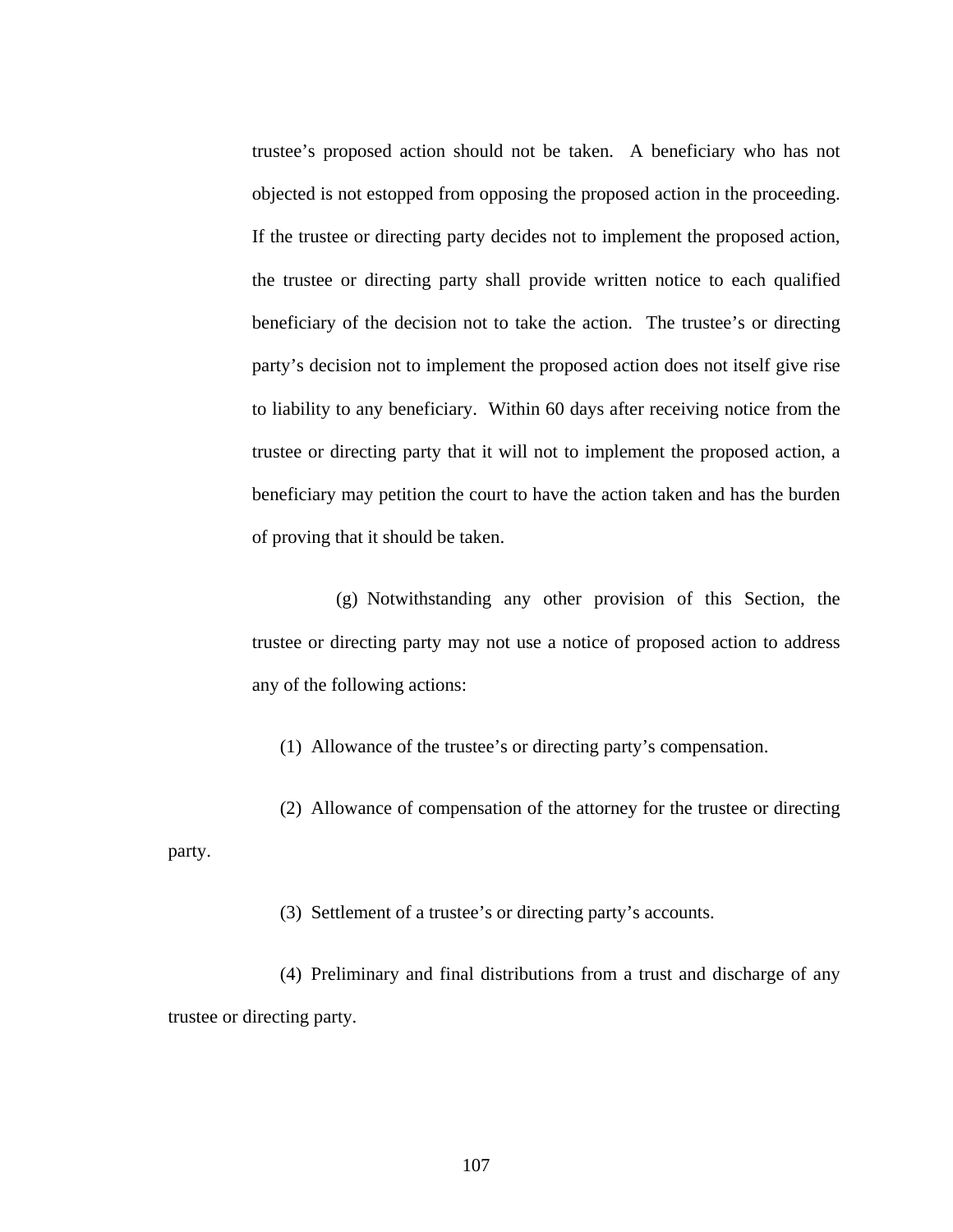(5) Sale of property of the trust to the trustee or directing party or to the attorney for the trustee or directing party.

(6) Exchange of property of the trust for property of the trustee or directing party or for property of the attorney for the trustee.

(7) Grant of an option to purchase property of the trust to the trustee or directing party or to the attorney for the trustee or directing party.

(8) Allowance, payment, or compromise of a claim of the trustee or directing party, or the attorney for the trustee or directing party, against the trust.

(9) Compromise or settlement of a claim, action, or proceeding by the trust against the trustee or directing party or against the attorney for the trust.

(10) Extension, renewal, or modification of the terms of a debt or other obligation of the trustee or directing party, or the attorney for the trustee or directing party, owing to or in favor of the trust.

> (h) Notwithstanding any other provision of this Code, delivery of notice of a proposed action to a representative under Article 3 on behalf of a beneficiary shall be effective for purposes of this Section only if the representative previously acknowledged or acknowledges prior to the end of the period for objections to the proposed action, in writing, that the representative is representing such beneficiary.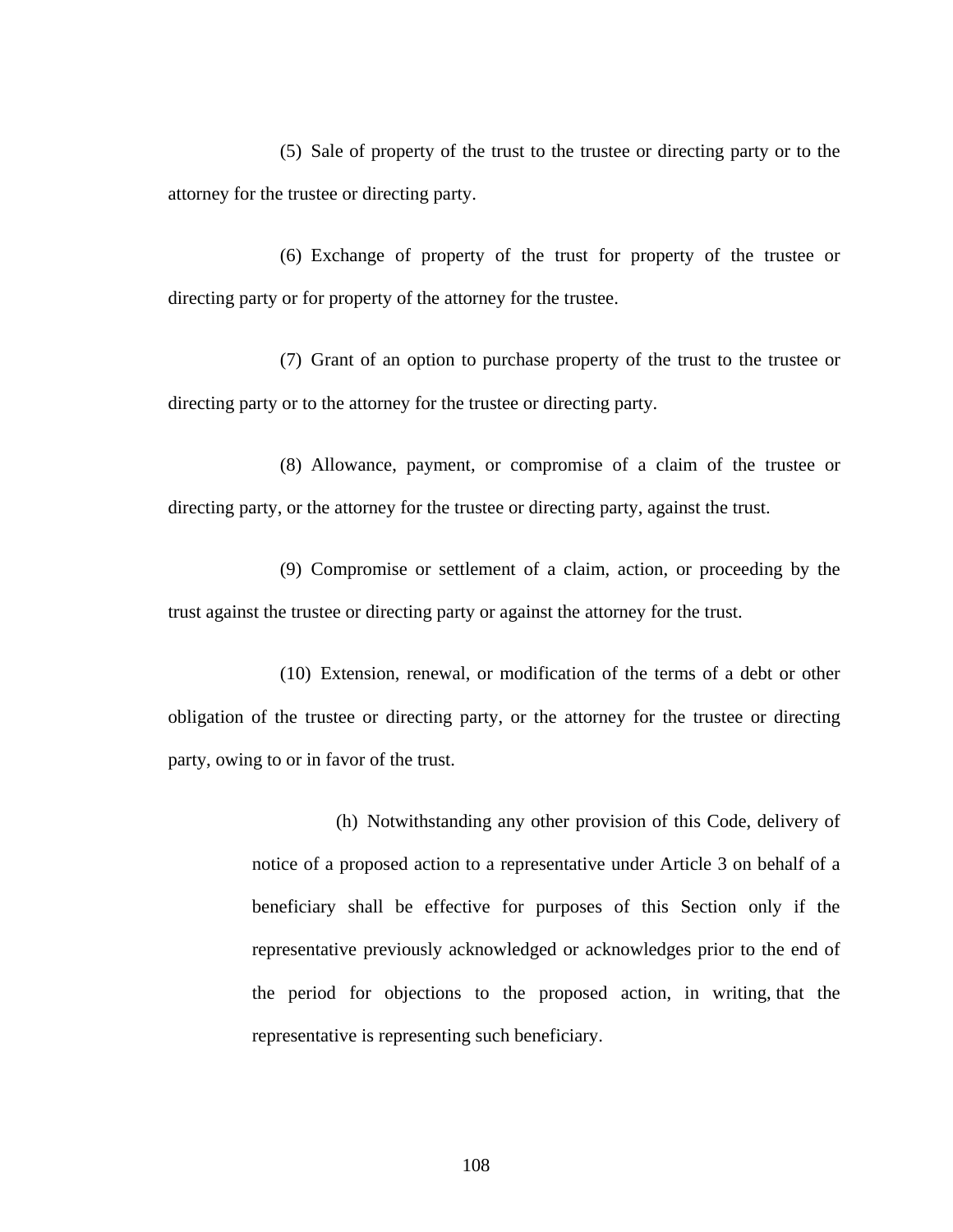(i) Notwithstanding any other provision, the provisions of this Section are not intended to, and do not, impose on any trustee or directing party a duty to inform any beneficiary in advance of transactions relating to the trust property.

**SECTION 819. NOMINEE REGISTRATION.** The trustee may cause stocks, bonds, and other property, real or personal, belonging to the trust to be registered and held in the name of a nominee without mention of the trust in any instrument or record constituting or evidencing title thereto. The trustee shall be liable for the acts of the nominee with respect to any investment so registered. The records of the trustee shall show at all times the ownership of the investment by the trustee, and the stocks, bonds and other similar investments shall be in the possession and control of the trustee and be kept separate and apart from assets which are the individual property of the trustee.

**SECTION 820. PROCEEDS OF EMINENT DOMAIN OR PARTITION.** If a trustee is appointed by a court of this State to receive money under eminent domain or partition proceedings and to invest it for the benefit of the person who would be entitled to the real estate or its income if it had not been taken or sold, on petition of any interested person describing the real estate to be purchased, the price to be paid, the probable income to be derived and the state of the title, the court may authorize the trustee to invest all or any part of the money in other real estate in this State. Title to the real estate so purchased shall be taken in the name of the trustee. If the interest of the beneficiary in the real estate taken or sold was a legal interest, the court shall direct the trustee to convey to the beneficiary a legal estate upon the same conditions and limitations of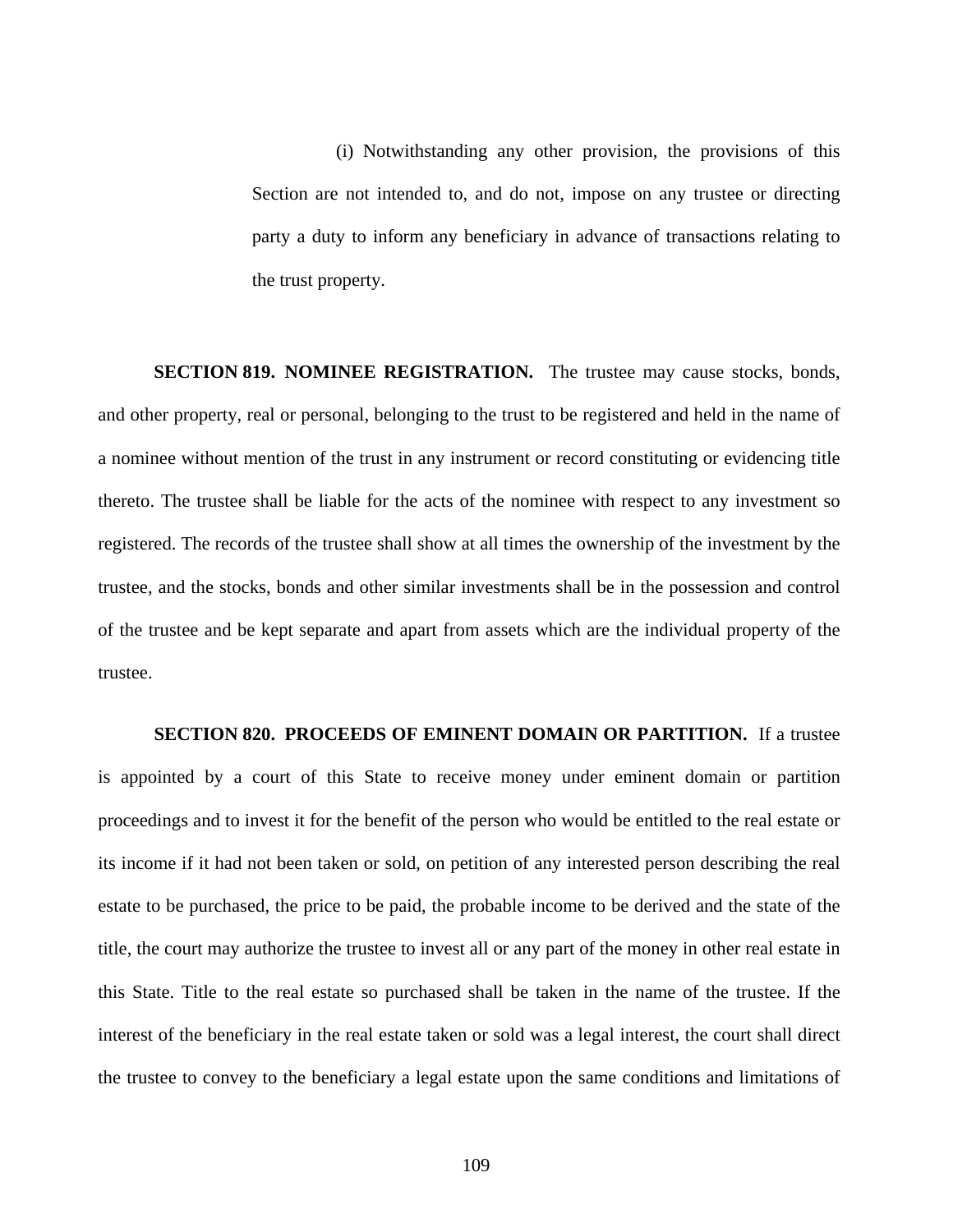title, but the conveyance by the trustee shall preserve any right of entry for condition broken, possibility of reverter created by the instrument of title or any reversion or other vested interest which arose by operation of law at the time the instrument took effect. The court shall not direct the conveyance by the trustee unless there is a person or class of persons in being who would have a vested interest in the real estate taken or sold under the instrument of title to the real estate and who would be entitled to possession of the real estate if it had not been taken or sold.

# **SECTION 821. LANDS OR ESTATES SUBJECT TO FUTURE INTEREST OR POWER OF APPOINTMENT; WASTE; APPOINTMENT OF TRUSTEE.** Where lands or any estate therein are subject to any legal or equitable future interest of any kind or to any power of appointment, whether a trust is involved or not, and it is made to appear that such lands or estate are liable to waste or depreciation in value, or that the sale thereof and the safe and proper investment of the proceeds will inure to the benefit and advantage of the persons entitled thereto, or that it is otherwise necessary for the conservation, preservation or protection of the property or estate or of any present or future interest therein that such lands or estate be sold, mortgaged, leased, converted, exchanged, improved, managed or otherwise dealt with, the court may, pending the happening of the contingency, if any, and the vesting in possession of such future interest, declare a trust, and appoint a trustee or trustees for such lands or estate and vest in a trustee or trustees title to the property, and authorize and direct the sale of such property, either at a public sale or at private sale, and upon such terms and conditions as the court may direct, and in such case may authorize the trustee or trustees to make such sale and to receive, hold and invest the proceeds thereof under the direction of the court for the benefit of the persons entitled or who may become entitled thereto according to their respective rights and interests, authorize and direct that all or any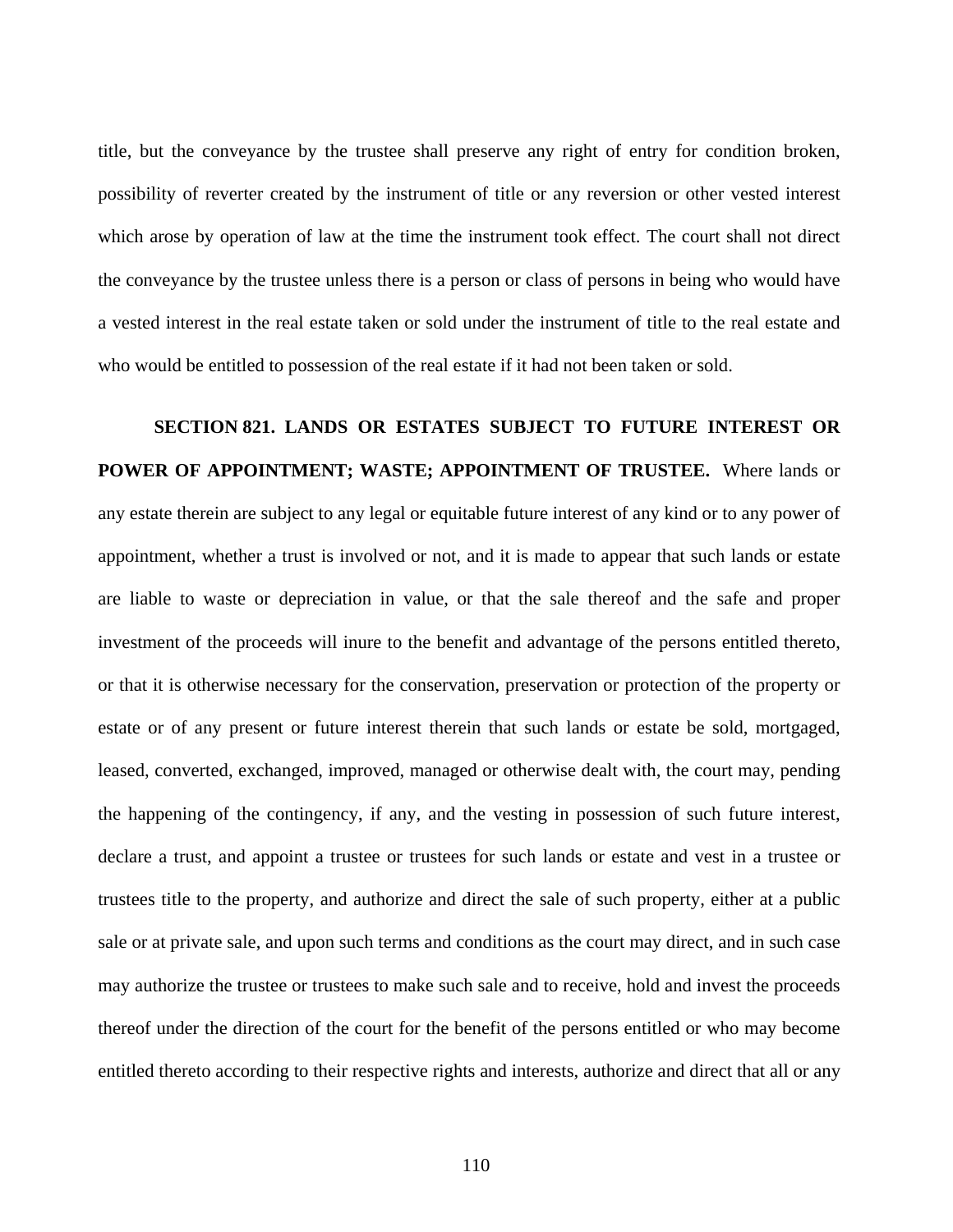portion of the property, or the proceeds thereof, so subject to such future interests or powers of appointment, be leased, mortgaged, converted, exchanged, improved, managed, invested, re‑ invested, or otherwise dealt with, as the rights and interests of the parties and the equities of the case may require, and to that end may confer all necessary powers on the trustee or trustees. All orders of every court entered pursuant to this Section subsequent to June 30, 1982 and prior to September 16, 1985 vesting title to property in a trustee are hereby validated and such title is vested in such trustee effective the day the court entered such order.

### **ARTICLE 9 PRUDENT INVESTOR ACT, LIFE INSURANCE AND AFFILIATED INVESTMENTS SECTION 901. PRUDENT INVESTOR RULE.**

(a) Except as otherwise provided in subsection (b), a trustee administering a trust has a duty to invest and manage the trust assets to comply with the prudent investor rule set forth in this Prudent Investor Act.

(b) The provisions of this prudent investor rule, a default rule, may be expanded, restricted, eliminated, or otherwise altered by express provisions of the trust instrument. A trustee is not liable to a beneficiary for the trustee's reasonable and good faith reliance on those express provisions.

### **SECTION 902. STANDARD OF CARE; PORTFOLIO STRATEGY; RISK AND RETURN OBJECTIVES.**

(a) A trustee has a duty to invest and manage trust assets as a prudent investor would, considering the purposes, terms, distribution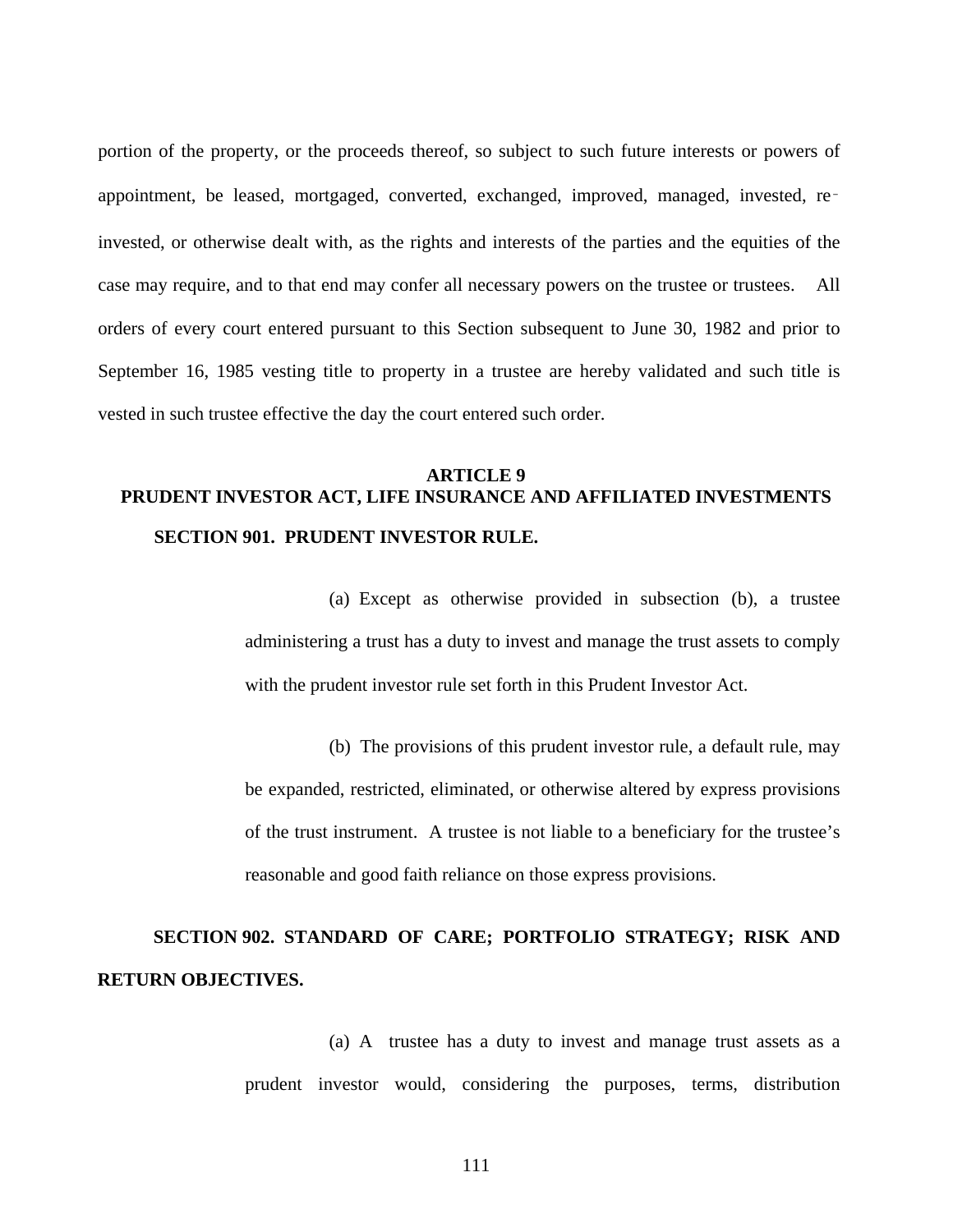requirements, and other circumstances of the trust. This standard requires the exercise of reasonable care, skill, and caution and is to be applied not in isolation, but in the context of the trust portfolio as a whole and as a part of an overall investment strategy that should incorporate risk and return objectives reasonably suitable to the trust.

(b) A trustee has a duty to pursue an investment strategy that considers both the reasonable production of income and safety of capital, consistent with the trustee's duty of impartiality and the purposes of the trust. Whether investments are underproductive or over productive of income shall be judged by the portfolio as a whole and not as to any particular asset.

(c) The circumstances that a trustee may consider in making investment decisions include, without limitation:

(1) the general economic conditions;

(2) the possible effect of inflation or deflation;

(3) the expected tax consequences of investment decisions or strategies;

(4) the role each investment or course of action plays within the overall portfolio;

(5) the expected total return (including both income yield and appreciation of capital);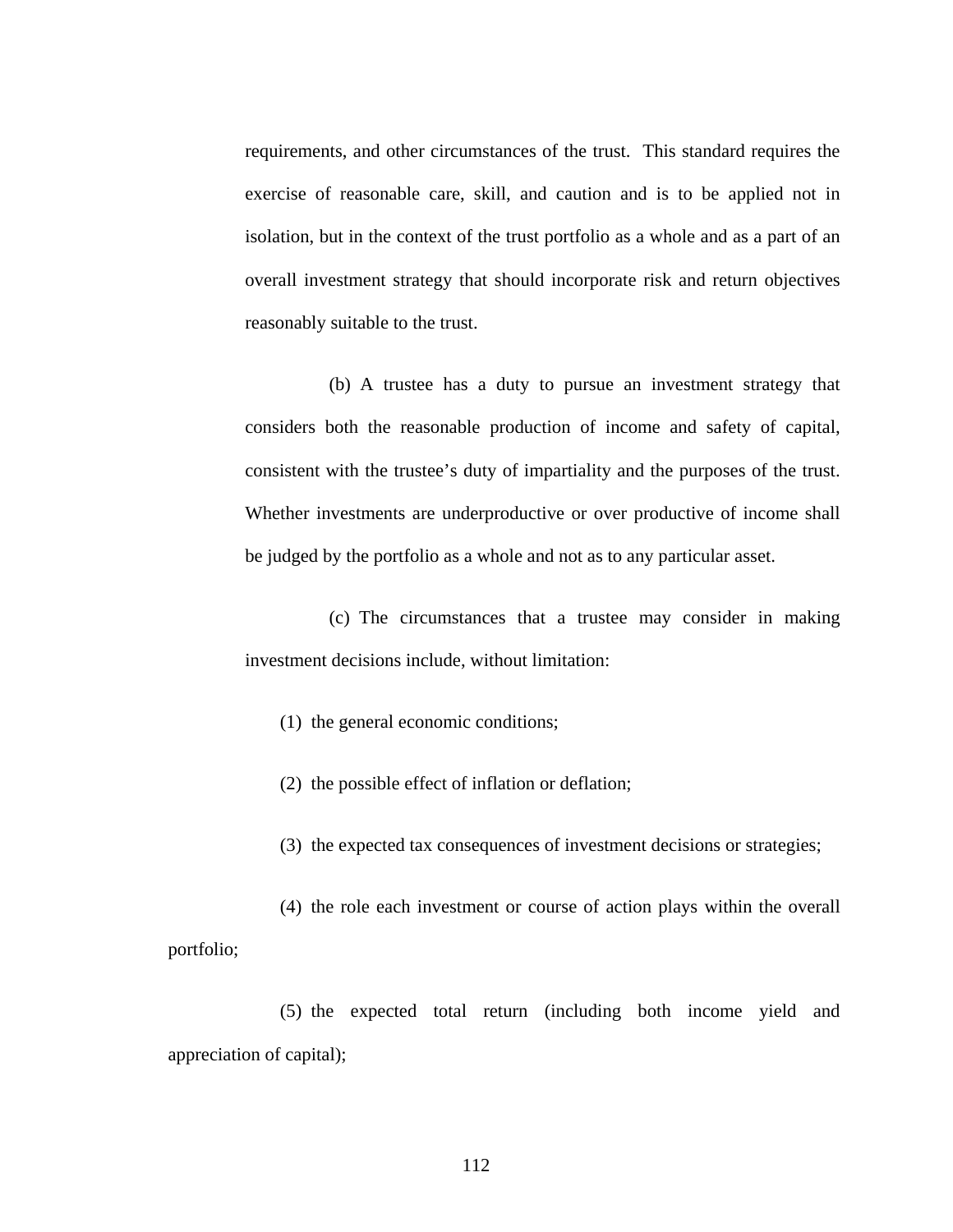(6) the duty to incur only reasonable and appropriate costs;

(7) environmental, social and governance considerations;

(8) needs for liquidity, regularity of income, and preservation or appreciation of capital; and

(9) an asset's special relationship or value, if any, to the purpose of the trust or to one or more of the beneficiaries.

(d) In addition to the circumstances listed in subsection (c) above, a trustee may, but need not, consider related trusts and the assets of beneficiaries known to the trustee when making investment decisions.

**SECTION 903. DIVERSIFICATION.** A trustee has a duty to diversify the investments of the trust unless, under the circumstances, the trustee reasonably believes it is in the interests of the beneficiaries and furthers the purposes of the trust not to diversify.

**SECTION 904. DUTIES AT INCEPTION OF TRUSTEESHIP**. A trustee has a duty,

within a reasonable time after the acceptance of a trusteeship, to review trust assets and to make and implement decisions concerning the retention and disposition of original pre-existing investments, in order to conform to the provisions of this Prudent Investor Act. A trustee's decision to retain or dispose of an asset may properly be influenced by the asset's special relationship or value to the purposes of the trust or to some or all of the beneficiaries, consistent with the trustee's duty of impartiality.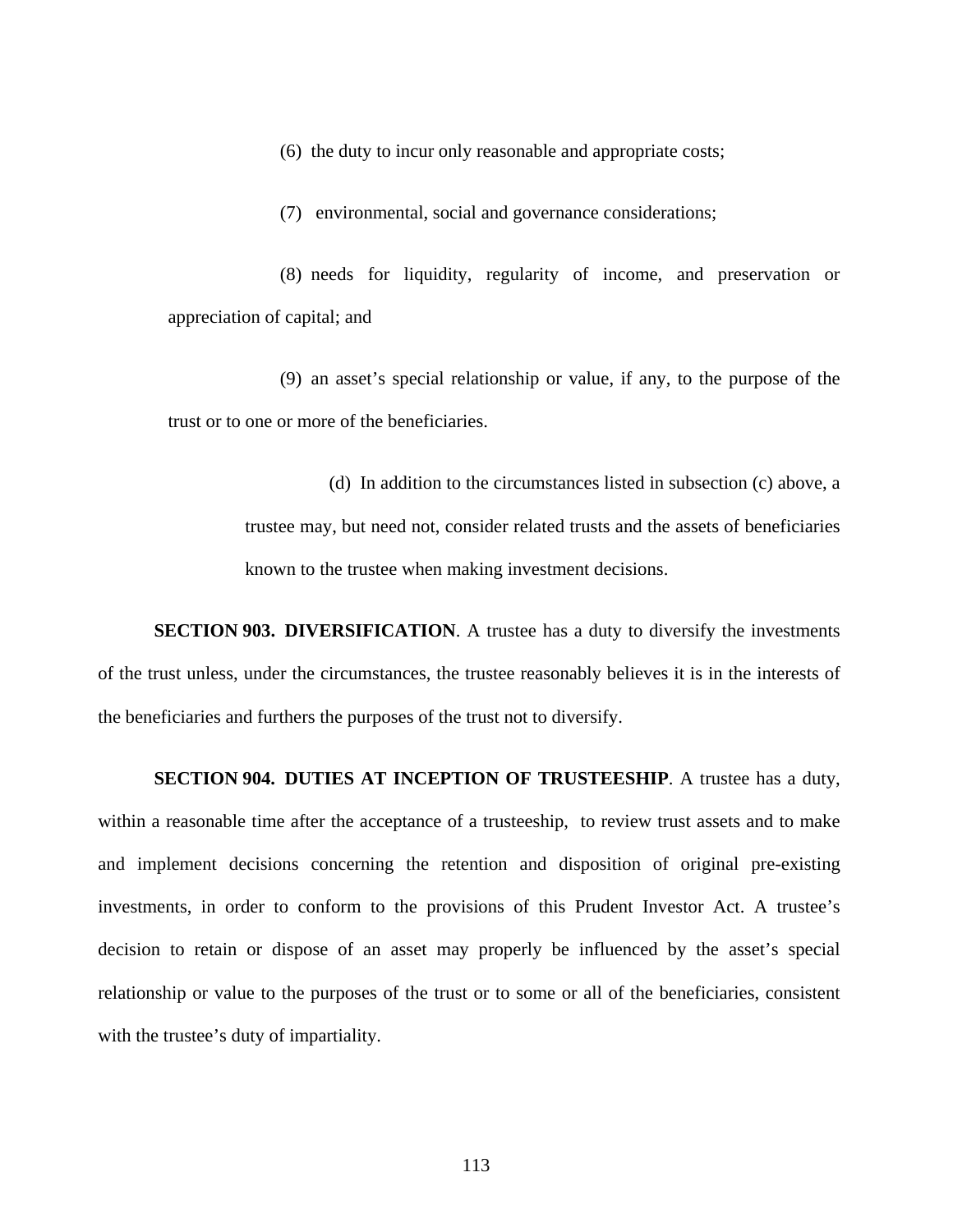**SECTION 905. COURT ACTION**. Nothing in this Prudent Investor Act abrogates or restricts the power of an appropriate court in proper cases (i) to direct or permit the trustee to deviate from the terms of the trust instrument or (ii) to direct or permit the trustee to take, or to retrain the trustee from taking, any action regarding the making or retention of investments.

#### **SECTION 906. [RESERVED]**

#### **SECTION 907. [RESERVED]**

**SECTION 908. REVIEWING COMPLIANCE**. No specific investment course of action is, taken alone, prudent or imprudent. The trustee may invest in every kind of property and type of investment, subject to this Prudent Investor Rule. A trustee's investment decisions and actions are to be judged in terms of the trustee's reasonable business judgment regarding the anticipated effect on the trust portfolio as a whole under the facts and circumstances prevailing at the time of the decision or action. This Prudent Investor Rule is a test of conduct and not of resulting performance.

#### **SECTION 909. DELEGATION OF INVESTMENT AND MANAGEMENT**

**FUNCTIONS.** Notwithstanding any other provision of this Code, prior to delegating any investment functions to an agent in accordance with the provisions of Section 807(b), a trustee shall conduct an inquiry into the experience, performance history, professional licensing or registration, if any, and financial stability of the investment agent.

## **SECTION 910. LANGUAGE INVOKING STANDARD OF ARTICLE.** The following terms or comparable language in the investment powers and related provisions of a trust instrument, unless otherwise limited or modified by that instrument, shall be construed as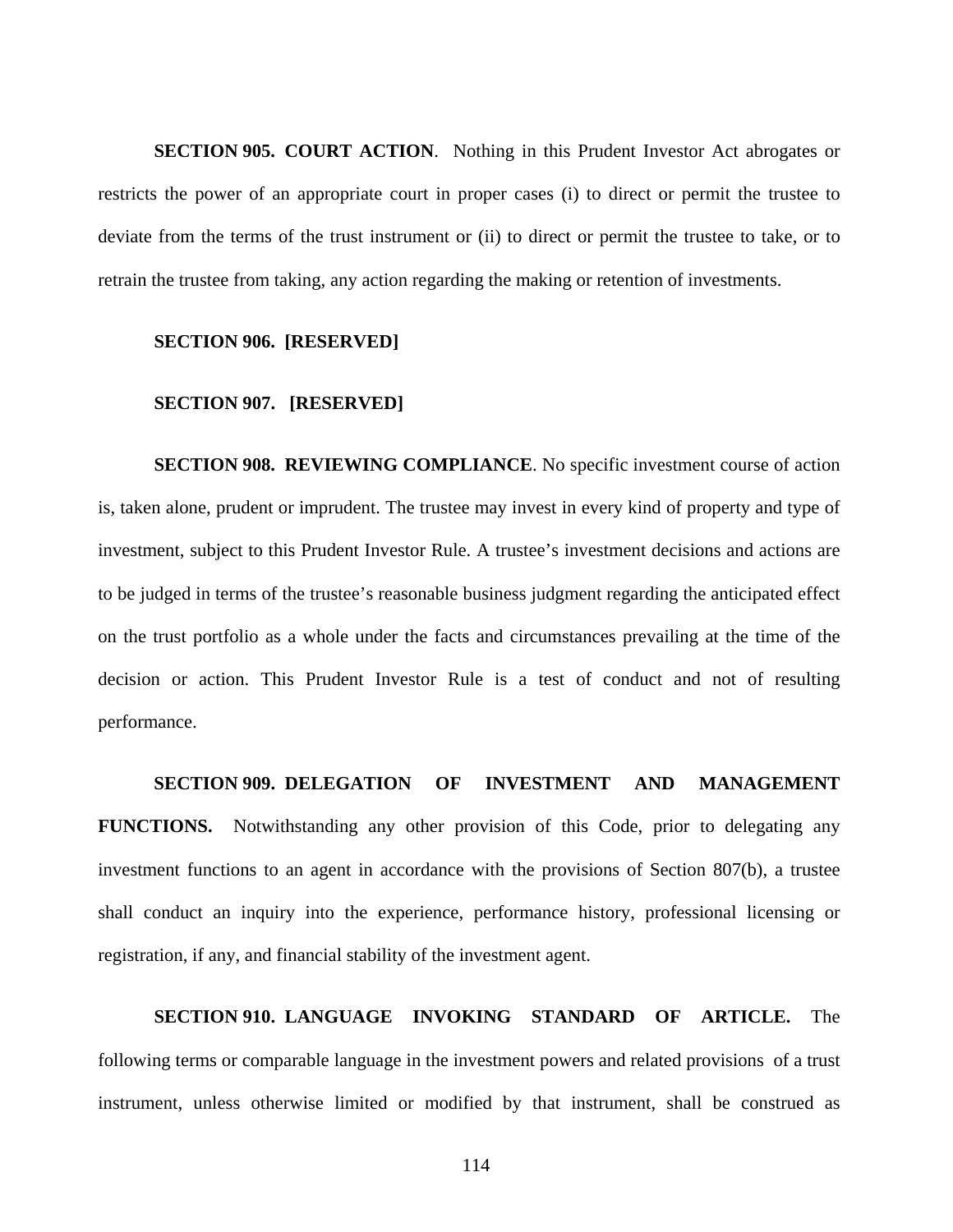authorizing any investment or strategy permitted under this Prudent Investor Act: "investments permissible by law for investment of trust funds," "legal investments," "authorized investments," "using the judgment and care under the circumstances then prevailing that persons of prudence, discretion, and intelligence exercise in the management of their own affairs, not in regard to speculation but in regard to the permanent disposition of their funds, considering the probable income as well as the probable safety of their capital," "prudent man rule," "prudent trustee rule," "prudent person rule" and "prudent investor rule."

**SECTION 911. SHORT TITLE**. Section 901 through 910 of this Article may be cited as the "Illinois Uniform Prudent Investor Act" and is referred to herein as the "Prudent Investor Act."

**SECTION 912. EFFECTIVE DATE.** Sections 901 through 911 apply to all existing and future trusts, but only as to actions or inactions occurring on or after January 1, 1992.

#### **SECTION 913. LIFE INSURANCE**.

(a) Notwithstanding any other provision, the duties of a trustee with respect to acquiring or retaining as a trust asset a contract of insurance upon the life of the settlor, upon the lives of the settlor and the settlor's spouse, or upon the life of any person for which such trustee has an insurable interest in accordance with Section 113, do not include any of the following duties:

(1) to determine whether any contract of life insurance in the trust, or to be acquired by the trust, is or remains a proper investment as to:

(A) the type of insurance contract;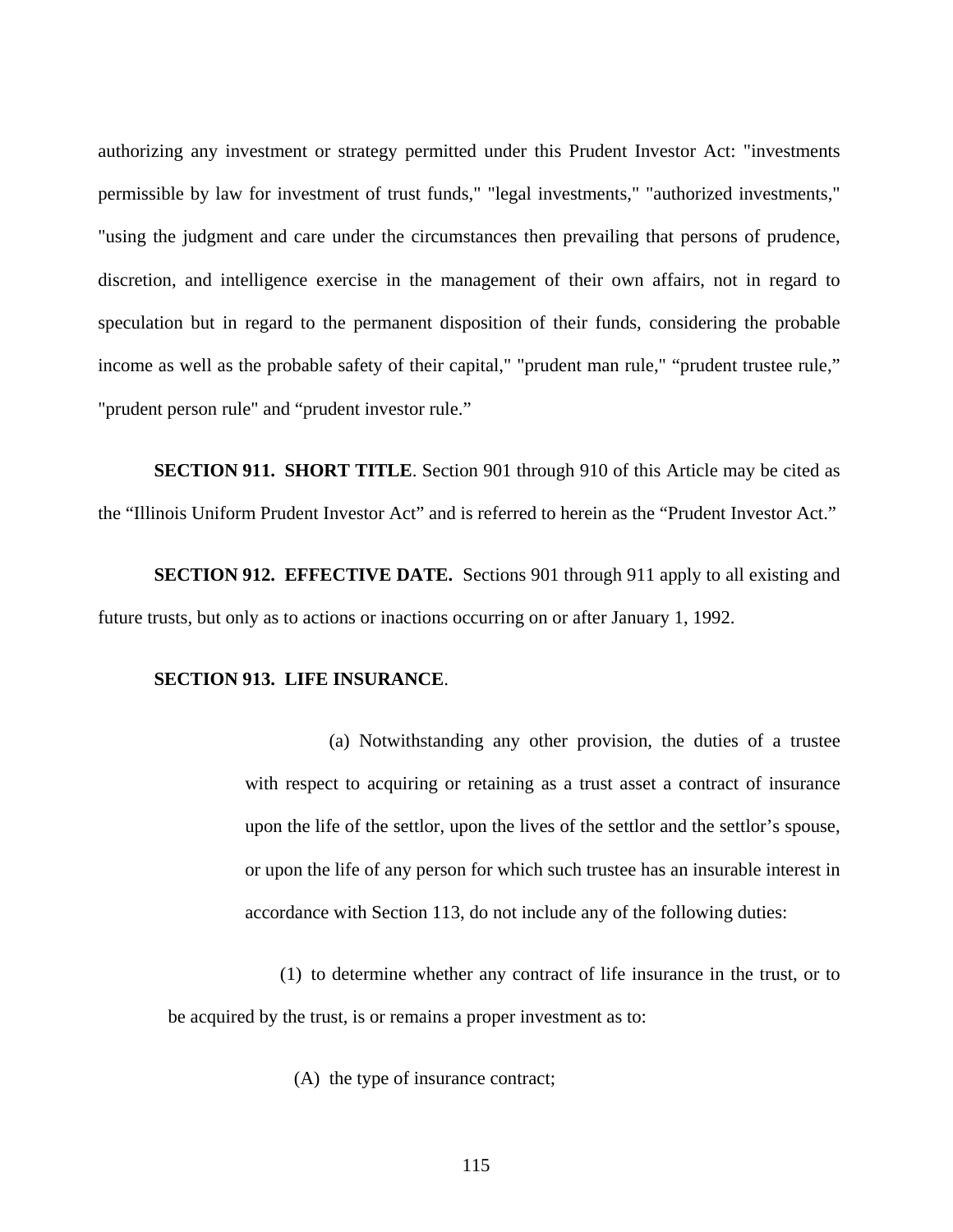- (B) the quality of the insurance contract;
- (C) the quality of the insurance company;
- (D) the investments held within the insurance contract;
- (E) or otherwise.

(2) to diversify the investment among different policies or insurers, among available asset classes, or within an insurance contract;

(3) to inquire about or investigate into the health or financial condition of an insured;

(4) to prevent the lapse of a life insurance contract if the trust does not receive contributions or hold other readily marketable assets to pay the life insurance contract premiums; or

(5) to exercise any policy options, rights, or privileges available under any contract of life insurance in the trust, including any right to borrow the cash value or reserve of the policy, acquire a paid-up policy, or convert to a different policy.

> (b) The trustee is not liable to the beneficiaries of the trust, the beneficiaries of the contract of insurance, or to any other party for loss arising from the absence of these duties regarding insurance contracts under subsection (a).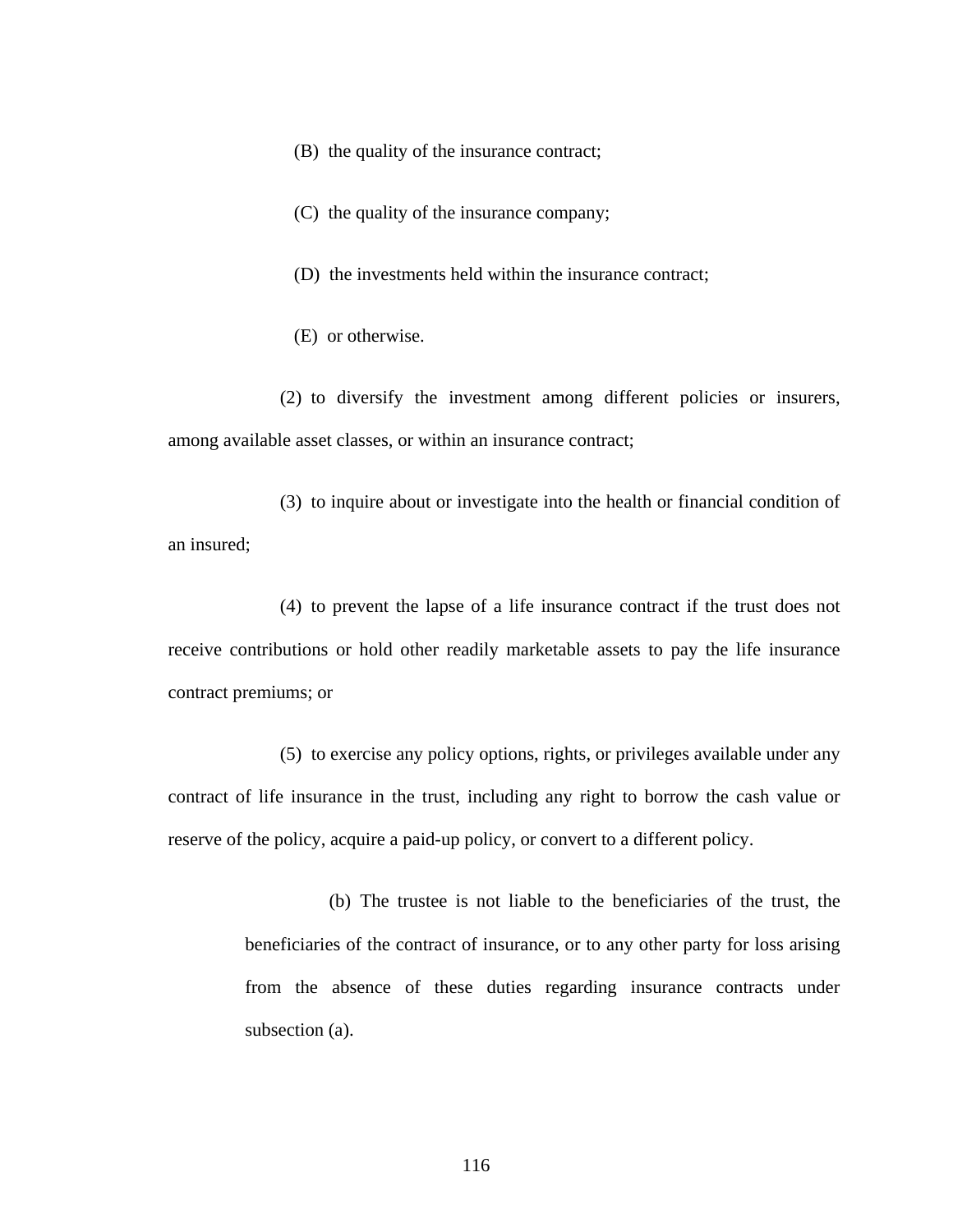(c) Subsection (a) of this Section applies to an irrevocable trust created after the effective date of this Code or to a revocable trust that becomes irrevocable after the effective date of this Code. The trustee of a trust described under subsection (a) of this Section established prior to the effective date of this Code shall notify the settlor in writing that, unless the settlor provides written notice to the contrary to the trustee within 90 days of the trustee's notice, the provisions of subsection (a) of this Section shall apply to the trust. Subsection (a) of this Section does not apply if, within 90 days of the trustee's notice, the settlor notifies the trustee in writing that subsection (a) of this Section does not apply. If the settlor is deceased, then the trustee shall give such notice to all of the legally competent current beneficiaries, and subsection (a) of this Section shall apply to the trust unless the majority of such beneficiaries notify the trustee to the contrary in writing within 90 days of the trustee's notice.

## **SECTION 914. INVESTMENTS IN AFFILIATED INVESTMENTS; TRANSACTIONS WITH AFFILIATES**.

#### (a) As used in this Section:

(1) "Affiliate" means any corporation or other entity that directly or indirectly is controlled by financial institution acting in a fiduciary capacity, or is related to such financial institution by shareholding or other means of common ownership and control.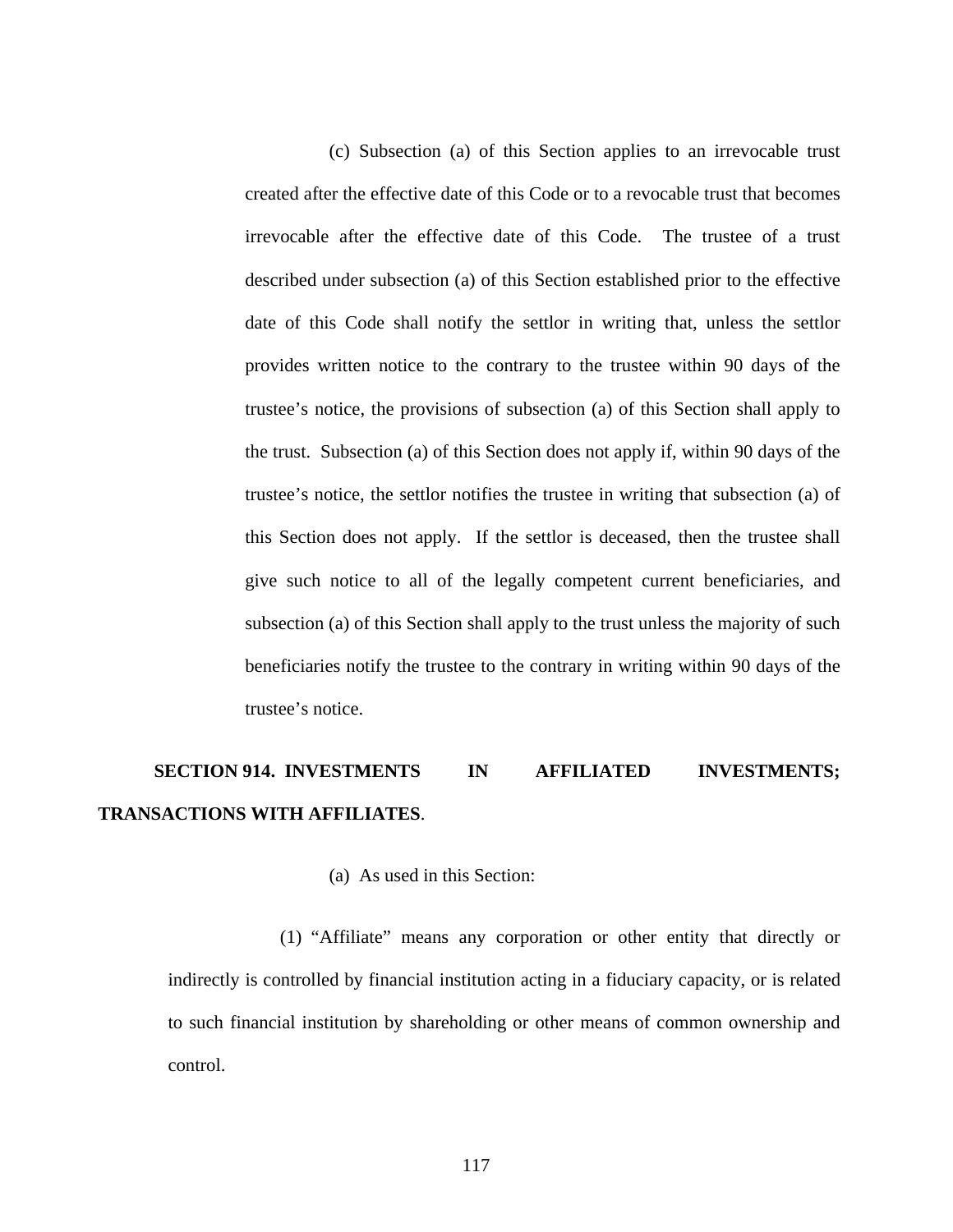(2) "Affiliated investment" means an investment for which the fiduciary or an affiliate of the fiduciary acts as adviser, administrator, distributor, placement agent, underwriter, broker, or in any other capacity for which the fiduciary or an affiliate of the fiduciary receives or has received compensation from such investment.

(3) "Fiduciary capacity" includes an agent with investment discretion to determine what securities or other assets to purchase or sell on behalf of a fiduciary account.

> (b) A financial institution acting in any fiduciary capacity may purchase any affiliated investment, including, but not limited to, insurance, equity derivatives, or securities underwritten or otherwise distributed by the financial institution or by an affiliate, through or directly from the financial institution or an affiliate or from a syndicate or selling group that includes the financial institution or an affiliate, provided that the purchase is otherwise prudent under the applicable fiduciary investment standard.

> (c) The compensation paid to a financial institution acting in any fiduciary capacity or an affiliate of the financial institution for any affiliated investment under this Section must be reasonable and may not be prohibited by the instrument governing the fiduciary relationship. The compensation for the affiliated investment may be in addition to the compensation that the financial institution is otherwise entitled to receive from the fiduciary account.

> > (d) A financial institution shall disclose, at least annually: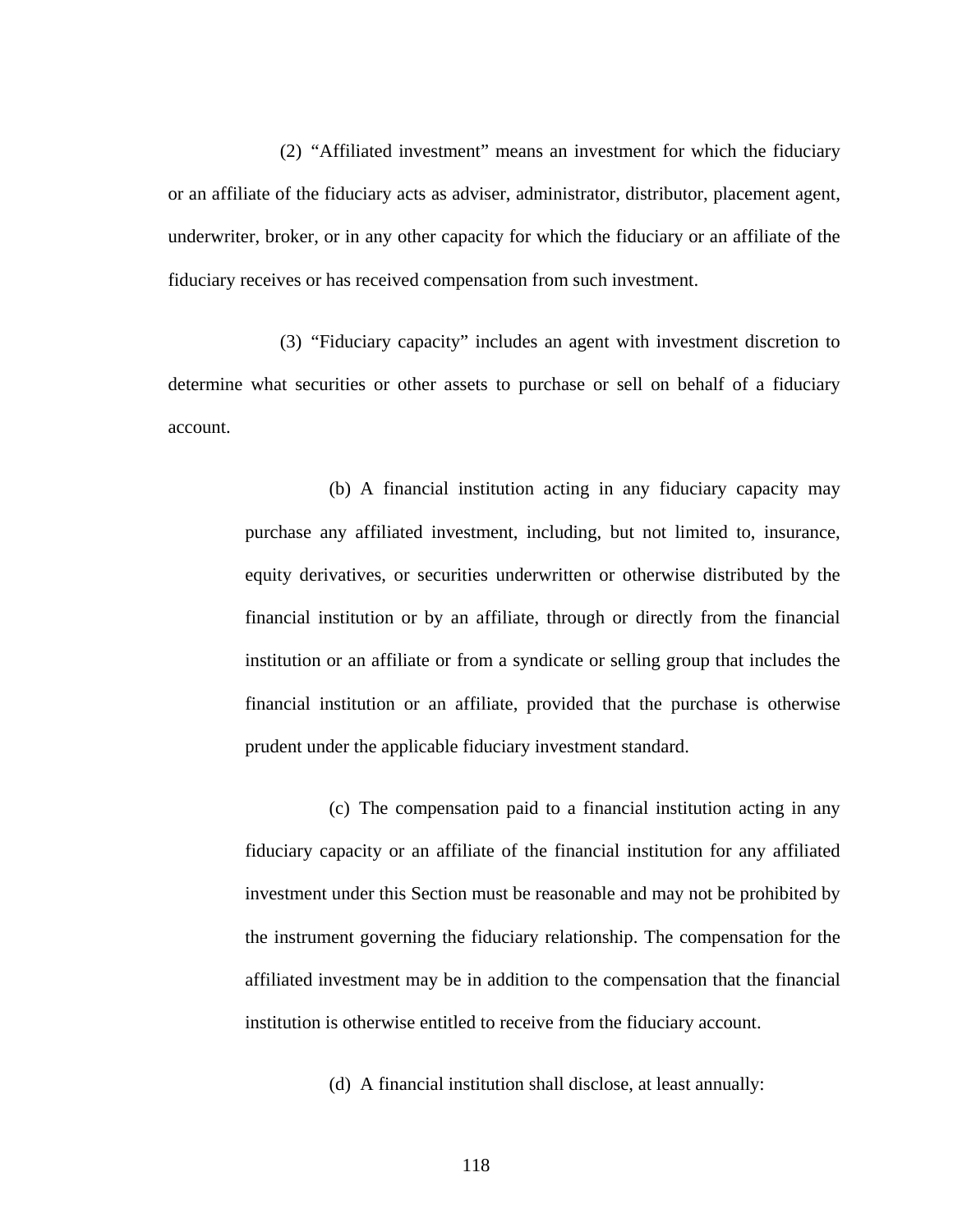(1) Any purchase of an affiliated investment authorized by this Section, including all compensation paid or to be paid by the fiduciary account or to be received by an affiliate arising from such affiliated investment;

(2) The capacities in which the financial institution or an affiliate acts for the issuer of the securities or the provider of the products or services; and

(3) That the financial institution or an affiliate may have an interest in the affiliated investment.

> (e) The disclosure shall be given, in writing or electronically by any document prepared for an affiliated investment under federal or state securities laws or in a written summary that includes all compensation received or to be received by the financial institution or any affiliate and an explanation of the manner in which such compensation is calculated (either as a percentage of the assets invested or by some other formula or method), to each principal in an agency relationship, and to all persons entitled to receive account statements of any other fiduciary account.

> (f) This Section shall apply to the purchase of securities made at the time of the initial offering of the securities or at any time thereafter.

> (g) A financial institution that has complied with the terms of this Section shall have full authority to administer an affiliated investment, including the authority to vote proxies thereon.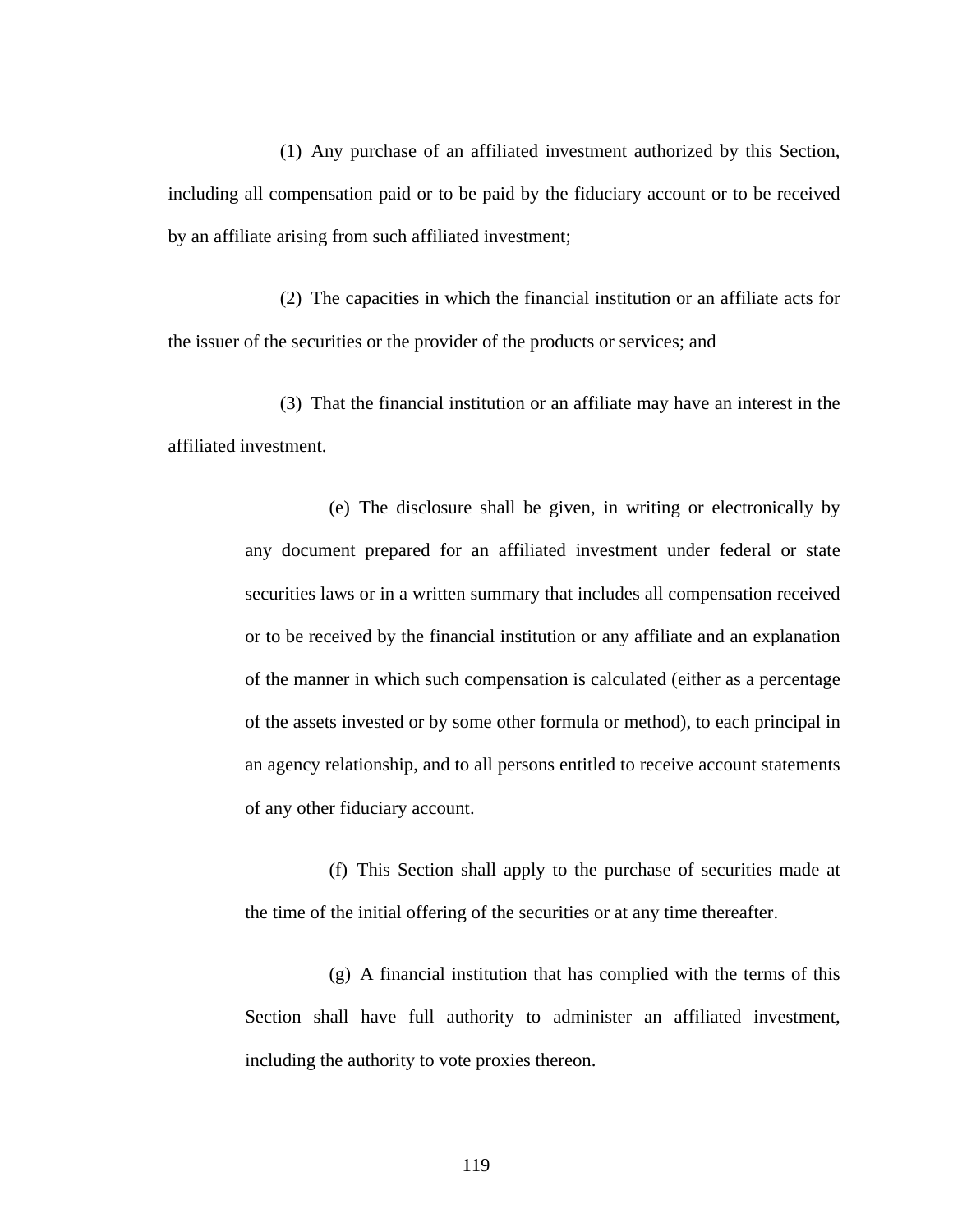#### **ARTICLE 10 LIABILITY OF TRUSTEES AND RIGHTS OF PERSONS DEALING WITH TRUSTEE**

#### **SECTION 1001. REMEDIES FOR BREACH OF TRUST.**

(a) A violation by a trustee of a duty the trustee owes to a

beneficiary is a breach of trust.

(b) To remedy a breach of trust that has occurred or may occur, the

court may:

(1) compel the trustee to perform the trustee's duties;

(2) enjoin the trustee from committing a breach of trust;

(3) compel the trustee to redress a breach of trust by paying money,

restoring property, or other means;

(4) order a trustee to account;

(5) appoint a special fiduciary to take possession of the trust property and administer the trust;

- (6) suspend the trustee;
- (7) remove the trustee as provided in Section 706;
- (8) reduce or deny compensation to the trustee; or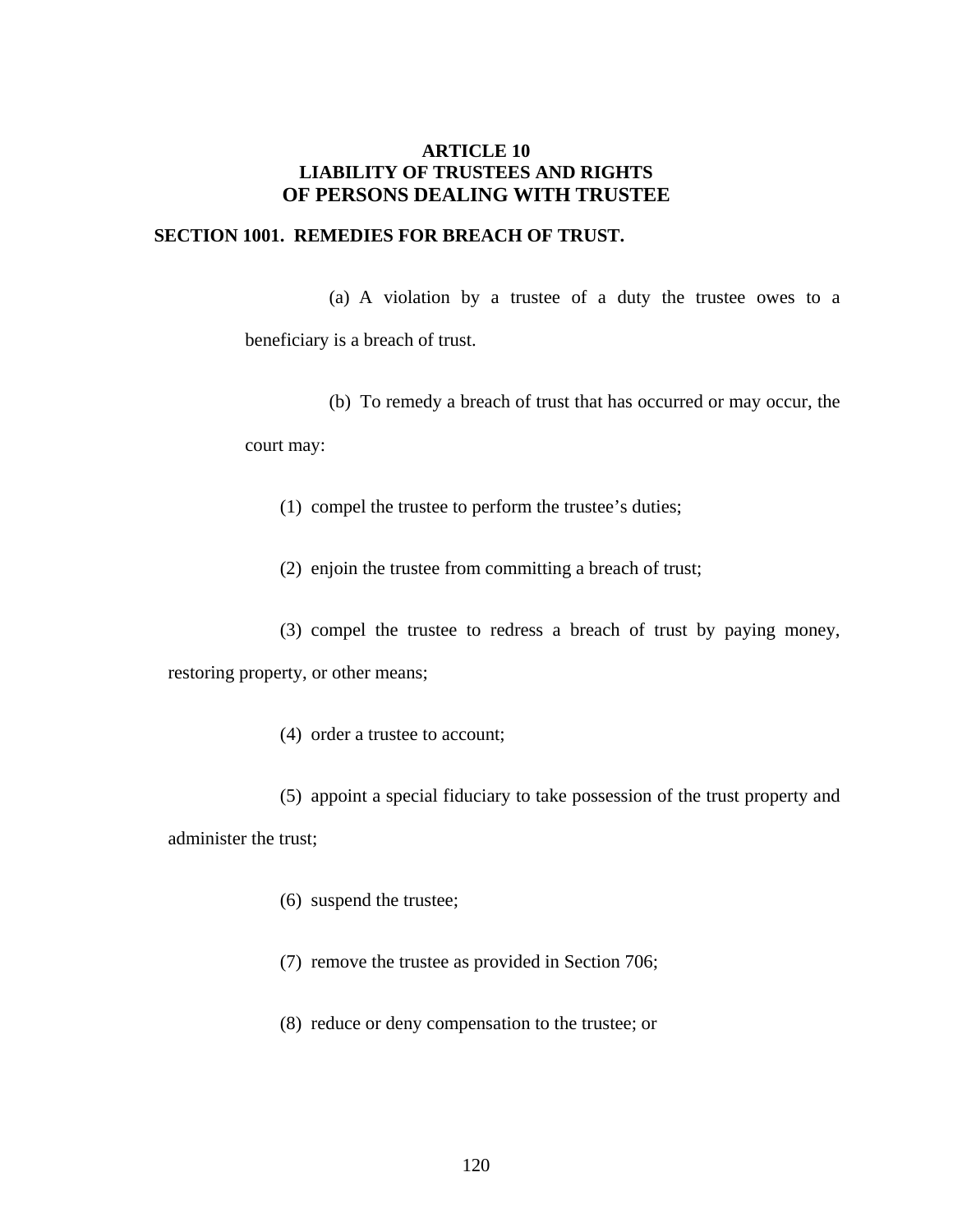(9) subject to Section 1012, void an act of the trustee, impose a lien or a constructive trust on trust property, or trace trust property wrongfully disposed of and recover the property or its proceeds.

(c) Nothing in this Section limits the equitable powers of the court to order other appropriate relief.

#### **SECTION 1002. DAMAGES FOR BREACH OF TRUST.**

(a) A trustee who commits a breach of trust is liable to the beneficiaries affected for the greater of:

(1) the amount required to restore the value of the trust property and trust distributions to what they would have been had the breach not occurred; or

(2) the value of any benefit received by the trustee by reason of the breach.

> (b) Except as otherwise provided in this subsection, if more than one trustee is liable to the beneficiaries for a breach of trust, a trustee is entitled to contribution from the other trustee or trustees liable for such breach. A trustee is not entitled to contribution if the trustee was substantially more at fault than another trustee or if the trustee committed the breach of trust in bad faith or with reckless indifference to the purposes of the trust or the interests of the beneficiaries. A trustee who received a benefit from the breach of trust is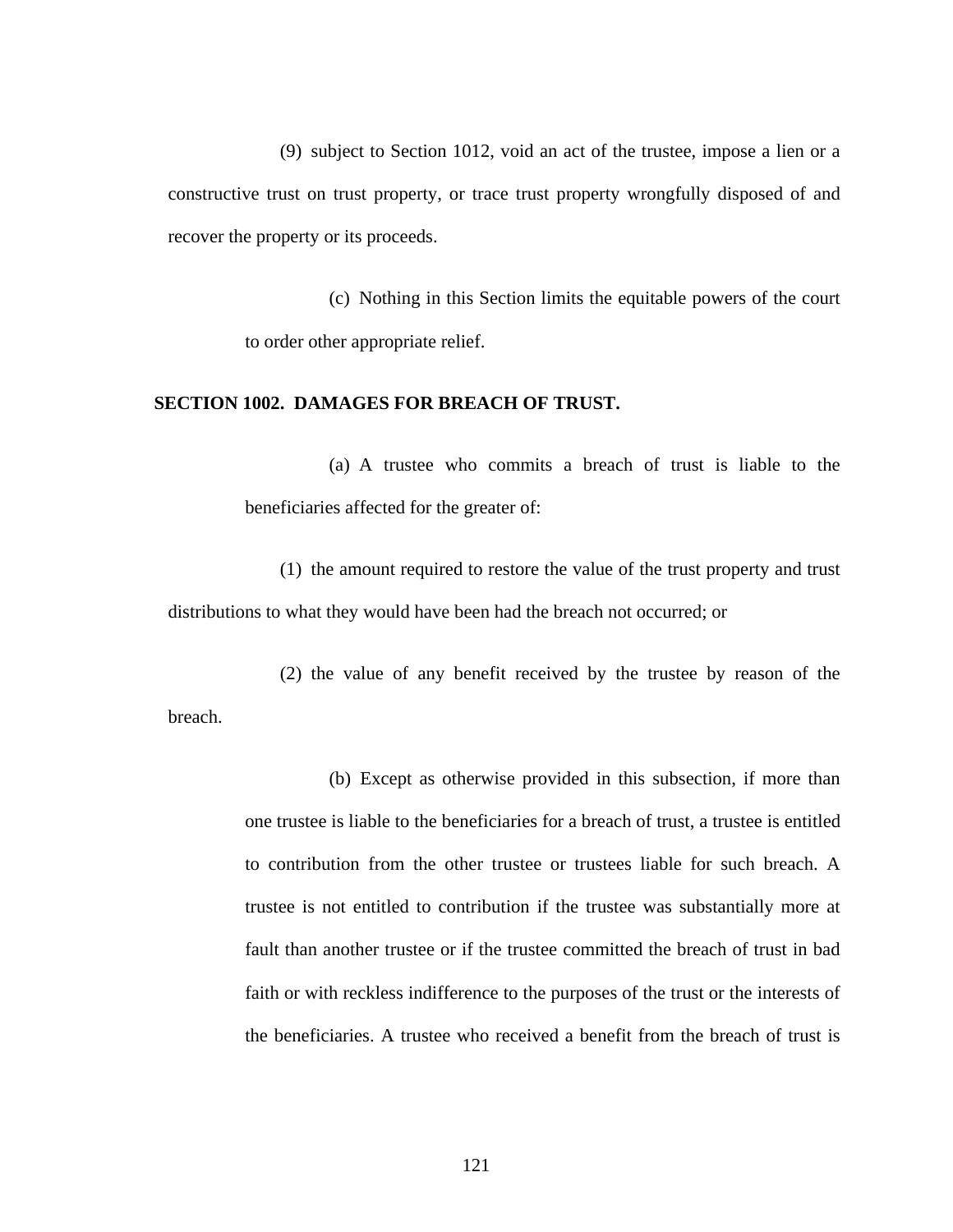not entitled to contribution from another trustee to the extent of the benefit received.

**SECTION 1003. NO DAMAGES IN ABSENCE OF BREACH**. Absent a breach of trust, a trustee is not liable to a beneficiary for a loss or depreciation in the value of trust property or for any benefit received by the trustee by reason of the administration of the trust.

**SECTION 1004. ATTORNEY'S FEES AND COSTS**. In a judicial proceeding involving the administration of a trust, the court, as equity may require, may award costs and expenses, including reasonable attorney's fees, to any party, to be paid by another party or from the trust that is the subject of the controversy.

#### **SECTION 1005. LIMITATION ON ACTION AGAINST TRUSTEE**.

(a) A beneficiary may not commence a proceeding against a trustee for breach of trust for any matter disclosed in writing by a trust accounting, or otherwise as provided in Sections 813.1-813.2 and Section 1102, after the date on which such disclosure becomes binding upon the beneficiary as provided below:

(1) With respect to a trust that becomes irrevocable after the effective date of this Code and to trustees accepting appointment after the effective date of this Code, matters disclosed in writing by a trust accounting or otherwise pursuant to Section 813.1 and Section 1102 shall be binding on each person who receives such information and each person represented as provided in Article 3 by a person who receives such information, and all of their respective successors, representatives, heirs and assigns,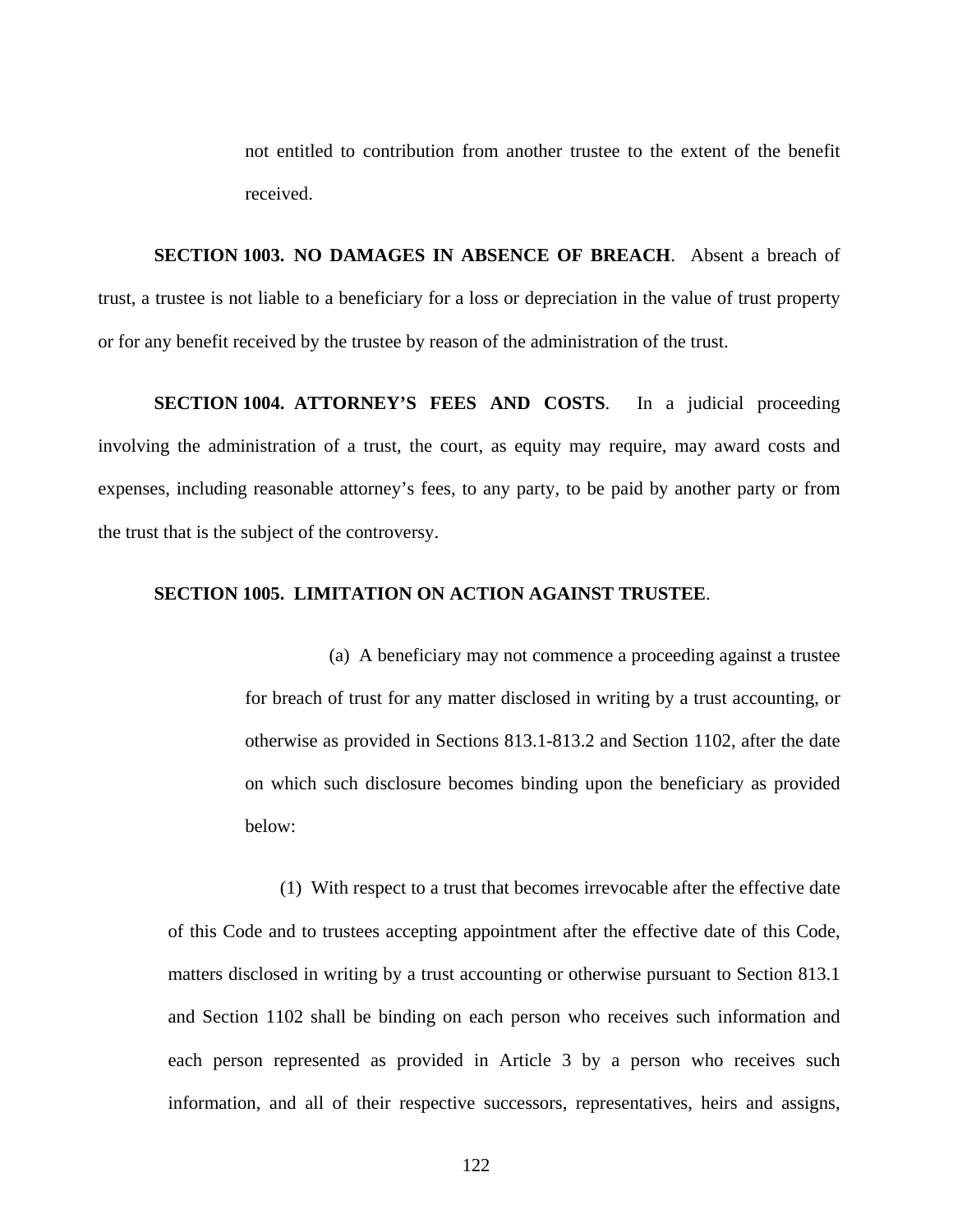unless an action against the trustee is instituted within two years from the date such information is furnished. A trust accounting or other communication adequately discloses the existence of a potential claim for breach of trust if it provides sufficient information so that the person entitled to receive such information knows of the potential claim or should have inquired into its existence.

(2) With respect to a trust that became irrevocable prior to the effective date of this Code or a trustee that accepted appointment prior to the effective date of this Code, a current account shall be binding on the beneficiaries receiving the account and on such beneficiaries' heirs and assigns unless an action against the trustee is instituted by the beneficiary or such beneficiary's heirs and assigns within three years from the date the current account is furnished, and a final accounting shall be binding on the beneficiaries receiving the same and all persons claiming by or through them, unless an action against the trustee is instituted by the beneficiary or person claiming by or through him or her within three years from the date the final account is furnished. If the account is provided to the representative of the estate of the beneficiary or to a spouse, parent, adult child, or guardian of the person of the beneficiary, such account shall be binding on the beneficiary unless an action is instituted against the trustee by the representative of the estate of the beneficiary or by the spouse, parent, adult child, or guardian of the person to whom the account is furnished within three years from the date it is furnished.

(3) Notwithstanding subsections (1) and (2) of this subsection (a), with respect to trust estates which terminated and were distributed 10 years or less prior to January 1, 1988, the final account furnished to the beneficiaries entitled to distribution of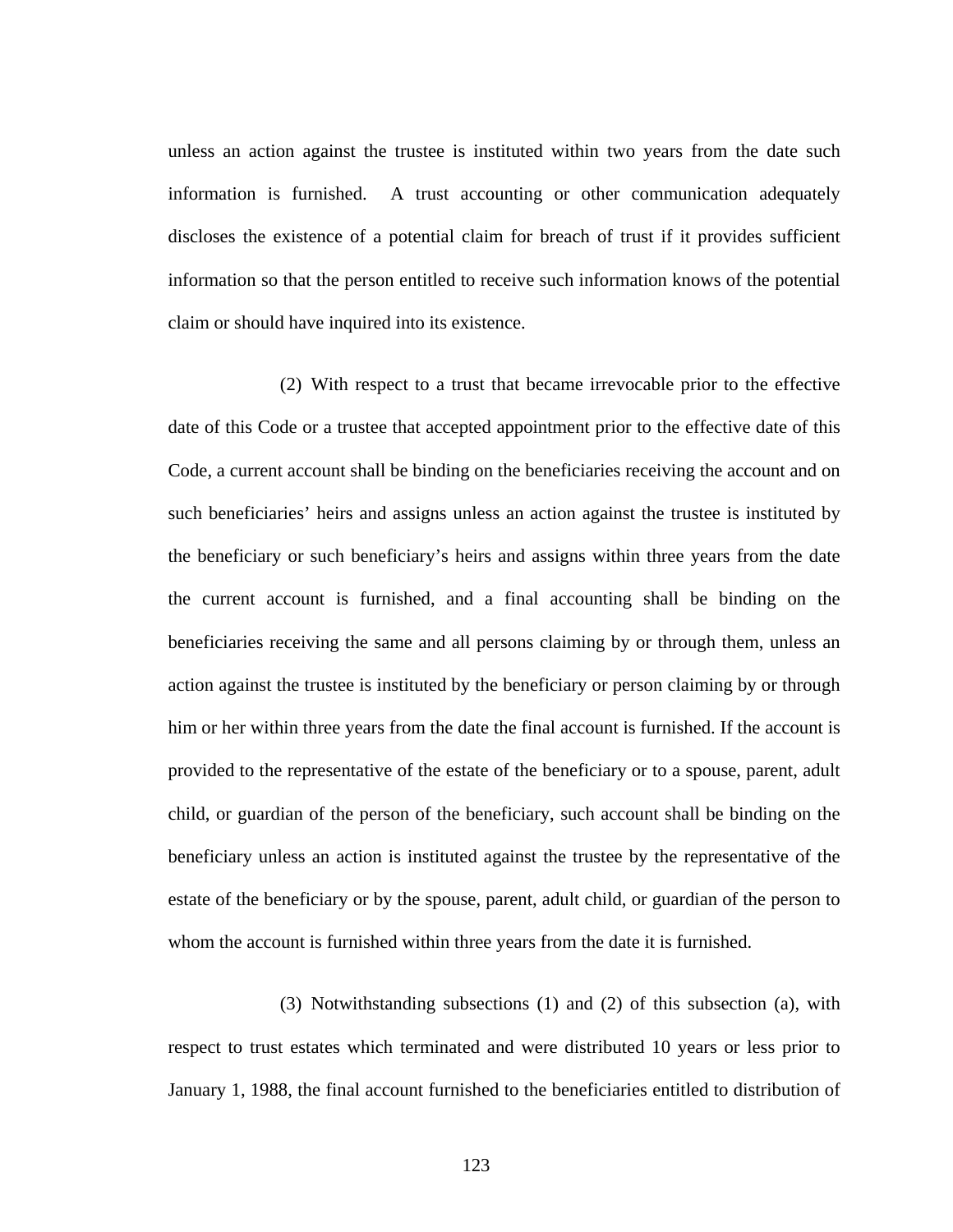the trust estate shall be binding on the beneficiaries receiving the same and all persons claiming by or through them, unless an action against the trustee is instituted by the beneficiary or person claiming by or through him or her within five years from January 1, 1988 or within 10 years from the date the final account was furnished, whichever is longer.

(4) Notwithstanding subsections (1), (2) and (3) of this subsection (a), with respect to trust estates which terminated and were distributed more than 10 years prior to January 1, 1988, the final account furnished to the beneficiaries entitled to distribution of the trust estate shall be binding on the beneficiaries receiving the same and all persons claiming by or through them, unless an action against the trustee is instituted by the beneficiary or person claiming by or through him or her within two years from January 1, 1988.

> (b) Unless barred earlier under subsection (a), a judicial proceeding by a beneficiary against a trustee for breach of trust must be commenced within five years after the first to occur of:

- (1) the removal, resignation, or death of the trustee;
- (2) the termination of the beneficiary's interest in the trust; or
- (3) the termination of the trust.

(c) Notwithstanding any other provision of this section, a beneficiary may bring any action against the trustee for fraudulent concealment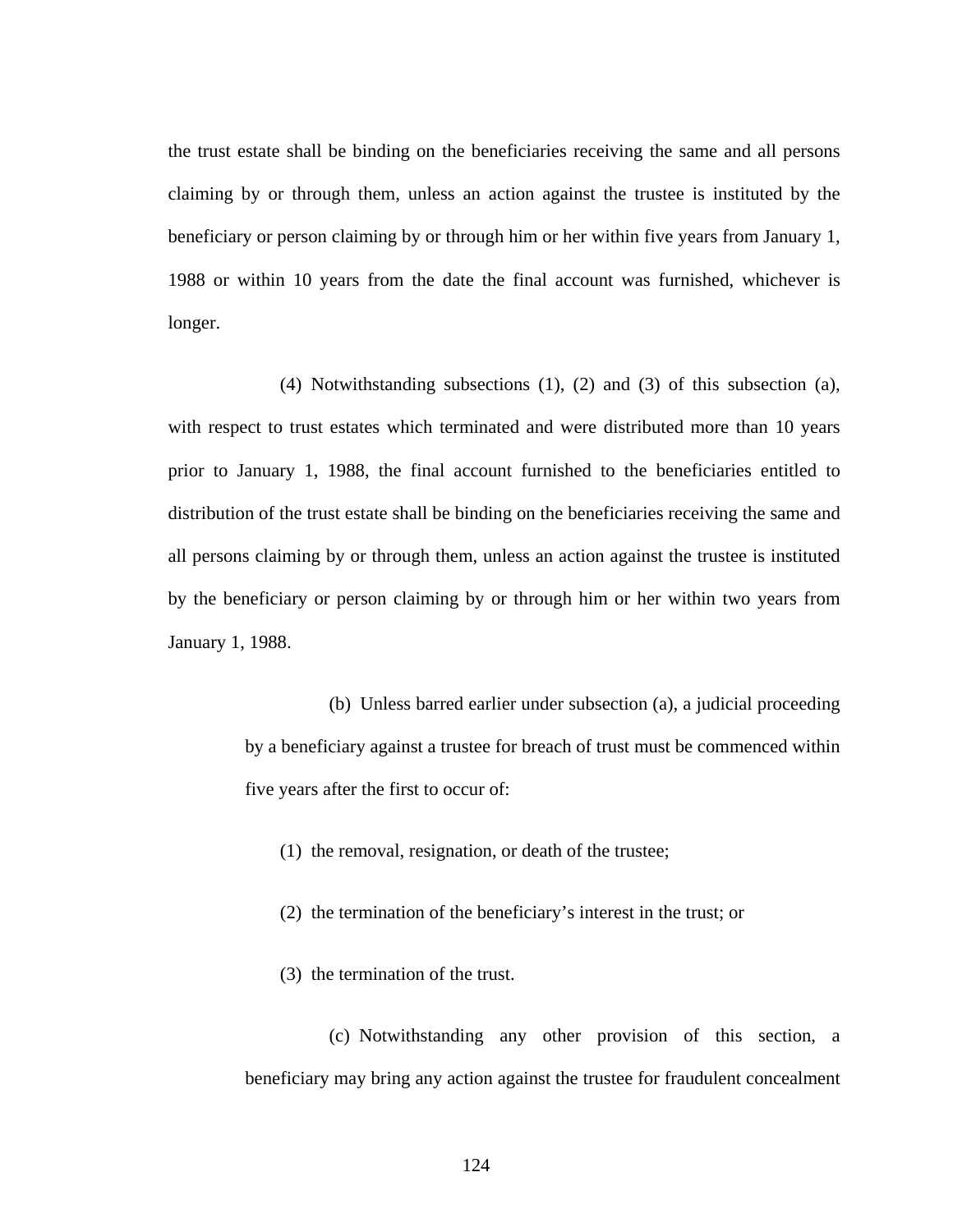within the time limit set forth in Section 13-215 of the Code of Civil Procedure.

**SECTION 1006. RELIANCE ON TRUST INSTRUMENT**. A trustee who acts in reasonable reliance on the express language of the trust instrument is not liable to a beneficiary for a breach of trust to the extent the breach resulted from the reliance.

#### **SECTION 1007. EVENT AFFECTING ADMINISTRATION OR DISTRIBUTION**.

If the happening of an event, including, but not limited to, marriage, divorce, performance of educational requirements, or death, affects the administration or distribution of a trust, a trustee who has exercised reasonable care to ascertain the happening of the event is not liable for a loss resulting from the trustee's lack of knowledge.

#### **SECTION 1008. EXCULPATION OF TRUSTEE.**

(a) A term of a trust relieving a trustee of liability for breach of trust is unenforceable to the extent that it:

(1) relieves the trustee of liability for breach of trust committed in bad faith or with reckless indifference to the purposes of the trust or the interests of the beneficiaries; or

(2) was inserted as the result of an abuse by the trustee of a fiduciary or confidential relationship to the settlor.

> (b) An exculpatory term drafted or caused to be drafted by the trustee is invalid as an abuse of a fiduciary or confidential relationship unless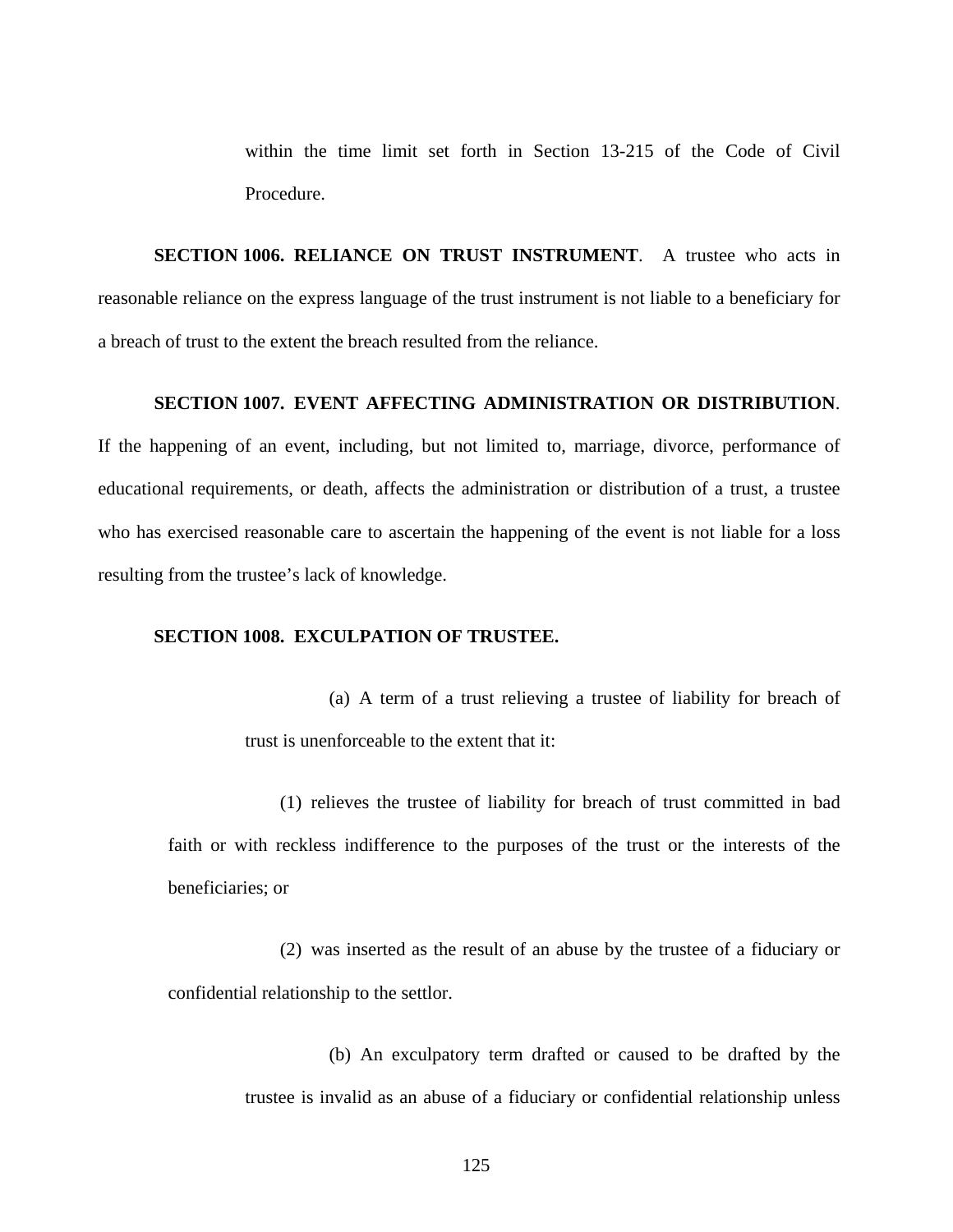the trustee proves that the exculpatory term is fair under the circumstances and that its existence and contents were adequately communicated to the settlor. These conditions are satisfied if the settlor was represented by independent counsel.

#### **SECTION 1009. BENEFICIARY'S CONSENT, RELEASE, OR RATIFICATION**.

(a) A trustee is not liable to a beneficiary, or to anyone claiming by or through such beneficiary, for breach of trust if the beneficiary consented to the conduct constituting the breach, released the trustee from liability for the breach, or ratified the transaction constituting the breach, unless:

(1) the consent, release, or ratification of the beneficiary was induced by improper conduct of the trustee; or

(2) at the time of the consent, release, or ratification, the beneficiary did not know of the beneficiary's rights or of the material facts relating to the breach.

> (b) If the beneficiary's consent, release or ratification involves a self-dealing transaction, such consent, release or ratification is binding only if the transaction was fair and reasonable. These conditions that a self-dealing transaction must be fair and reasonable are satisfied if the beneficiary was represented by independent counsel. No consideration is required for the consent, release, or ratification to be valid.

#### **SECTION 1010. LIMITATION ON PERSONAL LIABILITY OF TRUSTEE.**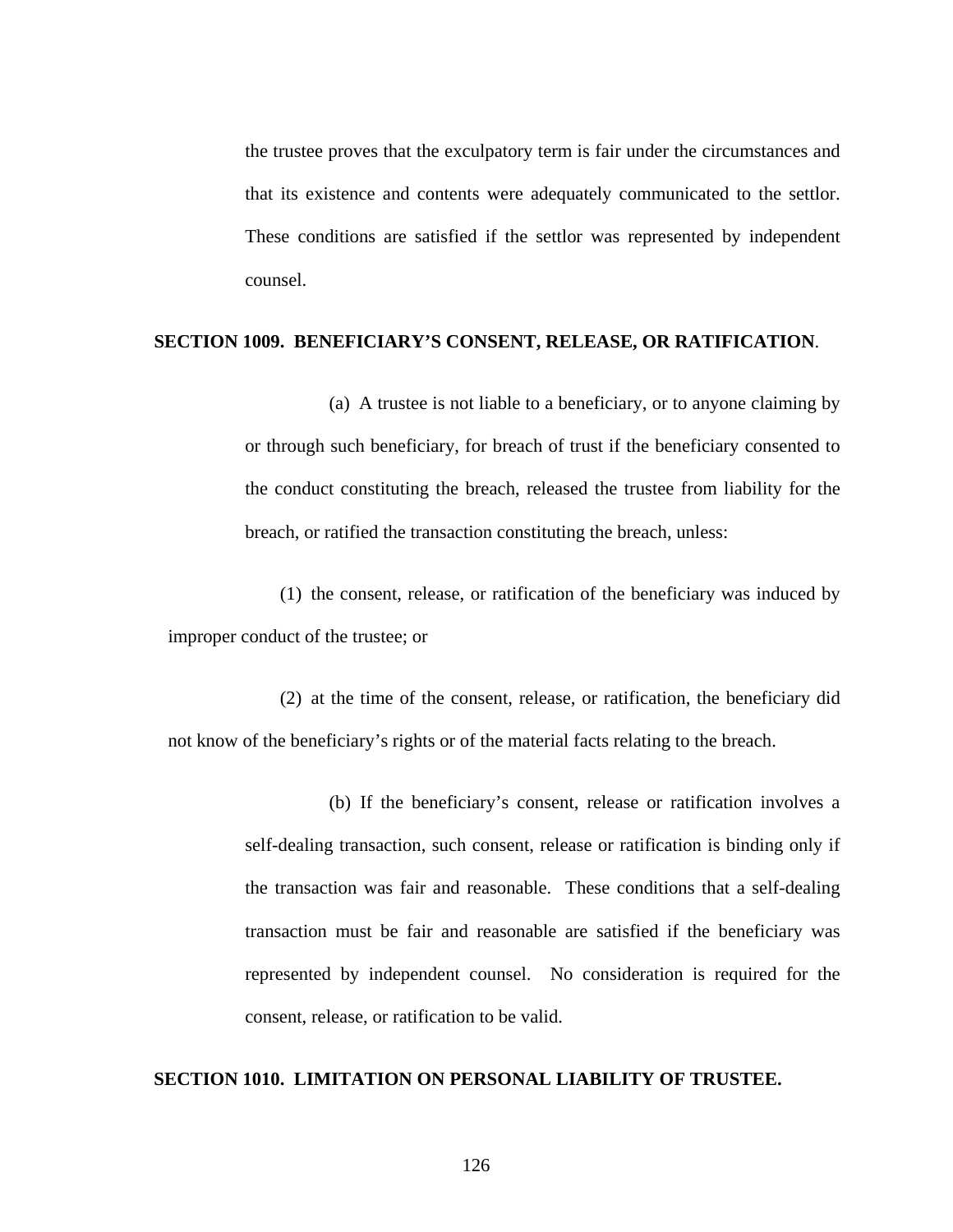(a) Except as otherwise provided in the contract, a trustee is not personally liable on a contract properly entered into in the trustee's fiduciary capacity in the course of administering the trust if the trustee in the contract disclosed the fiduciary capacity.

(b) A trustee is personally liable for torts committed in the course of administering a trust, or for obligations arising from ownership or control of trust property, including liability for violation of environmental law, only if the trustee is personally at fault.

(c) A claim based on a contract entered into by a trustee in the trustee's fiduciary capacity, on an obligation arising from ownership or control of trust property, or on a tort committed in the course of administering a trust, may be asserted in a judicial proceeding against the trustee in the trustee's fiduciary capacity, whether or not the trustee is personally liable for the claim.

#### **SECTION 1011. INTEREST AS GENERAL PARTNER.**

(a) Except as otherwise provided in subsection (c) or unless personal liability is imposed in the contract, a trustee who holds an interest as a general partner in a general or limited partnership is not personally liable on a contract entered into by the partnership after the trust's acquisition of the interest if the fiduciary capacity was disclosed in the contract or in a statement previously filed pursuant to the Uniform Partnership Act or Uniform Limited Partnership Act or any other similar state law.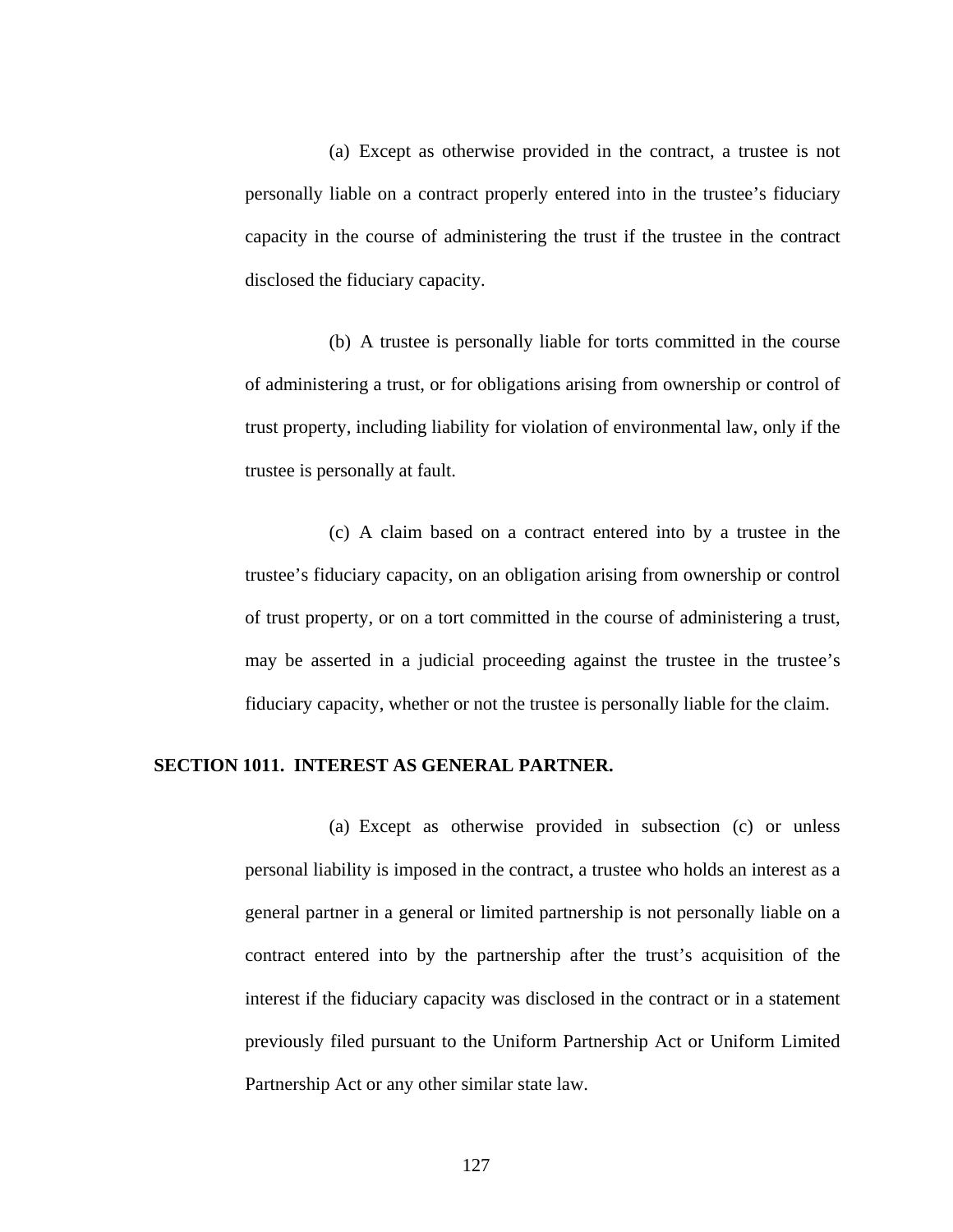(b) Except as otherwise provided in subsection (c), a trustee who holds an interest as a general partner is not personally liable for torts committed by the partnership or for obligations arising from ownership or control of the interest unless the trustee is personally at fault.

(c) The immunity provided by this Section does not apply if an interest in the partnership is held by the trustee in a capacity other than that of trustee or is held by the trustee's spouse or one or more of the trustee's descendants, siblings, or parents, or the spouse of any of them.

(d) If the trustee of a revocable trust holds an interest as a general partner, the settlor is personally liable for contracts and other obligations of the partnership as if the settlor were a general partner.

#### **SECTION 1012. PROTECTION OF PERSON DEALING WITH TRUSTEE.**

(a) A person other than a beneficiary or a beneficiary's representative under Article 3 acting in a representative capacity who in good faith assists a trustee, or who in good faith and for value deals with a trustee, without knowledge that the trustee is exceeding or improperly exercising the trustee's powers is protected from liability as if the trustee properly exercised the power.

(b) A person other than a beneficiary or a beneficiary's representative under Article 3 acting in a representative capacity who in good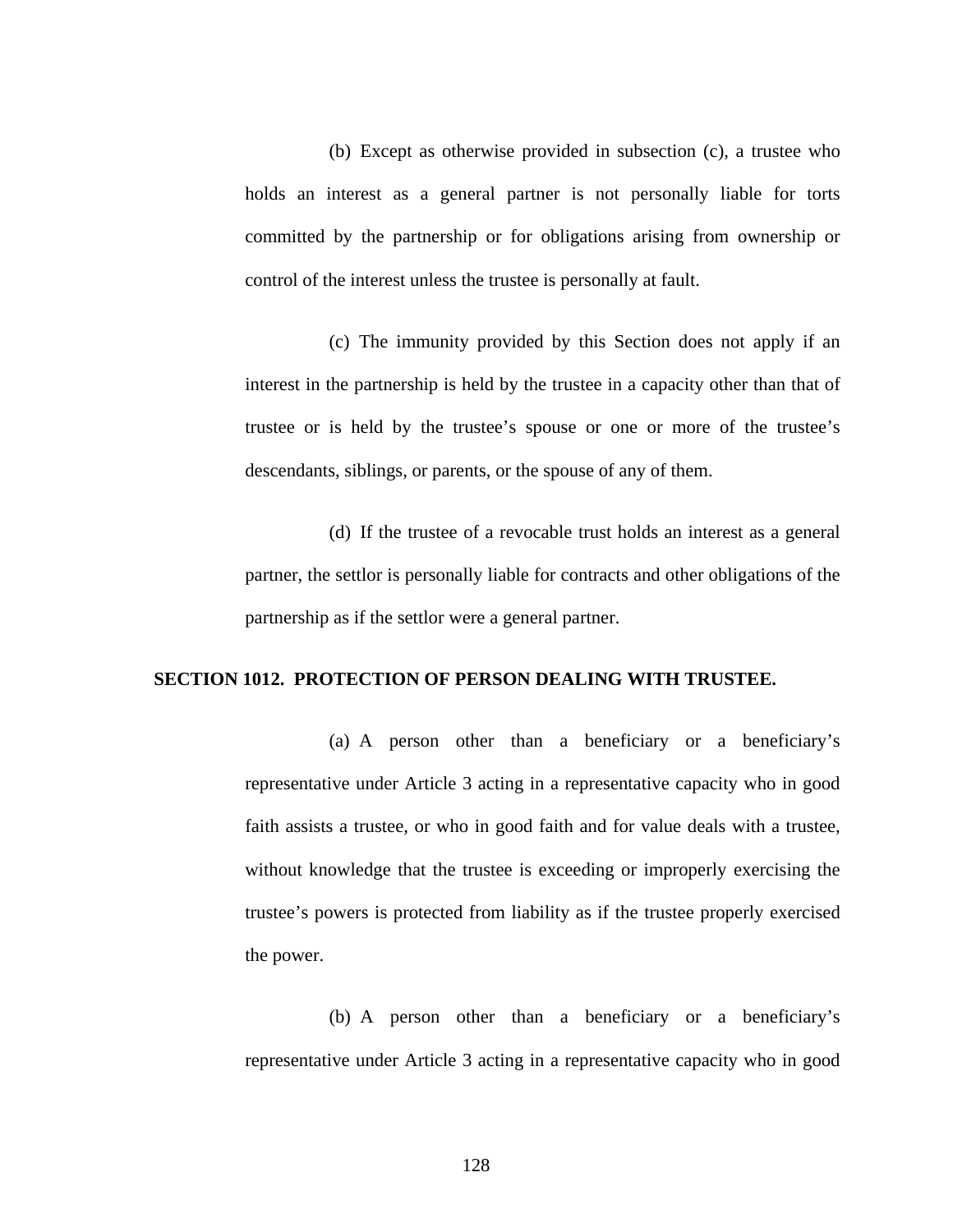faith deals with a trustee is not required to inquire into the extent of the trustee's powers or the propriety of their exercise.

(c) A person, including a beneficiary, who in good faith delivers assets to a trustee need not ensure their proper application.

(d) A person other than a beneficiary who in good faith assists a former trustee, or who in good faith and for value deals with a former trustee, without knowledge that the trusteeship has terminated is protected from liability as if the former trustee were still a trustee.

(e) Comparable protective provisions of other laws relating to commercial transactions or transfer of securities by fiduciaries prevail over the protection provided by this Section.

#### **SECTION 1013. CERTIFICATION OF TRUST.**

(a) Instead of furnishing a copy of the trust instrument to a person other than a beneficiary, the trustee may furnish to the person a certification of trust containing the following information:

(1) that the trust exists and the date the trust instrument was executed;

- (2) the identity of the settlor;
- (3) the identity and address of the currently acting trustee;
- (4) the powers of the trustee;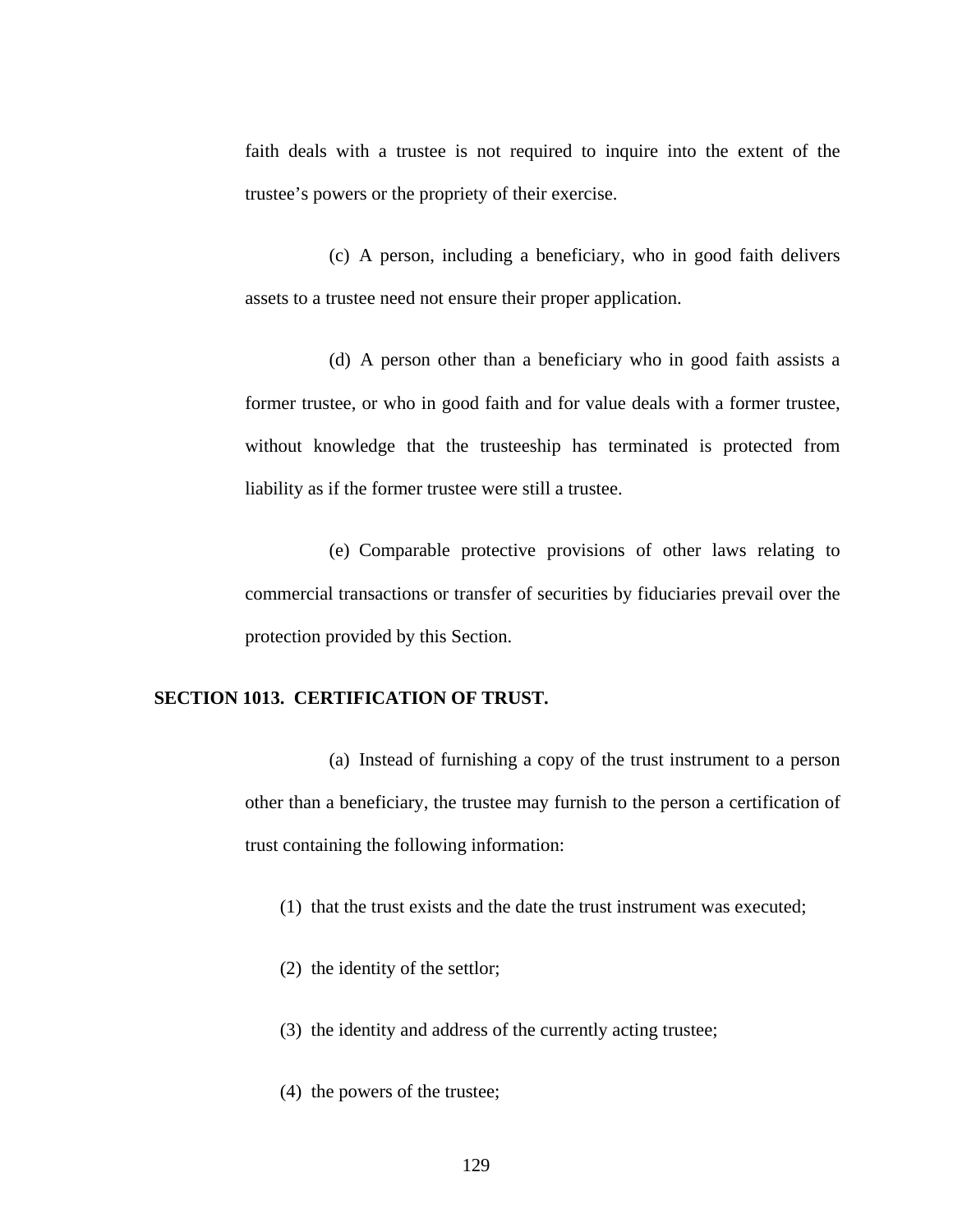(5) the revocability or irrevocability of the trust, whether the trust is amendable or unamendable, and the identity of any person holding a power to revoke the trust;

(6) the authority of co-trustees to sign or otherwise authenticate and whether all or less than all are required in order to exercise powers of the trustee;

(7) the trust's taxpayer identification number; and

(8) the manner of taking title to trust property.

(b) A certification of trust must be signed or otherwise authenticated by one or more of the trustees. A third party may require that the certification of trust be acknowledged.

(c) A certification of trust must state that the trust has not been revoked, modified, or amended in any manner that would cause the representations contained in the certification of trust to be incorrect.

(d) A certification of trust need not contain the dispositive terms of a trust.

(e) A recipient of a certification of trust may require the trustee to furnish copies of those excerpts from the original trust instrument and later amendments which designate the trustee and confer upon the trustee the power to act in the pending transaction.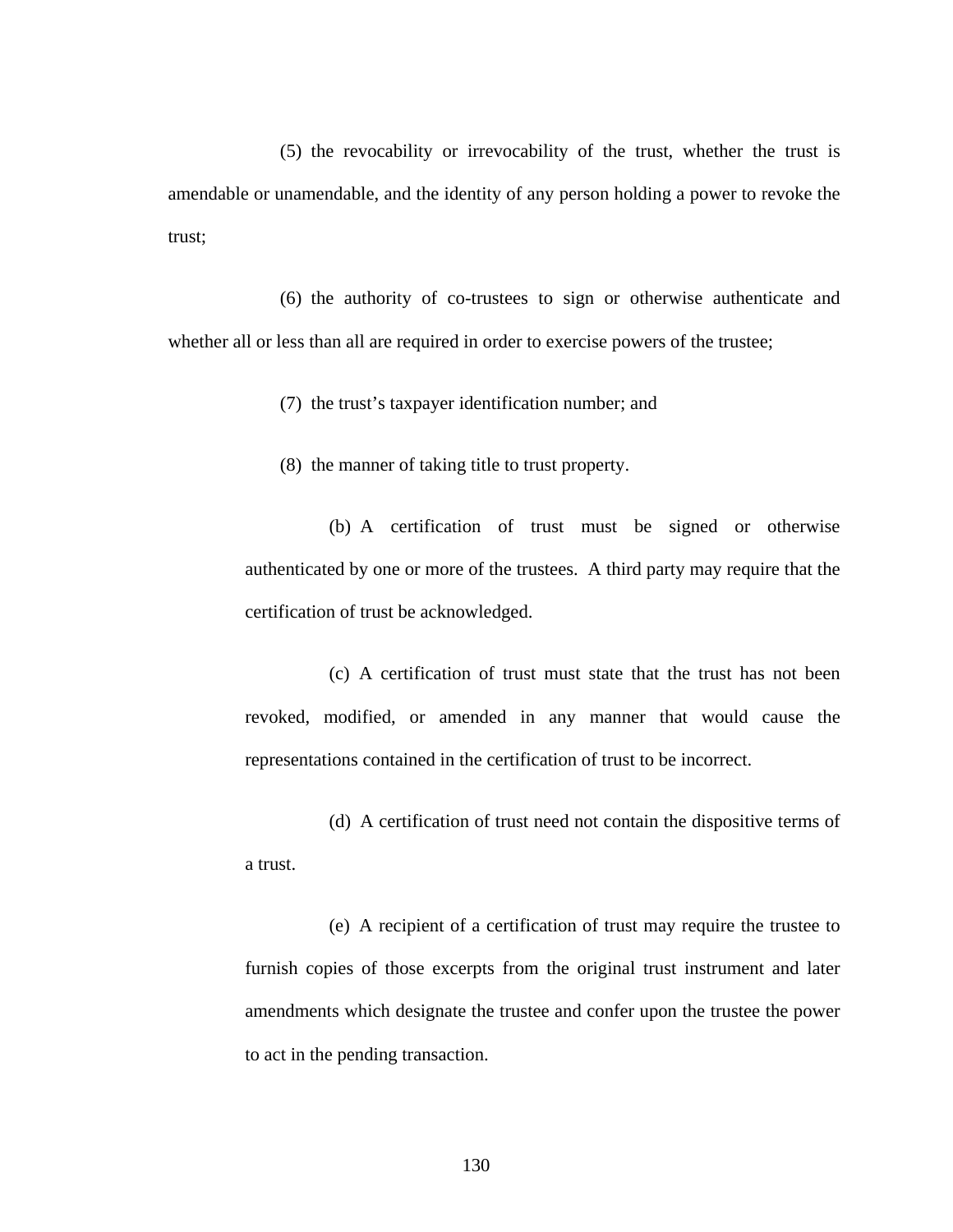(f) A person who acts in reliance upon a certification of trust without actual knowledge that the representations contained therein are incorrect is not liable to any person for so acting and may assume without inquiry the existence of the facts contained in the certification. Knowledge of the trust instrument may not be inferred solely from the fact that a copy of all or part of the trust instrument is held by the person relying upon the certification.

(g) A person who in good faith enters into a transaction in reliance upon a certification of trust may enforce the transaction against the trust property as if the representations contained in the certification were correct.

(h) A person making a demand for the trust instrument in addition to a certification of trust or excerpts is liable for damages if the court determines that the person did not act in good faith in demanding the trust instrument. A person required to examine a complete copy of the trust instrument for purposes of complying with applicable federal, state, or local law, a person acting in a fiduciary capacity with respect to a trust, and the Attorney General's Charitable Trust Bureau are deemed to be acting in good faith when demanding a copy of the trust instrument. This Section does not modify or limit any obligation a trustee may have to furnish a copy of a trust instrument to the Attorney General under the Charitable Trust Act or the Solicitation for Charity Act.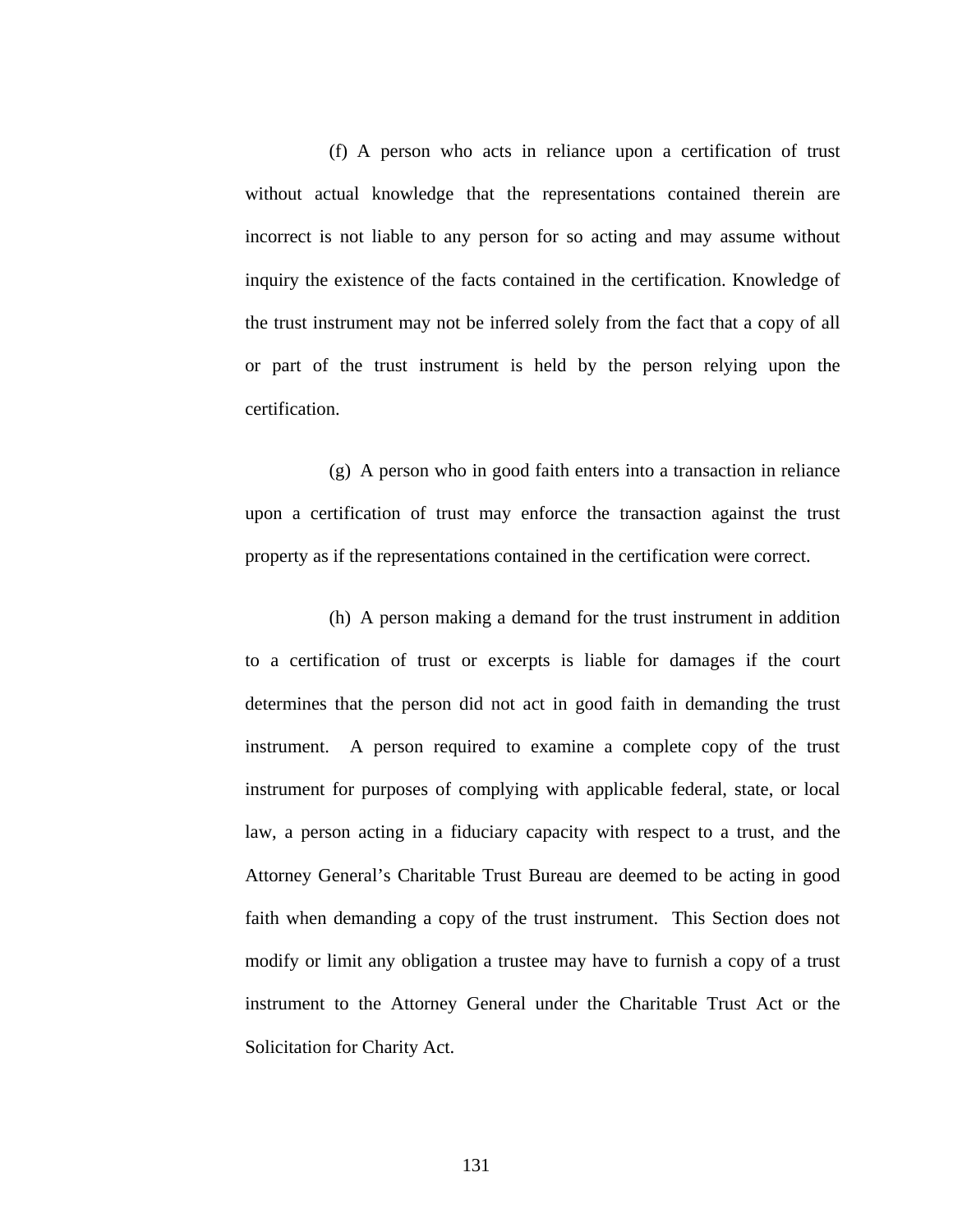(i) This Section does not limit the right of a person to obtain a copy of the trust instrument in a judicial proceeding concerning the trust.

(j) A certification of trust may be substantially as follows, provided that nothing in this subsection shall invalidate or bar the use of a certification of trust in any other or different form:

#### CERTIFICATION OF TRUST

| This trust states that  of  co-trustee(s) are required to exercise the powers of the trustee                       |
|--------------------------------------------------------------------------------------------------------------------|
| The co-trustees authorized to sign or otherwise authoriticate on behalf of the trust are:                          |
| There are no co-trustees authorized to sign or otherwise authenticate on behalf of the trust.                      |
|                                                                                                                    |
|                                                                                                                    |
| Title to the trust property shall be taken as follows (for example, "John Doe and Jane Doe, co-trustees of the Doe |
|                                                                                                                    |
| This is an irrevocable trust.                                                                                      |
|                                                                                                                    |
| This is an unamendable trust.                                                                                      |
| This trust is amendable. Name(s) of person(s) holding power to amend the trust:                                    |
| I (we) certify that the above named trust is in full force and has not been revoked, modified, or amended in any   |
| manner which would cause the representations in this Certification of Trust to be incorrect.                       |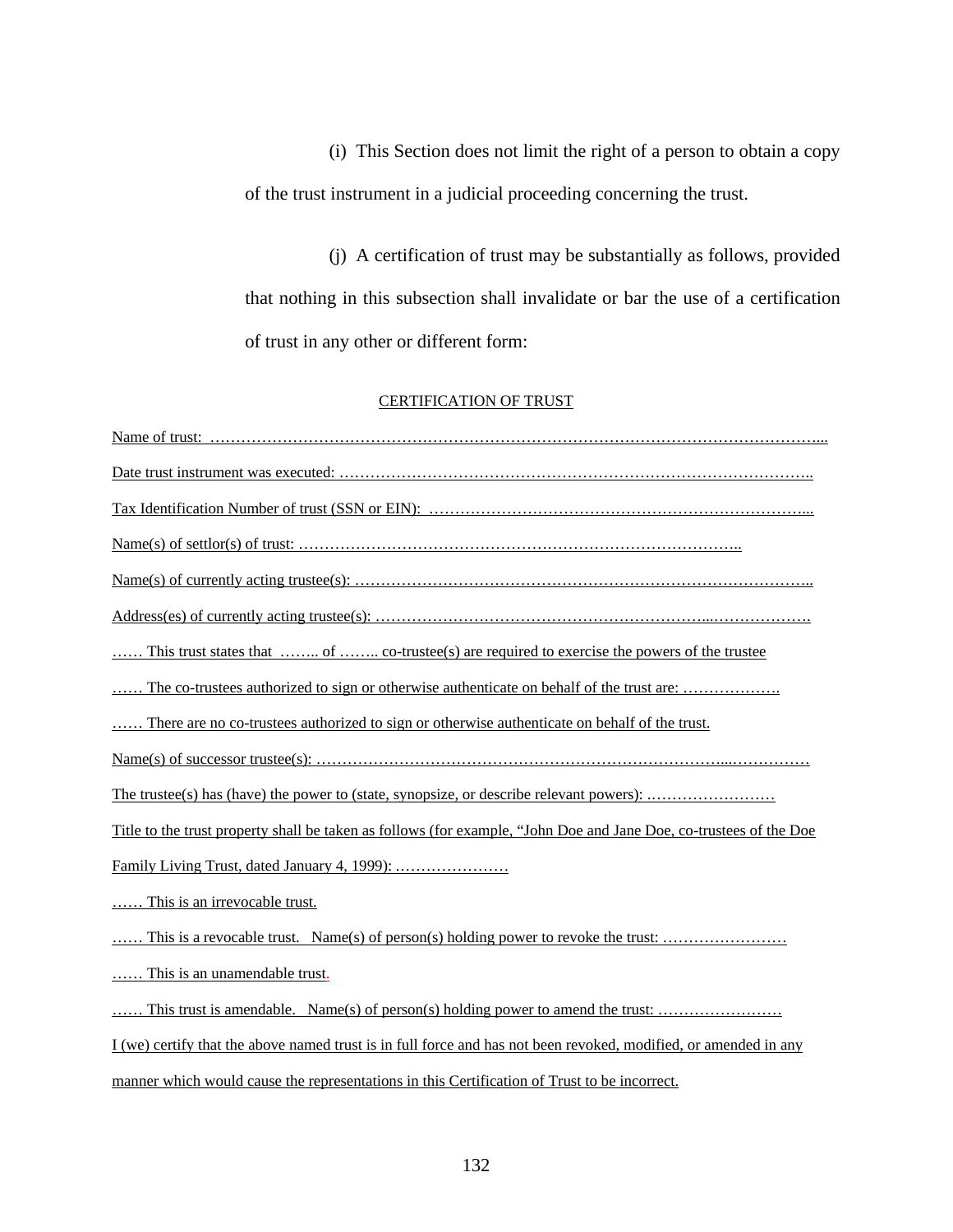| IN WITNESS THEREOF, each of the undersigned, being a trustee of the above-named trust with the authority to |
|-------------------------------------------------------------------------------------------------------------|
|                                                                                                             |
|                                                                                                             |
|                                                                                                             |
|                                                                                                             |
|                                                                                                             |
| [OPTIONAL:                                                                                                  |
| State of                                                                                                    |
| County of                                                                                                   |
| This instrument was signed and acknowledged before me on  (date) by (name/s of                              |
|                                                                                                             |
|                                                                                                             |
| (SEAL)                                                                                                      |

#### **SECTION 1014. RELIANCE ON COMMISSIONER OF BANKS AND REAL**

**ESTATE.** No trustee or other person shall be liable under this Code for any act done or omitted in good faith in conformity with any rule, interpretation, or opinion issued by the Commissioner of Banks and Real Estate, notwithstanding that after the act or omission has occurred, the rule, opinion, or interpretation upon which reliance is placed is amended, rescinded, or determined by judicial or other authority to be invalid for any reason.

#### **ARTICLE 11 TOTAL RETURN TRUSTS**

#### **SECTION 1101. GENERAL**.

(a) In this Article, "total return trust" means a trust converted in accordance with this Article which the trustee shall manage and invest seeking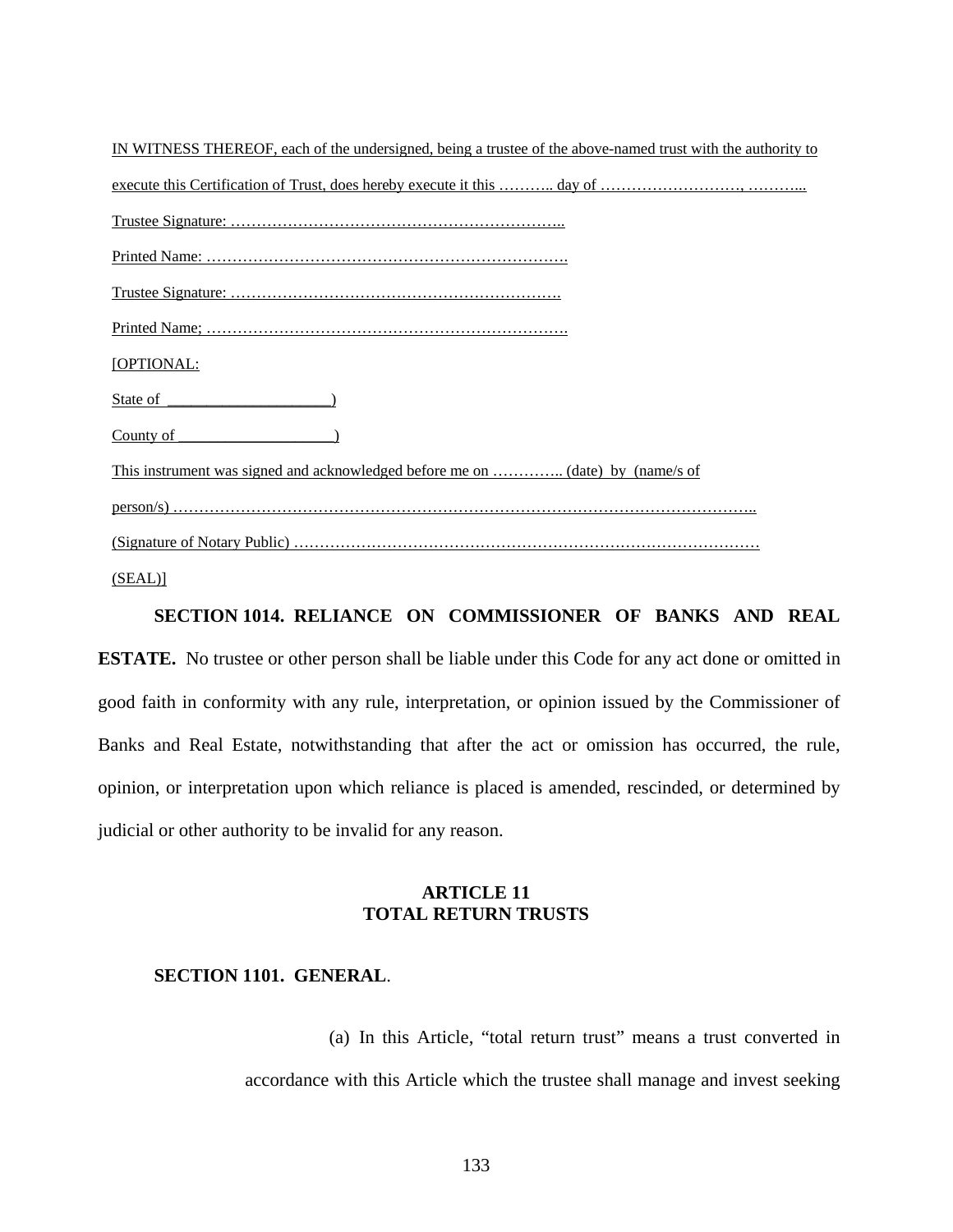a total return without regard to whether the return is from income or appreciation of principal.

(b) Notwithstanding any other provision of this Article, a trustee has no duty to inform beneficiaries about the availability of this Article and has no duty to review the trust to determine whether any action should be taken under this Article unless requested to do so in writing by a qualified beneficiary.

**SECTION 1102. CONVERSION BY TRUSTEE**.A trustee may convert a trust to a total return trust as described in this Article if all of the following apply:

> (a) The trust describes the amount that may or must be distributed to a beneficiary by referring to the trust's income, and the trustee determines that conversion to a total return trust will enable the trustee to better carry out the purposes of the trust and the conversion is in the best interests of the beneficiaries;

> (b) the trustee sends a written notice of the trustee's decision to convert the trust to a total return trust, specifying a prospective effective date for the conversion and including a copy of this Article, to all of the qualified beneficiaries; and;

> (c) no qualified beneficiary objects to the conversion to a total return trust in a writing delivered to the trustee within 60 days after the notice is sent.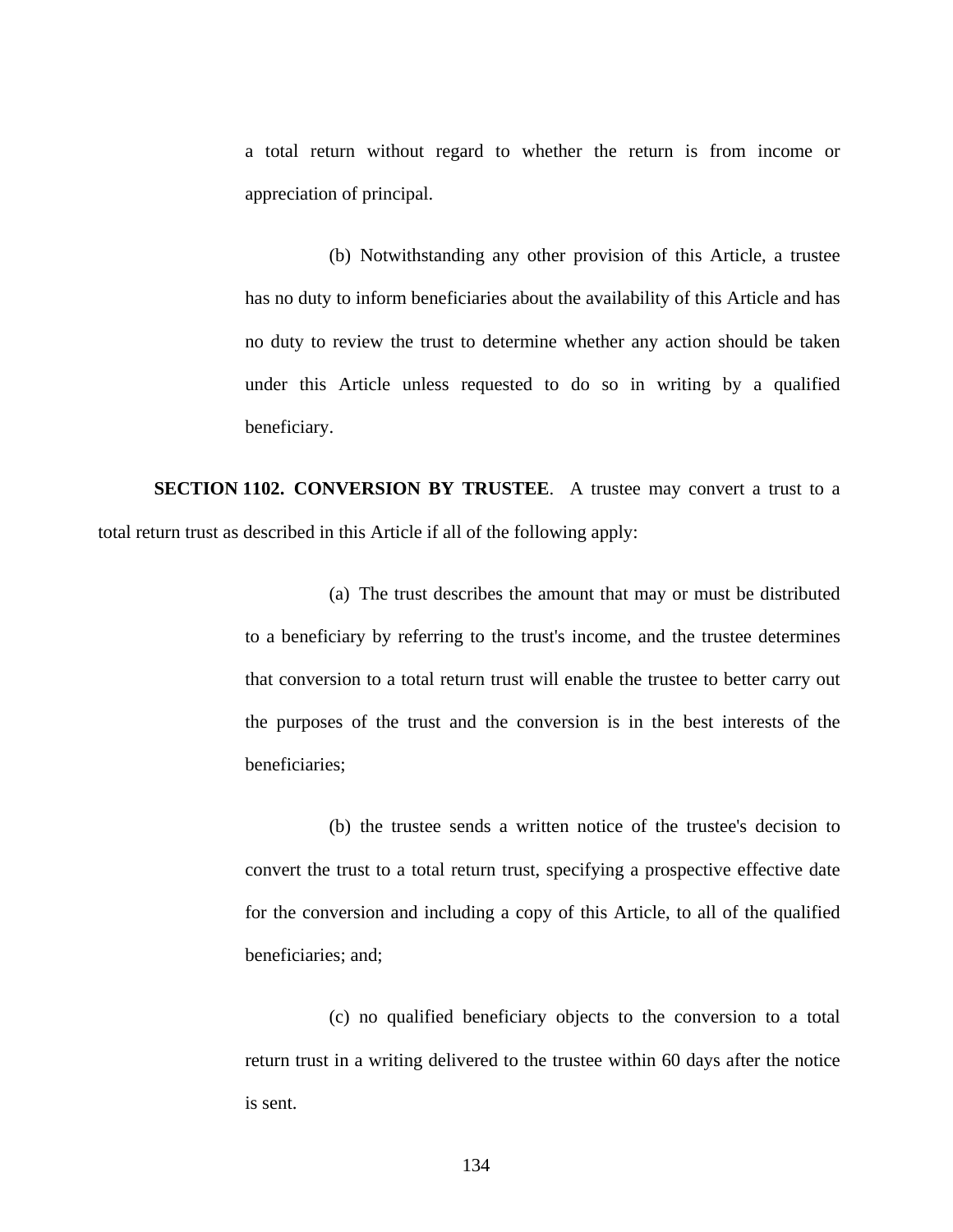**SECTION 1103. CONVERSION BY AGREEMENT**. Conversion to a total return trust may be made by agreement between a trustee and all qualified beneficiaries. The agreement may include any actions a court could properly order under Section 1108 of this Article; however, any distribution percentage determined by the agreement may not be less than 3% nor greater than 5%.

#### **SECTION 1104. CONVERSION OR RECONVERSION BY COURT**.

(a) The trustee may for any reason elect to petition the court to order conversion to a total return trust, including without limitation the reason that conversion under Section 1102 is unavailable because a beneficiary timely objects to the conversion to a total return trust.

(b) A beneficiary may request the trustee to convert to a total return trust or adjust the distribution percentage. If the trustee declines or fails to act within 6 months after receiving a written request to do so, the beneficiary may petition the court to order the conversion or adjustment.

(c) The trustee may petition the court prospectively to reconvert from a total return trust or adjust the distribution percentage if the trustee determines that the reconversion or adjustment will enable the trustee to better carry out the purposes of the trust. A beneficiary may request the trustee to petition the court prospectively to reconvert from a total return trust or adjust the distribution percentage. If the trustee declines or fails to act within six months after receiving a written request to do so, the beneficiary may petition the court to order the reconversion or adjustment.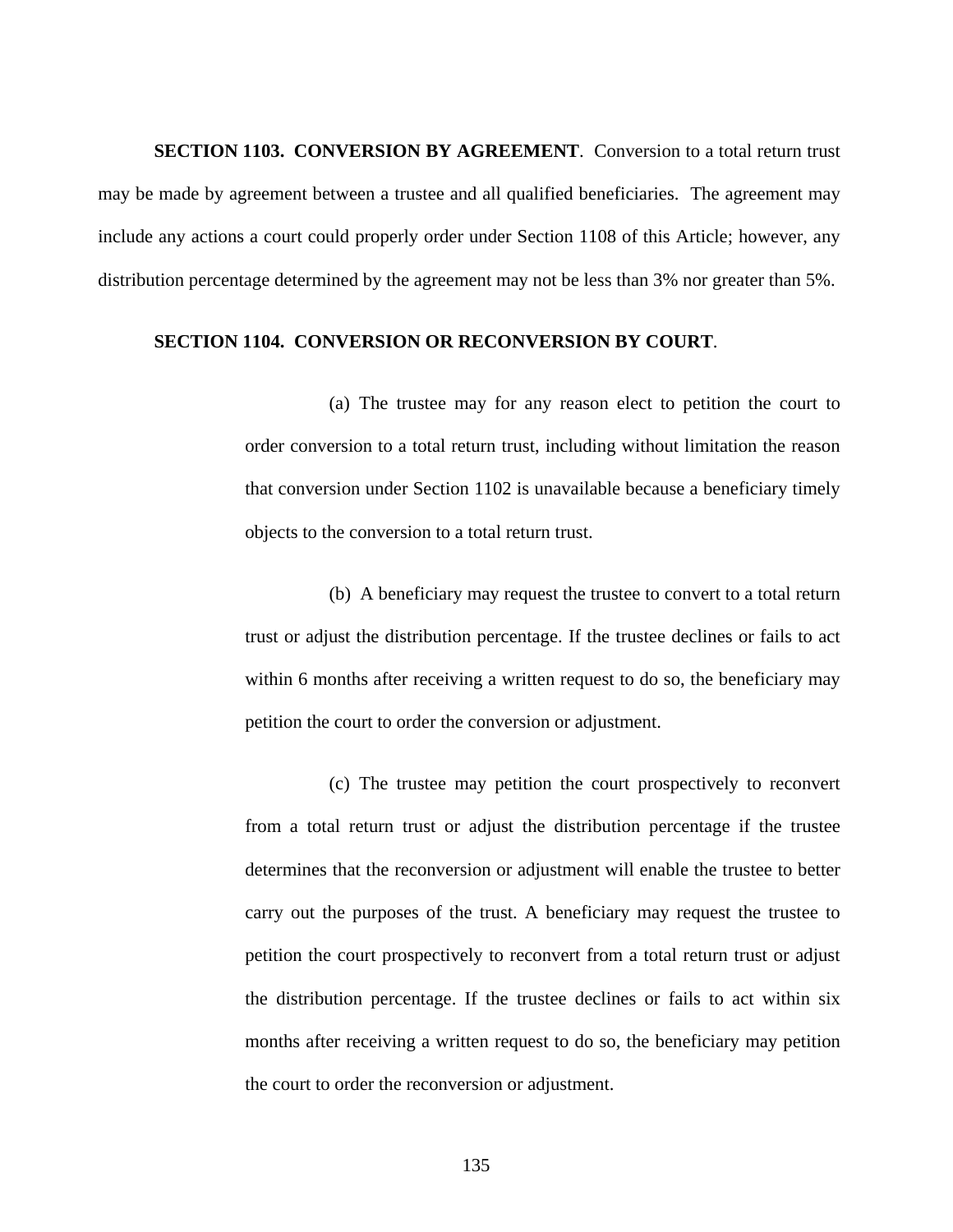(d) In a judicial proceeding under this Section, the trustee may, but need not, present the trustee's opinions and reasons (1) for supporting or opposing conversion to (or reconversion from or adjustment of the distribution percentage of) a total return trust, including whether the trustee believes conversion (or reconversion or adjustment of the distribution percentage) would enable the trustee to better carry out the purposes of the trust, and (2) about any other matters relevant to the proposed conversion (or reconversion or adjustment of the distribution percentage). A trustee's actions in accordance with this Section shall not be deemed improper or inconsistent with the trustee's duty of impartiality unless the court finds from all the evidence that the trustee acted in bad faith.

(e) The court shall order conversion to (or reconversion prospectively from or adjustment of the distribution percentage of) a total return trust if the court determines that the conversion (or reconversion or adjustment of the distribution percentage) will enable the trustee to better carry out the purposes of the trust and the conversion (or reconversion or adjustment of the distribution percentage) is in the best interests of the beneficiaries.

(f) The court may order any of the following actions in a proceeding brought by a trustee or a beneficiary under this Section:

(1) select a distribution percentage other than 4%;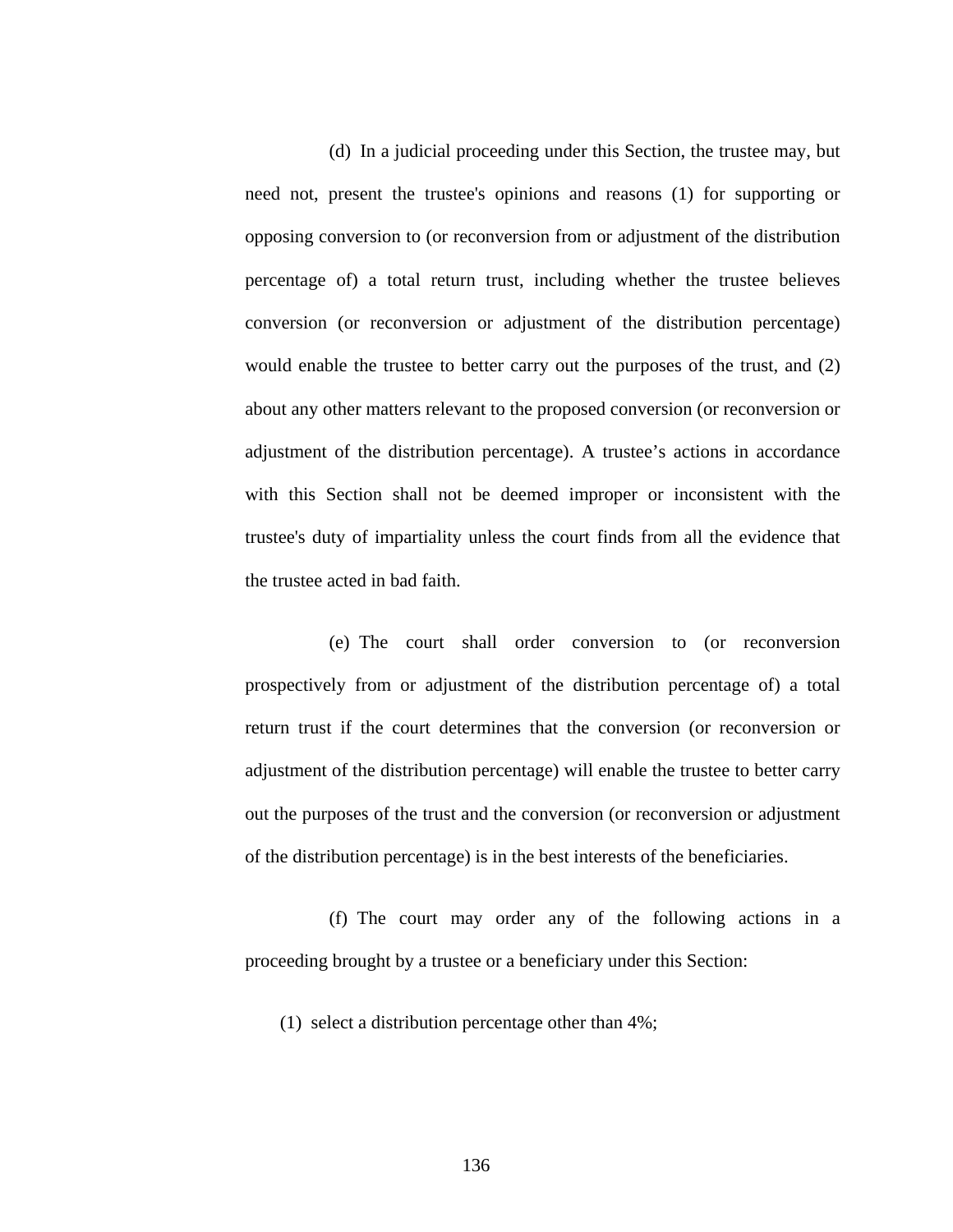(2) average the valuation of the trust's net assets over a period other than three years;

(3) reconvert prospectively from or adjust the distribution percentage of a total return trust;

(4) direct the distribution of net income (determined as if the trust were not a total return trust) in excess of the distribution amount as to any or all trust assets if the distribution is necessary to preserve a tax benefit; or

(5) change or direct any administrative procedure as the court determines necessary or helpful for the proper functioning of the total return trust.

> (g) Nothing in this Section limits the equitable powers of the court to grant other relief.

**SECTION 1105. POST CONVERSION**.While a trust is a total return trust, all of the following shall apply to the trust:

> (a) the trustee shall make income distributions in accordance with the trust instrument subject to the provisions of this Article;

> (b) the term "income" in the trust instrument means an annual amount (the "distribution amount") equal to a percentage (the "distribution percentage") of the net fair market value of the trust's assets, whether the assets are considered income or principal under the Principal and Income Act, averaged over the lesser of: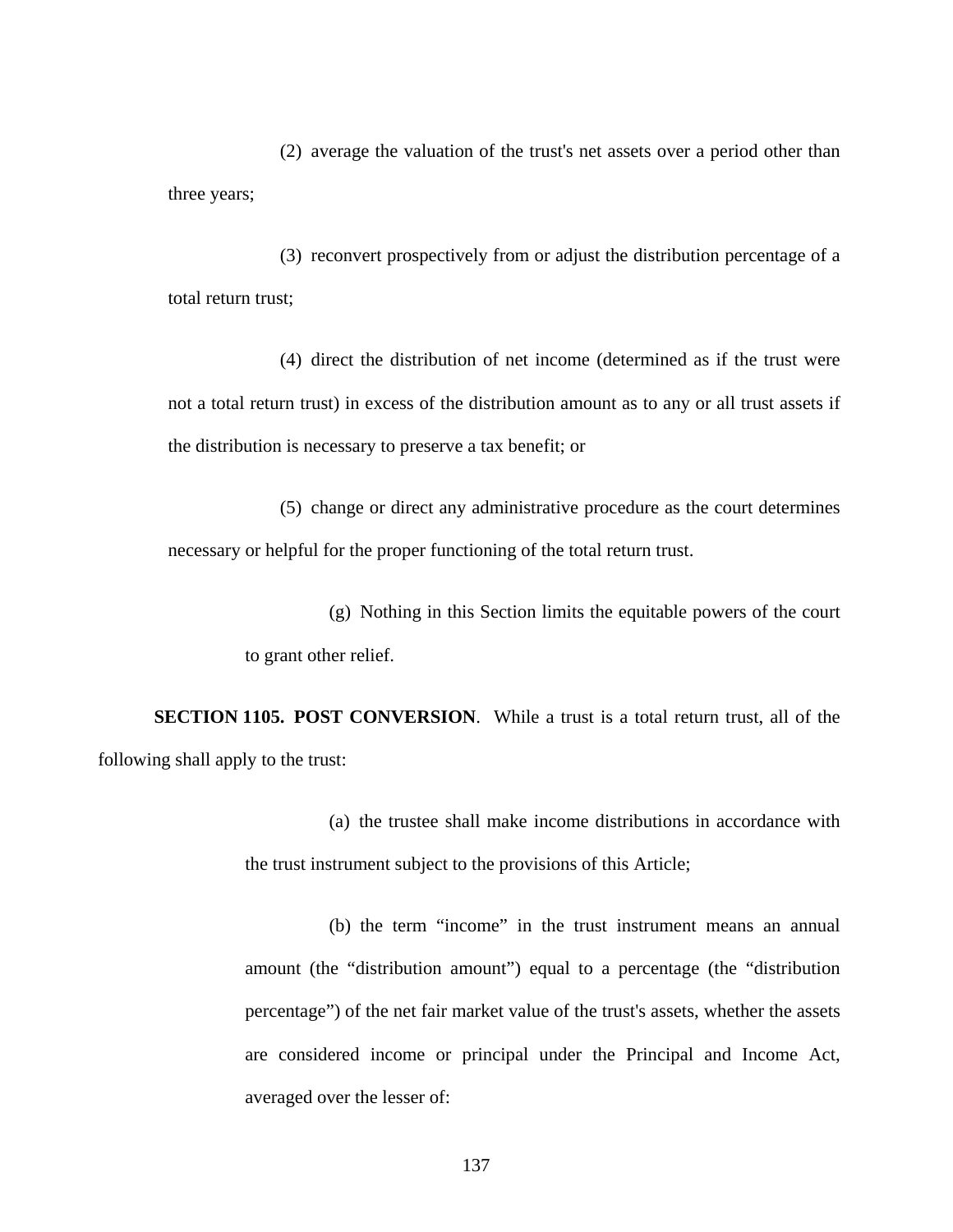(1) the three preceding years; or

(2) the period during which the trust has been in existence;

(c) the distribution percentage for any trust converted to a total return trust by a trustee in accordance with Section 1102 shall be 4%;

(d) the trustee shall pay to a beneficiary (in the case of an underpayment) and shall recover from a beneficiary (in the case of an overpayment) an amount equal to the difference between the amount properly payable and the amount actually paid, plus interest compounded annually at a rate per annum equal to the distribution percentage in the year or years while the underpayment or overpayment exists; and

(e) a change in the method of determining a reasonable current return by converting to a total return trust in accordance with this Article and substituting the distribution amount for net trust accounting income is a proper change in the definition of trust income notwithstanding any contrary provision of the Principal and Income Act, and the distribution amount shall be deemed a reasonable current return that fairly apportions the total return of a total return trust.

### **SECTION 1106. ADMINISTRATION**.

(a) For purposes of this Section, an "excluded asset" is an asset for which there is no readily available market value and which the trustee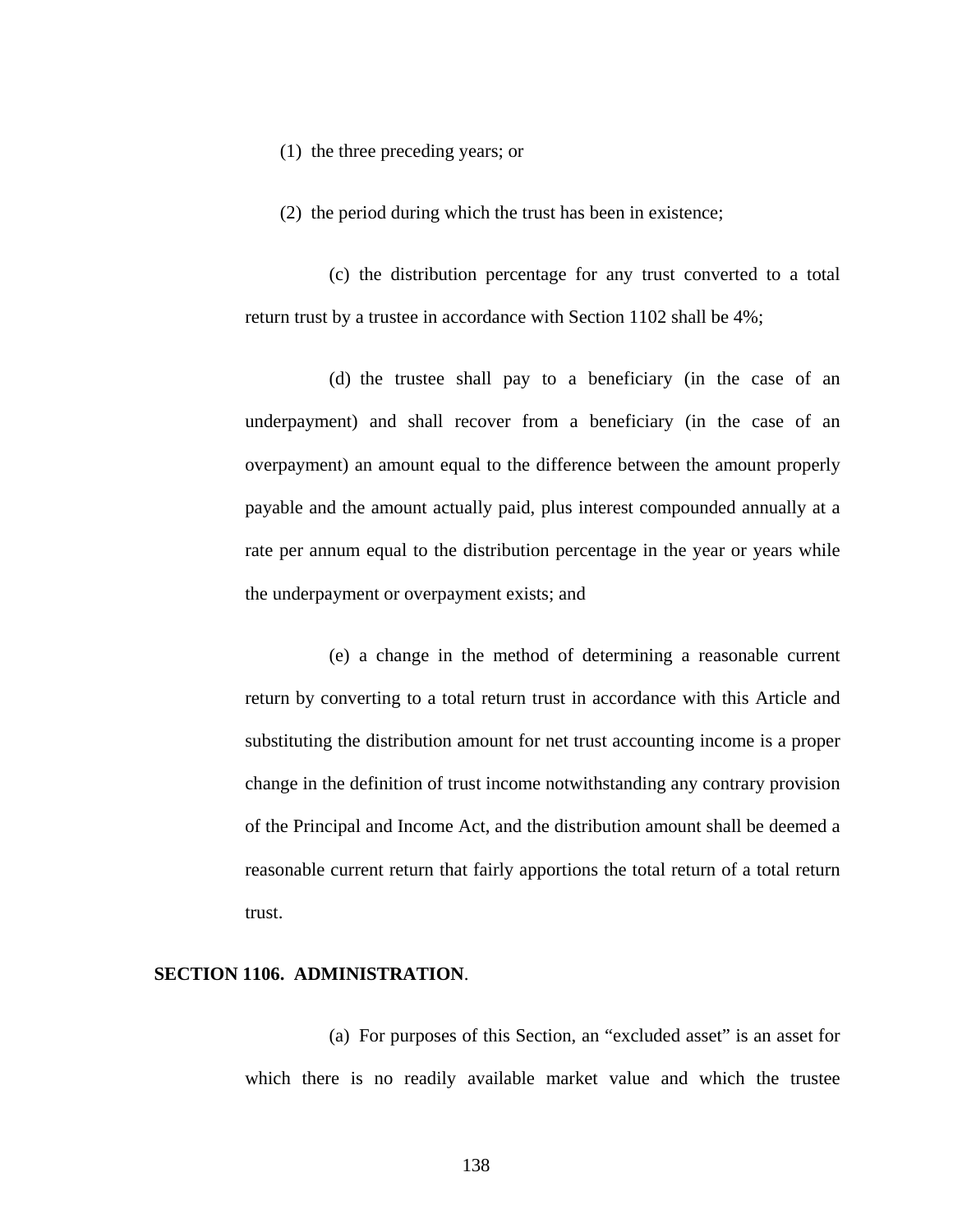determines in accordance with subsection (d) shall be excluded from the net fair market value of the trust's assets for purposes of determining the distribution amount under Section 1105(b).

(b) The trustee, in the trustee's discretion, may determine any of the following matters in administering a total return trust as the trustee from time to time determines necessary or helpful for the proper functioning of the trust:

(1) the effective date of a conversion to a total return trust;

(2) the manner of prorating the distribution amount for a short year in which a beneficiary's interest commences or ceases;

(3) whether distributions are made in cash or in kind;

(4) the manner of adjusting valuations and calculations of the distribution amount to account for other payments from or contributions to the trust;

(5) whether to value the trust's assets annually or more frequently;

(6) what valuation dates and how many valuation dates to use;

(7) valuation decisions about any asset for which there is no readily available market value, including:

(A) how frequently to value such an asset; and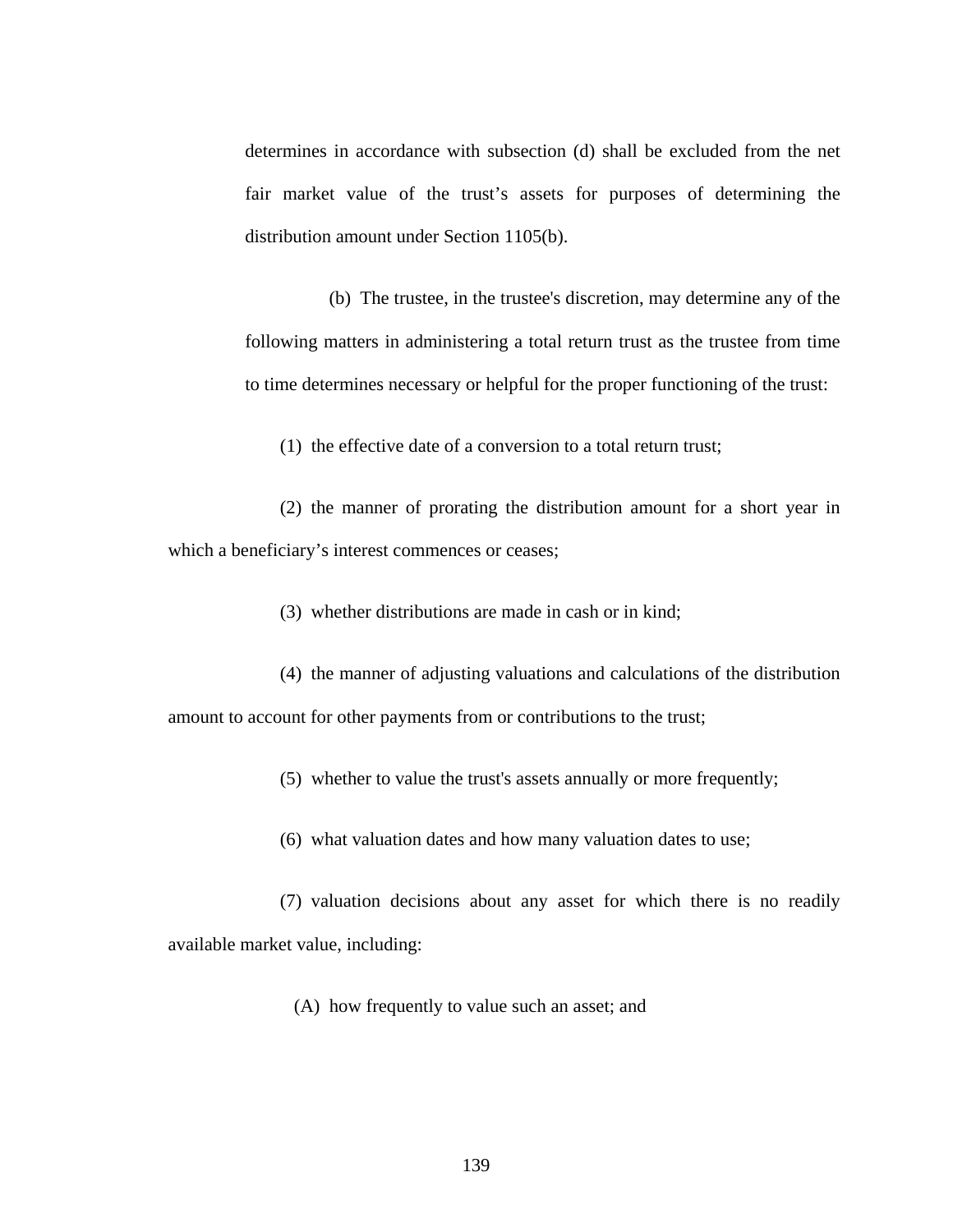(B) whether and how often to engage a professional appraiser to value such an asset; and

(8) which trust assets are excluded assets; and

(9) any other administrative matters as the trustee determines necessary or helpful for the proper functioning of the total return trust.

> (c) The trustee shall distribute any net income received from excluded assets as provided in the trust instrument.

> (d) Unless the trustee determines there are compelling reasons to the contrary considering all relevant factors including the best interests of the beneficiaries, the trustee shall treat each asset for which there is no readily available market value as an excluded asset. Examples of assets for which there is a readily available market value include: cash and cash equivalents; stocks, bonds, and other securities and instruments for which there is an established market on a stock exchange, in an over-the-counter market, or otherwise; and any other property that can reasonably be expected to be sold within one week of the decision to sell without extraordinary efforts by the seller. Examples of assets for which there is no readily available market value include: stocks, bonds, and other securities and instruments for which there is no established market on a stock exchange, in an over-the-counter market, or otherwise; real property; tangible personal property; and artwork and other collectibles.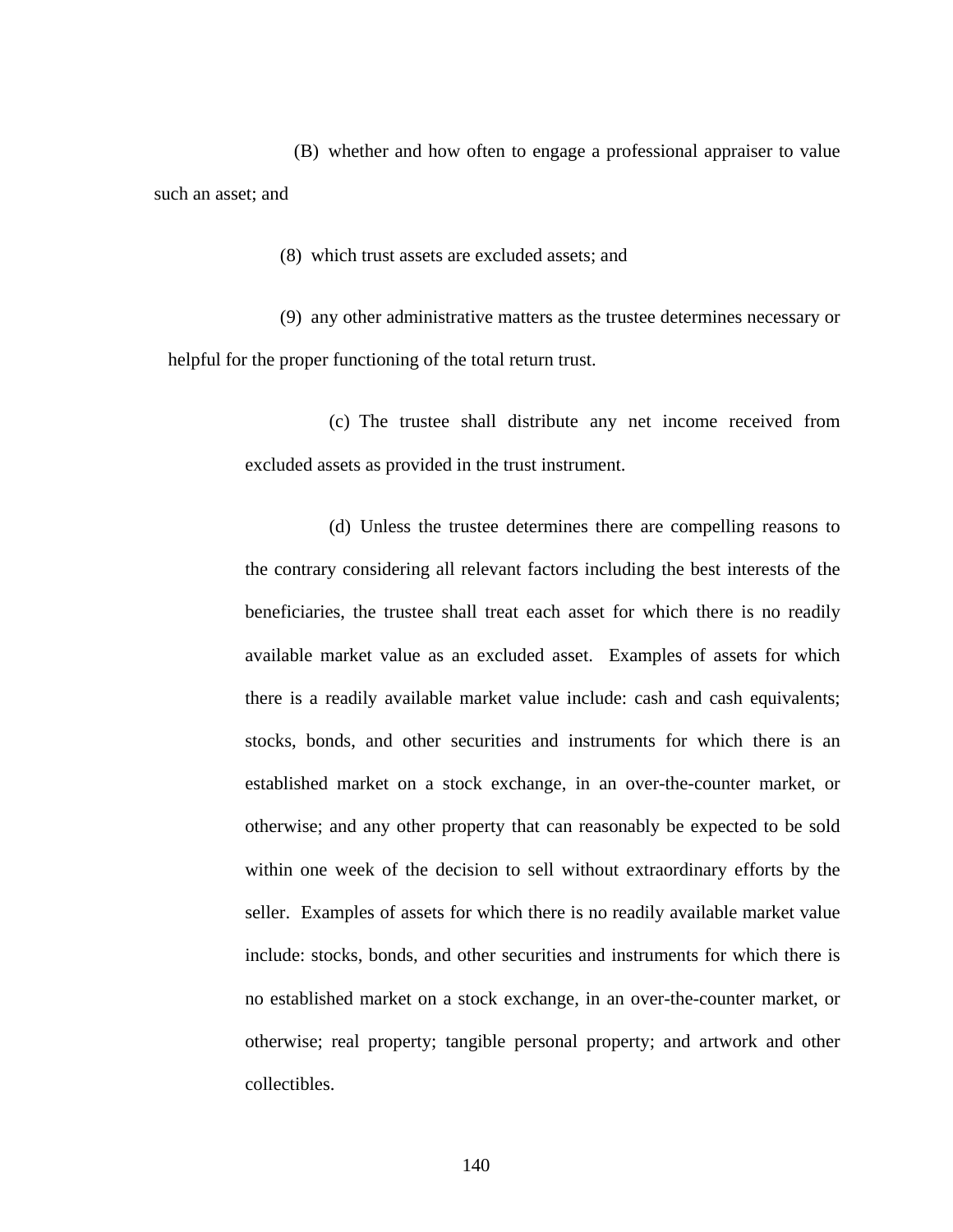(e) If tangible personal property or real property is possessed or occupied by a beneficiary, the trustee shall not limit or restrict any right of the beneficiary to use the property in accordance with the trust instrument whether or not the trustee treats the property as an excluded asset.

#### **SECTION 1107. ALLOCATIONS.**

(a) Expenses, taxes, and other charges that would be deducted from income if the trust were not a total return trust shall not be deducted from the distribution amount.

(b) Unless otherwise provided by the trust instrument, the trustee shall fund the distribution amount each year from the following sources for that year in the order listed:

(1) first from net income (as the term would be determined if the trust were not a total return trust);

(2) then from other ordinary income as determined for federal income tax purposes;

(3) then from net realized short-term capital gains as determined for federal income tax purposes;

(4) then from net realized long-term capital gains as determined for federal income tax purposes;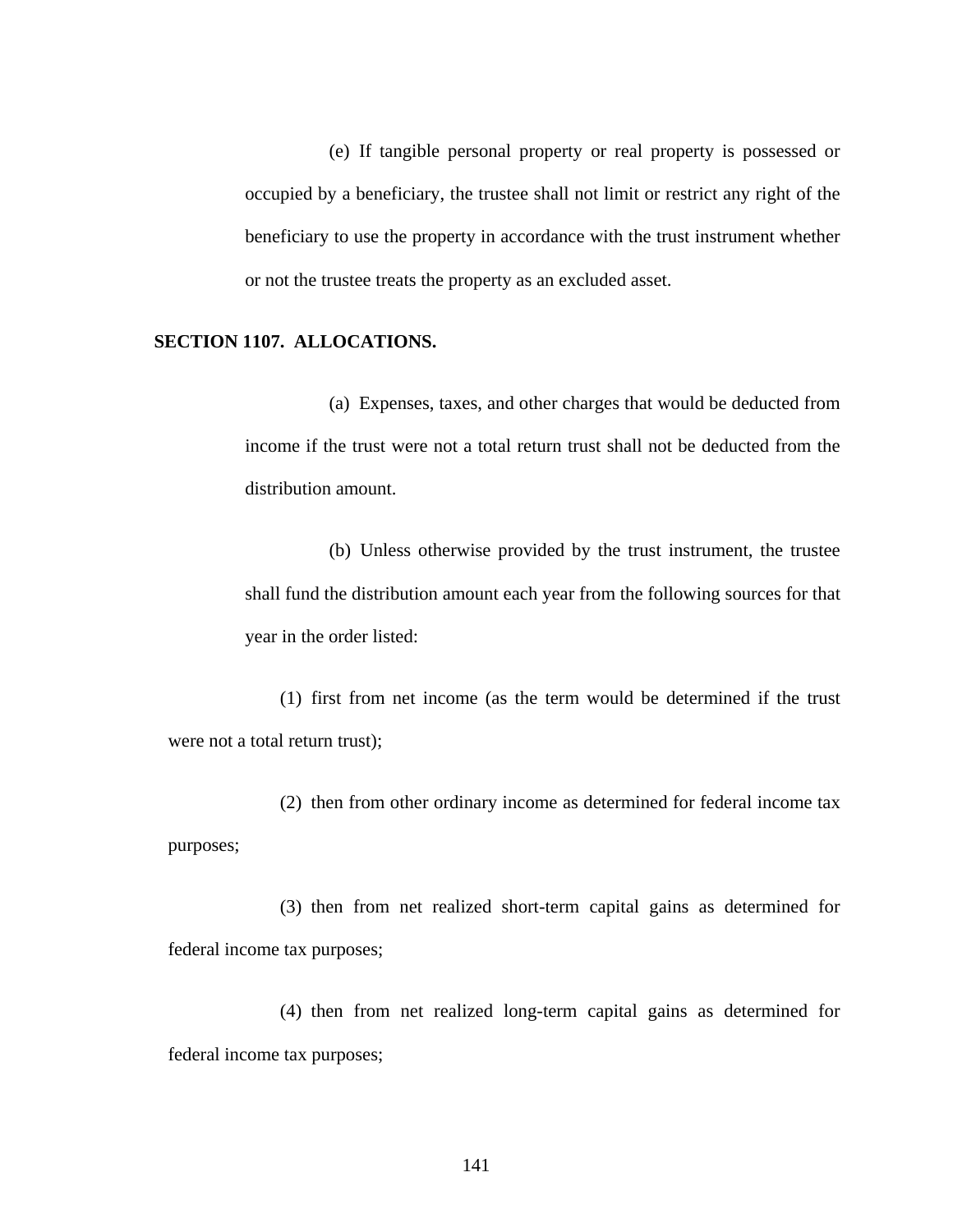(5) then from trust principal comprised of assets for which there is a readily available market value; and

(6) then from other trust principal.

**SECTION 1108. RESTRICTIONS**. Conversion to a total return trust does not affect any provision in the trust instrument:

(a) directing or authorizing the trustee to distribute principal;

(b) directing or authorizing the trustee to distribute a fixed annuity or a fixed fraction of the value of trust assets;

(c) authorizing a beneficiary to withdraw a portion or all of the principal; or

(d) in any manner that would diminish an amount permanently set aside for charitable purposes under the trust instrument unless both income and principal are so set aside.

### **SECTION 1109. TAX LIMITATIONS**.

(a) If a particular trustee is a beneficiary of the trust and conversion or failure to convert would enhance or diminish the beneficial interest of the trustee, or if possession or exercise of the conversion power by a particular trustee would alone cause any individual to be treated as owner of a part of the trust for income tax purposes or cause a part of the trust to be included in the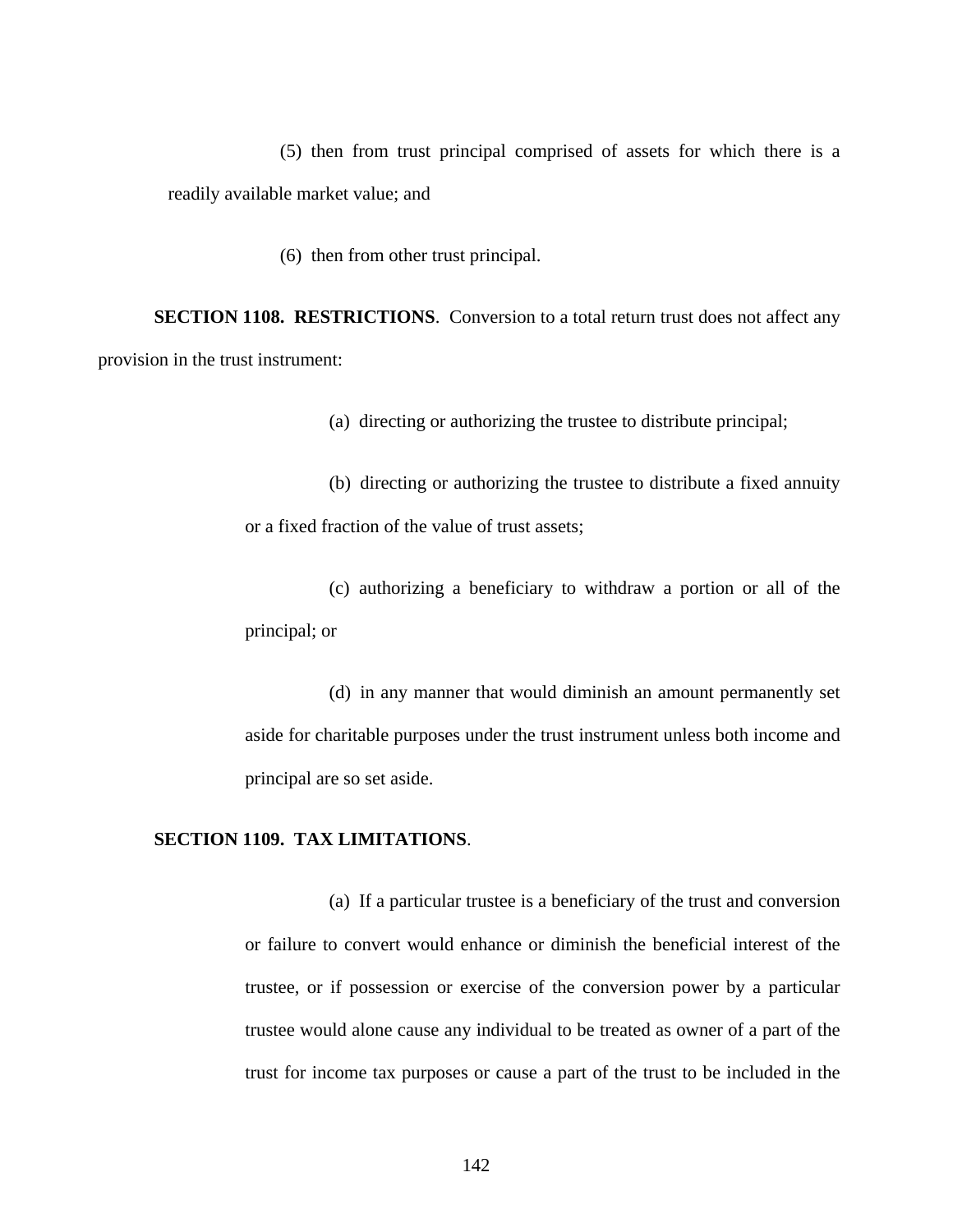gross estate of any individual for estate tax purposes, then the particular trustee may not participate as a trustee in the exercise of the conversion power except that the particular trustee may petition the court under Section 1104(a) to order conversion in accordance with this Article.

(b) If the particular trustee has one or more cotrustees to whom subsection (a) does not apply, the cotrustee or cotrustees may convert the trust to a total return trust in accordance with this Article.

**SECTION 1110. RELEASES**.A trustee may irrevocably release the power granted by this Article if the trustee reasonably believes the release is in the best interests of the trust and its beneficiaries. The release may be personal to the releasing trustee or may apply generally to some or all subsequent trustees, and the release may be for any specified period, including a period measured by the life of an individual.

**SECTION 1111. REMEDIES.** A trustee who reasonably and in good faith takes any action under this Article is not liable to any interested person. If a trustee reasonably and in good faith takes any action under this Article and an interested person opposes the action, the person's exclusive remedy is to obtain an order of the court directing the trustee to convert the trust to a total return trust, to reconvert from a total return trust, to change the distribution percentage, or to order any administrative procedures the court determines necessary or helpful for the proper functioning of the trust. An action by a trustee under this Article is presumed taken or omitted reasonably and in good faith unless it is determined by the court to have been an abuse of discretion.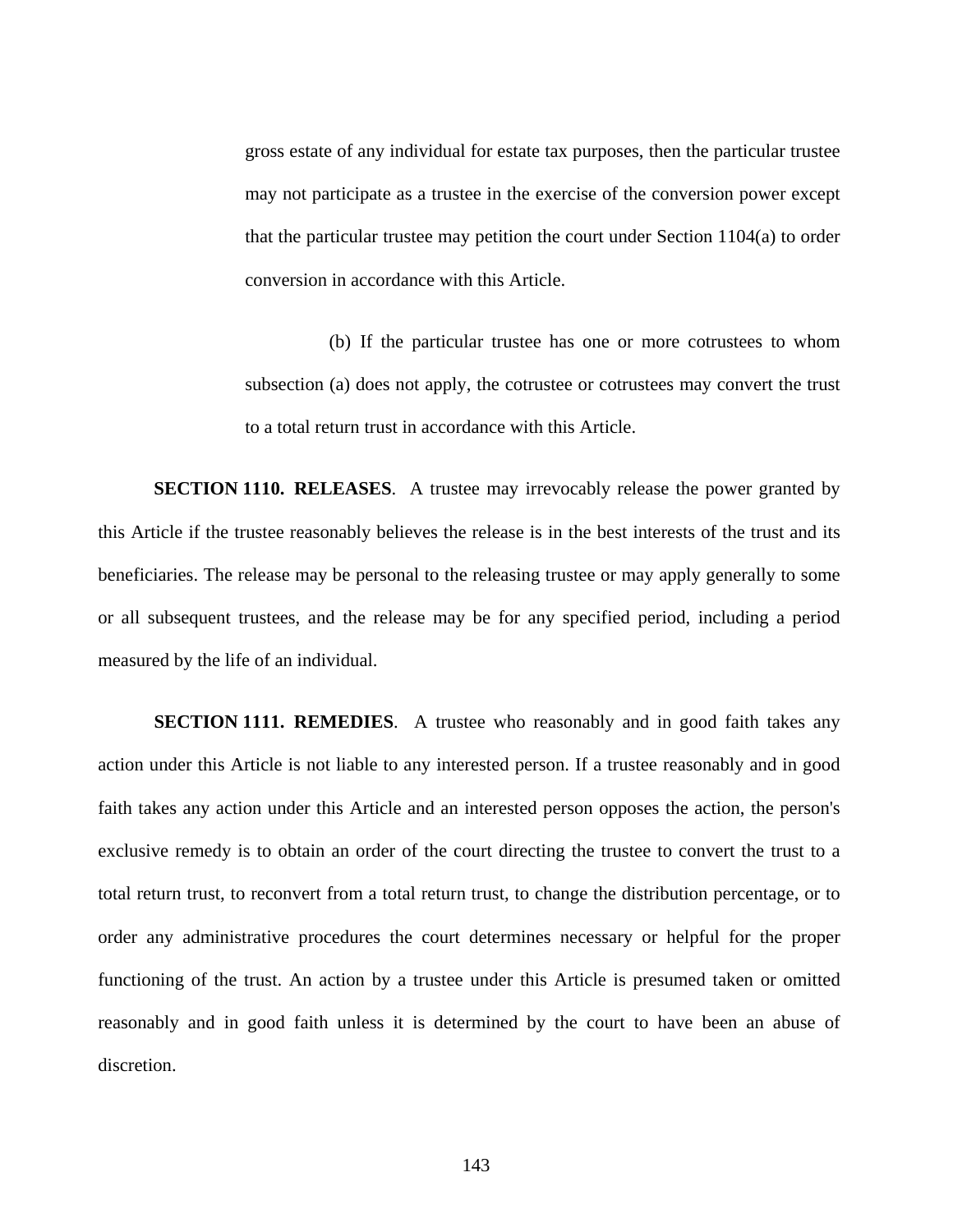**SECTION 1112. APPLICATION**. This Article is available to trusts in existence on or after August 22, 2002. This Article shall be construed as pertaining to the administration of a trust and shall be available to any trust that is administered in Illinois or that is governed by Illinois law with respect to the meaning and effect of its terms unless:

(1) the trust is a trust described in Section  $642(c)(5)$ ,  $664(d)$ ,  $2702(a)(3)$ , or 2702(b) of the IRC; or

(2) the trust instrument expressly prohibits use of this Article by specific reference to this Article or a prior corresponding law. A provision in the trust instrument in the form: "Neither the provisions of Article 11 of the Illinois Trust Code nor any corresponding provision of future law may be used in the administration of this trust" or a similar provision demonstrating that intent is sufficient to preclude the use of this Article.

# **SECTION 1113. APPLICATION TO EXPRESS TRUSTS.**

(a) In this Section:

(1) "Unitrust" means a trust the terms of which require distribution of a unitrust amount, without regard to whether the trust has been converted to a total return trust in accordance with this Article or whether the trust is established by express terms of the trust instrument.

(2) "Unitrust amount" means an amount equal to a percentage of a trust's assets that may or must be distributed to one or more beneficiaries annually in accordance with the terms of the trust. The unitrust amount may be determined by reference to the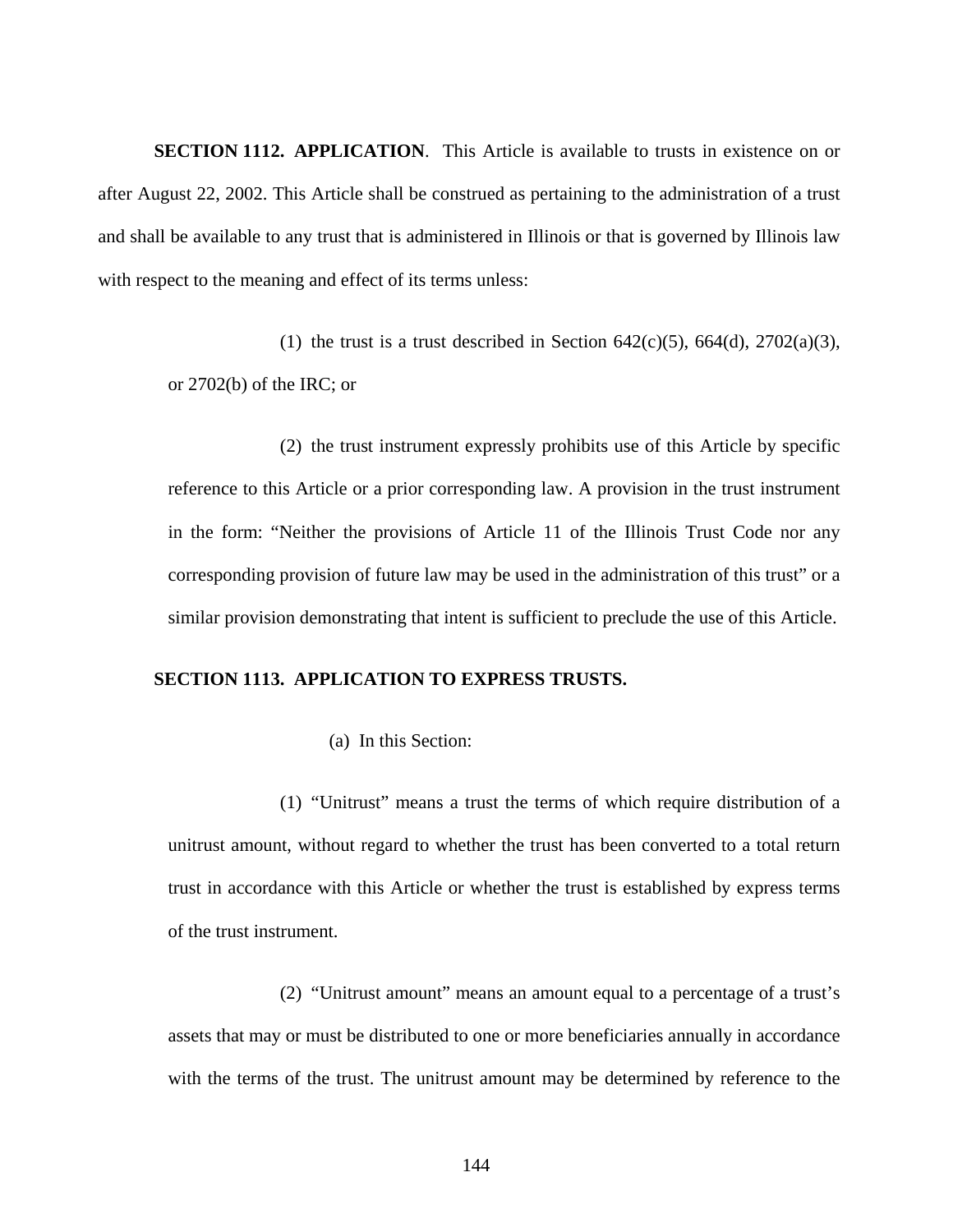net fair market value of the trust's assets as of a particular date or as an average determined on a multiple year basis.

> (b) A unitrust changes the definition of income by substituting the unitrust amount for net trust accounting income as the method of determining current return and shall be given effect notwithstanding any contrary provision of the Principal and Income Act. By way of example and not limitation, a unitrust amount determined by a percentage of not less than 3% nor greater than 5% is conclusively presumed a reasonable current return that fairly apportions the total return of a unitrust.

> (c) The allocations provision of Section 1107(b) applies to a unitrust except to the extent its trust instrument expressly provides otherwise.

> (d) This Section does not apply to a charitable remainder unitrust as defined by Section 664(d) of the IRC.

# **ARTICLE 12 TRUST DECANTING ACT**

**SECTION 1201. SHORT TITLE.** This Article may be cited as the Trust Decanting Act.

**SECTION 1202. DEFINITIONS.** In this Article:

(1) "Appointive property" means the property or property interest subject to a power of appointment.

(2) "Authorized fiduciary" means: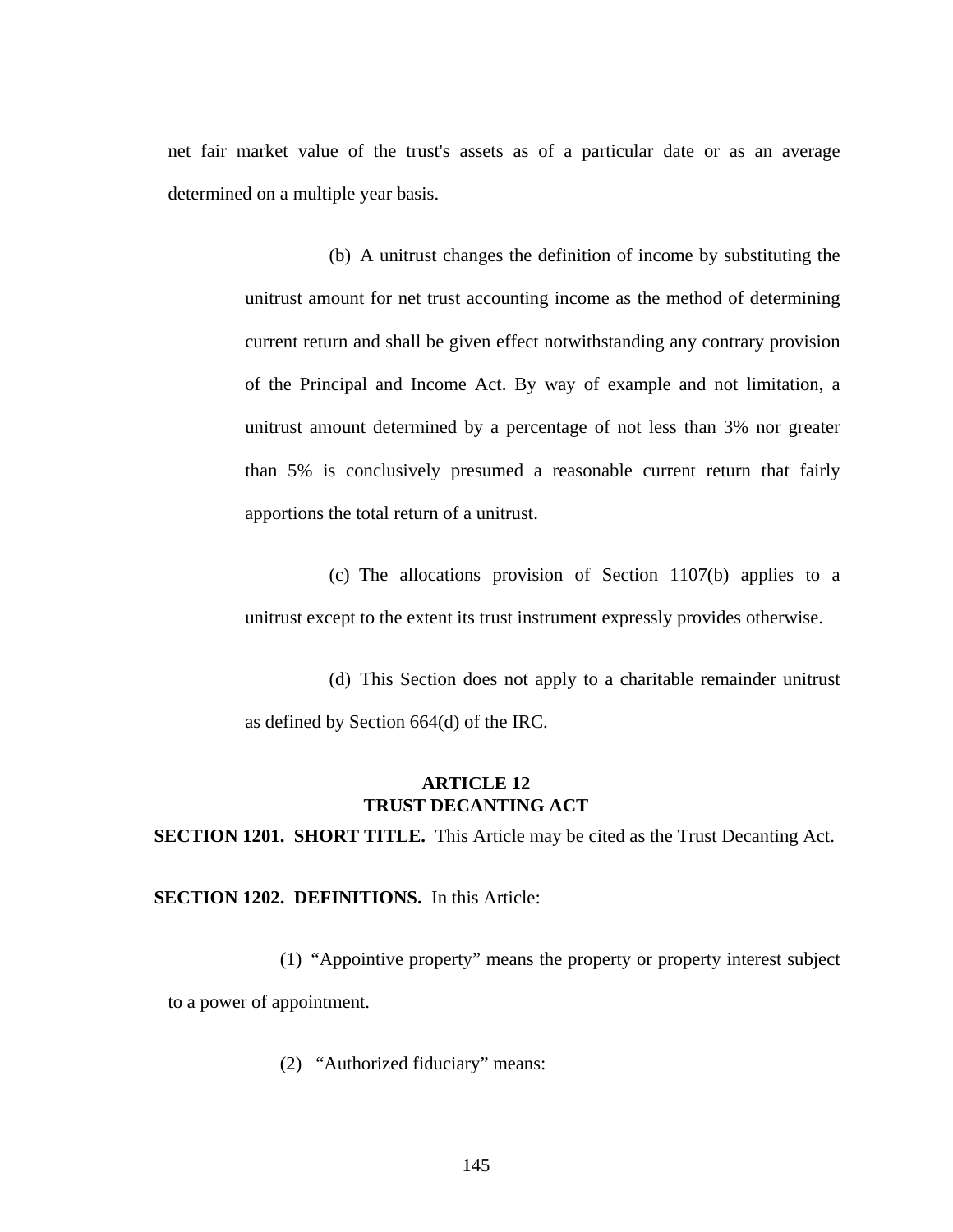(A) a trustee or other fiduciary, other than a settlor, that has discretion to distribute or direct a trustee to distribute part or all of the principal of the first trust to one or more current beneficiaries;

(B) a special fiduciary appointed under Section 1209; or

(C) a special-needs fiduciary under Section 1213.

(3) "Court" means the court in this state having jurisdiction in matters relating to trusts.

(4) "Decanting power" or "the decanting power" means the power of an authorized fiduciary under this Article to distribute property of a first trust to one or more second trusts or to modify the terms of the first trust.

(5) "Expanded distributive discretion" means a discretionary power of distribution that is not limited to an ascertainable standard or a reasonably definite standard.

(6) "First trust" means a trust over which an authorized fiduciary may exercise the decanting power.

(7) "First-trust instrument" means the trust instrument for a first trust.

(8) "Reasonably definite standard" means a clearly measurable standard under which a holder of a power of distribution is legally accountable within the meaning of Section 674(b)(5)(A) of the IRC, as amended, and any applicable regulations.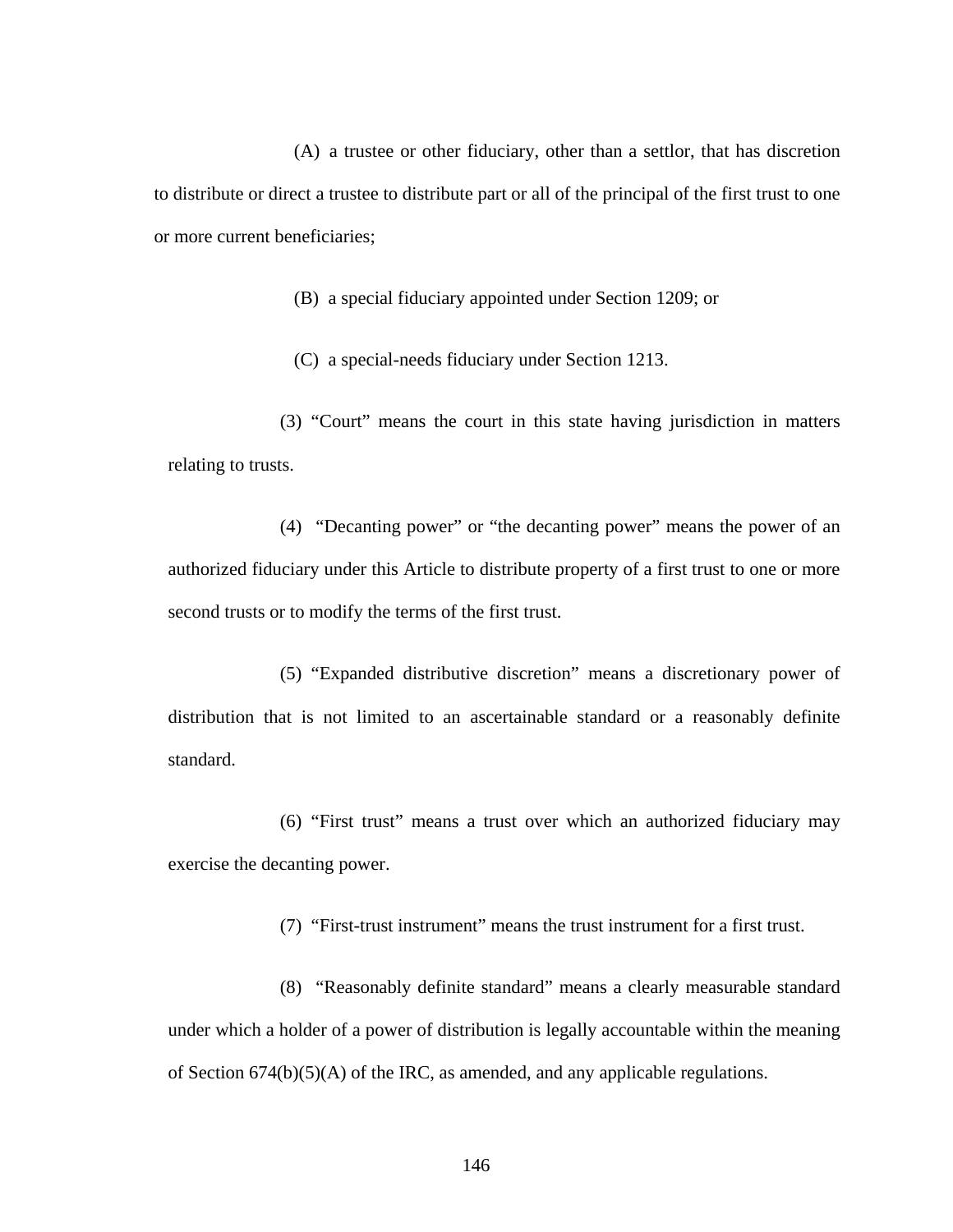(9) "Record" means information that is inscribed on a tangible medium or that is stored in an electronic or other medium and is retrievable in perceivable form.

(10) "Second trust" means:

(A) a first trust after modification under this Article; or

(B) a trust to which a distribution of property from a first trust is or may be made under this Article.

(11) "Second-trust instrument" means the trust instrument for a second trust.

### **SECTION 1203. SCOPE.**

(a) Except as otherwise provided in subsections (b) and (c), this Article applies to an express trust that is irrevocable or revocable by the settlor only with the consent of the trustee or a person holding an adverse interest.

(b) This Article does not apply to a trust held solely for charitable purposes.

(c) Subject to Section 1215, a trust instrument may restrict or prohibit exercise of the decanting power.

(d) This Article does not limit the power of a trustee, powerholder, or other person to distribute or appoint property in further trust or to modify a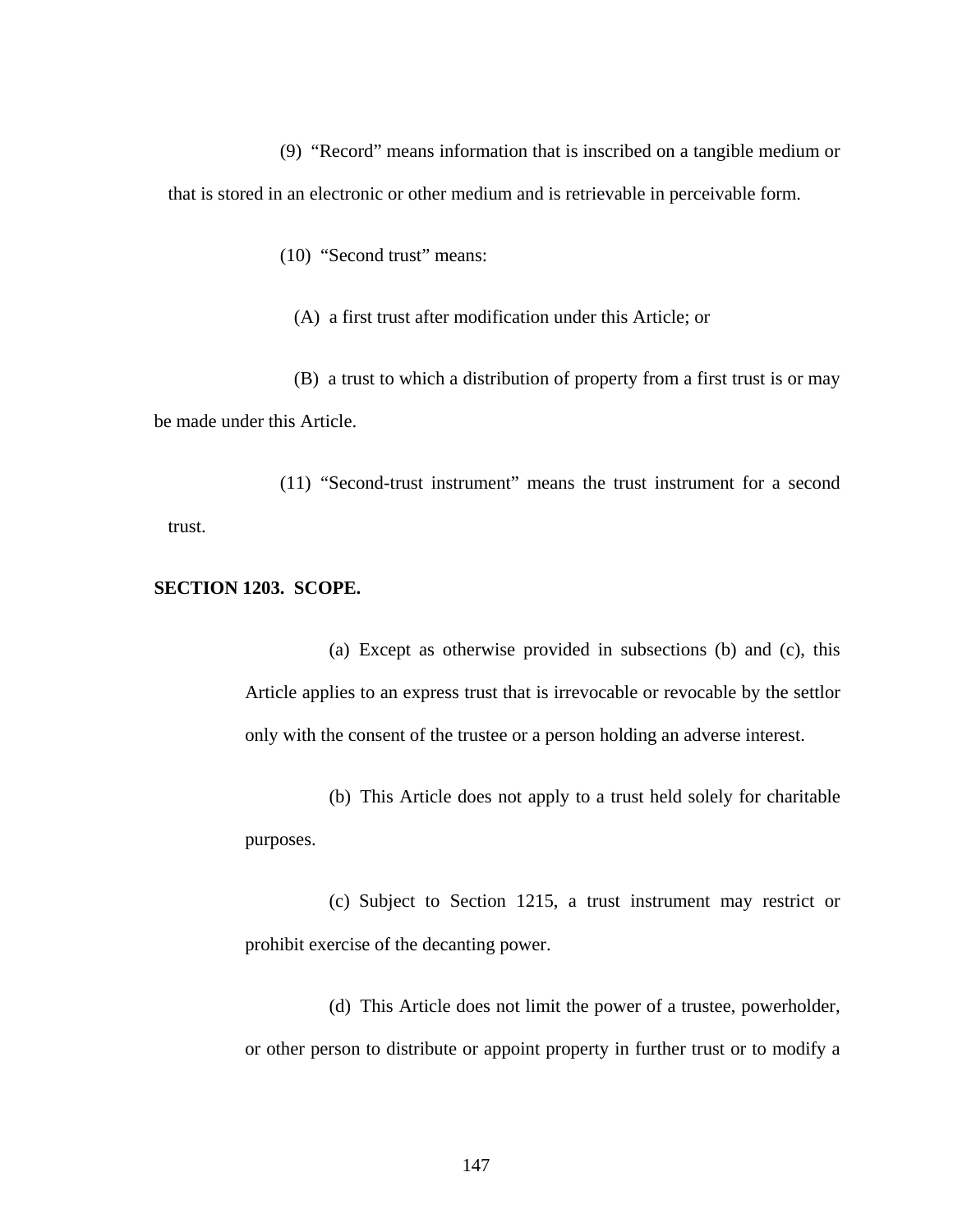trust under the trust instrument, law of this state other than this Article, common law, a court order, or a nonjudicial settlement agreement.

(e) This Article does not affect the ability of a settlor to provide in a trust instrument for the distribution or appointment in further trust of the trust property or for modification of the trust instrument.

### **SECTION 1204. FIDUCIARY DUTY.**

(a) In exercising the decanting power, an authorized fiduciary shall act in accordance with its fiduciary duties, including the duty to act in accordance with the purposes of the first trust.

(b) This Article does not create or imply a duty to exercise the decanting power or to inform beneficiaries about the applicability of this Article.

(c) Except as otherwise provided in a first-trust instrument, for purposes of this Article and Section 801 of this Code, the terms of the first trust are deemed to include the decanting power.

**SECTION 1205. APPLICATION; GOVERNING LAW.** This Article applies to a trust created before, on, or after the effective date of this Code that:

(1) has its principal place of administration in this state, including a trust whose principal place of administration has been changed to this state; or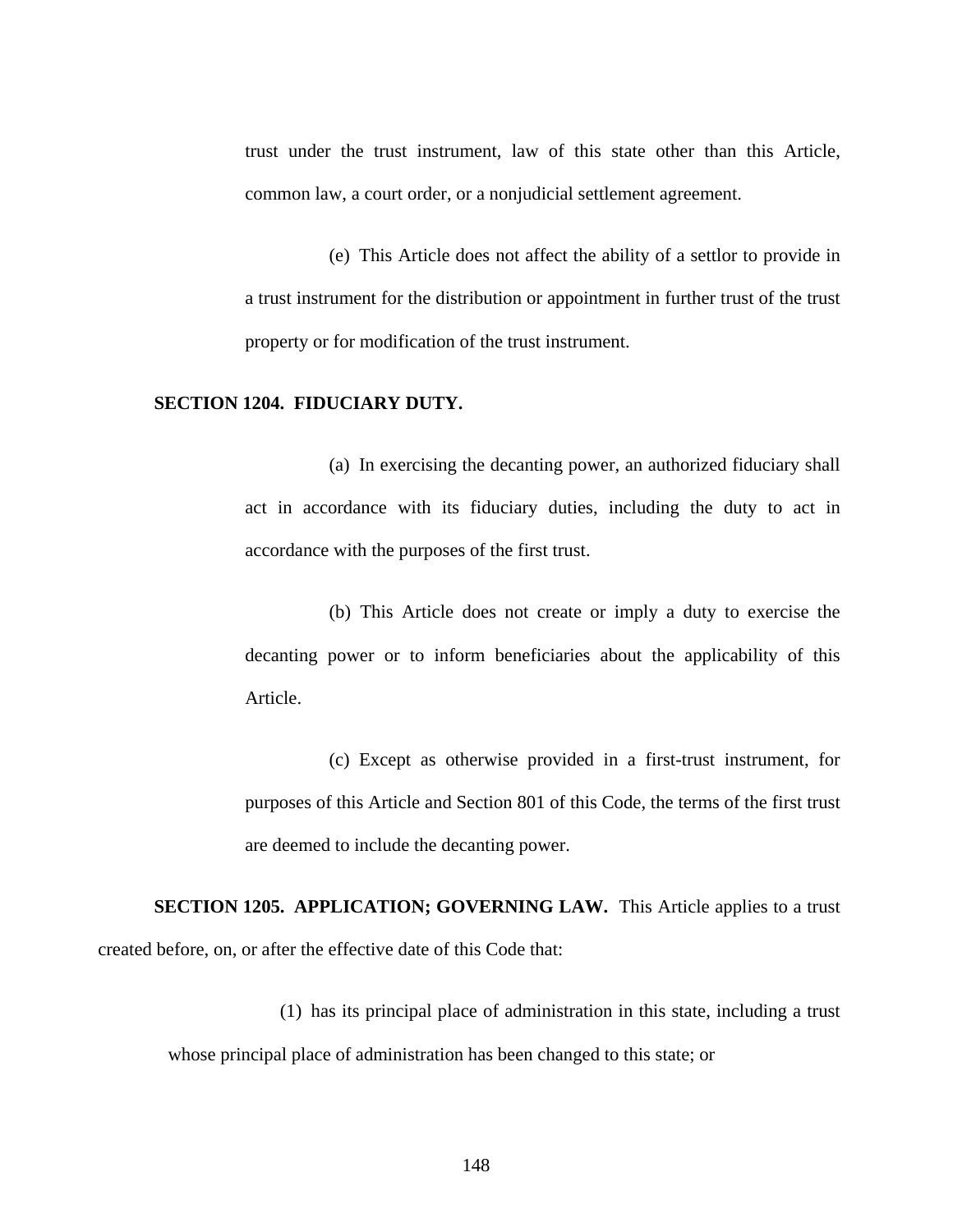(2) provides by its trust instrument that it is governed by the law of this state or is governed by the law of this state for purposes of:

(A) administration, including a trust whose governing law for purposes of administration has been changed to the law of this state;

- (B) construction of terms of the trust; or
- (C) determining the meaning or effect of terms of the trust.

**SECTION 1206. REASONABLE RELIANCE.** A trustee or other person that reasonably relies on the validity of a distribution of part or all of the property of a trust to another trust, or a modification of a trust, under this Article, law of this state other than this Article or the law of another jurisdiction is not liable to any person for any action or failure to act as a result of the reliance.

### **SECTION 1207. NOTICE.**

(a) In this Section, a notice period begins on the day notice is given under subsection (c) and ends 59 days after the day notice is given.

(b) Except as otherwise provided in this Article, an authorized fiduciary may exercise the decanting power without the consent of any person and without court approval.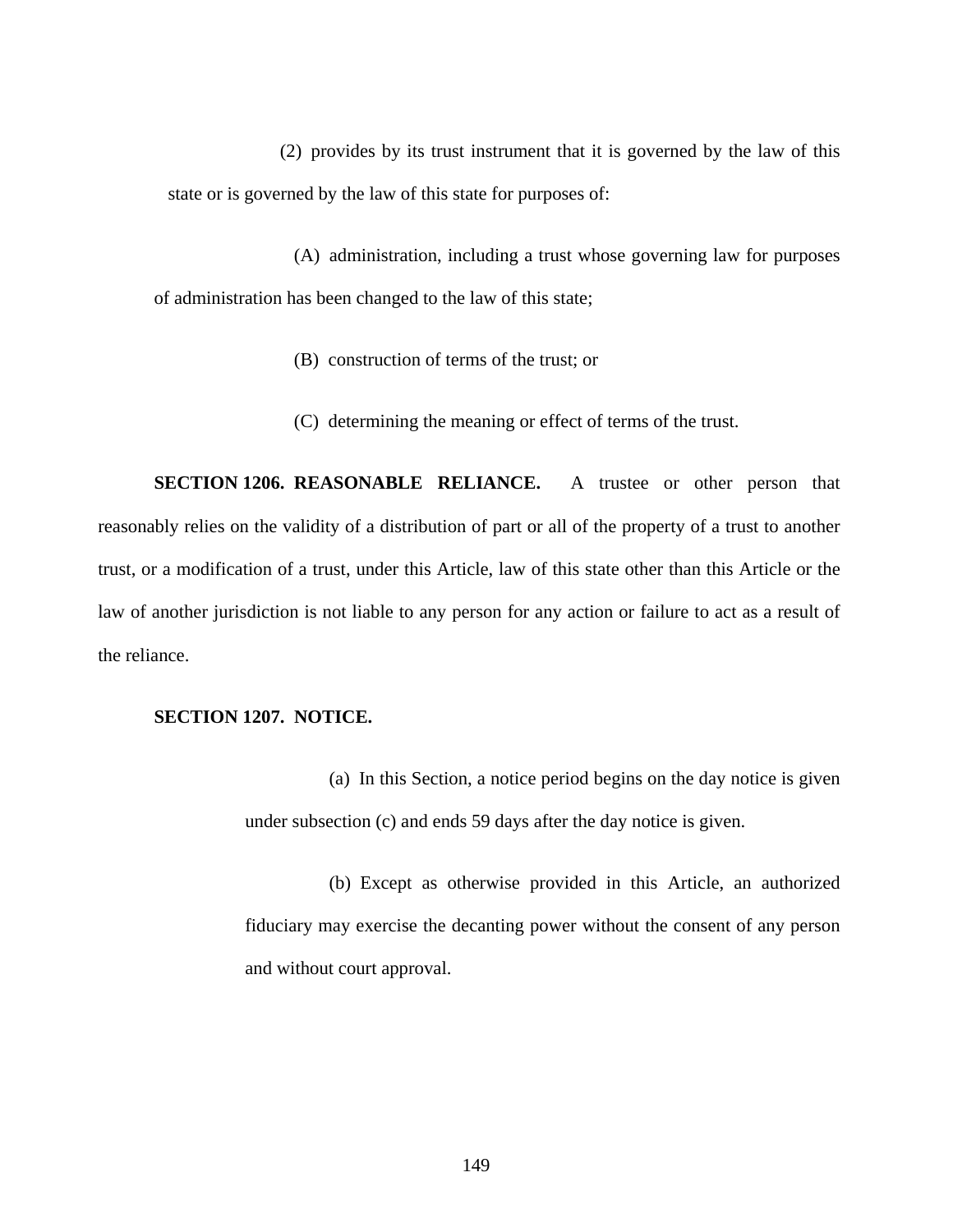(c) Except as otherwise provided in subsection (f), an authorized fiduciary shall give notice in a record of the intended exercise of the decanting power not later than 60 days before the exercise to:

(1) each settlor of the first trust, if living or then in existence;

(2) each qualified beneficiary of the first trust;

(3) each holder of a presently exercisable power of appointment over any part or all of the first trust;

(4) each person that currently has the right to remove or replace the authorized fiduciary;

(5) each other fiduciary of the first trust;

(6) each fiduciary of the second trust; and

(7) the Attorney General's Charitable Trust Bureau, if the first trust contains a charitable interest.

> (d) An authorized fiduciary is not required to give notice under subsection (c) to a qualified beneficiary who is a minor and has no representative. The authorized fiduciary is not required to give notice under subsection (c) to a person that is not known to the fiduciary or is known to the fiduciary but cannot be located by the fiduciary after reasonable diligence.

> > (e) A notice under subsection (c) must: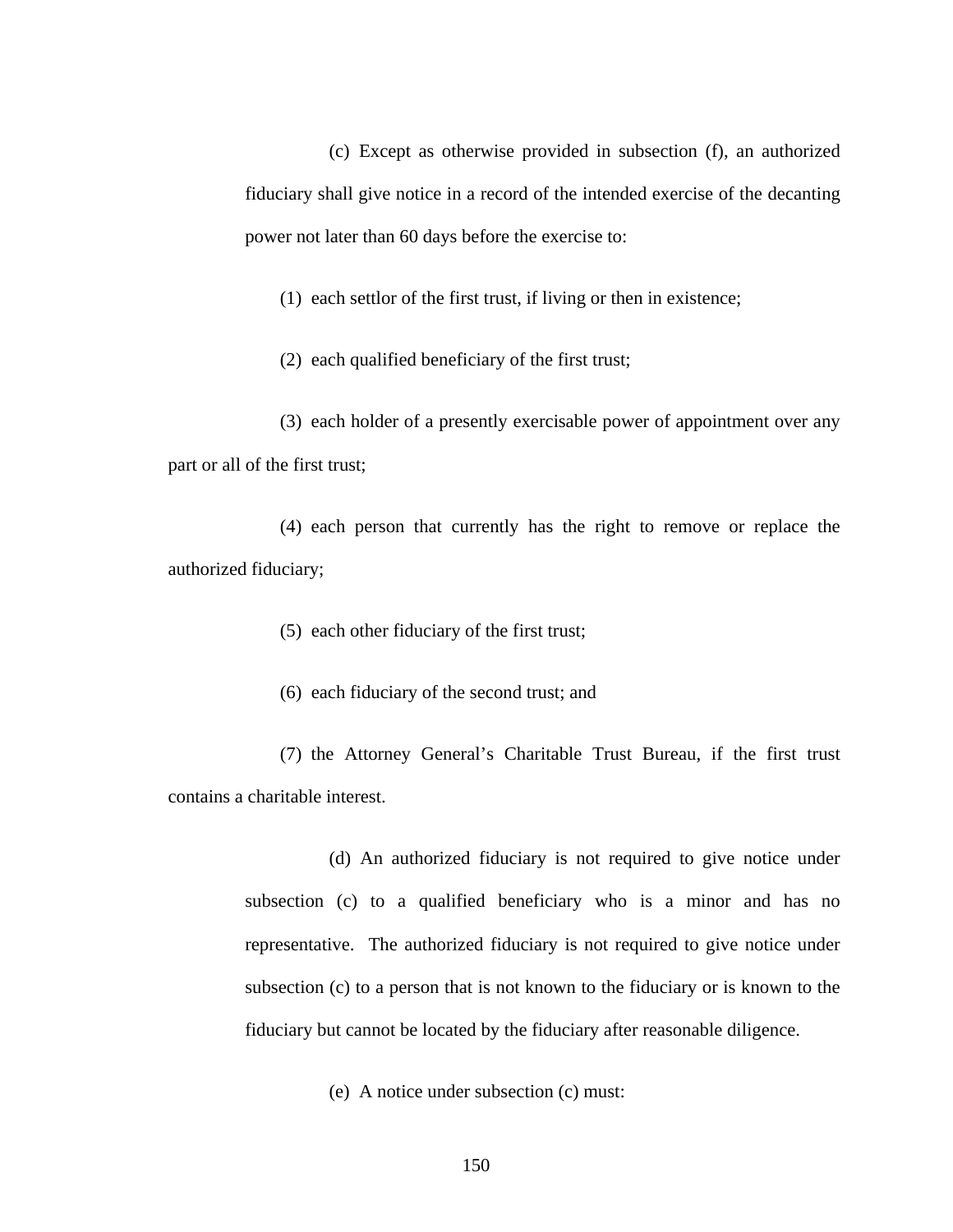(1) specify the manner in which the authorized fiduciary intends to exercise the decanting power;

(2) specify the proposed effective date for exercise of the power;

(3) include a copy of the first-trust instrument; and

(4) include a copy of all second-trust instruments.

(f) The decanting power may be exercised before expiration of the notice period under subsection (a) if all persons entitled to receive notice waive the period in a signed record.

(g) The receipt of notice, waiver of the notice period, or expiration of the notice period does not affect the right of a person to file an application under Section 1209 with the court asserting that:

(1) an attempted exercise of the decanting power is ineffective because it did not comply with this Article or was an abuse of discretion or breach of fiduciary duty; or

(2) Section 1222 applies to the exercise of the decanting power.

(h) An exercise of the decanting power is not ineffective because of the failure to give notice to one or more persons under subsection (c) if the authorized fiduciary acted with reasonable care to comply with subsection (c).

#### **SECTION 1208. [RESERVED]**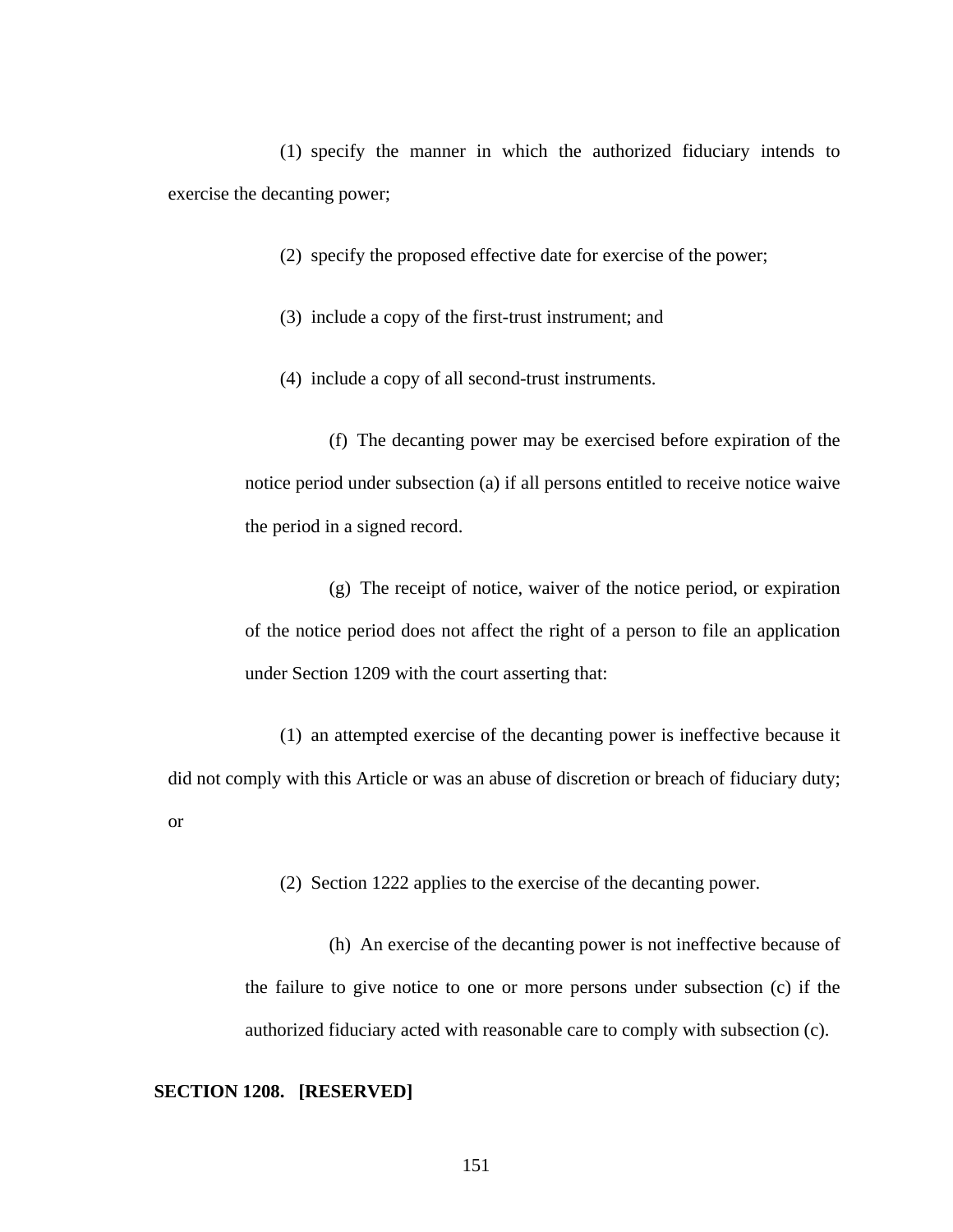#### **SECTION 1209. COURT INVOLVEMENT.**

(a) On application of an authorized fiduciary, a person entitled to notice under Section 1207(c), a beneficiary, or with respect to a charitable interest the Attorney General's Charitable Trust Bureau or any other person that has standing to enforce the charitable interest, the court may:

(1) provide instructions to the authorized fiduciary regarding whether a proposed exercise of the decanting power is permitted under this Article and consistent with the fiduciary duties of the authorized fiduciary;

(2) appoint a special fiduciary and authorize the special fiduciary to determine whether the decanting power should be exercised under this Article and to exercise the decanting power;

(3) approve an exercise of the decanting power;

(4) determine that a proposed or attempted exercise of the decanting power is ineffective because:

(A) after applying Section 1222, the proposed or attempted exercise does not or did not comply with this Article; or

(B) the proposed or attempted exercise would be or was an abuse of the fiduciary's discretion or a breach of fiduciary duty;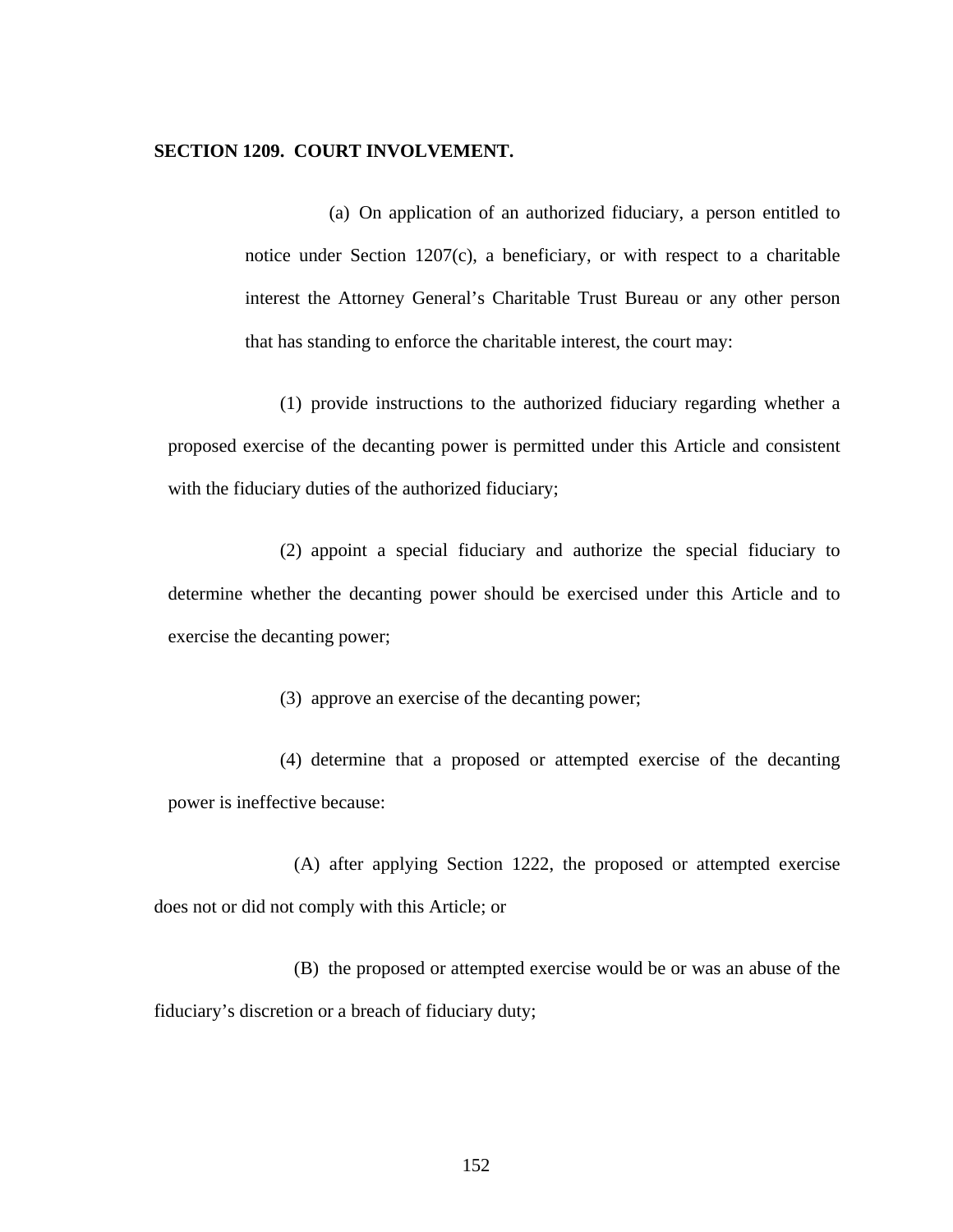(5) determine the extent to which Section 1222 applies to a prior exercise of the decanting power;

(6) provide instructions to the trustee regarding the application of Section 1222 to a prior exercise of the decanting power; or

(7) order other appropriate relief to carry out the purposes of this Article.

(b) On application of an authorized fiduciary, the court may approve:

(1) an increase in the fiduciary's compensation under Section 1216; or

(2) a modification under Section 1218 of a provision granting a person the right to remove or replace the fiduciary.

**SECTION 1210. FORMALITIES.** An exercise of the decanting power must be made in a record signed by an authorized fiduciary. The signed record must, directly or by reference to the notice required by Section 1207, identify the first trust and the second trust or trusts and state the property of the first trust being distributed to each second trust and the property, if any, that remains in the first trust.

**SECTION 1211. DECANTING POWER UNDER EXPANDED DISTRIBUTIVE DISCRETION.** 

(a) In this Section: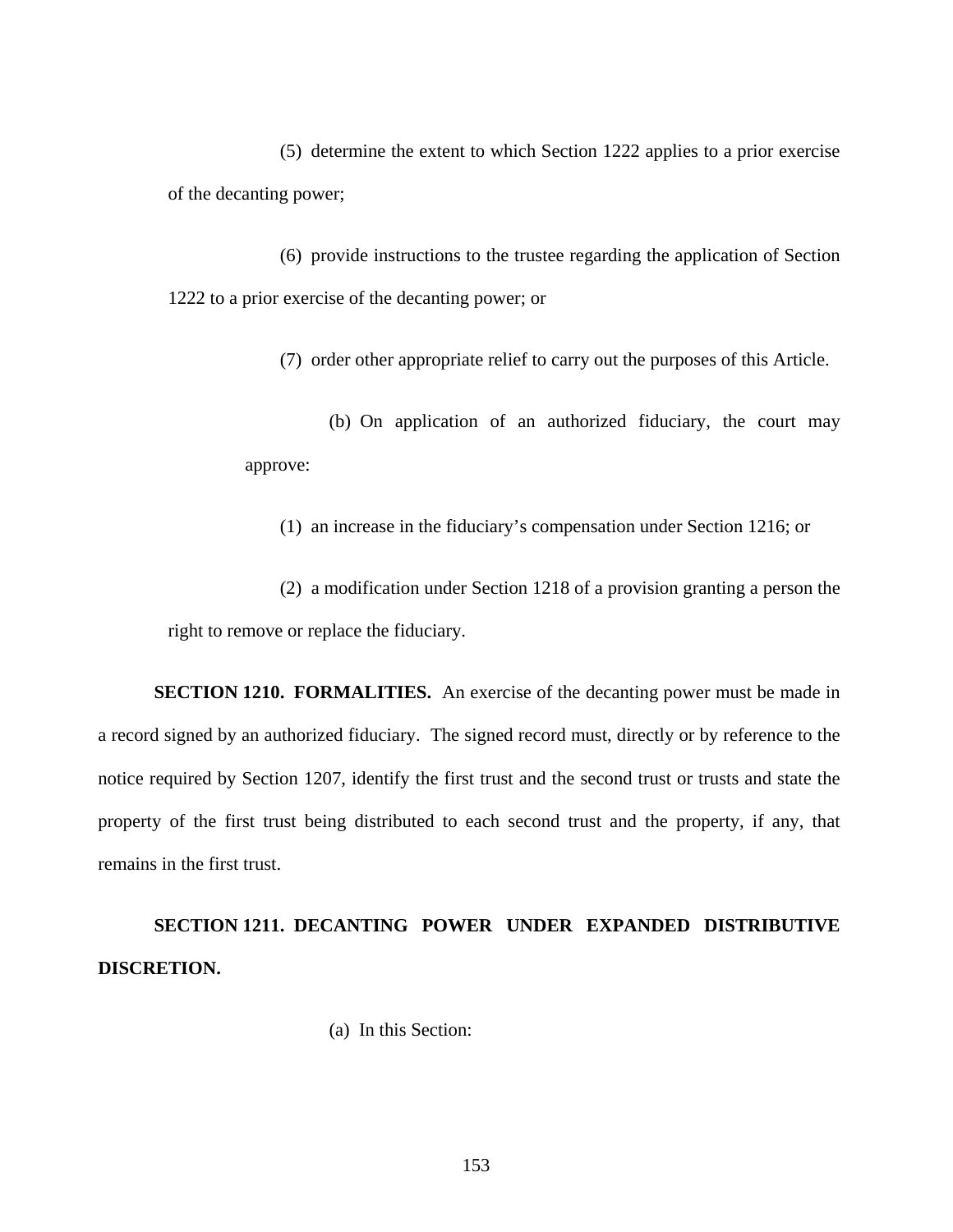(1) "Presumptive remainder beneficiary" means a qualified beneficiary other than a current beneficiary.

(2) "Noncontingent" right means a right that is not subject to the exercise of discretion or the occurrence of a specified event that is not certain to occur. The term does not include a right held by a beneficiary if any person has discretion to distribute property subject to the interest to any person other than the beneficiary or the beneficiary's estate.

(3) "Successor beneficiary" means a beneficiary that on the date the beneficiary's qualification is determined is not a qualified beneficiary. The term does not include a person that is a beneficiary only because the person holds a nongeneral power of appointment.

# (4) "Vested interest" means:

(A) a right to a mandatory distribution that is a noncontingent right as of the date of the exercise of the decanting power;

(B) a current and noncontingent right, annually or more frequently, to a mandatory distribution of income, a specified dollar amount, or a percentage of value of some or all of the trust property;

(C) a current and noncontingent right, annually or more frequently, to withdraw income, a specified dollar amount, or a percentage of value of some or all of the trust property;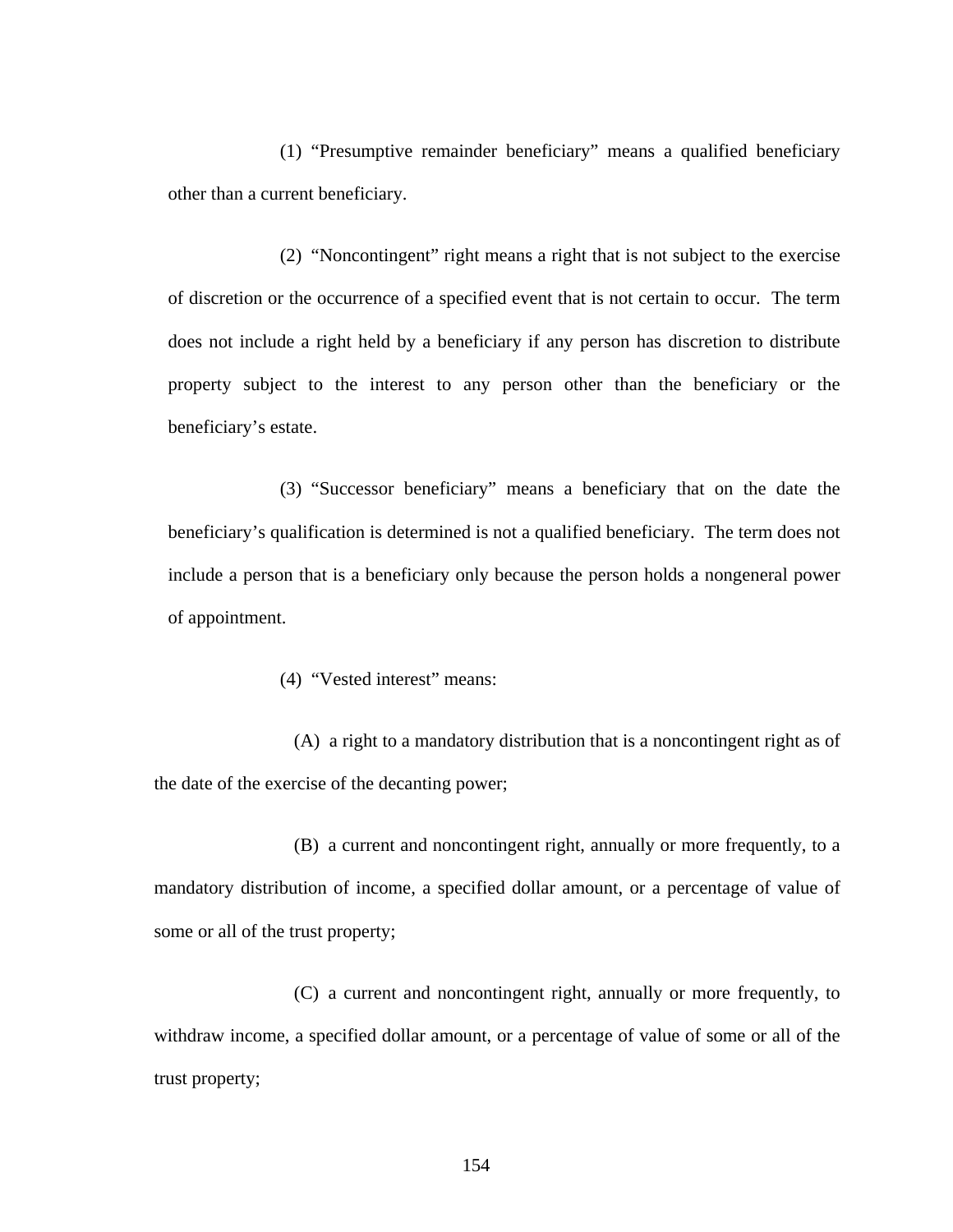(D) a presently exercisable general power of appointment; or

(E) a right to receive an ascertainable part of the trust property on the trust's termination that is not subject to the exercise of discretion or to the occurrence of a specified event that is not certain to occur.

> (b) Subject to subsection (c) and Section 1214, an authorized fiduciary that has expanded distributive discretion to distribute the principal of a first trust to one or more current beneficiaries may exercise the decanting power over the principal of the first trust.

> (c) Subject to Section 1213, in an exercise of the decanting power under this Section, a second trust may not:

(1) include as a current beneficiary a person that is not a current beneficiary of the first trust, except as otherwise provided in subsection (d);

(2) include as a presumptive remainder beneficiary or successor beneficiary a person that is not a current beneficiary, presumptive remainder beneficiary, or successor beneficiary of the first trust, except as otherwise provided in subsection (d); or

(3) reduce or eliminate a vested interest.

(d) Subject to subsection  $(c)(3)$  and Section 1214, in an exercise of the decanting power under this Section, a second trust may be a trust created or administered under the laws of any jurisdiction and may: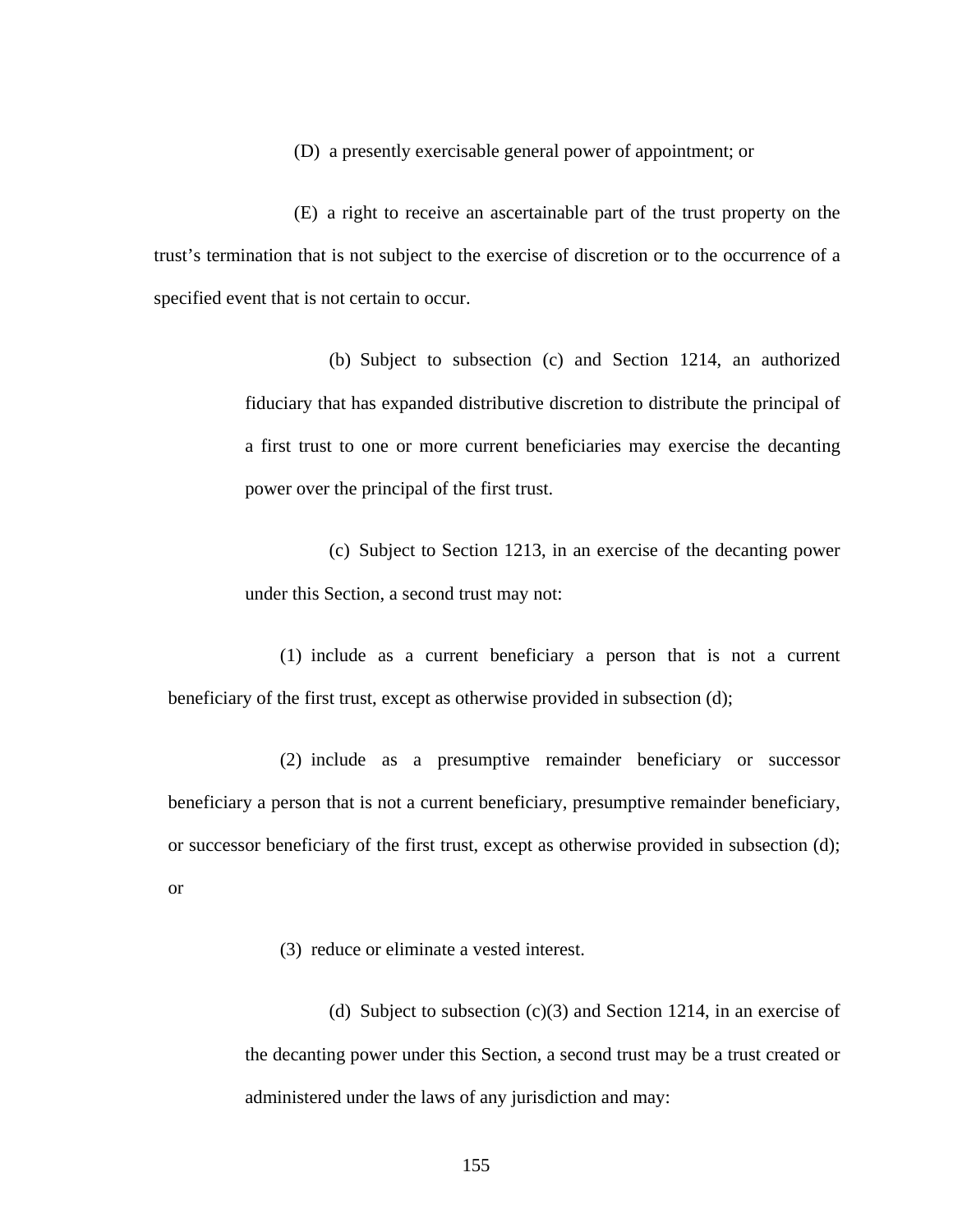(1) retain a power of appointment granted in the first trust;

(2) omit a power of appointment granted in the first trust, other than a presently exercisable general power of appointment;

(3) create or modify a power of appointment if the powerholder is a current beneficiary of the first trust and the authorized fiduciary has expanded distributive discretion to distribute principal to the beneficiary;

(4) create or modify a power of appointment if the powerholder is a presumptive remainder beneficiary or successor beneficiary of the first trust, but the exercise of the power may take effect only after the powerholder becomes, or would have become if then living, a current beneficiary; and

(5) be a trust created or administered under the law of any jurisdiction.

(e) A power of appointment described in subsection (d)(1) through (4) may be general or nongeneral. The class of permissible appointees in favor of which the power may be exercised may be broader than or different from the beneficiaries of the first trust.

(f) If an authorized fiduciary has expanded distributive discretion to distribute part but not all of the principal of a first trust, the fiduciary may exercise the decanting power under this Section over that part of the principal over which the authorized fiduciary has expanded distributive discretion.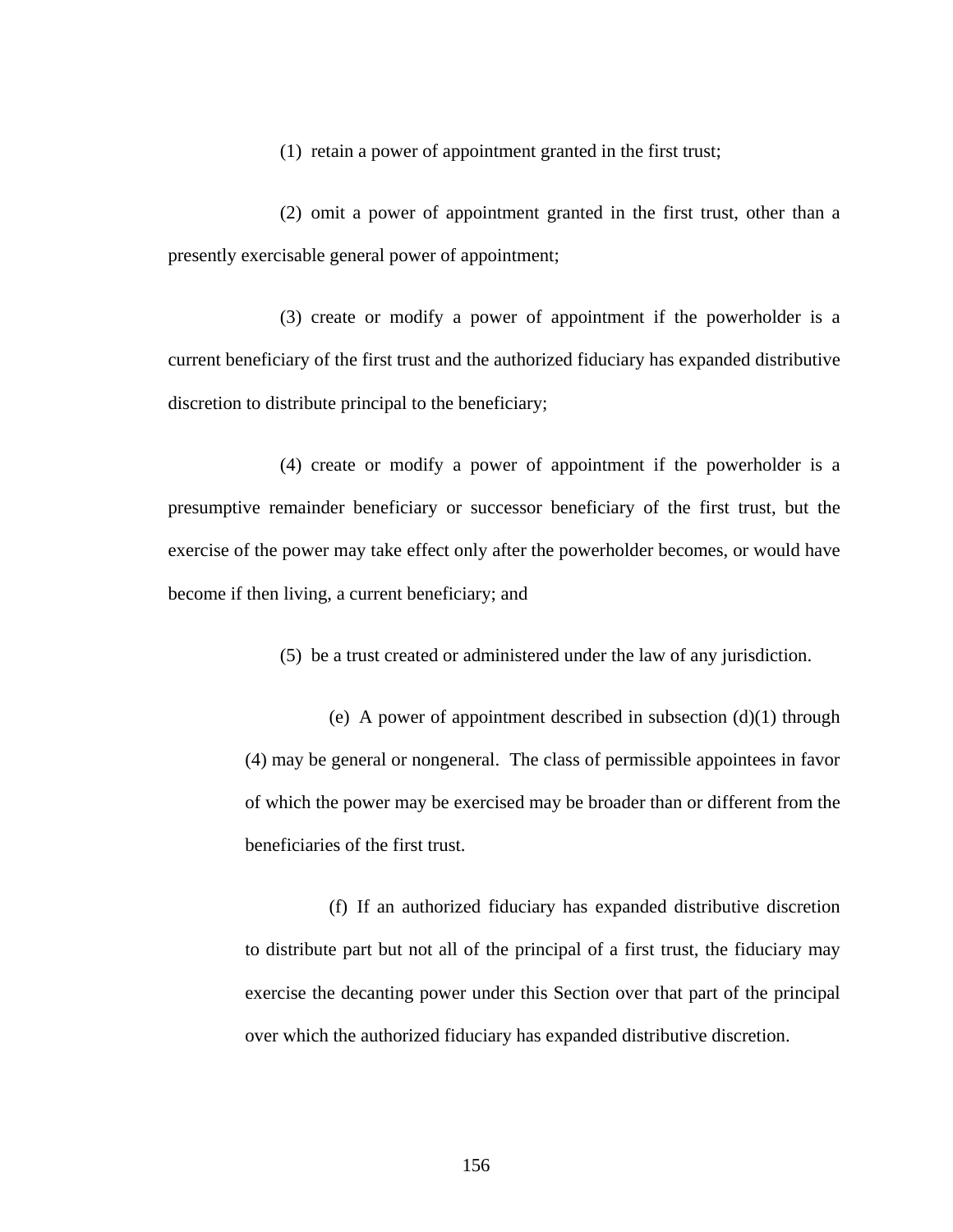**SECTION 1212. DECANTING POWER UNDER LIMITED DISTRIBUTIVE DISCRETION.** 

> (a) In this Section, "limited distributive discretion" means a discretionary power of distribution that is limited to an ascertainable standard or a reasonably definite standard.

> (b) An authorized fiduciary that has limited distributive discretion over the principal of the first trust for the benefit of one or more current beneficiaries may exercise the decanting power over the principal of the first trust.

> (c) Under this Section and subject to Section 1214, a second trust may be created or administered under the law of any jurisdiction. Under this Section, the second trusts, in the aggregate, must grant each beneficiary of the first trust beneficial interests which are substantially similar to the beneficial interests of the beneficiary in the first trust.

> (d) A power to make a distribution under a second trust for the benefit of a beneficiary who is an individual is substantially similar to a power under the first trust to make a distribution directly to the beneficiary. A distribution is for the benefit of a beneficiary if:

(1) the distribution is applied for the benefit of the beneficiary;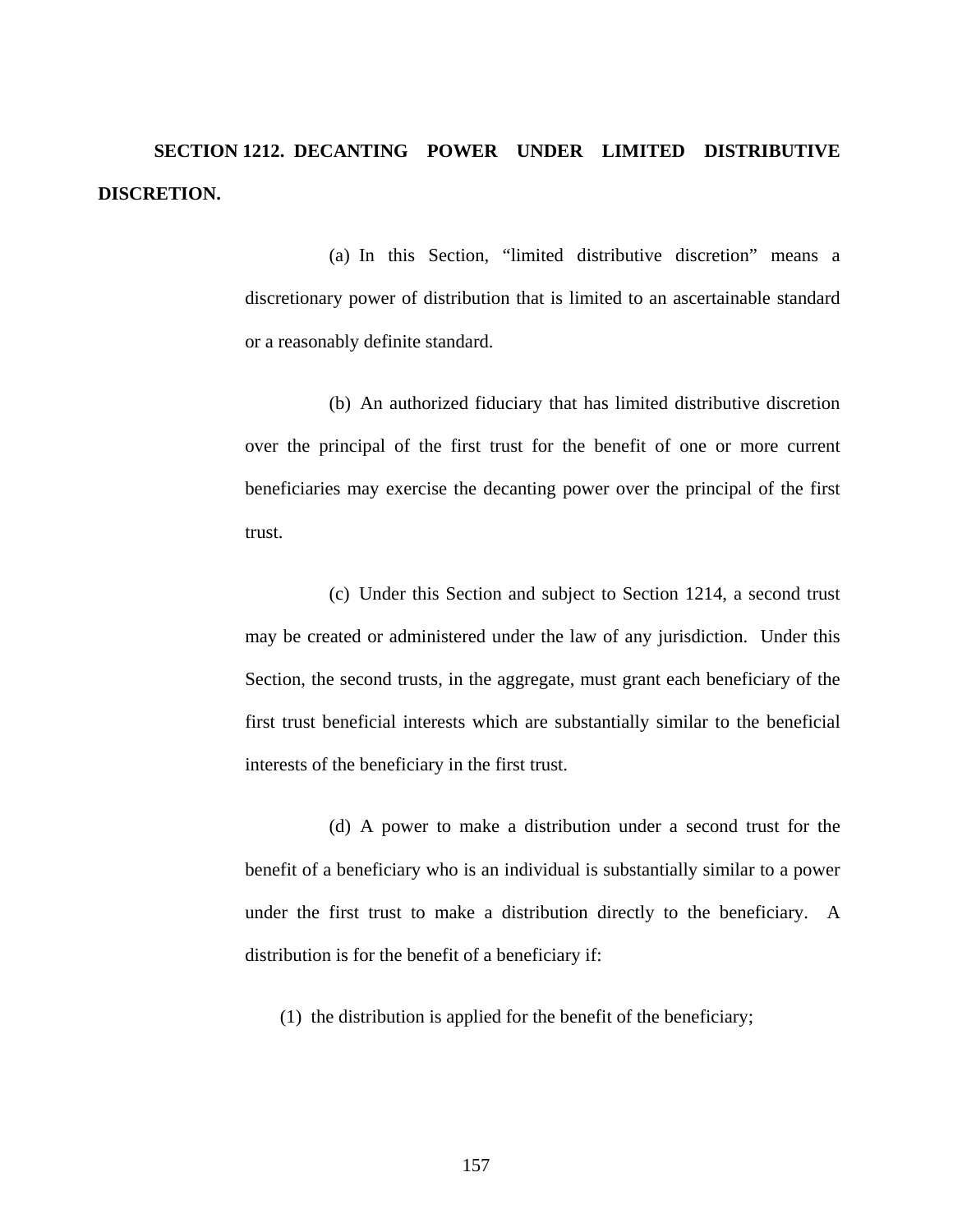(2) the beneficiary is incapacitated or in the opinion of the trustee is unable to manage property or business affairs, and the distribution is made as permitted under this Code; or

(3) the distribution is made as permitted under the terms of the first-trust instrument and the second-trust instrument for the benefit of the beneficiary.

> (e) If an authorized fiduciary has limited distributive discretion over part but not all of the principal of a first trust, the fiduciary may exercise the decanting power under this Section over that part of the principal over which the authorized fiduciary has limited distributive discretion.

# **SECTION 1213. TRUST FOR BENEFICIARY WITH DISABILITY.**

(a) In this Section:

(1) "Beneficiary with a disability" means a beneficiary of the first trust who the special needs fiduciary believes may qualify for governmental benefits based on disability, whether or not the beneficiary currently receives those benefits or is an individual who has been adjudicated incompetent.

(2) "Governmental benefits" means financial aid or services from a state, federal, or other public agency.

(3) "Special-needs fiduciary" means, with respect to a trust that has a beneficiary with a disability: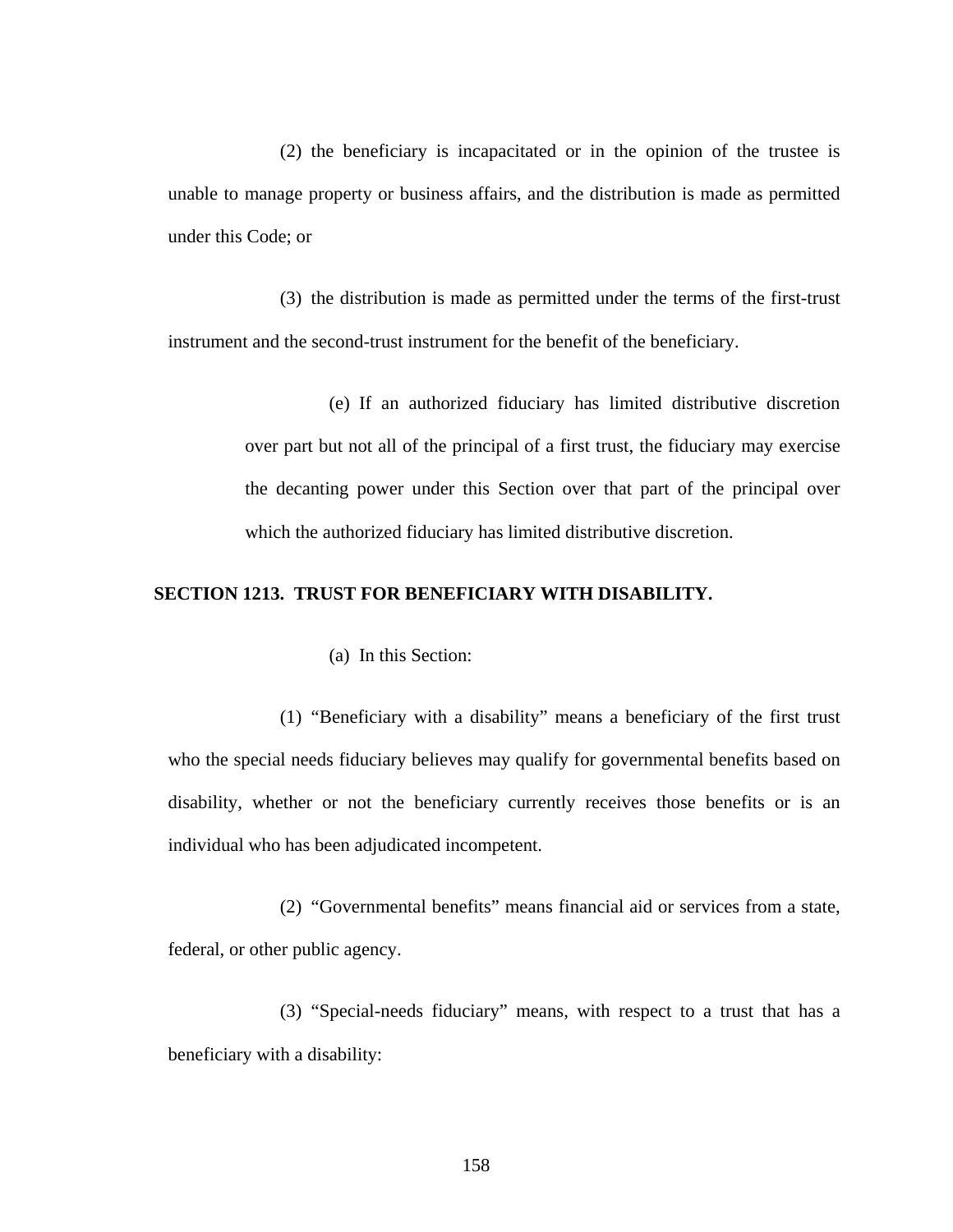(A) a trustee or other fiduciary, other than a settlor, that has discretion to distribute part or all of the principal of a first trust to one or more current beneficiaries;

(B) if no trustee or fiduciary has discretion under subsection (A), a trustee or other fiduciary, other than a settlor, that has discretion to distribute part or all of the income of the first trust to one or more current beneficiaries; or

(C) if no trustee or fiduciary has discretion under subsections (A) and (B), a trustee or other fiduciary, other than a settlor, that is required to distribute part or all of the income or principal of the first trust to one or more current beneficiaries.

(4) "Special-needs trust" means a trust the trustee believes would not be considered a resource for purposes of determining whether the beneficiary with a disability is eligible for governmental benefits.

> (b) A special needs fiduciary may exercise the decanting power under Section 1211 over the principal of a first trust as if the fiduciary had authority to distribute principal to a beneficiary with a disability subject to expanded distributive discretion if:

(1) a second trust is a special-needs trust that benefits the beneficiary with a disability; and

(2) the special-needs fiduciary determines that exercise of the decanting power will further the purposes of the first trust.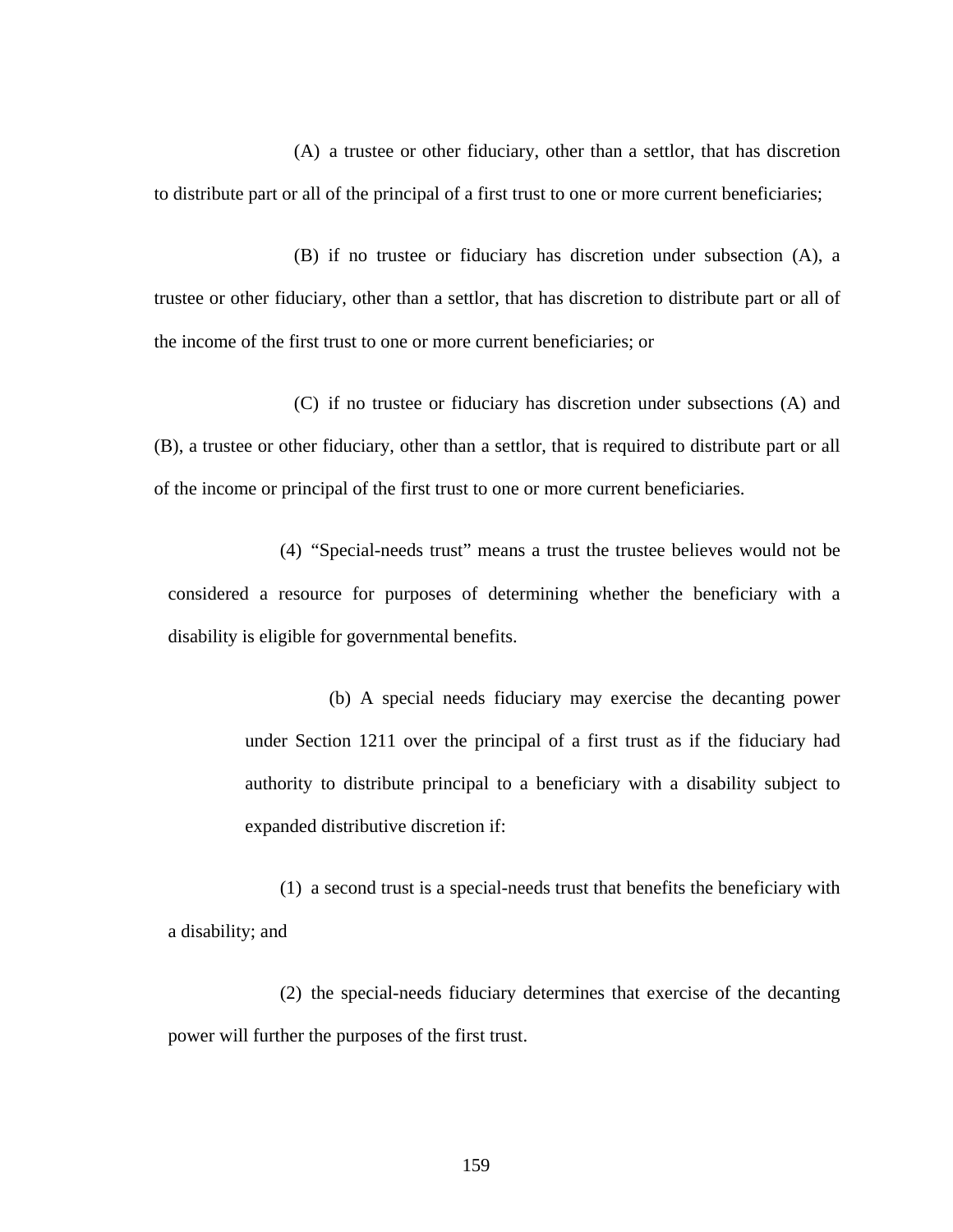(c) In an exercise of the decanting power under this Section, the following rules apply:

(1) Notwithstanding Section  $1211(c)(2)$ , the interest in the second trust of a beneficiary with a disability may:

(A) be a pooled trust as defined by Medicaid law for the benefit of the beneficiary with a disability under 42 U.S.C. Section 1396p(d)(4)(C), as amended; or

(B) contain payback provisions complying with reimbursement requirements of Medicaid law under 42 U.S.C. Section 1396p(d)(4)(A), as amended.

(2) Section  $1211(c)(3)$  does not apply to the interests of the beneficiary with a disability.

(3) Except as affected by any change to the interests of the beneficiary with a disability, the second trusts, in the aggregate, must grant each other beneficiary of the first trust beneficial interests in the second trusts which are substantially similar to the beneficiary's beneficial interests in the first trust.

### **SECTION 1214. PROTECTION OF CHARITABLE INTERESTS.**

(a) In this Section:

(1) "Determinable charitable interest" means a charitable interest that is a right to a mandatory distribution currently, periodically, on the occurrence of a specified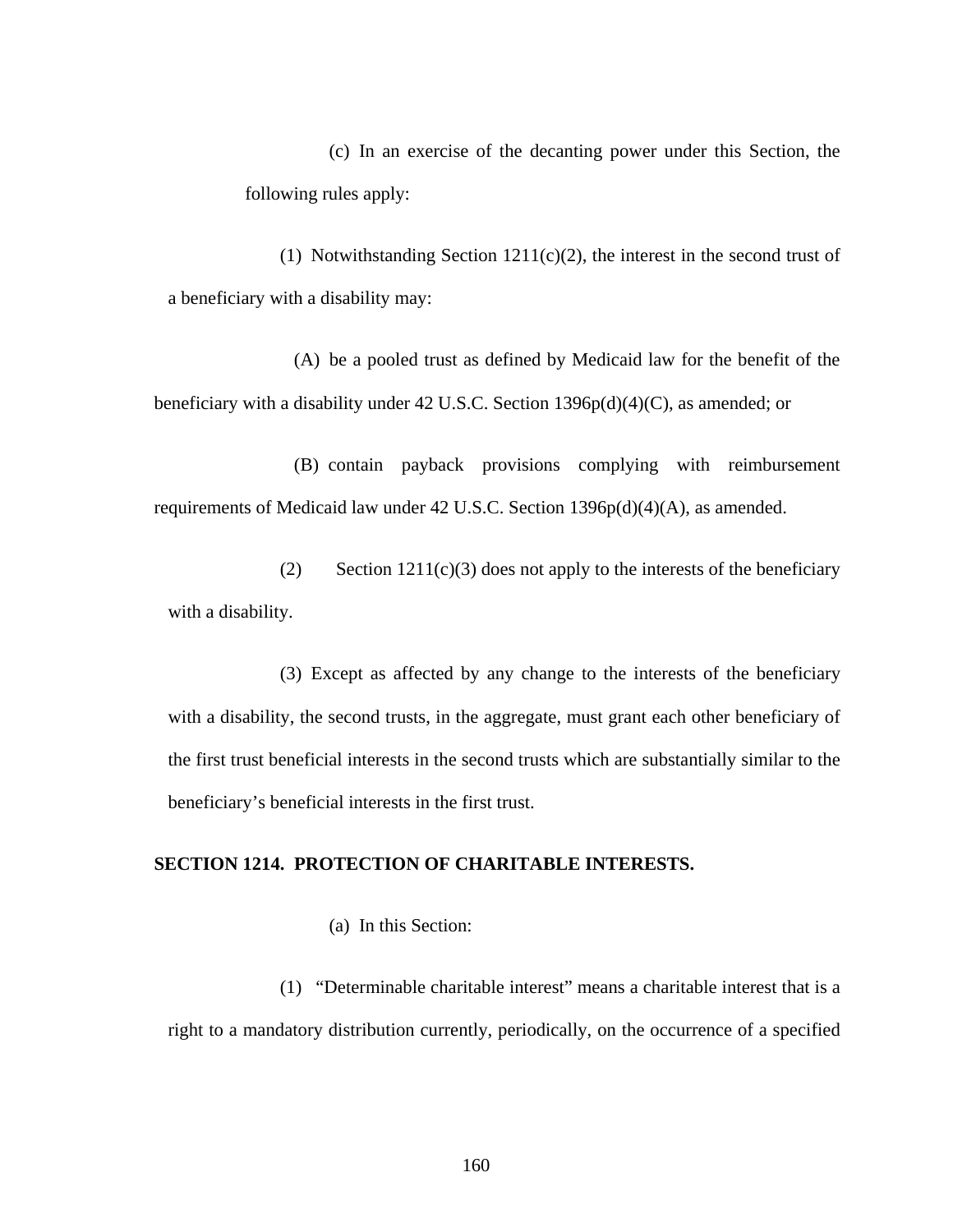event, or after the passage of a specified time and which is unconditional or which will in all events be held for charitable purposes.

(2) "Unconditional" means not subject to the occurrence of a specified event that is not certain to occur, other than a requirement in a trust instrument that a charitable organization be in existence or qualify under a particular provision of the IRC on the date of the distribution if the charitable organization meets the requirement on the date of determination.

> (b) If a first trust contains a determinable charitable interest, the Attorney General's Charitable Trust Bureau has the rights of a qualified beneficiary and may represent and bind the charitable interest.

> (c) If a first trust contains a charitable interest, the second trusts, in the aggregate may not:

(1) diminish the charitable interest;

(2) diminish the interest of an identified charitable organization that holds the charitable interest;

(3) alter any charitable purpose stated in the first-trust instrument; or

(4) alter any condition or restriction related to the charitable interest.

(d) If there are two or more second trusts, the second trusts shall be treated as one trust for purposes of determining whether the exercise of the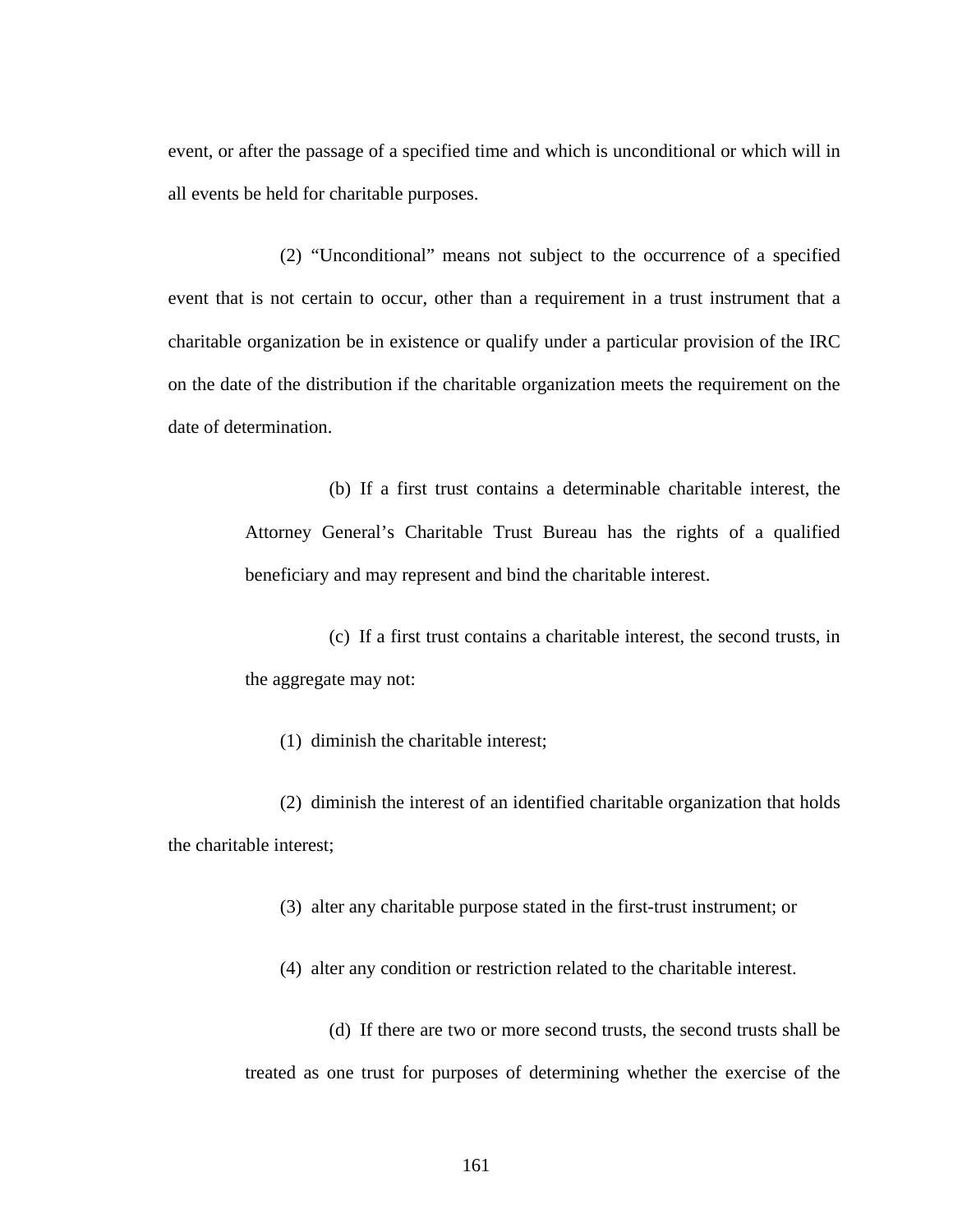decanting power diminishes the charitable interest or diminishes the interest of an identified charitable organization for purposes of subsection (c).

(e) If a first trust contains a determinable charitable interest, the second trusts that include charitable interests pursuant to subsection (c) must be administered under the law of this state unless:

(1) the Attorney General's Charitable Trust Bureau, after receiving notice under Section 1207, fails to object in a signed record delivered to the authorized fiduciary within the notice period;

(2) the Attorney General's Charitable Trust Bureau consents in a signed record to the second trusts being administered under the law of another jurisdiction; or

(3) the court approves the exercise of the decanting power.

(f) This Article does not limit the powers and duties of the Attorney General's Charitable Trust Bureau under Illinois law.

### **SECTION 1215. TRUST LIMITATION ON DECANTING.**

(a) An authorized fiduciary may not exercise the decanting power to the extent the first-trust instrument expressly prohibits exercise of:

(1) the decanting power; or

(2) a power granted by state law to the fiduciary to distribute part or all of the principal of the trust to another trust or to modify the trust.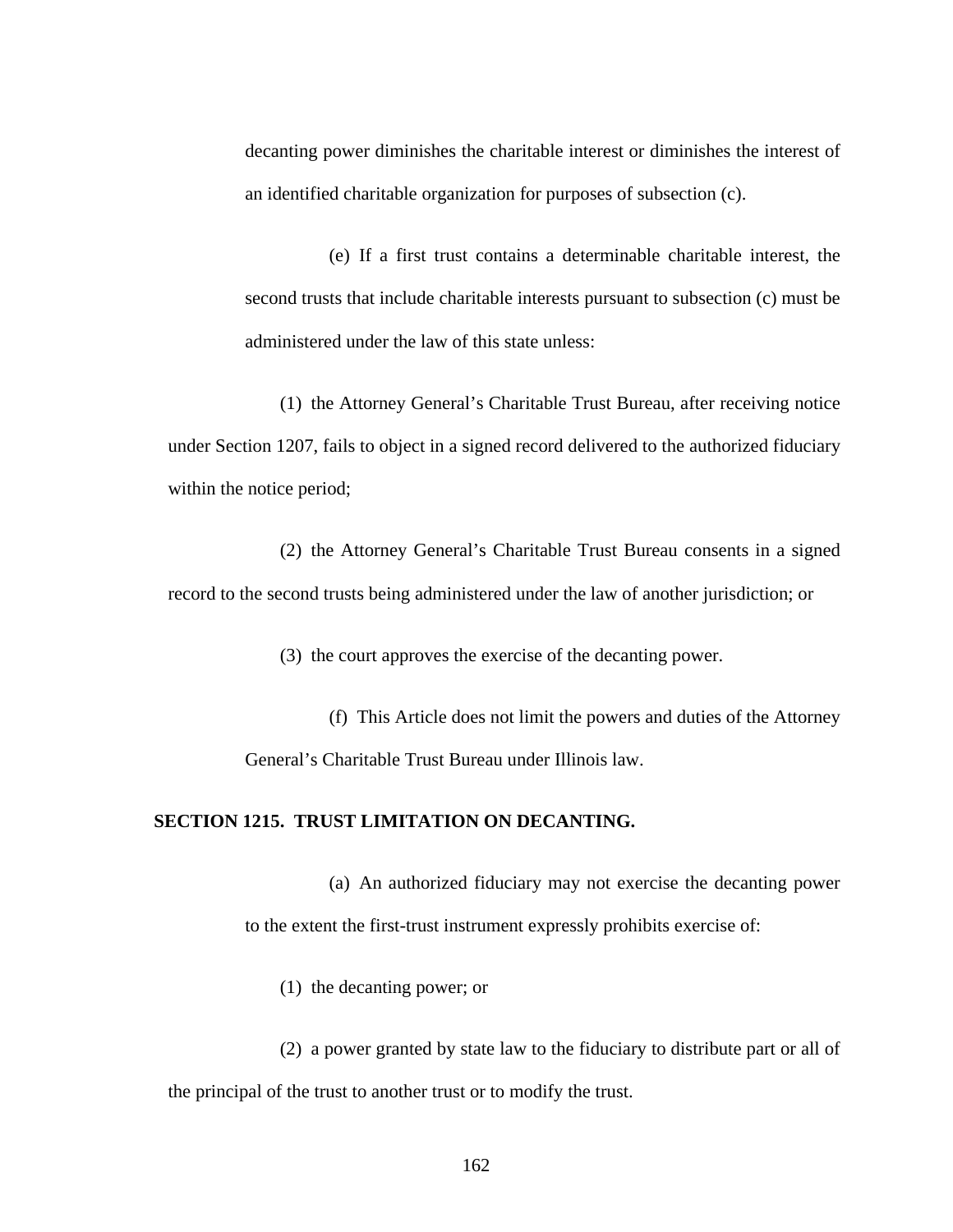(b) Exercise of the decanting power is subject to any restriction in the first-trust instrument that expressly applies to exercise of:

(1) the decanting power; or

(2) a power granted by state law to a fiduciary to distribute part or all of the principal of the trust to another trust or to modify the trust.

> (c) A general prohibition of the amendment or revocation of a first trust, a spendthrift clause, or a clause restraining the voluntary or involuntary transfer of a beneficiary's interest does not preclude exercise of the decanting power.

> (d) Subject to subsections (a) and (b), an authorized fiduciary may exercise the decanting power under this Article even if the first-trust instrument permits the authorized fiduciary or another person to modify the first-trust instrument or to distribute part or all of the principal of the first trust to another trust.

> (e) If a first-trust instrument contains an express prohibition described in subsection (a) or an express restriction described in subsection (b), that provision must be included in the second-trust instrument.

# **SECTION 1216. CHANGE IN COMPENSATION.**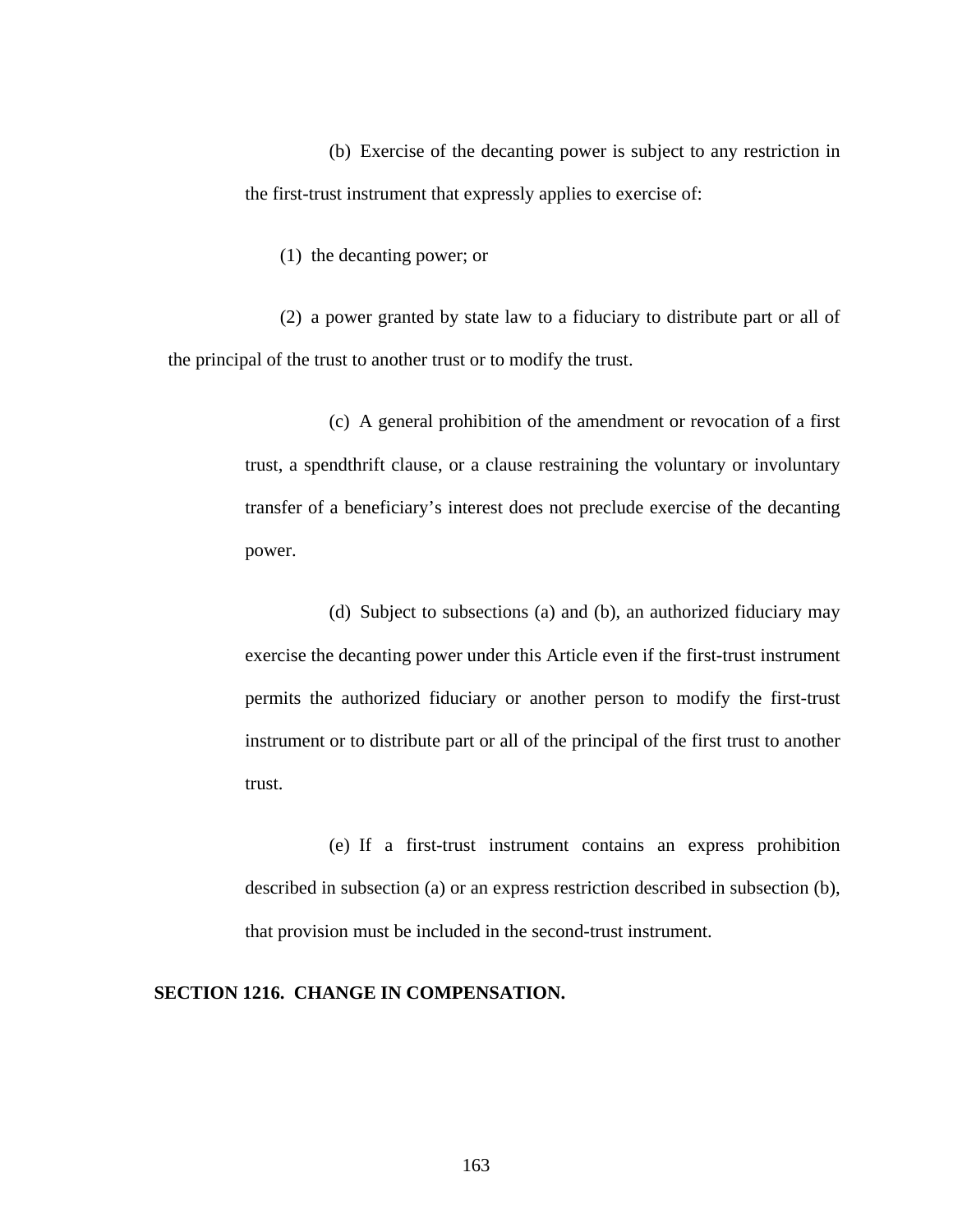(a) If a first-trust instrument specifies an authorized fiduciary's compensation, the fiduciary may not exercise the decanting power to increase the fiduciary's compensation beyond the specified compensation unless:

(1) all qualified beneficiaries of the second trust consent to the increase in a signed record; or

(2) the increase is approved by the court.

(b) If a first-trust instrument does not specify an authorized fiduciary's compensation, the fiduciary may not exercise the decanting power to increase the fiduciary's compensation above the compensation permitted by Section 708 unless:

(1) all qualified beneficiaries of the second trust consent to the increase in a signed record; or

(2) the increase is approved by the court.

(c) A change in an authorized fiduciary's compensation which is incidental to other changes made by the exercise of the decanting power is not an increase in the fiduciary's compensation for purposes of subsections (a) and (b).

# **SECTION 1217. RELIEF FROM LIABILITY AND INDEMNIFICATION.**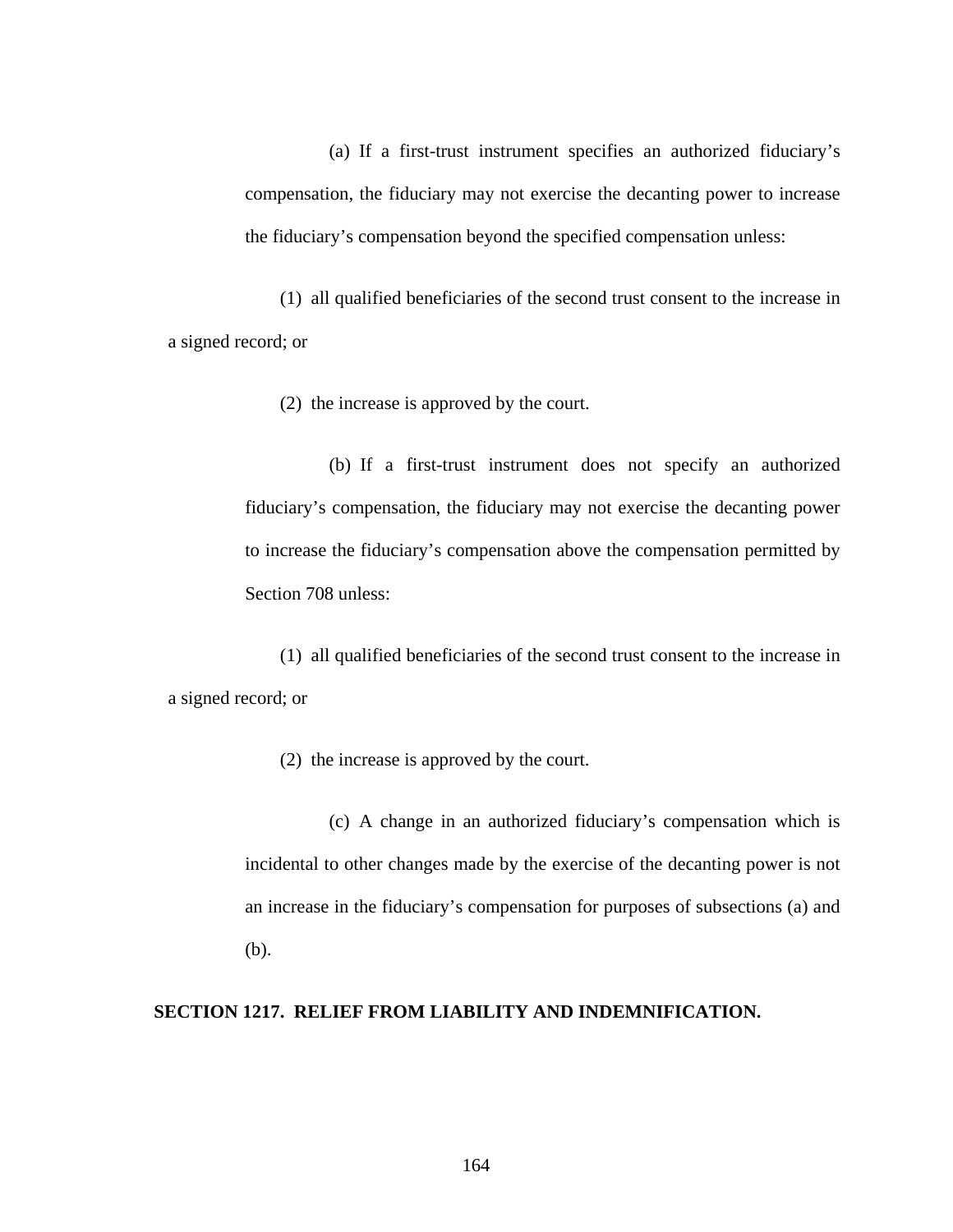(a) Except as otherwise provided in this Section, a second-trust instrument may not relieve an authorized fiduciary from liability for breach of trust to a greater extent than the first-trust instrument.

(b) A second-trust instrument may provide for indemnification of an authorized fiduciary of the first trust or another person acting in a fiduciary capacity under the first trust for any liability or claim that would have been payable from the first trust if the decanting power had not been exercised.

(c) A second-trust instrument may not reduce fiduciary liability in the aggregate.

(d) Subject to subsection (c), a second-trust instrument may divide and reallocate fiduciary powers among fiduciaries, including one or more trustees, distribution advisors, investment advisors, trust protectors, or other persons, and relieve a fiduciary from liability for an act or failure to act of another fiduciary as permitted by law of this state other than this Article.

# **SECTION 1218. REMOVAL OR REPLACEMENT OF AUTHORIZED**

**FIDUCIARY.** An authorized fiduciary may not exercise the decanting power to modify a provision in the first-trust instrument granting another person power to remove or replace the fiduciary unless:

(1) the person holding the power consents to the modification in a signed record and the modification applies only to the person;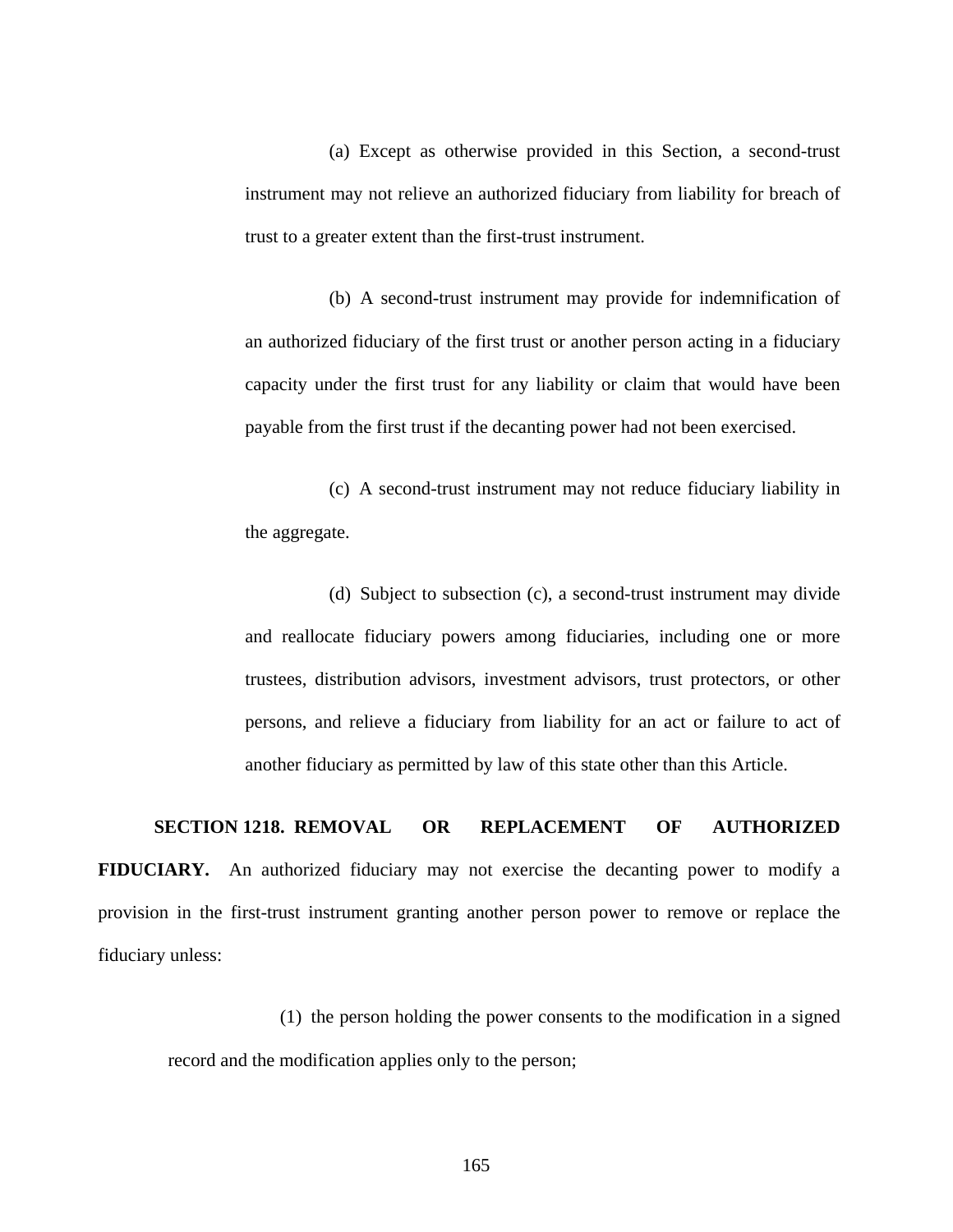(2) the person holding the power and the qualified beneficiaries of the second trust consent to the modification in a signed record and the modification grants a substantially similar power to another person; or

(3) the court approves the modification and the modification grants a substantially similar power to another person.

### **SECTION 1219. TAX-RELATED LIMITATIONS.**

(a) In this Section:

(1) "Grantor trust" means a trust as to which a settlor of a first trust is considered the owner under Sections 671 through 677 of the IRC or Section 679 of the IRC.

(2) "Nongrantor trust" means a trust that is not a grantor trust.

(3) "Qualified benefits property" means property subject to the minimum distribution requirements of Section 401(a)(9) of the IRC, and any applicable regulations, or to any similar requirements that refer to Section  $401(a)(9)$  of the IRC or the regulations.

> (b) An exercise of the decanting power is subject to the following limitations:

(1) If a first trust contains property that qualified, or would have qualified but for provisions of this Article other than this Section, for a marital deduction for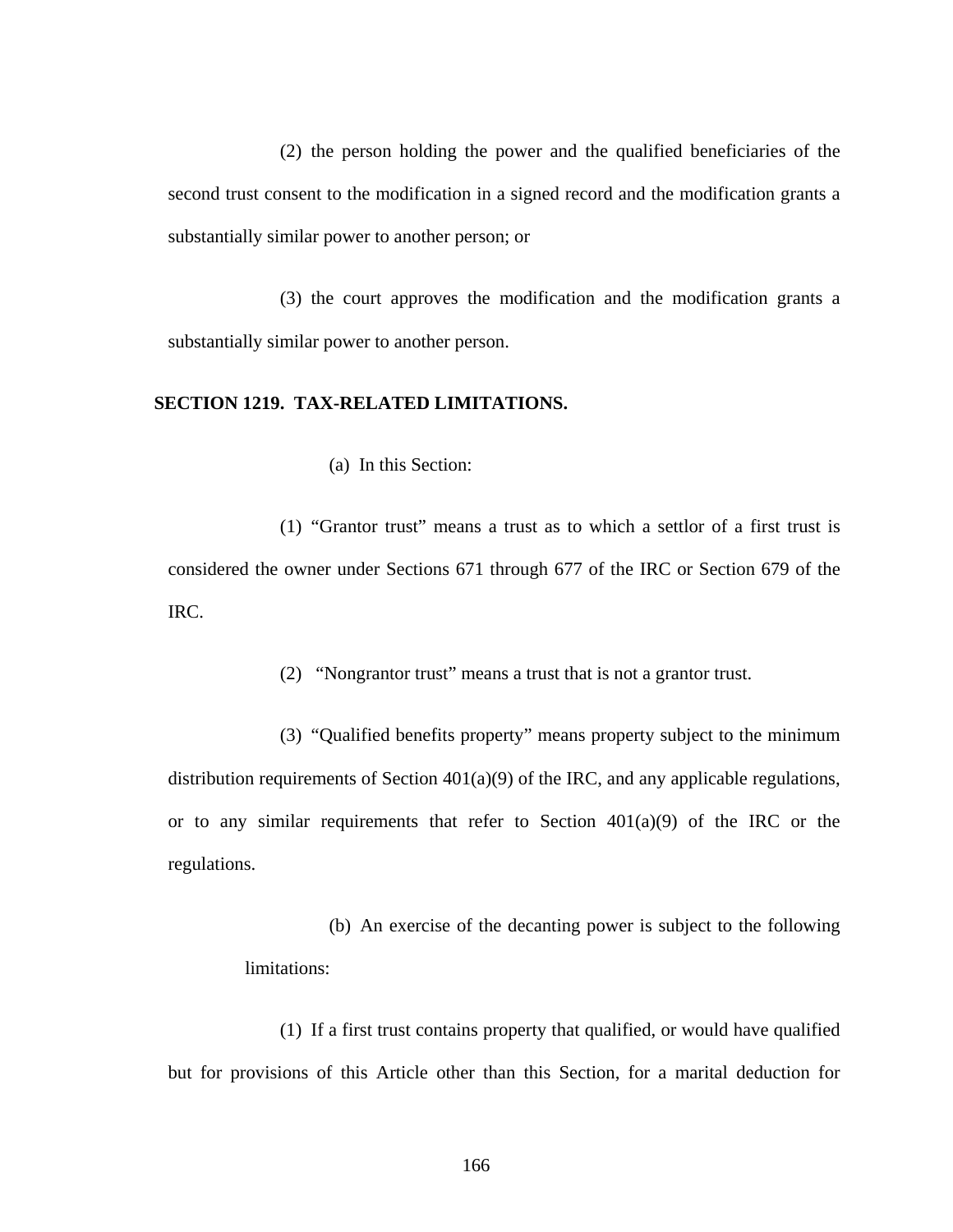purposes of the gift or estate tax under the IRC or a state gift, estate, or inheritance tax, the second-trust instrument must not include or omit any term that, if included in or omitted from the trust instrument for the trust to which the property was transferred, would have prevented the transfer from qualifying for the deduction, or would have reduced the amount of the deduction, under the same provisions of the IRC or state law under which the transfer qualified.

(2) If the first trust contains property that qualified, or would have qualified but for provisions of this Article other than this Section, for a charitable deduction for purposes of the income, gift, or estate tax under the IRC or a state income, gift, estate, or inheritance tax, the second-trust instrument must not include or omit any term that, if included in or omitted from the trust instrument for the trust to which the property was transferred, would have prevented the transfer from qualifying for the deduction, or would have reduced the amount of the deduction, under the same provisions of the IRC or state law under which the transfer qualified.

(3) If the first trust contains property that qualified, or would have qualified but for provisions of this Article other than this Section, for the exclusion from the gift tax described in Section 2503(b) of the IRC, the second-trust instrument must not include or omit a term that, if included in or omitted from the trust instrument for the trust to which the property was transferred, would have prevented the transfer from qualifying under the same provision of Section 2503 of the IRC. If the first trust contains property that qualified, or would have qualified but for provisions of this Article other than this Section, for the exclusion from the gift tax described in Section 2503(b) of the IRC, by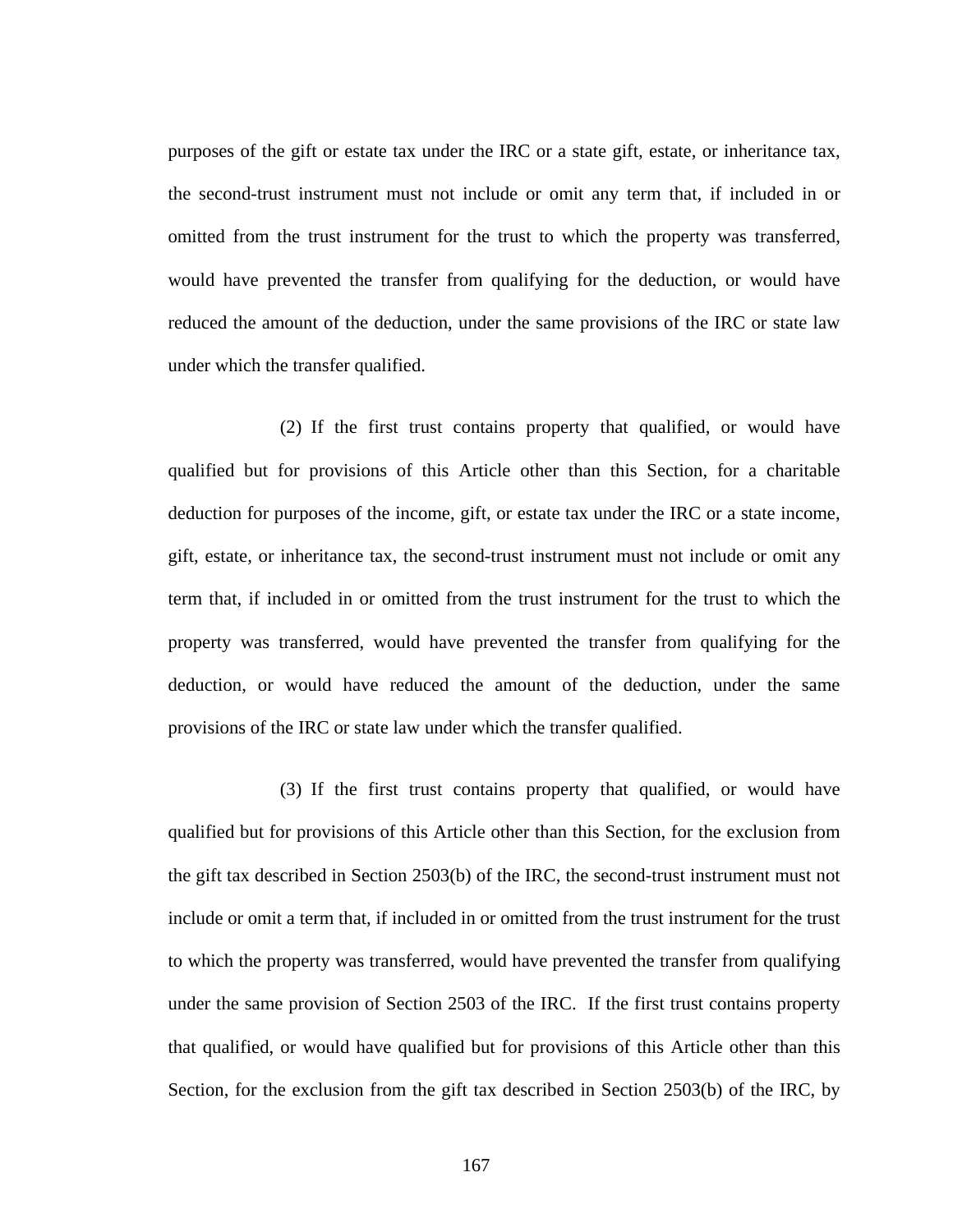application of Section 2503(c) of the IRC, the second-trust instrument must not include or omit a term that, if included or omitted from the trust instrument for the trust to which the property was transferred, would have prevented the transfer from qualifying under Section 2503(c) of the IRC.

(4) If the property of the first trust includes shares of stock in an S corporation, as defined in Section 1361 of the IRC and the first trust is, or but for provisions of this Article other than this Section would be, a permitted shareholder under any provision of Section 1361 of the IRC, an authorized fiduciary may exercise the power with respect to part or all of the S-corporation stock only if any second trust receiving the stock is a permitted shareholder under Section  $1361(c)(2)$  of the IRC. If the property of the first trust includes shares of stock in an S corporation and the first trust is, or but for provisions of this Article other than this Section, would be, a qualified subchapter-S trust within the meaning of Section 1361(d) of the IRC, the second-trust instrument must not include or omit a term that prevents the second trust from qualifying as a qualified subchapter-S trust.

(5) If the first trust contains property that qualified, or would have qualified but for provisions of this Article other than this Section, for a zero inclusion ratio for purposes of the generation-skipping transfer tax under Section 2642(c) of the IRC the second-trust instrument must not include or omit a term that, if included in or omitted from the first-trust instrument, would have prevented the transfer to the first trust from qualifying for a zero inclusion ratio under Section 2642(a) of the IRC.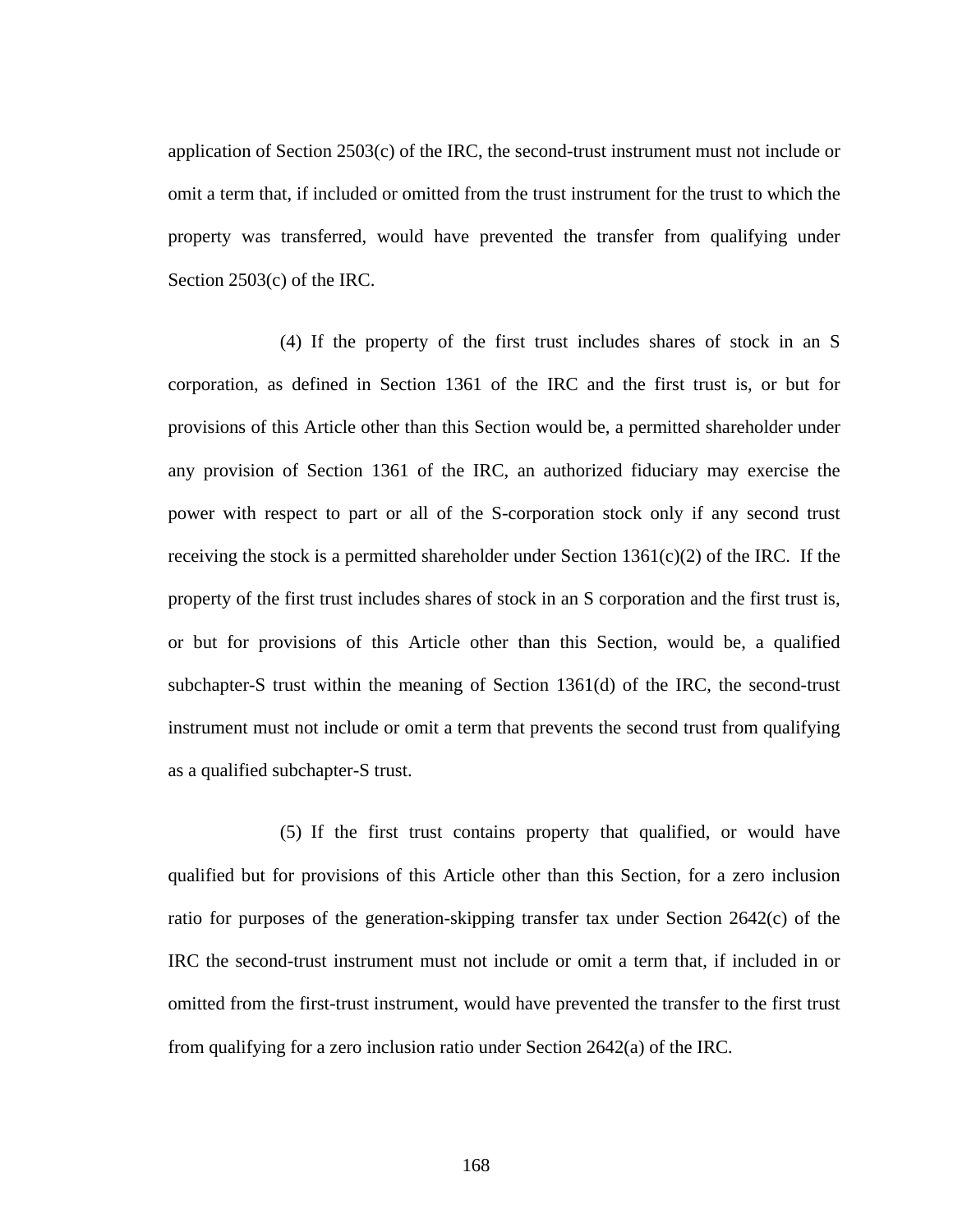(6) If the first trust is directly or indirectly the beneficiary of qualified benefits property, the second-trust instrument may not include or omit any term that, if included in or omitted from the first-trust instrument, would have increased the minimum distributions required with respect to the qualified benefits property under Section  $401(a)(9)$  of the IRC and any applicable regulations, or any similar requirements that refer to Section  $401(a)(9)$  of the IRC or the regulations. If an attempted exercise of the decanting power violates the preceding sentence, the trustee is deemed to have held the qualified benefits property and any reinvested distributions of the property as a separate share from the date of the exercise of the power and Section 1222 applies to the separate share.

(7) If the first trust qualifies as a grantor trust because of the application of Section  $672(f)(2)(A)$  of the IRC the second trust may not include or omit a term that, if included in or omitted from the first-trust instrument, would have prevented the first trust from qualifying under Section  $672(f)(2)(A)$  of the IRC.

(8) In this subsection, "tax benefit" means a federal or state tax deduction, exemption, exclusion, or other benefit not otherwise listed in this Section, except for a benefit arising from being a grantor trust. Subject to subsection (b)(9), a second-trust instrument may not include or omit a term that, if included in or omitted from the firsttrust instrument, would have prevented qualification for a tax benefit if:

(A) the first-trust instrument expressly indicates an intent to qualify for the benefit or the first-trust instrument clearly is designed to enable the first trust to qualify for the benefit; and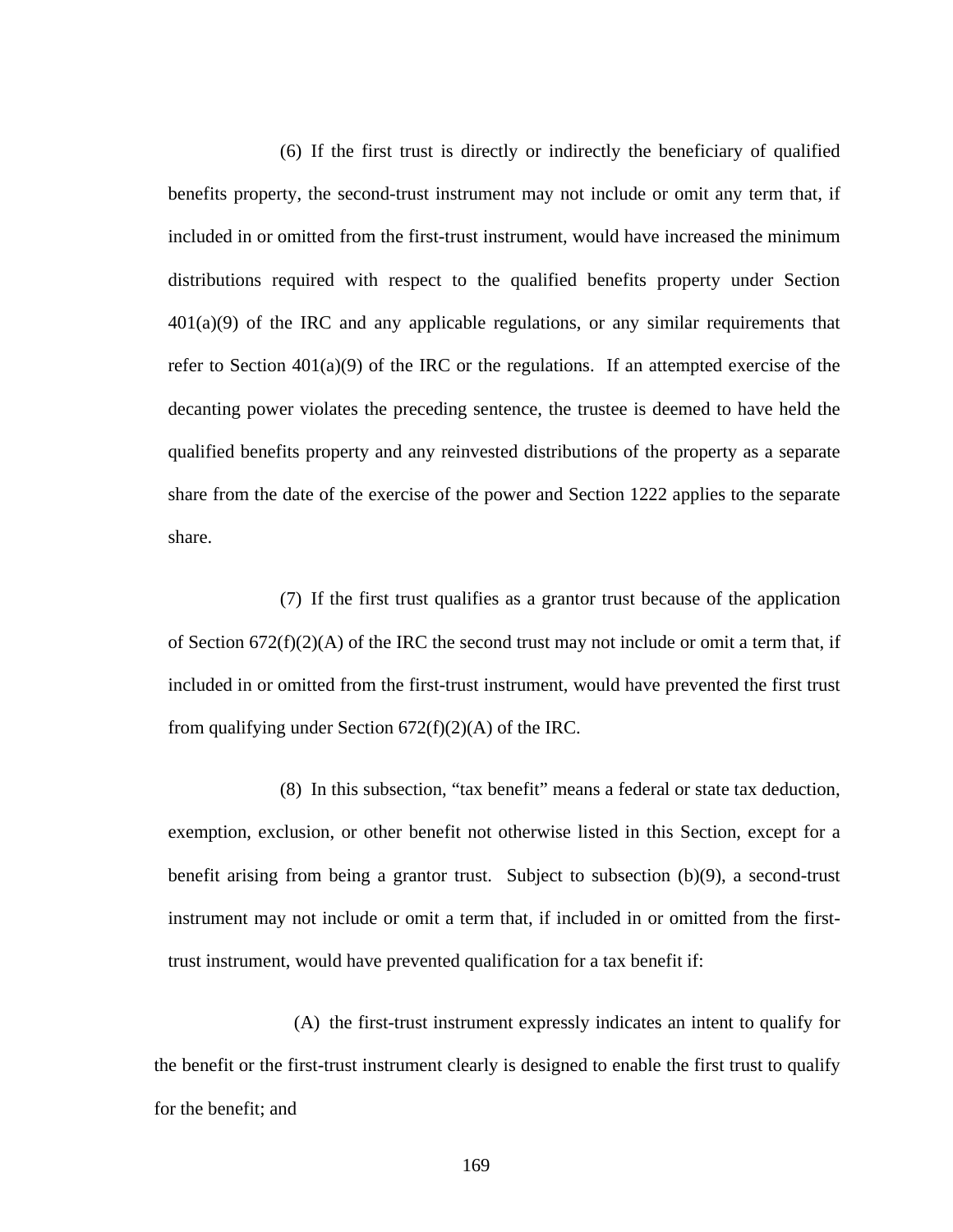(B) the transfer of property held by the first trust or the first trust qualified, or but for provisions of this Article other than this Section, would have qualified for the tax benefit.

(9) Subject to subsection (b)(4):

(A) except as otherwise provided in subsection  $(b)(7)$ , the second trust may be a nongrantor trust, even if the first trust is a grantor trust; and

(B) except as otherwise provided in subsection  $(b)(10)$ , the second trust may be a grantor trust, even if the first trust is a nongrantor trust.

(10) An authorized fiduciary may not exercise the decanting power if a settlor objects in a signed record delivered to the fiduciary within the notice period and:

(A) the first trust and second trusts are both grantor trusts, in whole or in part, the first trust grants the settlor or another person the power to cause the second trust to cease to be a grantor trust, and the second trust does not grant an equivalent power to the settlor or other person; or

(B) the first trust is a nongrantor trust and the second trust is a grantor trust, in whole or in part, with respect to the settlor, unless:

(i) the settlor has the power at all times to cause the second trust to cease to be a grantor trust; or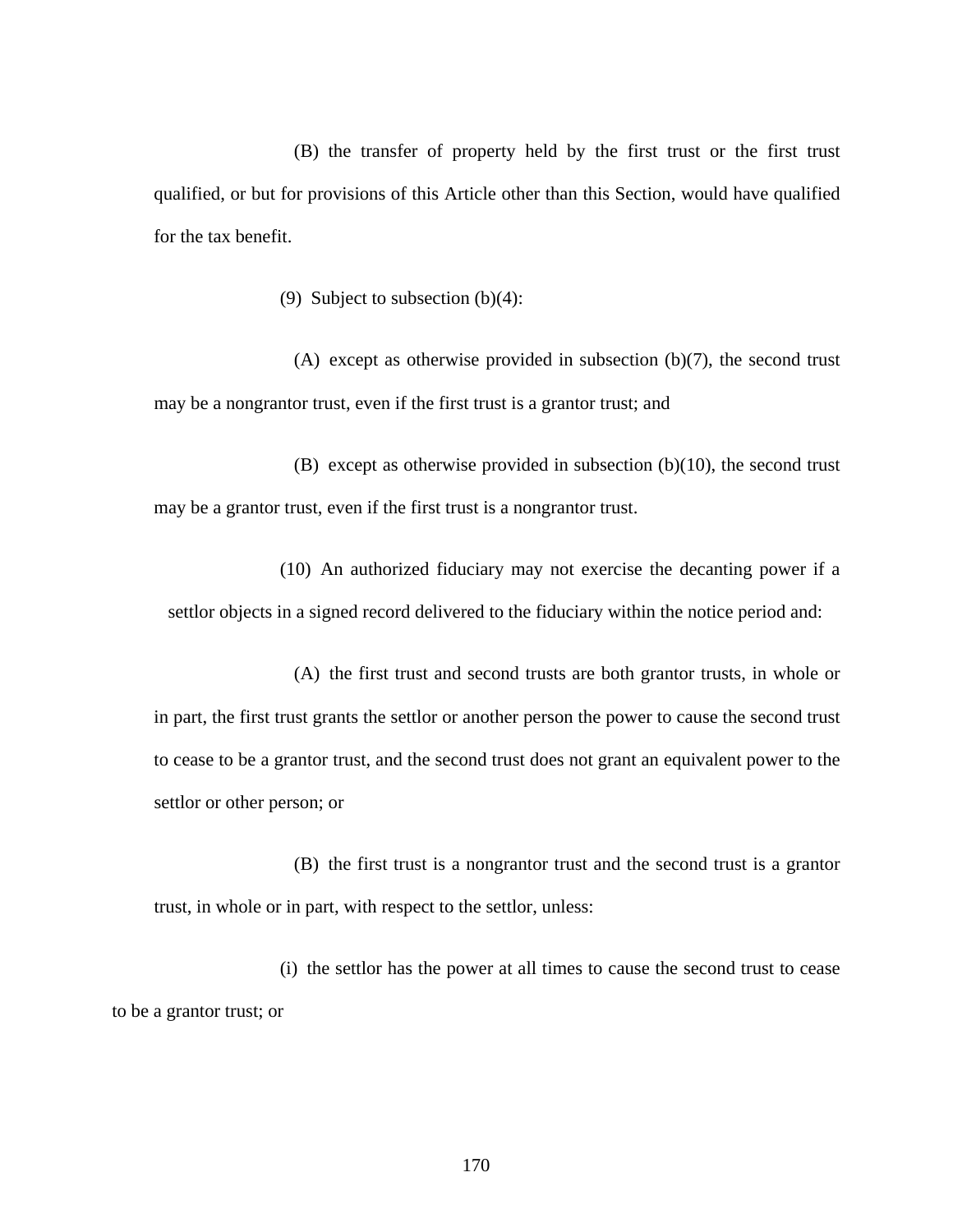(ii) the first-trust instrument contains a provision granting the settlor or another person a power that would cause the first trust to cease to be a grantor trust and the second-trust instrument contains the same provision.

#### **SECTION 1220. DURATION OF SECOND TRUST.**

(a) Subject to subsection (b), a second trust may have a duration that is the same as or different from the duration of the first trust.

(b) To the extent that property of a second trust is attributable to property of the first trust, the second trust is subject to any maximum perpetuity, accumulation, or suspension of the power of alienation that were applicable to property of the first trust.

**SECTION 1221. NEED TO DISTRIBUTE NOT REQUIRED.** An authorized fiduciary may exercise the decanting power whether or not under the first trust's discretionary distribution standard the fiduciary would have made or could have been compelled to make a discretionary distribution of principal at the time of the exercise.

#### **SECTION 1222. SAVINGS PROVISION.**

(a) If exercise of the decanting power would be effective under this Article except that the second-trust instrument in part does not comply with this Article, the exercise of the power is effective and the following rules apply to the principal of the first trust subject to the exercise of the power:

171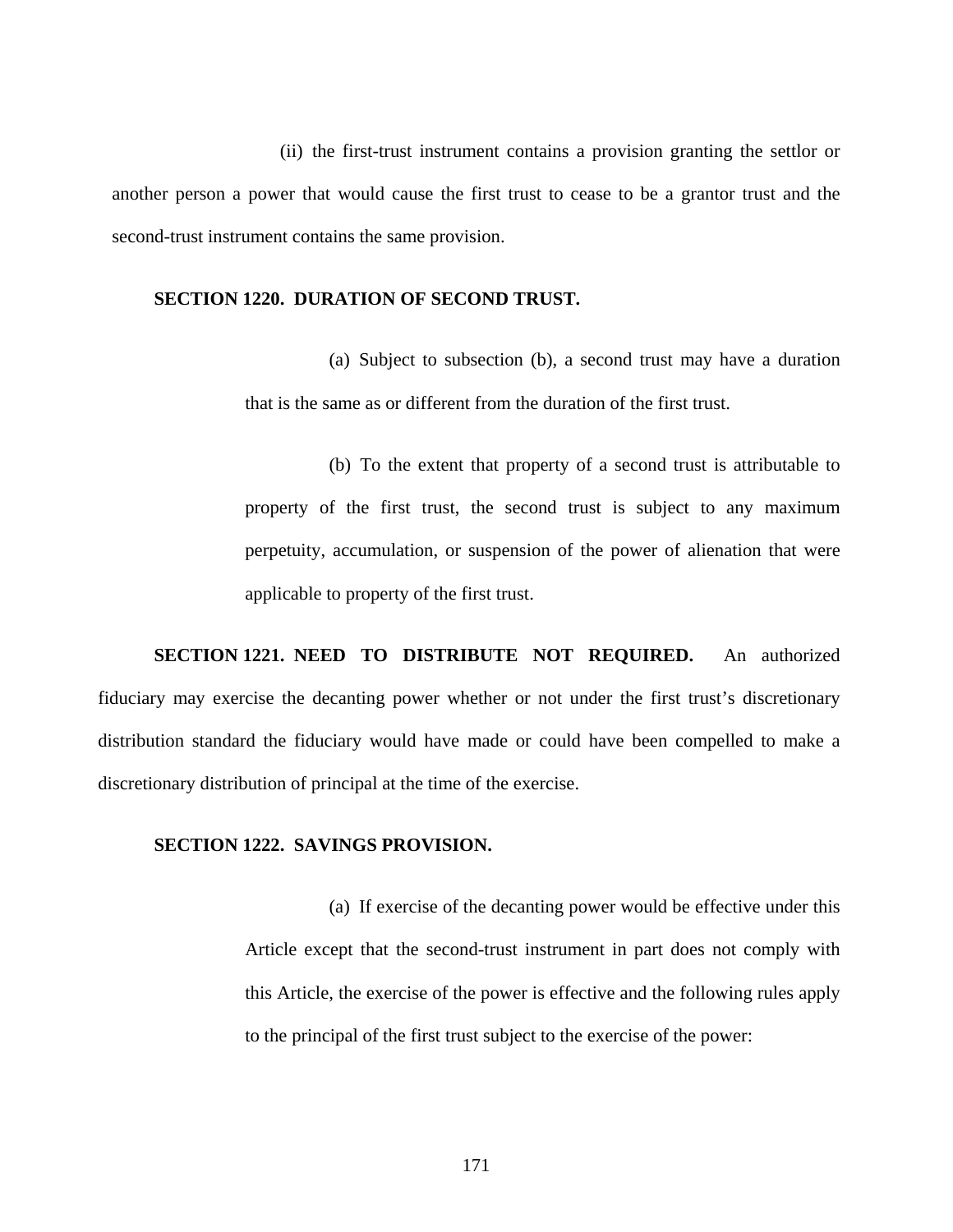(1) A provision in the second-trust instrument which is not permitted under this Article is void to the extent necessary to comply with this Article.

(2) A provision required by this Article to be in the second-trust instrument which is not contained in the instrument is deemed to be included in the instrument to the extent necessary to comply with this Article.

> (b) If a trustee or other fiduciary of a second trust discovers that subsection (a) applies to a prior exercise of the decanting power, the fiduciary shall take such appropriate corrective action as is consistent with the fiduciary's duties.

#### **SECTION 1223. TRUST FOR CARE OF ANIMAL.**

(a) In this Section:

(1) "Animal trust" means a trust or an interest in a trust created to provide for the care of one or more animals.

(2) "Protector" means a person appointed in an animal trust to enforce the trust on behalf of the animal or, if no such person is appointed in the animal trust, a person appointed by the court for that purpose.

> (b) The decanting power may be exercised over an animal trust that has a protector to the extent the trust could be decanted under this Article as if each animal that benefits from the trust were an individual, if the protector consents in a signed record to the exercise of the decanting power.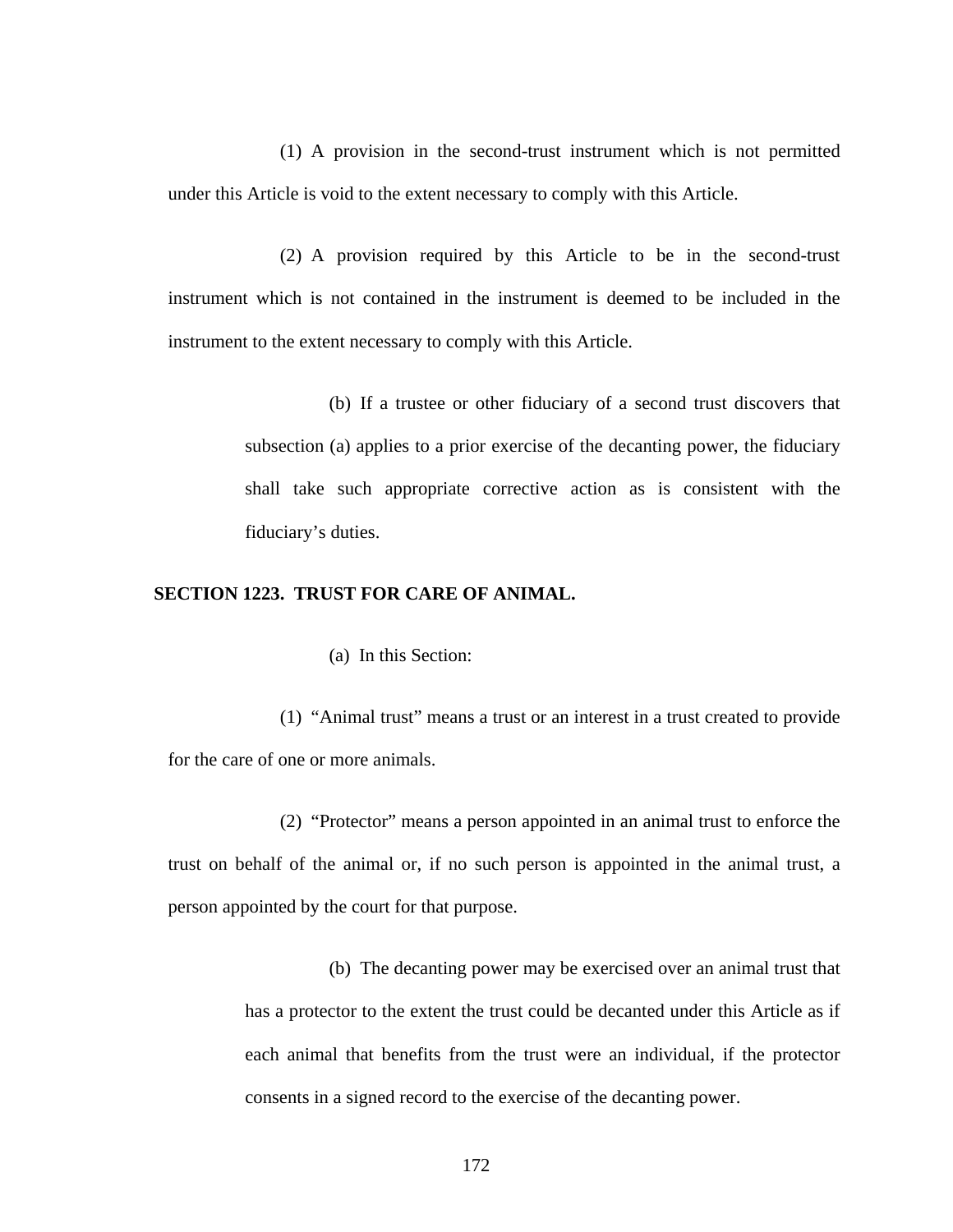(c) A protector for an animal has the rights under this Article of a qualified beneficiary.

(d) Notwithstanding any other provision of this Article, if a first trust is an animal trust, in an exercise of the decanting power, the second trust must provide that trust property may be applied only to its intended purpose for the period the first trust benefitted the animal.

#### **SECTION 1224. [RESERVED]**

#### **SECTION 1225. SETTLOR.**

(a) For purposes of law of this state other than this Article and subject to subsection (b), a settlor of a first trust is deemed to be the settlor of the second trust with respect to the portion of the principal of the first trust subject to the exercise of the decanting power.

(b) In determining settlor intent with respect to a second trust, the intent of a settlor of the first trust, the intent of a settlor of the second trust, and the intent of the authorized fiduciary may be considered.

#### **SECTION 1226. LATER-DISCOVERED PROPERTY.**

(a) Except as otherwise provided in subsection (c), if exercise of the decanting power was intended to distribute all the principal of the first trust to one or more second trusts, later-discovered property otherwise belonging to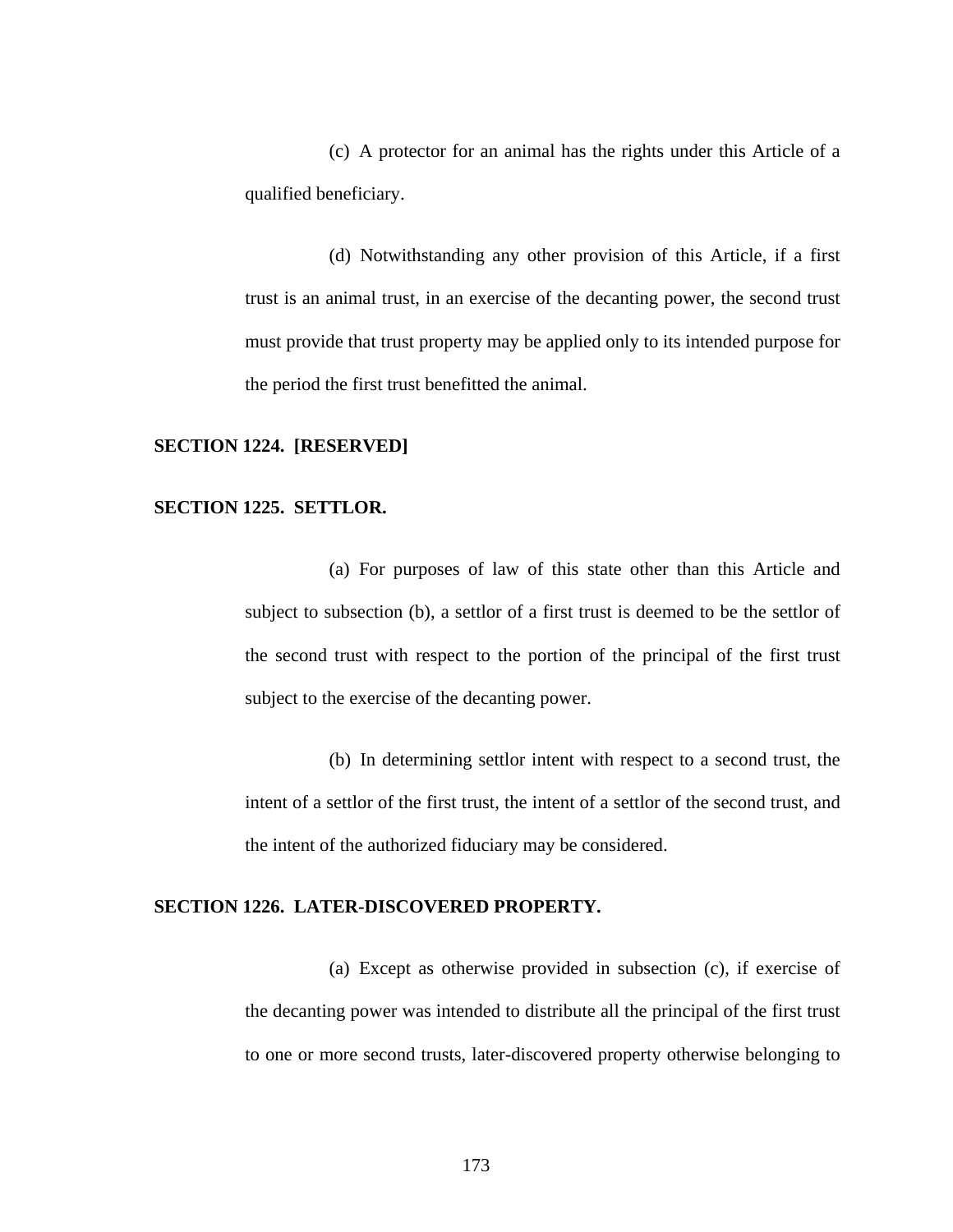the first trust and property paid to or acquired by the first trust after the exercise of the power is part of the trust estate of the second trust.

(b) Except as otherwise provided in subsection (c), if exercise of the decanting power was intended to distribute less than all the principal of the first trust to one or more second trusts, later-discovered property belonging to the first trust or property paid to or acquired by the first trust after exercise of the decanting power remains part of the trust estate of the first trust.

(c) An authorized fiduciary may provide in an exercise of the decanting power or by the terms of a second trust for disposition of laterdiscovered property belonging to the first trust or property paid to or acquired by the first trust after exercise of the decanting power.

**SECTION 1227. OBLIGATIONS.** A debt, liability, or other obligation enforceable against property of a first trust is enforceable to the same extent against that property when held by the second trust after exercise of the decanting power.

#### **ARTICLE 13 UNIFORM POWERS OF APPOINTMENT**

**SECTION 1301. SHORT TITLE.** This Article may be cited as the Illinois Uniform Powers of Appointment Act.

#### **SECTION 1302. DEFINITIONS.** In this Article:

(1) "Appointee" means a person to which a powerholder makes an appointment of appointive property.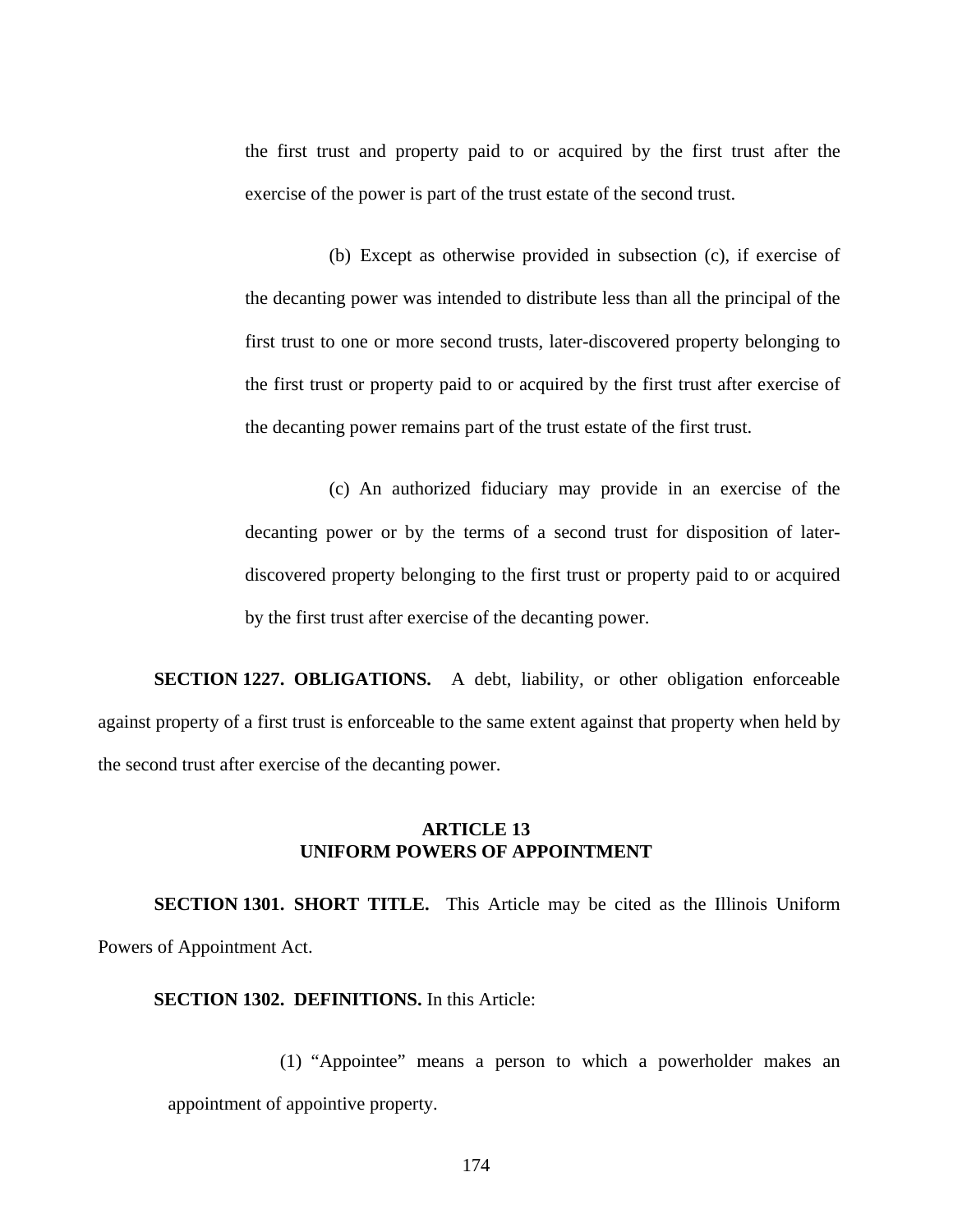(2) "Appointive property" means the property or property interest subject to a power of appointment.

(3) "Blanket-exercise clause" means a clause in an instrument which exercises a power of appointment and is not a specific-exercise clause. The term includes a clause that:

(A) expressly uses the words "any power" in exercising any power of appointment the powerholder has;

(B) expressly uses the words "any property" in appointing any property over which the powerholder has a power of appointment; or

(C) disposes of all property subject to disposition by the powerholder.

(4) "Exclusionary power of appointment" means a power of appointment exercisable in favor of any one or more of the permissible appointees to the exclusion of the other permissible appointees.

(5) "Gift-in-default clause" means a clause identifying a taker in default of appointment.

(6) "Impermissible appointee" means a person that is not a permissible appointee.

(7) "Instrument" means a writing.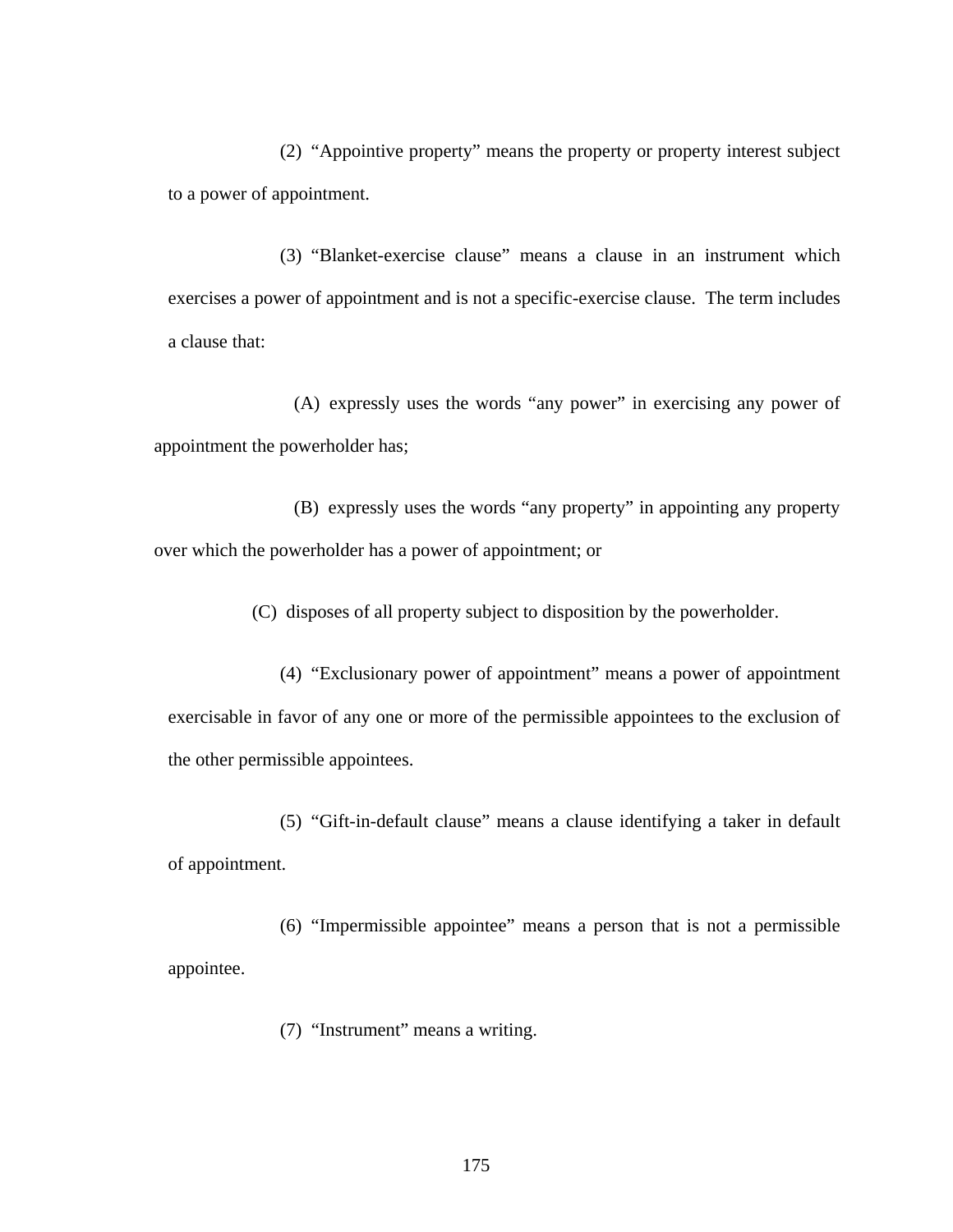(8) "Permissible appointee" means a person in whose favor a powerholder may exercise a power of appointment.

(9) "Powerholder" means a person in which a donor creates a power of appointment.

(10) "Specific-exercise clause" means a clause in an instrument which specifically refers to and exercises a particular power of appointment.

(11) "Taker in default of appointment" means a person that takes part or all of the appointive property to the extent the powerholder does not effectively exercise the power of appointment.

**SECTION 1303. GOVERNING LAW.** Unless the terms of the instrument creating a power of appointment manifest a contrary intent:

(1) the creation, revocation, or amendment of the power is governed by the law of the donor's domicile at the relevant time; and

(2) the exercise, release, or disclaimer of the power, or the revocation or amendment of the exercise, release, or disclaimer of the power, is governed by the law of the powerholder's domicile at the relevant time.

**SECTION 1304. COMMON LAW AND PRINCIPLES OF EQUITY.** The common law and principles of equity supplement this Article, except to the extent modified by this Article or law of the State other than this Article.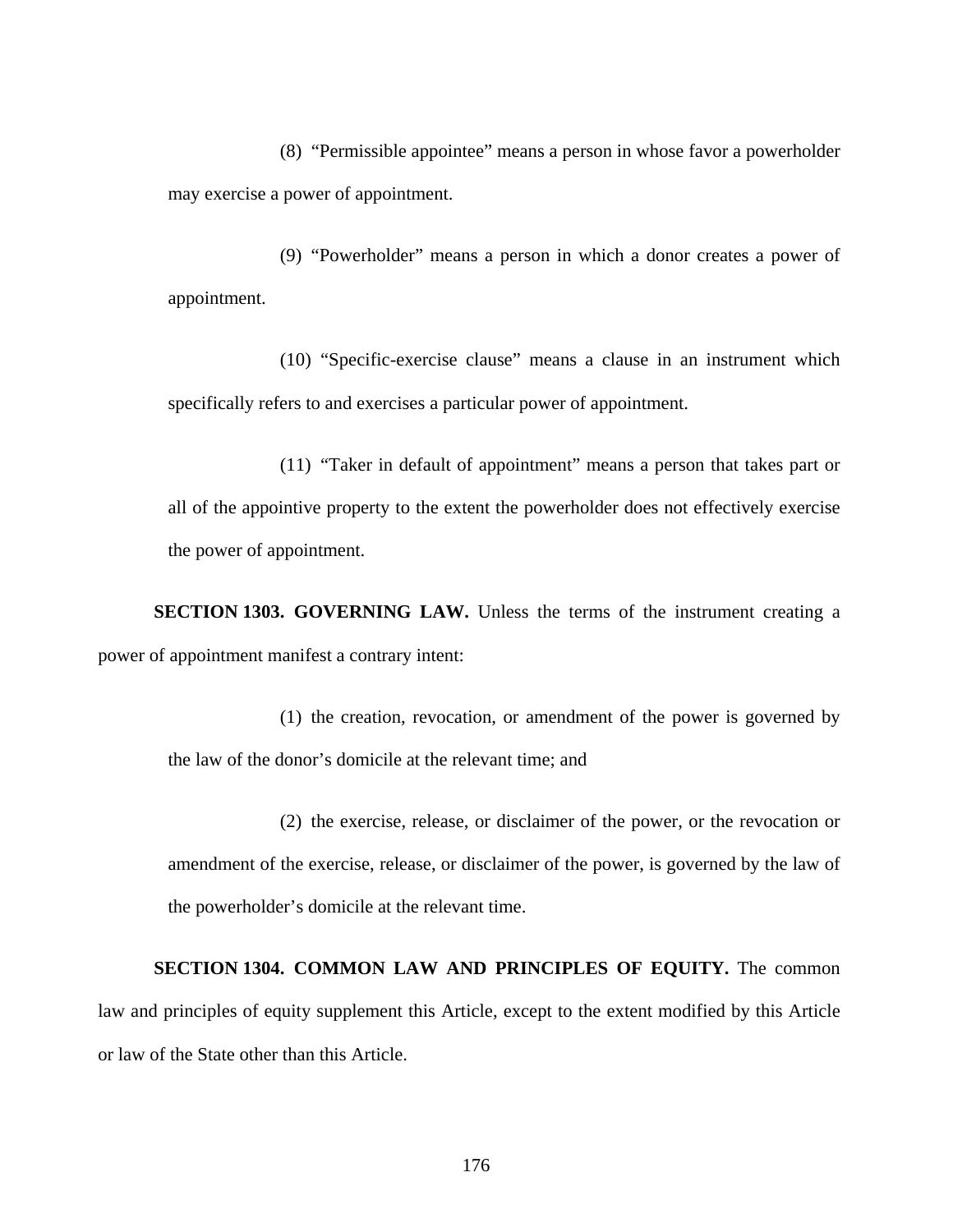#### **SECTION 1305. CREATION OF POWER OF APPOINTMENT.**

(a) A power of appointment is created only if:

(1) the instrument creating the power:

(A) is valid under applicable law; and

(B) except as otherwise provided in subsection (b), transfers the appointive property; and

(2) the terms of the instrument creating the power manifest the donor's intent to create, in a powerholder, a power of appointment over the appointive property exercisable in favor of a permissible appointee.

> (b) Subsection (a)(1)(B) does not apply to the creation of a power of appointment by the exercise of a power of appointment.

> (c) A power of appointment may not be created in a deceased individual.

> (d) Subject to an applicable rule against perpetuities, a power of appointment may be created in an unborn or unascertained powerholder.

**SECTION 1306. NONTRANSFERABILITY.** A powerholder may not transfer a power of appointment. If the powerholder dies without exercising or releasing the power, the power lapses.

177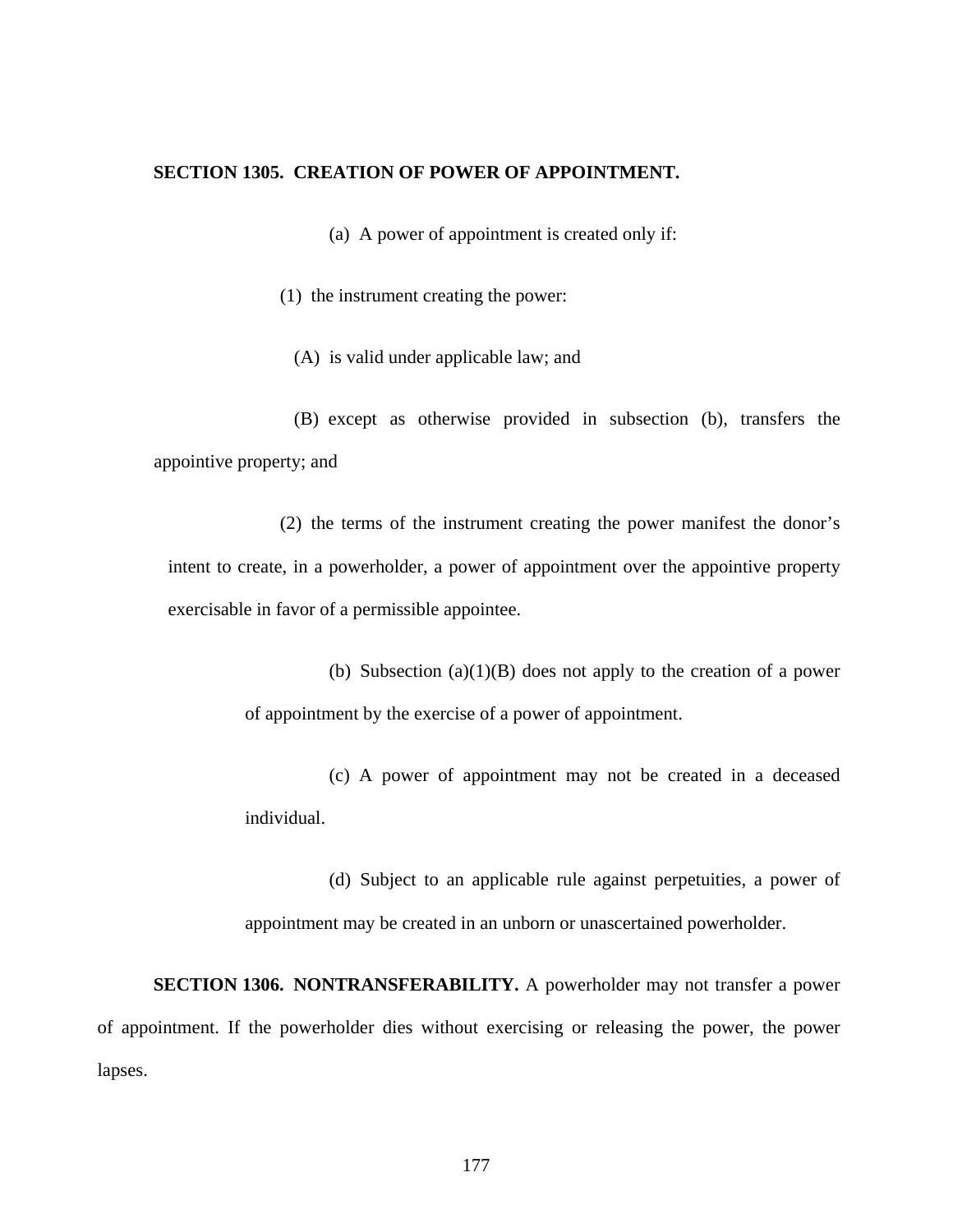**SECTION 1307. PRESUMPTION OF UNLIMITED AUTHORITY.** Subject to Section 1309, and unless the terms of the instrument creating a power of appointment manifest a contrary intent, the power is:

- (1) presently exercisable;
- (2) exclusionary; and
- (3) except as otherwise provided in Section 1308, general.

**SECTION 1308. EXCEPTION TO PRESUMPTION OF UNLIMITED AUTHORITY.** Unless the terms of the instrument creating a power of appointment manifest a contrary intent, the power is nongeneral if:

(1) the power is exercisable only at the powerholder's death; and

(2) the permissible appointees of the power are a defined and limited class that does not include the powerholder's estate, the powerholder's creditors, or the creditors of the powerholder's estate.

#### **SECTION 1309. RULES OF CLASSIFICATION.**

(a) In this Section, "adverse party" means a person with a substantial beneficial interest in property which would be affected adversely by a powerholder's exercise or nonexercise of a power of appointment in favor of the powerholder, the powerholder's estate, a creditor of the powerholder, or a creditor of the powerholder's estate.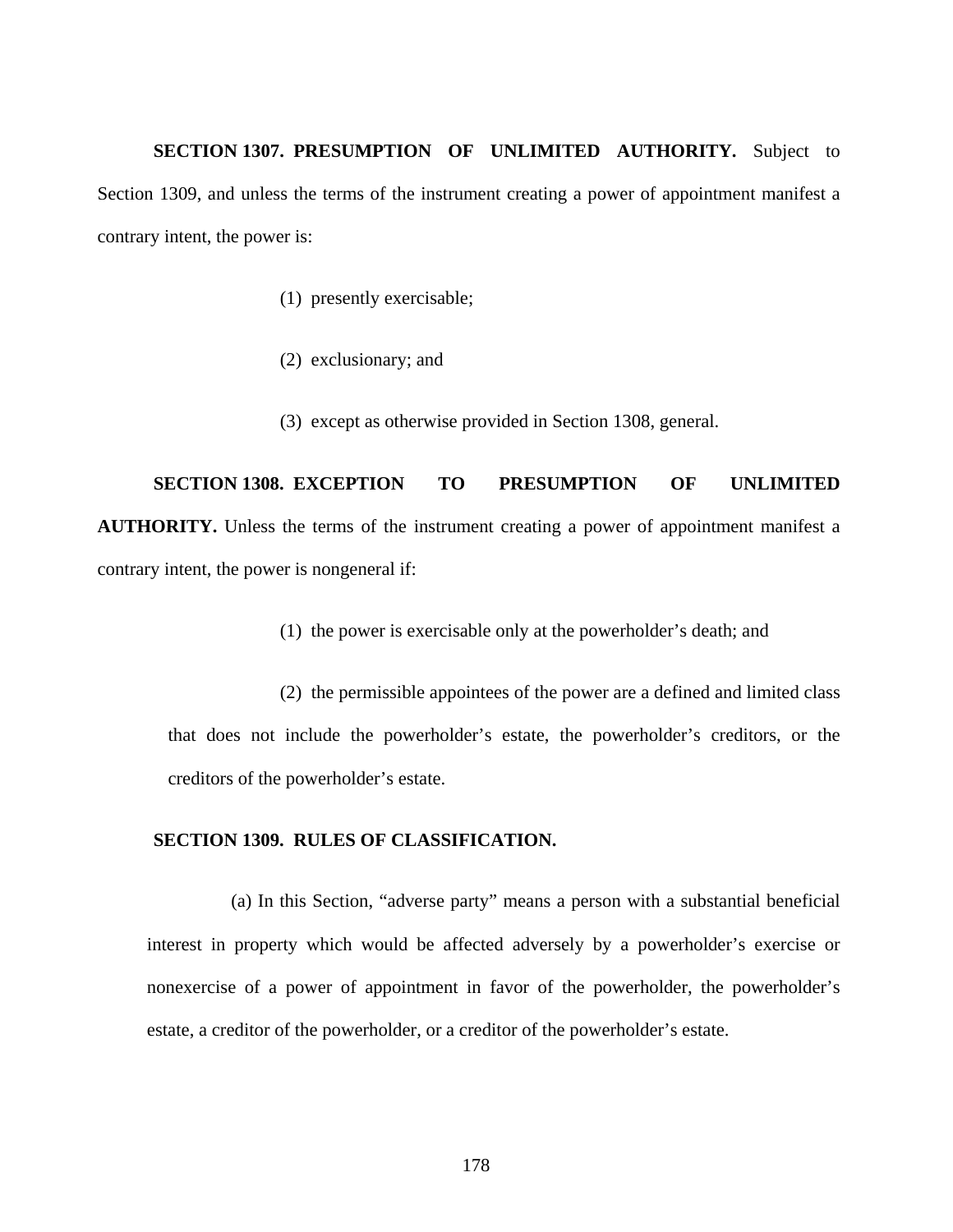(b) If a powerholder may exercise a power of appointment only with the consent or joinder of an adverse party, the power is nongeneral.

(c) If the permissible appointees of a power of appointment are not defined and limited, the power is exclusionary.

## **SECTION 1310. POWER TO REVOKE OR AMEND.** A donor may revoke or amend a power of appointment only to the extent that:

(1) the instrument creating the power is revocable by the donor; or

(2) the donor reserves a power of revocation or amendment in the instrument creating the power of appointment.

#### **SECTION 1311. REQUISITES FOR EXERCISE OF POWER OF APPOINTMENT.**

A power of appointment is exercised only:

(a) if the instrument exercising the power is valid under applicable

law;

(b) if the terms of the instrument exercising the power:

(1) manifest the powerholder's intent to exercise the power; and

(2) subject to Section 1314, satisfy the requirements of exercise, if any, imposed by the donor; and

(3) to the extent the appointment is a permissible exercise of the power.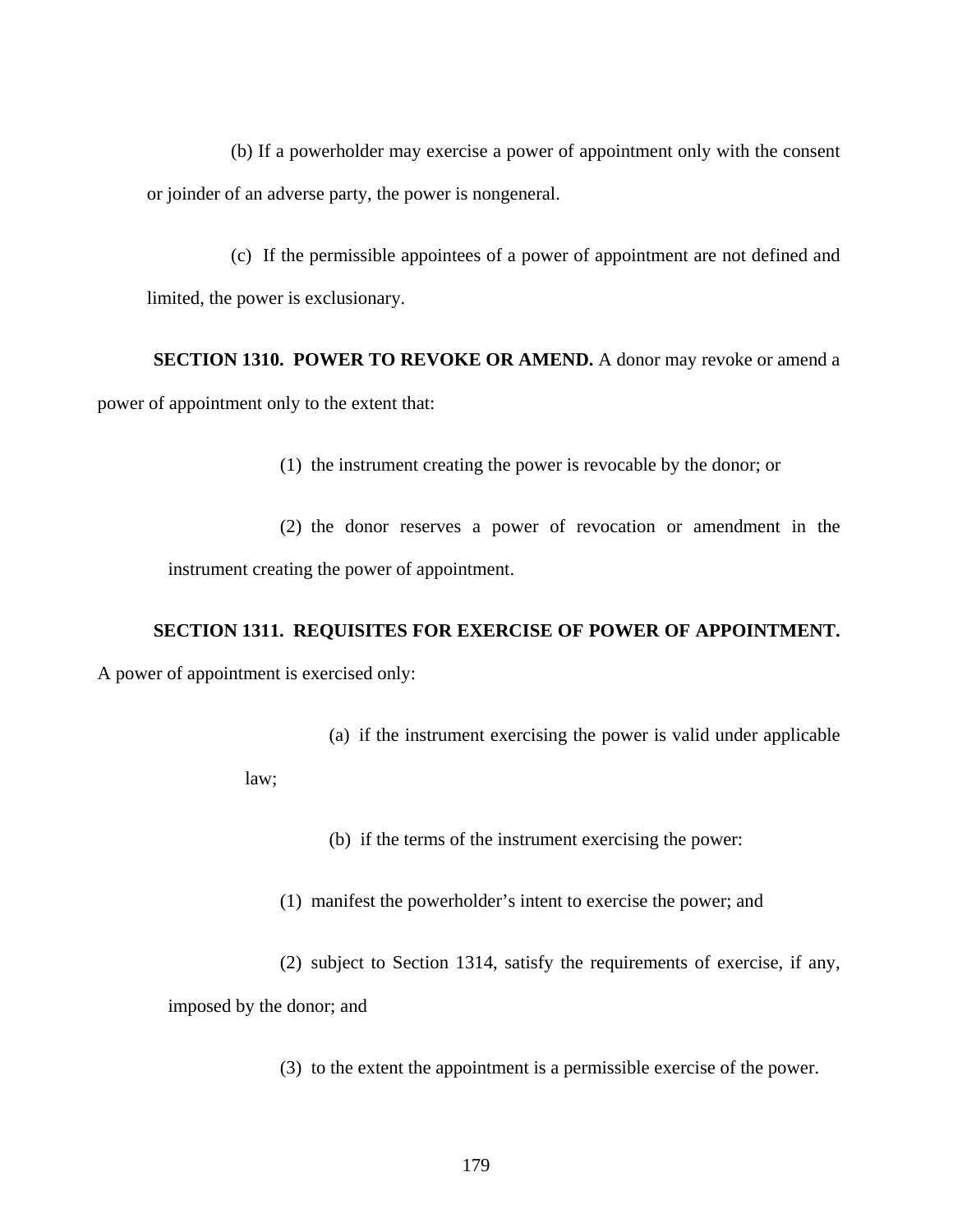## **SECTION 1312. INTENT TO EXERCISE: DETERMINING INTENT FROM RESIDUARY CLAUSE.**

(a) In this Section:

(1) "Residuary clause" does not include a residuary clause containing a blanket-exercise clause or a specific-exercise clause.

(2) "Will" includes a codicil and a testamentary instrument that revises another will.

> (b) A residuary clause in a powerholder's will, or a comparable clause in the powerholder's revocable trust, manifests the powerholder's intent to exercise a power of appointment only if:

(1) the terms of the instrument containing the residuary clause do not manifest a contrary intent;

(2) the power is a general power exercisable in favor of the powerholder's estate;

(3) there is no gift-in-default clause or it is ineffective; and

(4) the powerholder did not release the power.

#### **SECTION 1313. INTENT TO EXERCISE: AFTER-ACQUIRED POWER.** Unless

the terms of the instrument exercising a power of appointment manifest a contrary intent: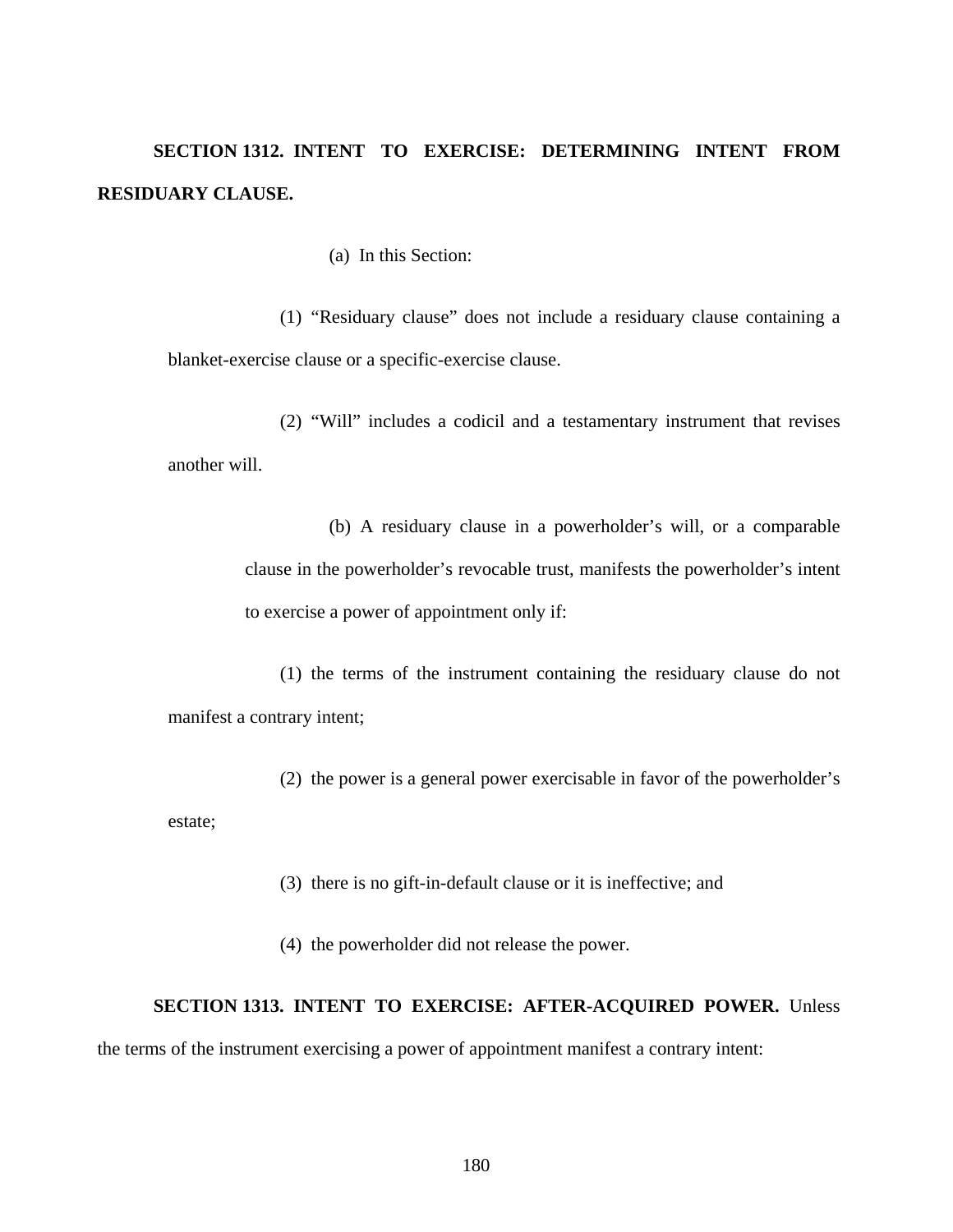(1) except as otherwise provided in subsection (2), a blanket-exercise clause extends to a power acquired by the powerholder after executing the instrument containing the clause; and

(2) if the powerholder is also the donor of the power, the clause does not extend to the power unless there is no gift-in-default clause or it is ineffective.

#### **SECTION 1314. SUBSTANTIAL COMPLIANCE WITH DONOR-IMPOSED**

**FORMAL REQUIREMENT.** A powerholder's substantial compliance with a formal requirement of an appointment imposed by the donor, including a requirement that the instrument exercising the power of appointment make reference or specific reference to the power, is sufficient if:

(1) the powerholder knows of and intends to exercise the power; and

(2) the powerholder's manner of attempted exercise of the power does not impair a material purpose of the donor in imposing the requirement.

#### **SECTION 1315. PERMISSIBLE APPOINTMENT.**

(a) A powerholder of a general power of appointment that permits appointment to the powerholder or the powerholder's estate may make any appointment, including an appointment in trust or creating a new power of appointment, that the powerholder could make in disposing of the powerholder's own property.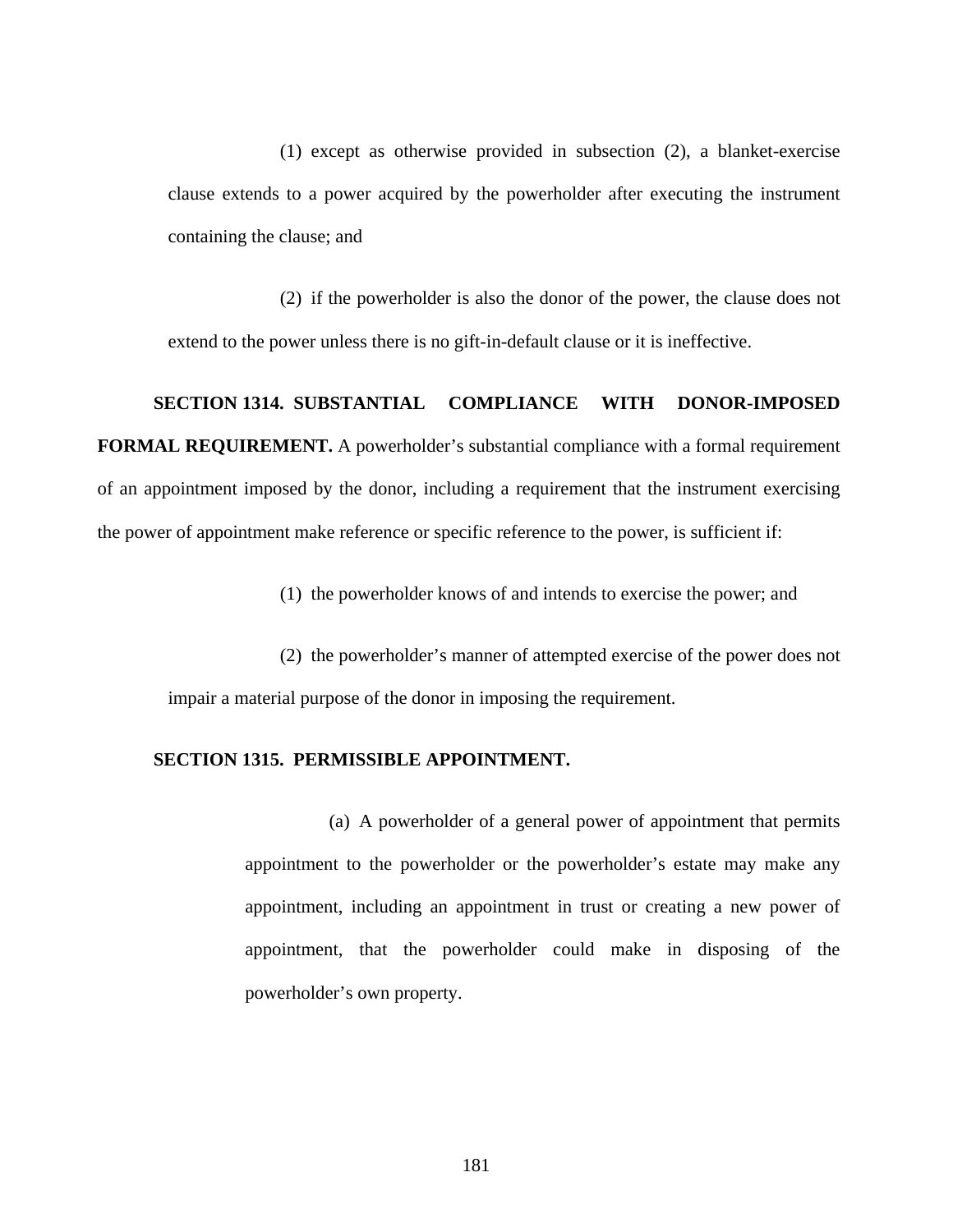(b) A powerholder of a general power of appointment that permits appointment only to the creditors of the powerholder or of the powerholder's estate is restricted to appointing to those creditors.

(c) Unless the terms of the instrument creating a power of appointment manifest a contrary intent, the powerholder of a nongeneral power may:

(1) make an appointment in any form, with any conditions and limitations, including an appointment in trust to any trustee, in favor of a permissible appointee;

(2) create a general or nongeneral power in a permissible appointee which may be exercisable in favor of persons other than permissible appointees of the original nongeneral power; or

(3) create a nongeneral power in any person to appoint to one or more of the permissible appointees of the original nongeneral power.

**SECTION 1316. APPOINTMENT TO DECEASED APPOINTEE.** Subject to Section 4-11 of the Probate Act of 1975, an appointment to a deceased appointee is ineffective.

#### **SECTION 1317. IMPERMISSIBLE APPOINTMENT.**

(a) Except as otherwise provided in Section 1316, an exercise of a power of appointment in favor of an impermissible appointee is ineffective.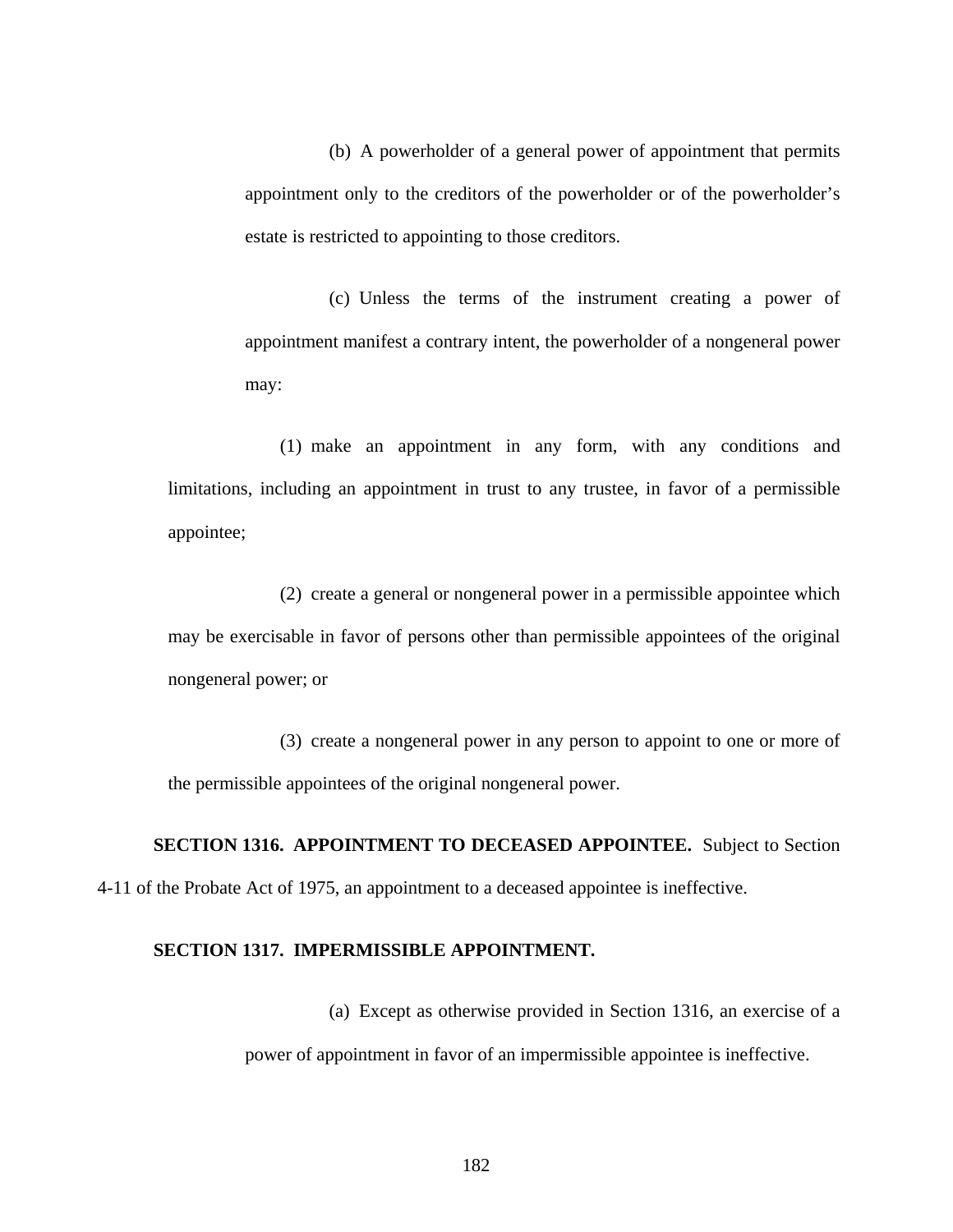(b) An exercise of a power of appointment in favor of a permissible appointee is ineffective to the extent the appointment is a fraud on the power.

**SECTION 1318. SELECTIVE ALLOCATION DOCTRINE.** If a powerholder exercises a power of appointment in a disposition that also disposes of property the powerholder owns, the owned and appointive property must be allocated in the permissible manner that best carries out the powerholder's intent.

**SECTION 1319. CAPTURE DOCTRINE: DISPOSITION OF INEFFECTIVELY APPOINTED PROPERTY UNDER GENERAL POWER.** To the extent a powerholder of a general power of appointment, other than a power to revoke, amend, or withdraw property from a trust, makes an ineffective appointment:

> (a) the gift-in-default clause controls the disposition of the ineffectively appointed property; or

> (b) if there is no gift-in-default clause or to the extent the clause is ineffective, the ineffectively appointed property:

(1) passes to:

(A) the powerholder if the powerholder is a permissible appointee and living; or

(B) if the powerholder is an impermissible appointee or not living, the powerholder's estate if the estate is a permissible appointee; or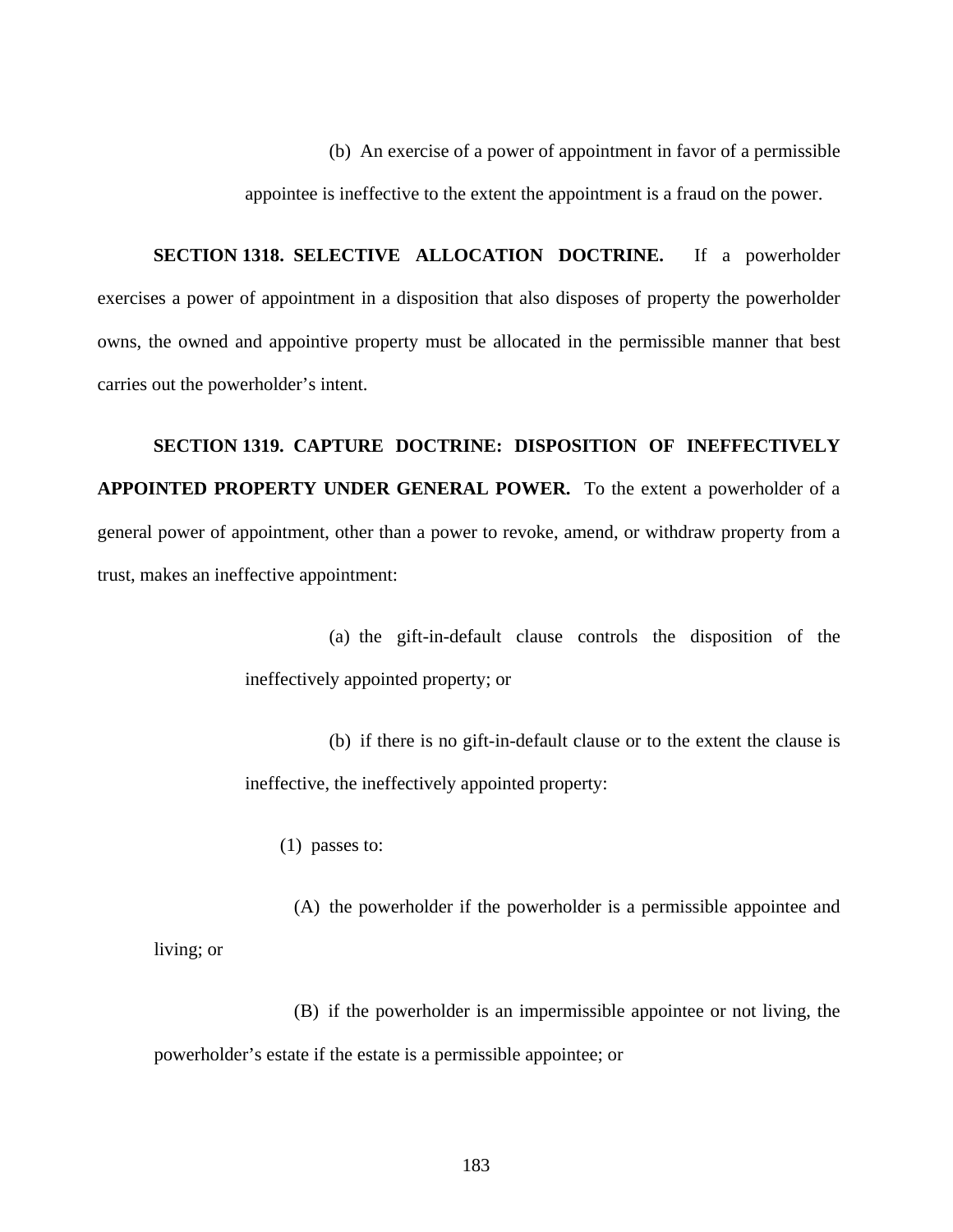(2) if there is no taker under subsection  $(b)(1)$ , passes under a reversionary interest to the donor or the donor's transferee or successor in interest.

# **SECTION 1320. DISPOSITION OF UNAPPOINTED PROPERTY UNDER RELEASED OR UNEXERCISED GENERAL POWER.** To the extent a powerholder releases or fails to exercise a general power of appointment other than a power to revoke, amend, or withdraw property from a trust:

(a) the gift-in-default clause controls the disposition of the unappointed property; or

(b) if there is no gift-in-default clause or to the extent the clause is ineffective:

(1) except as otherwise provided in subsection  $(b)(2)$ , the unappointed property passes to:

(A) the powerholder if the powerholder is a permissible appointee and living; or

(B) if the powerholder is an impermissible appointee or not living, the powerholder's estate if the estate is a permissible appointee; or

(2) to the extent the powerholder released the power, or if there is no taker under subsection  $(b)(1)$ , the unappointed property passes under a reversionary interest to the donor or the donor's transferee or successor in interest.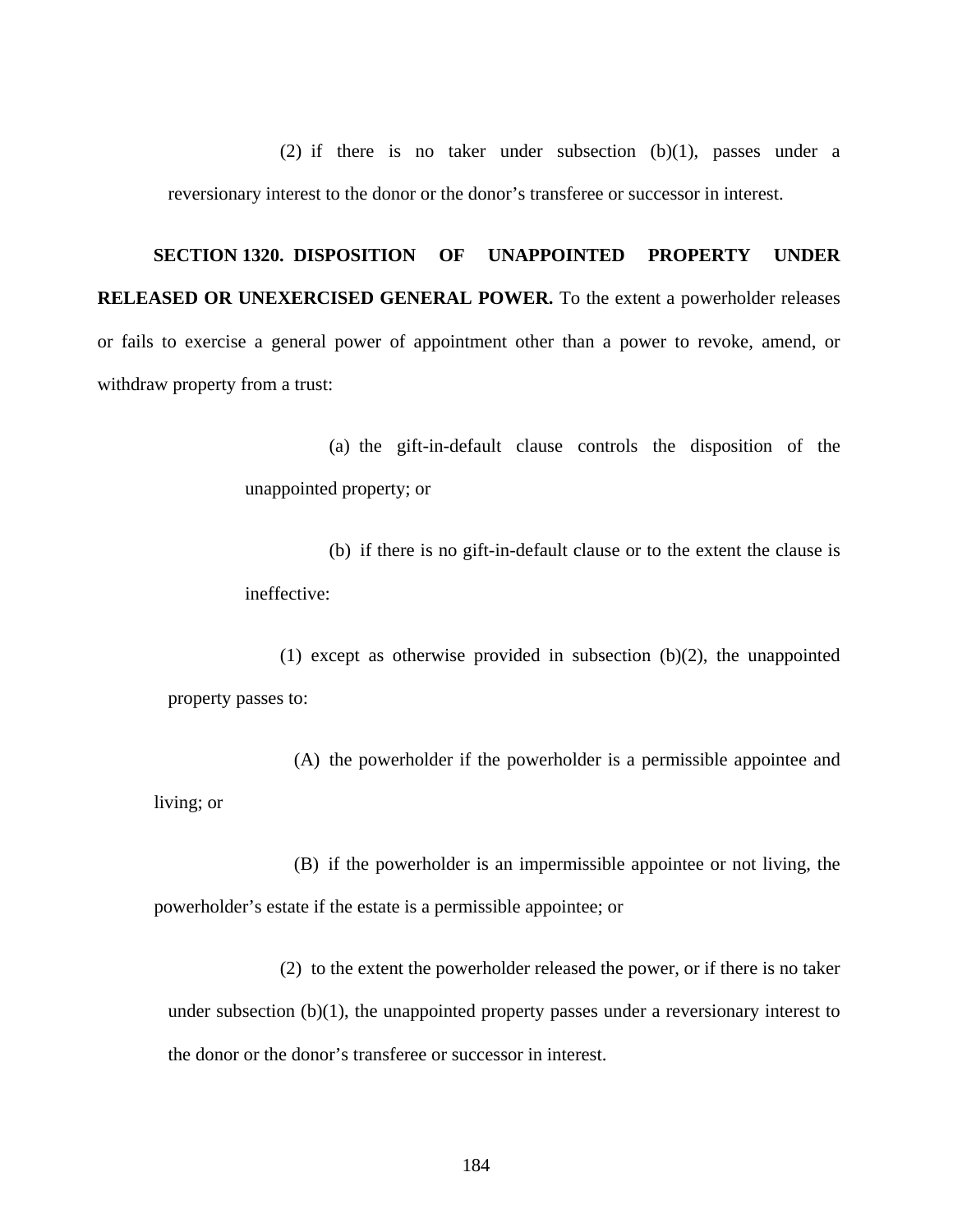## **SECTION 1321. DISPOSITION OF UNAPPOINTED PROPERTY UNDER RELEASED OR UNEXERCISED NONGENERAL POWER.** To the extent a powerholder releases, ineffectively exercises, or fails to exercise a nongeneral power of appointment:

(a) the gift-in-default clause controls the disposition of the unappointed property; or

(b) if there is no gift-in-default clause or to the extent the clause is ineffective, the unappointed property:

(1) passes to the permissible appointees if:

(A) the permissible appointees are defined and limited; and

(B) the terms of the instrument creating the power do not manifest a contrary intent; or

(2) if there is no taker under subsection  $(b)(1)$ , passes under a reversionary interest to the donor or the donor's transferee or successor in interest.

#### **SECTION 1322. DISPOSITION OF UNAPPOINTED PROPERTY IF PARTIAL**

**APPOINTMENT TO TAKER IN DEFAULT.** Unless the terms of the instrument creating or exercising a power of appointment manifest a contrary intent, if the powerholder makes a valid partial appointment to a taker in default of appointment, the taker in default of appointment may share fully in unappointed property.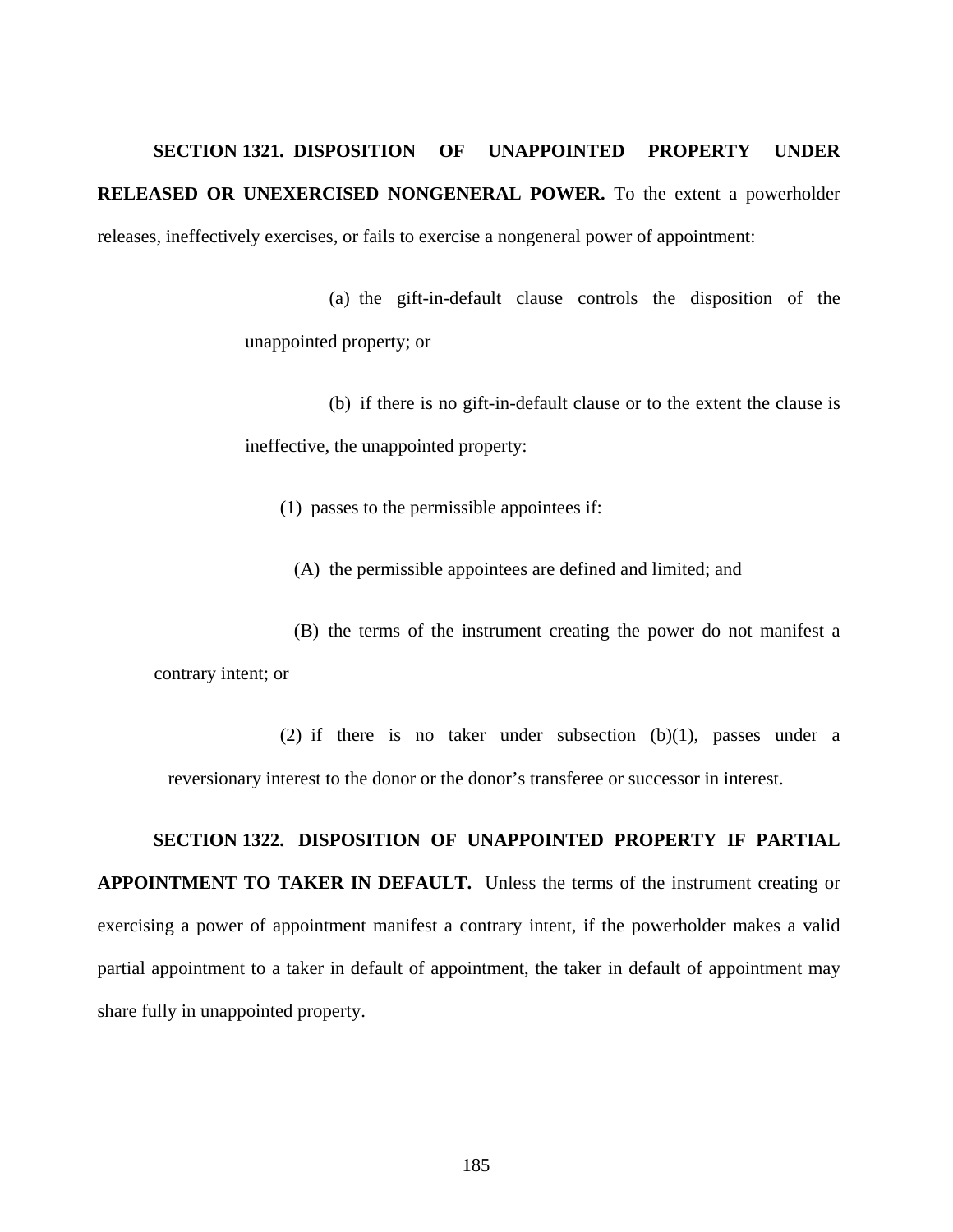**SECTION 1323. APPOINTMENT TO TAKER IN DEFAULT.** If a powerholder of a general power makes an appointment to a taker in default of appointment and the appointee would have taken the property under a gift-in-default clause had the property not been appointed, the power of appointment is deemed not to have been exercised, and the appointee takes under the gift-in-default clause.

#### **SECTION 1324. POWERHOLDER'S AUTHORITY TO REVOKE OR AMEND**

**EXERCISE.** A powerholder may revoke or amend an exercise of a power of appointment only to the extent that:

(1) the powerholder reserves a power of revocation or amendment in the instrument exercising the power of appointment and, if the power is nongeneral, the terms of the instrument creating the power of appointment do not prohibit the reservation; or

(2) the terms of the instrument creating the power of appointment provide that the exercise is revocable or amendable.

#### **SECTION 1325. DISPOSITION OF TRUST PROPERTY SUBJECT TO POWER.**

In disposing of trust property subject to a power of appointment exercisable by an instrument other than a will, a trustee acting in good faith shall have no liability to any appointee or taker in default of appointment for relying upon an instrument believed to be genuine purporting to exercise a power of appointment or for assuming that there is no instrument exercising the power of appointment in the absence of actual knowledge thereof within 3 months of the last date on which the power of appointment may be exercised.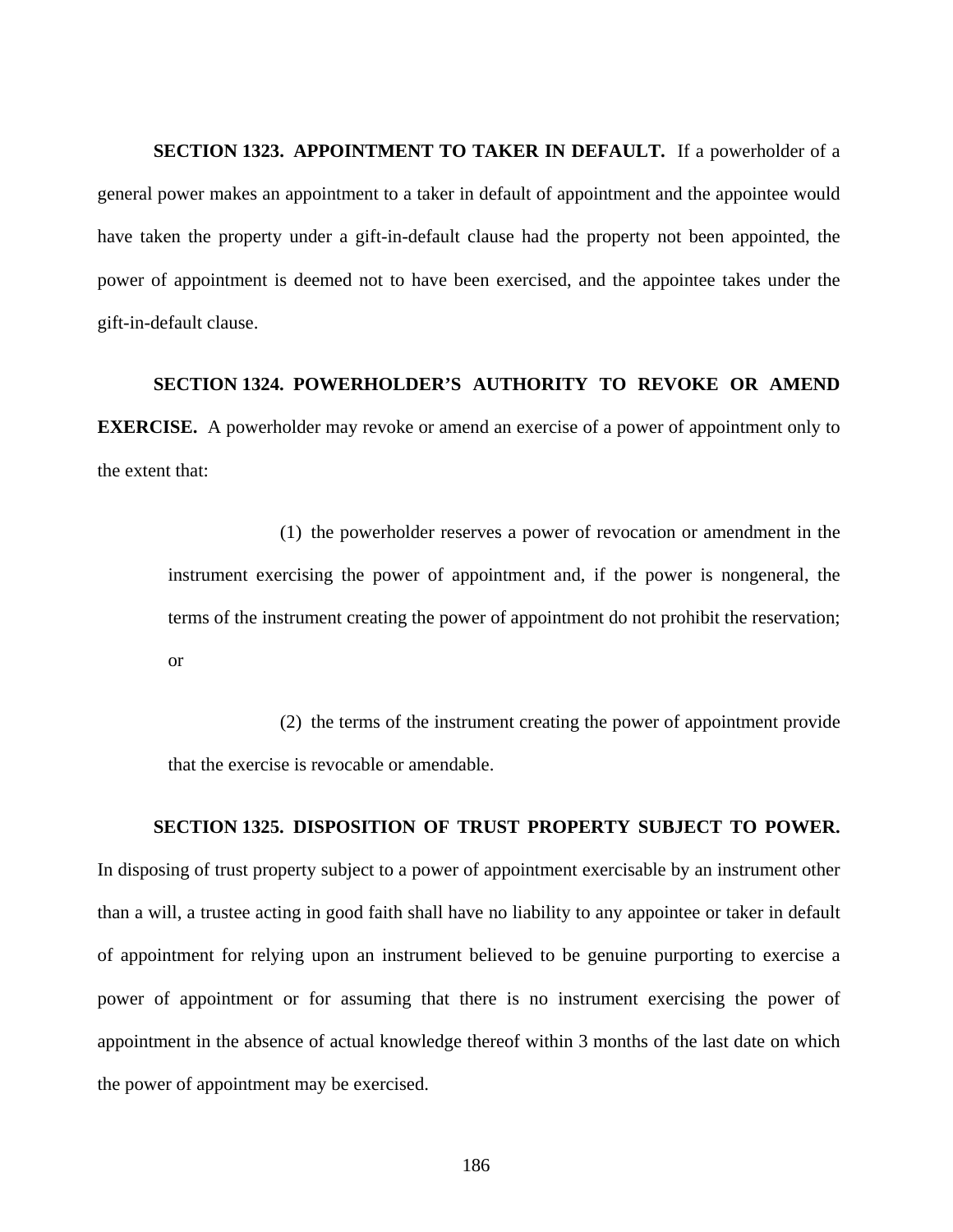**SECTION 1326. DISCLAIMER.** As provided by Section 2-7 of the Probate Act of 1975:

(1) A powerholder may disclaim all or part of a power of appointment.

(2) A permissible appointee, appointee, or taker in default of appointment may disclaim all or part of an interest in appointive property.

**SECTION 1327. AUTHORITY TO RELEASE.** A powerholder may release a power of appointment, in whole or in part, except to the extent the terms of the instrument creating the power prevent the release.

**SECTION 1328. METHOD OF RELEASE.** A powerholder of a releasable power of appointment may release the power in whole or in part:

(1) by substantial compliance with a method provided in the terms of the instrument creating the power; or

(2) if the terms of the instrument creating the power do not provide a method or the method provided in the terms of the instrument is not expressly made exclusive, by an instrument manifesting the powerholder's intent by clear and convincing evidence.

**SECTION 1329. REVOCATION OR AMENDMENT OF RELEASE.** A powerholder may revoke or amend a release of a power of appointment only to the extent that:

(1) the instrument of release is revocable by the powerholder; or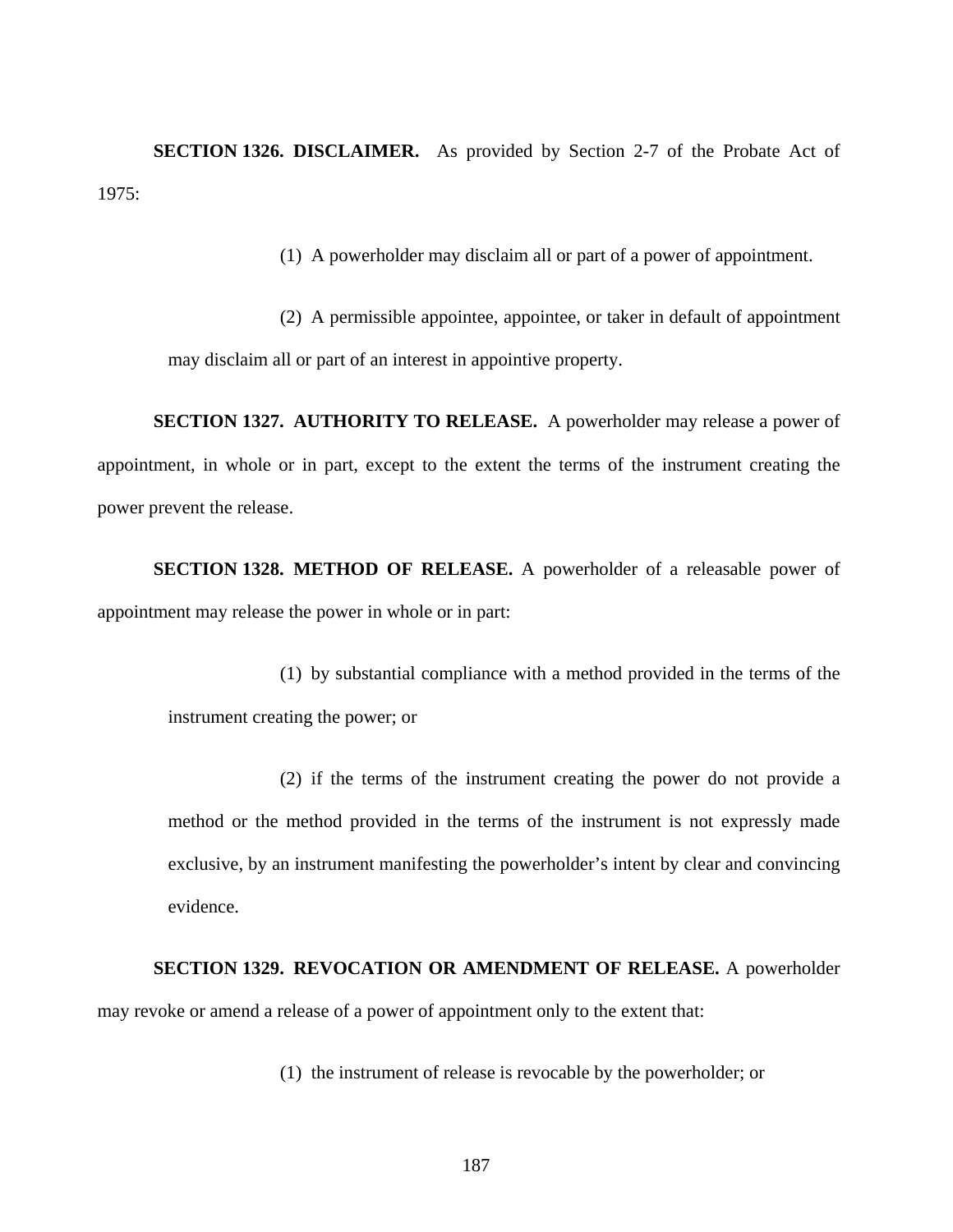(2) the powerholder reserves a power of revocation or amendment in the instrument of release.

**SECTION 1330. POWER TO CONTRACT: PRESENTLY EXERCISABLE POWER OF APPOINTMENT.** A powerholder of a presently exercisable power of appointment may contract:

(1) not to exercise the power; or

(2) to exercise the power if the contract when made does not confer a benefit on an impermissible appointee.

#### **SECTION 1331. POWER TO CONTRACT: POWER OF APPOINTMENT NOT**

**PRESENTLY EXERCISABLE.** A powerholder of a power of appointment that is not presently exercisable may contract to exercise or not to exercise the power only if the powerholder:

- (1) is also the donor of the power; and
- (2) has reserved the power in a revocable trust.

#### **SECTION 1332. REMEDY FOR BREACH OF CONTRACT TO APPOINT OR**

**NOT TO APPOINT.** The remedy for a powerholder's breach of a contract to appoint or not to appoint is limited to damages payable out of the appointive property or, if appropriate, specific performance of the contract.

## **SECTION 1333. CREDITOR CLAIM: GENERAL POWER CREATED BY POWERHOLDER.**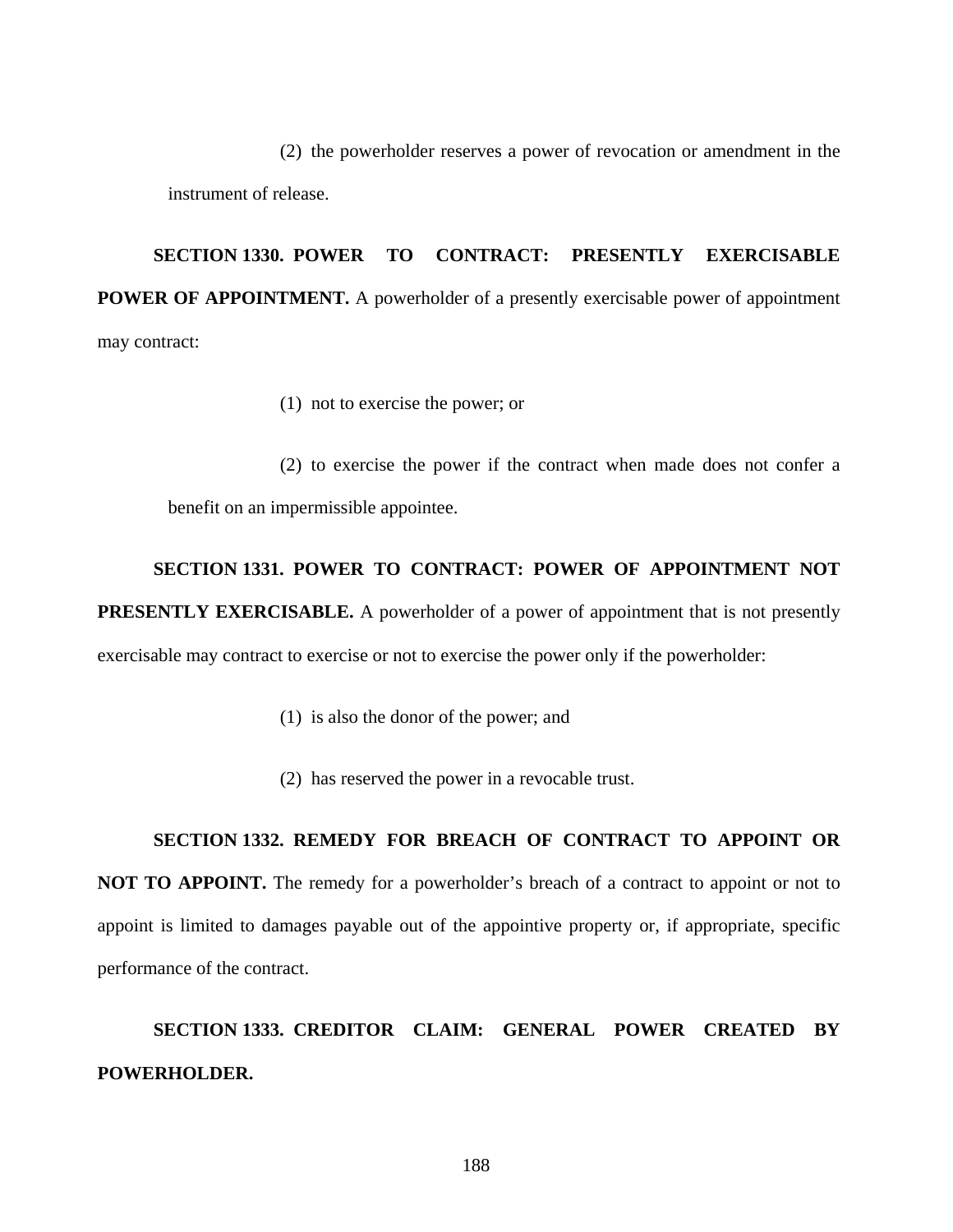(a) In this section, "power of appointment created by the powerholder" includes a power of appointment created in a transfer by another person to the extent the powerholder contributed value to the transfer.

(b) Appointive property subject to a general power of appointment created by the powerholder is subject to a claim of a creditor of the powerholder or of the powerholder's estate to the extent provided in 740 ILCS 160/1 *et seq.* 

(c) Subject to subsection (b), appointive property subject to a general power of appointment created by the powerholder is not subject to a claim of a creditor of the powerholder or the powerholder's estate to the extent the powerholder irrevocably appointed the property in favor of a person other than the powerholder or the powerholder's estate.

(d) Subject to subsections (b) and (c), and notwithstanding the presence of a spendthrift provision or whether the claim arose before or after the creation of the power of appointment, appointive property subject to a general power of appointment created by the powerholder is subject to a claim of a creditor of:

(1) the powerholder, to the same extent as if the powerholder owned the appointive property, if the power is presently exercisable; and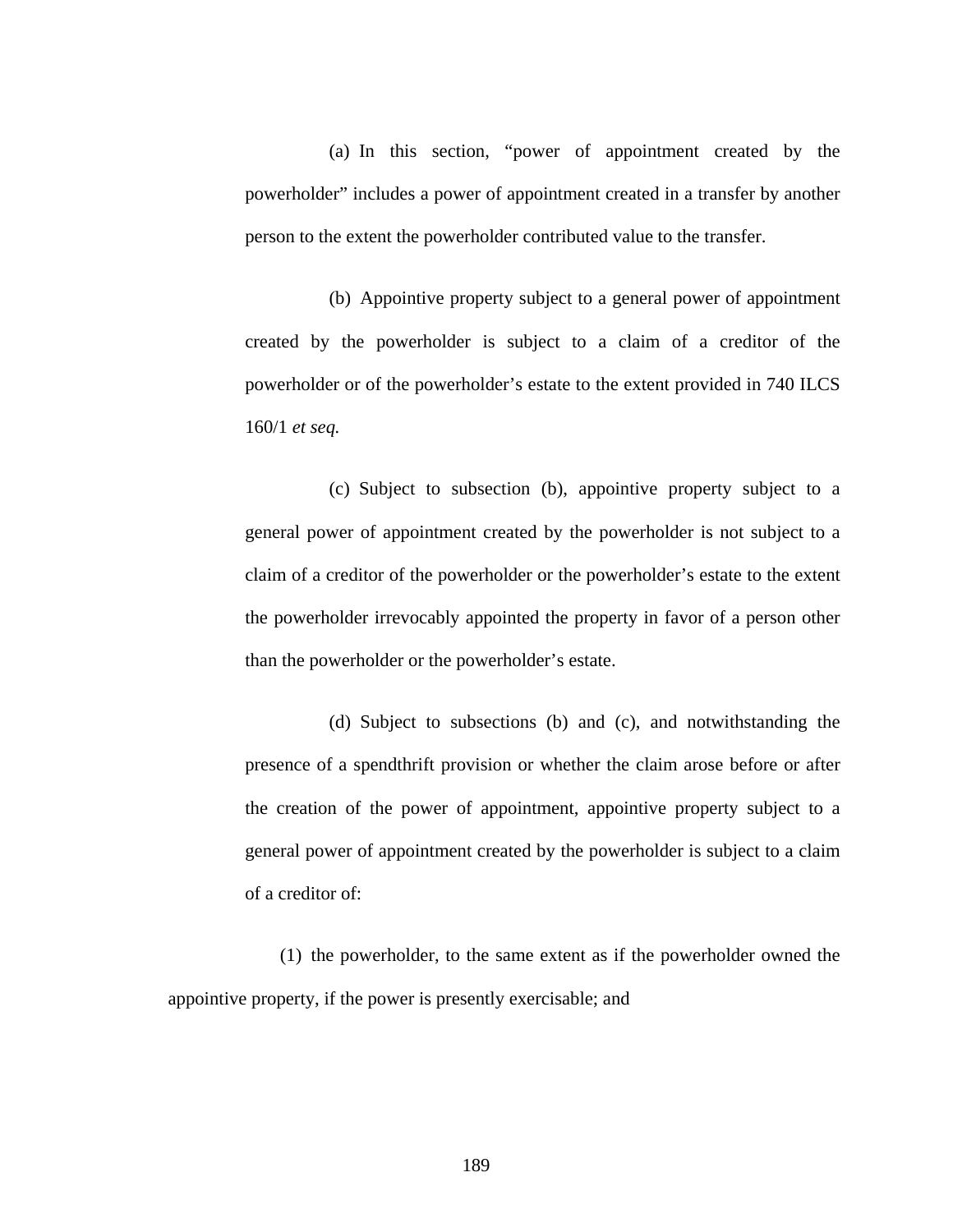(2) the powerholder's estate, to the extent the estate is insufficient to satisfy the claim and subject to the right of a decedent to direct the source from which liabilities are paid, if the power is exercisable at the powerholder's death.

## **SECTION 1334. CREDITOR CLAIM: GENERAL POWER NOT CREATED BY POWERHOLDER.**

(a) Except as otherwise provided in subsection (b), appointive property subject to a general power of appointment created by a person other than the powerholder is subject to a claim of a creditor of:

(1) the powerholder, to the extent the powerholder's property is insufficient, if the power is presently exercisable; and

(2) the powerholder's estate if the power is exercised at the powerholder's death, to the extent the estate is insufficient, subject to the right of the deceased powerholder to direct the source from which liabilities are paid.

> (b) Subject to Section 1336(c), a power of appointment created by a person other than the powerholder which is subject to an ascertainable standard relating to an individual's health, education, support, or maintenance within the meaning of Section 2041(b)(1)(A) of the IRC or Section 2514(c)(1) of the IRC, as amended, is treated for purposes of this Article as a nongeneral power.

#### **SECTION 1335. POWER TO WITHDRAW.**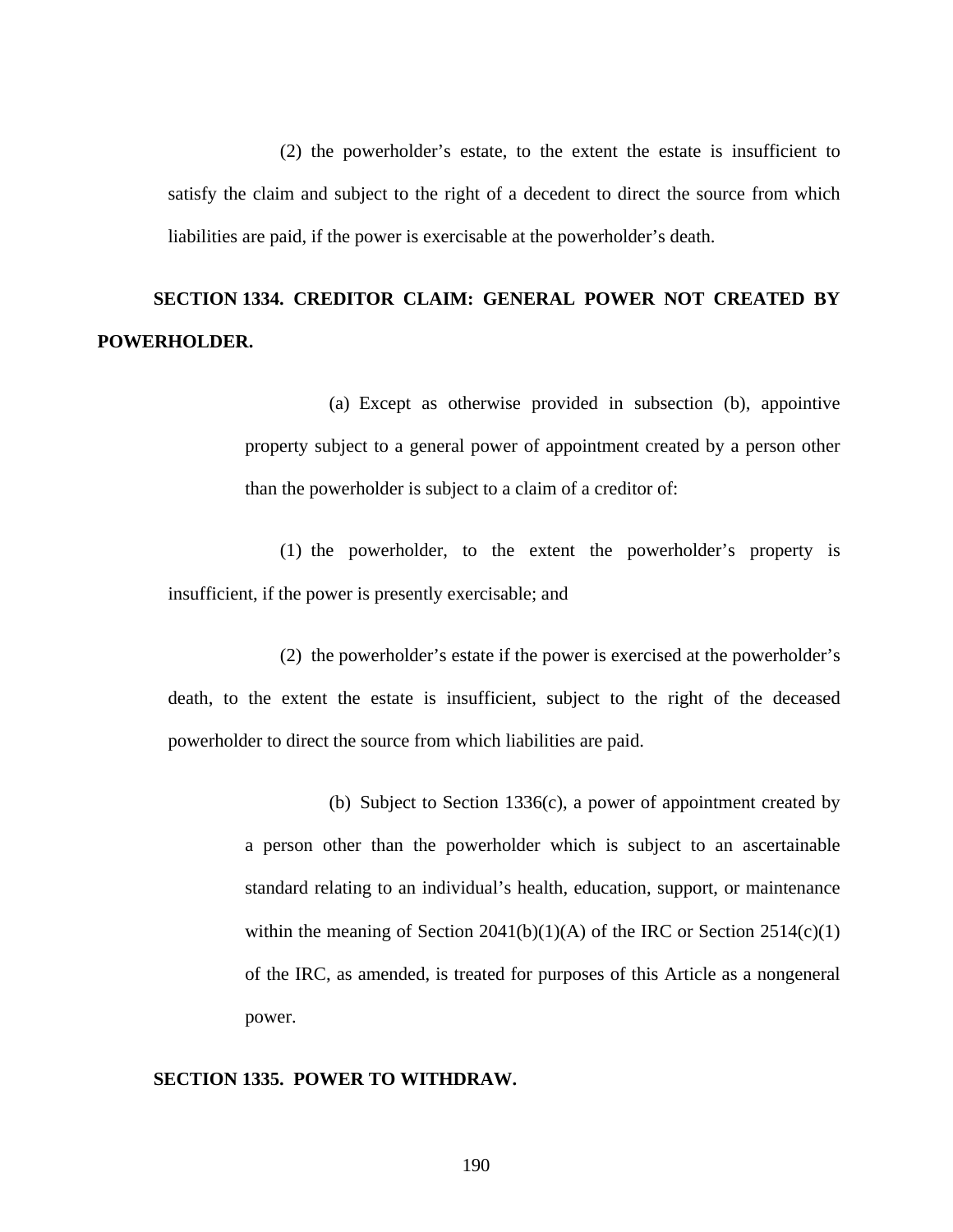(a) For purposes of Sections 1333 through 1336, and except as otherwise provided in subsection (b), a power to withdraw property from a trust is treated, during the time the power may be exercised, as a presently exercisable general power of appointment to the extent of the property subject to the power to withdraw.

(b) A power to withdraw property from a trust ceases to be treated as a presently exercisable general power of appointment upon its lapse, release or waiver.

#### **SECTION 1336. CREDITOR CLAIM: NONGENERAL POWER.**

(a) Except as otherwise provided in subsections (b) and (c), appointive property subject to a nongeneral power of appointment is exempt from a claim of a creditor of the powerholder or the powerholder's estate.

(b) Appointive property subject to a nongeneral power of appointment is subject to a claim of a creditor of the powerholder or the powerholder's estate to the extent that the powerholder owned the property and, reserving the nongeneral power, transferred the property in violation of 740 ILCS 160/1 *et seq.*

(c) If the initial gift in default of appointment is to the powerholder or the powerholder's estate, a nongeneral power of appointment is treated for purposes of this Section as a general power.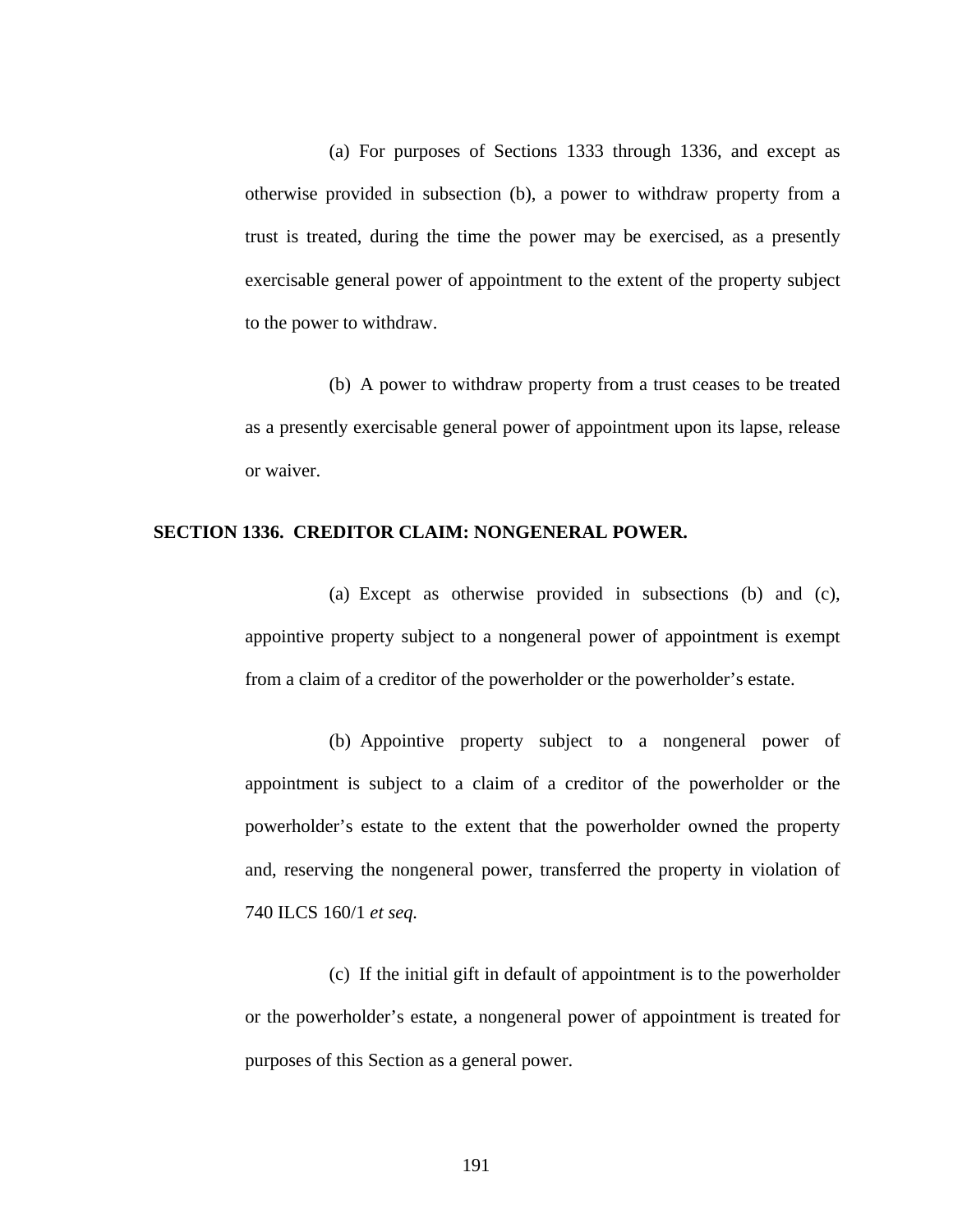#### **SECTION 1337. UNIFORMITY OF APPLICATION AND CONSTRUCTION.** In

applying and construing the Illinois Uniform Power of Appointment Act, consideration must be given to the need to promote uniformity of the law with respect to its subject matter among states that enact it.

#### **SECTION 1338. APPLICATION TO EXISTING RELATIONSHIPS.**

(a) Except as otherwise provided in this Section, on and after the effective date of the Code:

(1) this Section applies to a power of appointment created before, on, or after its effective date;

(2) this Section applies to a judicial proceeding concerning a power of appointment commenced on or after its effective date;

(3) this Section applies to a judicial proceeding concerning a power of appointment commenced before its effective date unless the court finds that application of a particular provision of this Section would substantially interfere with the effective conduct of the judicial proceeding or prejudice a right of a party, in which case the particular provision of this Section does not apply and the superseded law applies;

(4) a rule of construction or presumption provided in this Section applies to an instrument executed before the effective date of the Section unless there is a clear indication of a contrary intent in the terms of the instrument; and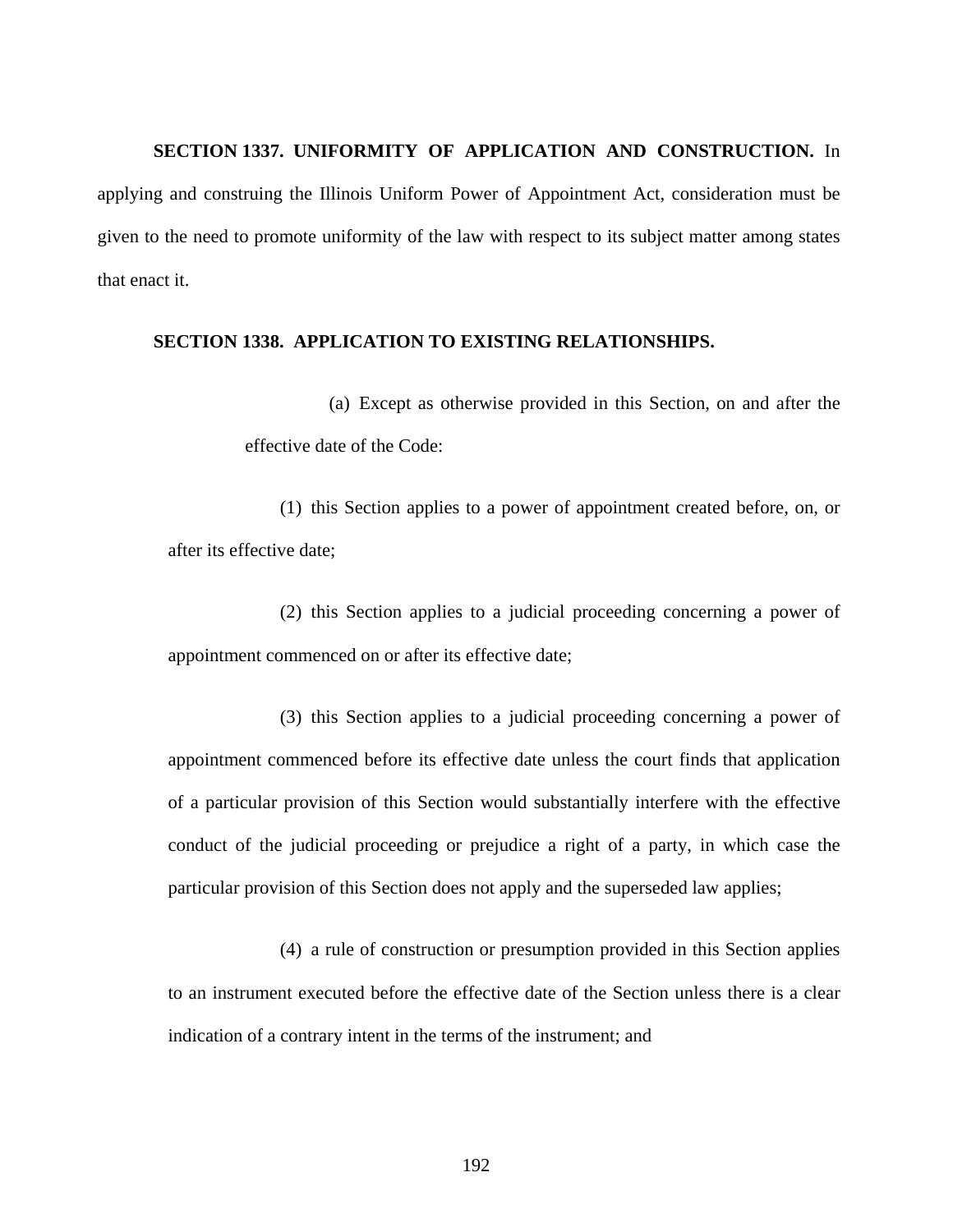(5) an act done before the effective date of the Code is not affected by this Section.

> (b) If a right is acquired, extinguished, or barred on the expiration of a prescribed period that commenced under law of this State other than this Section before the effective date of the Code, the law continues to apply to the right.

> (c) No trustee shall be liable to any person in whose favor a power of appointment may have been exercised for any distribution of property made to persons entitled to take in default of the effective exercise of the power of appointment to the extent that the distribution shall have been completed prior to the effective date of this Code.

#### **ARTICLE 14 PERPETUITIES PROVISIONS**

**SECTION 1401. SHORT TITLE.** Sections 1401-1406 may be cited as the Statute Concerning Perpetuities.

**SECTION 1402. PURPOSE.** This Article modifies the common law rule of property known as the rule against perpetuities, which, except as modified by statutes in force at the effective date of this Article and by this Article, shall remain in full force and effect.

**SECTION 1403. DEFINITIONS AND TERMS.** As used in this Article unless the context otherwise requires: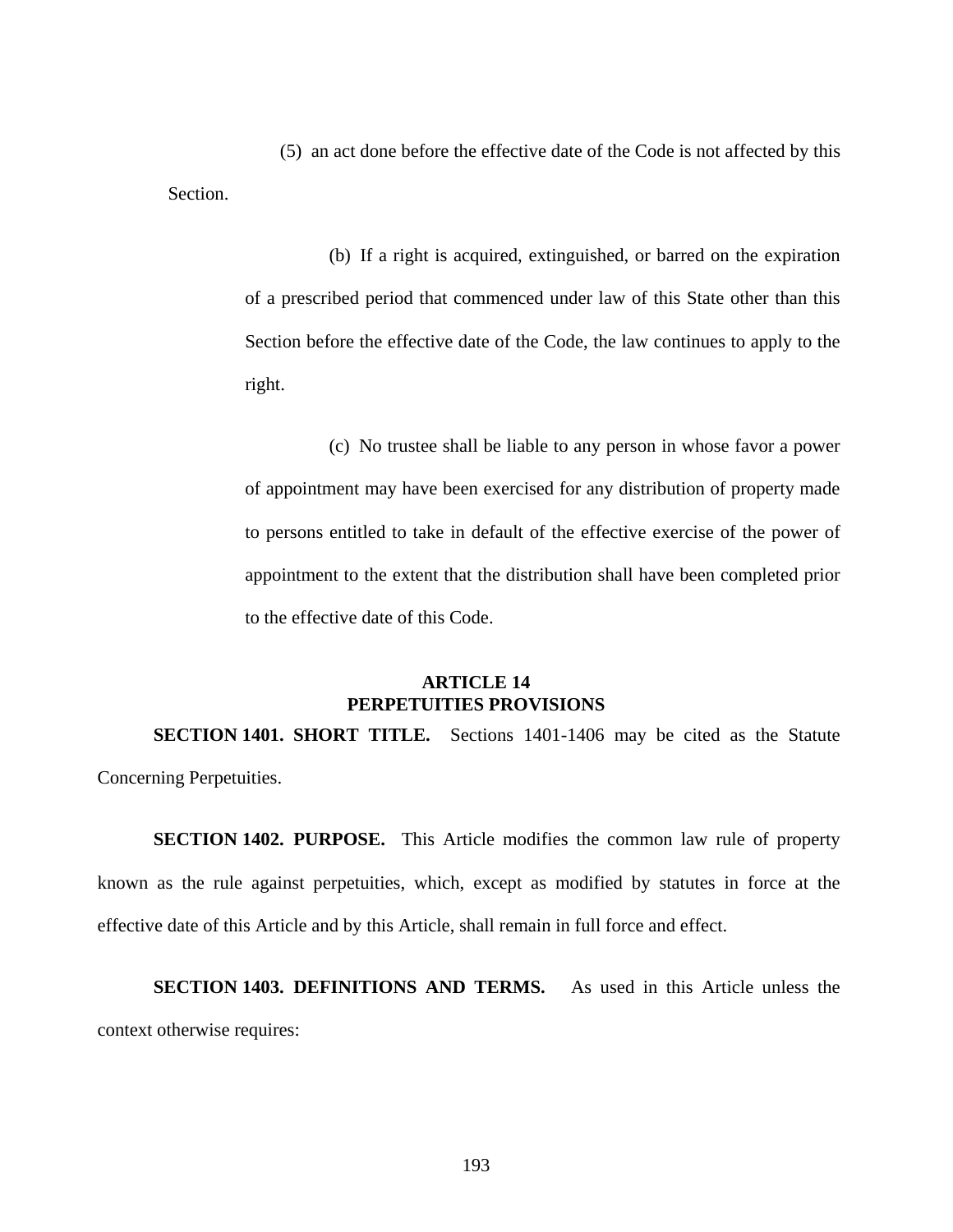(a) Any reference in this Act to income to be "paid" or to income "payments" or to "receiving" income includes income payable or distributable to or applicable for the benefit of a beneficiary.

(b) "Instrument" means any writing pursuant to which any legal or equitable interest in property or in the income therefrom is affected, disposed of or created.

(c) "Qualified perpetual trust" means any trust created by any written instrument executed on or after January 1, 1998, including an amendment to an instrument in existence prior to that date and the exercise of a power of appointment granted by an instrument executed or amended on or after that date:

(1) to which, by the specific terms governing the trust, the rule against perpetuities does not apply; and

(2) the power of the trustee (or other person to whom the power is properly granted or delegated) to sell property of which is not limited by the trust instrument or any provision of law for any period of time beyond the period of the rule against perpetuities.

#### **SECTION 1404. APPLICATION OF THE RULE AGAINST PERPETUITIES.**

(a) The rule against perpetuities shall not apply: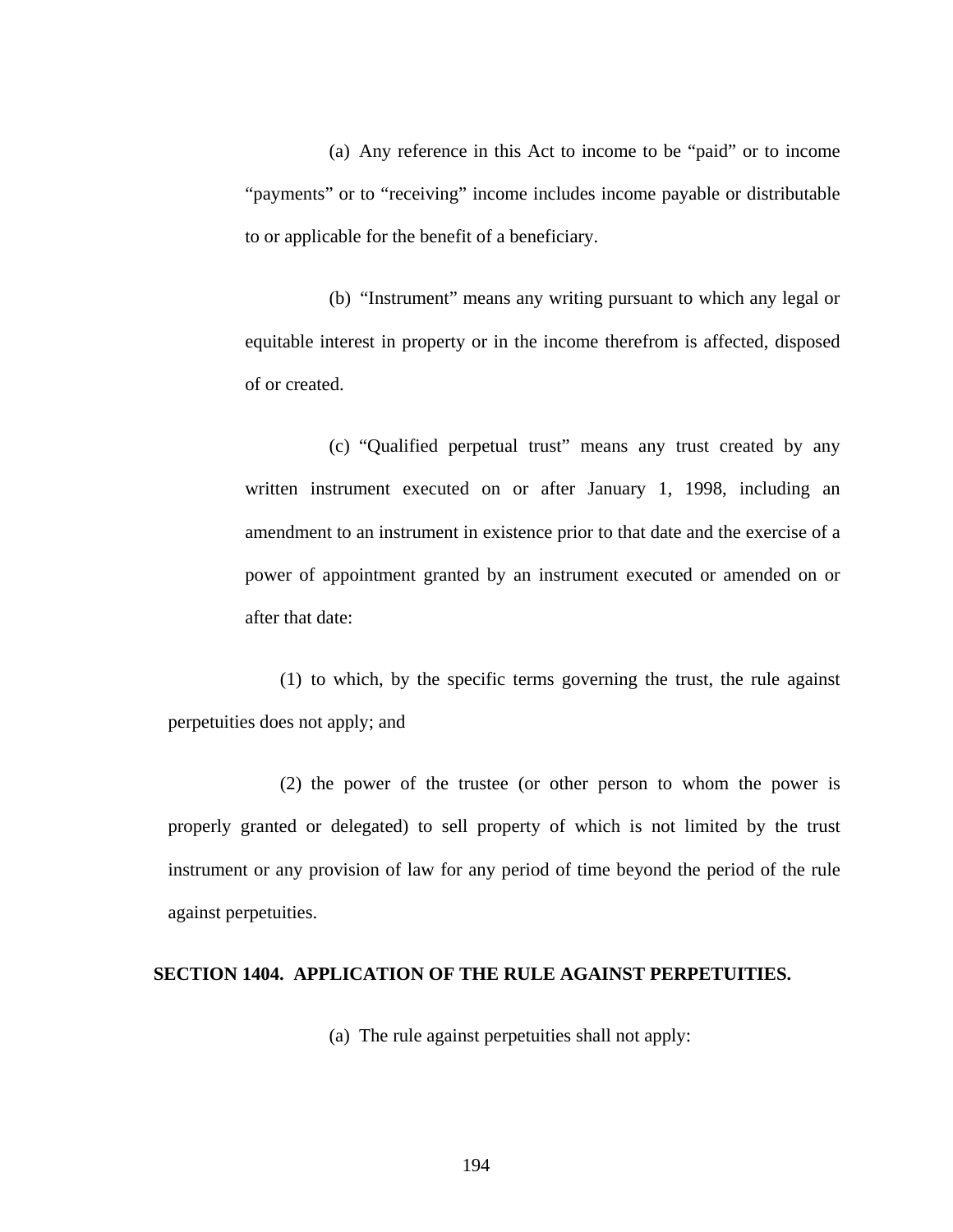(1) to any disposition of property or interest therein which, at the effective date of this Article, does not violate, or is exempted by statute from the operation of, the common law rule against perpetuities;

(2) to powers of a trustee to sell, lease or mortgage property or to powers which relate to the administration or management of trust assets, including, without limitation, discretionary powers of a trustee to determine what receipts constitute principal and what receipts constitute income and powers to appoint a successor trustee;

(3) to mandatory powers of a trustee to distribute income, or to discretionary powers of a trustee to distribute principal prior to termination of a trust, to a beneficiary having an interest in the principal which is irrevocably vested in quality and quantity;

(4) to discretionary powers of a trustee to allocate income and principal among beneficiaries, but no exercise of any such power after the expiration of the period of the rule against perpetuities is valid;

(5) to leases to commence in the future or upon the happening of a future event, but no such lease shall be valid unless the term thereof actually commences in possession within 40 years from the date of execution of the lease;

(6) to commitments (A) by a lessor to enter into a lease with a subtenant or with the holder of a leasehold mortgage or (B) by a lessee or sublessee to enter into a lease with the holder of a mortgage;

195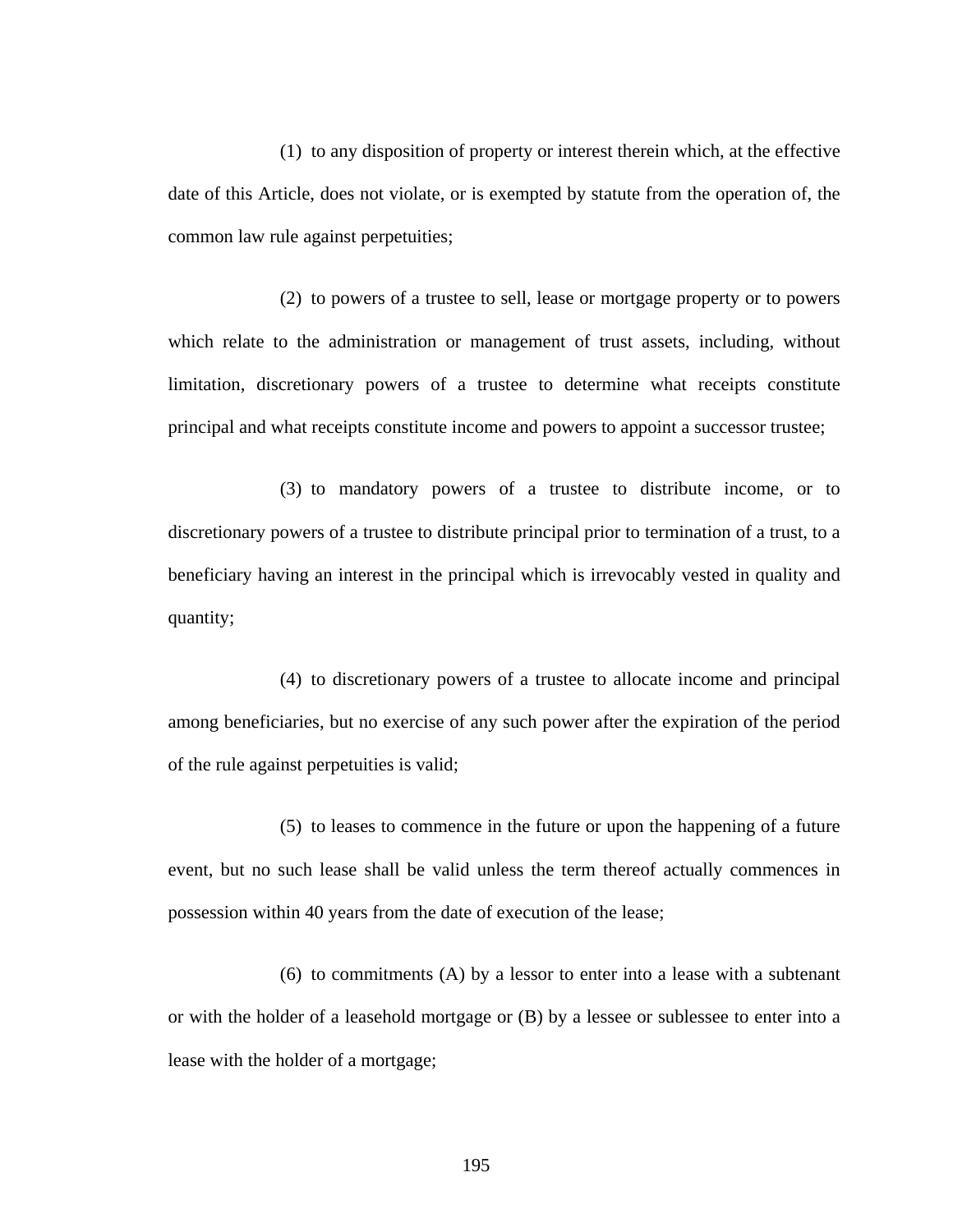(7) to options in gross or to preemptive rights in the nature of a right of first refusal, but no option in gross shall be valid for more than 40 years from the date of its creation; or

(8) to qualified perpetual trusts as defined in Section 1403.

(b) The period of the rule against perpetuities shall not commence to run in connection with any disposition of property or interest therein, and no instrument shall be regarded as becoming effective for purposes of the rule against perpetuities, and no interest or power shall be deemed to be created for purposes of the rule against perpetuities as long as, by the terms of the instrument, the maker of the instrument has the power to revoke the instrument or to transfer or direct to be transferred to himself the entire legal and equitable ownership of the property or interest therein.

(c) In determining whether an interest violates the rule against perpetuities:

(1) it shall be presumed:

(A) that the interest was intended to be valid;

(B) in the case of an interest conditioned upon the probate of a will, the appointment of an executor, administrator or trustee, the completion of the administration of an estate, the payment of debts, the sale or distribution of property, the determination of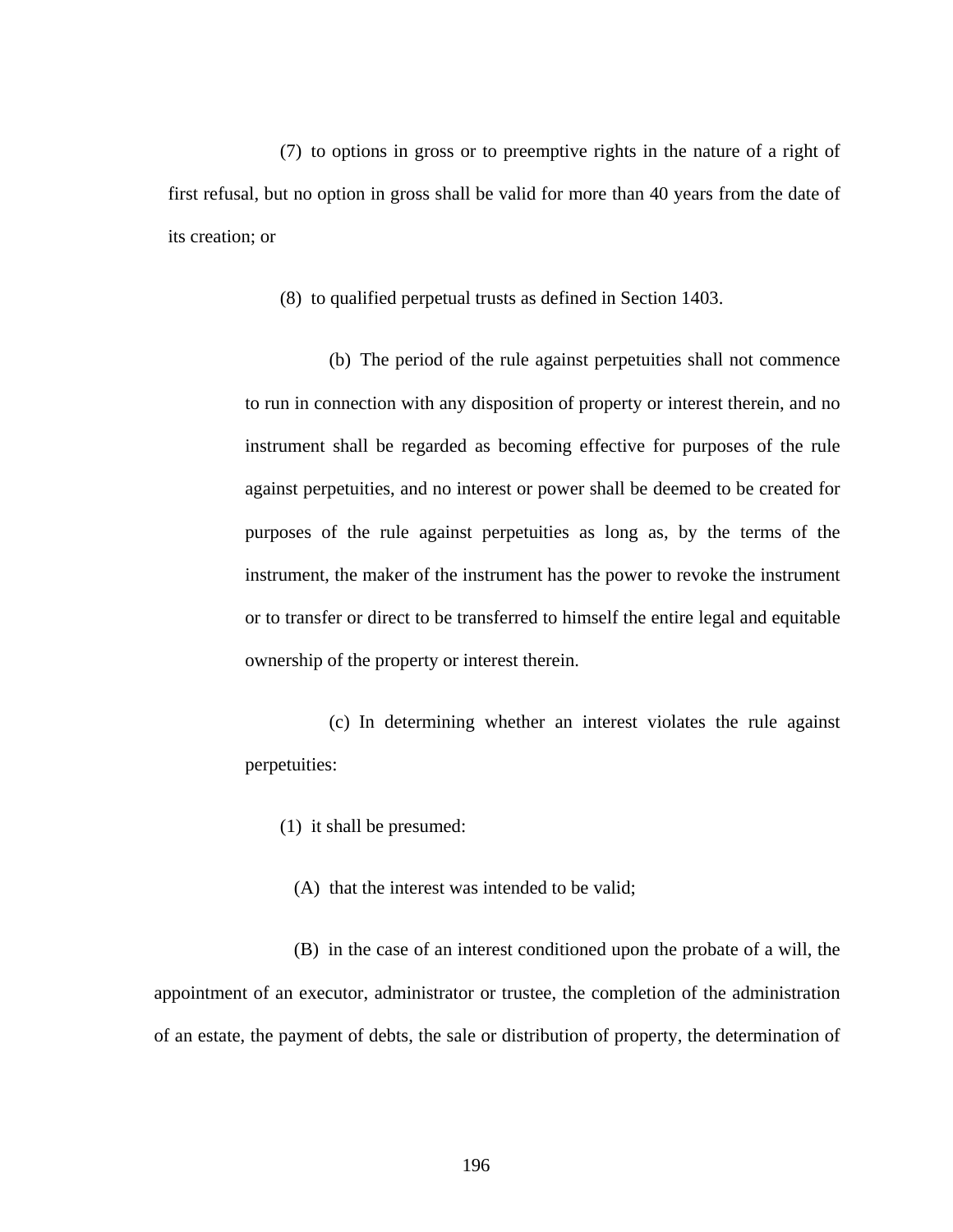federal or state tax liabilities or the happening of any administrative contingency, that the contingency must occur, if at all, within the period of the rule against perpetuities; and

(C) where the instrument creates an interest in the "widow," "widower," or "spouse" of another person, that the maker of the instrument intended to refer to a person who was living at the date that the period of the rule against perpetuities commences to run;

(2) where any interest, but for this subsection, would be invalid because it is made to depend upon any person attaining or failing to attain an age in excess of 21 years, the age specified shall be reduced to 21 years as to every person to whom the age contingency applies;

(3) if, notwithstanding the provisions of subsections  $(c)(1)$  and  $(2)$  of this Section, the validity of any interest depends upon the possibility of the birth or adoption of a child, (A) no person shall be deemed capable of having a child until he has attained the age of 13 years, (B) any person who has attained the age of 65 years shall be deemed incapable of having a child, (C) evidence shall be admissible as to the incapacity of having a child by a living person who has not attained the age of 65 years, and (D) the possibility of having a child or more remote descendant by adoption shall be disregarded.

(d) Subsections (a)(2), (3) and (6) and subsection (b) of this Section shall be deemed to be declaratory of the law prevailing in this State at the effective date of this Article.

#### **SECTION 1405. TRUSTS.**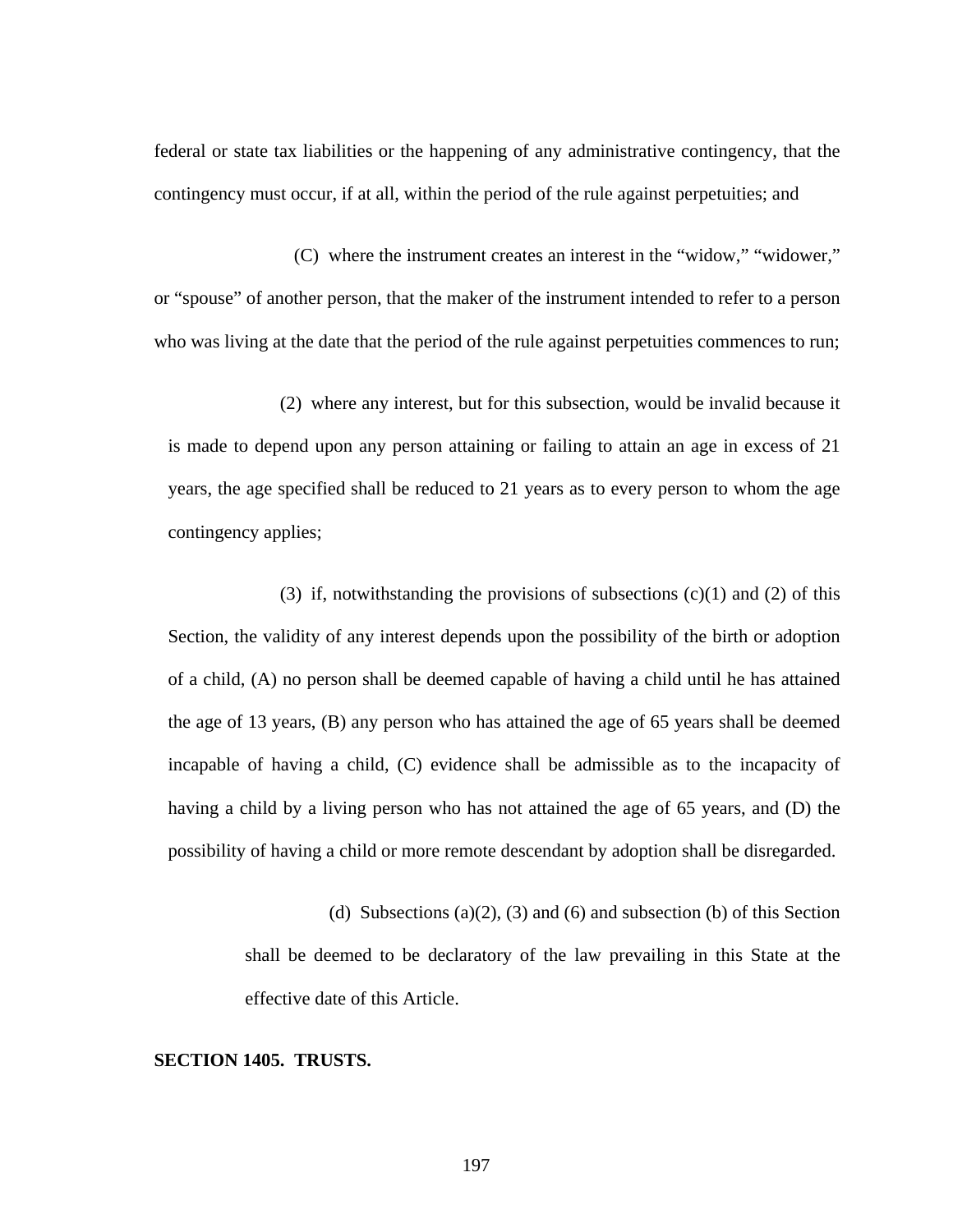(a) Subject to the provisions of subsections (e) and (f) of this Section a trust containing any limitation which, but for this subsection, would violate the rule against perpetuities (as modified by Section 1404) shall terminate at the expiration of a period of (A) 21 years after the death of the last to die of all of the beneficiaries of the instrument who were living at the date when the period of the rule against perpetuities commenced to run or (B) 21 years after that date if no beneficiary of the instrument was then living, unless events occur which cause an earlier termination in accordance with the terms of the instrument and then the principal shall be distributed as provided by the instrument.

(b) Subject to the provisions of subsections (c), (d) and (e) of this Section when a trust terminates because of the application of subsection (a) of this Section, the trustee shall distribute the principal to those persons who would be the heirs at law of the maker of the instrument if he died at the expiration of the period specified in subsection (a) of this Section and in the proportions then specified by statute, unless the trust was created by the exercise of a power of appointment and then the principal shall be distributed to the person who would have received it if the power had not been exercised.

(c) Before any distribution of principal is made pursuant to subsection (b) of this Section, the trustee shall distribute, out of principal, to each living beneficiary who, but for termination of the trust because of the application of subsection (a) of this Section, would have been entitled to be

198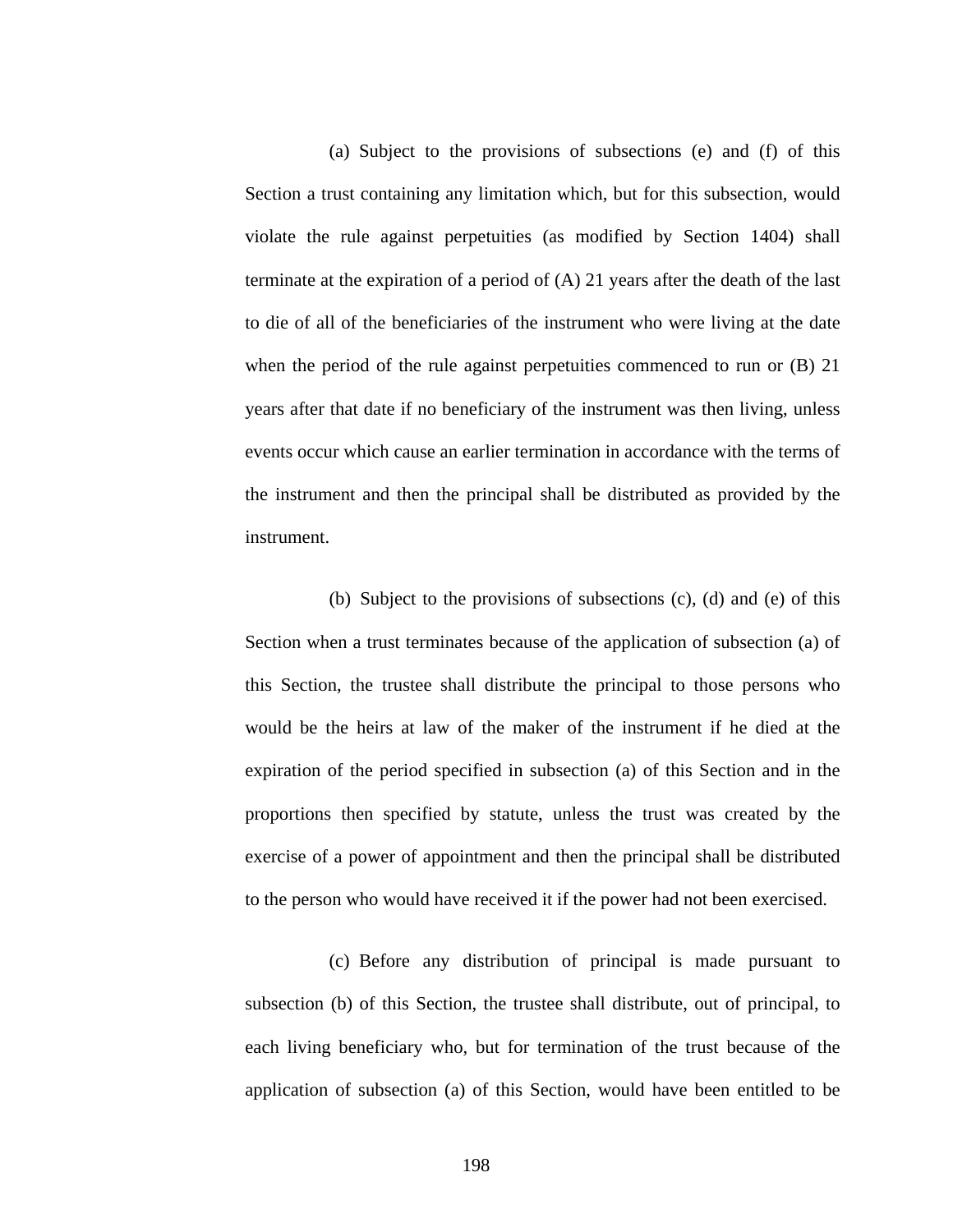paid income after the expiration of the period specified in subsection (a) of this Section, an amount equal to the present value (determined as provided in subsection (d) of this Section of the income which the beneficiary would have been entitled to be paid after the expiration of that period.

(d) In determining the present value of income for purposes of any distribution to a beneficiary pursuant to subsection (c) of this Section:

(1) when income payments would have been subject in whole or in part to any discretionary power, it shall be assumed:

(A) that the income which would have been paid to an individual income beneficiary would have been the maximum amount of income which could have been paid to him in the exercise of the power;

(B) if the income would or might have been payable to more than one beneficiary, that (except as hereinafter provided) each beneficiary would have received an equal share of the income, unless the instrument specifies less than an equal share as the maximum amount or proportion of income which would have been paid to any beneficiary in the exercise of the power, in which event the maximum specified shall control; and

(C) if the income would or might have been payable to the descendants of the maker of the instrument or of another person, that, unless the instrument provides otherwise, the descendants would have received the income per stirpes;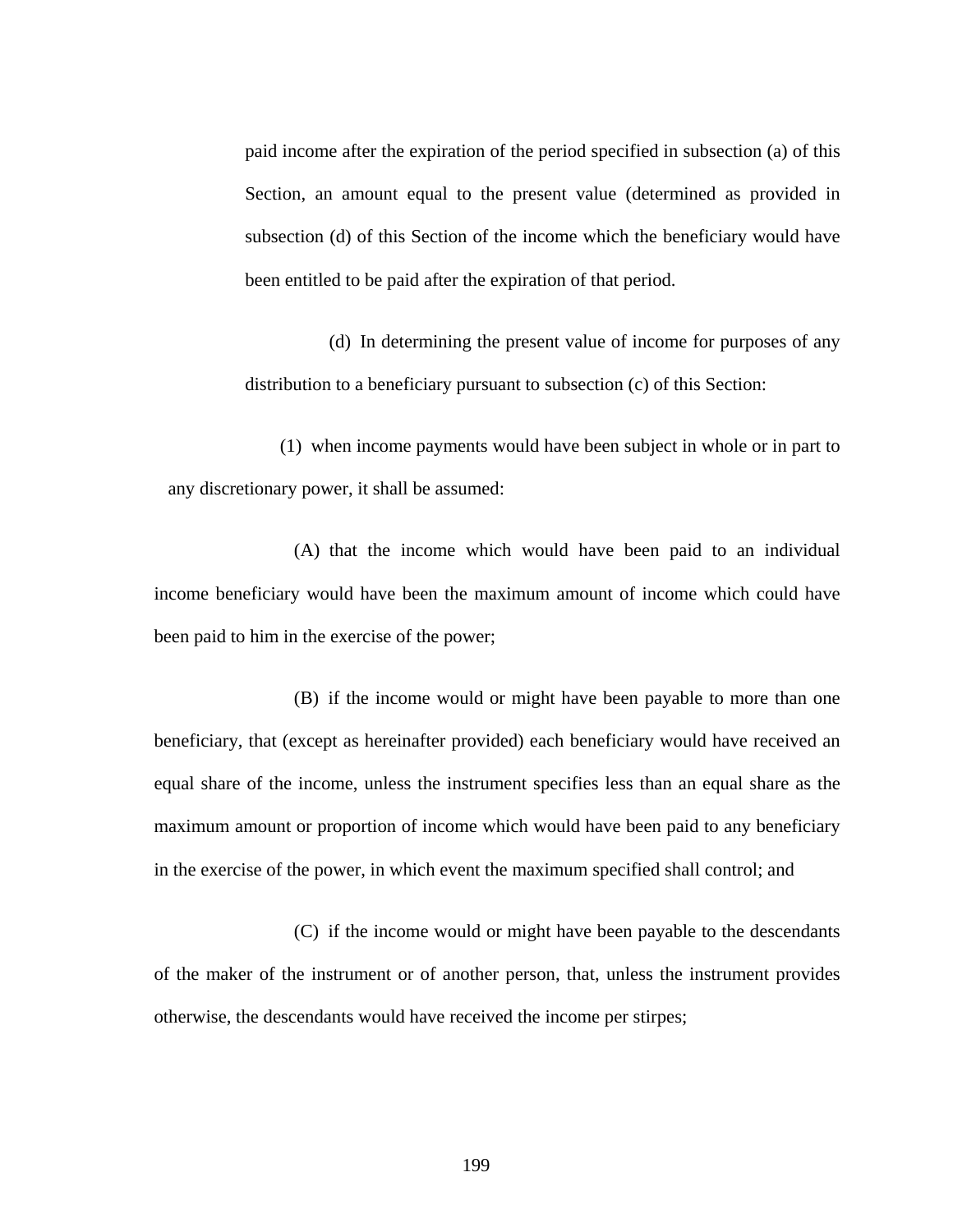(2) (A) present value shall be computed on an actuarial basis and there shall be assumed a return of 5%, at simple interest, on the value of the principal from which the beneficiary would have been entitled to receive income; and

(B) where the interest in income was to be for the life of the beneficiary or for the life of another, the computation shall be made on the expectancy set forth in the most recently published American Experience Tables of Mortality and no other evidence of duration or expectancy shall be considered;

(3) if the trustee cannot determine the present value of any income interest in accordance with the provisions of the instrument and the foregoing rules concerning income payments, the present value of the interest shall be deemed to be zero.

> (e) This Section applies only when a trust would violate the rule against perpetuities as modified by Section 1404 and does not apply to any trust which would have been valid apart from this Act.

> (f) This Section does not apply when a trust violates the rule against perpetuities because the trust estate may not vest in the trustee within the period of the rule.

**SECTION 1406. EFFECTIVE DATE.** Sections 1401-1405 shall apply only to instruments, including instruments which exercise a power of appointment, which become effective after September 22, 1969.

200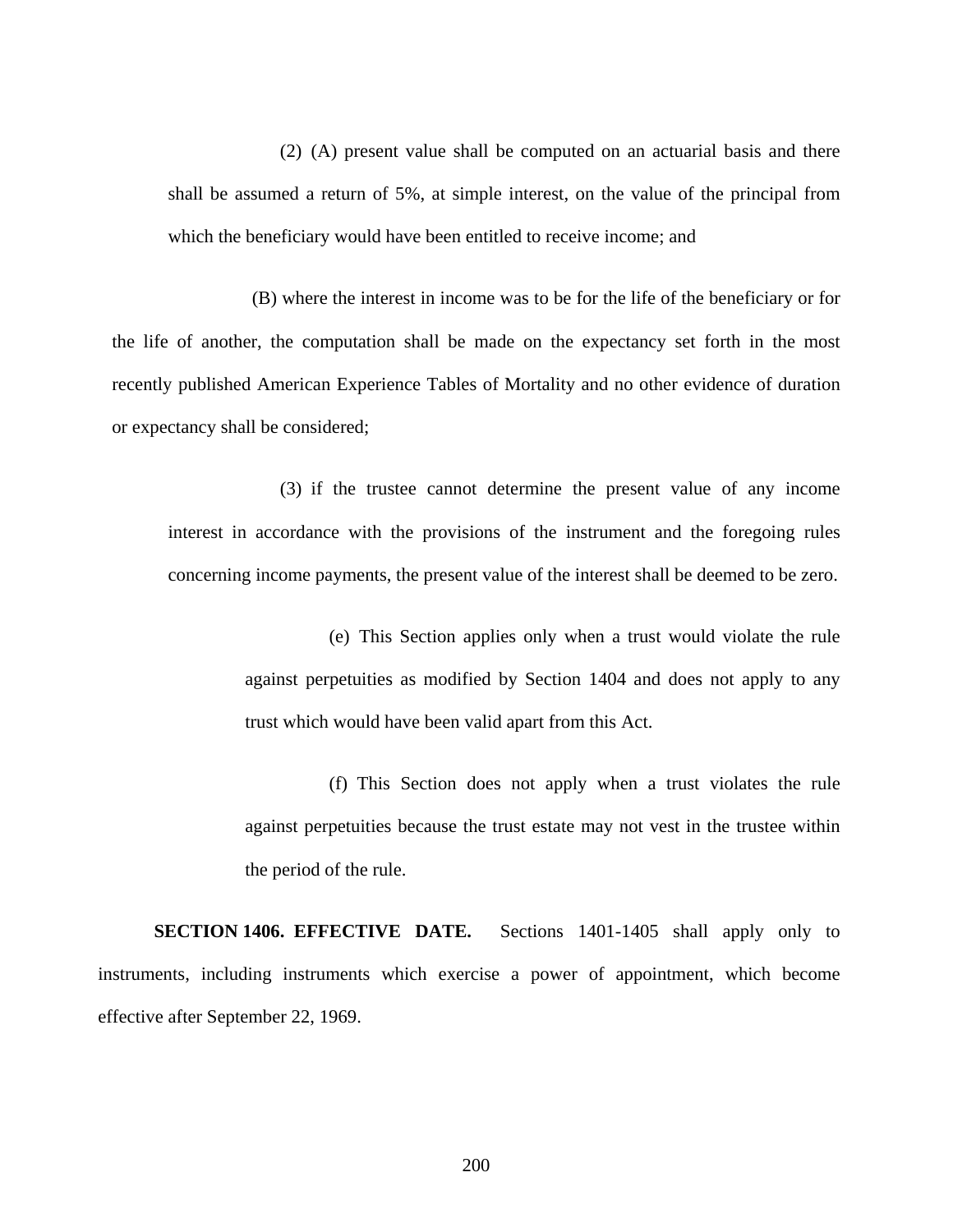**SECTION 1407. VESTING OF ANY LIMITATION OF PROPERTY.** The vesting of any limitation of property, whether created in the exercise of a power of appointment or in any other manner, shall not be regarded as deferred for purposes of the rule against perpetuities merely because the limitation is made to the estate of a person or to a personal representative, or to a trustee under a will, or to take effect on the probate of a will. The provisions of this Section shall apply only to limitations created after the effective date hereof. This Section may be cited as the Perpetuities Vesting Act.

#### **ARTICLE 15 MISCELLANEOUS PROVISIONS**

#### **SECTION 1501. UNIFORMITY OF APPLICATION AND CONSTRUCTION.** In

applying and construing this Code, consideration must be given to the need to promote uniformity of the law with respect to its subject matter among States that enact comparable provisions of the Uniform Trust Code.

#### **SECTION 1502. [RESERVED]**

**SECTION 1503. EFFECTIVE DATE.** This Code takes effect upon becoming law.

**SECTION 1504. REPEALS.** The following Acts and certain Sections of the Probate Act of 1975 are repealed and replaced by this Code:

- (1) Trusts and Trustees Act (765 ILCS 5);
- (2) Trust Accumulation Act (765 ILCS 315);
- (3) Power of Appointment Exercise Act (765 ILCS 320);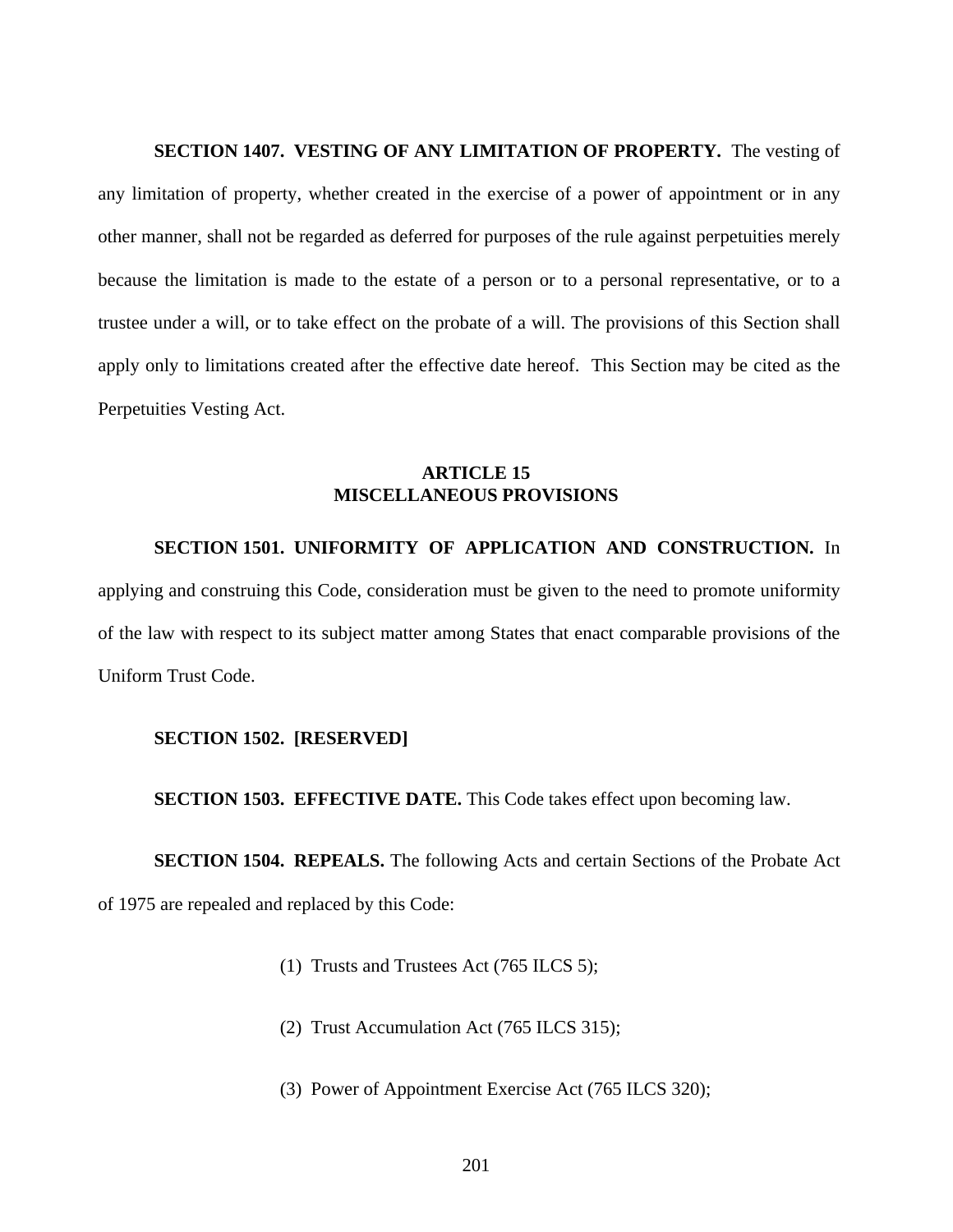(4) Termination of Powers Act (765 ILCS 325);

(5) Section 2-7 of the Probate Act of 1975 (regarding disclaimers) (755 ILCS 5/2-7);

(6) Section 4-2 of the Probate Act of 1975 (regarding testamentary powers of appointment) (755 ILCS 5/4-2); and

(7) Trusts and Dissolutions of Marriage Act (760 ILCS 35).

#### **SECTION 1505. APPLICATION TO EXISTING RELATIONSHIPS**.

(a) Except as otherwise provided in this Code, on the effective date of this Code:

(1) this Code applies to all trusts created before, on, or after its effective date;

(2) this Code applies to all judicial proceedings concerning trusts commenced on or after its effective date. For this purpose, judicial proceedings include any proceeding before a court or administrative tribunal of this State, and any arbitration or mediation proceedings;

(3) this Code applies to all nonjudicial matters concerning trusts commenced before, on or after its effective date. For this purpose, nonjudicial matters include, but are not limited to, nonjufdicial settlement agreements entered into under Section 111, and the grant of any consent, release, ratification, or indemnification;